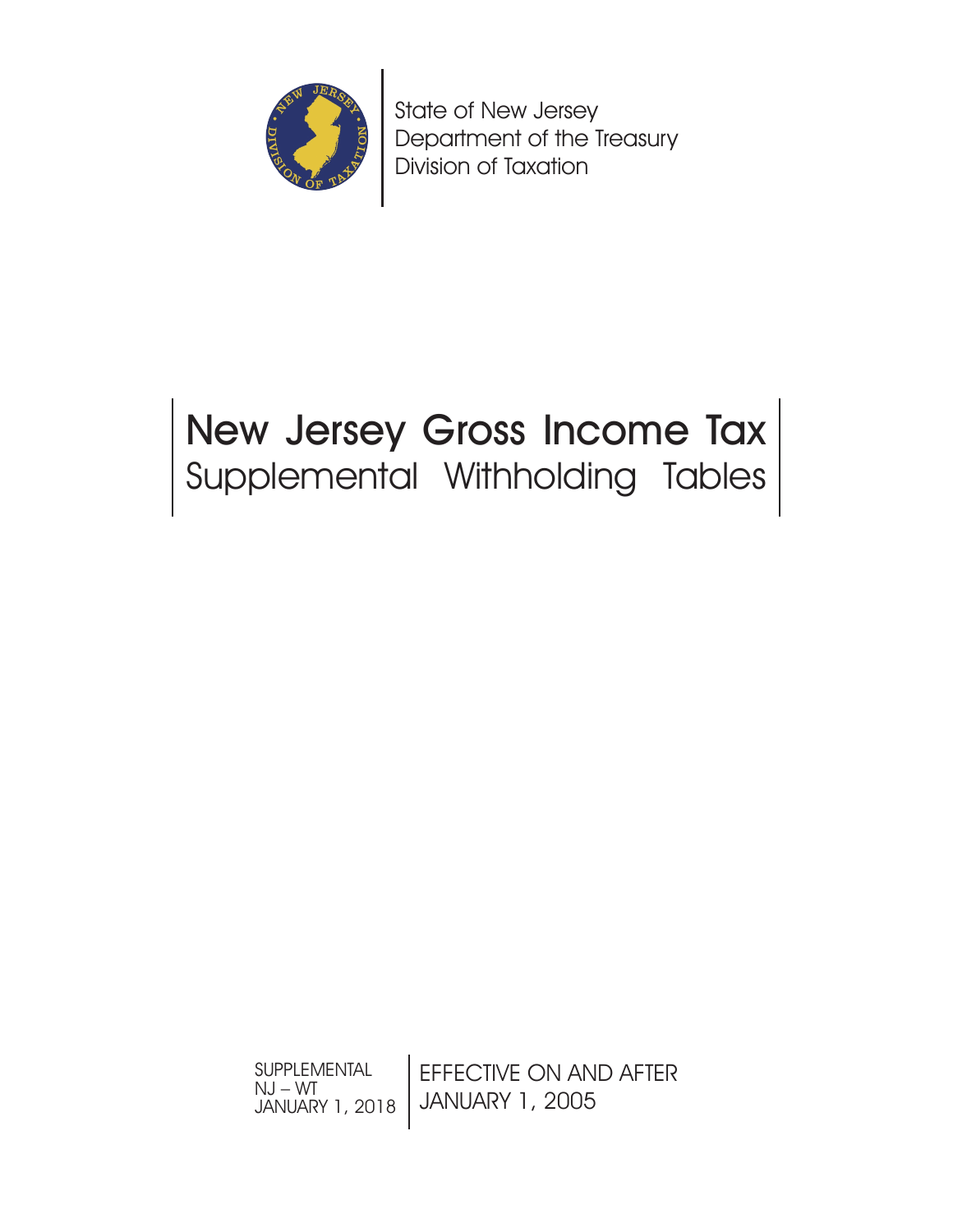# **TAX TABLE INDEX**

| <b>RATE A</b> | $\blacksquare$ | $1 - 2$   |
|---------------|----------------|-----------|
| <b>RATE A</b> | $\blacksquare$ | $3 - 4$   |
| <b>RATE A</b> | $\blacksquare$ | $5 - 6$   |
| <b>RATE A</b> | $\blacksquare$ | $7 - 8$   |
| <b>RATE B</b> | $\blacksquare$ | $9 - 12$  |
| <b>RATE B</b> | $\blacksquare$ | $13 - 16$ |
| <b>RATE B</b> | $\blacksquare$ | $17 - 20$ |
| <b>RATE B</b> | $\blacksquare$ | $21 - 24$ |
| <b>RATE C</b> | $\blacksquare$ | $25 - 28$ |
| <b>RATE C</b> | $\blacksquare$ | $29 - 32$ |
| <b>RATE C</b> | $\blacksquare$ | $33 - 36$ |
| <b>RATE C</b> | $\overline{a}$ | $37 - 40$ |
| <b>RATED</b>  | $\blacksquare$ | $41 - 44$ |
| <b>RATED</b>  | $\blacksquare$ | $45 - 48$ |
| <b>RATED</b>  | $\blacksquare$ | $49 - 52$ |
| <b>RATED</b>  | $\blacksquare$ | $53 - 56$ |
| <b>RATE E</b> | $\blacksquare$ | $57 - 58$ |
| <b>RATE E</b> | $\blacksquare$ | $59 - 60$ |
|               |                |           |
| <b>RATE E</b> | $\blacksquare$ | $61 - 62$ |
| <b>RATEE</b>  | $\overline{a}$ | $63 - 64$ |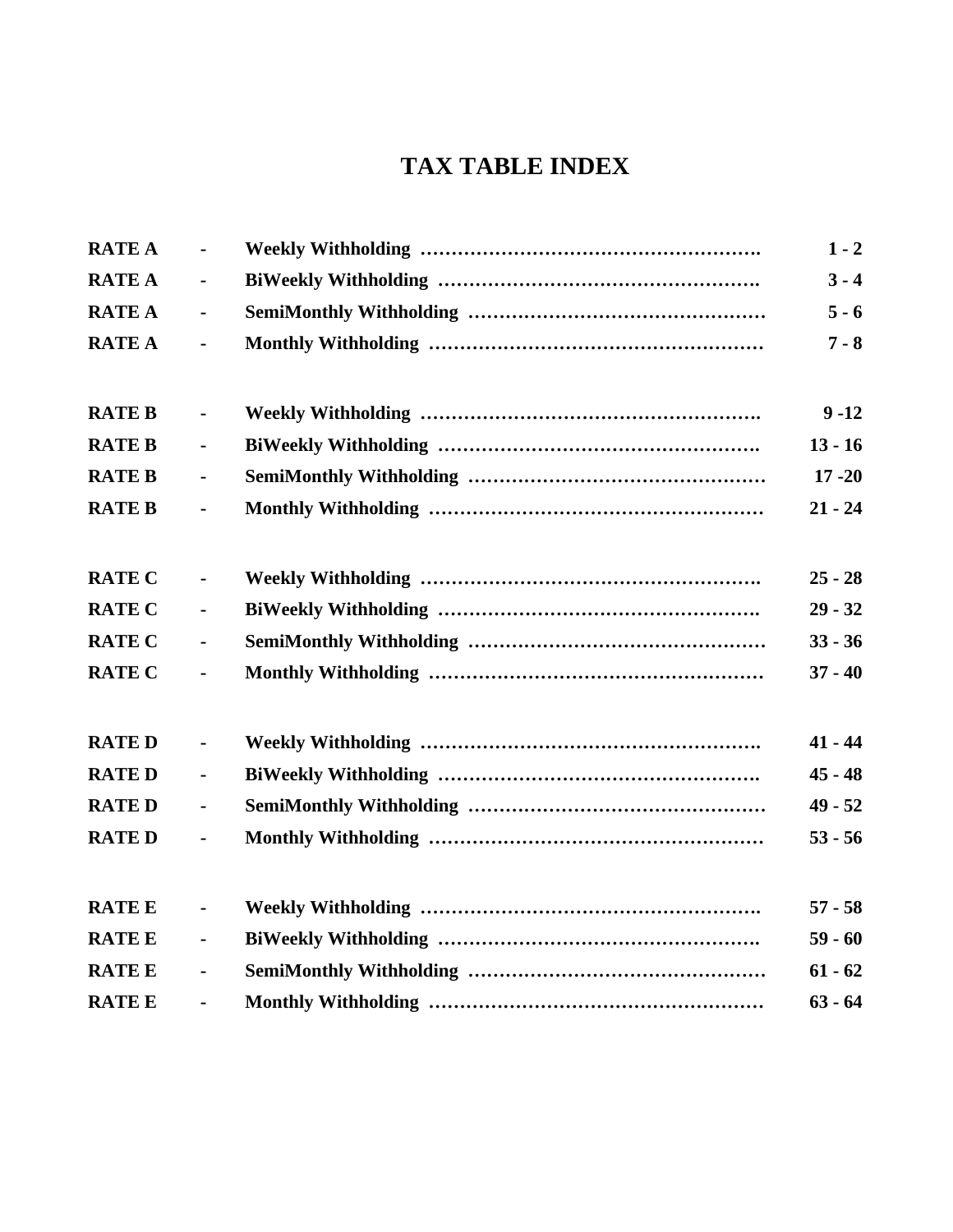|              |              |                  | Rate: A |                |                         |      | <b>Withholding Table: Weekly</b> |      |      |      |      |              |
|--------------|--------------|------------------|---------|----------------|-------------------------|------|----------------------------------|------|------|------|------|--------------|
|              | <b>Wages</b> |                  |         |                |                         |      | <b>Exemptions Claimed</b>        |      |      |      |      |              |
| At           | <b>Less</b>  | $\boldsymbol{0}$ | 1       | $\overline{2}$ | $\overline{\mathbf{3}}$ | 4    | 5                                | 6    | 7    | 8    | 9    | <b>10 or</b> |
| <b>Least</b> | <b>Than</b>  |                  |         |                |                         |      | <b>Tax To Be Withheld</b>        |      |      |      |      | <b>More</b>  |
| 0            | 10           | 0.10             | 0.00    | 0.00           | 0.00                    | 0.00 | 0.00                             | 0.00 | 0.00 | 0.00 | 0.00 | 0.00         |
| 10           | 20           | 0.20             | 0.00    | 0.00           | 0.00                    | 0.00 | 0.00                             | 0.00 | 0.00 | 0.00 | 0.00 | 0.00         |
| 20           | 30           | 0.40             | 0.10    | 0.00           | 0.00                    | 0.00 | 0.00                             | 0.00 | 0.00 | 0.00 | 0.00 | 0.00         |
| 30           | 40           | 0.50             | 0.20    | 0.00           | 0.00                    | 0.00 | 0.00                             | 0.00 | 0.00 | 0.00 | 0.00 | 0.00         |
| 40           | 50           | 0.70             | 0.40    | 0.10           | 0.00                    | 0.00 | 0.00                             | 0.00 | 0.00 | 0.00 | 0.00 | 0.00         |
| 50           | 60           | 0.80             | 0.50    | 0.20           | 0.00                    | 0.00 | 0.00                             | 0.00 | 0.00 | 0.00 | 0.00 | 0.00         |
| 60           | 70           | 1.00             | 0.70    | 0.40           | 0.10                    | 0.00 | 0.00                             | 0.00 | 0.00 | 0.00 | 0.00 | 0.00         |
| 70           | 80           | 1.10             | 0.80    | 0.50           | 0.30                    | 0.00 | 0.00                             | 0.00 | 0.00 | 0.00 | 0.00 | 0.00         |
| 80           | $90\,$       | 1.30             | 1.00    | 0.70           | 0.40                    | 0.10 | 0.00                             | 0.00 | 0.00 | 0.00 | 0.00 | 0.00         |
| 90           | 100          | 1.40             | 1.10    | 0.80           | 0.60                    | 0.30 | 0.00                             | 0.00 | 0.00 | 0.00 | 0.00 | 0.00         |
| 100          | 110          | 1.60             | 1.30    | 1.00           | 0.70                    | 0.40 | 0.10                             | 0.00 | 0.00 | 0.00 | 0.00 | 0.00         |
| 110          | 120          | 1.70             | 1.40    | 1.10           | 0.90                    | 0.60 | 0.30                             | 0.00 | 0.00 | 0.00 | 0.00 | 0.00         |
| 120          | 130          | 1.90             | 1.60    | 1.30           | 1.00                    | 0.70 | 0.40                             | 0.10 | 0.00 | 0.00 | 0.00 | 0.00         |
| 130          | 140          | 2.00             | 1.70    | 1.40           | 1.20                    | 0.90 | 0.60                             | 0.30 | 0.00 | 0.00 | 0.00 | 0.00         |
| 140          | 150          | 2.20             | 1.90    | 1.60           | 1.30                    | 1.00 | 0.70                             | 0.40 | 0.20 | 0.00 | 0.00 | 0.00         |
| 150          | 160          | 2.30             | 2.00    | 1.70           | 1.50                    | 1.20 | 0.90                             | 0.60 | 0.30 | 0.00 | 0.00 | 0.00         |
| 160          | 170          | 2.50             | 2.20    | 1.90           | 1.60                    | 1.30 | 1.00                             | 0.70 | 0.50 | 0.20 | 0.00 | 0.00         |
| 170          | 180          | 2.60             | 2.30    | 2.00           | 1.80                    | 1.50 | 1.20                             | 0.90 | 0.60 | 0.30 | 0.00 | 0.00         |
| 180          | 190          | 2.80             | 2.50    | 2.20           | 1.90                    | 1.60 | 1.30                             | 1.00 | 0.80 | 0.50 | 0.20 | 0.00         |
| 190          | 200          | 2.90             | 2.60    | 2.30           | 2.10                    | 1.80 | 1.50                             | 1.20 | 0.90 | 0.60 | 0.30 | 0.00         |
| 200          | 210          | 3.10             | 2.80    | 2.50           | 2.20                    | 1.90 | 1.60                             | 1.30 | 1.10 | 0.80 | 0.50 | 0.20         |
| 210          | 220          | 3.20             | 2.90    | 2.60           | 2.40                    | 2.10 | 1.80                             | 1.50 | 1.20 | 0.90 | 0.60 | 0.30         |
| 220          | 230          | 3.40             | 3.10    | 2.80           | 2.50                    | 2.20 | 1.90                             | 1.60 | 1.40 | 1.10 | 0.80 | $0.50\,$     |
| 230          | 240          | 3.50             | 3.20    | 2.90           | 2.70                    | 2.40 | 2.10                             | 1.80 | 1.50 | 1.20 | 0.90 | 0.60         |
| 240          | 250          | 3.70             | 3.40    | 3.10           | 2.80                    | 2.50 | 2.20                             | 1.90 | 1.70 | 1.40 | 1.10 | 0.80         |
| 250          | 260          | 3.80             | 3.50    | 3.20           | 3.00                    | 2.70 | 2.40                             | 2.10 | 1.80 | 1.50 | 1.20 | 0.90         |
| 260          | 270          | 4.00             | 3.70    | 3.40           | 3.10                    | 2.80 | 2.50                             | 2.20 | 2.00 | 1.70 | 1.40 | 1.10         |
| 270          | 280          | 4.10             | 3.80    | 3.50           | 3.30                    | 3.00 | 2.70                             | 2.40 | 2.10 | 1.80 | 1.50 | 1.20         |
| 280          | 290          | 4.30             | 4.00    | 3.70           | 3.40                    | 3.10 | 2.80                             | 2.50 | 2.30 | 2.00 | 1.70 | 1.40         |
| 290          | 300          | 4.40             | 4.10    | 3.80           | 3.60                    | 3.30 | 3.00                             | 2.70 | 2.40 | 2.10 | 1.80 | 1.50         |
| 300          | 310          | 4.60             | 4.30    | 4.00           | 3.70                    | 3.40 | 3.10                             | 2.80 | 2.60 | 2.30 | 2.00 | 1.70         |
| 310          | 320          | 4.70             | 4.40    | 4.10           | 3.90                    | 3.60 | 3.30                             | 3.00 | 2.70 | 2.40 | 2.10 | 1.80         |
| 320          | 330          | 4.90             | 4.60    | 4.30           | 4.00                    | 3.70 | 3.40                             | 3.10 | 2.90 | 2.60 | 2.30 | 2.00         |
| 330          | 340          | 5.00             | 4.70    | 4.40           | 4.20                    | 3.90 | 3.60                             | 3.30 | 3.00 | 2.70 | 2.40 | 2.10         |
| 340          | 350          | 5.20             | 4.90    | 4.60           | 4.30                    | 4.00 | 3.70                             | 3.40 | 3.20 | 2.90 | 2.60 | 2.30         |
| 350          | 360          | 5.30             | 5.00    | 4.70           | 4.50                    | 4.20 | 3.90                             | 3.60 | 3.30 | 3.00 | 2.70 | 2.40         |
| 360          | 370          | 5.50             | 5.20    | 4.90           | 4.60                    | 4.30 | 4.00                             | 3.70 | 3.50 | 3.20 | 2.90 | 2.60         |
| 370          | 380          | 5.60             | 5.30    | 5.00           | 4.80                    | 4.50 | 4.20                             | 3.90 | 3.60 | 3.30 | 3.00 | 2.70         |
| 380          | 390          | 5.80             | 5.50    | 5.20           | 4.90                    | 4.60 | 4.30                             | 4.00 | 3.80 | 3.50 | 3.20 | 2.90         |
| 390          | 400          | 6.00             | 5.60    | 5.30           | 5.10                    | 4.80 | 4.50                             | 4.20 | 3.90 | 3.60 | 3.30 | 3.00         |
| 400          | 410          | 6.20             | 5.80    | 5.50           | 5.20                    | 4.90 | 4.60                             | 4.30 | 4.10 | 3.80 | 3.50 | 3.20         |
| 410          | 420          | 6.40             | 6.00    | 5.60           | 5.40                    | 5.10 | 4.80                             | 4.50 | 4.20 | 3.90 | 3.60 | 3.30         |
| 420          | 430          | 6.60             | 6.20    | 5.80           | 5.50                    | 5.20 | 4.90                             | 4.60 | 4.40 | 4.10 | 3.80 | 3.50         |
| 430          | 440          | 6.80             | 6.40    | 6.00           | 5.70                    | 5.40 | 5.10                             | 4.80 | 4.50 | 4.20 | 3.90 | 3.60         |
| 440          | 450          | 7.00             | 6.60    | 6.20           | 5.80                    | 5.50 | 5.20                             | 4.90 | 4.70 | 4.40 | 4.10 | 3.80         |
| 450          | 460          | 7.20             | 6.80    | 6.40           | 6.00                    | 5.70 | 5.40                             | 5.10 | 4.80 | 4.50 | 4.20 | 3.90         |
| 460          | 470          | 7.40             | 7.00    | 6.60           | 6.20                    | 5.80 | 5.50                             | 5.20 | 5.00 | 4.70 | 4.40 | 4.10         |
| 470          | 480          | 7.60             | 7.20    | 6.80           | 6.40                    | 6.00 | 5.70                             | 5.40 | 5.10 | 4.80 | 4.50 | 4.20         |
| 480          | 490          | 7.80             | 7.40    | 7.00           | 6.60                    | 6.20 | 5.90                             | 5.50 | 5.30 | 5.00 | 4.70 | 4.40         |
| 490          | 500          | 8.00             | 7.60    | 7.20           | 6.80                    | 6.40 | 6.10                             | 5.70 | 5.40 | 5.10 | 4.80 | 4.50         |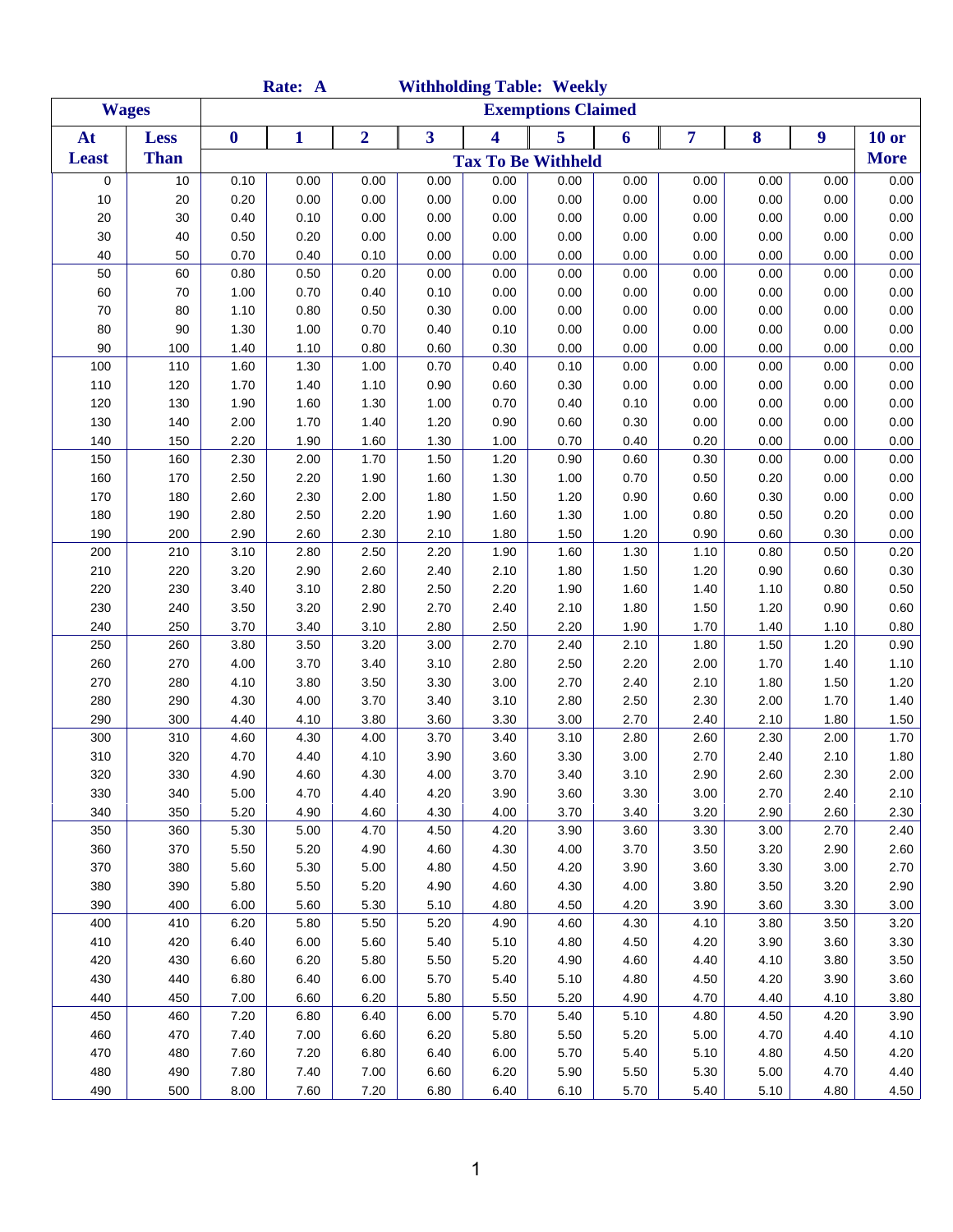|              |              |                  | Rate: A      |                         |                         | <b>Withholding Table: Weekly</b> |                           |       |       |       |                  |              |
|--------------|--------------|------------------|--------------|-------------------------|-------------------------|----------------------------------|---------------------------|-------|-------|-------|------------------|--------------|
|              | <b>Wages</b> |                  |              |                         |                         |                                  | <b>Exemptions Claimed</b> |       |       |       |                  |              |
| At           | <b>Less</b>  | $\boldsymbol{0}$ | $\mathbf{1}$ | $\overline{\mathbf{2}}$ | $\overline{\mathbf{3}}$ | 4                                | 5                         | 6     | 7     | 8     | $\boldsymbol{9}$ | <b>10 or</b> |
| <b>Least</b> | <b>Than</b>  |                  |              |                         |                         | <b>Tax To Be Withheld</b>        |                           |       |       |       |                  | <b>More</b>  |
| 500          | 510          | 8.20             | 7.80         | 7.40                    | 7.00                    | 6.60                             | 6.30                      | 5.90  | 5.60  | 5.30  | 5.00             | 4.70         |
| 510          | 520          | 8.40             | 8.00         | 7.60                    | 7.20                    | 6.80                             | 6.50                      | 6.10  | 5.70  | 5.40  | 5.10             | 4.80         |
| 520          | 530          | 8.60             | 8.20         | 7.80                    | 7.40                    | 7.00                             | 6.70                      | 6.30  | 5.90  | 5.60  | 5.30             | 5.00         |
| 530          | 540          | 8.80             | 8.40         | 8.00                    | 7.60                    | 7.20                             | 6.90                      | 6.50  | 6.10  | 5.70  | 5.40             | 5.10         |
| 540          | 550          | 9.00             | 8.60         | 8.20                    | 7.80                    | 7.40                             | 7.10                      | 6.70  | 6.30  | 5.90  | 5.60             | 5.30         |
| 550          | 560          | 9.20             | 8.80         | 8.40                    | 8.00                    | 7.60                             | 7.30                      | 6.90  | 6.50  | 6.10  | 5.70             | 5.40         |
| 560          | 570          | 9.40             | 9.00         | 8.60                    | 8.20                    | 7.80                             | 7.50                      | 7.10  | 6.70  | 6.30  | 5.90             | 5.60         |
| 570          | 580          | 9.60             | 9.20         | 8.80                    | 8.40                    | 8.00                             | 7.70                      | 7.30  | 6.90  | 6.50  | 6.10             | 5.70         |
| 580          | 590          | 9.80             | 9.40         | 9.00                    | 8.60                    | 8.20                             | 7.90                      | 7.50  | 7.10  | 6.70  | 6.30             | 5.90         |
| 590          | 600          | 10.00            | 9.60         | 9.20                    | 8.80                    | 8.40                             | 8.10                      | 7.70  | 7.30  | 6.90  | 6.50             | 6.10         |
| 600          | 610          | 10.20            | 9.80         | 9.40                    | 9.00                    | 8.60                             | 8.30                      | 7.90  | 7.50  | 7.10  | 6.70             | 6.30         |
| 610          | 620          | 10.40            | 10.00        | 9.60                    | 9.20                    | 8.80                             | 8.50                      | 8.10  | 7.70  | 7.30  | 6.90             | 6.50         |
| 620          | 630          | 10.60            | 10.20        | 9.80                    | 9.40                    | 9.00                             | 8.70                      | 8.30  | 7.90  | 7.50  | 7.10             | 6.70         |
| 630          | 640          | 10.80            | 10.40        | 10.00                   | 9.60                    | 9.20                             | 8.90                      | 8.50  | 8.10  | 7.70  | 7.30             | 6.90         |
| 640          | 650          | 11.00            | 10.60        | 10.20                   | 9.80                    | 9.40                             | 9.10                      | 8.70  | 8.30  | 7.90  | 7.50             | 7.10         |
| 650          | 660          | 11.20            | 10.80        | 10.40                   | 10.00                   | 9.60                             | 9.30                      | 8.90  | 8.50  | 8.10  | 7.70             | 7.30         |
| 660          | 670          | 11.40            | 11.00        | 10.60                   | 10.20                   | 9.80                             | 9.50                      | 9.10  | 8.70  | 8.30  | 7.90             | 7.50         |
| 670          | 680          | 11.60            | 11.20        | 10.80                   | 10.40                   | 10.00                            | 9.70                      | 9.30  | 8.90  | 8.50  | 8.10             | 7.70         |
| 680          | 690          | 12.00            | 11.40        | 11.00                   | 10.60                   | 10.20                            | 9.90                      | 9.50  | 9.10  | 8.70  | 8.30             | 7.90         |
| 690          | 700          | 12.40            | 11.60        | 11.20                   | 10.80                   | 10.40                            | 10.10                     | 9.70  | 9.30  | 8.90  | 8.50             | 8.10         |
| 700          | 725          | 13.10            | 12.30        | 11.60                   | 11.20                   | 10.80                            | 10.40                     | 10.00 | 9.60  | 9.20  | 8.90             | 8.50         |
| 725          | 750          | 14.10            | 13.30        | 12.60                   | 11.80                   | 11.30                            | 10.90                     | 10.50 | 10.10 | 9.80  | 9.40             | 9.00         |
| 750          | 775          | 15.00            | 14.30        | 13.50                   | 12.80                   | 12.00                            | 11.40                     | 11.00 | 10.60 | 10.20 | 9.90             | 9.50         |
| 775          | 800          | 16.40            | 15.30        | 14.50                   | 13.80                   | 13.00                            | 12.30                     | 11.50 | 11.10 | 10.80 | 10.40            | 10.00        |
| 800          | 825          | 17.90            | 16.70        | 15.60                   | 14.70                   | 14.00                            | 13.20                     | 12.50 | 11.70 | 11.20 | 10.90            | 10.50        |
| 825          | 850          | 19.50            | 18.30        | 17.10                   | 16.00                   | 15.00                            | 14.20                     | 13.50 | 12.70 | 12.00 | 11.40            | 11.00        |
| 850          | 875          | 20.90            | 19.80        | 18.60                   | 17.40                   | 16.30                            | 15.20                     | 14.40 | 13.70 | 12.90 | 12.20            | 11.50        |
| 875          | 900          | 22.50            | 21.40        | 20.20                   | 19.00                   | 17.80                            | 16.70                     | 15.50 | 14.70 | 13.90 | 13.20            | 12.40        |
| 900          | 925          | 24.00            | 22.80        | 21.70                   | 20.50                   | 19.30                            | 18.10                     | 17.00 | 15.80 | 14.90 | 14.10            | 13.40        |
| 925          | 950          | 25.60            | 24.40        | 23.20                   | 22.10                   | 20.90                            | 19.70                     | 18.60 | 17.40 | 16.20 | 15.10            | 14.40        |
| 950          | 975          | 27.00            | 25.90        | 24.70                   | 23.50                   | 22.40                            | 21.20                     | 20.00 | 18.80 | 17.70 | 16.50            | 15.30        |
| 975          | 1,000        | 28.60            | 27.50        | 26.30                   | 25.10                   | 23.90                            | 22.80                     | 21.60 | 20.40 | 19.30 | 18.10            | 16.90        |
| 1,000        | 1,025        | 30.10            | 28.90        | 27.80                   | 26.60                   | 25.40                            | 24.20                     | 23.10 | 21.90 | 20.70 | 19.60            | 18.40        |
| 1,025        | 1,050        | 31.70            | 30.50        | 29.30                   | 28.20                   | 27.00                            | 25.80                     | 24.70 | 23.50 | 22.30 | 21.10            | 20.00        |
| 1,050        | 1,075        | 33.10            | 32.00        | 30.80                   | 29.60                   | 28.50                            | 27.30                     | 26.10 | 24.90 | 23.80 | 22.60            | 21.40        |
| 1,075        | 1,100        | 34.70            | 33.60        | 32.40                   | 31.20                   | 30.00                            | 28.90                     | 27.70 | 26.50 | 25.40 | 24.20            | 23.00        |
| 1,100        | 1,150        | 37.00            | 35.80        | 34.60                   | 33.50                   | 32.30                            | 31.10                     | 30.00 | 28.80 | 27.60 | 26.40            | 25.30        |
| 1,150        | 1,200        | 40.00            | 38.90        | 37.70                   | 36.50                   | 35.40                            | 34.20                     | 33.00 | 31.80 | 30.70 | 29.50            | 28.30        |
| 1,200        | 1,250        | 43.10            | 41.90        | 40.70                   | 39.60                   | 38.40                            | 37.20                     | 36.10 | 34.90 | 33.70 | 32.50            | 31.40        |
| 1,250        | 1,300        | 46.10            | 45.00        | 43.80                   | 42.60                   | 41.50                            | 40.30                     | 39.10 | 37.90 | 36.80 | 35.60            | 34.40        |
| 1,300        | 1,350        | 49.20            | 48.00        | 46.80                   | 45.70                   | 44.50                            | 43.30                     | 42.20 | 41.00 | 39.80 | 38.60            | 37.50        |
| 1,350        | 1,400        | 52.20            | 51.10        | 49.90                   | 48.70                   | 47.60                            | 46.40                     | 45.20 | 44.00 | 42.90 | 41.70            | 40.50        |
| 1,400        | 1,450        | 55.30            | 54.10        | 52.90                   | 51.80                   | 50.60                            | 49.40                     | 48.30 | 47.10 | 45.90 | 44.70            | 43.60        |
| 1,450        | 1,500        | 58.60            | 57.30        | 56.00                   | 54.80                   | 53.70                            | 52.50                     | 51.30 | 50.10 | 49.00 | 47.80            | 46.60        |
| 1,500        | 1,550        | 62.10            | 60.80        | 59.40                   | 58.10                   | 56.80                            | 55.50                     | 54.40 | 53.20 | 52.00 | 50.80            | 49.70        |
| 1,550        | 1,600        | 65.60            | 64.30        | 62.90                   | 61.60                   | 60.30                            | 58.90                     | 57.60 | 56.20 | 55.10 | 53.90            | 52.70        |
| 1,600        | 1,650        | 69.10            | 67.80        | 66.40                   | 65.10                   | 63.80                            | 62.40                     | 61.10 | 59.70 | 58.40 | 57.00            | 55.80        |

**For wages in excess of \$1,650.00 use the Percentage Method found in publication NJ-WT or on our website at www.state.nj.us/treasury/taxation**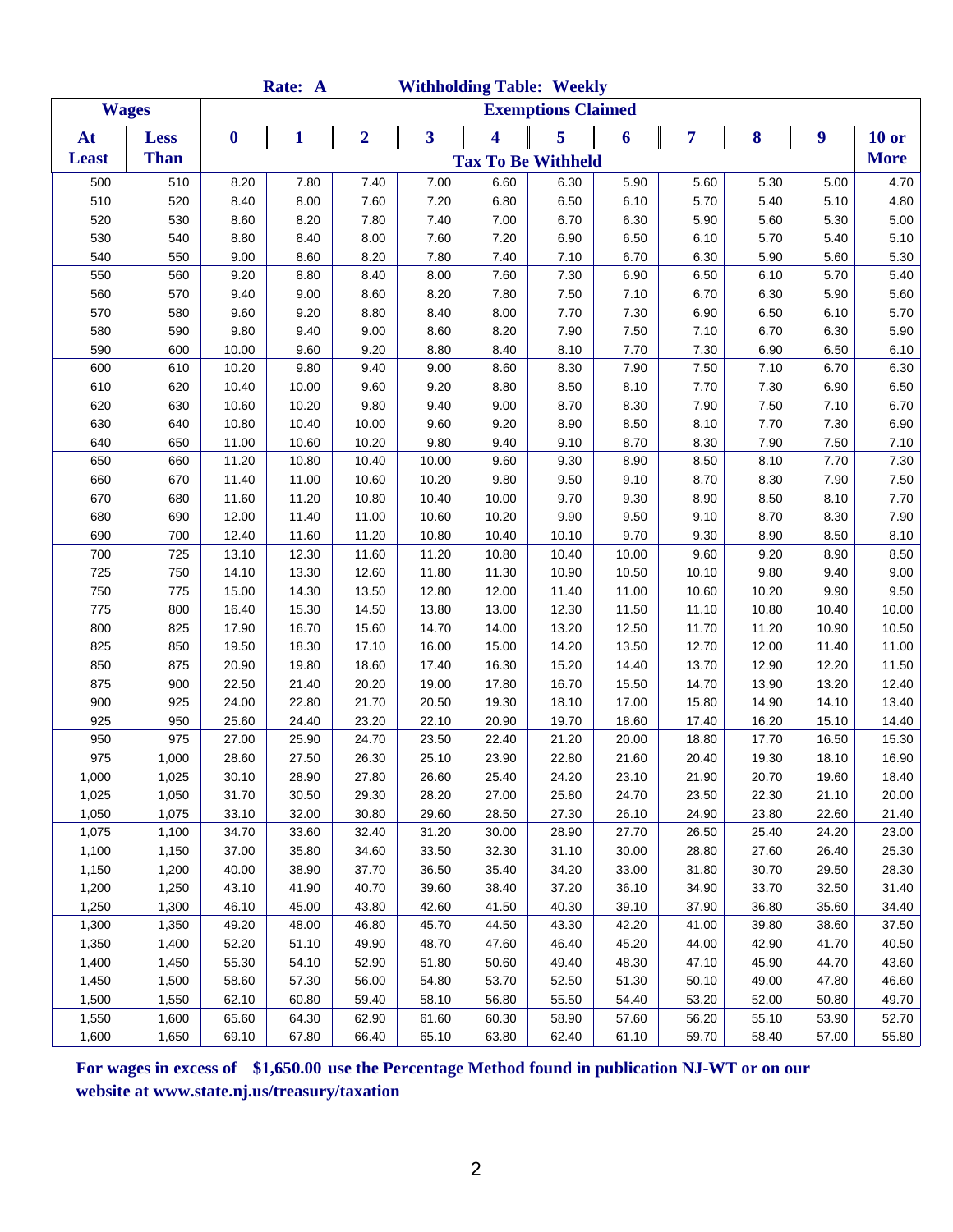|              |              |          | Rate: A      |                |       | <b>Withholding Table: Biweekly</b> |                           |       |       |       |      |              |
|--------------|--------------|----------|--------------|----------------|-------|------------------------------------|---------------------------|-------|-------|-------|------|--------------|
|              | <b>Wages</b> |          |              |                |       |                                    | <b>Exemptions Claimed</b> |       |       |       |      |              |
| At           | <b>Less</b>  | $\bf{0}$ | $\mathbf{1}$ | $\overline{2}$ | 3     | $\overline{\mathbf{4}}$            | 5                         | 6     | 7     | 8     | 9    | <b>10 or</b> |
| <b>Least</b> | <b>Than</b>  |          |              |                |       | <b>Tax To Be Withheld</b>          |                           |       |       |       |      | <b>More</b>  |
| 0            | 20           | 0.10     | 0.00         | 0.00           | 0.00  | 0.00                               | 0.00                      | 0.00  | 0.00  | 0.00  | 0.00 | 0.00         |
| 20           | 40           | 0.40     | 0.00         | 0.00           | 0.00  | 0.00                               | 0.00                      | 0.00  | 0.00  | 0.00  | 0.00 | 0.00         |
| 40           | 60           | 0.80     | 0.20         | 0.00           | 0.00  | 0.00                               | 0.00                      | 0.00  | 0.00  | 0.00  | 0.00 | 0.00         |
| 60           | 80           | 1.00     | 0.50         | 0.00           | 0.00  | 0.00                               | 0.00                      | 0.00  | 0.00  | 0.00  | 0.00 | 0.00         |
| 80           | 100          | 1.40     | 0.80         | 0.20           | 0.00  | 0.00                               | 0.00                      | 0.00  | 0.00  | 0.00  | 0.00 | 0.00         |
| 100          | 120          | 1.60     | 1.10         | 0.50           | 0.00  | 0.00                               | 0.00                      | 0.00  | 0.00  | 0.00  | 0.00 | 0.00         |
| 120          | 140          | 2.00     | 1.40         | 0.80           | 0.20  | 0.00                               | 0.00                      | 0.00  | 0.00  | 0.00  | 0.00 | 0.00         |
| 140          | 160          | 2.20     | 1.70         | 1.10           | 0.50  | 0.00                               | 0.00                      | 0.00  | 0.00  | 0.00  | 0.00 | 0.00         |
| 160          | 180          | 2.60     | 2.00         | 1.40           | 0.80  | 0.20                               | 0.00                      | 0.00  | 0.00  | 0.00  | 0.00 | 0.00         |
| 180          | 200          | 2.80     | 2.30         | 1.70           | 1.10  | 0.50                               | 0.00                      | 0.00  | 0.00  | 0.00  | 0.00 | 0.00         |
| 200          | 220          | 3.10     | 2.60         | 2.00           | 1.40  | 0.80                               | 0.30                      | 0.00  | 0.00  | 0.00  | 0.00 | 0.00         |
| 220          | 240          | 3.40     | 2.90         | 2.30           | 1.70  | 1.10                               | 0.60                      | 0.00  | 0.00  | 0.00  | 0.00 | 0.00         |
| 240          | 260          | 3.80     | 3.20         | 2.60           | 2.00  | 1.40                               | 0.90                      | 0.30  | 0.00  | 0.00  | 0.00 | 0.00         |
| 260          | 280          | 4.00     | 3.50         | 2.90           | 2.30  | 1.70                               | 1.20                      | 0.60  | 0.00  | 0.00  | 0.00 | 0.00         |
| 280          | 300          | 4.40     | 3.80         | 3.20           | 2.60  | 2.00                               | 1.50                      | 0.90  | 0.30  | 0.00  | 0.00 | 0.00         |
| 300          | 320          | 4.60     | 4.10         | 3.50           | 2.90  | 2.30                               | 1.80                      | 1.20  | 0.60  | 0.00  | 0.00 | 0.00         |
| 320          | 340          | 5.00     | 4.40         | 3.80           | 3.20  | 2.60                               | 2.10                      | 1.50  | 0.90  | 0.30  | 0.00 | 0.00         |
| 340          | 360          | 5.20     | 4.70         | 4.10           | 3.50  | 2.90                               | 2.40                      | 1.80  | 1.20  | 0.60  | 0.10 | 0.00         |
| 360          | 380          | 5.50     | 5.00         | 4.40           | 3.80  | 3.20                               | 2.70                      | 2.10  | 1.50  | 0.90  | 0.40 | 0.00         |
| 380          | 400          | 5.80     | 5.30         | 4.70           | 4.10  | 3.50                               | 3.00                      | 2.40  | 1.80  | 1.20  | 0.70 | 0.10         |
| 400          | 420          | 6.20     | 5.60         | 5.00           | 4.40  | 3.80                               | 3.30                      | 2.70  | 2.10  | 1.50  | 1.00 | 0.40         |
| 420          | 440          | 6.40     | 5.90         | 5.30           | 4.70  | 4.10                               | 3.60                      | 3.00  | 2.40  | 1.80  | 1.30 | 0.70         |
| 440          | 460          | 6.80     | 6.20         | 5.60           | 5.00  | 4.40                               | 3.90                      | 3.30  | 2.70  | 2.10  | 1.60 | 1.00         |
| 460          | 480          | 7.00     | 6.50         | 5.90           | 5.30  | 4.70                               | 4.20                      | 3.60  | 3.00  | 2.40  | 1.90 | 1.30         |
| 480          | 500          | 7.40     | 6.80         | 6.20           | 5.60  | 5.00                               | 4.50                      | 3.90  | 3.30  | 2.70  | 2.20 | 1.60         |
| 500          | 520          | 7.60     | 7.10         | 6.50           | 5.90  | 5.30                               | 4.80                      | 4.20  | 3.60  | 3.00  | 2.50 | 1.90         |
| 520          | 540          | 8.00     | 7.40         | 6.80           | 6.20  | 5.60                               | 5.10                      | 4.50  | 3.90  | 3.30  | 2.80 | 2.20         |
| 540          | 560          | 8.20     | 7.70         | 7.10           | 6.50  | 5.90                               | 5.40                      | 4.80  | 4.20  | 3.60  | 3.10 | 2.50         |
| 560          | 580          | 8.60     | 8.00         | 7.40           | 6.80  | 6.20                               | 5.70                      | 5.10  | 4.50  | 3.90  | 3.40 | 2.80         |
| 580          | 600          | 8.80     | 8.30         | 7.70           | 7.10  | 6.50                               | 6.00                      | 5.40  | 4.80  | 4.20  | 3.70 | 3.10         |
| 600          | 620          | 9.20     | 8.60         | 8.00           | 7.40  | 6.80                               | 6.30                      | 5.70  | 5.10  | 4.50  | 4.00 | 3.40         |
| 620          | 640          | 9.40     | 8.90         | 8.30           | 7.70  | 7.10                               | 6.60                      | 6.00  | 5.40  | 4.80  | 4.30 | 3.70         |
| 640          | 660          | 9.80     | 9.20         | 8.60           | 8.00  | 7.40                               | 6.90                      | 6.30  | 5.70  | 5.10  | 4.60 | 4.00         |
| 660          | 680          | 10.00    | 9.50         | 8.90           | 8.30  | 7.70                               | 7.20                      | 6.60  | 6.00  | 5.40  | 4.90 | 4.30         |
| 680          | 700          | 10.30    | 9.80         | 9.20           | 8.60  | 8.00                               | 7.50                      | 6.90  | 6.30  | 5.70  | 5.20 | 4.60         |
| 700          | 720          | 10.60    | 10.10        | 9.50           | 8.90  | 8.30                               | 7.80                      | 7.20  | 6.60  | 6.00  | 5.50 | 4.90         |
| 720          | 740          | 11.00    | 10.40        | 9.80           | 9.20  | 8.60                               | 8.10                      | 7.50  | 6.90  | 6.30  | 5.80 | 5.20         |
| 740          | 760          | 11.20    | 10.70        | 10.10          | 9.50  | 8.90                               | 8.40                      | 7.80  | 7.20  | 6.60  | 6.10 | 5.50         |
| 760          | 780          | 11.60    | 11.00        | 10.40          | 9.80  | 9.20                               | 8.70                      | 8.10  | 7.50  | 6.90  | 6.40 | 5.80         |
| 780          | 800          | 12.00    | 11.30        | 10.70          | 10.10 | 9.50                               | 9.00                      | 8.40  | 7.80  | 7.20  | 6.70 | 6.10         |
| 800          | 820          | 12.40    | 11.60        | 11.00          | 10.40 | 9.80                               | 9.30                      | 8.70  | 8.10  | 7.50  | 7.00 | 6.40         |
| 820          | 840          | 12.80    | 12.00        | 11.30          | 10.70 | 10.10                              | 9.60                      | 9.00  | 8.40  | 7.80  | 7.30 | 6.70         |
| 840          | 860          | 13.20    | 12.40        | 11.60          | 11.00 | 10.40                              | 9.90                      | 9.30  | 8.70  | 8.10  | 7.60 | 7.00         |
| 860          | 880          | 13.60    | 12.80        | 12.00          | 11.30 | 10.70                              | 10.20                     | 9.60  | 9.00  | 8.40  | 7.90 | 7.30         |
| 880          | 900          | 14.00    | 13.20        | 12.40          | 11.60 | 11.00                              | 10.50                     | 9.90  | 9.30  | 8.70  | 8.20 | 7.60         |
| 900          | 920          | 14.40    | 13.60        | 12.80          | 12.00 | 11.30                              | 10.80                     | 10.20 | 9.60  | 9.00  | 8.50 | 7.90         |
| 920          | 940          | 14.80    | 14.00        | 13.20          | 12.40 | 11.70                              | 11.10                     | 10.50 | 9.90  | 9.30  | 8.80 | 8.20         |
| 940          | 960          | 15.20    | 14.40        | 13.60          | 12.80 | 12.10                              | 11.40                     | 10.80 | 10.20 | 9.60  | 9.10 | 8.50         |
| 960          | 980          | 15.60    | 14.80        | 14.00          | 13.20 | 12.50                              | 11.70                     | 11.10 | 10.50 | 9.90  | 9.40 | 8.80         |
| 980          | 1,000        | 16.00    | 15.20        | 14.40          | 13.60 | 12.90                              | 12.10                     | 11.40 | 10.80 | 10.20 | 9.70 | 9.10         |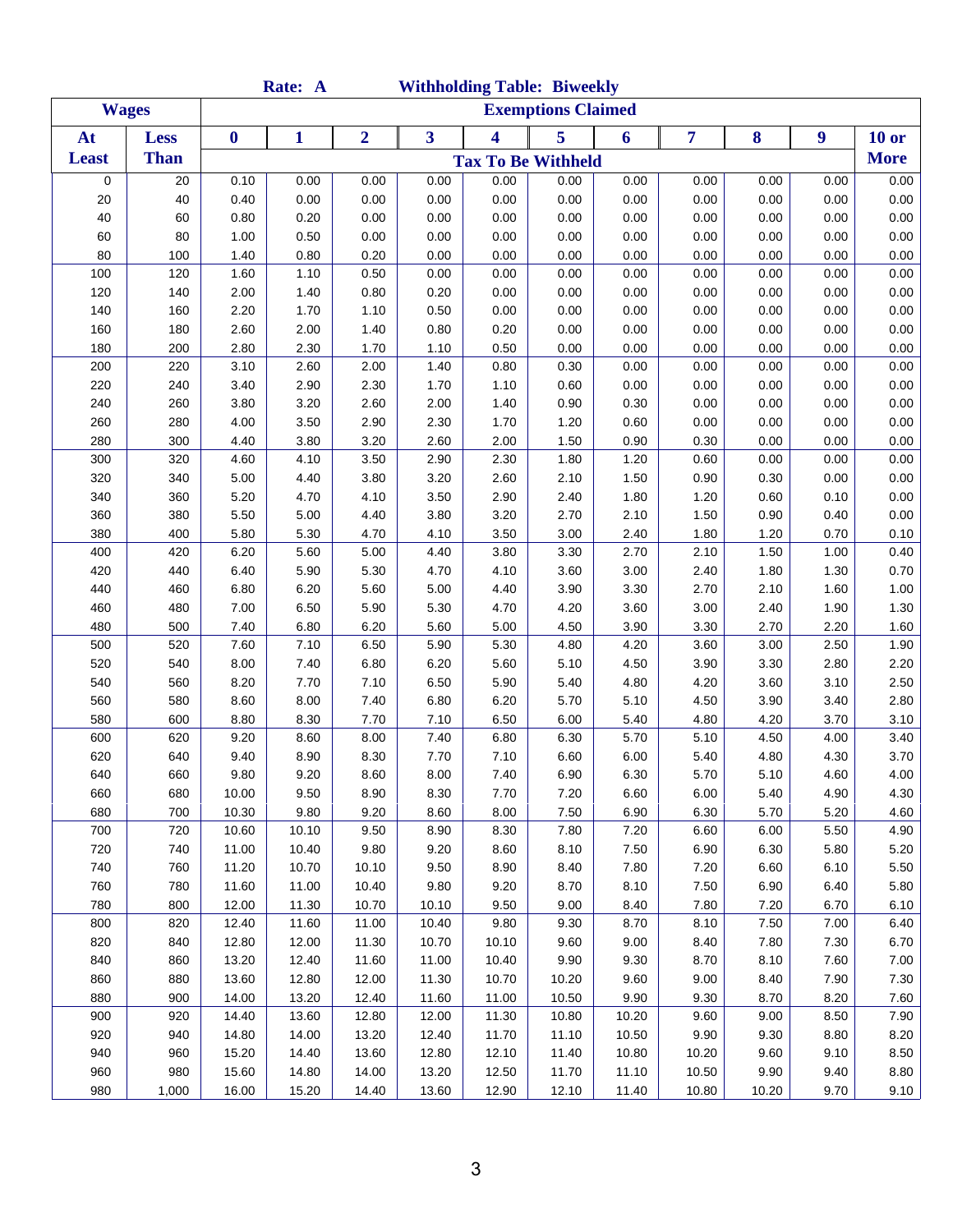|              |              |                  | Rate: A |                |        |        | <b>Withholding Table: Biweekly</b> |        |        |        |        |             |
|--------------|--------------|------------------|---------|----------------|--------|--------|------------------------------------|--------|--------|--------|--------|-------------|
|              | <b>Wages</b> |                  |         |                |        |        | <b>Exemptions Claimed</b>          |        |        |        |        |             |
| At           | <b>Less</b>  | $\boldsymbol{0}$ | 1       | $\overline{2}$ | 3      | 4      | 5                                  | 6      | 7      | 8      | 9      | $10$ or     |
| <b>Least</b> | <b>Than</b>  |                  |         |                |        |        | <b>Tax To Be Withheld</b>          |        |        |        |        | <b>More</b> |
| 1,000        | 1,020        | 16.40            | 15.60   | 14.80          | 14.00  | 13.30  | 12.50                              | 11.70  | 11.10  | 10.50  | 10.00  | 9.40        |
| 1,020        | 1,040        | 16.80            | 16.00   | 15.20          | 14.40  | 13.70  | 12.90                              | 12.10  | 11.40  | 10.80  | 10.30  | 9.70        |
| 1,040        | 1,060        | 17.20            | 16.40   | 15.60          | 14.80  | 14.10  | 13.30                              | 12.50  | 11.80  | 11.10  | 10.60  | 10.00       |
| 1,060        | 1,080        | 17.60            | 16.80   | 16.00          | 15.20  | 14.50  | 13.70                              | 12.90  | 12.20  | 11.40  | 10.90  | 10.30       |
| 1,080        | 1,100        | 18.00            | 17.20   | 16.40          | 15.60  | 14.90  | 14.10                              | 13.30  | 12.60  | 11.80  | 11.20  | 10.60       |
| 1,100        | 1,120        | 18.40            | 17.60   | 16.80          | 16.00  | 15.30  | 14.50                              | 13.70  | 13.00  | 12.20  | 11.50  | 10.90       |
| 1,120        | 1,140        | 18.80            | 18.00   | 17.20          | 16.40  | 15.70  | 14.90                              | 14.10  | 13.40  | 12.60  | 11.80  | 11.20       |
| 1,140        | 1,160        | 19.20            | 18.40   | 17.60          | 16.80  | 16.10  | 15.30                              | 14.50  | 13.80  | 13.00  | 12.20  | 11.50       |
| 1,160        | 1,180        | 19.60            | 18.80   | 18.00          | 17.20  | 16.50  | 15.70                              | 14.90  | 14.20  | 13.40  | 12.60  | 11.90       |
| 1,180        | 1,200        | 20.00            | 19.20   | 18.40          | 17.60  | 16.90  | 16.10                              | 15.30  | 14.60  | 13.80  | 13.00  | 12.30       |
| 1,200        | 1,220        | 20.40            | 19.60   | 18.80          | 18.00  | 17.30  | 16.50                              | 15.70  | 15.00  | 14.20  | 13.40  | 12.70       |
| 1,220        | 1,240        | 20.80            | 20.00   | 19.20          | 18.40  | 17.70  | 16.90                              | 16.10  | 15.40  | 14.60  | 13.80  | 13.10       |
| 1,240        | 1,260        | 21.20            | 20.40   | 19.60          | 18.80  | 18.10  | 17.30                              | 16.50  | 15.80  | 15.00  | 14.20  | 13.50       |
| 1,260        | 1,280        | 21.60            | 20.80   | 20.00          | 19.20  | 18.50  | 17.70                              | 16.90  | 16.20  | 15.40  | 14.60  | 13.90       |
| 1,280        | 1,300        | 22.00            | 21.20   | 20.40          | 19.60  | 18.90  | 18.10                              | 17.30  | 16.60  | 15.80  | 15.00  | 14.30       |
| 1,300        | 1,320        | 22.40            | 21.60   | 20.80          | 20.00  | 19.30  | 18.50                              | 17.70  | 17.00  | 16.20  | 15.40  | 14.70       |
| 1,320        | 1,340        | 22.80            | 22.00   | 21.20          | 20.40  | 19.70  | 18.90                              | 18.10  | 17.40  | 16.60  | 15.80  | 15.10       |
| 1,340        | 1,360        | 23.20            | 22.40   | 21.60          | 20.80  | 20.10  | 19.30                              | 18.50  | 17.80  | 17.00  | 16.20  | 15.50       |
| 1,360        | 1,380        | 24.00            | 22.80   | 22.00          | 21.20  | 20.50  | 19.70                              | 18.90  | 18.20  | 17.40  | 16.60  | 15.90       |
| 1,380        | 1,400        | 24.80            | 23.30   | 22.40          | 21.60  | 20.90  | 20.10                              | 19.30  | 18.60  | 17.80  | 17.00  | 16.30       |
| 1,400        | 1,450        | 26.20            | 24.70   | 23.20          | 22.30  | 21.60  | 20.80                              | 20.00  | 19.30  | 18.50  | 17.70  | 17.00       |
| 1,450        | 1,500        | 28.10            | 26.60   | 25.10          | 23.60  | 22.60  | 21.80                              | 21.00  | 20.30  | 19.50  | 18.70  | 18.00       |
| 1,500        | 1,550        | 30.10            | 28.60   | 27.10          | 25.60  | 24.10  | 22.80                              | 22.00  | 21.30  | 20.50  | 19.70  | 19.00       |
| 1,550        | 1,600        | 32.80            | 30.50   | 29.00          | 27.50  | 26.00  | 24.50                              | 23.00  | 22.30  | 21.50  | 20.70  | 20.00       |
| 1,600        | 1,650        | 35.90            | 33.50   | 31.20          | 29.50  | 28.00  | 26.50                              | 25.00  | 23.50  | 22.50  | 21.70  | 21.00       |
| 1,650        | 1,700        | 38.90            | 36.60   | 34.20          | 31.90  | 29.90  | 28.40                              | 26.90  | 25.40  | 23.90  | 22.70  | 22.00       |
| 1,700        | 1,750        | 42.00            | 39.60   | 37.30          | 34.90  | 32.60  | 30.40                              | 28.90  | 27.40  | 25.90  | 24.40  | 23.00       |
| 1,750        | 1,800        | 45.00            | 42.70   | 40.30          | 38.00  | 35.60  | 33.30                              | 31.00  | 29.30  | 27.80  | 26.30  | 24.80       |
| 1,800        | 1,850        | 48.10            | 45.70   | 43.40          | 41.00  | 38.70  | 36.30                              | 34.00  | 31.70  | 29.80  | 28.30  | 26.80       |
| 1,850        | 1,900        | 51.10            | 48.80   | 46.40          | 44.10  | 41.70  | 39.40                              | 37.10  | 34.70  | 32.40  | 30.20  | 28.70       |
| 1,900        | 1,950        | 54.20            | 51.80   | 49.50          | 47.10  | 44.80  | 42.40                              | 40.10  | 37.80  | 35.40  | 33.10  | 30.70       |
| 1,950        | 2,000        | 57.20            | 54.90   | 52.50          | 50.20  | 47.80  | 45.50                              | 43.20  | 40.80  | 38.50  | 36.10  | 33.80       |
| 2,000        | 2,050        | 60.30            | 57.90   | 55.60          | 53.20  | 50.90  | 48.50                              | 46.20  | 43.90  | 41.50  | 39.20  | 36.80       |
| 2,050        | 2,100        | 63.30            | 61.00   | 58.60          | 56.30  | 53.90  | 51.60                              | 49.30  | 46.90  | 44.60  | 42.20  | 39.90       |
| 2,100        | 2,150        | 66.40            | 64.00   | 61.70          | 59.30  | 57.00  | 54.60                              | 52.30  | 50.00  | 47.60  | 45.30  | 42.90       |
| 2,150        | 2,200        | 69.40            | 67.10   | 64.70          | 62.40  | 60.00  | 57.70                              | 55.40  | 53.00  | 50.70  | 48.30  | 46.00       |
| 2,200        | 2,300        | 74.00            | 71.60   | 69.30          | 67.00  | 64.60  | 62.30                              | 59.90  | 57.60  | 55.20  | 52.90  | 50.60       |
| 2,300        | 2,400        | 80.10            | 77.70   | 75.40          | 73.10  | 70.70  | 68.40                              | 66.00  | 63.70  | 61.30  | 59.00  | 56.70       |
| 2,400        | 2,500        | 86.20            | 83.80   | 81.50          | 79.20  | 76.80  | 74.50                              | 72.10  | 69.80  | 67.40  | 65.10  | 62.80       |
| 2,500        | 2,600        | 92.30            | 89.90   | 87.60          | 85.30  | 82.90  | 80.60                              | 78.20  | 75.90  | 73.50  | 71.20  | 68.90       |
| 2,600        | 2,700        | 98.40            | 96.00   | 93.70          | 91.40  | 89.00  | 86.70                              | 84.30  | 82.00  | 79.60  | 77.30  | 75.00       |
| 2,700        | 2,800        | 104.50           | 102.10  | 99.80          | 97.50  | 95.10  | 92.80                              | 90.40  | 88.10  | 85.70  | 83.40  | 81.10       |
| 2,800        | 2,900        | 110.60           | 108.20  | 105.90         | 103.60 | 101.20 | 98.90                              | 96.50  | 94.20  | 91.80  | 89.50  | 87.20       |
| 2,900        | 3,000        | 117.30           | 114.60  | 112.00         | 109.70 | 107.30 | 105.00                             | 102.60 | 100.30 | 97.90  | 95.60  | 93.30       |
| 3,000        | 3,100        | 124.30           | 121.60  | 118.90         | 116.20 | 113.50 | 111.10                             | 108.70 | 106.40 | 104.00 | 101.70 | 99.40       |
| 3,100        | 3,200        | 131.30           | 128.60  | 125.90         | 123.20 | 120.50 | 117.80                             | 115.10 | 112.50 | 110.10 | 107.80 | 105.50      |
| 3,200        | 3,300        | 138.30           | 135.60  | 132.90         | 130.20 | 127.50 | 124.80                             | 122.10 | 119.50 | 116.80 | 114.10 | 111.60      |

**For wages in excess of \$3,300.00 use the Percentage Method found in publication NJ-WT or on our website at www.state.nj.us/treasury/taxation**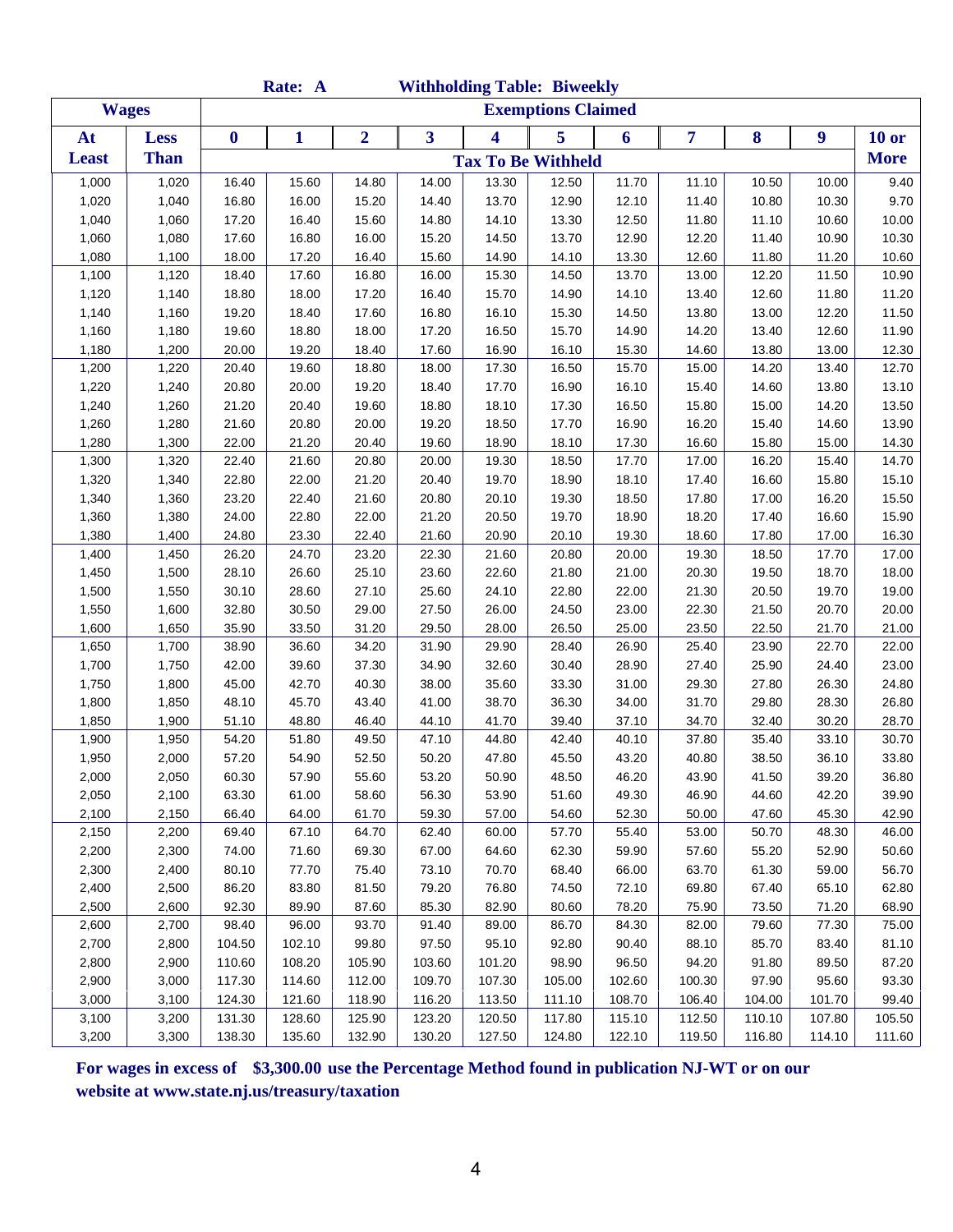|              |              |          | Rate: A      |                |       | <b>Withholding Table: Semi Monthly</b> |                           |       |       |      |      |              |
|--------------|--------------|----------|--------------|----------------|-------|----------------------------------------|---------------------------|-------|-------|------|------|--------------|
|              | <b>Wages</b> |          |              |                |       |                                        | <b>Exemptions Claimed</b> |       |       |      |      |              |
| At           | <b>Less</b>  | $\bf{0}$ | $\mathbf{1}$ | $\overline{2}$ | 3     | $\overline{\mathbf{4}}$                | 5                         | 6     | 7     | 8    | 9    | <b>10 or</b> |
| <b>Least</b> | <b>Than</b>  |          |              |                |       | <b>Tax To Be Withheld</b>              |                           |       |       |      |      | <b>More</b>  |
| 0            | 20           | 0.10     | 0.00         | 0.00           | 0.00  | 0.00                                   | 0.00                      | 0.00  | 0.00  | 0.00 | 0.00 | 0.00         |
| 20           | 40           | 0.40     | 0.00         | 0.00           | 0.00  | 0.00                                   | 0.00                      | 0.00  | 0.00  | 0.00 | 0.00 | 0.00         |
| 40           | 60           | 0.80     | 0.10         | 0.00           | 0.00  | 0.00                                   | 0.00                      | 0.00  | 0.00  | 0.00 | 0.00 | 0.00         |
| 60           | 80           | 1.00     | 0.40         | 0.00           | 0.00  | 0.00                                   | 0.00                      | 0.00  | 0.00  | 0.00 | 0.00 | 0.00         |
| 80           | 100          | 1.40     | 0.70         | 0.10           | 0.00  | 0.00                                   | 0.00                      | 0.00  | 0.00  | 0.00 | 0.00 | 0.00         |
| 100          | 120          | 1.60     | 1.00         | 0.40           | 0.00  | 0.00                                   | 0.00                      | 0.00  | 0.00  | 0.00 | 0.00 | 0.00         |
| 120          | 140          | 2.00     | 1.30         | 0.70           | 0.10  | 0.00                                   | 0.00                      | 0.00  | 0.00  | 0.00 | 0.00 | 0.00         |
| 140          | 160          | 2.20     | 1.60         | 1.00           | 0.40  | 0.00                                   | 0.00                      | 0.00  | 0.00  | 0.00 | 0.00 | 0.00         |
| 160          | 180          | 2.60     | 1.90         | 1.30           | 0.70  | 0.10                                   | 0.00                      | 0.00  | 0.00  | 0.00 | 0.00 | 0.00         |
| 180          | 200          | 2.80     | 2.20         | 1.60           | 1.00  | 0.40                                   | 0.00                      | 0.00  | 0.00  | 0.00 | 0.00 | 0.00         |
| 200          | 220          | 3.10     | 2.50         | 1.90           | 1.30  | 0.70                                   | 0.00                      | 0.00  | 0.00  | 0.00 | 0.00 | 0.00         |
| 220          | 240          | 3.40     | 2.80         | 2.20           | 1.60  | 1.00                                   | 0.30                      | 0.00  | 0.00  | 0.00 | 0.00 | 0.00         |
| 240          | 260          | 3.80     | 3.10         | 2.50           | 1.90  | 1.30                                   | 0.60                      | 0.00  | 0.00  | 0.00 | 0.00 | 0.00         |
| 260          | 280          | 4.00     | 3.40         | 2.80           | 2.20  | 1.60                                   | 0.90                      | 0.30  | 0.00  | 0.00 | 0.00 | 0.00         |
| 280          | 300          | 4.40     | 3.70         | 3.10           | 2.50  | 1.90                                   | 1.20                      | 0.60  | 0.00  | 0.00 | 0.00 | 0.00         |
| 300          | 320          | 4.60     | 4.00         | 3.40           | 2.80  | 2.20                                   | 1.50                      | 0.90  | 0.30  | 0.00 | 0.00 | 0.00         |
| 320          | 340          | 5.00     | 4.30         | 3.70           | 3.10  | 2.50                                   | 1.80                      | 1.20  | 0.60  | 0.00 | 0.00 | 0.00         |
| 340          | 360          | 5.20     | 4.60         | 4.00           | 3.40  | 2.80                                   | 2.10                      | 1.50  | 0.90  | 0.30 | 0.00 | 0.00         |
| 360          | 380          | 5.50     | 4.90         | 4.30           | 3.70  | 3.10                                   | 2.40                      | 1.80  | 1.20  | 0.60 | 0.00 | 0.00         |
| 380          | 400          | 5.80     | 5.20         | 4.60           | 4.00  | 3.40                                   | 2.70                      | 2.10  | 1.50  | 0.90 | 0.20 | 0.00         |
| 400          | 420          | 6.20     | 5.50         | 4.90           | 4.30  | 3.70                                   | 3.00                      | 2.40  | 1.80  | 1.20 | 0.50 | 0.00         |
| 420          | 440          | 6.40     | 5.80         | 5.20           | 4.60  | 4.00                                   | 3.30                      | 2.70  | 2.10  | 1.50 | 0.80 | 0.20         |
| 440          | 460          | 6.80     | 6.10         | 5.50           | 4.90  | 4.30                                   | 3.60                      | 3.00  | 2.40  | 1.80 | 1.10 | 0.50         |
| 460          | 480          | 7.00     | 6.40         | 5.80           | 5.20  | 4.60                                   | 3.90                      | 3.30  | 2.70  | 2.10 | 1.40 | 0.80         |
| 480          | 500          | 7.40     | 6.70         | 6.10           | 5.50  | 4.90                                   | 4.20                      | 3.60  | 3.00  | 2.40 | 1.70 | 1.10         |
| 500          | 520          | 7.60     | 7.00         | 6.40           | 5.80  | 5.20                                   | 4.50                      | 3.90  | 3.30  | 2.70 | 2.00 | 1.40         |
| 520          | 540          | 8.00     | 7.30         | 6.70           | 6.10  | 5.50                                   | 4.80                      | 4.20  | 3.60  | 3.00 | 2.30 | 1.70         |
| 540          | 560          | 8.20     | 7.60         | 7.00           | 6.40  | 5.80                                   | 5.10                      | 4.50  | 3.90  | 3.30 | 2.60 | 2.00         |
| 560          | 580          | 8.60     | 7.90         | 7.30           | 6.70  | 6.10                                   | 5.40                      | 4.80  | 4.20  | 3.60 | 2.90 | 2.30         |
| 580          | 600          | 8.80     | 8.20         | 7.60           | 7.00  | 6.40                                   | 5.70                      | 5.10  | 4.50  | 3.90 | 3.20 | 2.60         |
| 600          | 620          | 9.20     | 8.50         | 7.90           | 7.30  | 6.70                                   | 6.00                      | 5.40  | 4.80  | 4.20 | 3.50 | 2.90         |
| 620          | 640          | 9.40     | 8.80         | 8.20           | 7.60  | 7.00                                   | 6.30                      | 5.70  | 5.10  | 4.50 | 3.80 | 3.20         |
| 640          | 660          | 9.80     | 9.10         | 8.50           | 7.90  | 7.30                                   | 6.60                      | 6.00  | 5.40  | 4.80 | 4.10 | 3.50         |
| 660          | 680          | 10.00    | 9.40         | 8.80           | 8.20  | 7.60                                   | 6.90                      | 6.30  | 5.70  | 5.10 | 4.40 | 3.80         |
| 680          | 700          | 10.30    | 9.70         | 9.10           | 8.50  | 7.90                                   | 7.20                      | 6.60  | 6.00  | 5.40 | 4.70 | 4.10         |
| 700          | 720          | 10.60    | 10.00        | 9.40           | 8.80  | 8.20                                   | 7.50                      | 6.90  | 6.30  | 5.70 | 5.00 | 4.40         |
| 720          | 740          | 11.00    | 10.30        | 9.70           | 9.10  | 8.50                                   | 7.80                      | 7.20  | 6.60  | 6.00 | 5.30 | 4.70         |
| 740          | 760          | 11.20    | 10.60        | 10.00          | 9.40  | 8.80                                   | 8.10                      | 7.50  | 6.90  | 6.30 | 5.60 | 5.00         |
| 760          | 780          | 11.60    | 10.90        | 10.30          | 9.70  | 9.10                                   | 8.40                      | 7.80  | 7.20  | 6.60 | 5.90 | 5.30         |
| 780          | 800          | 11.80    | 11.20        | 10.60          | 10.00 | 9.40                                   | 8.70                      | 8.10  | 7.50  | 6.90 | 6.20 | 5.60         |
| 800          | 820          | 12.20    | 11.50        | 10.90          | 10.30 | 9.70                                   | 9.00                      | 8.40  | 7.80  | 7.20 | 6.50 | 5.90         |
| 820          | 840          | 12.40    | 11.80        | 11.20          | 10.60 | 10.00                                  | 9.30                      | 8.70  | 8.10  | 7.50 | 6.80 | 6.20         |
| 840          | 860          | 12.80    | 12.10        | 11.50          | 10.90 | 10.30                                  | 9.60                      | 9.00  | 8.40  | 7.80 | 7.10 | 6.50         |
| 860          | 880          | 13.20    | 12.40        | 11.80          | 11.20 | 10.60                                  | 9.90                      | 9.30  | 8.70  | 8.10 | 7.40 | 6.80         |
| 880          | 900          | 13.60    | 12.80        | 12.10          | 11.50 | 10.90                                  | 10.20                     | 9.60  | 9.00  | 8.40 | 7.70 | 7.10         |
| 900          | 920          | 14.00    | 13.20        | 12.40          | 11.80 | 11.20                                  | 10.50                     | 9.90  | 9.30  | 8.70 | 8.00 | 7.40         |
| 920          | 940          | 14.40    | 13.60        | 12.80          | 12.10 | 11.50                                  | 10.80                     | 10.20 | 9.60  | 9.00 | 8.30 | 7.70         |
| 940          | 960          | 14.80    | 14.00        | 13.20          | 12.40 | 11.80                                  | 11.10                     | 10.50 | 9.90  | 9.30 | 8.60 | 8.00         |
| 960          | 980          | 15.20    | 14.40        | 13.60          | 12.70 | 12.10                                  | 11.40                     | 10.80 | 10.20 | 9.60 | 8.90 | 8.30         |
| 980          | 1,000        | 15.60    | 14.80        | 14.00          | 13.10 | 12.40                                  | 11.70                     | 11.10 | 10.50 | 9.90 | 9.20 | 8.60         |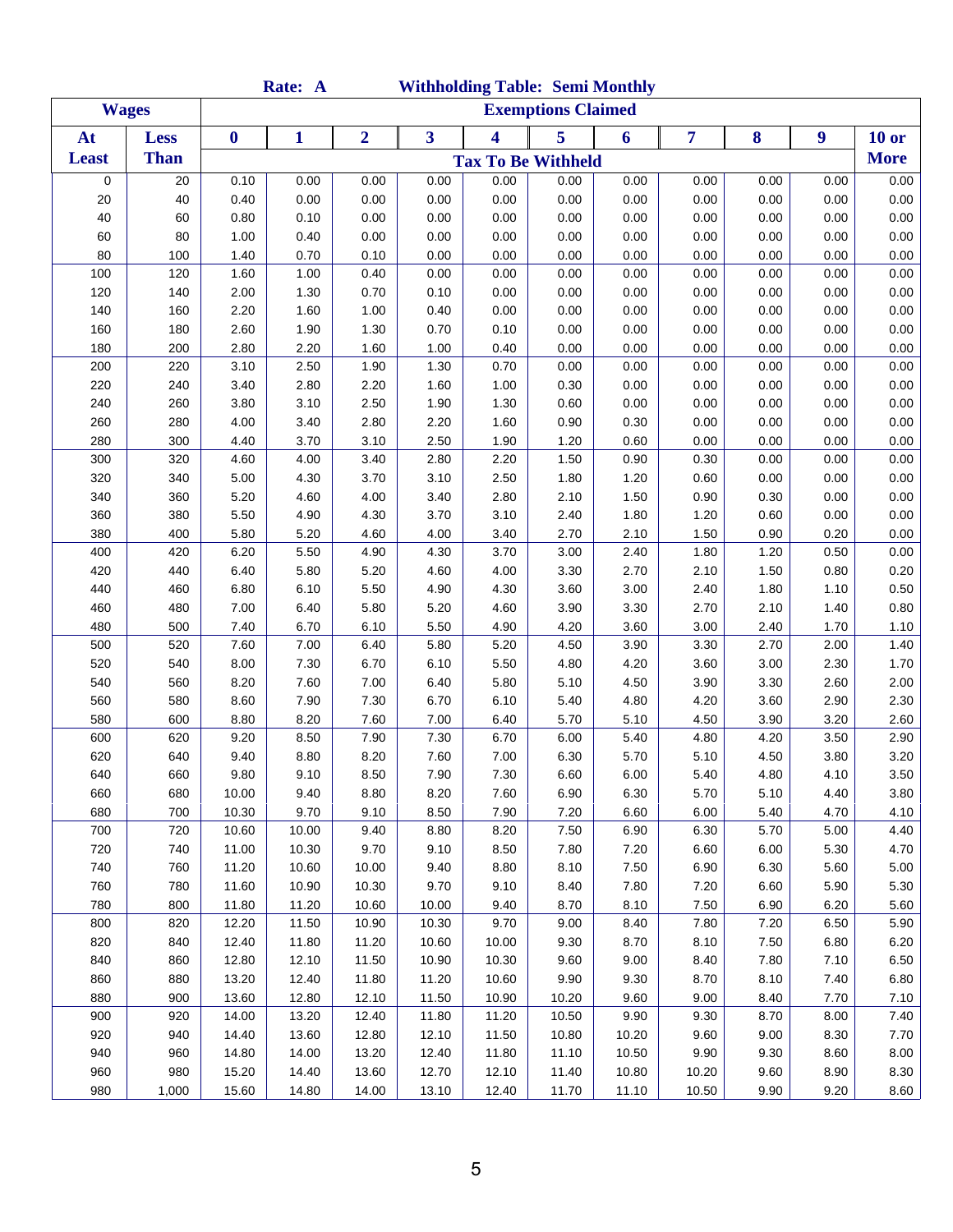|                |                |                  | Rate: A          |                  |                  |                  | <b>Withholding Table: Semi Monthly</b> |                  |                  |                  |                  |                  |
|----------------|----------------|------------------|------------------|------------------|------------------|------------------|----------------------------------------|------------------|------------------|------------------|------------------|------------------|
| <b>Wages</b>   |                |                  |                  |                  |                  |                  | <b>Exemptions Claimed</b>              |                  |                  |                  |                  |                  |
| At             | <b>Less</b>    | $\bf{0}$         | 1                | $\overline{2}$   | 3                | 4                | 5                                      | 6                | 7                | 8                | 9                | $10$ or          |
| <b>Least</b>   | <b>Than</b>    |                  |                  |                  |                  |                  | <b>Tax To Be Withheld</b>              |                  |                  |                  |                  | <b>More</b>      |
| 1,000          | 1,020          | 16.00            | 15.20            | 14.40            | 13.50            | 12.70            | 12.00                                  | 11.40            | 10.80            | 10.20            | 9.50             | 8.90             |
| 1,020          | 1,040          | 16.40            | 15.60            | 14.80            | 13.90            | 13.10            | 12.30                                  | 11.70            | 11.10            | 10.50            | 9.80             | 9.20             |
| 1,040          | 1,060          | 16.80            | 16.00            | 15.20            | 14.30            | 13.50            | 12.70                                  | 12.00            | 11.40            | 10.80            | 10.10            | 9.50             |
| 1,060          | 1,080          | 17.20            | 16.40            | 15.60            | 14.70            | 13.90            | 13.10                                  | 12.30            | 11.70            | 11.10            | 10.40            | 9.80             |
| 1,080          | 1,100          | 17.60            | 16.80            | 16.00            | 15.10            | 14.30            | 13.50                                  | 12.60            | 12.00            | 11.40            | 10.70            | 10.10            |
| 1,100          | 1,120          | 18.00            | 17.20            | 16.40            | 15.50            | 14.70            | 13.90                                  | 13.00            | 12.30            | 11.70            | 11.00            | 10.40            |
| 1,120          | 1,140          | 18.40            | 17.60            | 16.80            | 15.90            | 15.10            | 14.30                                  | 13.40            | 12.60            | 12.00            | 11.30            | 10.70            |
| 1,140          | 1,160          | 18.80            | 18.00            | 17.20            | 16.30            | 15.50            | 14.70                                  | 13.80            | 13.00            | 12.30            | 11.60            | 11.00            |
| 1,160          | 1,180          | 19.20            | 18.40            | 17.60            | 16.70            | 15.90            | 15.10                                  | 14.20            | 13.40            | 12.60            | 11.90            | 11.30            |
| 1,180          | 1,200          | 19.60            | 18.80            | 18.00            | 17.10            | 16.30            | 15.50                                  | 14.60            | 13.80            | 13.00            | 12.20            | 11.60            |
| 1,200          | 1,220          | 20.00            | 19.20            | 18.40            | 17.50            | 16.70            | 15.90                                  | 15.00            | 14.20            | 13.40            | 12.50            | 11.90            |
| 1,220          | 1,240          | 20.40            | 19.60            | 18.80            | 17.90            | 17.10            | 16.30                                  | 15.40            | 14.60            | 13.80            | 12.90            | 12.20            |
| 1,240          | 1,260          | 20.80            | 20.00            | 19.20            | 18.30            | 17.50            | 16.70                                  | 15.80            | 15.00            | 14.20            | 13.30            | 12.50            |
| 1,260          | 1,280          | 21.20            | 20.40            | 19.60            | 18.70            | 17.90            | 17.10                                  | 16.20            | 15.40            | 14.60            | 13.70            | 12.90            |
| 1,280          | 1,300          | 21.60            | 20.80            | 20.00            | 19.10            | 18.30            | 17.50                                  | 16.60            | 15.80            | 15.00            | 14.10            | 13.30            |
| 1,300          | 1,350          | 22.30            | 21.50            | 20.70            | 19.80            | 19.00            | 18.20                                  | 17.30            | 16.50            | 15.70            | 14.80            | 14.00            |
| 1,350          | 1,400          | 23.30            | 22.50            | 21.70            | 20.80            | 20.00            | 19.20                                  | 18.30            | 17.50            | 16.70            | 15.80            | 15.00            |
| 1,400          | 1,450          | 24.30            | 23.50            | 22.70            | 21.80            | 21.00            | 20.20                                  | 19.30            | 18.50            | 17.70            | 16.80            | 16.00            |
| 1,450          | 1,500          | 25.60            | 24.50            | 23.70            | 22.80            | 22.00            | 21.20                                  | 20.30            | 19.50            | 18.70            | 17.80            | 17.00            |
| 1,500          | 1,550          | 27.60            | 26.00            | 24.70            | 23.80            | 23.00            | 22.20                                  | 21.30            | 20.50            | 19.70            | 18.80            | 18.00            |
| 1,550          | 1,600          | 29.60            | 27.90            | 26.30            | 24.80            | 24.00            | 23.20                                  | 22.30            | 21.50            | 20.70            | 19.80            | 19.00            |
| 1,600          | 1,650          | 31.50            | 29.90            | 28.30            | 26.60            | 25.00            | 24.20                                  | 23.30            | 22.50            | 21.70            | 20.80            | 20.00            |
| 1,650          | 1,700          | 33.60            | 31.80            | 30.20            | 28.60            | 27.00            | 25.30                                  | 24.30            | 23.50            | 22.70            | 21.80            | 21.00            |
| 1,700          | 1,750          | 36.70            | 34.10            | 32.20            | 30.50            | 28.90            | 27.30                                  | 25.70            | 24.50            | 23.70            | 22.80            | 22.00            |
| 1,750          | 1,800          | 39.70            | 37.20            | 34.70            | 32.50            | 30.90            | 29.20                                  | 27.60            | 26.00            | 24.70            | 23.80            | 23.00            |
| 1,800          | 1,850          | 42.80            | 40.20            | 37.70            | 35.20            | 32.80            | 31.20                                  | 29.60            | 27.90            | 26.30            | 24.80            | 24.00            |
| 1,850          | 1,900          | 45.80            | 43.30            | 40.80            | 38.20            | 35.70            | 33.10                                  | 31.50            | 29.90            | 28.30            | 26.60            | 25.00            |
| 1,900          | 1,950          | 48.90            | 46.30            | 43.80            | 41.30            | 38.70            | 36.20                                  | 33.70            | 31.80            | 30.20            | 28.60            | 27.00            |
| 1,950          | 2,000          | 51.90            | 49.40            | 46.90            | 44.30            | 41.80            | 39.20                                  | 36.70            | 34.20            | 32.20            | 30.50            | 28.90            |
| 2,000          | 2,050          | 55.00            | 52.40            | 49.90            | 47.40            | 44.80            | 42.30                                  | 39.80            | 37.20            | 34.70            | 32.50            | 30.90            |
| 2,050          | 2,100          | 58.00            | 55.50            | 53.00            | 50.40            | 47.90            | 45.30                                  | 42.80            | 40.30            | 37.70            | 35.20            | 32.80            |
| 2,100          | 2,150          | 61.10            | 58.50            | 56.00            | 53.50            | 50.90            | 48.40                                  | 45.90            | 43.30            | 40.80            | 38.20            | 35.70            |
| 2,150          | 2,200          | 64.10            | 61.60            | 59.10            | 56.50            | 54.00            | 51.40                                  | 48.90            | 46.40            | 43.80            | 41.30            | 38.80            |
| 2,200          | 2,250          | 67.20            | 64.60            | 62.10            | 59.60            | 57.00            | 54.50                                  | 52.00            | 49.40            | 46.90            | 44.30            | 41.80            |
| 2,250          | 2,350          | 71.80            | 69.20            | 66.70            | 64.10            | 61.60            | 59.10                                  | 56.50            | 54.00            | 51.50            | 48.90            | 46.40            |
| 2,350          | 2,450          | 77.90            | 75.30            | 72.80            | 70.20            | 67.70            | 65.20                                  | 62.60            | 60.10            | 57.60            | 55.00            | 52.50            |
| 2,450          | 2,550          | 84.00            | 81.40            | 78.90            | 76.30            | 73.80            | 71.30                                  | 68.70            | 66.20            | 63.70            | 61.10            | 58.60            |
| 2,550          | 2,650          | 90.10            | 87.50            | 85.00            | 82.40            | 79.90            | 77.40                                  | 74.80            | 72.30            | 69.80            | 67.20            | 64.70            |
| 2,650          | 2,750          | 96.20            | 93.60            | 91.10            | 88.50            | 86.00            | 83.50                                  | 80.90            | 78.40            | 75.90            | 73.30            | 70.80            |
| 2,750          | 2,850          | 102.30           | 99.70            | 97.20            | 94.60            | 92.10            | 89.60                                  | 87.00            | 84.50            | 82.00            | 79.40            | 76.90            |
| 2,850          | 2,950          | 108.40           | 105.80           | 103.30           | 100.70           | 98.20            | 95.70                                  | 93.10            | 90.60            | 88.10            | 85.50            | 83.00            |
| 2,950          | 3,050          | 114.50           | 111.90           | 109.40           | 106.80           | 104.30           | 101.80                                 | 99.20            | 96.70            | 94.20            | 91.60            | 89.10            |
| 3,050          | 3,150          | 120.60           | 118.00           | 115.50           | 112.90           | 110.40           | 107.90                                 | 105.30           | 102.80           | 100.30           | 97.70            | 95.20            |
| 3,150          | 3,250          | 127.30           | 124.40           | 121.60           | 119.00           | 116.50           | 114.00                                 | 111.40           | 108.90           | 106.40           | 103.80           | 101.30           |
| 3,250          | 3,350          | 134.30<br>141.30 | 131.40<br>138.40 | 128.50<br>135.50 | 125.60<br>132.60 | 122.70<br>129.70 | 120.10<br>126.80                       | 117.50<br>123.90 | 115.00<br>121.10 | 112.50<br>118.60 | 109.90<br>116.00 | 107.40           |
| 3,350<br>3,450 | 3,450<br>3,550 | 148.30           | 145.40           | 142.50           | 139.60           | 136.70           | 133.80                                 | 130.90           | 127.90           | 125.00           | 122.10           | 113.50<br>119.60 |
|                |                |                  |                  |                  |                  |                  |                                        |                  |                  |                  |                  |                  |

**For wages in excess of \$3,550.00 use the Percentage Method found in publication NJ-WT or on our website at www.state.nj.us/treasury/taxation**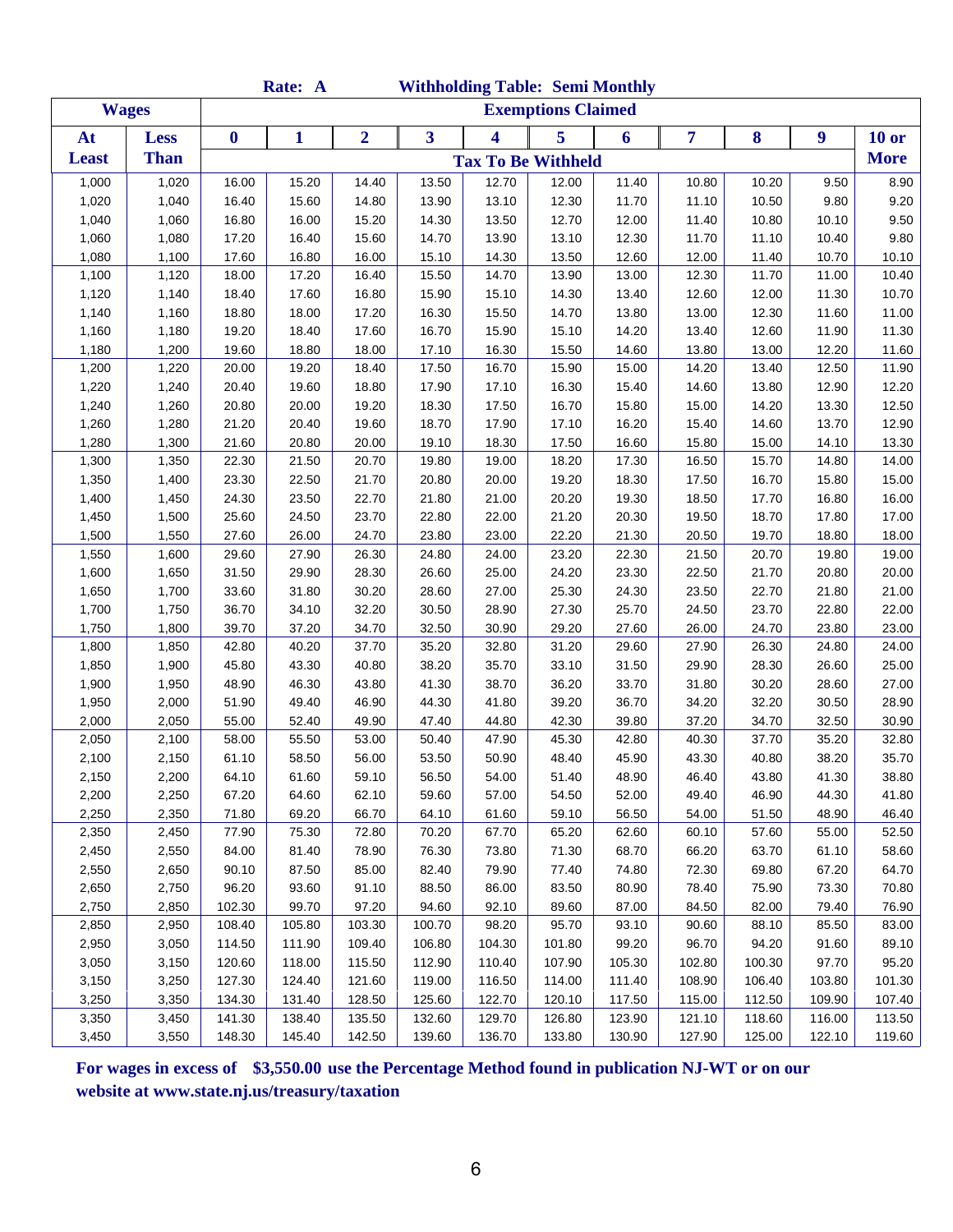|                |                |                  | Rate: A        |                |                         | <b>Withholding Table: Monthly</b> |                           |                |                |       |                |              |
|----------------|----------------|------------------|----------------|----------------|-------------------------|-----------------------------------|---------------------------|----------------|----------------|-------|----------------|--------------|
|                | <b>Wages</b>   |                  |                |                |                         |                                   | <b>Exemptions Claimed</b> |                |                |       |                |              |
| At             | <b>Less</b>    | $\boldsymbol{0}$ | $\mathbf{1}$   | $\overline{2}$ | $\overline{\mathbf{3}}$ | $\overline{\mathbf{4}}$           | 5                         | 6              | $\overline{7}$ | 8     | 9              | <b>10 or</b> |
| <b>Least</b>   | <b>Than</b>    |                  |                |                |                         | <b>Tax To Be Withheld</b>         |                           |                |                |       |                | <b>More</b>  |
| $\mathbf 0$    | 40             | 0.30             | 0.00           | 0.00           | 0.00                    | 0.00                              | 0.00                      | 0.00           | 0.00           | 0.00  | 0.00           | 0.00         |
| 40             | 80             | 0.90             | 0.00           | 0.00           | 0.00                    | 0.00                              | 0.00                      | 0.00           | 0.00           | 0.00  | 0.00           | 0.00         |
| 80             | 120            | 1.50             | 0.30           | 0.00           | 0.00                    | 0.00                              | 0.00                      | 0.00           | 0.00           | 0.00  | 0.00           | 0.00         |
| 120            | 160            | 2.10             | 0.90           | 0.00           | 0.00                    | 0.00                              | 0.00                      | 0.00           | 0.00           | 0.00  | 0.00           | 0.00         |
| 160            | 200            | 2.70             | 1.50           | 0.20           | 0.00                    | 0.00                              | 0.00                      | 0.00           | 0.00           | 0.00  | 0.00           | 0.00         |
| 200            | 240            | 3.30             | 2.10           | 0.80           | 0.00                    | 0.00                              | 0.00                      | 0.00           | 0.00           | 0.00  | 0.00           | 0.00         |
| 240            | 280            | 3.90             | 2.70           | 1.40           | 0.20                    | 0.00                              | 0.00                      | 0.00           | 0.00           | 0.00  | 0.00           | 0.00         |
| 280            | 320            | 4.50             | 3.30           | 2.00           | 0.80                    | 0.00                              | 0.00                      | 0.00           | 0.00           | 0.00  | 0.00           | 0.00         |
| 320            | 360            | 5.10             | 3.90           | 2.60           | 1.40                    | 0.10                              | 0.00                      | 0.00           | 0.00           | 0.00  | 0.00           | 0.00         |
| 360            | 400            | 5.70             | 4.50           | 3.20           | 2.00                    | 0.70                              | 0.00                      | 0.00           | 0.00           | 0.00  | 0.00           | 0.00         |
| 400            | 440            | 6.30             | 5.10           | 3.80           | 2.60                    | 1.30                              | 0.10                      | 0.00           | 0.00           | 0.00  | 0.00           | 0.00         |
| 440            | 480            | 6.90             | 5.70           | 4.40           | 3.20                    | 1.90                              | 0.70                      | 0.00           | 0.00           | 0.00  | 0.00           | 0.00         |
| 480            | 520            | 7.50             | 6.30           | 5.00           | 3.80                    | 2.50                              | 1.30                      | 0.00           | 0.00           | 0.00  | 0.00           | 0.00         |
| 520            | 560            | 8.10             | 6.90           | 5.60           | 4.40                    | 3.10                              | 1.90                      | 0.60           | 0.00           | 0.00  | 0.00           | 0.00         |
| 560            | 600            | 8.70             | 7.50           | 6.20           | 5.00                    | 3.70                              | 2.50                      | 1.20           | 0.00           | 0.00  | 0.00           | 0.00         |
| 600            | 640            | 9.30             | 8.10           | 6.80           | 5.60                    | 4.30                              | 3.10                      | 1.80           | 0.60           | 0.00  | 0.00           | 0.00         |
| 640            | 680            | 9.90             | 8.70           | 7.40           | 6.20                    | 4.90                              | 3.70                      | 2.40           | 1.20           | 0.00  | 0.00           | 0.00         |
| 680            | 720            | 10.50            | 9.30           | 8.00           | 6.80                    | 5.50                              | 4.30                      | 3.00           | 1.80           | 0.50  | 0.00           | 0.00         |
| 720            | 760            | 11.10            | 9.90           | 8.60           | 7.40                    | 6.10                              | 4.90                      | 3.60           | 2.40           | 1.10  | 0.00           | 0.00         |
| 760            | 800            | 11.70            | 10.50          | 9.20           | 8.00                    | 6.70                              | 5.50                      | 4.20           | 3.00           | 1.70  | 0.50           | 0.00         |
| 800            | 840            | 12.30            | 11.10          | 9.80           | 8.60                    | 7.30                              | 6.10                      | 4.80           | 3.60           | 2.30  | 1.10           | 0.00         |
| 840            | 880            | 12.90            | 11.70          | 10.40          | 9.20                    | 7.90                              | 6.70                      | 5.40           | 4.20           | 2.90  | 1.70           | 0.40         |
| 880            | 920            | 13.50            | 12.30          | 11.00          | 9.80                    | 8.50                              | 7.30                      | 6.00           | 4.80           | 3.50  | 2.30           | 1.00         |
| 920            | 960            | 14.10            | 12.90          | 11.60          | 10.40                   | 9.10                              | 7.90                      | 6.60           | 5.40           | 4.10  | 2.90           | 1.60         |
| 960            | 1,000          | 14.70            | 13.50          | 12.20          | 11.00                   | 9.70                              | 8.50                      | 7.20           | 6.00           | 4.70  | 3.50           | 2.20         |
| 1,000          | 1,040          | 15.30            | 14.10          | 12.80          | 11.60                   | 10.30                             | 9.10                      | 7.80           | 6.60           | 5.30  | 4.10           | 2.80         |
| 1,040          | 1,080          | 15.90            | 14.70          | 13.40          | 12.20                   | 10.90                             | 9.70                      | 8.40           | 7.20           | 5.90  | 4.70           | 3.40         |
| 1,080          | 1,120          | 16.50            | 15.30          | 14.00          | 12.80                   | 11.50                             | 10.30                     | 9.00           | 7.80           | 6.50  | 5.30           | 4.00         |
| 1,120          | 1,160          | 17.10            | 15.90          | 14.60          | 13.40                   | 12.10                             | 10.90                     | 9.60           | 8.40           | 7.10  | 5.90           | 4.60         |
| 1,160          | 1,200          | 17.70            | 16.50          | 15.20          | 14.00                   | 12.70                             | 11.50                     | 10.20          | 9.00           | 7.70  | 6.50           | 5.20         |
| 1,200          | 1,240          | 18.30            | 17.10          | 15.80          | 14.60                   | 13.30                             | 12.10                     | 10.80          | 9.60           | 8.30  | 7.10           | 5.80         |
| 1,240          | 1,280          | 18.90            | 17.70          | 16.40          | 15.20                   | 13.90                             | 12.70                     | 11.40          | 10.20          | 8.90  | 7.70           | 6.40         |
| 1,280          | 1,320          | 19.50            | 18.30          | 17.00          | 15.80                   | 14.50                             | 13.30                     | 12.00          | 10.80          | 9.50  | 8.30           | 7.00         |
| 1,320          | 1,360          | 20.10            | 18.90          | 17.60          | 16.40                   | 15.10                             | 13.90                     | 12.60          | 11.40          | 10.10 | 8.90           | 7.60         |
| 1,360          | 1,400          | 20.70            | 19.50          | 18.20          | 17.00                   | 15.70                             | 14.50                     | 13.20          | 12.00          | 10.70 | 9.50           | 8.20         |
| 1,400          | 1,440          | 21.30            | 20.10          | 18.80          | 17.60                   | 16.30                             | 15.10                     | 13.80          | 12.60          | 11.30 | 10.10          | 8.80         |
| 1,440          | 1,480          | 21.90            | 20.70          | 19.40          | 18.20                   | 16.90                             | 15.70                     | 14.40          | 13.20          | 11.90 | 10.70          | 9.40         |
| 1,480          | 1,520          | 22.50            | 21.30          | 20.00          | 18.80                   | 17.50                             | 16.30                     | 15.00          | 13.80          | 12.50 | 11.30          | 10.00        |
| 1,520          | 1,560          | 23.10            | 21.90          | 20.60          | 19.40                   | 18.10                             | 16.90                     | 15.60          | 14.40          | 13.10 | 11.90          | 10.60        |
| 1,560          | 1,600          | 23.70            | 22.50          | 21.20          | 20.00                   | 18.70                             | 17.50                     | 16.20          | 15.00          | 13.70 | 12.50          | 11.20        |
| 1,600          | 1,640          | 24.30            | 23.10          | 21.80          | 20.60                   | 19.30                             | 18.10                     | 16.80          | 15.60          | 14.30 | 13.10          | 11.80        |
| 1,640          | 1,680          | 24.90            | 23.70          | 22.40          | 21.20                   | 19.90                             | 18.70                     | 17.40          | 16.20          | 14.90 | 13.70          | 12.40        |
| 1,680          | 1,720          | 25.70            | 24.30          | 23.00          | 21.80                   | 20.50                             | 19.30                     | 18.00          | 16.80          | 15.50 | 14.30          | 13.00        |
| 1,720          | 1,760          | 26.50            | 24.90          | 23.60          | 22.40                   | 21.10                             | 19.90                     | 18.60          | 17.40          | 16.10 | 14.90          | 13.60        |
| 1,760          | 1,800          | 27.30            | 25.60          | 24.20          | 23.00                   | 21.70                             | 20.50                     | 19.20          | 18.00          | 16.70 | 15.50          | 14.20        |
| 1,800          | 1,840          | 28.10            | 26.40          | 24.80          | 23.60                   | 22.30                             | 21.10                     | 19.80          | 18.60          | 17.30 | 16.10          | 14.80        |
|                |                |                  |                | 25.50          | 24.20                   |                                   |                           |                | 19.20          | 17.90 | 16.70          |              |
| 1,840          | 1,880          | 28.90            | 27.20          |                |                         | 22.90                             | 21.70                     | 20.40          |                | 18.50 |                | 15.40        |
| 1,880<br>1,920 | 1,920          | 29.70            | 28.00<br>28.80 | 26.30<br>27.10 | 24.80<br>25.50          | 23.50<br>24.10                    | 22.30                     | 21.00<br>21.60 | 19.80<br>20.40 | 19.10 | 17.30<br>17.90 | 16.00        |
|                | 1,960<br>2,000 | 30.50            |                |                |                         |                                   | 22.90                     | 22.20          |                | 19.70 |                | 16.60        |
| 1,960          |                | 31.30            | 29.60          | 27.90          | 26.30                   | 24.70                             | 23.50                     |                | 21.00          |       | 18.50          | 17.20        |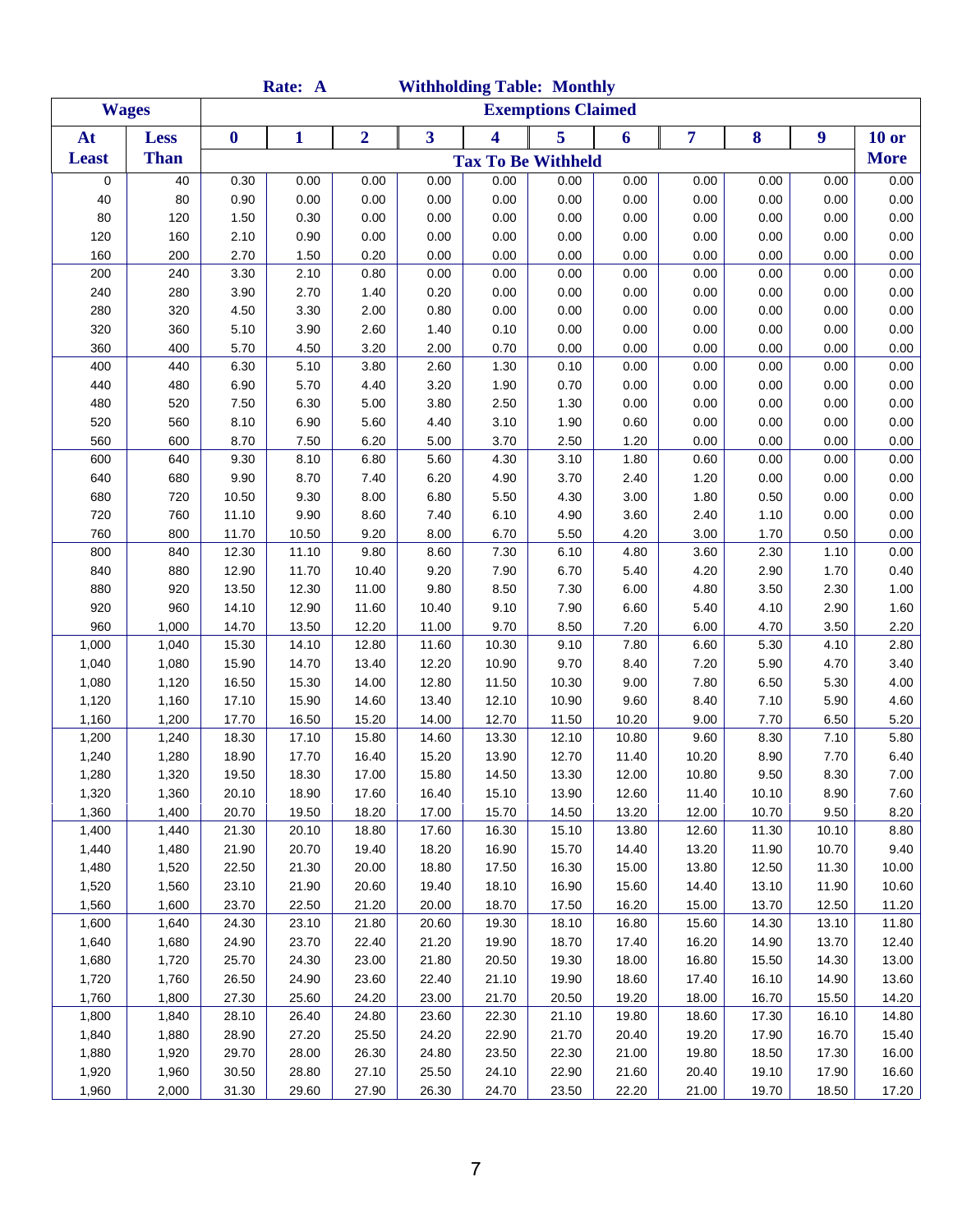|                |                |                  | Rate: A          |                  |                  |                  | <b>Withholding Table: Monthly</b> |                  |                  |                  |                  |                  |
|----------------|----------------|------------------|------------------|------------------|------------------|------------------|-----------------------------------|------------------|------------------|------------------|------------------|------------------|
| <b>Wages</b>   |                |                  |                  |                  |                  |                  | <b>Exemptions Claimed</b>         |                  |                  |                  |                  |                  |
| At             | <b>Less</b>    | $\boldsymbol{0}$ | 1                | $\overline{2}$   | 3                | 4                | 5                                 | 6                | 7                | 8                | $\boldsymbol{9}$ | <b>10 or</b>     |
| <b>Least</b>   | <b>Than</b>    |                  |                  |                  |                  |                  | <b>Tax To Be Withheld</b>         |                  |                  |                  |                  | <b>More</b>      |
| 2,000          | 2,040          | 32.10            | 30.40            | 28.70            | 27.10            | 25.40            | 24.10                             | 22.80            | 21.60            | 20.30            | 19.10            | 17.80            |
| 2,040          | 2,080          | 32.90            | 31.20            | 29.50            | 27.90            | 26.20            | 24.70                             | 23.40            | 22.20            | 20.90            | 19.70            | 18.40            |
| 2,080          | 2,120          | 33.70            | 32.00            | 30.30            | 28.70            | 27.00            | 25.30                             | 24.00            | 22.80            | 21.50            | 20.30            | 19.00            |
| 2,120          | 2,160          | 34.50            | 32.80            | 31.10            | 29.50            | 27.80            | 26.10                             | 24.60            | 23.40            | 22.10            | 20.90            | 19.60            |
| 2,160          | 2,200          | 35.30            | 33.60            | 31.90            | 30.30            | 28.60            | 26.90                             | 25.30            | 24.00            | 22.70            | 21.50            | 20.20            |
| 2,200          | 2,240          | 36.10            | 34.40            | 32.70            | 31.10            | 29.40            | 27.70                             | 26.10            | 24.60            | 23.30            | 22.10            | 20.80            |
| 2,240          | 2,280          | 36.90            | 35.20            | 33.50            | 31.90            | 30.20            | 28.50                             | 26.90            | 25.20            | 23.90            | 22.70            | 21.40            |
| 2,280          | 2,320          | 37.70            | 36.00            | 34.30            | 32.70            | 31.00            | 29.30                             | 27.70            | 26.00            | 24.50            | 23.30            | 22.00            |
| 2,320          | 2,360          | 38.50            | 36.80            | 35.10            | 33.50            | 31.80            | 30.10                             | 28.50            | 26.80            | 25.10            | 23.90            | 22.60            |
| 2,360          | 2,400          | 39.30            | 37.60            | 35.90            | 34.30            | 32.60            | 30.90                             | 29.30            | 27.60            | 25.90            | 24.50            | 23.20            |
| 2,400          | 2,440          | 40.10            | 38.40            | 36.70            | 35.10            | 33.40            | 31.70                             | 30.10            | 28.40            | 26.70            | 25.10            | 23.80            |
| 2,440          | 2,480          | 40.90            | 39.20            | 37.50            | 35.90            | 34.20            | 32.50                             | 30.90            | 29.20            | 27.50            | 25.90            | 24.40            |
| 2,480          | 2,520          | 41.70            | 40.00            | 38.30            | 36.70            | 35.00            | 33.30                             | 31.70            | 30.00            | 28.30            | 26.70            | 25.00            |
| 2,520          | 2,560          | 42.50            | 40.80            | 39.10            | 37.50            | 35.80            | 34.10                             | 32.50            | 30.80            | 29.10            | 27.50            | 25.80            |
| 2,560          | 2,600          | 43.30            | 41.60            | 39.90            | 38.30            | 36.60            | 34.90                             | 33.30            | 31.60            | 29.90            | 28.30            | 26.60            |
| 2,600          | 2,700          | 44.70            | 43.00            | 41.30            | 39.70            | 38.00            | 36.30                             | 34.70            | 33.00            | 31.30            | 29.70            | 28.00            |
| 2,700          | 2,800          | 46.70            | 45.00            | 43.30            | 41.70            | 40.00            | 38.30                             | 36.70            | 35.00            | 33.30            | 31.70            | 30.00            |
| 2,800          | 2,900          | 48.70            | 47.00            | 45.30            | 43.70            | 42.00            | 40.30                             | 38.70            | 37.00            | 35.30            | 33.70            | 32.00            |
| 2,900          | 3,000          | 51.30            | 49.00            | 47.30            | 45.70            | 44.00            | 42.30                             | 40.70            | 39.00            | 37.30            | 35.70            | 34.00            |
| 3,000          | 3,100          | 55.20            | 52.00            | 49.30            | 47.70            | 46.00            | 44.30                             | 42.70            | 41.00            | 39.30            | 37.70            | 36.00            |
| 3,100          | 3,200          | 59.10            | 55.90            | 52.60            | 49.70            | 48.00            | 46.30                             | 44.70            | 43.00            | 41.30            | 39.70            | 38.00            |
| 3,200          | 3,300          | 63.00            | 59.80            | 56.50            | 53.30            | 50.00            | 48.30                             | 46.70            | 45.00            | 43.30            | 41.70            | 40.00            |
| 3,300          | 3,400          | 67.30            | 63.70            | 60.40            | 57.20            | 53.90            | 50.70                             | 48.70            | 47.00            | 45.30            | 43.70            | 42.00            |
| 3,400          | 3,500          | 73.40            | 68.30            | 64.30            | 61.10            | 57.80            | 54.60                             | 51.30            | 49.00            | 47.30            | 45.70            | 44.00            |
| 3,500          | 3,600          | 79.50            | 74.40            | 69.30            | 65.00            | 61.70            | 58.50                             | 55.20            | 52.00            | 49.30            | 47.70            | 46.00            |
| 3,600          | 3,700          | 85.60            | 80.50            | 75.40            | 70.30            | 65.60            | 62.40                             | 59.10            | 55.90            | 52.60            | 49.70            | 48.00            |
| 3,700          | 3,800          | 91.70            | 86.60            | 81.50            | 76.40            | 71.30            | 66.30                             | 63.00            | 59.80            | 56.50            | 53.30            | 50.00            |
| 3,800          | 3,900          | 97.80            | 92.70            | 87.60            | 82.50            | 77.40            | 72.40                             | 67.30            | 63.70            | 60.40            | 57.20            | 53.90            |
| 3,900          | 4,000          | 103.90           | 98.80            | 93.70            | 88.60            | 83.50            | 78.50                             | 73.40            | 68.30            | 64.30            | 61.10            | 57.80            |
| 4,000          | 4,100          | 110.00           | 104.90           | 99.80            | 94.70            | 89.60            | 84.60                             | 79.50            | 74.40            | 69.30            | 65.00            | 61.70            |
| 4,100          | 4,200          | 116.10           | 111.00           | 105.90           | 100.80           | 95.70            | 90.70                             | 85.60            | 80.50            | 75.40            | 70.30            | 65.60            |
| 4,200          | 4,300          | 122.20           | 117.10           | 112.00           | 106.90           | 101.80           | 96.80                             | 91.70            | 86.60            | 81.50            | 76.40            | 71.40            |
| 4,300          | 4,400          | 128.30           | 123.20           | 118.10           | 113.00           | 107.90           | 102.90                            | 97.80            | 92.70            | 87.60            | 82.50            | 77.50            |
| 4,400          | 4,500          | 134.40           | 129.30           | 124.20           | 119.10           | 114.00           | 109.00                            | 103.90           | 98.80            | 93.70            | 88.60            | 83.60            |
| 4,500          | 4,700          | 143.50           | 138.40           | 133.40           | 128.30           | 123.20           | 118.10                            | 113.00           | 107.90           | 102.90           | 97.80            | 92.70            |
| 4,700          | 4,900          | 155.70           | 150.60           | 145.60           | 140.50           | 135.40           | 130.30                            | 125.20           | 120.10           | 115.10           | 110.00           | 104.90           |
| 4,900          | 5,100          | 167.90           | 162.80           | 157.80           | 152.70           | 147.60           | 142.50                            | 137.40           | 132.30           | 127.30           | 122.20           | 117.10           |
| 5,100          | 5,300          | 180.10           | 175.00           | 170.00           | 164.90           | 159.80           | 154.70                            | 149.60           | 144.50           | 139.50           | 134.40           | 129.30           |
| 5,300          | 5,500          | 192.30           | 187.20           | 182.20           | 177.10           | 172.00           | 166.90                            | 161.80           | 156.70           | 151.70           | 146.60           | 141.50           |
| 5,500          | 5,700          | 204.50           | 199.40           | 194.40           | 189.30           | 184.20           | 179.10                            | 174.00           | 168.90           | 163.90           | 158.80           | 153.70           |
| 5,700          | 5,900          | 216.70           | 211.60           | 206.60           | 201.50           | 196.40           | 191.30                            | 186.20           | 181.10           | 176.10           | 171.00           | 165.90           |
| 5,900          | 6,100          | 228.90           | 223.80           | 218.80           | 213.70           | 208.60           | 203.50                            | 198.40           | 193.30           | 188.30           | 183.20           | 178.10           |
| 6,100          | 6,300          | 241.10           | 236.00           | 231.00           | 225.90           | 220.80           | 215.70                            | 210.60           | 205.50           | 200.50           | 195.40           | 190.30           |
| 6,300          | 6,500          | 254.70           | 248.80           | 243.20           | 238.10           | 233.00           | 227.90                            | 222.80           | 217.70           | 212.70           | 207.60           | 202.50           |
| 6,500          | 6,700          | 268.70<br>282.70 | 262.80           | 257.00<br>271.00 | 251.20<br>265.20 | 245.30           | 240.10<br>253.50                  | 235.00<br>247.70 | 229.90<br>242.10 | 224.90<br>237.10 | 219.80           | 214.70           |
| 6,700<br>6,900 | 6,900<br>7,100 | 296.70           | 276.80<br>290.80 | 285.00           | 279.20           | 259.30<br>273.30 | 267.50                            | 261.70           | 255.80           | 250.00           | 232.00<br>244.20 | 226.90<br>239.10 |
|                |                |                  |                  |                  |                  |                  |                                   |                  |                  |                  |                  |                  |

**For wages in excess of \$7,100.00 use the Percentage Method found in publication NJ-WT or on our website at www.state.nj.us/treasury/taxation**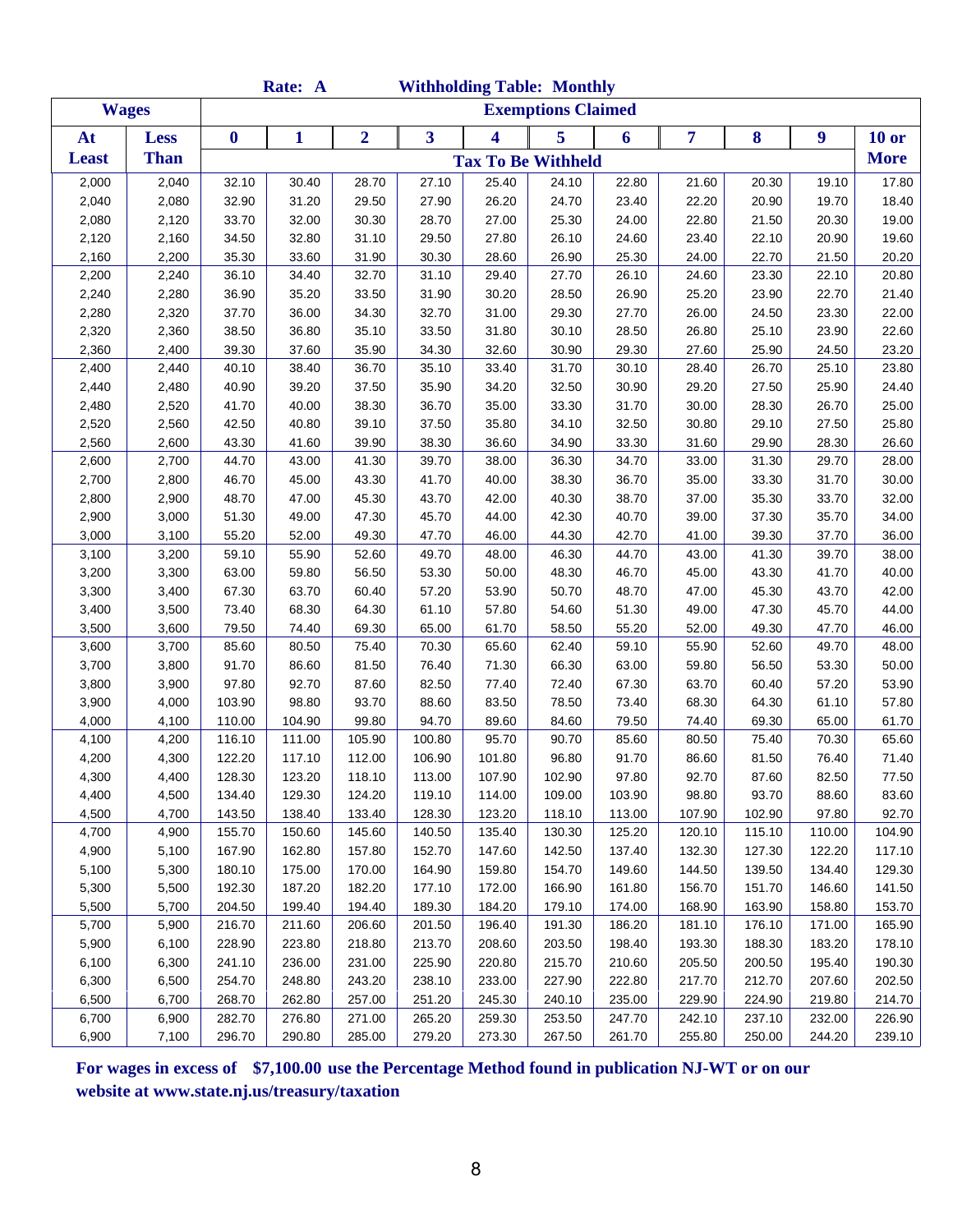|              |              |                  | Rate: B |                |                         |      | <b>Withholding Table: Weekly</b> |      |      |      |      |              |
|--------------|--------------|------------------|---------|----------------|-------------------------|------|----------------------------------|------|------|------|------|--------------|
|              | <b>Wages</b> |                  |         |                |                         |      | <b>Exemptions Claimed</b>        |      |      |      |      |              |
| At           | <b>Less</b>  | $\boldsymbol{0}$ | 1       | $\overline{2}$ | $\overline{\mathbf{3}}$ | 4    | 5                                | 6    | 7    | 8    | 9    | <b>10 or</b> |
| <b>Least</b> | <b>Than</b>  |                  |         |                |                         |      | <b>Tax To Be Withheld</b>        |      |      |      |      | <b>More</b>  |
| 0            | 10           | 0.10             | 0.00    | 0.00           | 0.00                    | 0.00 | 0.00                             | 0.00 | 0.00 | 0.00 | 0.00 | 0.00         |
| 10           | 20           | 0.20             | 0.00    | 0.00           | 0.00                    | 0.00 | 0.00                             | 0.00 | 0.00 | 0.00 | 0.00 | 0.00         |
| 20           | 30           | 0.40             | 0.10    | 0.00           | 0.00                    | 0.00 | 0.00                             | 0.00 | 0.00 | 0.00 | 0.00 | 0.00         |
| 30           | 40           | 0.50             | 0.20    | 0.00           | 0.00                    | 0.00 | 0.00                             | 0.00 | 0.00 | 0.00 | 0.00 | 0.00         |
| 40           | 50           | 0.70             | 0.40    | 0.10           | 0.00                    | 0.00 | 0.00                             | 0.00 | 0.00 | 0.00 | 0.00 | 0.00         |
| 50           | 60           | 0.80             | 0.50    | 0.20           | 0.00                    | 0.00 | 0.00                             | 0.00 | 0.00 | 0.00 | 0.00 | 0.00         |
| 60           | 70           | 1.00             | 0.70    | 0.40           | 0.10                    | 0.00 | 0.00                             | 0.00 | 0.00 | 0.00 | 0.00 | 0.00         |
| 70           | 80           | 1.10             | 0.80    | 0.50           | 0.30                    | 0.00 | 0.00                             | 0.00 | 0.00 | 0.00 | 0.00 | 0.00         |
| 80           | $90\,$       | 1.30             | 1.00    | 0.70           | 0.40                    | 0.10 | 0.00                             | 0.00 | 0.00 | 0.00 | 0.00 | 0.00         |
| 90           | 100          | 1.40             | 1.10    | 0.80           | 0.60                    | 0.30 | 0.00                             | 0.00 | 0.00 | 0.00 | 0.00 | 0.00         |
| 100          | 110          | 1.60             | 1.30    | 1.00           | 0.70                    | 0.40 | 0.10                             | 0.00 | 0.00 | 0.00 | 0.00 | 0.00         |
| 110          | 120          | 1.70             | 1.40    | 1.10           | 0.90                    | 0.60 | 0.30                             | 0.00 | 0.00 | 0.00 | 0.00 | 0.00         |
| 120          | 130          | 1.90             | 1.60    | 1.30           | 1.00                    | 0.70 | 0.40                             | 0.10 | 0.00 | 0.00 | 0.00 | 0.00         |
| 130          | 140          | 2.00             | 1.70    | 1.40           | 1.20                    | 0.90 | 0.60                             | 0.30 | 0.00 | 0.00 | 0.00 | 0.00         |
| 140          | 150          | 2.20             | 1.90    | 1.60           | 1.30                    | 1.00 | 0.70                             | 0.40 | 0.20 | 0.00 | 0.00 | 0.00         |
| 150          | 160          | 2.30             | 2.00    | 1.70           | 1.50                    | 1.20 | 0.90                             | 0.60 | 0.30 | 0.00 | 0.00 | 0.00         |
| 160          | 170          | 2.50             | 2.20    | 1.90           | 1.60                    | 1.30 | 1.00                             | 0.70 | 0.50 | 0.20 | 0.00 | 0.00         |
| 170          | 180          | 2.60             | 2.30    | 2.00           | 1.80                    | 1.50 | 1.20                             | 0.90 | 0.60 | 0.30 | 0.00 | 0.00         |
| 180          | 190          | 2.80             | 2.50    | 2.20           | 1.90                    | 1.60 | 1.30                             | 1.00 | 0.80 | 0.50 | 0.20 | 0.00         |
| 190          | 200          | 2.90             | 2.60    | 2.30           | 2.10                    | 1.80 | 1.50                             | 1.20 | 0.90 | 0.60 | 0.30 | 0.00         |
| 200          | 210          | 3.10             | 2.80    | 2.50           | 2.20                    | 1.90 | 1.60                             | 1.30 | 1.10 | 0.80 | 0.50 | 0.20         |
| 210          | 220          | 3.20             | 2.90    | 2.60           | 2.40                    | 2.10 | 1.80                             | 1.50 | 1.20 | 0.90 | 0.60 | 0.30         |
| 220          | 230          | 3.40             | 3.10    | 2.80           | 2.50                    | 2.20 | 1.90                             | 1.60 | 1.40 | 1.10 | 0.80 | 0.50         |
| 230          | 240          | 3.50             | 3.20    | 2.90           | 2.70                    | 2.40 | 2.10                             | 1.80 | 1.50 | 1.20 | 0.90 | 0.60         |
| 240          | 250          | 3.70             | 3.40    | 3.10           | 2.80                    | 2.50 | 2.20                             | 1.90 | 1.70 | 1.40 | 1.10 | 0.80         |
| 250          | 260          | 3.80             | 3.50    | 3.20           | 3.00                    | 2.70 | 2.40                             | 2.10 | 1.80 | 1.50 | 1.20 | 0.90         |
| 260          | 270          | 4.00             | 3.70    | 3.40           | 3.10                    | 2.80 | 2.50                             | 2.20 | 2.00 | 1.70 | 1.40 | 1.10         |
| 270          | 280          | 4.10             | 3.80    | 3.50           | 3.30                    | 3.00 | 2.70                             | 2.40 | 2.10 | 1.80 | 1.50 | 1.20         |
| 280          | 290          | 4.30             | 4.00    | 3.70           | 3.40                    | 3.10 | 2.80                             | 2.50 | 2.30 | 2.00 | 1.70 | 1.40         |
| 290          | 300          | 4.40             | 4.10    | 3.80           | 3.60                    | 3.30 | 3.00                             | 2.70 | 2.40 | 2.10 | 1.80 | 1.50         |
| 300          | 310          | 4.60             | 4.30    | 4.00           | 3.70                    | 3.40 | 3.10                             | 2.80 | 2.60 | 2.30 | 2.00 | 1.70         |
| 310          | 320          | 4.70             | 4.40    | 4.10           | 3.90                    | 3.60 | 3.30                             | 3.00 | 2.70 | 2.40 | 2.10 | 1.80         |
| 320          | 330          | 4.90             | 4.60    | 4.30           | 4.00                    | 3.70 | 3.40                             | 3.10 | 2.90 | 2.60 | 2.30 | 2.00         |
| 330          | 340          | 5.00             | 4.70    | 4.40           | 4.20                    | 3.90 | 3.60                             | 3.30 | 3.00 | 2.70 | 2.40 | 2.10         |
| 340          | 350          | 5.20             | 4.90    | 4.60           | 4.30                    | 4.00 | 3.70                             | 3.40 | 3.20 | 2.90 | 2.60 | 2.30         |
| 350          | 360          | 5.30             | 5.00    | 4.70           | 4.50                    | 4.20 | 3.90                             | 3.60 | 3.30 | 3.00 | 2.70 | 2.40         |
| 360          | 370          | 5.50             | 5.20    | 4.90           | 4.60                    | 4.30 | 4.00                             | 3.70 | 3.50 | 3.20 | 2.90 | 2.60         |
| 370          | 380          | 5.60             | 5.30    | 5.00           | 4.80                    | 4.50 | 4.20                             | 3.90 | 3.60 | 3.30 | 3.00 | 2.70         |
| 380          | 390          | 5.80             | 5.50    | 5.20           | 4.90                    | 4.60 | 4.30                             | 4.00 | 3.80 | 3.50 | 3.20 | 2.90         |
| 390          | 400          | 6.00             | 5.60    | 5.30           | 5.10                    | 4.80 | 4.50                             | 4.20 | 3.90 | 3.60 | 3.30 | 3.00         |
| 400          | 410          | 6.20             | 5.80    | 5.50           | 5.20                    | 4.90 | 4.60                             | 4.30 | 4.10 | 3.80 | 3.50 | 3.20         |
| 410          | 420          | 6.40             | 6.00    | 5.60           | 5.40                    | 5.10 | 4.80                             | 4.50 | 4.20 | 3.90 | 3.60 | 3.30         |
| 420          | 430          | 6.60             | 6.20    | 5.80           | 5.50                    | 5.20 | 4.90                             | 4.60 | 4.40 | 4.10 | 3.80 | 3.50         |
| 430          | 440          | 6.80             | 6.40    | 6.00           | 5.70                    | 5.40 | 5.10                             | 4.80 | 4.50 | 4.20 | 3.90 | 3.60         |
| 440          | 450          | 7.00             | 6.60    | 6.20           | 5.80                    | 5.50 | 5.20                             | 4.90 | 4.70 | 4.40 | 4.10 | 3.80         |
| 450          | 460          | 7.20             | 6.80    | 6.40           | 6.00                    | 5.70 | 5.40                             | 5.10 | 4.80 | 4.50 | 4.20 | 3.90         |
| 460          | 470          | 7.40             | 7.00    | 6.60           | 6.20                    | 5.80 | 5.50                             | 5.20 | 5.00 | 4.70 | 4.40 | 4.10         |
| 470          | 480          | 7.60             | 7.20    | 6.80           | 6.40                    | 6.00 | 5.70                             | 5.40 | 5.10 | 4.80 | 4.50 | 4.20         |
| 480          | 490          | 7.80             | 7.40    | 7.00           | 6.60                    | 6.20 | 5.90                             | 5.50 | 5.30 | 5.00 | 4.70 | 4.40         |
| 490          | 500          | 8.00             | 7.60    | 7.20           | 6.80                    | 6.40 | 6.10                             | 5.70 | 5.40 | 5.10 | 4.80 | 4.50         |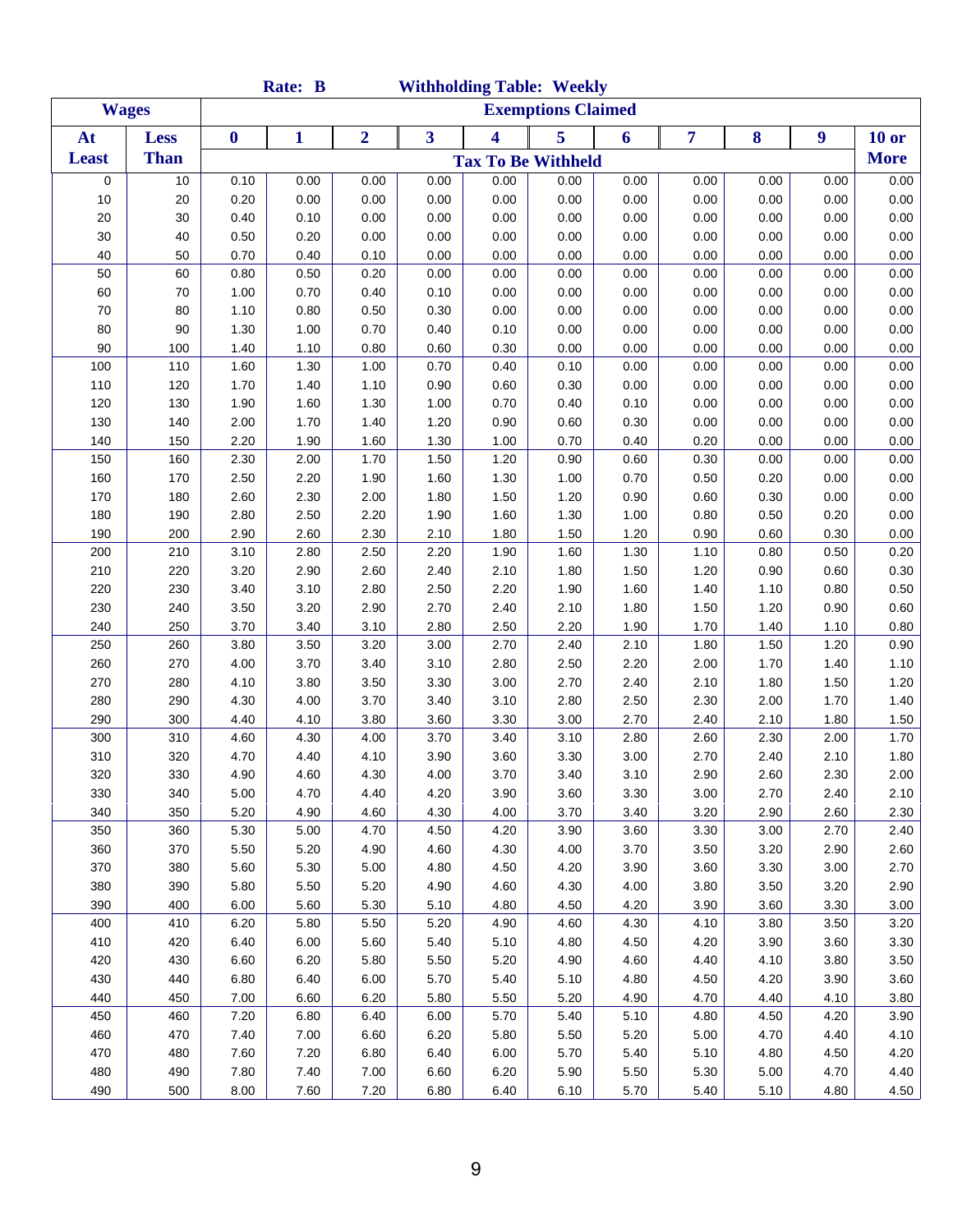|              |              |                  | Rate: B        |                |                | <b>Withholding Table: Weekly</b> |                           |                |                |                |                |                |
|--------------|--------------|------------------|----------------|----------------|----------------|----------------------------------|---------------------------|----------------|----------------|----------------|----------------|----------------|
|              | <b>Wages</b> |                  |                |                |                |                                  | <b>Exemptions Claimed</b> |                |                |                |                |                |
| At           | <b>Less</b>  | $\boldsymbol{0}$ | 1              | $\overline{2}$ | 3              | $\overline{\mathbf{4}}$          | 5                         | 6              | 7              | 8              | 9              | <b>10 or</b>   |
| <b>Least</b> | <b>Than</b>  |                  |                |                |                | <b>Tax To Be Withheld</b>        |                           |                |                |                |                | <b>More</b>    |
| 500          | 510          | 8.20             | 7.80           | 7.40           | 7.00           | 6.60                             | 6.30                      | 5.90           | 5.60           | 5.30           | 5.00           | 4.70           |
| 510          | 520          | 8.40             | 8.00           | 7.60           | 7.20           | 6.80                             | 6.50                      | 6.10           | 5.70           | 5.40           | 5.10           | 4.80           |
| 520          | 530          | 8.60             | 8.20           | 7.80           | 7.40           | 7.00                             | 6.70                      | 6.30           | 5.90           | 5.60           | 5.30           | 5.00           |
| 530          | 540          | 8.80             | 8.40           | 8.00           | 7.60           | 7.20                             | 6.90                      | 6.50           | 6.10           | 5.70           | 5.40           | 5.10           |
| 540          | 550          | 9.00             | 8.60           | 8.20           | 7.80           | 7.40                             | 7.10                      | 6.70           | 6.30           | 5.90           | 5.60           | 5.30           |
| 550          | 560          | 9.20             | 8.80           | 8.40           | 8.00           | 7.60                             | 7.30                      | 6.90           | 6.50           | 6.10           | 5.70           | 5.40           |
| 560          | 570          | 9.40             | 9.00           | 8.60           | 8.20           | 7.80                             | 7.50                      | 7.10           | 6.70           | 6.30           | 5.90           | 5.60           |
| 570          | 580          | 9.60             | 9.20           | 8.80           | 8.40           | 8.00                             | 7.70                      | 7.30           | 6.90           | 6.50           | 6.10           | 5.70           |
| 580          | 590          | 9.80             | 9.40           | 9.00           | 8.60           | 8.20                             | 7.90                      | 7.50           | 7.10           | 6.70           | 6.30           | 5.90           |
| 590          | 600          | 10.00            | 9.60           | 9.20           | 8.80           | 8.40                             | 8.10                      | 7.70           | 7.30           | 6.90           | 6.50           | 6.10           |
| 600          | 610          | 10.20            | 9.80           | 9.40           | 9.00           | 8.60                             | 8.30                      | 7.90           | 7.50           | 7.10           | 6.70           | 6.30           |
| 610          | 620          | 10.40            | 10.00          | 9.60           | 9.20           | 8.80                             | 8.50                      | 8.10           | 7.70           | 7.30           | 6.90           | 6.50           |
| 620          | 630          | 10.60            | 10.20          | 9.80           | 9.40           | 9.00                             | 8.70                      | 8.30           | 7.90           | 7.50           | 7.10           | 6.70           |
| 630          | 640          | 10.80            | 10.40          | 10.00          | 9.60           | 9.20                             | 8.90                      | 8.50           | 8.10           | 7.70           | 7.30           | 6.90           |
| 640          | 650          | 11.00            | 10.60          | 10.20          | 9.80           | 9.40                             | 9.10                      | 8.70           | 8.30           | 7.90           | 7.50           | 7.10           |
| 650          | 660          | 11.20            | 10.80          | 10.40          | 10.00          | 9.60                             | 9.30                      | 8.90           | 8.50           | 8.10           | 7.70           | 7.30           |
| 660          | 670          | 11.40            | 11.00          | 10.60          | 10.20          | 9.80                             | 9.50                      | 9.10           | 8.70           | 8.30           | 7.90           | 7.50           |
| 670          | 680          | 11.60            | 11.20          | 10.80          | 10.40          | 10.00                            | 9.70                      | 9.30           | 8.90           | 8.50           | 8.10           | 7.70           |
| 680          | 690          | 11.80            | 11.40          | 11.00          | 10.60          | 10.20                            | 9.90                      | 9.50           | 9.10           | 8.70           | 8.30           | 7.90           |
| 690          | 700          | 12.00            | 11.60          | 11.20          | 10.80          | 10.40                            | 10.10                     | 9.70           | 9.30           | 8.90           | 8.50           | 8.10           |
| 700          | 710          | 12.20            | 11.80          | 11.40          | 11.00          | 10.60                            | 10.30                     | 9.90           | 9.50           | 9.10           | 8.70           | 8.30           |
| 710          | 720          | 12.40            | 12.00          | 11.60          | 11.20          | 10.80                            | 10.50                     | 10.10          | 9.70           | 9.30           | 8.90           | 8.50           |
| 720          | 730          | 12.60            | 12.20          | 11.80          | 11.40          | 11.00                            | 10.70                     | 10.30          | 9.90           | 9.50           | 9.10           | 8.70           |
| 730          | 740          | 12.80            | 12.40          | 12.00          | 11.60          | 11.20                            | 10.90                     | 10.50          | 10.10          | 9.70           | 9.30           | 8.90           |
| 740          | 750          | 13.00            | 12.60          | 12.20          | 11.80          | 11.40                            | 11.10                     | 10.70          | 10.30          | 9.90           | 9.50           | 9.10           |
| 750          | 760          | 13.20            | 12.80          | 12.40          | 12.00          | 11.60                            | 11.30                     | 10.90          | 10.50          | 10.10          | 9.70           | 9.30           |
| 760          | 770          | 13.40            | 13.00          | 12.60          | 12.20          | 11.80                            | 11.50                     | 11.10          | 10.70          | 10.30          | 9.90           | 9.50           |
| 770          | 780          | 13.60            | 13.20          | 12.80          | 12.40          | 12.00                            | 11.70                     | 11.30          | 10.90          | 10.50          | 10.10          | 9.70           |
| 780          | 790          | 13.80            | 13.40          | 13.00          | 12.60          | 12.20                            | 11.90                     | 11.50          | 11.10          | 10.70          | 10.30          | 9.90           |
| 790          | 800          | 14.00            | 13.60          | 13.20          | 12.80          | 12.40                            | 12.10                     | 11.70          | 11.30          | 10.90          | 10.50          | 10.10          |
| 800          | 810          | 14.20            | 13.80          | 13.40          | 13.00          | 12.60                            | 12.30                     | 11.90          | 11.50          | 11.10          | 10.70          | 10.30          |
| 810          | 820          | 14.40            | 14.00          | 13.60          | 13.20          | 12.80                            | 12.50                     | 12.10          | 11.70          | 11.30          | 10.90          | 10.50          |
| 820          | 830          | 14.60            | 14.20          | 13.80          | 13.40          | 13.00                            | 12.70                     | 12.30          | 11.90          | 11.50          | 11.10          | 10.70          |
| 830          | 840          | 14.80            | 14.40          | 14.00          | 13.60          | 13.20                            | 12.90                     | 12.50          | 12.10          | 11.70          | 11.30          | 10.90          |
| 840          | 850          | 15.00            | 14.60          | 14.20          | 13.80          | 13.40                            | 13.10                     | 12.70          | 12.30          | 11.90          | 11.50          | 11.10          |
| 850          | 860          | 15.20            | 14.80          | 14.40          | 14.00          | 13.60                            | 13.30                     | 12.90          | 12.50          | 12.10          | 11.70          | 11.30          |
| 860          | 870          | 15.40            | 15.00          | 14.60          | 14.20          | 13.80                            | 13.50                     | 13.10          | 12.70          | 12.30          | 11.90          | 11.50          |
| 870          | 880          | 15.60            | 15.20          | 14.80          | 14.40          | 14.00                            | 13.70                     | 13.30          | 12.90          | 12.50          | 12.10          | 11.70          |
| 880          | 890          | 15.80            | 15.40          | 15.00          | 14.60          | 14.20                            | 13.90                     | 13.50          | 13.10          | 12.70          | 12.30          | 11.90          |
| 890          | 900          | 16.00            | 15.60          | 15.20          | 14.80          | 14.40                            | 14.10                     | 13.70          | 13.30          | 12.90          | 12.50          | 12.10          |
| 900          | 910          | 16.20            | 15.80          | 15.40          | 15.00          | 14.60                            | 14.30                     | 13.90          | 13.50          | 13.10          | 12.70          | 12.30          |
| 910          | 920          | 16.40            | 16.00          | 15.60          | 15.20          | 14.80                            | 14.50                     | 14.10          | 13.70          | 13.30          | 12.90          | 12.50          |
| 920          | 930          | 16.60            | 16.20          | 15.80          | 15.40          | 15.00                            | 14.70                     | 14.30          | 13.90          | 13.50          | 13.10          | 12.70          |
| 930          | 940          | 16.80            | 16.40          | 16.00          | 15.60          | 15.20                            | 14.90                     | 14.50          | 14.10          | 13.70          | 13.30          | 12.90          |
| 940          | 950          | 17.00            | 16.60          | 16.20          | 15.80          | 15.40                            | 15.10                     | 14.70          | 14.30          | 13.90          | 13.50          | 13.10          |
| 950<br>960   | 960<br>970   | 17.20            | 16.80<br>17.00 | 16.40          | 16.00<br>16.20 | 15.60                            | 15.30                     | 14.90          | 14.50<br>14.70 | 14.10          | 13.70<br>13.90 | 13.30          |
| 970          | 980          | 17.40<br>17.70   | 17.20          | 16.60<br>16.80 | 16.40          | 15.80<br>16.00                   | 15.50<br>15.70            | 15.10<br>15.30 | 14.90          | 14.30<br>14.50 | 14.10          | 13.50<br>13.70 |
| 980          | 990          | 17.90            | 17.40          | 17.00          | 16.60          | 16.20                            | 15.90                     | 15.50          | 15.10          | 14.70          | 14.30          | 13.90          |
| 990          | 1,000        | 18.20            | 17.70          | 17.20          | 16.80          | 16.40                            | 16.10                     | 15.70          | 15.30          | 14.90          | 14.50          | 14.10          |
|              |              |                  |                |                |                |                                  |                           |                |                |                |                |                |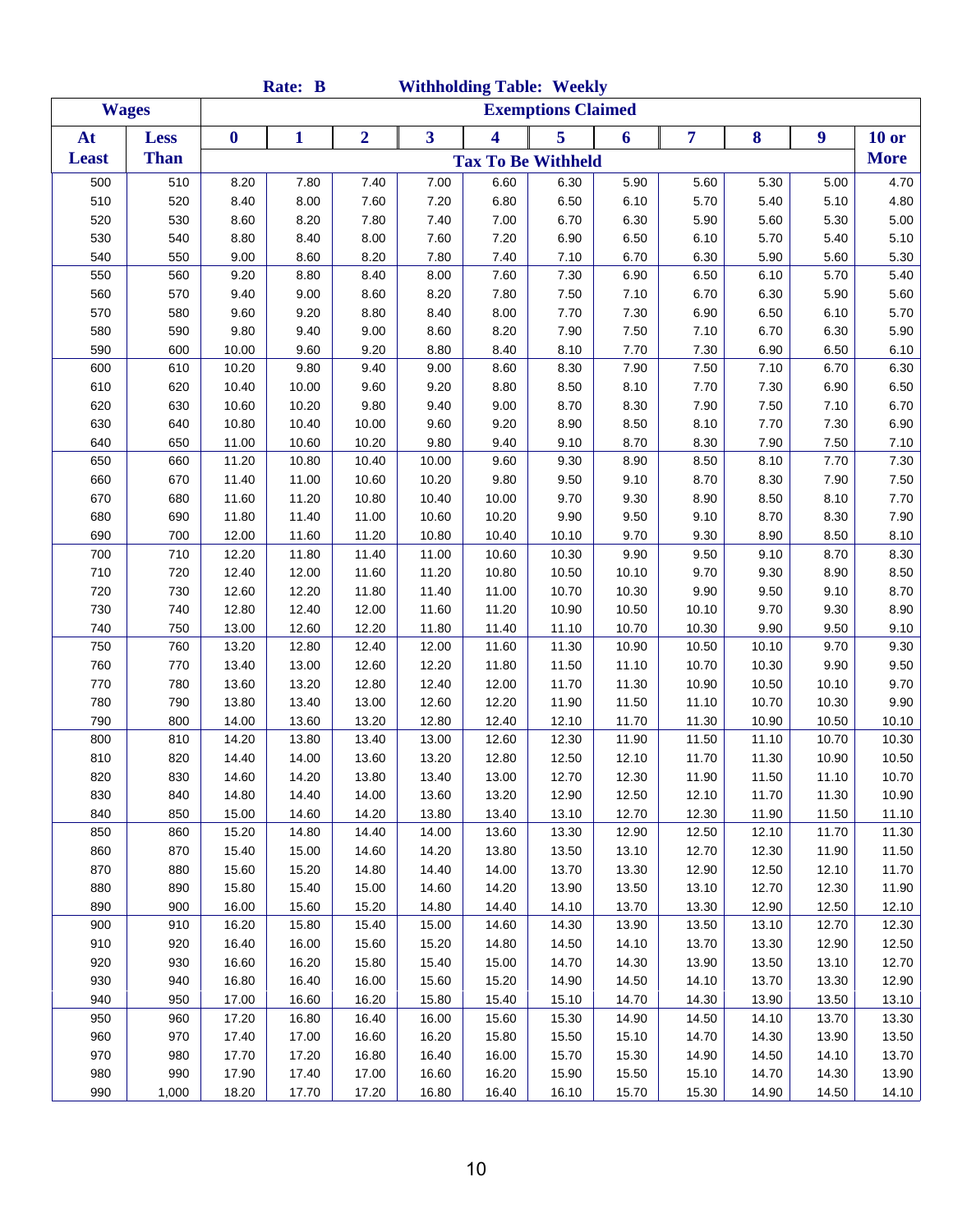|                |                |                  | Rate: B        |                |                | <b>Withholding Table: Weekly</b> |                           |                |                |                |                |                |
|----------------|----------------|------------------|----------------|----------------|----------------|----------------------------------|---------------------------|----------------|----------------|----------------|----------------|----------------|
|                | <b>Wages</b>   |                  |                |                |                |                                  | <b>Exemptions Claimed</b> |                |                |                |                |                |
| At             | <b>Less</b>    | $\boldsymbol{0}$ | $\mathbf{1}$   | $\overline{2}$ | 3              | 4                                | 5                         | 6              | 7              | 8              | 9              | $10$ or        |
| <b>Least</b>   | <b>Than</b>    |                  |                |                |                | <b>Tax To Be Withheld</b>        |                           |                |                |                |                | <b>More</b>    |
| 1,000          | 1,010          | 18.50            | 18.00          | 17.40          | 17.00          | 16.60                            | 16.30                     | 15.90          | 15.50          | 15.10          | 14.70          | 14.30          |
| 1,010          | 1,020          | 18.80            | 18.20          | 17.70          | 17.20          | 16.80                            | 16.50                     | 16.10          | 15.70          | 15.30          | 14.90          | 14.50          |
| 1,020          | 1,030          | 19.00            | 18.50          | 18.00          | 17.50          | 17.00                            | 16.70                     | 16.30          | 15.90          | 15.50          | 15.10          | 14.70          |
| 1,030          | 1,040          | 19.30            | 18.80          | 18.30          | 17.70          | 17.20                            | 16.90                     | 16.50          | 16.10          | 15.70          | 15.30          | 14.90          |
| 1,040          | 1,050          | 19.60            | 19.00          | 18.50          | 18.00          | 17.50                            | 17.10                     | 16.70          | 16.30          | 15.90          | 15.50          | 15.10          |
| 1,050          | 1,060          | 19.80            | 19.30          | 18.80          | 18.30          | 17.80                            | 17.30                     | 16.90          | 16.50          | 16.10          | 15.70          | 15.30          |
| 1,060          | 1,070          | 20.10            | 19.60          | 19.10          | 18.50          | 18.00                            | 17.50                     | 17.10          | 16.70          | 16.30          | 15.90          | 15.50          |
| 1,070          | 1,080          | 20.40            | 19.90          | 19.30          | 18.80          | 18.30                            | 17.80                     | 17.30          | 16.90          | 16.50          | 16.10          | 15.70          |
| 1,080          | 1,090          | 20.60            | 20.10          | 19.60          | 19.10          | 18.60                            | 18.00                     | 17.50          | 17.10          | 16.70          | 16.30          | 15.90          |
| 1,090          | 1,100          | 20.90            | 20.40          | 19.90          | 19.40          | 18.80                            | 18.30                     | 17.80          | 17.30          | 16.90          | 16.50          | 16.10          |
| 1,100          | 1,110          | 21.20            | 20.70          | 20.10          | 19.60          | 19.10                            | 18.60                     | 18.10          | 17.60          | 17.10          | 16.70          | 16.30          |
| 1,110          | 1,120          | 21.50            | 20.90          | 20.40          | 19.90          | 19.40                            | 18.90                     | 18.30          | 17.80          | 17.30          | 16.90          | 16.50          |
| 1,120          | 1,130          | 21.70            | 21.20          | 20.70          | 20.20          | 19.60                            | 19.10                     | 18.60          | 18.10          | 17.60          | 17.10          | 16.70          |
| 1,130          | 1,140          | 22.00            | 21.50          | 21.00          | 20.40          | 19.90                            | 19.40                     | 18.90          | 18.40          | 17.80          | 17.30          | 16.90          |
| 1,140          | 1,150          | 22.30            | 21.70          | 21.20          | 20.70          | 20.20                            | 19.70                     | 19.20          | 18.60          | 18.10          | 17.60          | 17.10          |
| 1,150          | 1,160          | 22.50            | 22.00          | 21.50          | 21.00          | 20.50                            | 19.90                     | 19.40          | 18.90          | 18.40          | 17.90          | 17.30          |
| 1,160          | 1,170          | 22.80            | 22.30          | 21.80          | 21.20          | 20.70                            | 20.20                     | 19.70          | 19.20          | 18.70          | 18.10          | 17.60          |
| 1,170          | 1,180          | 23.10            | 22.60          | 22.00          | 21.50          | 21.00                            | 20.50                     | 20.00          | 19.40          | 18.90          | 18.40          | 17.90          |
| 1,180          | 1,190          | 23.30            | 22.80          | 22.30          | 21.80          | 21.30                            | 20.70                     | 20.20          | 19.70          | 19.20          | 18.70          | 18.20          |
| 1,190          | 1,200          | 23.60            | 23.10          | 22.60          | 22.10          | 21.50                            | 21.00                     | 20.50          | 20.00          | 19.50          | 18.90          | 18.40          |
| 1,200          | 1,210          | 23.90            | 23.40          | 22.80          | 22.30          | 21.80                            | 21.30                     | 20.80          | 20.30          | 19.70          | 19.20          | 18.70          |
| 1,210          | 1,220          | 24.20            | 23.60          | 23.10          | 22.60          | 22.10                            | 21.60                     | 21.00          | 20.50          | 20.00          | 19.50          | 19.00          |
| 1,220          | 1,230          | 24.40            | 23.90          | 23.40          | 22.90          | 22.30                            | 21.80                     | 21.30          | 20.80          | 20.30          | 19.80          | 19.20          |
| 1,230          | 1,240          | 24.70            | 24.20          | 23.70          | 23.10          | 22.60                            | 22.10                     | 21.60          | 21.10          | 20.50          | 20.00          | 19.50          |
| 1,240          | 1,250          | 25.00            | 24.40          | 23.90          | 23.40          | 22.90                            | 22.40                     | 21.90          | 21.30          | 20.80          | 20.30          | 19.80          |
| 1,250          | 1,260          | 25.20            | 24.70          | 24.20          | 23.70          | 23.20                            | 22.60                     | 22.10          | 21.60          | 21.10          | 20.60          | 20.00          |
| 1,260          | 1,270          | 25.50            | 25.00          | 24.50          | 23.90          | 23.40                            | 22.90                     | 22.40          | 21.90          | 21.40          | 20.80          | 20.30          |
| 1,270          | 1,280          | 25.80            | 25.30          | 24.70          | 24.20          | 23.70                            | 23.20                     | 22.70          | 22.10          | 21.60          | 21.10          | 20.60          |
| 1,280          | 1,290          | 26.00            | 25.50          | 25.00          | 24.50          | 24.00                            | 23.40                     | 22.90          | 22.40          | 21.90          | 21.40          | 20.90          |
| 1,290          | 1,300          | 26.30            | 25.80          | 25.30          | 24.80          | 24.20                            | 23.70                     | 23.20          | 22.70          | 22.20          | 21.60          | 21.10          |
| 1,300          | 1,310          | 26.60            | 26.10          | 25.50          | 25.00          | 24.50                            | 24.00                     | 23.50          | 23.00          | 22.40          | 21.90          | 21.40          |
| 1,310          | 1,320          | 26.90            | 26.30          | 25.80          | 25.30          | 24.80                            | 24.30                     | 23.70          | 23.20          | 22.70          | 22.20          | 21.70          |
| 1,320          | 1,330          | 27.10            | 26.60          | 26.10          | 25.60          | 25.00                            | 24.50                     | 24.00          | 23.50          | 23.00          | 22.50          | 21.90          |
| 1,330          | 1,340          | 27.40            | 26.90          | 26.40          | 25.80          | 25.30                            | 24.80                     | 24.30          | 23.80          | 23.20          | 22.70          | 22.20          |
| 1,340          | 1,350          | 27.70            | 27.10          | 26.60<br>26.90 | 26.10          | 25.60                            | 25.10                     | 24.60          | 24.00          | 23.50<br>23.80 | 23.00          | 22.50<br>22.70 |
| 1,350<br>1,360 | 1,360<br>1,370 | 28.00<br>28.40   | 27.40<br>27.70 | 27.20          | 26.40<br>26.60 | 25.90<br>26.10                   | 25.30<br>25.60            | 24.80<br>25.10 | 24.30<br>24.60 | 24.10          | 23.30<br>23.50 | 23.00          |
| 1,370          | 1,380          | 28.80            | 28.10          | 27.40          | 26.90          | 26.40                            | 25.90                     | 25.40          | 24.80          | 24.30          | 23.80          | 23.30          |
| 1,380          | 1,390          | 29.20            | 28.50          | 27.70          | 27.20          | 26.70                            | 26.10                     | 25.60          | 25.10          | 24.60          | 24.10          | 23.60          |
| 1,390          | 1,400          | 29.60            | 28.80          | 28.10          | 27.50          | 26.90                            | 26.40                     | 25.90          | 25.40          | 24.90          | 24.30          | 23.80          |
| 1,400          | 1,410          | 30.00            | 29.20          | 28.50          | 27.70          | 27.20                            | 26.70                     | 26.20          | 25.70          | 25.10          | 24.60          | 24.10          |
| 1,410          | 1,420          | 30.40            | 29.60          | 28.90          | 28.10          | 27.50                            | 27.00                     | 26.40          | 25.90          | 25.40          | 24.90          | 24.40          |
| 1,420          | 1,430          | 30.80            | 30.00          | 29.30          | 28.50          | 27.80                            | 27.20                     | 26.70          | 26.20          | 25.70          | 25.20          | 24.60          |
| 1,430          | 1,440          | 31.20            | 30.40          | 29.70          | 28.90          | 28.20                            | 27.50                     | 27.00          | 26.50          | 25.90          | 25.40          | 24.90          |
| 1,440          | 1,450          | 31.50            | 30.80          | 30.00          | 29.30          | 28.60                            | 27.80                     | 27.30          | 26.70          | 26.20          | 25.70          | 25.20          |
| 1,450          | 1,460          | 31.90            | 31.20          | 30.40          | 29.70          | 28.90                            | 28.20                     | 27.50          | 27.00          | 26.50          | 26.00          | 25.40          |
| 1,460          | 1,470          | 32.30            | 31.60          | 30.80          | 30.10          | 29.30                            | 28.60                     | 27.80          | 27.30          | 26.80          | 26.20          | 25.70          |
| 1,470          | 1,480          | 32.70            | 32.00          | 31.20          | 30.50          | 29.70                            | 29.00                     | 28.20          | 27.50          | 27.00          | 26.50          | 26.00          |
| 1,480          | 1,490          | 33.10            | 32.40          | 31.60          | 30.90          | 30.10                            | 29.40                     | 28.60          | 27.90          | 27.30          | 26.80          | 26.30          |
| 1,490          | 1,500          | 33.50            | 32.70          | 32.00          | 31.30          | 30.50                            | 29.80                     | 29.00          | 28.30          | 27.60          | 27.00          | 26.50          |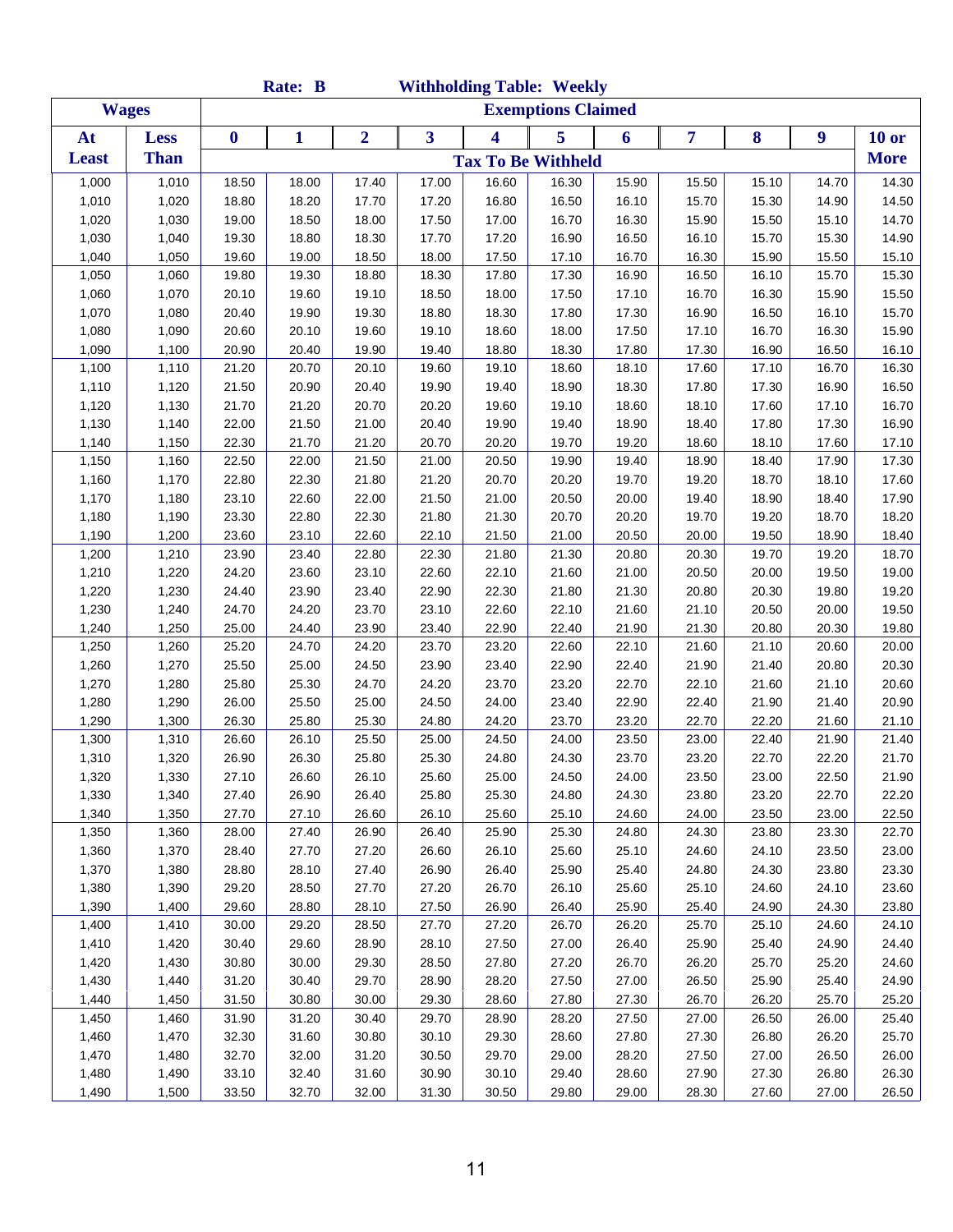|              |              |                  | Rate: B |                |        |        | <b>Withholding Table: Weekly</b> |        |        |        |                  |              |
|--------------|--------------|------------------|---------|----------------|--------|--------|----------------------------------|--------|--------|--------|------------------|--------------|
|              | <b>Wages</b> |                  |         |                |        |        | <b>Exemptions Claimed</b>        |        |        |        |                  |              |
| At           | <b>Less</b>  | $\boldsymbol{0}$ | 1       | $\overline{2}$ | 3      | 4      | 5                                | 6      | 7      | 8      | $\boldsymbol{9}$ | <b>10 or</b> |
| <b>Least</b> | <b>Than</b>  |                  |         |                |        |        | <b>Tax To Be Withheld</b>        |        |        |        |                  | <b>More</b>  |
| 1,500        | 1,525        | 34.20            | 33.40   | 32.70          | 31.90  | 31.20  | 30.40                            | 29.70  | 28.90  | 28.20  | 27.50            | 27.00        |
| 1,525        | 1,550        | 35.20            | 34.40   | 33.70          | 32.90  | 32.20  | 31.40                            | 30.70  | 29.90  | 29.20  | 28.40            | 27.70        |
| 1,550        | 1,575        | 36.60            | 35.50   | 34.60          | 33.90  | 33.10  | 32.40                            | 31.60  | 30.90  | 30.10  | 29.40            | 28.60        |
| 1,575        | 1,600        | 38.20            | 37.00   | 35.90          | 34.90  | 34.10  | 33.40                            | 32.60  | 31.90  | 31.10  | 30.40            | 29.60        |
| 1,600        | 1,625        | 39.70            | 38.50   | 37.30          | 36.20  | 35.10  | 34.30                            | 33.60  | 32.80  | 32.10  | 31.30            | 30.60        |
| 1,625        | 1,650        | 41.30            | 40.10   | 38.90          | 37.80  | 36.60  | 35.40                            | 34.60  | 33.80  | 33.10  | 32.30            | 31.60        |
| 1,650        | 1,675        | 42.70            | 41.60   | 40.40          | 39.20  | 38.00  | 36.90                            | 35.70  | 34.80  | 34.00  | 33.30            | 32.50        |
| 1,675        | 1,700        | 44.30            | 43.10   | 42.00          | 40.80  | 39.60  | 38.50                            | 37.30  | 36.10  | 35.00  | 34.30            | 33.50        |
| 1,700        | 1,725        | 45.80            | 44.60   | 43.40          | 42.30  | 41.10  | 39.90                            | 38.80  | 37.60  | 36.40  | 35.20            | 34.50        |
| 1,725        | 1,750        | 47.40            | 46.20   | 45.00          | 43.90  | 42.70  | 41.50                            | 40.30  | 39.20  | 38.00  | 36.80            | 35.70        |
| 1,750        | 1,775        | 48.80            | 47.70   | 46.50          | 45.30  | 44.10  | 43.00                            | 41.80  | 40.60  | 39.50  | 38.30            | 37.10        |
| 1,775        | 1,800        | 50.40            | 49.20   | 48.10          | 46.90  | 45.70  | 44.60                            | 43.40  | 42.20  | 41.00  | 39.90            | 38.70        |
| 1,800        | 1,825        | 51.90            | 50.70   | 49.50          | 48.40  | 47.20  | 46.00                            | 44.90  | 43.70  | 42.50  | 41.30            | 40.20        |
| 1,825        | 1,850        | 53.50            | 52.30   | 51.10          | 50.00  | 48.80  | 47.60                            | 46.40  | 45.30  | 44.10  | 42.90            | 41.80        |
| 1,850        | 1,875        | 54.90            | 53.80   | 52.60          | 51.40  | 50.20  | 49.10                            | 47.90  | 46.70  | 45.60  | 44.40            | 43.20        |
| 1,875        | 1,900        | 56.50            | 55.30   | 54.20          | 53.00  | 51.80  | 50.70                            | 49.50  | 48.30  | 47.10  | 46.00            | 44.80        |
| 1,900        | 1,925        | 58.00            | 56.80   | 55.60          | 54.50  | 53.30  | 52.10                            | 51.00  | 49.80  | 48.60  | 47.40            | 46.30        |
| 1,925        | 1,950        | 59.60            | 58.40   | 57.20          | 56.10  | 54.90  | 53.70                            | 52.50  | 51.40  | 50.20  | 49.00            | 47.90        |
| 1,950        | 1,975        | 61.00            | 59.90   | 58.70          | 57.50  | 56.30  | 55.20                            | 54.00  | 52.80  | 51.70  | 50.50            | 49.30        |
| 1,975        | 2,000        | 62.60            | 61.40   | 60.30          | 59.10  | 57.90  | 56.80                            | 55.60  | 54.40  | 53.20  | 52.10            | 50.90        |
| 2,000        | 2,025        | 64.10            | 62.90   | 61.70          | 60.60  | 59.40  | 58.20                            | 57.10  | 55.90  | 54.70  | 53.50            | 52.40        |
| 2,025        | 2,050        | 65.70            | 64.50   | 63.30          | 62.20  | 61.00  | 59.80                            | 58.60  | 57.50  | 56.30  | 55.10            | 54.00        |
| 2,050        | 2,075        | 67.10            | 66.00   | 64.80          | 63.60  | 62.40  | 61.30                            | 60.10  | 58.90  | 57.80  | 56.60            | 55.40        |
| 2,075        | 2,100        | 68.70            | 67.50   | 66.40          | 65.20  | 64.00  | 62.90                            | 61.70  | 60.50  | 59.30  | 58.20            | 57.00        |
| 2,100        | 2,125        | 70.20            | 69.00   | 67.80          | 66.70  | 65.50  | 64.30                            | 63.20  | 62.00  | 60.80  | 59.60            | 58.50        |
| 2,125        | 2,150        | 71.80            | 70.60   | 69.40          | 68.30  | 67.10  | 65.90                            | 64.70  | 63.60  | 62.40  | 61.20            | 60.10        |
| 2,150        | 2,175        | 73.20            | 72.10   | 70.90          | 69.70  | 68.50  | 67.40                            | 66.20  | 65.00  | 63.90  | 62.70            | 61.50        |
| 2,175        | 2,200        | 74.80            | 73.60   | 72.50          | 71.30  | 70.10  | 69.00                            | 67.80  | 66.60  | 65.40  | 64.30            | 63.10        |
| 2,200        | 2,225        | 76.30            | 75.10   | 73.90          | 72.80  | 71.60  | 70.40                            | 69.30  | 68.10  | 66.90  | 65.70            | 64.60        |
| 2,225        | 2,250        | 77.90            | 76.70   | 75.50          | 74.40  | 73.20  | 72.00                            | 70.80  | 69.70  | 68.50  | 67.30            | 66.20        |
| 2,250        | 2,300        | 80.10            | 78.90   | 77.80          | 76.60  | 75.40  | 74.30                            | 73.10  | 71.90  | 70.80  | 69.60            | 68.40        |
| 2,300        | 2,350        | 83.20            | 82.00   | 80.80          | 79.70  | 78.50  | 77.30                            | 76.10  | 75.00  | 73.80  | 72.60            | 71.50        |
| 2,350        | 2,400        | 86.20            | 85.00   | 83.90          | 82.70  | 81.50  | 80.40                            | 79.20  | 78.00  | 76.90  | 75.70            | 74.50        |
| 2,400        | 2,450        | 89.30            | 88.10   | 86.90          | 85.80  | 84.60  | 83.40                            | 82.20  | 81.10  | 79.90  | 78.70            | 77.60        |
| 2,450        | 2,500        | 92.30            | 91.10   | 90.00          | 88.80  | 87.60  | 86.50                            | 85.30  | 84.10  | 83.00  | 81.80            | 80.60        |
| 2,500        | 2,550        | 95.40            | 94.20   | 93.00          | 91.90  | 90.70  | 89.50                            | 88.30  | 87.20  | 86.00  | 84.80            | 83.70        |
| 2,550        | 2,600        | 98.40            | 97.20   | 96.10          | 94.90  | 93.70  | 92.60                            | 91.40  | 90.20  | 89.10  | 87.90            | 86.70        |
| 2,600        | 2,650        | 101.50           | 100.30  | 99.10          | 98.00  | 96.80  | 95.60                            | 94.40  | 93.30  | 92.10  | 90.90            | 89.80        |
| 2,650        | 2,700        | 104.50           | 103.30  | 102.20         | 101.00 | 99.80  | 98.70                            | 97.50  | 96.30  | 95.20  | 94.00            | 92.80        |
| 2,700        | 2,750        | 107.60           | 106.40  | 105.20         | 104.10 | 102.90 | 101.70                           | 100.50 | 99.40  | 98.20  | 97.00            | 95.90        |
| 2,750        | 2,800        | 110.60           | 109.40  | 108.30         | 107.10 | 105.90 | 104.80                           | 103.60 | 102.40 | 101.30 | 100.10           | 98.90        |
| 2,800        | 2,850        | 113.70           | 112.50  | 111.30         | 110.20 | 109.00 | 107.80                           | 106.60 | 105.50 | 104.30 | 103.10           | 102.00       |
| 2,850        | 2,900        | 116.70           | 115.50  | 114.40         | 113.20 | 112.00 | 110.90                           | 109.70 | 108.50 | 107.40 | 106.20           | 105.00       |
| 2,900        | 2,950        | 120.10           | 118.80  | 117.40         | 116.30 | 115.10 | 113.90                           | 112.70 | 111.60 | 110.40 | 109.20           | 108.10       |
| 2,950        | 3,000        | 123.60           | 122.30  | 120.90         | 119.60 | 118.30 | 117.00                           | 115.80 | 114.60 | 113.50 | 112.30           | 111.10       |
| 3,000        | 3,050        | 127.10           | 125.80  | 124.40         | 123.10 | 121.80 | 120.40                           | 119.10 | 117.70 | 116.50 | 115.30           | 114.20       |
| 3,050        | 3,100        | 130.60           | 129.30  | 127.90         | 126.60 | 125.30 | 123.90                           | 122.60 | 121.20 | 119.90 | 118.50           | 117.20       |

**For wages in excess of \$3,100.00 use the Percentage Method found in publication NJ-WT or on our website at www.state.nj.us/treasury/taxation**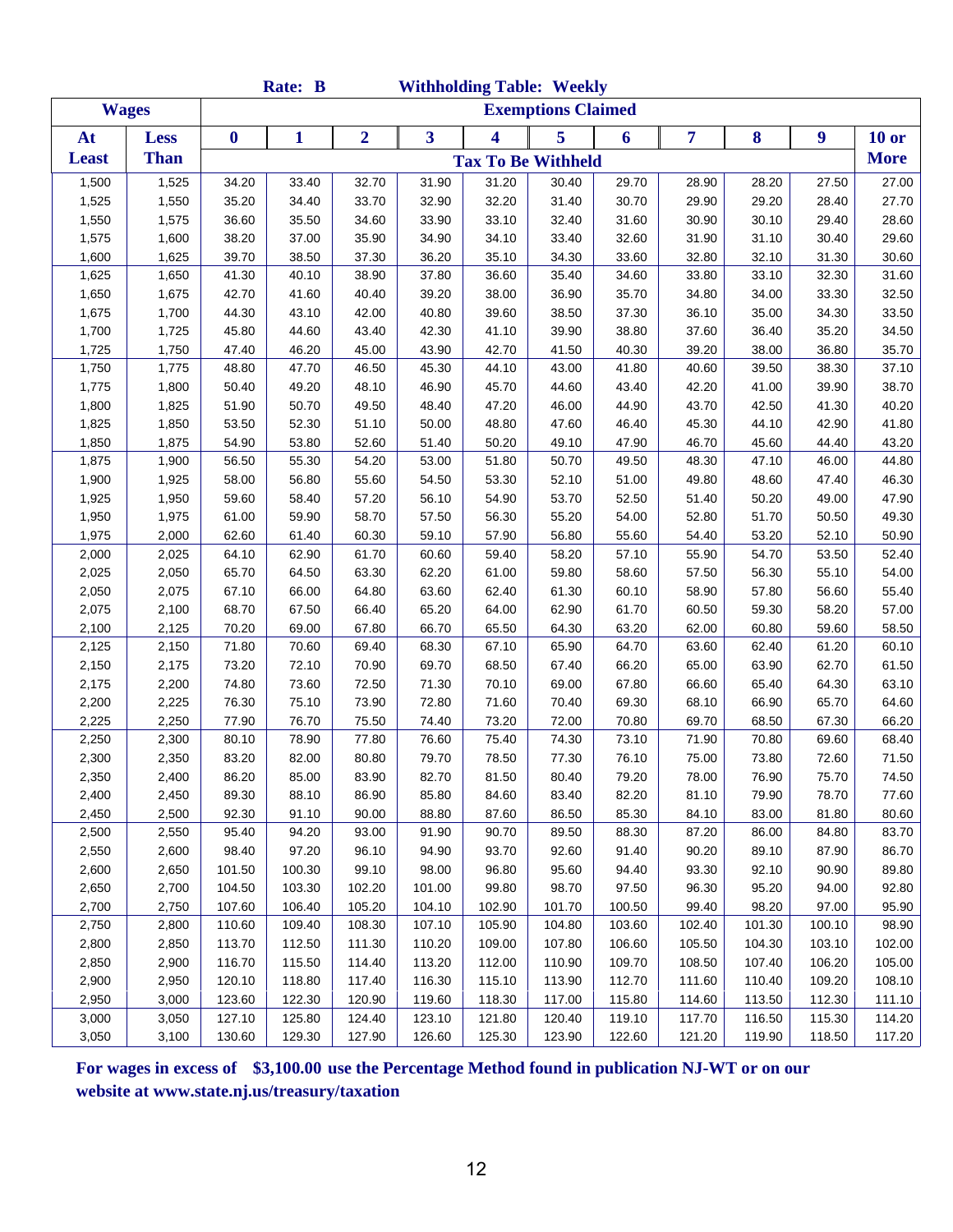|              |              |                | Rate: B        |                |                | <b>Withholding Table: Biweekly</b> |                           |                |              |              |              |              |
|--------------|--------------|----------------|----------------|----------------|----------------|------------------------------------|---------------------------|----------------|--------------|--------------|--------------|--------------|
|              | <b>Wages</b> |                |                |                |                |                                    | <b>Exemptions Claimed</b> |                |              |              |              |              |
| At           | <b>Less</b>  | $\bf{0}$       | $\mathbf{1}$   | $\overline{2}$ | 3              | $\overline{\mathbf{4}}$            | 5                         | 6              | 7            | 8            | 9            | <b>10 or</b> |
| <b>Least</b> | <b>Than</b>  |                |                |                |                | <b>Tax To Be Withheld</b>          |                           |                |              |              |              | <b>More</b>  |
| 0            | 20           | 0.10           | 0.00           | 0.00           | 0.00           | 0.00                               | 0.00                      | 0.00           | 0.00         | 0.00         | 0.00         | 0.00         |
| 20           | 40           | 0.40           | 0.00           | 0.00           | 0.00           | 0.00                               | 0.00                      | 0.00           | 0.00         | 0.00         | 0.00         | 0.00         |
| 40           | 60           | 0.80           | 0.20           | 0.00           | 0.00           | 0.00                               | 0.00                      | 0.00           | 0.00         | 0.00         | 0.00         | 0.00         |
| 60           | 80           | 1.00           | 0.50           | 0.00           | 0.00           | 0.00                               | 0.00                      | 0.00           | 0.00         | 0.00         | 0.00         | 0.00         |
| 80           | 100          | 1.40           | 0.80           | 0.20           | 0.00           | 0.00                               | 0.00                      | 0.00           | 0.00         | 0.00         | 0.00         | 0.00         |
| 100          | 120          | 1.60           | 1.10           | 0.50           | 0.00           | 0.00                               | 0.00                      | 0.00           | 0.00         | 0.00         | 0.00         | 0.00         |
| 120          | 140          | 2.00           | 1.40           | 0.80           | 0.20           | 0.00                               | 0.00                      | 0.00           | 0.00         | 0.00         | 0.00         | 0.00         |
| 140          | 160          | 2.20           | 1.70           | 1.10           | 0.50           | 0.00                               | 0.00                      | 0.00           | 0.00         | 0.00         | 0.00         | 0.00         |
| 160          | 180          | 2.60           | 2.00           | 1.40           | 0.80           | 0.20                               | 0.00                      | 0.00           | 0.00         | 0.00         | 0.00         | 0.00         |
| 180          | 200          | 2.80           | 2.30           | 1.70           | 1.10           | 0.50                               | 0.00                      | 0.00           | 0.00         | 0.00         | 0.00         | 0.00         |
| 200          | 220          | 3.10           | 2.60           | 2.00           | 1.40           | 0.80                               | 0.30                      | 0.00           | 0.00         | 0.00         | 0.00         | 0.00         |
| 220          | 240          | 3.40           | 2.90           | 2.30           | 1.70           | 1.10                               | 0.60                      | 0.00           | 0.00         | 0.00         | 0.00         | 0.00         |
| 240          | 260          | 3.80           | 3.20           | 2.60           | 2.00           | 1.40                               | 0.90                      | 0.30           | 0.00         | 0.00         | 0.00         | 0.00         |
| 260          | 280          | 4.00           | 3.50           | 2.90           | 2.30           | 1.70                               | 1.20                      | 0.60           | 0.00         | 0.00         | 0.00         | 0.00         |
| 280          | 300          | 4.40           | 3.80           | 3.20           | 2.60           | 2.00                               | 1.50                      | 0.90           | 0.30         | 0.00         | 0.00         | 0.00         |
| 300          | 320          | 4.60           | 4.10           | 3.50           | 2.90           | 2.30                               | 1.80                      | 1.20           | 0.60         | 0.00         | 0.00         | 0.00         |
| 320          | 340          | 5.00           | 4.40           | 3.80           | 3.20           | 2.60                               | 2.10                      | 1.50           | 0.90         | 0.30         | 0.00         | 0.00         |
| 340          | 360          | 5.20           | 4.70           | 4.10           | 3.50           | 2.90                               | 2.40                      | 1.80           | 1.20         | 0.60         | 0.10         | 0.00         |
| 360          | 380          | 5.50           | 5.00           | 4.40           | 3.80           | 3.20                               | 2.70                      | 2.10           | 1.50         | 0.90         | 0.40         | 0.00         |
| 380          | 400          | 5.80           | 5.30           | 4.70           | 4.10           | 3.50                               | 3.00                      | 2.40           | 1.80         | 1.20         | 0.70         | 0.10         |
| 400          | 420          | 6.20           | 5.60           | 5.00           | 4.40           | 3.80                               | 3.30                      | 2.70           | 2.10         | 1.50         | 1.00         | 0.40         |
| 420          | 440          | 6.40           | 5.90           | 5.30           | 4.70           | 4.10                               | 3.60                      | 3.00           | 2.40         | 1.80         | 1.30         | 0.70         |
| 440          | 460          | 6.80           | 6.20           | 5.60           | 5.00           | 4.40                               | 3.90                      | 3.30           | 2.70         | 2.10         | 1.60         | 1.00         |
| 460          | 480          | 7.00           | 6.50           | 5.90           | 5.30           | 4.70                               | 4.20                      | 3.60           | 3.00         | 2.40         | 1.90         | 1.30         |
| 480          | 500          | 7.40           | 6.80           | 6.20           | 5.60           | 5.00                               | 4.50                      | 3.90           | 3.30         | 2.70         | 2.20         | 1.60         |
| 500          | 520          | 7.60           | 7.10           | 6.50           | 5.90           | 5.30                               | 4.80                      | 4.20           | 3.60         | 3.00         | 2.50         | 1.90         |
| 520          | 540          | 8.00           | 7.40           | 6.80           | 6.20           | 5.60                               | 5.10                      | 4.50           | 3.90         | 3.30         | 2.80         | 2.20         |
| 540          | 560          | 8.20           | 7.70           | 7.10           | 6.50           | 5.90                               | 5.40                      | 4.80           | 4.20         | 3.60         | 3.10         | 2.50         |
| 560          | 580          | 8.60           | 8.00           | 7.40           | 6.80           | 6.20                               | 5.70                      | 5.10           | 4.50         | 3.90         | 3.40         | 2.80         |
| 580          | 600          | 8.80           | 8.30           | 7.70           | 7.10           | 6.50                               | 6.00                      | 5.40           | 4.80         | 4.20         | 3.70         | 3.10         |
| 600          | 620          | 9.20           | 8.60           | 8.00           | 7.40           | 6.80                               | 6.30                      | 5.70           | 5.10         | 4.50         | 4.00         | 3.40         |
| 620          | 640          | 9.40           | 8.90           | 8.30           | 7.70           | 7.10                               | 6.60                      | 6.00           | 5.40         | 4.80         | 4.30         | 3.70         |
| 640          | 660          | 9.80           | 9.20           | 8.60           | 8.00           | 7.40                               | 6.90                      | 6.30           | 5.70         | 5.10         | 4.60         | 4.00         |
| 660          | 680          | 10.00          | 9.50           | 8.90           | 8.30           | 7.70                               | 7.20                      | 6.60           | 6.00         | 5.40         | 4.90         | 4.30         |
| 680          | 700          | 10.30          | 9.80           | 9.20           | 8.60           | 8.00                               | 7.50                      | 6.90           | 6.30         | 5.70         | 5.20         | 4.60         |
| 700          | 720          | 10.60          | 10.10          | 9.50           | 8.90           | 8.30                               | 7.80                      | 7.20           | 6.60         | 6.00         | 5.50         | 4.90         |
| 720          | 740          | 11.00          | 10.40          | 9.80           | 9.20           | 8.60                               | 8.10                      | 7.50           | 6.90         | 6.30         | 5.80         | 5.20         |
| 740          | 760          | 11.20          | 10.70          | 10.10          | 9.50           | 8.90                               | 8.40                      | 7.80           | 7.20         | 6.60         | 6.10         | 5.50         |
| 760          | 780          | 11.60          | 11.00          | 10.40          | 9.80           | 9.20                               | 8.70                      | 8.10           | 7.50         | 6.90         | 6.40         | 5.80         |
| 780          | 800          | 12.00          | 11.30          | 10.70          | 10.10          | 9.50                               | 9.00                      | 8.40           | 7.80         | 7.20         | 6.70         | 6.10         |
| 800          | 820          | 12.40          | 11.60          | 11.00          | 10.40          | 9.80                               | 9.30                      | 8.70           | 8.10         | 7.50         | 7.00         | 6.40         |
| 820          | 840          | 12.80          | 12.00          | 11.30          | 10.70          | 10.10                              | 9.60                      | 9.00           | 8.40         | 7.80         | 7.30         | 6.70         |
| 840          | 860          | 13.20          | 12.40          | 11.60          | 11.00          | 10.40                              | 9.90                      | 9.30           | 8.70         | 8.10         | 7.60         | 7.00         |
| 860<br>880   | 880<br>900   | 13.60<br>14.00 | 12.80<br>13.20 | 12.00<br>12.40 | 11.30<br>11.60 | 10.70<br>11.00                     | 10.20                     | 9.60<br>9.90   | 9.00<br>9.30 | 8.40<br>8.70 | 7.90<br>8.20 | 7.30<br>7.60 |
| 900          | 920          |                |                | 12.80          | 12.00          |                                    | 10.50                     |                |              |              | 8.50         | 7.90         |
| 920          | 940          | 14.40<br>14.80 | 13.60<br>14.00 | 13.20          | 12.40          | 11.30<br>11.70                     | 10.80<br>11.10            | 10.20<br>10.50 | 9.60<br>9.90 | 9.00<br>9.30 | 8.80         | 8.20         |
| 940          | 960          | 15.20          | 14.40          | 13.60          | 12.80          | 12.10                              | 11.40                     | 10.80          | 10.20        | 9.60         | 9.10         | 8.50         |
| 960          | 980          | 15.60          | 14.80          | 14.00          | 13.20          | 12.50                              | 11.70                     | 11.10          | 10.50        | 9.90         | 9.40         | 8.80         |
| 980          | 1,000        | 16.00          | 15.20          | 14.40          | 13.60          | 12.90                              | 12.10                     | 11.40          | 10.80        | 10.20        | 9.70         | 9.10         |
|              |              |                |                |                |                |                                    |                           |                |              |              |              |              |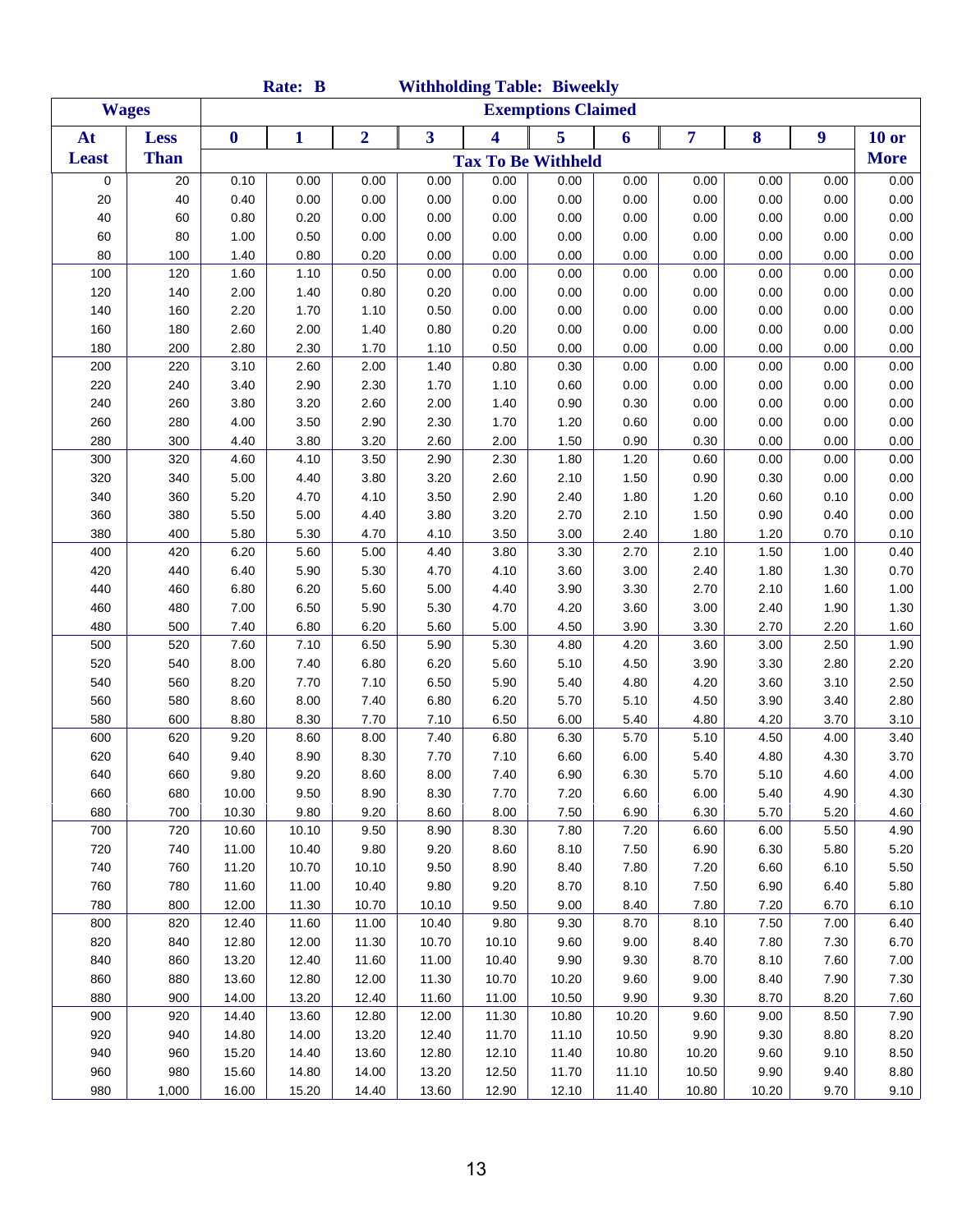|              |              |                  | Rate: B      |                |       | <b>Withholding Table: Biweekly</b> |                           |       |       |       |       |             |
|--------------|--------------|------------------|--------------|----------------|-------|------------------------------------|---------------------------|-------|-------|-------|-------|-------------|
|              | <b>Wages</b> |                  |              |                |       |                                    | <b>Exemptions Claimed</b> |       |       |       |       |             |
| At           | <b>Less</b>  | $\boldsymbol{0}$ | $\mathbf{1}$ | $\overline{2}$ | 3     | 4                                  | 5                         | 6     | 7     | 8     | 9     | $10$ or     |
| <b>Least</b> | <b>Than</b>  |                  |              |                |       | <b>Tax To Be Withheld</b>          |                           |       |       |       |       | <b>More</b> |
| 1,000        | 1,020        | 16.40            | 15.60        | 14.80          | 14.00 | 13.30                              | 12.50                     | 11.70 | 11.10 | 10.50 | 10.00 | 9.40        |
| 1,020        | 1,040        | 16.80            | 16.00        | 15.20          | 14.40 | 13.70                              | 12.90                     | 12.10 | 11.40 | 10.80 | 10.30 | 9.70        |
| 1,040        | 1,060        | 17.20            | 16.40        | 15.60          | 14.80 | 14.10                              | 13.30                     | 12.50 | 11.80 | 11.10 | 10.60 | 10.00       |
| 1,060        | 1,080        | 17.60            | 16.80        | 16.00          | 15.20 | 14.50                              | 13.70                     | 12.90 | 12.20 | 11.40 | 10.90 | 10.30       |
| 1,080        | 1,100        | 18.00            | 17.20        | 16.40          | 15.60 | 14.90                              | 14.10                     | 13.30 | 12.60 | 11.80 | 11.20 | 10.60       |
| 1,100        | 1,120        | 18.40            | 17.60        | 16.80          | 16.00 | 15.30                              | 14.50                     | 13.70 | 13.00 | 12.20 | 11.50 | 10.90       |
| 1,120        | 1,140        | 18.80            | 18.00        | 17.20          | 16.40 | 15.70                              | 14.90                     | 14.10 | 13.40 | 12.60 | 11.80 | 11.20       |
| 1,140        | 1,160        | 19.20            | 18.40        | 17.60          | 16.80 | 16.10                              | 15.30                     | 14.50 | 13.80 | 13.00 | 12.20 | 11.50       |
| 1,160        | 1,180        | 19.60            | 18.80        | 18.00          | 17.20 | 16.50                              | 15.70                     | 14.90 | 14.20 | 13.40 | 12.60 | 11.90       |
| 1,180        | 1,200        | 20.00            | 19.20        | 18.40          | 17.60 | 16.90                              | 16.10                     | 15.30 | 14.60 | 13.80 | 13.00 | 12.30       |
| 1,200        | 1,220        | 20.40            | 19.60        | 18.80          | 18.00 | 17.30                              | 16.50                     | 15.70 | 15.00 | 14.20 | 13.40 | 12.70       |
| 1,220        | 1,240        | 20.80            | 20.00        | 19.20          | 18.40 | 17.70                              | 16.90                     | 16.10 | 15.40 | 14.60 | 13.80 | 13.10       |
| 1,240        | 1,260        | 21.20            | 20.40        | 19.60          | 18.80 | 18.10                              | 17.30                     | 16.50 | 15.80 | 15.00 | 14.20 | 13.50       |
| 1,260        | 1,280        | 21.60            | 20.80        | 20.00          | 19.20 | 18.50                              | 17.70                     | 16.90 | 16.20 | 15.40 | 14.60 | 13.90       |
| 1,280        | 1,300        | 22.00            | 21.20        | 20.40          | 19.60 | 18.90                              | 18.10                     | 17.30 | 16.60 | 15.80 | 15.00 | 14.30       |
| 1,300        | 1,320        | 22.40            | 21.60        | 20.80          | 20.00 | 19.30                              | 18.50                     | 17.70 | 17.00 | 16.20 | 15.40 | 14.70       |
| 1,320        | 1,340        | 22.80            | 22.00        | 21.20          | 20.40 | 19.70                              | 18.90                     | 18.10 | 17.40 | 16.60 | 15.80 | 15.10       |
| 1,340        | 1,360        | 23.20            | 22.40        | 21.60          | 20.80 | 20.10                              | 19.30                     | 18.50 | 17.80 | 17.00 | 16.20 | 15.50       |
| 1,360        | 1,380        | 23.60            | 22.80        | 22.00          | 21.20 | 20.50                              | 19.70                     | 18.90 | 18.20 | 17.40 | 16.60 | 15.90       |
| 1,380        | 1,400        | 24.00            | 23.20        | 22.40          | 21.60 | 20.90                              | 20.10                     | 19.30 | 18.60 | 17.80 | 17.00 | 16.30       |
| 1,400        | 1,420        | 24.40            | 23.60        | 22.80          | 22.00 | 21.30                              | 20.50                     | 19.70 | 19.00 | 18.20 | 17.40 | 16.70       |
| 1,420        | 1,440        | 24.80            | 24.00        | 23.20          | 22.40 | 21.70                              | 20.90                     | 20.10 | 19.40 | 18.60 | 17.80 | 17.10       |
| 1,440        | 1,460        | 25.20            | 24.40        | 23.60          | 22.80 | 22.10                              | 21.30                     | 20.50 | 19.80 | 19.00 | 18.20 | 17.50       |
| 1,460        | 1,480        | 25.60            | 24.80        | 24.00          | 23.20 | 22.50                              | 21.70                     | 20.90 | 20.20 | 19.40 | 18.60 | 17.90       |
| 1,480        | 1,500        | 26.00            | 25.20        | 24.40          | 23.60 | 22.90                              | 22.10                     | 21.30 | 20.60 | 19.80 | 19.00 | 18.30       |
| 1,500        | 1,520        | 26.40            | 25.60        | 24.80          | 24.00 | 23.30                              | 22.50                     | 21.70 | 21.00 | 20.20 | 19.40 | 18.70       |
| 1,520        | 1,540        | 26.80            | 26.00        | 25.20          | 24.40 | 23.70                              | 22.90                     | 22.10 | 21.40 | 20.60 | 19.80 | 19.10       |
| 1,540        | 1,560        | 27.20            | 26.40        | 25.60          | 24.80 | 24.10                              | 23.30                     | 22.50 | 21.80 | 21.00 | 20.20 | 19.50       |
| 1,560        | 1,580        | 27.60            | 26.80        | 26.00          | 25.20 | 24.50                              | 23.70                     | 22.90 | 22.20 | 21.40 | 20.60 | 19.90       |
| 1,580        | 1,600        | 28.00            | 27.20        | 26.40          | 25.60 | 24.90                              | 24.10                     | 23.30 | 22.60 | 21.80 | 21.00 | 20.30       |
| 1,600        | 1,620        | 28.40            | 27.60        | 26.80          | 26.00 | 25.30                              | 24.50                     | 23.70 | 23.00 | 22.20 | 21.40 | 20.70       |
| 1,620        | 1,640        | 28.80            | 28.00        | 27.20          | 26.40 | 25.70                              | 24.90                     | 24.10 | 23.40 | 22.60 | 21.80 | 21.10       |
| 1,640        | 1,660        | 29.20            | 28.40        | 27.60          | 26.80 | 26.10                              | 25.30                     | 24.50 | 23.80 | 23.00 | 22.20 | 21.50       |
| 1,660        | 1,680        | 29.60            | 28.80        | 28.00          | 27.20 | 26.50                              | 25.70                     | 24.90 | 24.20 | 23.40 | 22.60 | 21.90       |
| 1,680        | 1,700        | 30.00            | 29.20        | 28.40          | 27.60 | 26.90                              | 26.10                     | 25.30 | 24.60 | 23.80 | 23.00 | 22.30       |
| 1,700        | 1,720        | 30.40            | 29.60        | 28.80          | 28.00 | 27.30                              | 26.50                     | 25.70 | 25.00 | 24.20 | 23.40 | 22.70       |
| 1,720        | 1,740        | 30.80            | 30.00        | 29.20          | 28.40 | 27.70                              | 26.90                     | 26.10 | 25.40 | 24.60 | 23.80 | 23.10       |
| 1,740        | 1,760        | 31.20            | 30.40        | 29.60          | 28.80 | 28.10                              | 27.30                     | 26.50 | 25.80 | 25.00 | 24.20 | 23.50       |
| 1,760        | 1,780        | 31.60            | 30.80        | 30.00          | 29.20 | 28.50                              | 27.70                     | 26.90 | 26.20 | 25.40 | 24.60 | 23.90       |
| 1,780        | 1,800        | 32.00            | 31.20        | 30.40          | 29.60 | 28.90                              | 28.10                     | 27.30 | 26.60 | 25.80 | 25.00 | 24.30       |
| 1,800        | 1,820        | 32.40            | 31.60        | 30.80          | 30.00 | 29.30                              | 28.50                     | 27.70 | 27.00 | 26.20 | 25.40 | 24.70       |
| 1,820        | 1,840        | 32.80            | 32.00        | 31.20          | 30.40 | 29.70                              | 28.90                     | 28.10 | 27.40 | 26.60 | 25.80 | 25.10       |
| 1,840        | 1,860        | 33.20            | 32.40        | 31.60          | 30.80 | 30.10                              | 29.30                     | 28.50 | 27.80 | 27.00 | 26.20 | 25.50       |
| 1,860        | 1,880        | 33.60            | 32.80        | 32.00          | 31.20 | 30.50                              | 29.70                     | 28.90 | 28.20 | 27.40 | 26.60 | 25.90       |
| 1,880        | 1,900        | 34.00            | 33.20        | 32.40          | 31.60 | 30.90                              | 30.10                     | 29.30 | 28.60 | 27.80 | 27.00 | 26.30       |
| 1,900        | 1,920        | 34.40            | 33.60        | 32.80          | 32.00 | 31.30                              | 30.50                     | 29.70 | 29.00 | 28.20 | 27.40 | 26.70       |
| 1,920        | 1,940        | 34.80            | 34.00        | 33.20          | 32.40 | 31.70                              | 30.90                     | 30.10 | 29.40 | 28.60 | 27.80 | 27.10       |
| 1,940        | 1,960        | 35.30            | 34.40        | 33.60          | 32.80 | 32.10                              | 31.30                     | 30.50 | 29.80 | 29.00 | 28.20 | 27.50       |
| 1,960        | 1,980        | 35.90            | 34.80        | 34.00          | 33.20 | 32.50                              | 31.70                     | 30.90 | 30.20 | 29.40 | 28.60 | 27.90       |
| 1,980        | 2,000        | 36.40            | 35.40        | 34.40          | 33.60 | 32.90                              | 32.10                     | 31.30 | 30.60 | 29.80 | 29.00 | 28.30       |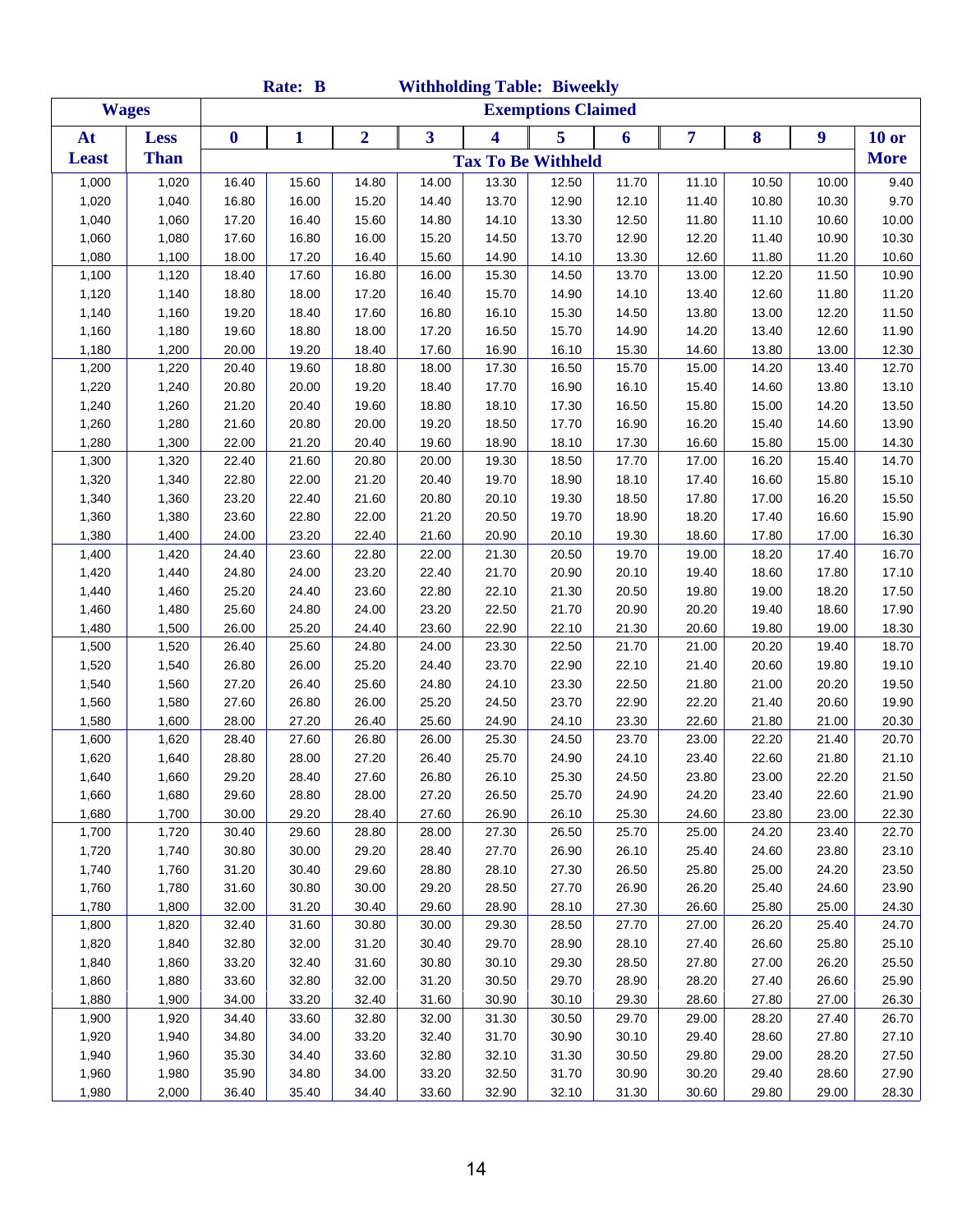|              |              |                  | Rate: B      |                |                         | <b>Withholding Table: Biweekly</b> |                           |       |       |       |       |             |
|--------------|--------------|------------------|--------------|----------------|-------------------------|------------------------------------|---------------------------|-------|-------|-------|-------|-------------|
|              | <b>Wages</b> |                  |              |                |                         |                                    | <b>Exemptions Claimed</b> |       |       |       |       |             |
| At           | Less         | $\boldsymbol{0}$ | $\mathbf{1}$ | $\overline{2}$ | $\overline{\mathbf{3}}$ | $\overline{\mathbf{4}}$            | 5                         | 6     | 7     | 8     | 9     | $10$ or     |
| <b>Least</b> | <b>Than</b>  |                  |              |                |                         | <b>Tax To Be Withheld</b>          |                           |       |       |       |       | <b>More</b> |
| 2,000        | 2,020        | 37.00            | 35.90        | 34.90          | 34.00                   | 33.30                              | 32.50                     | 31.70 | 31.00 | 30.20 | 29.40 | 28.70       |
| 2,020        | 2,040        | 37.50            | 36.50        | 35.40          | 34.40                   | 33.70                              | 32.90                     | 32.10 | 31.40 | 30.60 | 29.80 | 29.10       |
| 2,040        | 2,060        | 38.00            | 37.00        | 36.00          | 34.90                   | 34.10                              | 33.30                     | 32.50 | 31.80 | 31.00 | 30.20 | 29.50       |
| 2,060        | 2,080        | 38.60            | 37.50        | 36.50          | 35.50                   | 34.50                              | 33.70                     | 32.90 | 32.20 | 31.40 | 30.60 | 29.90       |
| 2,080        | 2,100        | 39.10            | 38.10        | 37.00          | 36.00                   | 35.00                              | 34.10                     | 33.30 | 32.60 | 31.80 | 31.00 | 30.30       |
| 2,100        | 2,120        | 39.70            | 38.60        | 37.60          | 36.60                   | 35.50                              | 34.50                     | 33.70 | 33.00 | 32.20 | 31.40 | 30.70       |
| 2,120        | 2,140        | 40.20            | 39.20        | 38.10          | 37.10                   | 36.10                              | 35.00                     | 34.10 | 33.40 | 32.60 | 31.80 | 31.10       |
| 2,140        | 2,160        | 40.70            | 39.70        | 38.70          | 37.60                   | 36.60                              | 35.60                     | 34.50 | 33.80 | 33.00 | 32.20 | 31.50       |
| 2,160        | 2,180        | 41.30            | 40.20        | 39.20          | 38.20                   | 37.10                              | 36.10                     | 35.10 | 34.20 | 33.40 | 32.60 | 31.90       |
| 2,180        | 2,200        | 41.80            | 40.80        | 39.70          | 38.70                   | 37.70                              | 36.60                     | 35.60 | 34.60 | 33.80 | 33.00 | 32.30       |
| 2,200        | 2,220        | 42.40            | 41.30        | 40.30          | 39.30                   | 38.20                              | 37.20                     | 36.10 | 35.10 | 34.20 | 33.40 | 32.70       |
| 2,220        | 2,240        | 42.90            | 41.90        | 40.80          | 39.80                   | 38.80                              | 37.70                     | 36.70 | 35.60 | 34.60 | 33.80 | 33.10       |
| 2,240        | 2,260        | 43.40            | 42.40        | 41.40          | 40.30                   | 39.30                              | 38.30                     | 37.20 | 36.20 | 35.10 | 34.20 | 33.50       |
| 2,260        | 2,280        | 44.00            | 42.90        | 41.90          | 40.90                   | 39.80                              | 38.80                     | 37.80 | 36.70 | 35.70 | 34.70 | 33.90       |
| 2,280        | 2,300        | 44.50            | 43.50        | 42.40          | 41.40                   | 40.40                              | 39.30                     | 38.30 | 37.30 | 36.20 | 35.20 | 34.30       |
| 2,300        | 2,320        | 45.10            | 44.00        | 43.00          | 42.00                   | 40.90                              | 39.90                     | 38.80 | 37.80 | 36.80 | 35.70 | 34.70       |
| 2,320        | 2,340        | 45.60            | 44.60        | 43.50          | 42.50                   | 41.50                              | 40.40                     | 39.40 | 38.30 | 37.30 | 36.30 | 35.20       |
| 2,340        | 2,360        | 46.10            | 45.10        | 44.10          | 43.00                   | 42.00                              | 41.00                     | 39.90 | 38.90 | 37.80 | 36.80 | 35.80       |
| 2,360        | 2,380        | 46.70            | 45.60        | 44.60          | 43.60                   | 42.50                              | 41.50                     | 40.50 | 39.40 | 38.40 | 37.40 | 36.30       |
| 2,380        | 2,400        | 47.20            | 46.20        | 45.10          | 44.10                   | 43.10                              | 42.00                     | 41.00 | 40.00 | 38.90 | 37.90 | 36.90       |
| 2,400        | 2,420        | 47.80            | 46.70        | 45.70          | 44.70                   | 43.60                              | 42.60                     | 41.50 | 40.50 | 39.50 | 38.40 | 37.40       |
| 2,420        | 2,440        | 48.30            | 47.30        | 46.20          | 45.20                   | 44.20                              | 43.10                     | 42.10 | 41.00 | 40.00 | 39.00 | 37.90       |
| 2,440        | 2,460        | 48.80            | 47.80        | 46.80          | 45.70                   | 44.70                              | 43.70                     | 42.60 | 41.60 | 40.50 | 39.50 | 38.50       |
| 2,460        | 2,480        | 49.40            | 48.30        | 47.30          | 46.30                   | 45.20                              | 44.20                     | 43.20 | 42.10 | 41.10 | 40.10 | 39.00       |
| 2,480        | 2,500        | 49.90            | 48.90        | 47.80          | 46.80                   | 45.80                              | 44.70                     | 43.70 | 42.70 | 41.60 | 40.60 | 39.60       |
| 2,500        | 2,520        | 50.50            | 49.40        | 48.40          | 47.40                   | 46.30                              | 45.30                     | 44.20 | 43.20 | 42.20 | 41.10 | 40.10       |
| 2,520        | 2,540        | 51.00            | 50.00        | 48.90          | 47.90                   | 46.90                              | 45.80                     | 44.80 | 43.70 | 42.70 | 41.70 | 40.60       |
| 2,540        | 2,560        | 51.50            | 50.50        | 49.50          | 48.40                   | 47.40                              | 46.40                     | 45.30 | 44.30 | 43.20 | 42.20 | 41.20       |
| 2,560        | 2,580        | 52.10            | 51.00        | 50.00          | 49.00                   | 47.90                              | 46.90                     | 45.90 | 44.80 | 43.80 | 42.80 | 41.70       |
| 2,580        | 2,600        | 52.60            | 51.60        | 50.50          | 49.50                   | 48.50                              | 47.40                     | 46.40 | 45.40 | 44.30 | 43.30 | 42.30       |
| 2,600        | 2,620        | 53.20            | 52.10        | 51.10          | 50.10                   | 49.00                              | 48.00                     | 46.90 | 45.90 | 44.90 | 43.80 | 42.80       |
| 2,620        | 2,640        | 53.70            | 52.70        | 51.60          | 50.60                   | 49.60                              | 48.50                     | 47.50 | 46.40 | 45.40 | 44.40 | 43.30       |
| 2,640        | 2,660        | 54.20            | 53.20        | 52.20          | 51.10                   | 50.10                              | 49.10                     | 48.00 | 47.00 | 45.90 | 44.90 | 43.90       |
| 2,660        | 2,680        | 54.80            | 53.70        | 52.70          | 51.70                   | 50.60                              | 49.60                     | 48.60 | 47.50 | 46.50 | 45.50 | 44.40       |
| 2,680        | 2,700        | 55.30            | 54.30        | 53.20          | 52.20                   | 51.20                              | 50.10                     | 49.10 | 48.10 | 47.00 | 46.00 | 45.00       |
| 2,700        | 2,720        | 56.10            | 54.80        | 53.80          | 52.80                   | 51.70                              | 50.70                     | 49.60 | 48.60 | 47.60 | 46.50 | 45.50       |
| 2,720        | 2,740        | 56.90            | 55.40        | 54.30          | 53.30                   | 52.30                              | 51.20                     | 50.20 | 49.10 | 48.10 | 47.10 | 46.00       |
| 2,740        | 2,760        | 57.60            | 56.10        | 54.90          | 53.80                   | 52.80                              | 51.80                     | 50.70 | 49.70 | 48.60 | 47.60 | 46.60       |
| 2,760        | 2,780        | 58.40            | 56.90        | 55.40          | 54.40                   | 53.30                              | 52.30                     | 51.30 | 50.20 | 49.20 | 48.20 | 47.10       |
| 2,780        | 2,800        | 59.20            | 57.70        | 56.20          | 54.90                   | 53.90                              | 52.80                     | 51.80 | 50.80 | 49.70 | 48.70 | 47.70       |
| 2,800        | 2,820        | 60.00            | 58.50        | 57.00          | 55.50                   | 54.40                              | 53.40                     | 52.30 | 51.30 | 50.30 | 49.20 | 48.20       |
| 2,820        | 2,840        | 60.80            | 59.30        | 57.80          | 56.30                   | 55.00                              | 53.90                     | 52.90 | 51.80 | 50.80 | 49.80 | 48.70       |
| 2,840        | 2,860        | 61.50            | 60.00        | 58.50          | 57.00                   | 55.50                              | 54.50                     | 53.40 | 52.40 | 51.30 | 50.30 | 49.30       |
| 2,860        | 2,880        | 62.30            | 60.80        | 59.30          | 57.80                   | 56.30                              | 55.00                     | 54.00 | 52.90 | 51.90 | 50.90 | 49.80       |
| 2,880        | 2,900        | 63.10            | 61.60        | 60.10          | 58.60                   | 57.10                              | 55.60                     | 54.50 | 53.50 | 52.40 | 51.40 | 50.40       |
| 2,900        | 2,920        | 63.90            | 62.40        | 60.90          | 59.40                   | 57.90                              | 56.40                     | 55.00 | 54.00 | 53.00 | 51.90 | 50.90       |
| 2,920        | 2,940        | 64.70            | 63.20        | 61.70          | 60.20                   | 58.70                              | 57.20                     | 55.70 | 54.50 | 53.50 | 52.50 | 51.40       |
| 2,940        | 2,960        | 65.40            | 63.90        | 62.40          | 60.90                   | 59.40                              | 57.90                     | 56.40 | 55.10 | 54.00 | 53.00 | 52.00       |
| 2,960        | 2,980        | 66.20            | 64.70        | 63.20          | 61.70                   | 60.20                              | 58.70                     | 57.20 | 55.70 | 54.60 | 53.60 | 52.50       |
| 2,980        | 3,000        | 67.00            | 65.50        | 64.00          | 62.50                   | 61.00                              | 59.50                     | 58.00 | 56.50 | 55.10 | 54.10 | 53.10       |
|              |              |                  |              |                |                         |                                    |                           |       |       |       |       |             |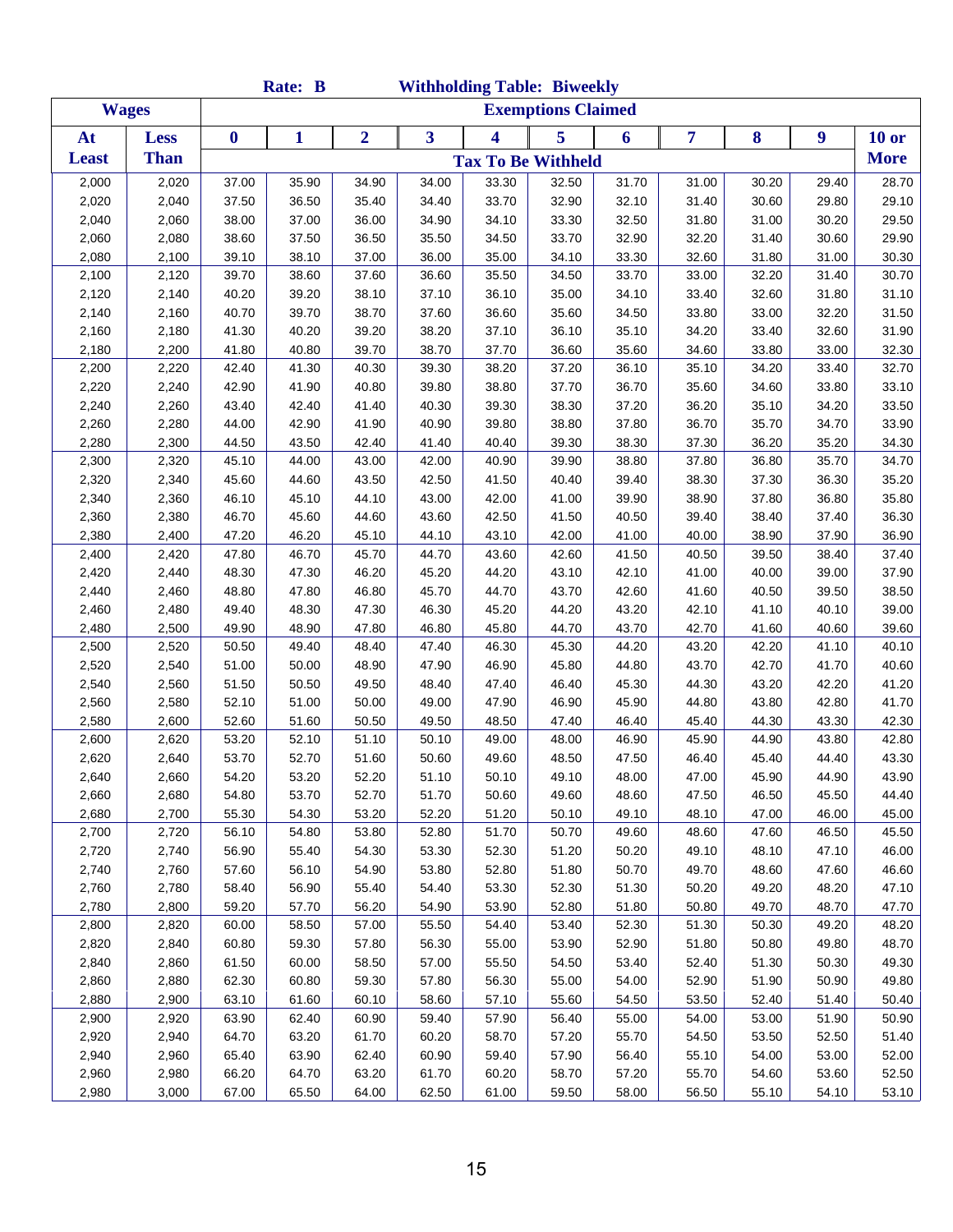|              |              |                  | Rate: B |                |        |        | <b>Withholding Table: Biweekly</b> |        |        |        |                  |              |
|--------------|--------------|------------------|---------|----------------|--------|--------|------------------------------------|--------|--------|--------|------------------|--------------|
|              | <b>Wages</b> |                  |         |                |        |        | <b>Exemptions Claimed</b>          |        |        |        |                  |              |
| At           | <b>Less</b>  | $\boldsymbol{0}$ | 1       | $\overline{2}$ | 3      | 4      | 5                                  | 6      | 7      | 8      | $\boldsymbol{9}$ | <b>10 or</b> |
| <b>Least</b> | <b>Than</b>  |                  |         |                |        |        | <b>Tax To Be Withheld</b>          |        |        |        |                  | <b>More</b>  |
| 3,000        | 3,050        | 68.40            | 66.90   | 65.40          | 63.90  | 62.40  | 60.90                              | 59.40  | 57.90  | 56.40  | 55.00            | 54.00        |
| 3,050        | 3,100        | 70.30            | 68.80   | 67.30          | 65.80  | 64.30  | 62.80                              | 61.30  | 59.80  | 58.30  | 56.80            | 55.30        |
| 3,100        | 3,150        | 73.30            | 71.00   | 69.30          | 67.80  | 66.30  | 64.80                              | 63.30  | 61.80  | 60.30  | 58.80            | 57.30        |
| 3,150        | 3,200        | 76.40            | 74.00   | 71.70          | 69.70  | 68.20  | 66.70                              | 65.20  | 63.70  | 62.20  | 60.70            | 59.20        |
| 3,200        | 3,250        | 79.40            | 77.10   | 74.70          | 72.40  | 70.20  | 68.70                              | 67.20  | 65.70  | 64.20  | 62.70            | 61.20        |
| 3,250        | 3,300        | 82.50            | 80.10   | 77.80          | 75.40  | 73.10  | 70.80                              | 69.10  | 67.60  | 66.10  | 64.60            | 63.10        |
| 3,300        | 3,350        | 85.50            | 83.20   | 80.80          | 78.50  | 76.10  | 73.80                              | 71.50  | 69.60  | 68.10  | 66.60            | 65.10        |
| 3,350        | 3,400        | 88.60            | 86.20   | 83.90          | 81.50  | 79.20  | 76.90                              | 74.50  | 72.20  | 70.00  | 68.50            | 67.00        |
| 3,400        | 3,450        | 91.60            | 89.30   | 86.90          | 84.60  | 82.20  | 79.90                              | 77.60  | 75.20  | 72.90  | 70.50            | 69.00        |
| 3,450        | 3,500        | 94.70            | 92.30   | 90.00          | 87.60  | 85.30  | 83.00                              | 80.60  | 78.30  | 75.90  | 73.60            | 71.20        |
| 3,500        | 3,550        | 97.70            | 95.40   | 93.00          | 90.70  | 88.30  | 86.00                              | 83.70  | 81.30  | 79.00  | 76.60            | 74.30        |
| 3,550        | 3,600        | 100.80           | 98.40   | 96.10          | 93.70  | 91.40  | 89.10                              | 86.70  | 84.40  | 82.00  | 79.70            | 77.30        |
| 3,600        | 3,650        | 103.80           | 101.50  | 99.10          | 96.80  | 94.40  | 92.10                              | 89.80  | 87.40  | 85.10  | 82.70            | 80.40        |
| 3,650        | 3,700        | 106.90           | 104.50  | 102.20         | 99.80  | 97.50  | 95.20                              | 92.80  | 90.50  | 88.10  | 85.80            | 83.40        |
| 3,700        | 3,750        | 109.90           | 107.60  | 105.20         | 102.90 | 100.50 | 98.20                              | 95.90  | 93.50  | 91.20  | 88.80            | 86.50        |
| 3,750        | 3,800        | 113.00           | 110.60  | 108.30         | 105.90 | 103.60 | 101.30                             | 98.90  | 96.60  | 94.20  | 91.90            | 89.50        |
| 3,800        | 3,850        | 116.00           | 113.70  | 111.30         | 109.00 | 106.60 | 104.30                             | 102.00 | 99.60  | 97.30  | 94.90            | 92.60        |
| 3,850        | 3,900        | 119.10           | 116.70  | 114.40         | 112.00 | 109.70 | 107.40                             | 105.00 | 102.70 | 100.30 | 98.00            | 95.60        |
| 3,900        | 3,950        | 122.10           | 119.80  | 117.40         | 115.10 | 112.70 | 110.40                             | 108.10 | 105.70 | 103.40 | 101.00           | 98.70        |
| 3,950        | 4,000        | 125.20           | 122.80  | 120.50         | 118.10 | 115.80 | 113.50                             | 111.10 | 108.80 | 106.40 | 104.10           | 101.70       |
| 4,000        | 4,050        | 128.20           | 125.90  | 123.50         | 121.20 | 118.80 | 116.50                             | 114.20 | 111.80 | 109.50 | 107.10           | 104.80       |
| 4,050        | 4,100        | 131.30           | 128.90  | 126.60         | 124.20 | 121.90 | 119.60                             | 117.20 | 114.90 | 112.50 | 110.20           | 107.80       |
| 4,100        | 4,150        | 134.30           | 132.00  | 129.60         | 127.30 | 124.90 | 122.60                             | 120.30 | 117.90 | 115.60 | 113.20           | 110.90       |
| 4,150        | 4,200        | 137.40           | 135.00  | 132.70         | 130.30 | 128.00 | 125.70                             | 123.30 | 121.00 | 118.60 | 116.30           | 113.90       |
| 4,200        | 4,250        | 140.40           | 138.10  | 135.70         | 133.40 | 131.00 | 128.70                             | 126.40 | 124.00 | 121.70 | 119.30           | 117.00       |
| 4,250        | 4,300        | 143.50           | 141.10  | 138.80         | 136.40 | 134.10 | 131.80                             | 129.40 | 127.10 | 124.70 | 122.40           | 120.00       |
| 4,300        | 4,350        | 146.50           | 144.20  | 141.80         | 139.50 | 137.10 | 134.80                             | 132.50 | 130.10 | 127.80 | 125.40           | 123.10       |
| 4,350        | 4,400        | 149.60           | 147.20  | 144.90         | 142.50 | 140.20 | 137.90                             | 135.50 | 133.20 | 130.80 | 128.50           | 126.10       |
| 4,400        | 4,450        | 152.60           | 150.30  | 147.90         | 145.60 | 143.20 | 140.90                             | 138.60 | 136.20 | 133.90 | 131.50           | 129.20       |
| 4,450        | 4,500        | 155.70           | 153.30  | 151.00         | 148.60 | 146.30 | 144.00                             | 141.60 | 139.30 | 136.90 | 134.60           | 132.20       |
| 4,500        | 4,600        | 160.20           | 157.90  | 155.60         | 153.20 | 150.90 | 148.50                             | 146.20 | 143.80 | 141.50 | 139.20           | 136.80       |
| 4,600        | 4,700        | 166.30           | 164.00  | 161.70         | 159.30 | 157.00 | 154.60                             | 152.30 | 149.90 | 147.60 | 145.30           | 142.90       |
| 4,700        | 4,800        | 172.40           | 170.10  | 167.80         | 165.40 | 163.10 | 160.70                             | 158.40 | 156.00 | 153.70 | 151.40           | 149.00       |
| 4,800        | 4,900        | 178.50           | 176.20  | 173.90         | 171.50 | 169.20 | 166.80                             | 164.50 | 162.10 | 159.80 | 157.50           | 155.10       |
| 4,900        | 5,000        | 184.60           | 182.30  | 180.00         | 177.60 | 175.30 | 172.90                             | 170.60 | 168.20 | 165.90 | 163.60           | 161.20       |
| 5,000        | 5,100        | 190.70           | 188.40  | 186.10         | 183.70 | 181.40 | 179.00                             | 176.70 | 174.30 | 172.00 | 169.70           | 167.30       |
| 5,100        | 5,200        | 196.80           | 194.50  | 192.20         | 189.80 | 187.50 | 185.10                             | 182.80 | 180.40 | 178.10 | 175.80           | 173.40       |
| 5,200        | 5,300        | 202.90           | 200.60  | 198.30         | 195.90 | 193.60 | 191.20                             | 188.90 | 186.50 | 184.20 | 181.90           | 179.50       |
| 5,300        | 5,400        | 209.00           | 206.70  | 204.40         | 202.00 | 199.70 | 197.30                             | 195.00 | 192.60 | 190.30 | 188.00           | 185.60       |
| 5,400        | 5,500        | 215.10           | 212.80  | 210.50         | 208.10 | 205.80 | 203.40                             | 201.10 | 198.70 | 196.40 | 194.10           | 191.70       |
| 5,500        | 5,600        | 221.20           | 218.90  | 216.60         | 214.20 | 211.90 | 209.50                             | 207.20 | 204.80 | 202.50 | 200.20           | 197.80       |
| 5,600        | 5,700        | 227.30           | 225.00  | 222.70         | 220.30 | 218.00 | 215.60                             | 213.30 | 210.90 | 208.60 | 206.30           | 203.90       |
| 5,700        | 5,800        | 233.40           | 231.10  | 228.80         | 226.40 | 224.10 | 221.70                             | 219.40 | 217.00 | 214.70 | 212.40           | 210.00       |
| 5,800        | 5,900        | 240.30           | 237.60  | 234.90         | 232.50 | 230.20 | 227.80                             | 225.50 | 223.10 | 220.80 | 218.50           | 216.10       |
| 5,900        | 6,000        | 247.30           | 244.60  | 241.90         | 239.20 | 236.50 | 233.90                             | 231.60 | 229.20 | 226.90 | 224.60           | 222.20       |
| 6,000        | 6,100        | 254.30           | 251.60  | 248.90         | 246.20 | 243.50 | 240.80                             | 238.10 | 235.50 | 233.00 | 230.70           | 228.30       |
| 6,100        | 6,200        | 261.30           | 258.60  | 255.90         | 253.20 | 250.50 | 247.80                             | 245.10 | 242.50 | 239.80 | 237.10           | 234.40       |

**For wages in excess of \$6,200.00 use the Percentage Method found in publication NJ-WT or on our website at www.state.nj.us/treasury/taxation**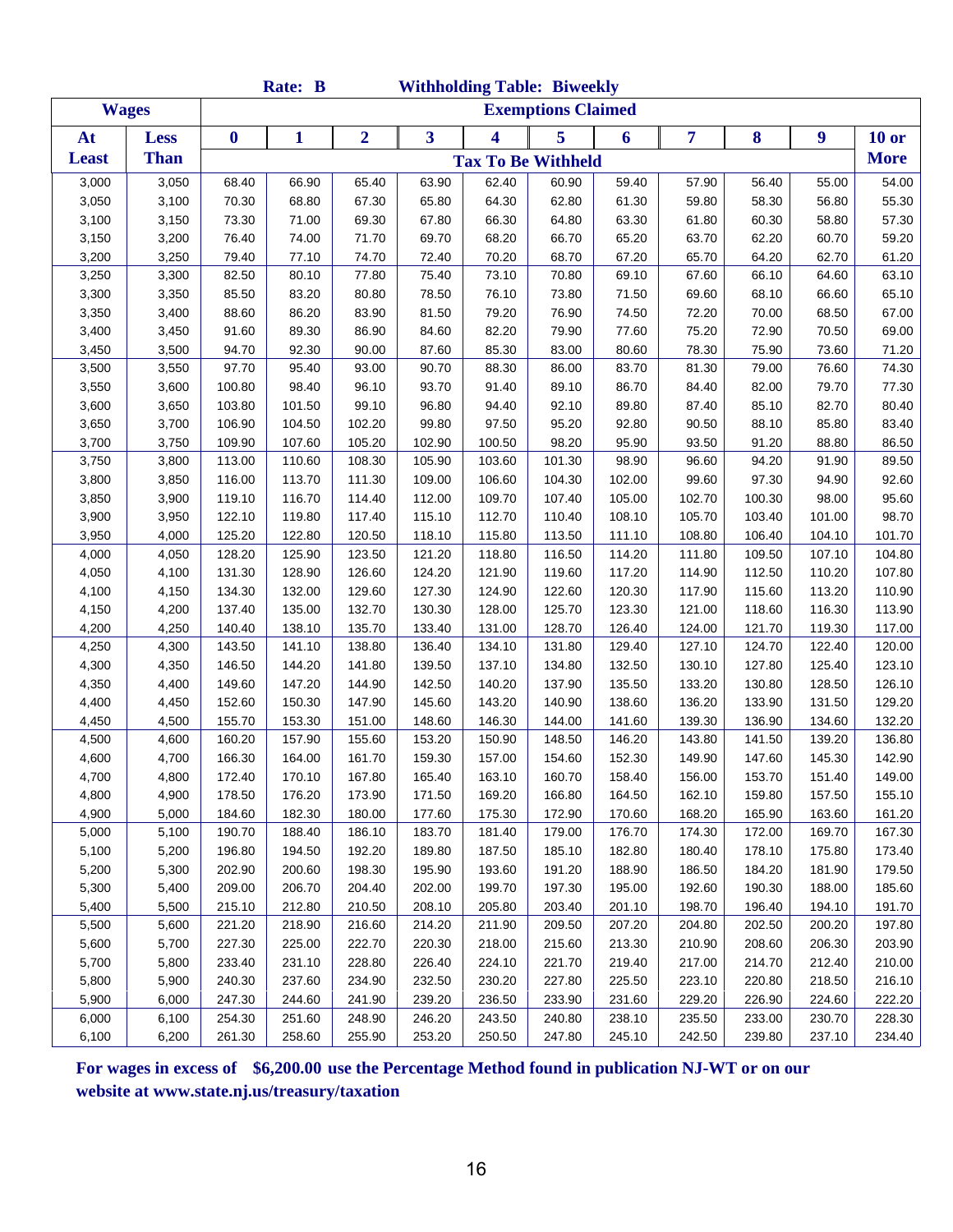|              |              |          | Rate: B      |                |       | <b>Withholding Table: Semi Monthly</b> |                           |       |       |      |      |              |
|--------------|--------------|----------|--------------|----------------|-------|----------------------------------------|---------------------------|-------|-------|------|------|--------------|
|              | <b>Wages</b> |          |              |                |       |                                        | <b>Exemptions Claimed</b> |       |       |      |      |              |
| At           | <b>Less</b>  | $\bf{0}$ | $\mathbf{1}$ | $\overline{2}$ | 3     | $\overline{\mathbf{4}}$                | 5                         | 6     | 7     | 8    | 9    | <b>10 or</b> |
| <b>Least</b> | <b>Than</b>  |          |              |                |       | <b>Tax To Be Withheld</b>              |                           |       |       |      |      | <b>More</b>  |
| 0            | 20           | 0.10     | 0.00         | 0.00           | 0.00  | 0.00                                   | 0.00                      | 0.00  | 0.00  | 0.00 | 0.00 | 0.00         |
| 20           | 40           | 0.40     | 0.00         | 0.00           | 0.00  | 0.00                                   | 0.00                      | 0.00  | 0.00  | 0.00 | 0.00 | 0.00         |
| 40           | 60           | 0.80     | 0.10         | 0.00           | 0.00  | 0.00                                   | 0.00                      | 0.00  | 0.00  | 0.00 | 0.00 | 0.00         |
| 60           | 80           | 1.00     | 0.40         | 0.00           | 0.00  | 0.00                                   | 0.00                      | 0.00  | 0.00  | 0.00 | 0.00 | 0.00         |
| 80           | 100          | 1.40     | 0.70         | 0.10           | 0.00  | 0.00                                   | 0.00                      | 0.00  | 0.00  | 0.00 | 0.00 | 0.00         |
| 100          | 120          | 1.60     | 1.00         | 0.40           | 0.00  | 0.00                                   | 0.00                      | 0.00  | 0.00  | 0.00 | 0.00 | 0.00         |
| 120          | 140          | 2.00     | 1.30         | 0.70           | 0.10  | 0.00                                   | 0.00                      | 0.00  | 0.00  | 0.00 | 0.00 | 0.00         |
| 140          | 160          | 2.20     | 1.60         | 1.00           | 0.40  | 0.00                                   | 0.00                      | 0.00  | 0.00  | 0.00 | 0.00 | 0.00         |
| 160          | 180          | 2.60     | 1.90         | 1.30           | 0.70  | 0.10                                   | 0.00                      | 0.00  | 0.00  | 0.00 | 0.00 | 0.00         |
| 180          | 200          | 2.80     | 2.20         | 1.60           | 1.00  | 0.40                                   | 0.00                      | 0.00  | 0.00  | 0.00 | 0.00 | 0.00         |
| 200          | 220          | 3.10     | 2.50         | 1.90           | 1.30  | 0.70                                   | 0.00                      | 0.00  | 0.00  | 0.00 | 0.00 | 0.00         |
| 220          | 240          | 3.40     | 2.80         | 2.20           | 1.60  | 1.00                                   | 0.30                      | 0.00  | 0.00  | 0.00 | 0.00 | 0.00         |
| 240          | 260          | 3.80     | 3.10         | 2.50           | 1.90  | 1.30                                   | 0.60                      | 0.00  | 0.00  | 0.00 | 0.00 | 0.00         |
| 260          | 280          | 4.00     | 3.40         | 2.80           | 2.20  | 1.60                                   | 0.90                      | 0.30  | 0.00  | 0.00 | 0.00 | 0.00         |
| 280          | 300          | 4.40     | 3.70         | 3.10           | 2.50  | 1.90                                   | 1.20                      | 0.60  | 0.00  | 0.00 | 0.00 | 0.00         |
| 300          | 320          | 4.60     | 4.00         | 3.40           | 2.80  | 2.20                                   | 1.50                      | 0.90  | 0.30  | 0.00 | 0.00 | 0.00         |
| 320          | 340          | 5.00     | 4.30         | 3.70           | 3.10  | 2.50                                   | 1.80                      | 1.20  | 0.60  | 0.00 | 0.00 | 0.00         |
| 340          | 360          | 5.20     | 4.60         | 4.00           | 3.40  | 2.80                                   | 2.10                      | 1.50  | 0.90  | 0.30 | 0.00 | 0.00         |
| 360          | 380          | 5.50     | 4.90         | 4.30           | 3.70  | 3.10                                   | 2.40                      | 1.80  | 1.20  | 0.60 | 0.00 | 0.00         |
| 380          | 400          | 5.80     | 5.20         | 4.60           | 4.00  | 3.40                                   | 2.70                      | 2.10  | 1.50  | 0.90 | 0.20 | 0.00         |
| 400          | 420          | 6.20     | 5.50         | 4.90           | 4.30  | 3.70                                   | 3.00                      | 2.40  | 1.80  | 1.20 | 0.50 | 0.00         |
| 420          | 440          | 6.40     | 5.80         | 5.20           | 4.60  | 4.00                                   | 3.30                      | 2.70  | 2.10  | 1.50 | 0.80 | 0.20         |
| 440          | 460          | 6.80     | 6.10         | 5.50           | 4.90  | 4.30                                   | 3.60                      | 3.00  | 2.40  | 1.80 | 1.10 | 0.50         |
| 460          | 480          | 7.00     | 6.40         | 5.80           | 5.20  | 4.60                                   | 3.90                      | 3.30  | 2.70  | 2.10 | 1.40 | 0.80         |
| 480          | 500          | 7.40     | 6.70         | 6.10           | 5.50  | 4.90                                   | 4.20                      | 3.60  | 3.00  | 2.40 | 1.70 | 1.10         |
| 500          | 520          | 7.60     | 7.00         | 6.40           | 5.80  | 5.20                                   | 4.50                      | 3.90  | 3.30  | 2.70 | 2.00 | 1.40         |
| 520          | 540          | 8.00     | 7.30         | 6.70           | 6.10  | 5.50                                   | 4.80                      | 4.20  | 3.60  | 3.00 | 2.30 | 1.70         |
| 540          | 560          | 8.20     | 7.60         | 7.00           | 6.40  | 5.80                                   | 5.10                      | 4.50  | 3.90  | 3.30 | 2.60 | 2.00         |
| 560          | 580          | 8.60     | 7.90         | 7.30           | 6.70  | 6.10                                   | 5.40                      | 4.80  | 4.20  | 3.60 | 2.90 | 2.30         |
| 580          | 600          | 8.80     | 8.20         | 7.60           | 7.00  | 6.40                                   | 5.70                      | 5.10  | 4.50  | 3.90 | 3.20 | 2.60         |
| 600          | 620          | 9.20     | 8.50         | 7.90           | 7.30  | 6.70                                   | 6.00                      | 5.40  | 4.80  | 4.20 | 3.50 | 2.90         |
| 620          | 640          | 9.40     | 8.80         | 8.20           | 7.60  | 7.00                                   | 6.30                      | 5.70  | 5.10  | 4.50 | 3.80 | 3.20         |
| 640          | 660          | 9.80     | 9.10         | 8.50           | 7.90  | 7.30                                   | 6.60                      | 6.00  | 5.40  | 4.80 | 4.10 | 3.50         |
| 660          | 680          | 10.00    | 9.40         | 8.80           | 8.20  | 7.60                                   | 6.90                      | 6.30  | 5.70  | 5.10 | 4.40 | 3.80         |
| 680          | 700          | 10.30    | 9.70         | 9.10           | 8.50  | 7.90                                   | 7.20                      | 6.60  | 6.00  | 5.40 | 4.70 | 4.10         |
| 700          | 720          | 10.60    | 10.00        | 9.40           | 8.80  | 8.20                                   | 7.50                      | 6.90  | 6.30  | 5.70 | 5.00 | 4.40         |
| 720          | 740          | 11.00    | 10.30        | 9.70           | 9.10  | 8.50                                   | 7.80                      | 7.20  | 6.60  | 6.00 | 5.30 | 4.70         |
| 740          | 760          | 11.20    | 10.60        | 10.00          | 9.40  | 8.80                                   | 8.10                      | 7.50  | 6.90  | 6.30 | 5.60 | 5.00         |
| 760          | 780          | 11.60    | 10.90        | 10.30          | 9.70  | 9.10                                   | 8.40                      | 7.80  | 7.20  | 6.60 | 5.90 | 5.30         |
| 780          | 800          | 11.80    | 11.20        | 10.60          | 10.00 | 9.40                                   | 8.70                      | 8.10  | 7.50  | 6.90 | 6.20 | 5.60         |
| 800          | 820          | 12.20    | 11.50        | 10.90          | 10.30 | 9.70                                   | 9.00                      | 8.40  | 7.80  | 7.20 | 6.50 | 5.90         |
| 820          | 840          | 12.40    | 11.80        | 11.20          | 10.60 | 10.00                                  | 9.30                      | 8.70  | 8.10  | 7.50 | 6.80 | 6.20         |
| 840          | 860          | 12.80    | 12.10        | 11.50          | 10.90 | 10.30                                  | 9.60                      | 9.00  | 8.40  | 7.80 | 7.10 | 6.50         |
| 860          | 880          | 13.20    | 12.40        | 11.80          | 11.20 | 10.60                                  | 9.90                      | 9.30  | 8.70  | 8.10 | 7.40 | 6.80         |
| 880          | 900          | 13.60    | 12.80        | 12.10          | 11.50 | 10.90                                  | 10.20                     | 9.60  | 9.00  | 8.40 | 7.70 | 7.10         |
| 900          | 920          | 14.00    | 13.20        | 12.40          | 11.80 | 11.20                                  | 10.50                     | 9.90  | 9.30  | 8.70 | 8.00 | 7.40         |
| 920          | 940          | 14.40    | 13.60        | 12.80          | 12.10 | 11.50                                  | 10.80                     | 10.20 | 9.60  | 9.00 | 8.30 | 7.70         |
| 940          | 960          | 14.80    | 14.00        | 13.20          | 12.40 | 11.80                                  | 11.10                     | 10.50 | 9.90  | 9.30 | 8.60 | 8.00         |
| 960          | 980          | 15.20    | 14.40        | 13.60          | 12.70 | 12.10                                  | 11.40                     | 10.80 | 10.20 | 9.60 | 8.90 | 8.30         |
| 980          | 1,000        | 15.60    | 14.80        | 14.00          | 13.10 | 12.40                                  | 11.70                     | 11.10 | 10.50 | 9.90 | 9.20 | 8.60         |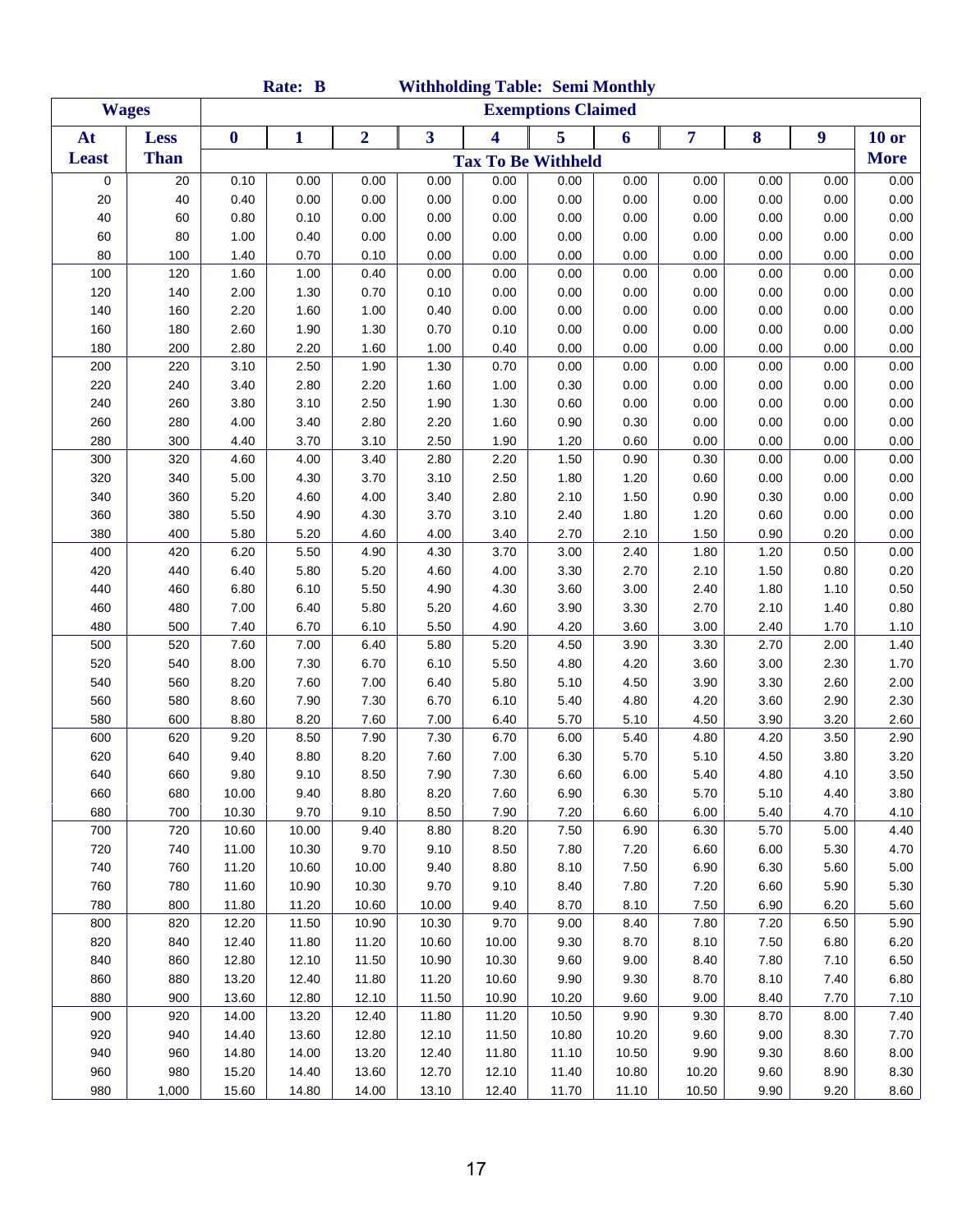|              |              |       |                  | Rate: B      |                |                         | <b>Withholding Table: Semi Monthly</b> |                           |       |       |       |       |             |
|--------------|--------------|-------|------------------|--------------|----------------|-------------------------|----------------------------------------|---------------------------|-------|-------|-------|-------|-------------|
|              | <b>Wages</b> |       |                  |              |                |                         |                                        | <b>Exemptions Claimed</b> |       |       |       |       |             |
| At           | <b>Less</b>  |       | $\boldsymbol{0}$ | $\mathbf{1}$ | $\overline{2}$ | $\overline{\mathbf{3}}$ | 4                                      | 5                         | 6     | 7     | 8     | 9     | $10$ or     |
| <b>Least</b> | <b>Than</b>  |       |                  |              |                |                         | <b>Tax To Be Withheld</b>              |                           |       |       |       |       | <b>More</b> |
| 1,000        |              | 1,020 | 16.00            | 15.20        | 14.40          | 13.50                   | 12.70                                  | 12.00                     | 11.40 | 10.80 | 10.20 | 9.50  | 8.90        |
| 1,020        |              | 1,040 | 16.40            | 15.60        | 14.80          | 13.90                   | 13.10                                  | 12.30                     | 11.70 | 11.10 | 10.50 | 9.80  | 9.20        |
| 1,040        |              | 1,060 | 16.80            | 16.00        | 15.20          | 14.30                   | 13.50                                  | 12.70                     | 12.00 | 11.40 | 10.80 | 10.10 | 9.50        |
| 1,060        |              | 1,080 | 17.20            | 16.40        | 15.60          | 14.70                   | 13.90                                  | 13.10                     | 12.30 | 11.70 | 11.10 | 10.40 | 9.80        |
| 1,080        |              | 1,100 | 17.60            | 16.80        | 16.00          | 15.10                   | 14.30                                  | 13.50                     | 12.60 | 12.00 | 11.40 | 10.70 | 10.10       |
| 1,100        |              | 1,120 | 18.00            | 17.20        | 16.40          | 15.50                   | 14.70                                  | 13.90                     | 13.00 | 12.30 | 11.70 | 11.00 | 10.40       |
| 1,120        |              | 1,140 | 18.40            | 17.60        | 16.80          | 15.90                   | 15.10                                  | 14.30                     | 13.40 | 12.60 | 12.00 | 11.30 | 10.70       |
| 1,140        |              | 1,160 | 18.80            | 18.00        | 17.20          | 16.30                   | 15.50                                  | 14.70                     | 13.80 | 13.00 | 12.30 | 11.60 | 11.00       |
| 1,160        |              | 1,180 | 19.20            | 18.40        | 17.60          | 16.70                   | 15.90                                  | 15.10                     | 14.20 | 13.40 | 12.60 | 11.90 | 11.30       |
| 1,180        |              | 1,200 | 19.60            | 18.80        | 18.00          | 17.10                   | 16.30                                  | 15.50                     | 14.60 | 13.80 | 13.00 | 12.20 | 11.60       |
| 1,200        |              | 1,220 | 20.00            | 19.20        | 18.40          | 17.50                   | 16.70                                  | 15.90                     | 15.00 | 14.20 | 13.40 | 12.50 | 11.90       |
| 1,220        |              | 1,240 | 20.40            | 19.60        | 18.80          | 17.90                   | 17.10                                  | 16.30                     | 15.40 | 14.60 | 13.80 | 12.90 | 12.20       |
| 1,240        |              | 1,260 | 20.80            | 20.00        | 19.20          | 18.30                   | 17.50                                  | 16.70                     | 15.80 | 15.00 | 14.20 | 13.30 | 12.50       |
| 1,260        |              | 1,280 | 21.20            | 20.40        | 19.60          | 18.70                   | 17.90                                  | 17.10                     | 16.20 | 15.40 | 14.60 | 13.70 | 12.90       |
| 1,280        |              | 1,300 | 21.60            | 20.80        | 20.00          | 19.10                   | 18.30                                  | 17.50                     | 16.60 | 15.80 | 15.00 | 14.10 | 13.30       |
| 1,300        |              | 1,320 | 22.00            | 21.20        | 20.40          | 19.50                   | 18.70                                  | 17.90                     | 17.00 | 16.20 | 15.40 | 14.50 | 13.70       |
| 1,320        |              | 1,340 | 22.40            | 21.60        | 20.80          | 19.90                   | 19.10                                  | 18.30                     | 17.40 | 16.60 | 15.80 | 14.90 | 14.10       |
| 1,340        |              | 1,360 | 22.80            | 22.00        | 21.20          | 20.30                   | 19.50                                  | 18.70                     | 17.80 | 17.00 | 16.20 | 15.30 | 14.50       |
| 1,360        |              | 1,380 | 23.20            | 22.40        | 21.60          | 20.70                   | 19.90                                  | 19.10                     | 18.20 | 17.40 | 16.60 | 15.70 | 14.90       |
| 1,380        |              | 1,400 | 23.60            | 22.80        | 22.00          | 21.10                   | 20.30                                  | 19.50                     | 18.60 | 17.80 | 17.00 | 16.10 | 15.30       |
| 1,400        |              | 1,420 | 24.00            | 23.20        | 22.40          | 21.50                   | 20.70                                  | 19.90                     | 19.00 | 18.20 | 17.40 | 16.50 | 15.70       |
| 1,420        |              | 1,440 | 24.40            | 23.60        | 22.80          | 21.90                   | 21.10                                  | 20.30                     | 19.40 | 18.60 | 17.80 | 16.90 | 16.10       |
| 1,440        |              | 1,460 | 24.80            | 24.00        | 23.20          | 22.30                   | 21.50                                  | 20.70                     | 19.80 | 19.00 | 18.20 | 17.30 | 16.50       |
| 1,460        |              | 1,480 | 25.20            | 24.40        | 23.60          | 22.70                   | 21.90                                  | 21.10                     | 20.20 | 19.40 | 18.60 | 17.70 | 16.90       |
| 1,480        |              | 1,500 | 25.60            | 24.80        | 24.00          | 23.10                   | 22.30                                  | 21.50                     | 20.60 | 19.80 | 19.00 | 18.10 | 17.30       |
| 1,500        |              | 1,520 | 26.00            | 25.20        | 24.40          | 23.50                   | 22.70                                  | 21.90                     | 21.00 | 20.20 | 19.40 | 18.50 | 17.70       |
| 1,520        |              | 1,540 | 26.40            | 25.60        | 24.80          | 23.90                   | 23.10                                  | 22.30                     | 21.40 | 20.60 | 19.80 | 18.90 | 18.10       |
| 1,540        |              | 1,560 | 26.80            | 26.00        | 25.20          | 24.30                   | 23.50                                  | 22.70                     | 21.80 | 21.00 | 20.20 | 19.30 | 18.50       |
| 1,560        |              | 1,580 | 27.20            | 26.40        | 25.60          | 24.70                   | 23.90                                  | 23.10                     | 22.20 | 21.40 | 20.60 | 19.70 | 18.90       |
| 1,580        |              | 1,600 | 27.60            | 26.80        | 26.00          | 25.10                   | 24.30                                  | 23.50                     | 22.60 | 21.80 | 21.00 | 20.10 | 19.30       |
| 1,600        |              | 1,620 | 28.00            | 27.20        | 26.40          | 25.50                   | 24.70                                  | 23.90                     | 23.00 | 22.20 | 21.40 | 20.50 | 19.70       |
| 1,620        |              | 1,640 | 28.40            | 27.60        | 26.80          | 25.90                   | 25.10                                  | 24.30                     | 23.40 | 22.60 | 21.80 | 20.90 | 20.10       |
| 1,640        |              | 1,660 | 28.80            | 28.00        | 27.20          | 26.30                   | 25.50                                  | 24.70                     | 23.80 | 23.00 | 22.20 | 21.30 | 20.50       |
| 1,660        |              | 1,680 | 29.20            | 28.40        | 27.60          | 26.70                   | 25.90                                  | 25.10                     | 24.20 | 23.40 | 22.60 | 21.70 | 20.90       |
| 1,680        |              | 1,700 | 29.60            | 28.80        | 28.00          | 27.10                   | 26.30                                  | 25.50                     | 24.60 | 23.80 | 23.00 | 22.10 | 21.30       |
| 1,700        |              | 1,720 | 30.00            | 29.20        | 28.40          | 27.50                   | 26.70                                  | 25.90                     | 25.00 | 24.20 | 23.40 | 22.50 | 21.70       |
| 1,720        |              | 1,740 | 30.40            | 29.60        | 28.80          | 27.90                   | 27.10                                  | 26.30                     | 25.40 | 24.60 | 23.80 | 22.90 | 22.10       |
| 1,740        |              | 1,760 | 30.80            | 30.00        | 29.20          | 28.30                   | 27.50                                  | 26.70                     | 25.80 | 25.00 | 24.20 | 23.30 | 22.50       |
| 1,760        |              | 1,780 | 31.20            | 30.40        | 29.60          | 28.70                   | 27.90                                  | 27.10                     | 26.20 | 25.40 | 24.60 | 23.70 | 22.90       |
| 1,780        |              | 1,800 | 31.60            | 30.80        | 30.00          | 29.10                   | 28.30                                  | 27.50                     | 26.60 | 25.80 | 25.00 | 24.10 | 23.30       |
| 1,800        |              | 1,820 | 32.00            | 31.20        | 30.40          | 29.50                   | 28.70                                  | 27.90                     | 27.00 | 26.20 | 25.40 | 24.50 | 23.70       |
| 1,820        |              | 1,840 | 32.40            | 31.60        | 30.80          | 29.90                   | 29.10                                  | 28.30                     | 27.40 | 26.60 | 25.80 | 24.90 | 24.10       |
| 1,840        |              | 1,860 | 32.80            | 32.00        | 31.20          | 30.30                   | 29.50                                  | 28.70                     | 27.80 | 27.00 | 26.20 | 25.30 | 24.50       |
| 1,860        |              | 1,880 | 33.20            | 32.40        | 31.60          | 30.70                   | 29.90                                  | 29.10                     | 28.20 | 27.40 | 26.60 | 25.70 | 24.90       |
| 1,880        |              | 1,900 | 33.60            | 32.80        | 32.00          | 31.10                   | 30.30                                  | 29.50                     | 28.60 | 27.80 | 27.00 | 26.10 | 25.30       |
| 1,900        |              | 1,920 | 34.00            | 33.20        | 32.40          | 31.50                   | 30.70                                  | 29.90                     | 29.00 | 28.20 | 27.40 | 26.50 | 25.70       |
| 1,920        |              | 1,940 | 34.40            | 33.60        | 32.80          | 31.90                   | 31.10                                  | 30.30                     | 29.40 | 28.60 | 27.80 | 26.90 | 26.10       |
| 1,940        |              | 1,960 | 34.80            | 34.00        | 33.20          | 32.30                   | 31.50                                  | 30.70                     | 29.80 | 29.00 | 28.20 | 27.30 | 26.50       |
| 1,960        |              | 1,980 | 35.20            | 34.40        | 33.60          | 32.70                   | 31.90                                  | 31.10                     | 30.20 | 29.40 | 28.60 | 27.70 | 26.90       |
| 1,980        |              | 2,000 | 35.60            | 34.80        | 34.00          | 33.10                   | 32.30                                  | 31.50                     | 30.60 | 29.80 | 29.00 | 28.10 | 27.30       |
|              |              |       |                  |              |                |                         |                                        |                           |       |       |       |       |             |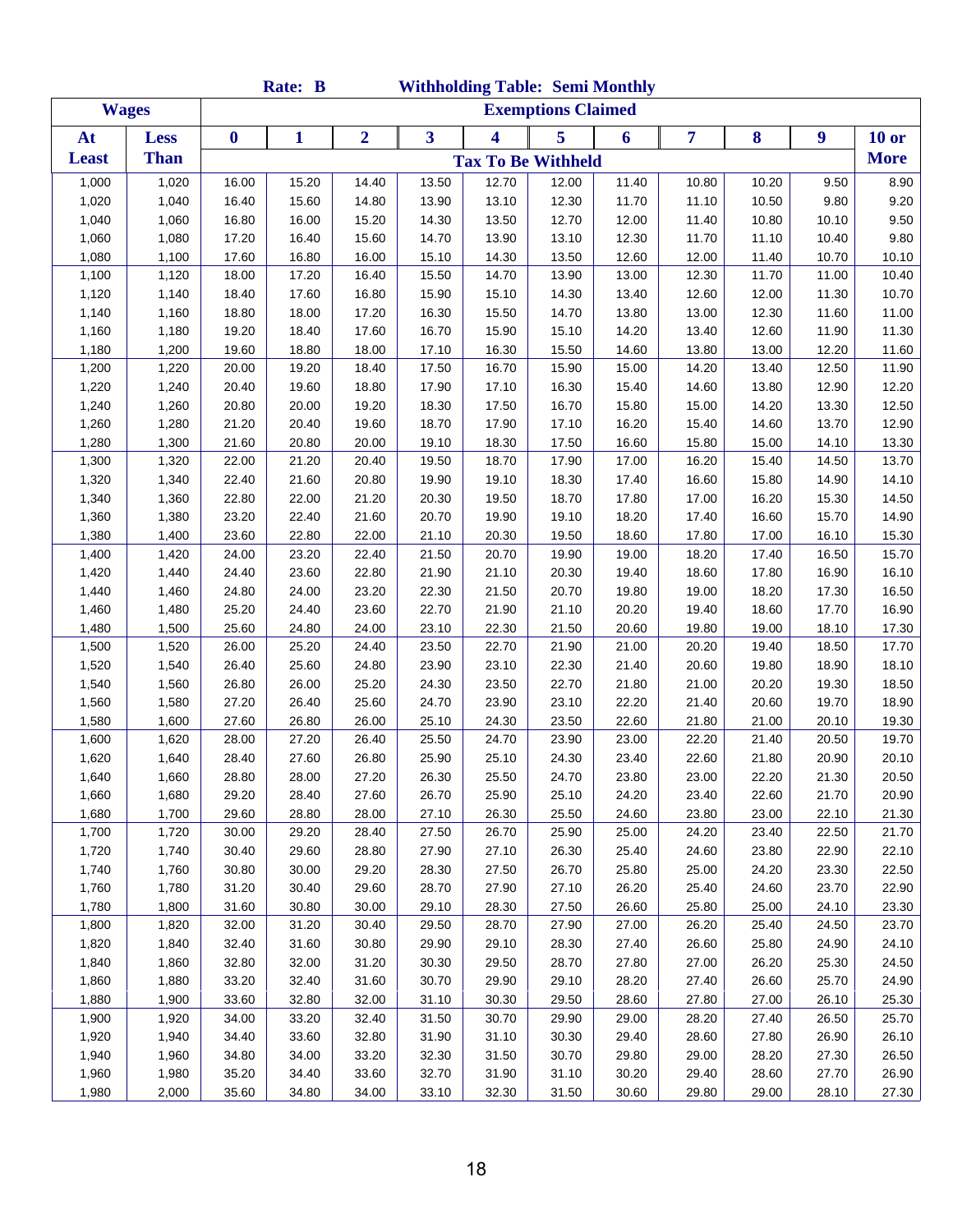| <b>Exemptions Claimed</b><br><b>Wages</b><br>5<br>$\overline{2}$<br>$\overline{\mathbf{3}}$<br>7<br>8<br>$\overline{\mathbf{4}}$<br>9<br>$10$ or<br>At<br>Less<br>$\boldsymbol{0}$<br>$\mathbf{1}$<br>6<br><b>Than</b><br><b>More</b><br><b>Least</b><br><b>Tax To Be Withheld</b><br>33.50<br>2,000<br>36.00<br>35.20<br>34.40<br>32.70<br>31.90<br>31.00<br>30.20<br>29.40<br>28.50<br>2,020<br>27.70<br>2,020<br>2,040<br>36.40<br>35.60<br>34.80<br>33.90<br>33.10<br>32.30<br>31.40<br>30.60<br>29.80<br>28.90<br>28.10<br>2,040<br>36.80<br>36.00<br>35.20<br>34.30<br>33.50<br>32.70<br>31.80<br>31.00<br>30.20<br>29.30<br>28.50<br>2,060<br>2,060<br>2,080<br>37.20<br>36.40<br>34.70<br>33.90<br>33.10<br>32.20<br>30.60<br>29.70<br>28.90<br>35.60<br>31.40<br>2,080<br>2,100<br>37.70<br>36.80<br>35.10<br>34.30<br>33.50<br>32.60<br>31.00<br>30.10<br>29.30<br>36.00<br>31.80<br>2,100<br>2,120<br>38.20<br>37.20<br>35.50<br>34.70<br>33.90<br>33.00<br>32.20<br>31.40<br>30.50<br>29.70<br>36.40<br>2,120<br>38.80<br>35.90<br>35.10<br>34.30<br>31.80<br>2,140<br>37.60<br>36.80<br>33.40<br>32.60<br>30.90<br>30.10<br>2,140<br>39.30<br>38.20<br>37.20<br>36.30<br>35.50<br>34.70<br>33.00<br>32.20<br>31.30<br>30.50<br>2,160<br>33.80<br>2,160<br>2,180<br>39.80<br>38.70<br>37.60<br>36.70<br>35.90<br>35.10<br>34.20<br>32.60<br>31.70<br>30.90<br>33.40<br>2,180<br>2,200<br>40.40<br>39.30<br>38.10<br>37.10<br>36.30<br>35.50<br>34.60<br>33.80<br>33.00<br>32.10<br>31.30<br>2,200<br>2,220<br>40.90<br>39.80<br>38.70<br>37.60<br>36.70<br>35.90<br>35.00<br>34.20<br>33.40<br>32.50<br>31.70<br>2,220<br>2,240<br>41.50<br>40.30<br>39.20<br>38.10<br>37.10<br>36.30<br>35.40<br>34.60<br>33.80<br>32.90<br>32.10<br>2,240<br>2,260<br>42.00<br>40.90<br>39.80<br>38.60<br>37.50<br>36.70<br>35.80<br>35.00<br>34.20<br>33.30<br>32.50<br>2,260<br>2,280<br>42.50<br>41.40<br>40.30<br>39.20<br>38.00<br>37.10<br>36.20<br>35.40<br>34.60<br>33.70<br>32.90<br>2,280<br>2,300<br>42.00<br>40.80<br>39.70<br>38.60<br>37.50<br>36.60<br>35.80<br>35.00<br>34.10<br>33.30<br>43.10<br>2,300<br>41.40<br>40.30<br>39.10<br>38.00<br>37.00<br>36.20<br>35.40<br>34.50<br>33.70<br>2,320<br>43.60<br>42.50<br>2,320<br>2,340<br>40.80<br>39.70<br>38.50<br>37.40<br>36.60<br>34.10<br>44.20<br>43.00<br>41.90<br>35.80<br>34.90<br>2,340<br>2,360<br>44.70<br>43.60<br>42.50<br>41.30<br>40.20<br>39.10<br>38.00<br>37.00<br>36.20<br>35.30<br>34.50<br>2,360<br>2,380<br>44.10<br>41.90<br>40.70<br>39.60<br>38.50<br>37.40<br>36.60<br>35.70<br>34.90<br>45.20<br>43.00<br>36.10<br>35.30<br>2,380<br>2,400<br>45.80<br>44.70<br>43.50<br>42.40<br>41.30<br>40.20<br>39.00<br>37.90<br>37.00<br>45.20<br>37.40<br>35.70<br>2,400<br>2,420<br>46.30<br>44.10<br>43.00<br>41.80<br>40.70<br>39.60<br>38.50<br>36.50<br>2,420<br>37.90<br>36.10<br>2,440<br>46.90<br>45.70<br>44.60<br>43.50<br>42.40<br>41.20<br>40.10<br>39.00<br>36.90<br>2,440<br>46.30<br>42.90<br>40.70<br>38.40<br>37.30<br>36.50<br>2,460<br>47.40<br>45.20<br>44.00<br>41.80<br>39.50<br>46.80<br>39.00<br>37.80<br>36.90<br>2,460<br>2,480<br>47.90<br>45.70<br>44.60<br>43.40<br>42.30<br>41.20<br>40.10<br>44.00<br>39.50<br>38.40<br>37.30<br>2,480<br>2,500<br>48.50<br>47.40<br>46.20<br>45.10<br>42.90<br>41.70<br>40.60<br>2,500<br>2,520<br>49.00<br>47.90<br>46.80<br>45.70<br>44.50<br>43.40<br>42.30<br>41.20<br>40.00<br>38.90<br>37.80<br>2,520<br>38.30<br>2,540<br>49.60<br>48.40<br>47.30<br>46.20<br>45.10<br>43.90<br>42.80<br>41.70<br>40.60<br>39.50<br>2,540<br>49.00<br>38.90<br>2,560<br>50.10<br>47.90<br>46.70<br>45.60<br>44.50<br>43.40<br>42.20<br>41.10<br>40.00<br>2,560<br>49.50<br>39.40<br>2,580<br>50.60<br>48.40<br>47.30<br>46.10<br>45.00<br>43.90<br>42.80<br>41.70<br>40.50<br>2,580<br>2,600<br>46.70<br>39.90<br>51.20<br>50.10<br>48.90<br>47.80<br>45.60<br>44.40<br>43.30<br>42.20<br>41.10<br>2,600<br>2,620<br>51.70<br>50.60<br>49.50<br>48.40<br>47.20<br>46.10<br>45.00<br>43.90<br>42.70<br>41.60<br>40.50<br>2,620<br>2,640<br>52.30<br>48.90<br>47.80<br>43.30<br>42.20<br>41.00<br>51.10<br>50.00<br>46.60<br>45.50<br>44.40<br>2,640<br>2,660<br>52.80<br>51.70<br>50.60<br>48.30<br>47.20<br>44.90<br>43.80<br>42.70<br>49.40<br>46.10<br>41.60<br>2,660<br>2,680<br>53.30<br>52.20<br>51.10<br>50.00<br>48.80<br>47.70<br>46.60<br>45.50<br>44.40<br>43.20<br>42.10<br>2,680<br>2,700<br>53.90<br>52.80<br>50.50<br>49.40<br>47.10<br>46.00<br>44.90<br>43.80<br>42.60<br>51.60<br>48.30<br>2,700<br>2,720<br>54.40<br>53.30<br>52.20<br>51.10<br>49.90<br>48.80<br>47.70<br>46.60<br>45.40<br>44.30<br>43.20<br>2,720<br>2,740<br>55.00<br>53.80<br>52.70<br>51.60<br>50.50<br>49.30<br>48.20<br>47.10<br>46.00<br>44.90<br>43.70<br>2,740<br>52.10<br>51.00<br>48.80<br>44.30<br>2,760<br>55.50<br>54.40<br>53.30<br>49.90<br>47.60<br>46.50<br>45.40<br>52.70<br>49.30<br>48.20<br>47.10<br>45.90<br>44.80<br>2,760<br>2,780<br>56.00<br>54.90<br>53.80<br>51.50<br>50.40<br>2,780<br>2,800<br>53.20<br>48.70<br>56.60<br>55.50<br>54.30<br>52.10<br>51.00<br>49.80<br>47.60<br>46.50<br>45.30<br>2,800<br>2,850<br>57.50<br>56.40<br>55.30<br>54.20<br>53.00<br>51.90<br>50.80<br>49.70<br>48.50<br>47.40<br>46.30<br>2,850<br>2,900<br>57.80<br>54.40<br>52.10<br>51.00<br>49.90<br>47.60<br>58.90<br>56.60<br>55.50<br>53.30<br>48.80<br>49.00<br>2,900<br>2,950<br>60.30<br>59.10<br>58.00<br>56.90<br>55.70<br>54.60<br>53.50<br>52.40<br>51.20<br>50.10<br>53.70<br>50.30<br>2,950<br>3,000<br>62.30<br>60.70<br>59.30<br>58.20<br>57.10<br>56.00<br>54.80<br>52.60<br>51.50<br>51.70<br>3,000<br>3,050<br>64.20<br>62.60<br>61.00<br>59.60<br>58.40<br>57.30<br>56.20<br>55.10<br>53.90<br>52.80<br>3,050<br>3,100<br>66.20<br>64.60<br>62.90<br>61.30<br>59.80<br>58.70<br>57.50<br>56.40<br>55.30<br>54.20<br>53.00<br>3,100<br>66.50<br>57.80<br>54.40<br>3,150<br>68.10<br>64.90<br>63.30<br>61.60<br>60.00<br>58.90<br>56.60<br>55.50<br>65.20<br>55.70<br>3,150<br>3,200<br>70.10<br>68.50<br>66.80<br>63.60<br>62.00<br>60.30<br>59.10<br>58.00<br>56.90<br>72.00<br>70.40<br>67.20<br>65.50<br>63.90<br>62.30<br>60.70<br>57.10<br>3,200<br>3,250<br>68.80<br>59.30<br>58.20<br>70.70<br>67.50<br>61.00<br>59.60 |       |       |       | Rate: B |       | <b>Withholding Table: Semi Monthly</b> |       |       |       |  |       |
|---------------------------------------------------------------------------------------------------------------------------------------------------------------------------------------------------------------------------------------------------------------------------------------------------------------------------------------------------------------------------------------------------------------------------------------------------------------------------------------------------------------------------------------------------------------------------------------------------------------------------------------------------------------------------------------------------------------------------------------------------------------------------------------------------------------------------------------------------------------------------------------------------------------------------------------------------------------------------------------------------------------------------------------------------------------------------------------------------------------------------------------------------------------------------------------------------------------------------------------------------------------------------------------------------------------------------------------------------------------------------------------------------------------------------------------------------------------------------------------------------------------------------------------------------------------------------------------------------------------------------------------------------------------------------------------------------------------------------------------------------------------------------------------------------------------------------------------------------------------------------------------------------------------------------------------------------------------------------------------------------------------------------------------------------------------------------------------------------------------------------------------------------------------------------------------------------------------------------------------------------------------------------------------------------------------------------------------------------------------------------------------------------------------------------------------------------------------------------------------------------------------------------------------------------------------------------------------------------------------------------------------------------------------------------------------------------------------------------------------------------------------------------------------------------------------------------------------------------------------------------------------------------------------------------------------------------------------------------------------------------------------------------------------------------------------------------------------------------------------------------------------------------------------------------------------------------------------------------------------------------------------------------------------------------------------------------------------------------------------------------------------------------------------------------------------------------------------------------------------------------------------------------------------------------------------------------------------------------------------------------------------------------------------------------------------------------------------------------------------------------------------------------------------------------------------------------------------------------------------------------------------------------------------------------------------------------------------------------------------------------------------------------------------------------------------------------------------------------------------------------------------------------------------------------------------------------------------------------------------------------------------------------------------------------------------------------------------------------------------------------------------------------------------------------------------------------------------------------------------------------------------------------------------------------------------------------------------------------------------------------------------------------------------------------------------------------------------------------------------------------------------------------------------------------------------------------------------------------------------------------------------------------------------------------------------------------------------------------------------------------------------------------------------------------------------------------------------------------------------------------------------------------------------------------------------------------------------------------------------------------------------------------------------------------------------------------------------------------------------------------------------------------------------------------------------------------------------------------------------------------------------------------------------------------------------------------------------------------------------------------------------------------------------------------------------------------------------------------------------------------------------------------------------------------------------------------------------------------------------------------------------------------------------------------------------------------------------------------------------------------------------------------------------------------------------------------------------------------------------------------------------------------------------------------------------------------------------------------------------------------------------------------------------------|-------|-------|-------|---------|-------|----------------------------------------|-------|-------|-------|--|-------|
|                                                                                                                                                                                                                                                                                                                                                                                                                                                                                                                                                                                                                                                                                                                                                                                                                                                                                                                                                                                                                                                                                                                                                                                                                                                                                                                                                                                                                                                                                                                                                                                                                                                                                                                                                                                                                                                                                                                                                                                                                                                                                                                                                                                                                                                                                                                                                                                                                                                                                                                                                                                                                                                                                                                                                                                                                                                                                                                                                                                                                                                                                                                                                                                                                                                                                                                                                                                                                                                                                                                                                                                                                                                                                                                                                                                                                                                                                                                                                                                                                                                                                                                                                                                                                                                                                                                                                                                                                                                                                                                                                                                                                                                                                                                                                                                                                                                                                                                                                                                                                                                                                                                                                                                                                                                                                                                                                                                                                                                                                                                                                                                                                                                                                                                                                                                                                                                                                                                                                                                                                                                                                                                                                                                                                                                                                             |       |       |       |         |       |                                        |       |       |       |  |       |
|                                                                                                                                                                                                                                                                                                                                                                                                                                                                                                                                                                                                                                                                                                                                                                                                                                                                                                                                                                                                                                                                                                                                                                                                                                                                                                                                                                                                                                                                                                                                                                                                                                                                                                                                                                                                                                                                                                                                                                                                                                                                                                                                                                                                                                                                                                                                                                                                                                                                                                                                                                                                                                                                                                                                                                                                                                                                                                                                                                                                                                                                                                                                                                                                                                                                                                                                                                                                                                                                                                                                                                                                                                                                                                                                                                                                                                                                                                                                                                                                                                                                                                                                                                                                                                                                                                                                                                                                                                                                                                                                                                                                                                                                                                                                                                                                                                                                                                                                                                                                                                                                                                                                                                                                                                                                                                                                                                                                                                                                                                                                                                                                                                                                                                                                                                                                                                                                                                                                                                                                                                                                                                                                                                                                                                                                                             |       |       |       |         |       |                                        |       |       |       |  |       |
|                                                                                                                                                                                                                                                                                                                                                                                                                                                                                                                                                                                                                                                                                                                                                                                                                                                                                                                                                                                                                                                                                                                                                                                                                                                                                                                                                                                                                                                                                                                                                                                                                                                                                                                                                                                                                                                                                                                                                                                                                                                                                                                                                                                                                                                                                                                                                                                                                                                                                                                                                                                                                                                                                                                                                                                                                                                                                                                                                                                                                                                                                                                                                                                                                                                                                                                                                                                                                                                                                                                                                                                                                                                                                                                                                                                                                                                                                                                                                                                                                                                                                                                                                                                                                                                                                                                                                                                                                                                                                                                                                                                                                                                                                                                                                                                                                                                                                                                                                                                                                                                                                                                                                                                                                                                                                                                                                                                                                                                                                                                                                                                                                                                                                                                                                                                                                                                                                                                                                                                                                                                                                                                                                                                                                                                                                             |       |       |       |         |       |                                        |       |       |       |  |       |
|                                                                                                                                                                                                                                                                                                                                                                                                                                                                                                                                                                                                                                                                                                                                                                                                                                                                                                                                                                                                                                                                                                                                                                                                                                                                                                                                                                                                                                                                                                                                                                                                                                                                                                                                                                                                                                                                                                                                                                                                                                                                                                                                                                                                                                                                                                                                                                                                                                                                                                                                                                                                                                                                                                                                                                                                                                                                                                                                                                                                                                                                                                                                                                                                                                                                                                                                                                                                                                                                                                                                                                                                                                                                                                                                                                                                                                                                                                                                                                                                                                                                                                                                                                                                                                                                                                                                                                                                                                                                                                                                                                                                                                                                                                                                                                                                                                                                                                                                                                                                                                                                                                                                                                                                                                                                                                                                                                                                                                                                                                                                                                                                                                                                                                                                                                                                                                                                                                                                                                                                                                                                                                                                                                                                                                                                                             |       |       |       |         |       |                                        |       |       |       |  |       |
|                                                                                                                                                                                                                                                                                                                                                                                                                                                                                                                                                                                                                                                                                                                                                                                                                                                                                                                                                                                                                                                                                                                                                                                                                                                                                                                                                                                                                                                                                                                                                                                                                                                                                                                                                                                                                                                                                                                                                                                                                                                                                                                                                                                                                                                                                                                                                                                                                                                                                                                                                                                                                                                                                                                                                                                                                                                                                                                                                                                                                                                                                                                                                                                                                                                                                                                                                                                                                                                                                                                                                                                                                                                                                                                                                                                                                                                                                                                                                                                                                                                                                                                                                                                                                                                                                                                                                                                                                                                                                                                                                                                                                                                                                                                                                                                                                                                                                                                                                                                                                                                                                                                                                                                                                                                                                                                                                                                                                                                                                                                                                                                                                                                                                                                                                                                                                                                                                                                                                                                                                                                                                                                                                                                                                                                                                             |       |       |       |         |       |                                        |       |       |       |  |       |
|                                                                                                                                                                                                                                                                                                                                                                                                                                                                                                                                                                                                                                                                                                                                                                                                                                                                                                                                                                                                                                                                                                                                                                                                                                                                                                                                                                                                                                                                                                                                                                                                                                                                                                                                                                                                                                                                                                                                                                                                                                                                                                                                                                                                                                                                                                                                                                                                                                                                                                                                                                                                                                                                                                                                                                                                                                                                                                                                                                                                                                                                                                                                                                                                                                                                                                                                                                                                                                                                                                                                                                                                                                                                                                                                                                                                                                                                                                                                                                                                                                                                                                                                                                                                                                                                                                                                                                                                                                                                                                                                                                                                                                                                                                                                                                                                                                                                                                                                                                                                                                                                                                                                                                                                                                                                                                                                                                                                                                                                                                                                                                                                                                                                                                                                                                                                                                                                                                                                                                                                                                                                                                                                                                                                                                                                                             |       |       |       |         |       |                                        |       |       |       |  |       |
|                                                                                                                                                                                                                                                                                                                                                                                                                                                                                                                                                                                                                                                                                                                                                                                                                                                                                                                                                                                                                                                                                                                                                                                                                                                                                                                                                                                                                                                                                                                                                                                                                                                                                                                                                                                                                                                                                                                                                                                                                                                                                                                                                                                                                                                                                                                                                                                                                                                                                                                                                                                                                                                                                                                                                                                                                                                                                                                                                                                                                                                                                                                                                                                                                                                                                                                                                                                                                                                                                                                                                                                                                                                                                                                                                                                                                                                                                                                                                                                                                                                                                                                                                                                                                                                                                                                                                                                                                                                                                                                                                                                                                                                                                                                                                                                                                                                                                                                                                                                                                                                                                                                                                                                                                                                                                                                                                                                                                                                                                                                                                                                                                                                                                                                                                                                                                                                                                                                                                                                                                                                                                                                                                                                                                                                                                             |       |       |       |         |       |                                        |       |       |       |  |       |
|                                                                                                                                                                                                                                                                                                                                                                                                                                                                                                                                                                                                                                                                                                                                                                                                                                                                                                                                                                                                                                                                                                                                                                                                                                                                                                                                                                                                                                                                                                                                                                                                                                                                                                                                                                                                                                                                                                                                                                                                                                                                                                                                                                                                                                                                                                                                                                                                                                                                                                                                                                                                                                                                                                                                                                                                                                                                                                                                                                                                                                                                                                                                                                                                                                                                                                                                                                                                                                                                                                                                                                                                                                                                                                                                                                                                                                                                                                                                                                                                                                                                                                                                                                                                                                                                                                                                                                                                                                                                                                                                                                                                                                                                                                                                                                                                                                                                                                                                                                                                                                                                                                                                                                                                                                                                                                                                                                                                                                                                                                                                                                                                                                                                                                                                                                                                                                                                                                                                                                                                                                                                                                                                                                                                                                                                                             |       |       |       |         |       |                                        |       |       |       |  |       |
|                                                                                                                                                                                                                                                                                                                                                                                                                                                                                                                                                                                                                                                                                                                                                                                                                                                                                                                                                                                                                                                                                                                                                                                                                                                                                                                                                                                                                                                                                                                                                                                                                                                                                                                                                                                                                                                                                                                                                                                                                                                                                                                                                                                                                                                                                                                                                                                                                                                                                                                                                                                                                                                                                                                                                                                                                                                                                                                                                                                                                                                                                                                                                                                                                                                                                                                                                                                                                                                                                                                                                                                                                                                                                                                                                                                                                                                                                                                                                                                                                                                                                                                                                                                                                                                                                                                                                                                                                                                                                                                                                                                                                                                                                                                                                                                                                                                                                                                                                                                                                                                                                                                                                                                                                                                                                                                                                                                                                                                                                                                                                                                                                                                                                                                                                                                                                                                                                                                                                                                                                                                                                                                                                                                                                                                                                             |       |       |       |         |       |                                        |       |       |       |  |       |
|                                                                                                                                                                                                                                                                                                                                                                                                                                                                                                                                                                                                                                                                                                                                                                                                                                                                                                                                                                                                                                                                                                                                                                                                                                                                                                                                                                                                                                                                                                                                                                                                                                                                                                                                                                                                                                                                                                                                                                                                                                                                                                                                                                                                                                                                                                                                                                                                                                                                                                                                                                                                                                                                                                                                                                                                                                                                                                                                                                                                                                                                                                                                                                                                                                                                                                                                                                                                                                                                                                                                                                                                                                                                                                                                                                                                                                                                                                                                                                                                                                                                                                                                                                                                                                                                                                                                                                                                                                                                                                                                                                                                                                                                                                                                                                                                                                                                                                                                                                                                                                                                                                                                                                                                                                                                                                                                                                                                                                                                                                                                                                                                                                                                                                                                                                                                                                                                                                                                                                                                                                                                                                                                                                                                                                                                                             |       |       |       |         |       |                                        |       |       |       |  |       |
|                                                                                                                                                                                                                                                                                                                                                                                                                                                                                                                                                                                                                                                                                                                                                                                                                                                                                                                                                                                                                                                                                                                                                                                                                                                                                                                                                                                                                                                                                                                                                                                                                                                                                                                                                                                                                                                                                                                                                                                                                                                                                                                                                                                                                                                                                                                                                                                                                                                                                                                                                                                                                                                                                                                                                                                                                                                                                                                                                                                                                                                                                                                                                                                                                                                                                                                                                                                                                                                                                                                                                                                                                                                                                                                                                                                                                                                                                                                                                                                                                                                                                                                                                                                                                                                                                                                                                                                                                                                                                                                                                                                                                                                                                                                                                                                                                                                                                                                                                                                                                                                                                                                                                                                                                                                                                                                                                                                                                                                                                                                                                                                                                                                                                                                                                                                                                                                                                                                                                                                                                                                                                                                                                                                                                                                                                             |       |       |       |         |       |                                        |       |       |       |  |       |
|                                                                                                                                                                                                                                                                                                                                                                                                                                                                                                                                                                                                                                                                                                                                                                                                                                                                                                                                                                                                                                                                                                                                                                                                                                                                                                                                                                                                                                                                                                                                                                                                                                                                                                                                                                                                                                                                                                                                                                                                                                                                                                                                                                                                                                                                                                                                                                                                                                                                                                                                                                                                                                                                                                                                                                                                                                                                                                                                                                                                                                                                                                                                                                                                                                                                                                                                                                                                                                                                                                                                                                                                                                                                                                                                                                                                                                                                                                                                                                                                                                                                                                                                                                                                                                                                                                                                                                                                                                                                                                                                                                                                                                                                                                                                                                                                                                                                                                                                                                                                                                                                                                                                                                                                                                                                                                                                                                                                                                                                                                                                                                                                                                                                                                                                                                                                                                                                                                                                                                                                                                                                                                                                                                                                                                                                                             |       |       |       |         |       |                                        |       |       |       |  |       |
|                                                                                                                                                                                                                                                                                                                                                                                                                                                                                                                                                                                                                                                                                                                                                                                                                                                                                                                                                                                                                                                                                                                                                                                                                                                                                                                                                                                                                                                                                                                                                                                                                                                                                                                                                                                                                                                                                                                                                                                                                                                                                                                                                                                                                                                                                                                                                                                                                                                                                                                                                                                                                                                                                                                                                                                                                                                                                                                                                                                                                                                                                                                                                                                                                                                                                                                                                                                                                                                                                                                                                                                                                                                                                                                                                                                                                                                                                                                                                                                                                                                                                                                                                                                                                                                                                                                                                                                                                                                                                                                                                                                                                                                                                                                                                                                                                                                                                                                                                                                                                                                                                                                                                                                                                                                                                                                                                                                                                                                                                                                                                                                                                                                                                                                                                                                                                                                                                                                                                                                                                                                                                                                                                                                                                                                                                             |       |       |       |         |       |                                        |       |       |       |  |       |
|                                                                                                                                                                                                                                                                                                                                                                                                                                                                                                                                                                                                                                                                                                                                                                                                                                                                                                                                                                                                                                                                                                                                                                                                                                                                                                                                                                                                                                                                                                                                                                                                                                                                                                                                                                                                                                                                                                                                                                                                                                                                                                                                                                                                                                                                                                                                                                                                                                                                                                                                                                                                                                                                                                                                                                                                                                                                                                                                                                                                                                                                                                                                                                                                                                                                                                                                                                                                                                                                                                                                                                                                                                                                                                                                                                                                                                                                                                                                                                                                                                                                                                                                                                                                                                                                                                                                                                                                                                                                                                                                                                                                                                                                                                                                                                                                                                                                                                                                                                                                                                                                                                                                                                                                                                                                                                                                                                                                                                                                                                                                                                                                                                                                                                                                                                                                                                                                                                                                                                                                                                                                                                                                                                                                                                                                                             |       |       |       |         |       |                                        |       |       |       |  |       |
|                                                                                                                                                                                                                                                                                                                                                                                                                                                                                                                                                                                                                                                                                                                                                                                                                                                                                                                                                                                                                                                                                                                                                                                                                                                                                                                                                                                                                                                                                                                                                                                                                                                                                                                                                                                                                                                                                                                                                                                                                                                                                                                                                                                                                                                                                                                                                                                                                                                                                                                                                                                                                                                                                                                                                                                                                                                                                                                                                                                                                                                                                                                                                                                                                                                                                                                                                                                                                                                                                                                                                                                                                                                                                                                                                                                                                                                                                                                                                                                                                                                                                                                                                                                                                                                                                                                                                                                                                                                                                                                                                                                                                                                                                                                                                                                                                                                                                                                                                                                                                                                                                                                                                                                                                                                                                                                                                                                                                                                                                                                                                                                                                                                                                                                                                                                                                                                                                                                                                                                                                                                                                                                                                                                                                                                                                             |       |       |       |         |       |                                        |       |       |       |  |       |
|                                                                                                                                                                                                                                                                                                                                                                                                                                                                                                                                                                                                                                                                                                                                                                                                                                                                                                                                                                                                                                                                                                                                                                                                                                                                                                                                                                                                                                                                                                                                                                                                                                                                                                                                                                                                                                                                                                                                                                                                                                                                                                                                                                                                                                                                                                                                                                                                                                                                                                                                                                                                                                                                                                                                                                                                                                                                                                                                                                                                                                                                                                                                                                                                                                                                                                                                                                                                                                                                                                                                                                                                                                                                                                                                                                                                                                                                                                                                                                                                                                                                                                                                                                                                                                                                                                                                                                                                                                                                                                                                                                                                                                                                                                                                                                                                                                                                                                                                                                                                                                                                                                                                                                                                                                                                                                                                                                                                                                                                                                                                                                                                                                                                                                                                                                                                                                                                                                                                                                                                                                                                                                                                                                                                                                                                                             |       |       |       |         |       |                                        |       |       |       |  |       |
|                                                                                                                                                                                                                                                                                                                                                                                                                                                                                                                                                                                                                                                                                                                                                                                                                                                                                                                                                                                                                                                                                                                                                                                                                                                                                                                                                                                                                                                                                                                                                                                                                                                                                                                                                                                                                                                                                                                                                                                                                                                                                                                                                                                                                                                                                                                                                                                                                                                                                                                                                                                                                                                                                                                                                                                                                                                                                                                                                                                                                                                                                                                                                                                                                                                                                                                                                                                                                                                                                                                                                                                                                                                                                                                                                                                                                                                                                                                                                                                                                                                                                                                                                                                                                                                                                                                                                                                                                                                                                                                                                                                                                                                                                                                                                                                                                                                                                                                                                                                                                                                                                                                                                                                                                                                                                                                                                                                                                                                                                                                                                                                                                                                                                                                                                                                                                                                                                                                                                                                                                                                                                                                                                                                                                                                                                             |       |       |       |         |       |                                        |       |       |       |  |       |
|                                                                                                                                                                                                                                                                                                                                                                                                                                                                                                                                                                                                                                                                                                                                                                                                                                                                                                                                                                                                                                                                                                                                                                                                                                                                                                                                                                                                                                                                                                                                                                                                                                                                                                                                                                                                                                                                                                                                                                                                                                                                                                                                                                                                                                                                                                                                                                                                                                                                                                                                                                                                                                                                                                                                                                                                                                                                                                                                                                                                                                                                                                                                                                                                                                                                                                                                                                                                                                                                                                                                                                                                                                                                                                                                                                                                                                                                                                                                                                                                                                                                                                                                                                                                                                                                                                                                                                                                                                                                                                                                                                                                                                                                                                                                                                                                                                                                                                                                                                                                                                                                                                                                                                                                                                                                                                                                                                                                                                                                                                                                                                                                                                                                                                                                                                                                                                                                                                                                                                                                                                                                                                                                                                                                                                                                                             |       |       |       |         |       |                                        |       |       |       |  |       |
|                                                                                                                                                                                                                                                                                                                                                                                                                                                                                                                                                                                                                                                                                                                                                                                                                                                                                                                                                                                                                                                                                                                                                                                                                                                                                                                                                                                                                                                                                                                                                                                                                                                                                                                                                                                                                                                                                                                                                                                                                                                                                                                                                                                                                                                                                                                                                                                                                                                                                                                                                                                                                                                                                                                                                                                                                                                                                                                                                                                                                                                                                                                                                                                                                                                                                                                                                                                                                                                                                                                                                                                                                                                                                                                                                                                                                                                                                                                                                                                                                                                                                                                                                                                                                                                                                                                                                                                                                                                                                                                                                                                                                                                                                                                                                                                                                                                                                                                                                                                                                                                                                                                                                                                                                                                                                                                                                                                                                                                                                                                                                                                                                                                                                                                                                                                                                                                                                                                                                                                                                                                                                                                                                                                                                                                                                             |       |       |       |         |       |                                        |       |       |       |  |       |
|                                                                                                                                                                                                                                                                                                                                                                                                                                                                                                                                                                                                                                                                                                                                                                                                                                                                                                                                                                                                                                                                                                                                                                                                                                                                                                                                                                                                                                                                                                                                                                                                                                                                                                                                                                                                                                                                                                                                                                                                                                                                                                                                                                                                                                                                                                                                                                                                                                                                                                                                                                                                                                                                                                                                                                                                                                                                                                                                                                                                                                                                                                                                                                                                                                                                                                                                                                                                                                                                                                                                                                                                                                                                                                                                                                                                                                                                                                                                                                                                                                                                                                                                                                                                                                                                                                                                                                                                                                                                                                                                                                                                                                                                                                                                                                                                                                                                                                                                                                                                                                                                                                                                                                                                                                                                                                                                                                                                                                                                                                                                                                                                                                                                                                                                                                                                                                                                                                                                                                                                                                                                                                                                                                                                                                                                                             |       |       |       |         |       |                                        |       |       |       |  |       |
|                                                                                                                                                                                                                                                                                                                                                                                                                                                                                                                                                                                                                                                                                                                                                                                                                                                                                                                                                                                                                                                                                                                                                                                                                                                                                                                                                                                                                                                                                                                                                                                                                                                                                                                                                                                                                                                                                                                                                                                                                                                                                                                                                                                                                                                                                                                                                                                                                                                                                                                                                                                                                                                                                                                                                                                                                                                                                                                                                                                                                                                                                                                                                                                                                                                                                                                                                                                                                                                                                                                                                                                                                                                                                                                                                                                                                                                                                                                                                                                                                                                                                                                                                                                                                                                                                                                                                                                                                                                                                                                                                                                                                                                                                                                                                                                                                                                                                                                                                                                                                                                                                                                                                                                                                                                                                                                                                                                                                                                                                                                                                                                                                                                                                                                                                                                                                                                                                                                                                                                                                                                                                                                                                                                                                                                                                             |       |       |       |         |       |                                        |       |       |       |  |       |
|                                                                                                                                                                                                                                                                                                                                                                                                                                                                                                                                                                                                                                                                                                                                                                                                                                                                                                                                                                                                                                                                                                                                                                                                                                                                                                                                                                                                                                                                                                                                                                                                                                                                                                                                                                                                                                                                                                                                                                                                                                                                                                                                                                                                                                                                                                                                                                                                                                                                                                                                                                                                                                                                                                                                                                                                                                                                                                                                                                                                                                                                                                                                                                                                                                                                                                                                                                                                                                                                                                                                                                                                                                                                                                                                                                                                                                                                                                                                                                                                                                                                                                                                                                                                                                                                                                                                                                                                                                                                                                                                                                                                                                                                                                                                                                                                                                                                                                                                                                                                                                                                                                                                                                                                                                                                                                                                                                                                                                                                                                                                                                                                                                                                                                                                                                                                                                                                                                                                                                                                                                                                                                                                                                                                                                                                                             |       |       |       |         |       |                                        |       |       |       |  |       |
|                                                                                                                                                                                                                                                                                                                                                                                                                                                                                                                                                                                                                                                                                                                                                                                                                                                                                                                                                                                                                                                                                                                                                                                                                                                                                                                                                                                                                                                                                                                                                                                                                                                                                                                                                                                                                                                                                                                                                                                                                                                                                                                                                                                                                                                                                                                                                                                                                                                                                                                                                                                                                                                                                                                                                                                                                                                                                                                                                                                                                                                                                                                                                                                                                                                                                                                                                                                                                                                                                                                                                                                                                                                                                                                                                                                                                                                                                                                                                                                                                                                                                                                                                                                                                                                                                                                                                                                                                                                                                                                                                                                                                                                                                                                                                                                                                                                                                                                                                                                                                                                                                                                                                                                                                                                                                                                                                                                                                                                                                                                                                                                                                                                                                                                                                                                                                                                                                                                                                                                                                                                                                                                                                                                                                                                                                             |       |       |       |         |       |                                        |       |       |       |  |       |
|                                                                                                                                                                                                                                                                                                                                                                                                                                                                                                                                                                                                                                                                                                                                                                                                                                                                                                                                                                                                                                                                                                                                                                                                                                                                                                                                                                                                                                                                                                                                                                                                                                                                                                                                                                                                                                                                                                                                                                                                                                                                                                                                                                                                                                                                                                                                                                                                                                                                                                                                                                                                                                                                                                                                                                                                                                                                                                                                                                                                                                                                                                                                                                                                                                                                                                                                                                                                                                                                                                                                                                                                                                                                                                                                                                                                                                                                                                                                                                                                                                                                                                                                                                                                                                                                                                                                                                                                                                                                                                                                                                                                                                                                                                                                                                                                                                                                                                                                                                                                                                                                                                                                                                                                                                                                                                                                                                                                                                                                                                                                                                                                                                                                                                                                                                                                                                                                                                                                                                                                                                                                                                                                                                                                                                                                                             |       |       |       |         |       |                                        |       |       |       |  |       |
|                                                                                                                                                                                                                                                                                                                                                                                                                                                                                                                                                                                                                                                                                                                                                                                                                                                                                                                                                                                                                                                                                                                                                                                                                                                                                                                                                                                                                                                                                                                                                                                                                                                                                                                                                                                                                                                                                                                                                                                                                                                                                                                                                                                                                                                                                                                                                                                                                                                                                                                                                                                                                                                                                                                                                                                                                                                                                                                                                                                                                                                                                                                                                                                                                                                                                                                                                                                                                                                                                                                                                                                                                                                                                                                                                                                                                                                                                                                                                                                                                                                                                                                                                                                                                                                                                                                                                                                                                                                                                                                                                                                                                                                                                                                                                                                                                                                                                                                                                                                                                                                                                                                                                                                                                                                                                                                                                                                                                                                                                                                                                                                                                                                                                                                                                                                                                                                                                                                                                                                                                                                                                                                                                                                                                                                                                             |       |       |       |         |       |                                        |       |       |       |  |       |
|                                                                                                                                                                                                                                                                                                                                                                                                                                                                                                                                                                                                                                                                                                                                                                                                                                                                                                                                                                                                                                                                                                                                                                                                                                                                                                                                                                                                                                                                                                                                                                                                                                                                                                                                                                                                                                                                                                                                                                                                                                                                                                                                                                                                                                                                                                                                                                                                                                                                                                                                                                                                                                                                                                                                                                                                                                                                                                                                                                                                                                                                                                                                                                                                                                                                                                                                                                                                                                                                                                                                                                                                                                                                                                                                                                                                                                                                                                                                                                                                                                                                                                                                                                                                                                                                                                                                                                                                                                                                                                                                                                                                                                                                                                                                                                                                                                                                                                                                                                                                                                                                                                                                                                                                                                                                                                                                                                                                                                                                                                                                                                                                                                                                                                                                                                                                                                                                                                                                                                                                                                                                                                                                                                                                                                                                                             |       |       |       |         |       |                                        |       |       |       |  |       |
|                                                                                                                                                                                                                                                                                                                                                                                                                                                                                                                                                                                                                                                                                                                                                                                                                                                                                                                                                                                                                                                                                                                                                                                                                                                                                                                                                                                                                                                                                                                                                                                                                                                                                                                                                                                                                                                                                                                                                                                                                                                                                                                                                                                                                                                                                                                                                                                                                                                                                                                                                                                                                                                                                                                                                                                                                                                                                                                                                                                                                                                                                                                                                                                                                                                                                                                                                                                                                                                                                                                                                                                                                                                                                                                                                                                                                                                                                                                                                                                                                                                                                                                                                                                                                                                                                                                                                                                                                                                                                                                                                                                                                                                                                                                                                                                                                                                                                                                                                                                                                                                                                                                                                                                                                                                                                                                                                                                                                                                                                                                                                                                                                                                                                                                                                                                                                                                                                                                                                                                                                                                                                                                                                                                                                                                                                             |       |       |       |         |       |                                        |       |       |       |  |       |
|                                                                                                                                                                                                                                                                                                                                                                                                                                                                                                                                                                                                                                                                                                                                                                                                                                                                                                                                                                                                                                                                                                                                                                                                                                                                                                                                                                                                                                                                                                                                                                                                                                                                                                                                                                                                                                                                                                                                                                                                                                                                                                                                                                                                                                                                                                                                                                                                                                                                                                                                                                                                                                                                                                                                                                                                                                                                                                                                                                                                                                                                                                                                                                                                                                                                                                                                                                                                                                                                                                                                                                                                                                                                                                                                                                                                                                                                                                                                                                                                                                                                                                                                                                                                                                                                                                                                                                                                                                                                                                                                                                                                                                                                                                                                                                                                                                                                                                                                                                                                                                                                                                                                                                                                                                                                                                                                                                                                                                                                                                                                                                                                                                                                                                                                                                                                                                                                                                                                                                                                                                                                                                                                                                                                                                                                                             |       |       |       |         |       |                                        |       |       |       |  |       |
|                                                                                                                                                                                                                                                                                                                                                                                                                                                                                                                                                                                                                                                                                                                                                                                                                                                                                                                                                                                                                                                                                                                                                                                                                                                                                                                                                                                                                                                                                                                                                                                                                                                                                                                                                                                                                                                                                                                                                                                                                                                                                                                                                                                                                                                                                                                                                                                                                                                                                                                                                                                                                                                                                                                                                                                                                                                                                                                                                                                                                                                                                                                                                                                                                                                                                                                                                                                                                                                                                                                                                                                                                                                                                                                                                                                                                                                                                                                                                                                                                                                                                                                                                                                                                                                                                                                                                                                                                                                                                                                                                                                                                                                                                                                                                                                                                                                                                                                                                                                                                                                                                                                                                                                                                                                                                                                                                                                                                                                                                                                                                                                                                                                                                                                                                                                                                                                                                                                                                                                                                                                                                                                                                                                                                                                                                             |       |       |       |         |       |                                        |       |       |       |  |       |
|                                                                                                                                                                                                                                                                                                                                                                                                                                                                                                                                                                                                                                                                                                                                                                                                                                                                                                                                                                                                                                                                                                                                                                                                                                                                                                                                                                                                                                                                                                                                                                                                                                                                                                                                                                                                                                                                                                                                                                                                                                                                                                                                                                                                                                                                                                                                                                                                                                                                                                                                                                                                                                                                                                                                                                                                                                                                                                                                                                                                                                                                                                                                                                                                                                                                                                                                                                                                                                                                                                                                                                                                                                                                                                                                                                                                                                                                                                                                                                                                                                                                                                                                                                                                                                                                                                                                                                                                                                                                                                                                                                                                                                                                                                                                                                                                                                                                                                                                                                                                                                                                                                                                                                                                                                                                                                                                                                                                                                                                                                                                                                                                                                                                                                                                                                                                                                                                                                                                                                                                                                                                                                                                                                                                                                                                                             |       |       |       |         |       |                                        |       |       |       |  |       |
|                                                                                                                                                                                                                                                                                                                                                                                                                                                                                                                                                                                                                                                                                                                                                                                                                                                                                                                                                                                                                                                                                                                                                                                                                                                                                                                                                                                                                                                                                                                                                                                                                                                                                                                                                                                                                                                                                                                                                                                                                                                                                                                                                                                                                                                                                                                                                                                                                                                                                                                                                                                                                                                                                                                                                                                                                                                                                                                                                                                                                                                                                                                                                                                                                                                                                                                                                                                                                                                                                                                                                                                                                                                                                                                                                                                                                                                                                                                                                                                                                                                                                                                                                                                                                                                                                                                                                                                                                                                                                                                                                                                                                                                                                                                                                                                                                                                                                                                                                                                                                                                                                                                                                                                                                                                                                                                                                                                                                                                                                                                                                                                                                                                                                                                                                                                                                                                                                                                                                                                                                                                                                                                                                                                                                                                                                             |       |       |       |         |       |                                        |       |       |       |  |       |
|                                                                                                                                                                                                                                                                                                                                                                                                                                                                                                                                                                                                                                                                                                                                                                                                                                                                                                                                                                                                                                                                                                                                                                                                                                                                                                                                                                                                                                                                                                                                                                                                                                                                                                                                                                                                                                                                                                                                                                                                                                                                                                                                                                                                                                                                                                                                                                                                                                                                                                                                                                                                                                                                                                                                                                                                                                                                                                                                                                                                                                                                                                                                                                                                                                                                                                                                                                                                                                                                                                                                                                                                                                                                                                                                                                                                                                                                                                                                                                                                                                                                                                                                                                                                                                                                                                                                                                                                                                                                                                                                                                                                                                                                                                                                                                                                                                                                                                                                                                                                                                                                                                                                                                                                                                                                                                                                                                                                                                                                                                                                                                                                                                                                                                                                                                                                                                                                                                                                                                                                                                                                                                                                                                                                                                                                                             |       |       |       |         |       |                                        |       |       |       |  |       |
|                                                                                                                                                                                                                                                                                                                                                                                                                                                                                                                                                                                                                                                                                                                                                                                                                                                                                                                                                                                                                                                                                                                                                                                                                                                                                                                                                                                                                                                                                                                                                                                                                                                                                                                                                                                                                                                                                                                                                                                                                                                                                                                                                                                                                                                                                                                                                                                                                                                                                                                                                                                                                                                                                                                                                                                                                                                                                                                                                                                                                                                                                                                                                                                                                                                                                                                                                                                                                                                                                                                                                                                                                                                                                                                                                                                                                                                                                                                                                                                                                                                                                                                                                                                                                                                                                                                                                                                                                                                                                                                                                                                                                                                                                                                                                                                                                                                                                                                                                                                                                                                                                                                                                                                                                                                                                                                                                                                                                                                                                                                                                                                                                                                                                                                                                                                                                                                                                                                                                                                                                                                                                                                                                                                                                                                                                             |       |       |       |         |       |                                        |       |       |       |  |       |
|                                                                                                                                                                                                                                                                                                                                                                                                                                                                                                                                                                                                                                                                                                                                                                                                                                                                                                                                                                                                                                                                                                                                                                                                                                                                                                                                                                                                                                                                                                                                                                                                                                                                                                                                                                                                                                                                                                                                                                                                                                                                                                                                                                                                                                                                                                                                                                                                                                                                                                                                                                                                                                                                                                                                                                                                                                                                                                                                                                                                                                                                                                                                                                                                                                                                                                                                                                                                                                                                                                                                                                                                                                                                                                                                                                                                                                                                                                                                                                                                                                                                                                                                                                                                                                                                                                                                                                                                                                                                                                                                                                                                                                                                                                                                                                                                                                                                                                                                                                                                                                                                                                                                                                                                                                                                                                                                                                                                                                                                                                                                                                                                                                                                                                                                                                                                                                                                                                                                                                                                                                                                                                                                                                                                                                                                                             |       |       |       |         |       |                                        |       |       |       |  |       |
|                                                                                                                                                                                                                                                                                                                                                                                                                                                                                                                                                                                                                                                                                                                                                                                                                                                                                                                                                                                                                                                                                                                                                                                                                                                                                                                                                                                                                                                                                                                                                                                                                                                                                                                                                                                                                                                                                                                                                                                                                                                                                                                                                                                                                                                                                                                                                                                                                                                                                                                                                                                                                                                                                                                                                                                                                                                                                                                                                                                                                                                                                                                                                                                                                                                                                                                                                                                                                                                                                                                                                                                                                                                                                                                                                                                                                                                                                                                                                                                                                                                                                                                                                                                                                                                                                                                                                                                                                                                                                                                                                                                                                                                                                                                                                                                                                                                                                                                                                                                                                                                                                                                                                                                                                                                                                                                                                                                                                                                                                                                                                                                                                                                                                                                                                                                                                                                                                                                                                                                                                                                                                                                                                                                                                                                                                             |       |       |       |         |       |                                        |       |       |       |  |       |
|                                                                                                                                                                                                                                                                                                                                                                                                                                                                                                                                                                                                                                                                                                                                                                                                                                                                                                                                                                                                                                                                                                                                                                                                                                                                                                                                                                                                                                                                                                                                                                                                                                                                                                                                                                                                                                                                                                                                                                                                                                                                                                                                                                                                                                                                                                                                                                                                                                                                                                                                                                                                                                                                                                                                                                                                                                                                                                                                                                                                                                                                                                                                                                                                                                                                                                                                                                                                                                                                                                                                                                                                                                                                                                                                                                                                                                                                                                                                                                                                                                                                                                                                                                                                                                                                                                                                                                                                                                                                                                                                                                                                                                                                                                                                                                                                                                                                                                                                                                                                                                                                                                                                                                                                                                                                                                                                                                                                                                                                                                                                                                                                                                                                                                                                                                                                                                                                                                                                                                                                                                                                                                                                                                                                                                                                                             |       |       |       |         |       |                                        |       |       |       |  |       |
|                                                                                                                                                                                                                                                                                                                                                                                                                                                                                                                                                                                                                                                                                                                                                                                                                                                                                                                                                                                                                                                                                                                                                                                                                                                                                                                                                                                                                                                                                                                                                                                                                                                                                                                                                                                                                                                                                                                                                                                                                                                                                                                                                                                                                                                                                                                                                                                                                                                                                                                                                                                                                                                                                                                                                                                                                                                                                                                                                                                                                                                                                                                                                                                                                                                                                                                                                                                                                                                                                                                                                                                                                                                                                                                                                                                                                                                                                                                                                                                                                                                                                                                                                                                                                                                                                                                                                                                                                                                                                                                                                                                                                                                                                                                                                                                                                                                                                                                                                                                                                                                                                                                                                                                                                                                                                                                                                                                                                                                                                                                                                                                                                                                                                                                                                                                                                                                                                                                                                                                                                                                                                                                                                                                                                                                                                             |       |       |       |         |       |                                        |       |       |       |  |       |
|                                                                                                                                                                                                                                                                                                                                                                                                                                                                                                                                                                                                                                                                                                                                                                                                                                                                                                                                                                                                                                                                                                                                                                                                                                                                                                                                                                                                                                                                                                                                                                                                                                                                                                                                                                                                                                                                                                                                                                                                                                                                                                                                                                                                                                                                                                                                                                                                                                                                                                                                                                                                                                                                                                                                                                                                                                                                                                                                                                                                                                                                                                                                                                                                                                                                                                                                                                                                                                                                                                                                                                                                                                                                                                                                                                                                                                                                                                                                                                                                                                                                                                                                                                                                                                                                                                                                                                                                                                                                                                                                                                                                                                                                                                                                                                                                                                                                                                                                                                                                                                                                                                                                                                                                                                                                                                                                                                                                                                                                                                                                                                                                                                                                                                                                                                                                                                                                                                                                                                                                                                                                                                                                                                                                                                                                                             |       |       |       |         |       |                                        |       |       |       |  |       |
|                                                                                                                                                                                                                                                                                                                                                                                                                                                                                                                                                                                                                                                                                                                                                                                                                                                                                                                                                                                                                                                                                                                                                                                                                                                                                                                                                                                                                                                                                                                                                                                                                                                                                                                                                                                                                                                                                                                                                                                                                                                                                                                                                                                                                                                                                                                                                                                                                                                                                                                                                                                                                                                                                                                                                                                                                                                                                                                                                                                                                                                                                                                                                                                                                                                                                                                                                                                                                                                                                                                                                                                                                                                                                                                                                                                                                                                                                                                                                                                                                                                                                                                                                                                                                                                                                                                                                                                                                                                                                                                                                                                                                                                                                                                                                                                                                                                                                                                                                                                                                                                                                                                                                                                                                                                                                                                                                                                                                                                                                                                                                                                                                                                                                                                                                                                                                                                                                                                                                                                                                                                                                                                                                                                                                                                                                             |       |       |       |         |       |                                        |       |       |       |  |       |
|                                                                                                                                                                                                                                                                                                                                                                                                                                                                                                                                                                                                                                                                                                                                                                                                                                                                                                                                                                                                                                                                                                                                                                                                                                                                                                                                                                                                                                                                                                                                                                                                                                                                                                                                                                                                                                                                                                                                                                                                                                                                                                                                                                                                                                                                                                                                                                                                                                                                                                                                                                                                                                                                                                                                                                                                                                                                                                                                                                                                                                                                                                                                                                                                                                                                                                                                                                                                                                                                                                                                                                                                                                                                                                                                                                                                                                                                                                                                                                                                                                                                                                                                                                                                                                                                                                                                                                                                                                                                                                                                                                                                                                                                                                                                                                                                                                                                                                                                                                                                                                                                                                                                                                                                                                                                                                                                                                                                                                                                                                                                                                                                                                                                                                                                                                                                                                                                                                                                                                                                                                                                                                                                                                                                                                                                                             |       |       |       |         |       |                                        |       |       |       |  |       |
|                                                                                                                                                                                                                                                                                                                                                                                                                                                                                                                                                                                                                                                                                                                                                                                                                                                                                                                                                                                                                                                                                                                                                                                                                                                                                                                                                                                                                                                                                                                                                                                                                                                                                                                                                                                                                                                                                                                                                                                                                                                                                                                                                                                                                                                                                                                                                                                                                                                                                                                                                                                                                                                                                                                                                                                                                                                                                                                                                                                                                                                                                                                                                                                                                                                                                                                                                                                                                                                                                                                                                                                                                                                                                                                                                                                                                                                                                                                                                                                                                                                                                                                                                                                                                                                                                                                                                                                                                                                                                                                                                                                                                                                                                                                                                                                                                                                                                                                                                                                                                                                                                                                                                                                                                                                                                                                                                                                                                                                                                                                                                                                                                                                                                                                                                                                                                                                                                                                                                                                                                                                                                                                                                                                                                                                                                             |       |       |       |         |       |                                        |       |       |       |  |       |
|                                                                                                                                                                                                                                                                                                                                                                                                                                                                                                                                                                                                                                                                                                                                                                                                                                                                                                                                                                                                                                                                                                                                                                                                                                                                                                                                                                                                                                                                                                                                                                                                                                                                                                                                                                                                                                                                                                                                                                                                                                                                                                                                                                                                                                                                                                                                                                                                                                                                                                                                                                                                                                                                                                                                                                                                                                                                                                                                                                                                                                                                                                                                                                                                                                                                                                                                                                                                                                                                                                                                                                                                                                                                                                                                                                                                                                                                                                                                                                                                                                                                                                                                                                                                                                                                                                                                                                                                                                                                                                                                                                                                                                                                                                                                                                                                                                                                                                                                                                                                                                                                                                                                                                                                                                                                                                                                                                                                                                                                                                                                                                                                                                                                                                                                                                                                                                                                                                                                                                                                                                                                                                                                                                                                                                                                                             |       |       |       |         |       |                                        |       |       |       |  |       |
|                                                                                                                                                                                                                                                                                                                                                                                                                                                                                                                                                                                                                                                                                                                                                                                                                                                                                                                                                                                                                                                                                                                                                                                                                                                                                                                                                                                                                                                                                                                                                                                                                                                                                                                                                                                                                                                                                                                                                                                                                                                                                                                                                                                                                                                                                                                                                                                                                                                                                                                                                                                                                                                                                                                                                                                                                                                                                                                                                                                                                                                                                                                                                                                                                                                                                                                                                                                                                                                                                                                                                                                                                                                                                                                                                                                                                                                                                                                                                                                                                                                                                                                                                                                                                                                                                                                                                                                                                                                                                                                                                                                                                                                                                                                                                                                                                                                                                                                                                                                                                                                                                                                                                                                                                                                                                                                                                                                                                                                                                                                                                                                                                                                                                                                                                                                                                                                                                                                                                                                                                                                                                                                                                                                                                                                                                             |       |       |       |         |       |                                        |       |       |       |  |       |
|                                                                                                                                                                                                                                                                                                                                                                                                                                                                                                                                                                                                                                                                                                                                                                                                                                                                                                                                                                                                                                                                                                                                                                                                                                                                                                                                                                                                                                                                                                                                                                                                                                                                                                                                                                                                                                                                                                                                                                                                                                                                                                                                                                                                                                                                                                                                                                                                                                                                                                                                                                                                                                                                                                                                                                                                                                                                                                                                                                                                                                                                                                                                                                                                                                                                                                                                                                                                                                                                                                                                                                                                                                                                                                                                                                                                                                                                                                                                                                                                                                                                                                                                                                                                                                                                                                                                                                                                                                                                                                                                                                                                                                                                                                                                                                                                                                                                                                                                                                                                                                                                                                                                                                                                                                                                                                                                                                                                                                                                                                                                                                                                                                                                                                                                                                                                                                                                                                                                                                                                                                                                                                                                                                                                                                                                                             |       |       |       |         |       |                                        |       |       |       |  |       |
|                                                                                                                                                                                                                                                                                                                                                                                                                                                                                                                                                                                                                                                                                                                                                                                                                                                                                                                                                                                                                                                                                                                                                                                                                                                                                                                                                                                                                                                                                                                                                                                                                                                                                                                                                                                                                                                                                                                                                                                                                                                                                                                                                                                                                                                                                                                                                                                                                                                                                                                                                                                                                                                                                                                                                                                                                                                                                                                                                                                                                                                                                                                                                                                                                                                                                                                                                                                                                                                                                                                                                                                                                                                                                                                                                                                                                                                                                                                                                                                                                                                                                                                                                                                                                                                                                                                                                                                                                                                                                                                                                                                                                                                                                                                                                                                                                                                                                                                                                                                                                                                                                                                                                                                                                                                                                                                                                                                                                                                                                                                                                                                                                                                                                                                                                                                                                                                                                                                                                                                                                                                                                                                                                                                                                                                                                             |       |       |       |         |       |                                        |       |       |       |  |       |
|                                                                                                                                                                                                                                                                                                                                                                                                                                                                                                                                                                                                                                                                                                                                                                                                                                                                                                                                                                                                                                                                                                                                                                                                                                                                                                                                                                                                                                                                                                                                                                                                                                                                                                                                                                                                                                                                                                                                                                                                                                                                                                                                                                                                                                                                                                                                                                                                                                                                                                                                                                                                                                                                                                                                                                                                                                                                                                                                                                                                                                                                                                                                                                                                                                                                                                                                                                                                                                                                                                                                                                                                                                                                                                                                                                                                                                                                                                                                                                                                                                                                                                                                                                                                                                                                                                                                                                                                                                                                                                                                                                                                                                                                                                                                                                                                                                                                                                                                                                                                                                                                                                                                                                                                                                                                                                                                                                                                                                                                                                                                                                                                                                                                                                                                                                                                                                                                                                                                                                                                                                                                                                                                                                                                                                                                                             |       |       |       |         |       |                                        |       |       |       |  |       |
|                                                                                                                                                                                                                                                                                                                                                                                                                                                                                                                                                                                                                                                                                                                                                                                                                                                                                                                                                                                                                                                                                                                                                                                                                                                                                                                                                                                                                                                                                                                                                                                                                                                                                                                                                                                                                                                                                                                                                                                                                                                                                                                                                                                                                                                                                                                                                                                                                                                                                                                                                                                                                                                                                                                                                                                                                                                                                                                                                                                                                                                                                                                                                                                                                                                                                                                                                                                                                                                                                                                                                                                                                                                                                                                                                                                                                                                                                                                                                                                                                                                                                                                                                                                                                                                                                                                                                                                                                                                                                                                                                                                                                                                                                                                                                                                                                                                                                                                                                                                                                                                                                                                                                                                                                                                                                                                                                                                                                                                                                                                                                                                                                                                                                                                                                                                                                                                                                                                                                                                                                                                                                                                                                                                                                                                                                             |       |       |       |         |       |                                        |       |       |       |  |       |
|                                                                                                                                                                                                                                                                                                                                                                                                                                                                                                                                                                                                                                                                                                                                                                                                                                                                                                                                                                                                                                                                                                                                                                                                                                                                                                                                                                                                                                                                                                                                                                                                                                                                                                                                                                                                                                                                                                                                                                                                                                                                                                                                                                                                                                                                                                                                                                                                                                                                                                                                                                                                                                                                                                                                                                                                                                                                                                                                                                                                                                                                                                                                                                                                                                                                                                                                                                                                                                                                                                                                                                                                                                                                                                                                                                                                                                                                                                                                                                                                                                                                                                                                                                                                                                                                                                                                                                                                                                                                                                                                                                                                                                                                                                                                                                                                                                                                                                                                                                                                                                                                                                                                                                                                                                                                                                                                                                                                                                                                                                                                                                                                                                                                                                                                                                                                                                                                                                                                                                                                                                                                                                                                                                                                                                                                                             |       |       |       |         |       |                                        |       |       |       |  |       |
|                                                                                                                                                                                                                                                                                                                                                                                                                                                                                                                                                                                                                                                                                                                                                                                                                                                                                                                                                                                                                                                                                                                                                                                                                                                                                                                                                                                                                                                                                                                                                                                                                                                                                                                                                                                                                                                                                                                                                                                                                                                                                                                                                                                                                                                                                                                                                                                                                                                                                                                                                                                                                                                                                                                                                                                                                                                                                                                                                                                                                                                                                                                                                                                                                                                                                                                                                                                                                                                                                                                                                                                                                                                                                                                                                                                                                                                                                                                                                                                                                                                                                                                                                                                                                                                                                                                                                                                                                                                                                                                                                                                                                                                                                                                                                                                                                                                                                                                                                                                                                                                                                                                                                                                                                                                                                                                                                                                                                                                                                                                                                                                                                                                                                                                                                                                                                                                                                                                                                                                                                                                                                                                                                                                                                                                                                             |       |       |       |         |       |                                        |       |       |       |  |       |
|                                                                                                                                                                                                                                                                                                                                                                                                                                                                                                                                                                                                                                                                                                                                                                                                                                                                                                                                                                                                                                                                                                                                                                                                                                                                                                                                                                                                                                                                                                                                                                                                                                                                                                                                                                                                                                                                                                                                                                                                                                                                                                                                                                                                                                                                                                                                                                                                                                                                                                                                                                                                                                                                                                                                                                                                                                                                                                                                                                                                                                                                                                                                                                                                                                                                                                                                                                                                                                                                                                                                                                                                                                                                                                                                                                                                                                                                                                                                                                                                                                                                                                                                                                                                                                                                                                                                                                                                                                                                                                                                                                                                                                                                                                                                                                                                                                                                                                                                                                                                                                                                                                                                                                                                                                                                                                                                                                                                                                                                                                                                                                                                                                                                                                                                                                                                                                                                                                                                                                                                                                                                                                                                                                                                                                                                                             |       |       |       |         |       |                                        |       |       |       |  |       |
|                                                                                                                                                                                                                                                                                                                                                                                                                                                                                                                                                                                                                                                                                                                                                                                                                                                                                                                                                                                                                                                                                                                                                                                                                                                                                                                                                                                                                                                                                                                                                                                                                                                                                                                                                                                                                                                                                                                                                                                                                                                                                                                                                                                                                                                                                                                                                                                                                                                                                                                                                                                                                                                                                                                                                                                                                                                                                                                                                                                                                                                                                                                                                                                                                                                                                                                                                                                                                                                                                                                                                                                                                                                                                                                                                                                                                                                                                                                                                                                                                                                                                                                                                                                                                                                                                                                                                                                                                                                                                                                                                                                                                                                                                                                                                                                                                                                                                                                                                                                                                                                                                                                                                                                                                                                                                                                                                                                                                                                                                                                                                                                                                                                                                                                                                                                                                                                                                                                                                                                                                                                                                                                                                                                                                                                                                             |       |       |       |         |       |                                        |       |       |       |  |       |
|                                                                                                                                                                                                                                                                                                                                                                                                                                                                                                                                                                                                                                                                                                                                                                                                                                                                                                                                                                                                                                                                                                                                                                                                                                                                                                                                                                                                                                                                                                                                                                                                                                                                                                                                                                                                                                                                                                                                                                                                                                                                                                                                                                                                                                                                                                                                                                                                                                                                                                                                                                                                                                                                                                                                                                                                                                                                                                                                                                                                                                                                                                                                                                                                                                                                                                                                                                                                                                                                                                                                                                                                                                                                                                                                                                                                                                                                                                                                                                                                                                                                                                                                                                                                                                                                                                                                                                                                                                                                                                                                                                                                                                                                                                                                                                                                                                                                                                                                                                                                                                                                                                                                                                                                                                                                                                                                                                                                                                                                                                                                                                                                                                                                                                                                                                                                                                                                                                                                                                                                                                                                                                                                                                                                                                                                                             |       |       |       |         |       |                                        |       |       |       |  |       |
|                                                                                                                                                                                                                                                                                                                                                                                                                                                                                                                                                                                                                                                                                                                                                                                                                                                                                                                                                                                                                                                                                                                                                                                                                                                                                                                                                                                                                                                                                                                                                                                                                                                                                                                                                                                                                                                                                                                                                                                                                                                                                                                                                                                                                                                                                                                                                                                                                                                                                                                                                                                                                                                                                                                                                                                                                                                                                                                                                                                                                                                                                                                                                                                                                                                                                                                                                                                                                                                                                                                                                                                                                                                                                                                                                                                                                                                                                                                                                                                                                                                                                                                                                                                                                                                                                                                                                                                                                                                                                                                                                                                                                                                                                                                                                                                                                                                                                                                                                                                                                                                                                                                                                                                                                                                                                                                                                                                                                                                                                                                                                                                                                                                                                                                                                                                                                                                                                                                                                                                                                                                                                                                                                                                                                                                                                             | 3,250 | 3,300 | 74.00 | 72.40   | 69.10 |                                        | 65.90 | 64.20 | 62.60 |  | 58.40 |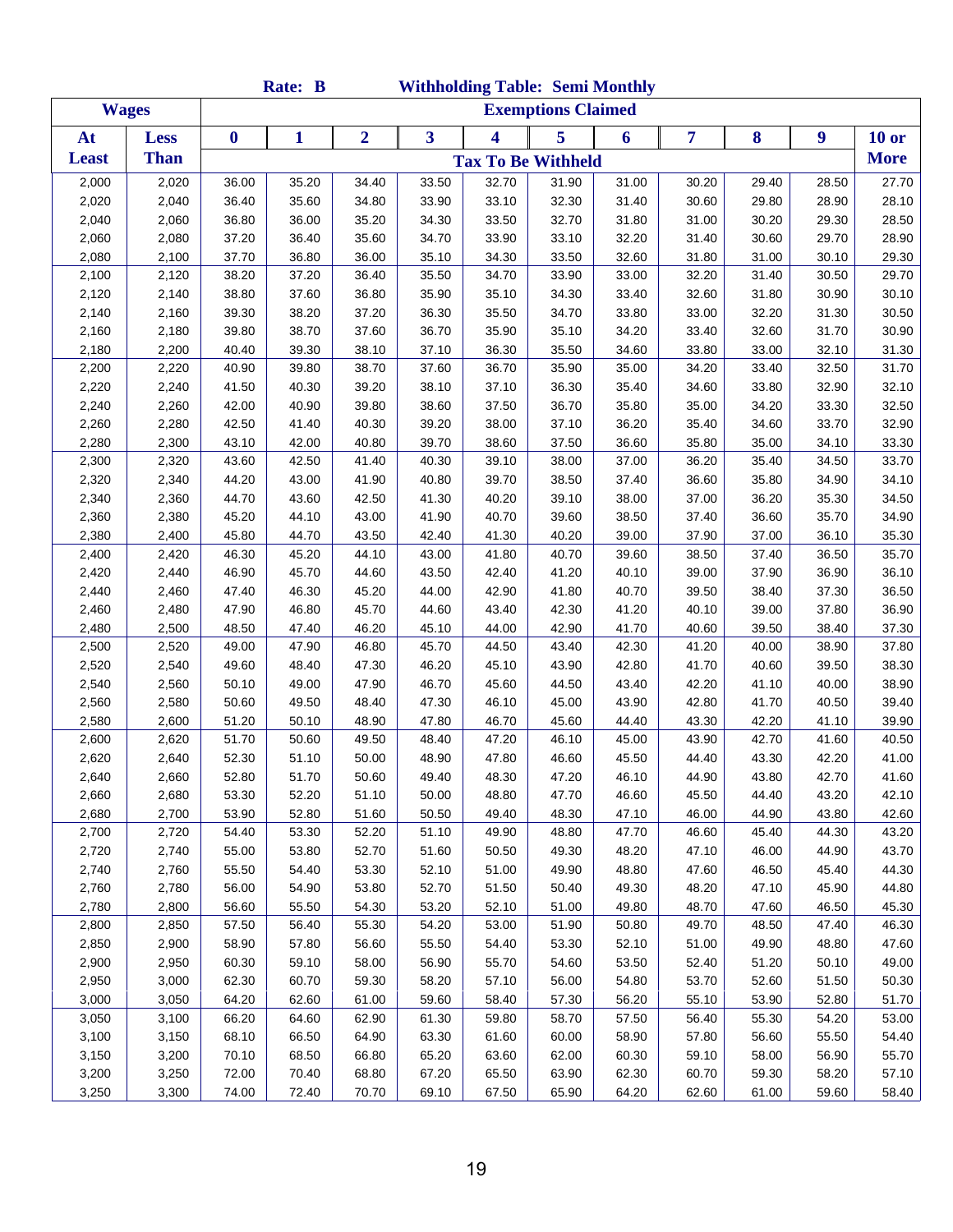|              |              |                  | Rate: B |                |        |        | <b>Withholding Table: Semi Monthly</b> |        |        |        |                  |              |
|--------------|--------------|------------------|---------|----------------|--------|--------|----------------------------------------|--------|--------|--------|------------------|--------------|
|              | <b>Wages</b> |                  |         |                |        |        | <b>Exemptions Claimed</b>              |        |        |        |                  |              |
| At           | Less         | $\boldsymbol{0}$ | 1       | $\overline{2}$ | 3      | 4      | 5                                      | 6      | 7      | 8      | $\boldsymbol{9}$ | <b>10 or</b> |
| <b>Least</b> | <b>Than</b>  |                  |         |                |        |        | <b>Tax To Be Withheld</b>              |        |        |        |                  | <b>More</b>  |
| 3,300        | 3,350        | 75.90            | 74.30   | 72.70          | 71.10  | 69.40  | 67.80                                  | 66.20  | 64.60  | 62.90  | 61.30            | 59.80        |
| 3,350        | 3,400        | 78.80            | 76.30   | 74.60          | 73.00  | 71.40  | 69.80                                  | 68.10  | 66.50  | 64.90  | 63.30            | 61.70        |
| 3,400        | 3,450        | 81.80            | 79.30   | 76.80          | 75.00  | 73.30  | 71.70                                  | 70.10  | 68.50  | 66.80  | 65.20            | 63.60        |
| 3,450        | 3,500        | 84.90            | 82.40   | 79.80          | 77.30  | 75.30  | 73.70                                  | 72.00  | 70.40  | 68.80  | 67.20            | 65.60        |
| 3,500        | 3,550        | 87.90            | 85.40   | 82.90          | 80.30  | 77.80  | 75.60                                  | 74.00  | 72.40  | 70.70  | 69.10            | 67.50        |
| 3,550        | 3,600        | 91.00            | 88.50   | 85.90          | 83.40  | 80.80  | 78.30                                  | 75.90  | 74.30  | 72.70  | 71.10            | 69.50        |
| 3,600        | 3,650        | 94.00            | 91.50   | 89.00          | 86.40  | 83.90  | 81.40                                  | 78.80  | 76.30  | 74.60  | 73.00            | 71.40        |
| 3,650        | 3,700        | 97.10            | 94.60   | 92.00          | 89.50  | 86.90  | 84.40                                  | 81.90  | 79.30  | 76.80  | 75.00            | 73.40        |
| 3,700        | 3,750        | 100.10           | 97.60   | 95.10          | 92.50  | 90.00  | 87.50                                  | 84.90  | 82.40  | 79.80  | 77.30            | 75.30        |
| 3,750        | 3,800        | 103.20           | 100.70  | 98.10          | 95.60  | 93.00  | 90.50                                  | 88.00  | 85.40  | 82.90  | 80.40            | 77.80        |
| 3,800        | 3,850        | 106.20           | 103.70  | 101.20         | 98.60  | 96.10  | 93.60                                  | 91.00  | 88.50  | 85.90  | 83.40            | 80.90        |
| 3,850        | 3,900        | 109.30           | 106.80  | 104.20         | 101.70 | 99.10  | 96.60                                  | 94.10  | 91.50  | 89.00  | 86.50            | 83.90        |
| 3,900        | 3,950        | 112.30           | 109.80  | 107.30         | 104.70 | 102.20 | 99.70                                  | 97.10  | 94.60  | 92.00  | 89.50            | 87.00        |
| 3,950        | 4,000        | 115.40           | 112.90  | 110.30         | 107.80 | 105.20 | 102.70                                 | 100.20 | 97.60  | 95.10  | 92.60            | 90.00        |
| 4,000        | 4,050        | 118.40           | 115.90  | 113.40         | 110.80 | 108.30 | 105.80                                 | 103.20 | 100.70 | 98.10  | 95.60            | 93.10        |
| 4,050        | 4,100        | 121.50           | 119.00  | 116.40         | 113.90 | 111.30 | 108.80                                 | 106.30 | 103.70 | 101.20 | 98.70            | 96.10        |
| 4,100        | 4,150        | 124.50           | 122.00  | 119.50         | 116.90 | 114.40 | 111.90                                 | 109.30 | 106.80 | 104.20 | 101.70           | 99.20        |
| 4,150        | 4,200        | 127.60           | 125.10  | 122.50         | 120.00 | 117.40 | 114.90                                 | 112.40 | 109.80 | 107.30 | 104.80           | 102.20       |
| 4,200        | 4,250        | 130.60           | 128.10  | 125.60         | 123.00 | 120.50 | 118.00                                 | 115.40 | 112.90 | 110.30 | 107.80           | 105.30       |
| 4,250        | 4,300        | 133.70           | 131.20  | 128.60         | 126.10 | 123.50 | 121.00                                 | 118.50 | 115.90 | 113.40 | 110.90           | 108.30       |
| 4,300        | 4,350        | 136.70           | 134.20  | 131.70         | 129.10 | 126.60 | 124.10                                 | 121.50 | 119.00 | 116.40 | 113.90           | 111.40       |
| 4,350        | 4,400        | 139.80           | 137.30  | 134.70         | 132.20 | 129.60 | 127.10                                 | 124.60 | 122.00 | 119.50 | 117.00           | 114.40       |
| 4,400        | 4,450        | 142.80           | 140.30  | 137.80         | 135.20 | 132.70 | 130.20                                 | 127.60 | 125.10 | 122.50 | 120.00           | 117.50       |
| 4,450        | 4,500        | 145.90           | 143.40  | 140.80         | 138.30 | 135.70 | 133.20                                 | 130.70 | 128.10 | 125.60 | 123.10           | 120.50       |
| 4,500        | 4,550        | 148.90           | 146.40  | 143.90         | 141.30 | 138.80 | 136.30                                 | 133.70 | 131.20 | 128.60 | 126.10           | 123.60       |
| 4,550        | 4,600        | 152.00           | 149.50  | 146.90         | 144.40 | 141.80 | 139.30                                 | 136.80 | 134.20 | 131.70 | 129.20           | 126.60       |
| 4,600        | 4,700        | 156.60           | 154.00  | 151.50         | 149.00 | 146.40 | 143.90                                 | 141.30 | 138.80 | 136.30 | 133.70           | 131.20       |
| 4,700        | 4,800        | 162.70           | 160.10  | 157.60         | 155.10 | 152.50 | 150.00                                 | 147.40 | 144.90 | 142.40 | 139.80           | 137.30       |
| 4,800        | 4,900        | 168.80           | 166.20  | 163.70         | 161.20 | 158.60 | 156.10                                 | 153.50 | 151.00 | 148.50 | 145.90           | 143.40       |
| 4,900        | 5,000        | 174.90           | 172.30  | 169.80         | 167.30 | 164.70 | 162.20                                 | 159.60 | 157.10 | 154.60 | 152.00           | 149.50       |
| 5,000        | 5,100        | 181.00           | 178.40  | 175.90         | 173.40 | 170.80 | 168.30                                 | 165.70 | 163.20 | 160.70 | 158.10           | 155.60       |
| 5,100        | 5,200        | 187.10           | 184.50  | 182.00         | 179.50 | 176.90 | 174.40                                 | 171.80 | 169.30 | 166.80 | 164.20           | 161.70       |
| 5,200        | 5,300        | 193.20           | 190.60  | 188.10         | 185.60 | 183.00 | 180.50                                 | 177.90 | 175.40 | 172.90 | 170.30           | 167.80       |
| 5,300        | 5,400        | 199.30           | 196.70  | 194.20         | 191.70 | 189.10 | 186.60                                 | 184.00 | 181.50 | 179.00 | 176.40           | 173.90       |
| 5,400        | 5,500        | 205.40           | 202.80  | 200.30         | 197.80 | 195.20 | 192.70                                 | 190.10 | 187.60 | 185.10 | 182.50           | 180.00       |
| 5,500        | 5,600        | 211.50           | 208.90  | 206.40         | 203.90 | 201.30 | 198.80                                 | 196.20 | 193.70 | 191.20 | 188.60           | 186.10       |
| 5,600        | 5,700        | 217.60           | 215.00  | 212.50         | 210.00 | 207.40 | 204.90                                 | 202.30 | 199.80 | 197.30 | 194.70           | 192.20       |
| 5,700        | 5,800        | 223.70           | 221.10  | 218.60         | 216.10 | 213.50 | 211.00                                 | 208.40 | 205.90 | 203.40 | 200.80           | 198.30       |
| 5,800        | 5,900        | 229.80           | 227.20  | 224.70         | 222.20 | 219.60 | 217.10                                 | 214.50 | 212.00 | 209.50 | 206.90           | 204.40       |
| 5,900        | 6,000        | 235.90           | 233.30  | 230.80         | 228.30 | 225.70 | 223.20                                 | 220.60 | 218.10 | 215.60 | 213.00           | 210.50       |
| 6,000        | 6,100        | 242.00           | 239.40  | 236.90         | 234.40 | 231.80 | 229.30                                 | 226.70 | 224.20 | 221.70 | 219.10           | 216.60       |
| 6,100        | 6,200        | 248.10           | 245.50  | 243.00         | 240.50 | 237.90 | 235.40                                 | 232.80 | 230.30 | 227.80 | 225.20           | 222.70       |
| 6,200        | 6,300        | 254.20           | 251.60  | 249.10         | 246.60 | 244.00 | 241.50                                 | 238.90 | 236.40 | 233.90 | 231.30           | 228.80       |
| 6,300        | 6,400        | 261.20           | 258.30  | 255.30         | 252.70 | 250.10 | 247.60                                 | 245.00 | 242.50 | 240.00 | 237.40           | 234.90       |
| 6,400        | 6,500        | 268.20           | 265.30  | 262.30         | 259.40 | 256.50 | 253.70                                 | 251.10 | 248.60 | 246.10 | 243.50           | 241.00       |
| 6,500        | 6,600        | 275.20           | 272.30  | 269.30         | 266.40 | 263.50 | 260.60                                 | 257.70 | 254.80 | 252.20 | 249.60           | 247.10       |
| 6,600        | 6,700        | 282.20           | 279.30  | 276.30         | 273.40 | 270.50 | 267.60                                 | 264.70 | 261.80 | 258.90 | 256.00           | 253.20       |

**For wages in excess of \$6,700.00 use the Percentage Method found in publication NJ-WT or on our website at www.state.nj.us/treasury/taxation**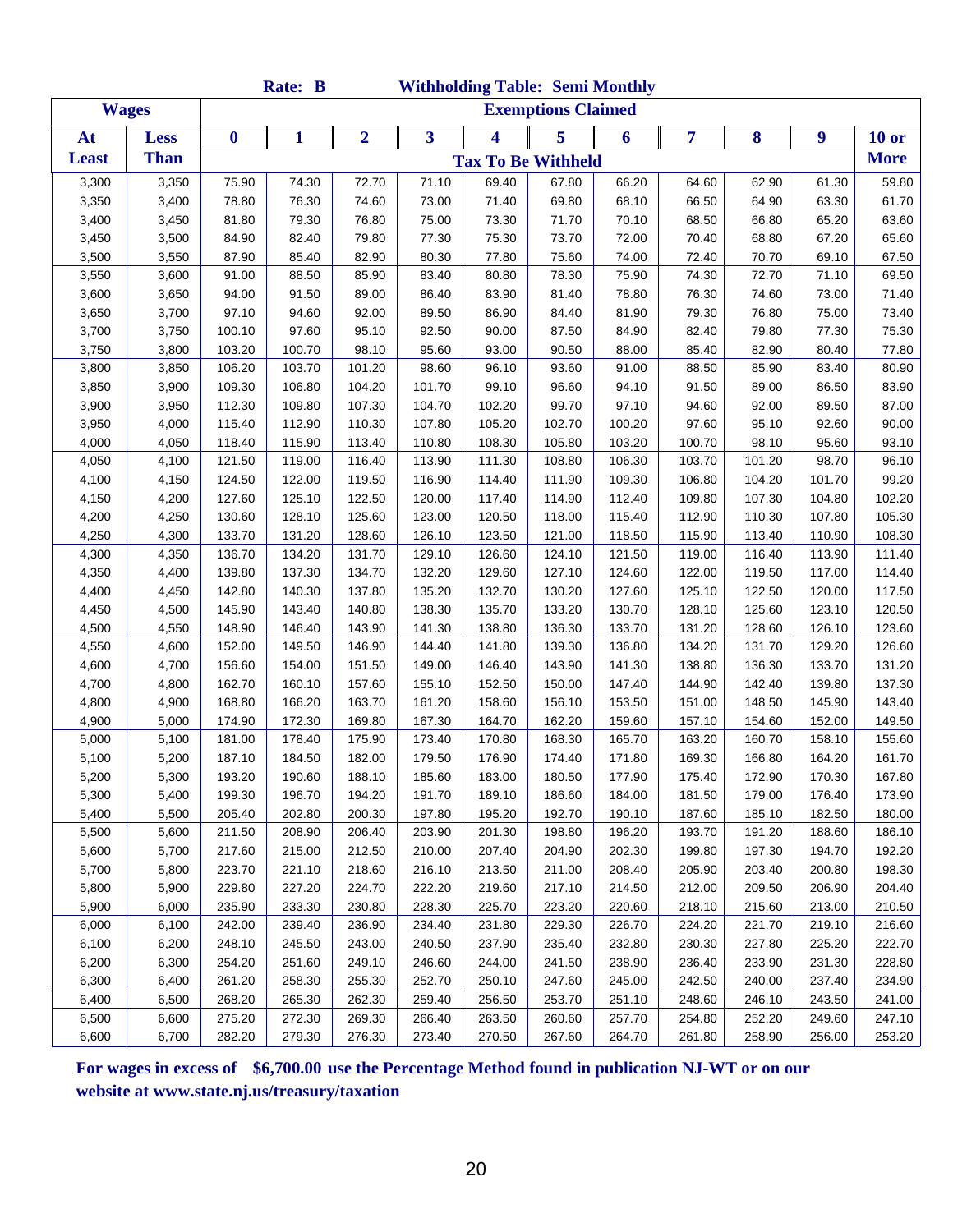|              |              |          | Rate: B |                |       | <b>Withholding Table: Monthly</b> |                           |       |       |       |       |              |
|--------------|--------------|----------|---------|----------------|-------|-----------------------------------|---------------------------|-------|-------|-------|-------|--------------|
|              | <b>Wages</b> |          |         |                |       |                                   | <b>Exemptions Claimed</b> |       |       |       |       |              |
| At           | <b>Less</b>  | $\bf{0}$ | 1       | $\overline{2}$ | 3     | $\overline{\mathbf{4}}$           | 5                         | 6     | 7     | 8     | 9     | <b>10 or</b> |
| <b>Least</b> | <b>Than</b>  |          |         |                |       | <b>Tax To Be Withheld</b>         |                           |       |       |       |       | <b>More</b>  |
| 0            | 40           | 0.30     | 0.00    | 0.00           | 0.00  | 0.00                              | 0.00                      | 0.00  | 0.00  | 0.00  | 0.00  | 0.00         |
| 40           | 80           | 0.90     | 0.00    | 0.00           | 0.00  | 0.00                              | 0.00                      | 0.00  | 0.00  | 0.00  | 0.00  | 0.00         |
| 80           | 120          | 1.50     | 0.30    | 0.00           | 0.00  | 0.00                              | 0.00                      | 0.00  | 0.00  | 0.00  | 0.00  | $0.00\,$     |
| 120          | 160          | 2.10     | 0.90    | 0.00           | 0.00  | 0.00                              | 0.00                      | 0.00  | 0.00  | 0.00  | 0.00  | 0.00         |
| 160          | 200          | 2.70     | 1.50    | 0.20           | 0.00  | 0.00                              | 0.00                      | 0.00  | 0.00  | 0.00  | 0.00  | 0.00         |
| 200          | 240          | 3.30     | 2.10    | 0.80           | 0.00  | 0.00                              | 0.00                      | 0.00  | 0.00  | 0.00  | 0.00  | 0.00         |
| 240          | 280          | 3.90     | 2.70    | 1.40           | 0.20  | 0.00                              | 0.00                      | 0.00  | 0.00  | 0.00  | 0.00  | 0.00         |
| 280          | 320          | 4.50     | 3.30    | 2.00           | 0.80  | 0.00                              | 0.00                      | 0.00  | 0.00  | 0.00  | 0.00  | 0.00         |
| 320          | 360          | 5.10     | 3.90    | 2.60           | 1.40  | 0.10                              | 0.00                      | 0.00  | 0.00  | 0.00  | 0.00  | 0.00         |
| 360          | 400          | 5.70     | 4.50    | 3.20           | 2.00  | 0.70                              | 0.00                      | 0.00  | 0.00  | 0.00  | 0.00  | 0.00         |
| 400          | 440          | 6.30     | 5.10    | 3.80           | 2.60  | 1.30                              | 0.10                      | 0.00  | 0.00  | 0.00  | 0.00  | 0.00         |
| 440          | 480          | 6.90     | 5.70    | 4.40           | 3.20  | 1.90                              | 0.70                      | 0.00  | 0.00  | 0.00  | 0.00  | 0.00         |
| 480          | 520          | 7.50     | 6.30    | 5.00           | 3.80  | 2.50                              | 1.30                      | 0.00  | 0.00  | 0.00  | 0.00  | 0.00         |
| 520          | 560          | 8.10     | 6.90    | 5.60           | 4.40  | 3.10                              | 1.90                      | 0.60  | 0.00  | 0.00  | 0.00  | 0.00         |
| 560          | 600          | 8.70     | 7.50    | 6.20           | 5.00  | 3.70                              | 2.50                      | 1.20  | 0.00  | 0.00  | 0.00  | 0.00         |
| 600          | 640          | 9.30     | 8.10    | 6.80           | 5.60  | 4.30                              | 3.10                      | 1.80  | 0.60  | 0.00  | 0.00  | 0.00         |
| 640          | 680          | 9.90     | 8.70    | 7.40           | 6.20  | 4.90                              | 3.70                      | 2.40  | 1.20  | 0.00  | 0.00  | 0.00         |
| 680          | 720          | 10.50    | 9.30    | 8.00           | 6.80  | 5.50                              | 4.30                      | 3.00  | 1.80  | 0.50  | 0.00  | 0.00         |
| 720          | 760          | 11.10    | 9.90    | 8.60           | 7.40  | 6.10                              | 4.90                      | 3.60  | 2.40  | 1.10  | 0.00  | 0.00         |
| 760          | 800          | 11.70    | 10.50   | 9.20           | 8.00  | 6.70                              | 5.50                      | 4.20  | 3.00  | 1.70  | 0.50  | 0.00         |
| 800          | 840          | 12.30    | 11.10   | 9.80           | 8.60  | 7.30                              | 6.10                      | 4.80  | 3.60  | 2.30  | 1.10  | 0.00         |
| 840          | 880          | 12.90    | 11.70   | 10.40          | 9.20  | 7.90                              | 6.70                      | 5.40  | 4.20  | 2.90  | 1.70  | 0.40         |
| 880          | 920          | 13.50    | 12.30   | 11.00          | 9.80  | 8.50                              | 7.30                      | 6.00  | 4.80  | 3.50  | 2.30  | 1.00         |
| 920          | 960          | 14.10    | 12.90   | 11.60          | 10.40 | 9.10                              | 7.90                      | 6.60  | 5.40  | 4.10  | 2.90  | 1.60         |
| 960          | 1,000        | 14.70    | 13.50   | 12.20          | 11.00 | 9.70                              | 8.50                      | 7.20  | 6.00  | 4.70  | 3.50  | 2.20         |
| 1,000        | 1,040        | 15.30    | 14.10   | 12.80          | 11.60 | 10.30                             | 9.10                      | 7.80  | 6.60  | 5.30  | 4.10  | 2.80         |
| 1,040        | 1,080        | 15.90    | 14.70   | 13.40          | 12.20 | 10.90                             | 9.70                      | 8.40  | 7.20  | 5.90  | 4.70  | 3.40         |
| 1,080        | 1,120        | 16.50    | 15.30   | 14.00          | 12.80 | 11.50                             | 10.30                     | 9.00  | 7.80  | 6.50  | 5.30  | 4.00         |
| 1,120        | 1,160        | 17.10    | 15.90   | 14.60          | 13.40 | 12.10                             | 10.90                     | 9.60  | 8.40  | 7.10  | 5.90  | 4.60         |
| 1,160        | 1,200        | 17.70    | 16.50   | 15.20          | 14.00 | 12.70                             | 11.50                     | 10.20 | 9.00  | 7.70  | 6.50  | 5.20         |
| 1,200        | 1,240        | 18.30    | 17.10   | 15.80          | 14.60 | 13.30                             | 12.10                     | 10.80 | 9.60  | 8.30  | 7.10  | 5.80         |
| 1,240        | 1,280        | 18.90    | 17.70   | 16.40          | 15.20 | 13.90                             | 12.70                     | 11.40 | 10.20 | 8.90  | 7.70  | 6.40         |
| 1,280        | 1,320        | 19.50    | 18.30   | 17.00          | 15.80 | 14.50                             | 13.30                     | 12.00 | 10.80 | 9.50  | 8.30  | 7.00         |
| 1,320        | 1,360        | 20.10    | 18.90   | 17.60          | 16.40 | 15.10                             | 13.90                     | 12.60 | 11.40 | 10.10 | 8.90  | 7.60         |
| 1,360        | 1,400        | 20.70    | 19.50   | 18.20          | 17.00 | 15.70                             | 14.50                     | 13.20 | 12.00 | 10.70 | 9.50  | 8.20         |
| 1,400        | 1,440        | 21.30    | 20.10   | 18.80          | 17.60 | 16.30                             | 15.10                     | 13.80 | 12.60 | 11.30 | 10.10 | 8.80         |
| 1,440        | 1,480        | 21.90    | 20.70   | 19.40          | 18.20 | 16.90                             | 15.70                     | 14.40 | 13.20 | 11.90 | 10.70 | 9.40         |
| 1,480        | 1,520        | 22.50    | 21.30   | 20.00          | 18.80 | 17.50                             | 16.30                     | 15.00 | 13.80 | 12.50 | 11.30 | 10.00        |
| 1,520        | 1,560        | 23.10    | 21.90   | 20.60          | 19.40 | 18.10                             | 16.90                     | 15.60 | 14.40 | 13.10 | 11.90 | 10.60        |
| 1,560        | 1,600        | 23.70    | 22.50   | 21.20          | 20.00 | 18.70                             | 17.50                     | 16.20 | 15.00 | 13.70 | 12.50 | 11.20        |
| 1,600        | 1,640        | 24.30    | 23.10   | 21.80          | 20.60 | 19.30                             | 18.10                     | 16.80 | 15.60 | 14.30 | 13.10 | 11.80        |
| 1,640        | 1,680        | 24.90    | 23.70   | 22.40          | 21.20 | 19.90                             | 18.70                     | 17.40 | 16.20 | 14.90 | 13.70 | 12.40        |
| 1,680        | 1,720        | 25.70    | 24.30   | 23.00          | 21.80 | 20.50                             | 19.30                     | 18.00 | 16.80 | 15.50 | 14.30 | 13.00        |
| 1,720        | 1,760        | 26.50    | 24.90   | 23.60          | 22.40 | 21.10                             | 19.90                     | 18.60 | 17.40 | 16.10 | 14.90 | 13.60        |
| 1,760        | 1,800        | 27.30    | 25.60   | 24.20          | 23.00 | 21.70                             | 20.50                     | 19.20 | 18.00 | 16.70 | 15.50 | 14.20        |
| 1,800        | 1,840        | 28.10    | 26.40   | 24.80          | 23.60 | 22.30                             | 21.10                     | 19.80 | 18.60 | 17.30 | 16.10 | 14.80        |
| 1,840        | 1,880        | 28.90    | 27.20   | 25.50          | 24.20 | 22.90                             | 21.70                     | 20.40 | 19.20 | 17.90 | 16.70 | 15.40        |
| 1,880        | 1,920        | 29.70    | 28.00   | 26.30          | 24.80 | 23.50                             | 22.30                     | 21.00 | 19.80 | 18.50 | 17.30 | 16.00        |
| 1,920        | 1,960        | 30.50    | 28.80   | 27.10          | 25.50 | 24.10                             | 22.90                     | 21.60 | 20.40 | 19.10 | 17.90 | 16.60        |
| 1,960        | 2,000        | 31.30    | 29.60   | 27.90          | 26.30 | 24.70                             | 23.50                     | 22.20 | 21.00 | 19.70 | 18.50 | 17.20        |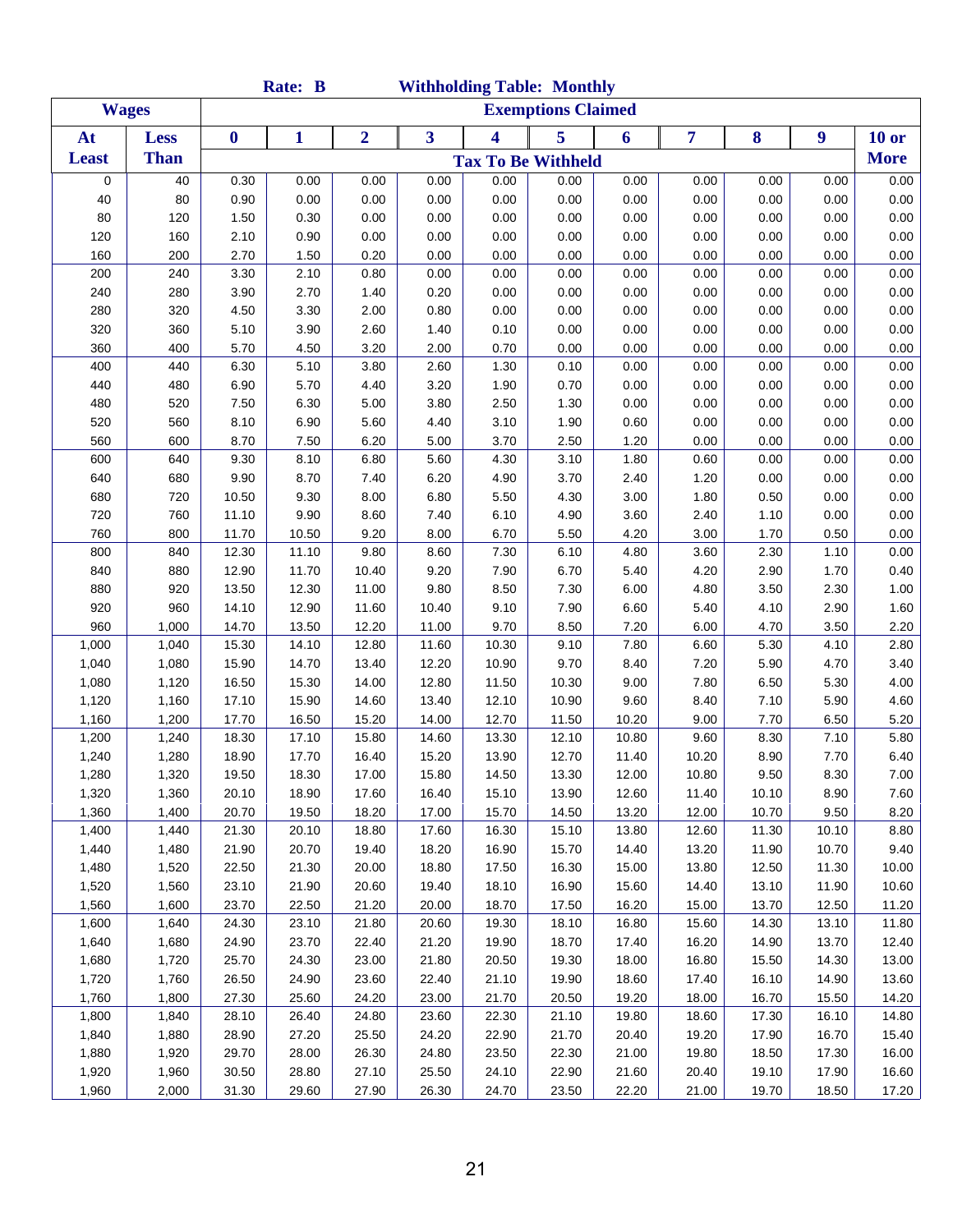|              |              |                  | Rate: B      |                |                         | <b>Withholding Table: Monthly</b> |                           |       |       |       |       |             |
|--------------|--------------|------------------|--------------|----------------|-------------------------|-----------------------------------|---------------------------|-------|-------|-------|-------|-------------|
|              | <b>Wages</b> |                  |              |                |                         |                                   | <b>Exemptions Claimed</b> |       |       |       |       |             |
| At           | Less         | $\boldsymbol{0}$ | $\mathbf{1}$ | $\overline{2}$ | $\overline{\mathbf{3}}$ | $\overline{\mathbf{4}}$           | 5                         | 6     | 7     | 8     | 9     | $10$ or     |
| <b>Least</b> | <b>Than</b>  |                  |              |                |                         | <b>Tax To Be Withheld</b>         |                           |       |       |       |       | <b>More</b> |
| 2,000        | 2,040        | 32.10            | 30.40        | 28.70          | 27.10                   | 25.40                             | 24.10                     | 22.80 | 21.60 | 20.30 | 19.10 | 17.80       |
| 2,040        | 2,080        | 32.90            | 31.20        | 29.50          | 27.90                   | 26.20                             | 24.70                     | 23.40 | 22.20 | 20.90 | 19.70 | 18.40       |
| 2,080        | 2,120        | 33.70            | 32.00        | 30.30          | 28.70                   | 27.00                             | 25.30                     | 24.00 | 22.80 | 21.50 | 20.30 | 19.00       |
| 2,120        | 2,160        | 34.50            | 32.80        | 31.10          | 29.50                   | 27.80                             | 26.10                     | 24.60 | 23.40 | 22.10 | 20.90 | 19.60       |
| 2,160        | 2,200        | 35.30            | 33.60        | 31.90          | 30.30                   | 28.60                             | 26.90                     | 25.30 | 24.00 | 22.70 | 21.50 | 20.20       |
| 2,200        | 2,240        | 36.10            | 34.40        | 32.70          | 31.10                   | 29.40                             | 27.70                     | 26.10 | 24.60 | 23.30 | 22.10 | 20.80       |
| 2,240        | 2,280        | 36.90            | 35.20        | 33.50          | 31.90                   | 30.20                             | 28.50                     | 26.90 | 25.20 | 23.90 | 22.70 | 21.40       |
| 2,280        | 2,320        | 37.70            | 36.00        | 34.30          | 32.70                   | 31.00                             | 29.30                     | 27.70 | 26.00 | 24.50 | 23.30 | 22.00       |
| 2,320        | 2,360        | 38.50            | 36.80        | 35.10          | 33.50                   | 31.80                             | 30.10                     | 28.50 | 26.80 | 25.10 | 23.90 | 22.60       |
| 2,360        | 2,400        | 39.30            | 37.60        | 35.90          | 34.30                   | 32.60                             | 30.90                     | 29.30 | 27.60 | 25.90 | 24.50 | 23.20       |
| 2,400        | 2,440        | 40.10            | 38.40        | 36.70          | 35.10                   | 33.40                             | 31.70                     | 30.10 | 28.40 | 26.70 | 25.10 | 23.80       |
| 2,440        | 2,480        | 40.90            | 39.20        | 37.50          | 35.90                   | 34.20                             | 32.50                     | 30.90 | 29.20 | 27.50 | 25.90 | 24.40       |
| 2,480        | 2,520        | 41.70            | 40.00        | 38.30          | 36.70                   | 35.00                             | 33.30                     | 31.70 | 30.00 | 28.30 | 26.70 | 25.00       |
| 2,520        | 2,560        | 42.50            | 40.80        | 39.10          | 37.50                   | 35.80                             | 34.10                     | 32.50 | 30.80 | 29.10 | 27.50 | 25.80       |
| 2,560        | 2,600        | 43.30            | 41.60        | 39.90          | 38.30                   | 36.60                             | 34.90                     | 33.30 | 31.60 | 29.90 | 28.30 | 26.60       |
| 2,600        | 2,640        | 44.10            | 42.40        | 40.70          | 39.10                   | 37.40                             | 35.70                     | 34.10 | 32.40 | 30.70 | 29.10 | 27.40       |
| 2,640        | 2,680        | 44.90            | 43.20        | 41.50          | 39.90                   | 38.20                             | 36.50                     | 34.90 | 33.20 | 31.50 | 29.90 | 28.20       |
| 2,680        | 2,720        | 45.70            | 44.00        | 42.30          | 40.70                   | 39.00                             | 37.30                     | 35.70 | 34.00 | 32.30 | 30.70 | 29.00       |
| 2,720        | 2,760        | 46.50            | 44.80        | 43.10          | 41.50                   | 39.80                             | 38.10                     | 36.50 | 34.80 | 33.10 | 31.50 | 29.80       |
| 2,760        | 2,800        | 47.30            | 45.60        | 43.90          | 42.30                   | 40.60                             | 38.90                     | 37.30 | 35.60 | 33.90 | 32.30 | 30.60       |
| 2,800        | 2,840        | 48.10            | 46.40        | 44.70          | 43.10                   | 41.40                             | 39.70                     | 38.10 | 36.40 | 34.70 | 33.10 | 31.40       |
| 2,840        | 2,880        | 48.90            | 47.20        | 45.50          | 43.90                   | 42.20                             | 40.50                     | 38.90 | 37.20 | 35.50 | 33.90 | 32.20       |
| 2,880        | 2,920        | 49.70            | 48.00        | 46.30          | 44.70                   | 43.00                             | 41.30                     | 39.70 | 38.00 | 36.30 | 34.70 | 33.00       |
| 2,920        | 2,960        | 50.50            | 48.80        | 47.10          | 45.50                   | 43.80                             | 42.10                     | 40.50 | 38.80 | 37.10 | 35.50 | 33.80       |
| 2,960        | 3,000        | 51.30            | 49.60        | 47.90          | 46.30                   | 44.60                             | 42.90                     | 41.30 | 39.60 | 37.90 | 36.30 | 34.60       |
| 3,000        | 3,040        | 52.10            | 50.40        | 48.70          | 47.10                   | 45.40                             | 43.70                     | 42.10 | 40.40 | 38.70 | 37.10 | 35.40       |
| 3,040        | 3,080        | 52.90            | 51.20        | 49.50          | 47.90                   | 46.20                             | 44.50                     | 42.90 | 41.20 | 39.50 | 37.90 | 36.20       |
| 3,080        | 3,120        | 53.70            | 52.00        | 50.30          | 48.70                   | 47.00                             | 45.30                     | 43.70 | 42.00 | 40.30 | 38.70 | 37.00       |
| 3,120        | 3,160        | 54.50            | 52.80        | 51.10          | 49.50                   | 47.80                             | 46.10                     | 44.50 | 42.80 | 41.10 | 39.50 | 37.80       |
| 3,160        | 3,200        | 55.30            | 53.60        | 51.90          | 50.30                   | 48.60                             | 46.90                     | 45.30 | 43.60 | 41.90 | 40.30 | 38.60       |
| 3,200        | 3,240        | 56.10            | 54.40        | 52.70          | 51.10                   | 49.40                             | 47.70                     | 46.10 | 44.40 | 42.70 | 41.10 | 39.40       |
| 3,240        | 3,280        | 56.90            | 55.20        | 53.50          | 51.90                   | 50.20                             | 48.50                     | 46.90 | 45.20 | 43.50 | 41.90 | 40.20       |
| 3,280        | 3,320        | 57.70            | 56.00        | 54.30          | 52.70                   | 51.00                             | 49.30                     | 47.70 | 46.00 | 44.30 | 42.70 | 41.00       |
| 3,320        | 3,360        | 58.50            | 56.80        | 55.10          | 53.50                   | 51.80                             | 50.10                     | 48.50 | 46.80 | 45.10 | 43.50 | 41.80       |
| 3,360        | 3,400        | 59.30            | 57.60        | 55.90          | 54.30                   | 52.60                             | 50.90                     | 49.30 | 47.60 | 45.90 | 44.30 | 42.60       |
| 3,400        | 3,440        | 60.10            | 58.40        | 56.70          | 55.10                   | 53.40                             | 51.70                     | 50.10 | 48.40 | 46.70 | 45.10 | 43.40       |
| 3,440        | 3,480        | 60.90            | 59.20        | 57.50          | 55.90                   | 54.20                             | 52.50                     | 50.90 | 49.20 | 47.50 | 45.90 | 44.20       |
| 3,480        | 3,520        | 61.70            | 60.00        | 58.30          | 56.70                   | 55.00                             | 53.30                     | 51.70 | 50.00 | 48.30 | 46.70 | 45.00       |
| 3,520        | 3,560        | 62.50            | 60.80        | 59.10          | 57.50                   | 55.80                             | 54.10                     | 52.50 | 50.80 | 49.10 | 47.50 | 45.80       |
| 3,560        | 3,600        | 63.30            | 61.60        | 59.90          | 58.30                   | 56.60                             | 54.90                     | 53.30 | 51.60 | 49.90 | 48.30 | 46.60       |
| 3,600        | 3,640        | 64.10            | 62.40        | 60.70          | 59.10                   | 57.40                             | 55.70                     | 54.10 | 52.40 | 50.70 | 49.10 | 47.40       |
| 3,640        | 3,680        | 64.90            | 63.20        | 61.50          | 59.90                   | 58.20                             | 56.50                     | 54.90 | 53.20 | 51.50 | 49.90 | 48.20       |
| 3,680        | 3,720        | 65.70            | 64.00        | 62.30          | 60.70                   | 59.00                             | 57.30                     | 55.70 | 54.00 | 52.30 | 50.70 | 49.00       |
| 3,720        | 3,760        | 66.50            | 64.80        | 63.10          | 61.50                   | 59.80                             | 58.10                     | 56.50 | 54.80 | 53.10 | 51.50 | 49.80       |
| 3,760        | 3,800        | 67.30            | 65.60        | 63.90          | 62.30                   | 60.60                             | 58.90                     | 57.30 | 55.60 | 53.90 | 52.30 | 50.60       |
| 3,800        | 3,840        | 68.10            | 66.40        | 64.70          | 63.10                   | 61.40                             | 59.70                     | 58.10 | 56.40 | 54.70 | 53.10 | 51.40       |
| 3,840        | 3,880        | 68.90            | 67.20        | 65.50          | 63.90                   | 62.20                             | 60.50                     | 58.90 | 57.20 | 55.50 | 53.90 | 52.20       |
| 3,880        | 3,920        | 69.70            | 68.00        | 66.30          | 64.70                   | 63.00                             | 61.30                     | 59.70 | 58.00 | 56.30 | 54.70 | 53.00       |
| 3,920        | 3,960        | 70.50            | 68.80        | 67.10          | 65.50                   | 63.80                             | 62.10                     | 60.50 | 58.80 | 57.10 | 55.50 | 53.80       |
| 3,960        | 4,000        | 71.30            | 69.60        | 67.90          | 66.30                   | 64.60                             | 62.90                     | 61.30 | 59.60 | 57.90 | 56.30 | 54.60       |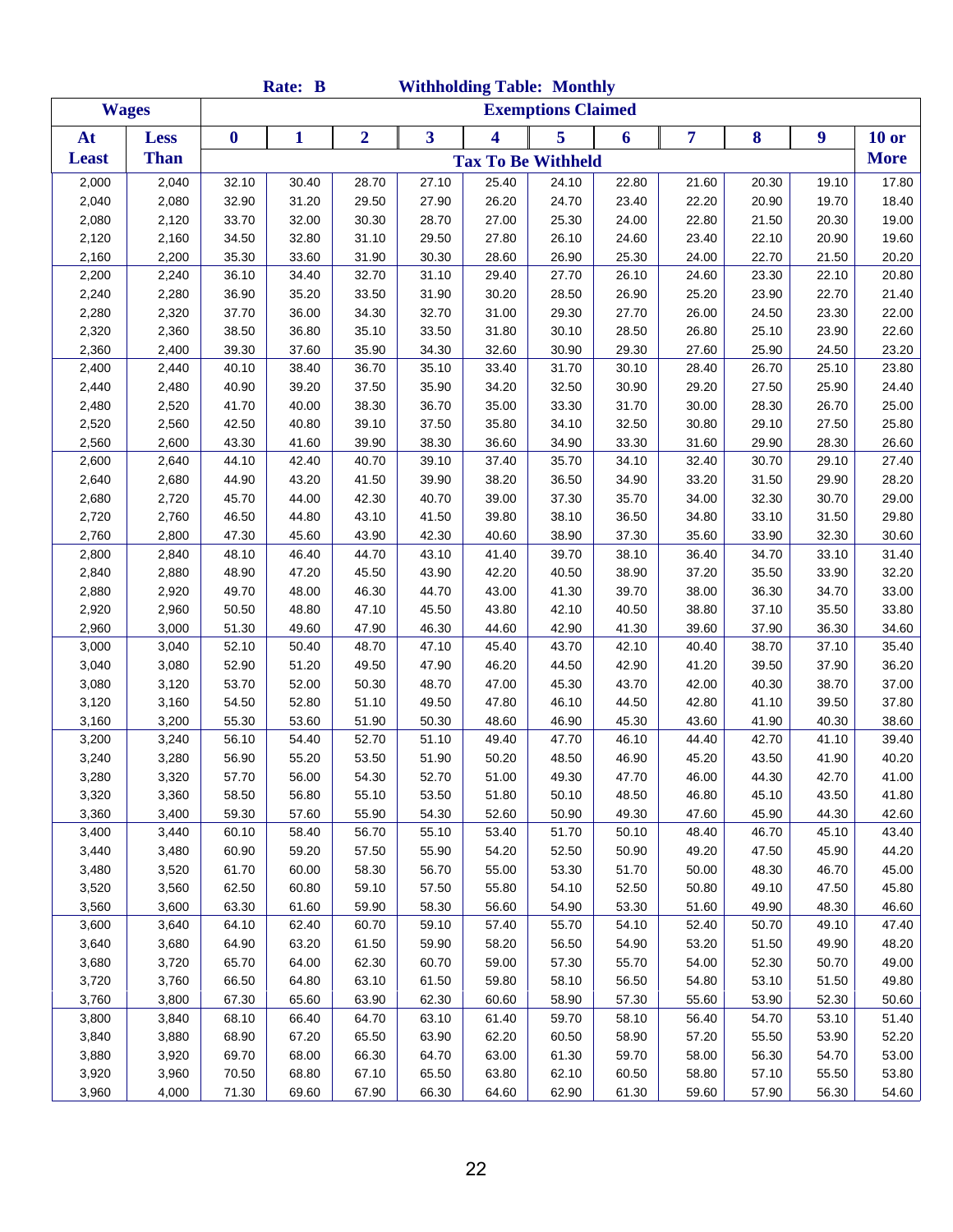|                |                |                  | Rate: B          |                  |                         | <b>Withholding Table: Monthly</b> |                           |                  |                  |                  |                  |                  |
|----------------|----------------|------------------|------------------|------------------|-------------------------|-----------------------------------|---------------------------|------------------|------------------|------------------|------------------|------------------|
|                | <b>Wages</b>   |                  |                  |                  |                         |                                   | <b>Exemptions Claimed</b> |                  |                  |                  |                  |                  |
| At             | <b>Less</b>    | $\boldsymbol{0}$ | $\mathbf{1}$     | $\overline{2}$   | $\overline{\mathbf{3}}$ | 4                                 | 5                         | 6                | 7                | 8                | 9                | $10$ or          |
| <b>Least</b>   | <b>Than</b>    |                  |                  |                  |                         | <b>Tax To Be Withheld</b>         |                           |                  |                  |                  |                  | <b>More</b>      |
| 4,000          | 4,040          | 72.10            | 70.40            | 68.70            | 67.10                   | 65.40                             | 63.70                     | 62.10            | 60.40            | 58.70            | 57.10            | 55.40            |
| 4,040          | 4,080          | 72.90            | 71.20            | 69.50            | 67.90                   | 66.20                             | 64.50                     | 62.90            | 61.20            | 59.50            | 57.90            | 56.20            |
| 4,080          | 4,120          | 73.70            | 72.00            | 70.30            | 68.70                   | 67.00                             | 65.30                     | 63.70            | 62.00            | 60.30            | 58.70            | 57.00            |
| 4,120          | 4,160          | 74.50            | 72.80            | 71.10            | 69.50                   | 67.80                             | 66.10                     | 64.50            | 62.80            | 61.10            | 59.50            | 57.80            |
| 4,160          | 4,200          | 75.40            | 73.60            | 71.90            | 70.30                   | 68.60                             | 66.90                     | 65.30            | 63.60            | 61.90            | 60.30            | 58.60            |
| 4,200          | 4,240          | 76.40            | 74.40            | 72.70            | 71.10                   | 69.40                             | 67.70                     | 66.10            | 64.40            | 62.70            | 61.10            | 59.40            |
| 4,240          | 4,280          | 77.50            | 75.30            | 73.50            | 71.90                   | 70.20                             | 68.50                     | 66.90            | 65.20            | 63.50            | 61.90            | 60.20            |
| 4,280          | 4,320          | 78.60            | 76.40            | 74.30            | 72.70                   | 71.00                             | 69.30                     | 67.70            | 66.00            | 64.30            | 62.70            | 61.00            |
| 4,320          | 4,360          | 79.70            | 77.40            | 75.20            | 73.50                   | 71.80                             | 70.10                     | 68.50            | 66.80            | 65.10            | 63.50            | 61.80            |
| 4,360          | 4,400          | 80.80            | 78.50            | 76.30            | 74.30                   | 72.60                             | 70.90                     | 69.30            | 67.60            | 65.90            | 64.30            | 62.60            |
| 4,400          | 4,440          | 81.80            | 79.60            | 77.30            | 75.10                   | 73.40                             | 71.70                     | 70.10            | 68.40            | 66.70            | 65.10            | 63.40            |
| 4,440          | 4,480          | 82.90            | 80.70            | 78.40            | 76.20                   | 74.20                             | 72.50                     | 70.90            | 69.20            | 67.50            | 65.90            | 64.20            |
| 4,480          | 4,520          | 84.00            | 81.80            | 79.50            | 77.30                   | 75.00                             | 73.30                     | 71.70            | 70.00            | 68.30            | 66.70            | 65.00            |
| 4,520          | 4,560          | 85.10            | 82.80            | 80.60            | 78.30                   | 76.10                             | 74.10                     | 72.50            | 70.80            | 69.10            | 67.50            | 65.80            |
| 4,560          | 4,600          | 86.20            | 83.90            | 81.70            | 79.40                   | 77.20                             | 74.90                     | 73.30            | 71.60            | 69.90            | 68.30            | 66.60            |
| 4,600          | 4,640          | 87.20            | 85.00            | 82.70            | 80.50                   | 78.20                             | 76.00                     | 74.10            | 72.40            | 70.70            | 69.10            | 67.40            |
| 4,640          | 4,680          | 88.30            | 86.10            | 83.80            | 81.60                   | 79.30                             | 77.10                     | 74.90            | 73.20            | 71.50            | 69.90            | 68.20            |
| 4,680          | 4,720          | 89.40            | 87.20            | 84.90            | 82.70                   | 80.40                             | 78.20                     | 75.90            | 74.00            | 72.30            | 70.70            | 69.00            |
| 4,720          | 4,760          | 90.50            | 88.20            | 86.00            | 83.70                   | 81.50                             | 79.20                     | 77.00            | 74.80            | 73.10            | 71.50            | 69.80            |
| 4,760          | 4,800          | 91.60            | 89.30            | 87.10            | 84.80                   | 82.60                             | 80.30                     | 78.10            | 75.80            | 73.90            | 72.30            | 70.60            |
| 4,800          | 4,840          | 92.60            | 90.40            | 88.10            | 85.90                   | 83.60                             | 81.40                     | 79.10            | 76.90            | 74.70            | 73.10            | 71.40            |
| 4,840          | 4,880          | 93.70            | 91.50            | 89.20            | 87.00                   | 84.70                             | 82.50                     | 80.20            | 78.00            | 75.70            | 73.90            | 72.20            |
| 4,880          | 4,920          | 94.80            | 92.60            | 90.30            | 88.10                   | 85.80                             | 83.60                     | 81.30            | 79.10            | 76.80            | 74.70            | 73.00            |
| 4,920          | 4,960          | 95.90            | 93.60            | 91.40            | 89.10                   | 86.90                             | 84.60                     | 82.40            | 80.10            | 77.90            | 75.60            | 73.80            |
| 4,960          | 5,000          | 97.00            | 94.70            | 92.50            | 90.20                   | 88.00                             | 85.70                     | 83.50            | 81.20            | 79.00            | 76.70            | 74.60            |
| 5,000          | 5,040          | 98.00            | 95.80            | 93.50            | 91.30                   | 89.00                             | 86.80                     | 84.50            | 82.30            | 80.00            | 77.80            | 75.50            |
| 5,040          | 5,080          | 99.10            | 96.90            | 94.60            | 92.40                   | 90.10                             | 87.90                     | 85.60            | 83.40            | 81.10            | 78.90            | 76.60            |
| 5,080          | 5,120          | 100.20           | 98.00            | 95.70            | 93.50                   | 91.20                             | 89.00                     | 86.70            | 84.50            | 82.20            | 80.00            | 77.70            |
| 5,120          | 5,160          | 101.30           | 99.00            | 96.80            | 94.50                   | 92.30                             | 90.00                     | 87.80            | 85.50            | 83.30            | 81.00            | 78.80            |
| 5,160          | 5,200          | 102.40           | 100.10           | 97.90            | 95.60                   | 93.40                             | 91.10                     | 88.90            | 86.60            | 84.40            | 82.10            | 79.90            |
| 5,200          | 5,240          | 103.40           | 101.20           | 98.90            | 96.70                   | 94.40                             | 92.20                     | 89.90            | 87.70            | 85.40            | 83.20            | 80.90            |
| 5,240          | 5,280          | 104.50           | 102.30           | 100.00           | 97.80                   | 95.50                             | 93.30                     | 91.00            | 88.80            | 86.50            | 84.30            | 82.00            |
| 5,280          | 5,320          | 105.60           | 103.40           | 101.10           | 98.90                   | 96.60                             | 94.40                     | 92.10            | 89.90            | 87.60            | 85.40            | 83.10            |
| 5,320          | 5,360          | 106.70           | 104.40           | 102.20           | 99.90                   | 97.70                             | 95.40                     | 93.20            | 90.90            | 88.70            | 86.40            | 84.20            |
| 5,360          | 5,400          | 107.80           | 105.50           | 103.30           | 101.00                  | 98.80                             | 96.50                     | 94.30            | 92.00            | 89.80            | 87.50            | 85.30            |
| 5,400          | 5,440          | 108.80           | 106.60           | 104.30           | 102.10                  | 99.80                             | 97.60                     | 95.30            | 93.10            | 90.80            | 88.60            | 86.30            |
| 5,440          | 5,480          | 109.90           | 107.70           | 105.40           | 103.20                  | 100.90                            | 98.70                     | 96.40            | 94.20            | 91.90            | 89.70            | 87.40            |
| 5,480          | 5,520          | 111.00           | 108.80           | 106.50           | 104.30                  | 102.00                            | 99.80                     | 97.50            | 95.30            | 93.00            | 90.80            | 88.50            |
| 5,520          | 5,560          | 112.10           | 109.80           | 107.60           | 105.30                  | 103.10                            | 100.80                    | 98.60            | 96.30            | 94.10            | 91.80            | 89.60            |
| 5,560          | 5,600          | 113.20           | 110.90           | 108.70           | 106.40                  | 104.20                            | 101.90                    | 99.70            | 97.40            | 95.20            | 92.90            | 90.70            |
| 5,600          | 5,700          | 115.00           | 112.80           | 110.60           | 108.30                  | 106.10                            | 103.80                    | 101.60           | 99.30            | 97.10            | 94.80            | 92.60            |
| 5,700          | 5,800          | 117.80           | 115.50           | 113.30           | 111.00                  | 108.80                            | 106.50                    | 104.30           | 102.00           | 99.80            | 97.50<br>100.20  | 95.30            |
| 5,800          | 5,900          | 120.60           | 118.20           | 116.00           | 113.70                  | 111.50                            | 109.20                    | 107.00           | 104.70           | 102.50           |                  | 98.00            |
| 5,900          | 6,000          | 124.60           | 121.30<br>125.20 | 118.70           | 116.40                  | 114.20                            | 111.90                    | 109.70           | 107.40           | 105.20<br>107.90 | 102.90<br>105.60 | 100.70<br>103.40 |
| 6,000<br>6,100 | 6,100<br>6,200 | 128.40<br>132.40 | 129.10           | 122.00<br>125.90 | 119.10<br>122.60        | 116.90<br>119.60                  | 114.60<br>117.30          | 112.40<br>115.10 | 110.10<br>112.80 | 110.60           | 108.30           | 106.10           |
| 6,200          | 6,300          | 136.20           | 133.00           | 129.80           | 126.50                  | 123.30                            | 120.00                    | 117.80           | 115.50           | 113.30           | 111.00           | 108.80           |
| 6,300          | 6,400          | 140.20           | 136.90           | 133.70           | 130.40                  | 127.20                            | 123.90                    | 120.70           | 118.20           | 116.00           | 113.70           | 111.50           |
| 6,400          | 6,500          | 144.00           | 140.80           | 137.60           | 134.30                  | 131.10                            | 127.80                    | 124.60           | 121.30           | 118.70           | 116.40           | 114.20           |
| 6,500          | 6,600          | 148.00           | 144.70           | 141.50           | 138.20                  | 135.00                            | 131.70                    | 128.50           | 125.20           | 122.00           | 119.10           | 116.90           |
|                |                |                  |                  |                  |                         |                                   |                           |                  |                  |                  |                  |                  |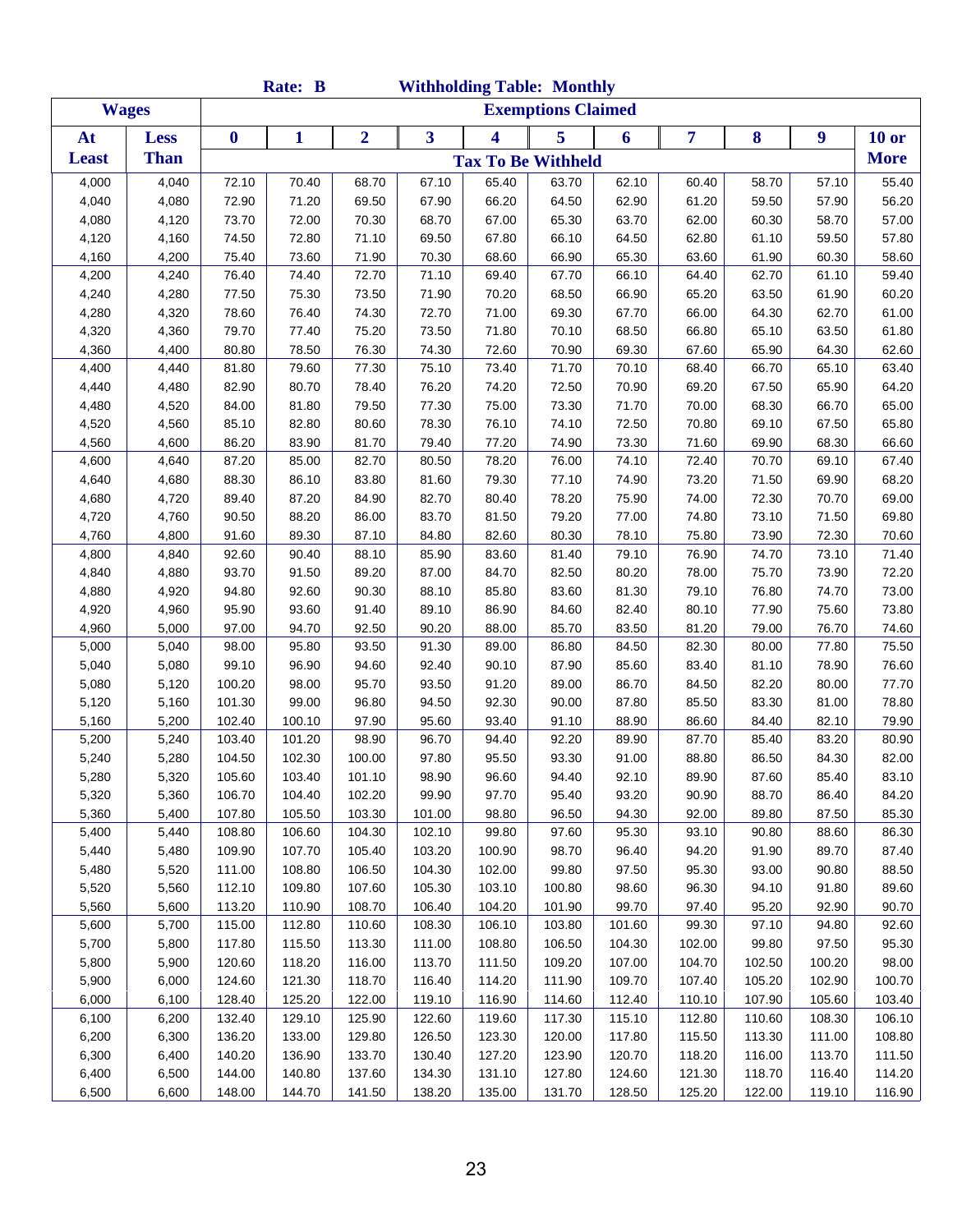|              |              |                  | Rate: B |                |        |        | <b>Withholding Table: Monthly</b> |        |        |        |                  |             |
|--------------|--------------|------------------|---------|----------------|--------|--------|-----------------------------------|--------|--------|--------|------------------|-------------|
|              | <b>Wages</b> |                  |         |                |        |        | <b>Exemptions Claimed</b>         |        |        |        |                  |             |
| At           | <b>Less</b>  | $\boldsymbol{0}$ | 1       | $\overline{2}$ | 3      | 4      | 5                                 | 6      | 7      | 8      | $\boldsymbol{9}$ | $10$ or     |
| <b>Least</b> | <b>Than</b>  |                  |         |                |        |        | <b>Tax To Be Withheld</b>         |        |        |        |                  | <b>More</b> |
| 6,600        | 6,700        | 151.80           | 148.60  | 145.40         | 142.10 | 138.90 | 135.60                            | 132.40 | 129.10 | 125.90 | 122.60           | 119.60      |
| 6,700        | 6,800        | 157.60           | 152.50  | 149.30         | 146.00 | 142.80 | 139.50                            | 136.30 | 133.00 | 129.80 | 126.50           | 123.30      |
| 6,800        | 6,900        | 163.70           | 158.60  | 153.50         | 149.90 | 146.70 | 143.40                            | 140.20 | 136.90 | 133.70 | 130.40           | 127.20      |
| 6,900        | 7,000        | 169.80           | 164.70  | 159.60         | 154.50 | 150.60 | 147.30                            | 144.10 | 140.80 | 137.60 | 134.30           | 131.10      |
| 7,000        | 7,100        | 175.90           | 170.80  | 165.70         | 160.60 | 155.60 | 151.20                            | 148.00 | 144.70 | 141.50 | 138.20           | 135.00      |
| 7,100        | 7,200        | 182.00           | 176.90  | 171.80         | 166.70 | 161.70 | 156.60                            | 151.90 | 148.60 | 145.40 | 142.10           | 138.90      |
| 7,200        | 7,300        | 188.10           | 183.00  | 177.90         | 172.80 | 167.80 | 162.70                            | 157.60 | 152.50 | 149.30 | 146.00           | 142.80      |
| 7,300        | 7,400        | 194.20           | 189.10  | 184.00         | 178.90 | 173.90 | 168.80                            | 163.70 | 158.60 | 153.50 | 149.90           | 146.70      |
| 7,400        | 7,500        | 200.30           | 195.20  | 190.10         | 185.00 | 180.00 | 174.90                            | 169.80 | 164.70 | 159.60 | 154.60           | 150.60      |
| 7,500        | 7,600        | 206.40           | 201.30  | 196.20         | 191.10 | 186.10 | 181.00                            | 175.90 | 170.80 | 165.70 | 160.70           | 155.60      |
| 7,600        | 7,700        | 212.50           | 207.40  | 202.30         | 197.20 | 192.20 | 187.10                            | 182.00 | 176.90 | 171.80 | 166.80           | 161.70      |
| 7,700        | 7,800        | 218.60           | 213.50  | 208.40         | 203.30 | 198.30 | 193.20                            | 188.10 | 183.00 | 177.90 | 172.90           | 167.80      |
| 7,800        | 7,900        | 224.70           | 219.60  | 214.50         | 209.40 | 204.40 | 199.30                            | 194.20 | 189.10 | 184.00 | 179.00           | 173.90      |
| 7,900        | 8,000        | 230.80           | 225.70  | 220.60         | 215.50 | 210.50 | 205.40                            | 200.30 | 195.20 | 190.10 | 185.10           | 180.00      |
| 8,000        | 8,100        | 236.90           | 231.80  | 226.70         | 221.60 | 216.60 | 211.50                            | 206.40 | 201.30 | 196.20 | 191.20           | 186.10      |
| 8,100        | 8,200        | 243.00           | 237.90  | 232.80         | 227.70 | 222.70 | 217.60                            | 212.50 | 207.40 | 202.30 | 197.30           | 192.20      |
| 8,200        | 8,300        | 249.10           | 244.00  | 238.90         | 233.80 | 228.80 | 223.70                            | 218.60 | 213.50 | 208.40 | 203.40           | 198.30      |
| 8,300        | 8,400        | 255.20           | 250.10  | 245.00         | 239.90 | 234.90 | 229.80                            | 224.70 | 219.60 | 214.50 | 209.50           | 204.40      |
| 8,400        | 8,500        | 261.30           | 256.20  | 251.10         | 246.00 | 241.00 | 235.90                            | 230.80 | 225.70 | 220.60 | 215.60           | 210.50      |
| 8,500        | 8,600        | 267.40           | 262.30  | 257.20         | 252.10 | 247.10 | 242.00                            | 236.90 | 231.80 | 226.70 | 221.70           | 216.60      |
| 8,600        | 8,700        | 273.50           | 268.40  | 263.30         | 258.20 | 253.20 | 248.10                            | 243.00 | 237.90 | 232.80 | 227.80           | 222.70      |
| 8,700        | 8,800        | 279.60           | 274.50  | 269.40         | 264.30 | 259.30 | 254.20                            | 249.10 | 244.00 | 238.90 | 233.90           | 228.80      |
| 8,800        | 8,900        | 285.70           | 280.60  | 275.50         | 270.40 | 265.40 | 260.30                            | 255.20 | 250.10 | 245.00 | 240.00           | 234.90      |
| 8,900        | 9,000        | 291.80           | 286.70  | 281.60         | 276.50 | 271.50 | 266.40                            | 261.30 | 256.20 | 251.10 | 246.10           | 241.00      |
| 9,000        | 9,100        | 297.90           | 292.80  | 287.70         | 282.60 | 277.60 | 272.50                            | 267.40 | 262.30 | 257.20 | 252.20           | 247.10      |
| 9,100        | 9,200        | 304.00           | 298.90  | 293.80         | 288.70 | 283.70 | 278.60                            | 273.50 | 268.40 | 263.30 | 258.30           | 253.20      |
| 9,200        | 9,400        | 313.10           | 308.10  | 303.00         | 297.90 | 292.80 | 287.70                            | 282.60 | 277.60 | 272.50 | 267.40           | 262.30      |
| 9,400        | 9,600        | 325.30           | 320.30  | 315.20         | 310.10 | 305.00 | 299.90                            | 294.80 | 289.80 | 284.70 | 279.60           | 274.50      |
| 9,600        | 9,800        | 337.50           | 332.50  | 327.40         | 322.30 | 317.20 | 312.10                            | 307.00 | 302.00 | 296.90 | 291.80           | 286.70      |
| 9,800        | 10,000       | 349.70           | 344.70  | 339.60         | 334.50 | 329.40 | 324.30                            | 319.20 | 314.20 | 309.10 | 304.00           | 298.90      |
| 10,000       | 10,200       | 361.90           | 356.90  | 351.80         | 346.70 | 341.60 | 336.50                            | 331.40 | 326.40 | 321.30 | 316.20           | 311.10      |
| 10,200       | 10,400       | 374.10           | 369.10  | 364.00         | 358.90 | 353.80 | 348.70                            | 343.60 | 338.60 | 333.50 | 328.40           | 323.30      |
| 10,400       | 10,600       | 386.30           | 381.30  | 376.20         | 371.10 | 366.00 | 360.90                            | 355.80 | 350.80 | 345.70 | 340.60           | 335.50      |
| 10,600       | 10,800       | 398.50           | 393.50  | 388.40         | 383.30 | 378.20 | 373.10                            | 368.00 | 363.00 | 357.90 | 352.80           | 347.70      |
| 10,800       | 11,000       | 410.70           | 405.70  | 400.60         | 395.50 | 390.40 | 385.30                            | 380.20 | 375.20 | 370.10 | 365.00           | 359.90      |
| 11,000       | 11,200       | 422.90           | 417.90  | 412.80         | 407.70 | 402.60 | 397.50                            | 392.40 | 387.40 | 382.30 | 377.20           | 372.10      |
| 11,200       | 11,400       | 435.10           | 430.10  | 425.00         | 419.90 | 414.80 | 409.70                            | 404.60 | 399.60 | 394.50 | 389.40           | 384.30      |
| 11,400       | 11,600       | 447.30           | 442.30  | 437.20         | 432.10 | 427.00 | 421.90                            | 416.80 | 411.80 | 406.70 | 401.60           | 396.50      |
| 11,600       | 11,800       | 459.50           | 454.50  | 449.40         | 444.30 | 439.20 | 434.10                            | 429.00 | 424.00 | 418.90 | 413.80           | 408.70      |
| 11,800       | 12,000       | 471.70           | 466.70  | 461.60         | 456.50 | 451.40 | 446.30                            | 441.20 | 436.20 | 431.10 | 426.00           | 420.90      |
| 12,000       | 12,200       | 483.90           | 478.90  | 473.80         | 468.70 | 463.60 | 458.50                            | 453.40 | 448.40 | 443.30 | 438.20           | 433.10      |
| 12,200       | 12,400       | 496.10           | 491.10  | 486.00         | 480.90 | 475.80 | 470.70                            | 465.60 | 460.60 | 455.50 | 450.40           | 445.30      |
| 12,400       | 12,600       | 508.30           | 503.30  | 498.20         | 493.10 | 488.00 | 482.90                            | 477.80 | 472.80 | 467.70 | 462.60           | 457.50      |
| 12,600       | 12,800       | 522.30           | 516.50  | 510.70         | 505.30 | 500.20 | 495.10                            | 490.00 | 485.00 | 479.90 | 474.80           | 469.70      |
| 12,800       | 13,000       | 536.30           | 530.50  | 524.70         | 518.80 | 513.00 | 507.30                            | 502.20 | 497.20 | 492.10 | 487.00           | 481.90      |
| 13,000       | 13,200       | 550.30           | 544.50  | 538.70         | 532.80 | 527.00 | 521.20                            | 515.30 | 509.50 | 504.30 | 499.20           | 494.10      |
| 13,200       | 13,400       | 564.30           | 558.50  | 552.70         | 546.80 | 541.00 | 535.20                            | 529.30 | 523.50 | 517.70 | 511.90           | 506.30      |

**For wages in excess of \$13,400.00 use the Percentage Method found in publication NJ-WT or on our website at www.state.nj.us/treasury/taxation**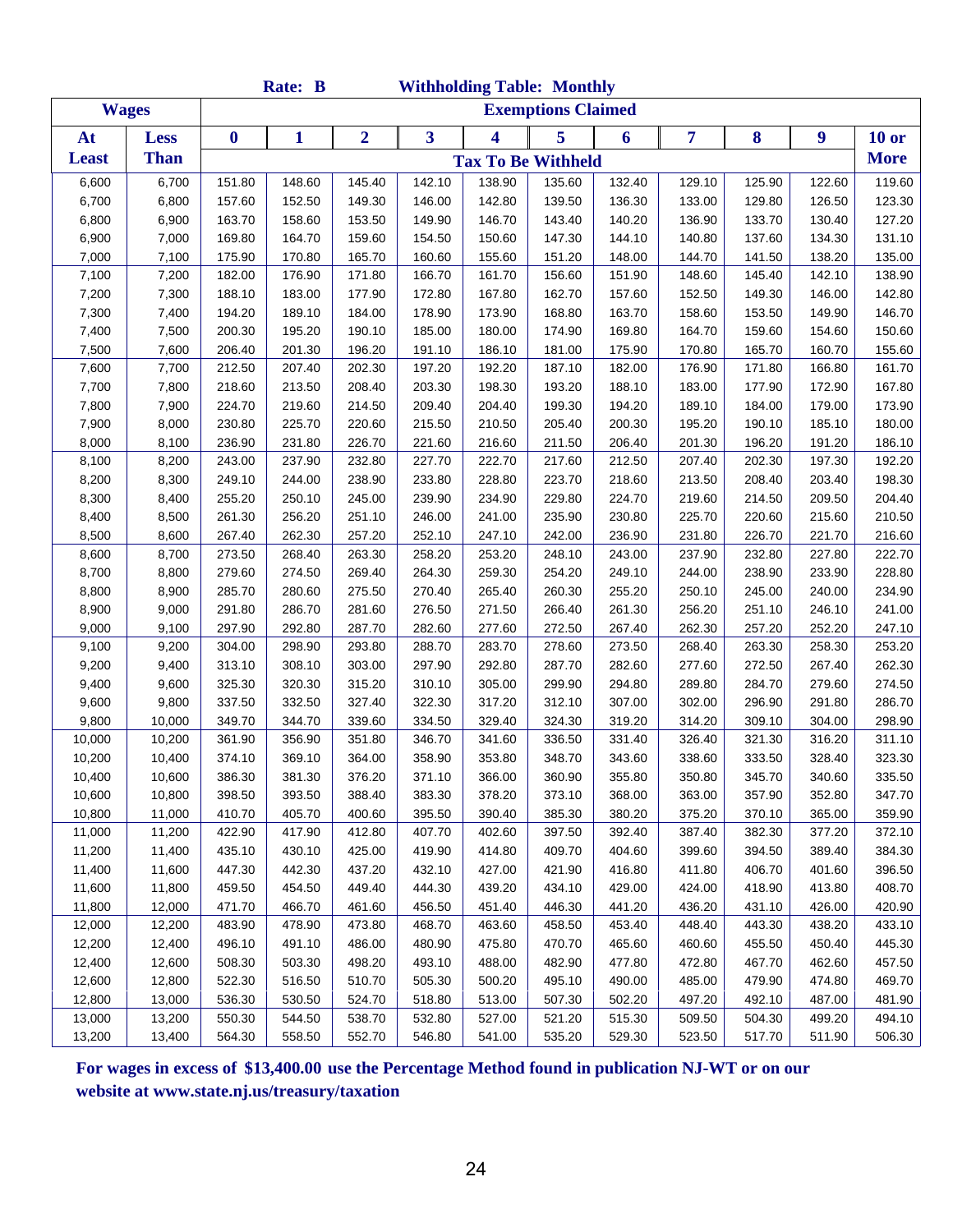|              |              |                  | Rate: C |                |                         |      | <b>Withholding Table: Weekly</b> |      |      |      |      |              |
|--------------|--------------|------------------|---------|----------------|-------------------------|------|----------------------------------|------|------|------|------|--------------|
|              | <b>Wages</b> |                  |         |                |                         |      | <b>Exemptions Claimed</b>        |      |      |      |      |              |
| At           | <b>Less</b>  | $\boldsymbol{0}$ | 1       | $\overline{2}$ | $\overline{\mathbf{3}}$ | 4    | 5                                | 6    | 7    | 8    | 9    | <b>10 or</b> |
| <b>Least</b> | <b>Than</b>  |                  |         |                |                         |      | <b>Tax To Be Withheld</b>        |      |      |      |      | <b>More</b>  |
| 0            | 10           | 0.10             | 0.00    | 0.00           | 0.00                    | 0.00 | 0.00                             | 0.00 | 0.00 | 0.00 | 0.00 | 0.00         |
| 10           | 20           | 0.20             | 0.00    | 0.00           | 0.00                    | 0.00 | 0.00                             | 0.00 | 0.00 | 0.00 | 0.00 | 0.00         |
| 20           | 30           | 0.40             | 0.10    | 0.00           | 0.00                    | 0.00 | 0.00                             | 0.00 | 0.00 | 0.00 | 0.00 | 0.00         |
| 30           | 40           | 0.50             | 0.20    | 0.00           | 0.00                    | 0.00 | 0.00                             | 0.00 | 0.00 | 0.00 | 0.00 | 0.00         |
| 40           | 50           | 0.70             | 0.40    | 0.10           | 0.00                    | 0.00 | 0.00                             | 0.00 | 0.00 | 0.00 | 0.00 | 0.00         |
| 50           | 60           | 0.80             | 0.50    | 0.20           | 0.00                    | 0.00 | 0.00                             | 0.00 | 0.00 | 0.00 | 0.00 | 0.00         |
| 60           | 70           | 1.00             | 0.70    | 0.40           | 0.10                    | 0.00 | 0.00                             | 0.00 | 0.00 | 0.00 | 0.00 | 0.00         |
| 70           | 80           | 1.10             | 0.80    | 0.50           | 0.30                    | 0.00 | 0.00                             | 0.00 | 0.00 | 0.00 | 0.00 | 0.00         |
| 80           | $90\,$       | 1.30             | 1.00    | 0.70           | 0.40                    | 0.10 | 0.00                             | 0.00 | 0.00 | 0.00 | 0.00 | 0.00         |
| 90           | 100          | 1.40             | 1.10    | 0.80           | 0.60                    | 0.30 | 0.00                             | 0.00 | 0.00 | 0.00 | 0.00 | 0.00         |
| 100          | 110          | 1.60             | 1.30    | 1.00           | 0.70                    | 0.40 | 0.10                             | 0.00 | 0.00 | 0.00 | 0.00 | 0.00         |
| 110          | 120          | 1.70             | 1.40    | 1.10           | 0.90                    | 0.60 | 0.30                             | 0.00 | 0.00 | 0.00 | 0.00 | 0.00         |
| 120          | 130          | 1.90             | 1.60    | 1.30           | 1.00                    | 0.70 | 0.40                             | 0.10 | 0.00 | 0.00 | 0.00 | 0.00         |
| 130          | 140          | 2.00             | 1.70    | 1.40           | 1.20                    | 0.90 | 0.60                             | 0.30 | 0.00 | 0.00 | 0.00 | 0.00         |
| 140          | 150          | 2.20             | 1.90    | 1.60           | 1.30                    | 1.00 | 0.70                             | 0.40 | 0.20 | 0.00 | 0.00 | 0.00         |
| 150          | 160          | 2.30             | 2.00    | 1.70           | 1.50                    | 1.20 | 0.90                             | 0.60 | 0.30 | 0.00 | 0.00 | 0.00         |
| 160          | 170          | 2.50             | 2.20    | 1.90           | 1.60                    | 1.30 | 1.00                             | 0.70 | 0.50 | 0.20 | 0.00 | 0.00         |
| 170          | 180          | 2.60             | 2.30    | 2.00           | 1.80                    | 1.50 | 1.20                             | 0.90 | 0.60 | 0.30 | 0.00 | 0.00         |
| 180          | 190          | 2.80             | 2.50    | 2.20           | 1.90                    | 1.60 | 1.30                             | 1.00 | 0.80 | 0.50 | 0.20 | 0.00         |
| 190          | 200          | 2.90             | 2.60    | 2.30           | 2.10                    | 1.80 | 1.50                             | 1.20 | 0.90 | 0.60 | 0.30 | 0.00         |
| 200          | 210          | 3.10             | 2.80    | 2.50           | 2.20                    | 1.90 | 1.60                             | 1.30 | 1.10 | 0.80 | 0.50 | 0.20         |
| 210          | 220          | 3.20             | 2.90    | 2.60           | 2.40                    | 2.10 | 1.80                             | 1.50 | 1.20 | 0.90 | 0.60 | 0.30         |
| 220          | 230          | 3.40             | 3.10    | 2.80           | 2.50                    | 2.20 | 1.90                             | 1.60 | 1.40 | 1.10 | 0.80 | $0.50\,$     |
| 230          | 240          | 3.50             | 3.20    | 2.90           | 2.70                    | 2.40 | 2.10                             | 1.80 | 1.50 | 1.20 | 0.90 | 0.60         |
| 240          | 250          | 3.70             | 3.40    | 3.10           | 2.80                    | 2.50 | 2.20                             | 1.90 | 1.70 | 1.40 | 1.10 | 0.80         |
| 250          | 260          | 3.80             | 3.50    | 3.20           | 3.00                    | 2.70 | 2.40                             | 2.10 | 1.80 | 1.50 | 1.20 | 0.90         |
| 260          | 270          | 4.00             | 3.70    | 3.40           | 3.10                    | 2.80 | 2.50                             | 2.20 | 2.00 | 1.70 | 1.40 | 1.10         |
| 270          | 280          | 4.10             | 3.80    | 3.50           | 3.30                    | 3.00 | 2.70                             | 2.40 | 2.10 | 1.80 | 1.50 | 1.20         |
| 280          | 290          | 4.30             | 4.00    | 3.70           | 3.40                    | 3.10 | 2.80                             | 2.50 | 2.30 | 2.00 | 1.70 | 1.40         |
| 290          | 300          | 4.40             | 4.10    | 3.80           | 3.60                    | 3.30 | 3.00                             | 2.70 | 2.40 | 2.10 | 1.80 | 1.50         |
| 300          | 310          | 4.60             | 4.30    | 4.00           | 3.70                    | 3.40 | 3.10                             | 2.80 | 2.60 | 2.30 | 2.00 | 1.70         |
| 310          | 320          | 4.70             | 4.40    | 4.10           | 3.90                    | 3.60 | 3.30                             | 3.00 | 2.70 | 2.40 | 2.10 | 1.80         |
| 320          | 330          | 4.90             | 4.60    | 4.30           | 4.00                    | 3.70 | 3.40                             | 3.10 | 2.90 | 2.60 | 2.30 | 2.00         |
| 330          | 340          | 5.00             | 4.70    | 4.40           | 4.20                    | 3.90 | 3.60                             | 3.30 | 3.00 | 2.70 | 2.40 | 2.10         |
| 340          | 350          | 5.20             | 4.90    | 4.60           | 4.30                    | 4.00 | 3.70                             | 3.40 | 3.20 | 2.90 | 2.60 | 2.30         |
| 350          | 360          | 5.30             | 5.00    | 4.70           | 4.50                    | 4.20 | 3.90                             | 3.60 | 3.30 | 3.00 | 2.70 | 2.40         |
| 360          | 370          | 5.50             | 5.20    | 4.90           | 4.60                    | 4.30 | 4.00                             | 3.70 | 3.50 | 3.20 | 2.90 | 2.60         |
| 370          | 380          | 5.60             | 5.30    | 5.00           | 4.80                    | 4.50 | 4.20                             | 3.90 | 3.60 | 3.30 | 3.00 | 2.70         |
| 380          | 390          | 5.80             | 5.50    | 5.20           | 4.90                    | 4.60 | 4.30                             | 4.00 | 3.80 | 3.50 | 3.20 | 2.90         |
| 390          | 400          | 6.00             | 5.60    | 5.30           | 5.10                    | 4.80 | 4.50                             | 4.20 | 3.90 | 3.60 | 3.30 | 3.00         |
| 400          | 410          | 6.20             | 5.80    | 5.50           | 5.20                    | 4.90 | 4.60                             | 4.30 | 4.10 | 3.80 | 3.50 | 3.20         |
| 410          | 420          | 6.50             | 6.00    | 5.60           | 5.40                    | 5.10 | 4.80                             | 4.50 | 4.20 | 3.90 | 3.60 | 3.30         |
| 420          | 430          | 6.70             | 6.30    | 5.80           | 5.50                    | 5.20 | 4.90                             | 4.60 | 4.40 | 4.10 | 3.80 | 3.50         |
| 430          | 440          | 6.90             | 6.50    | 6.00           | 5.70                    | 5.40 | 5.10                             | 4.80 | 4.50 | 4.20 | 3.90 | 3.60         |
| 440          | 450          | 7.20             | 6.70    | 6.30           | 5.80                    | 5.50 | 5.20                             | 4.90 | 4.70 | 4.40 | 4.10 | 3.80         |
| 450          | 460          | 7.40             | 6.90    | 6.50           | 6.10                    | 5.70 | 5.40                             | 5.10 | 4.80 | 4.50 | 4.20 | 3.90         |
| 460          | 470          | 7.60             | 7.20    | 6.70           | 6.30                    | 5.90 | 5.50                             | 5.20 | 5.00 | 4.70 | 4.40 | 4.10         |
| 470          | 480          | 7.80             | 7.40    | 7.00           | 6.50                    | 6.10 | 5.70                             | 5.40 | 5.10 | 4.80 | 4.50 | 4.20         |
| 480          | 490          | 8.10             | 7.60    | 7.20           | 6.80                    | 6.30 | 5.90                             | 5.50 | 5.30 | 5.00 | 4.70 | 4.40         |
| 490          | 500          | 8.30             | 7.90    | 7.40           | 7.00                    | 6.50 | 6.10                             | 5.70 | 5.40 | 5.10 | 4.80 | 4.50         |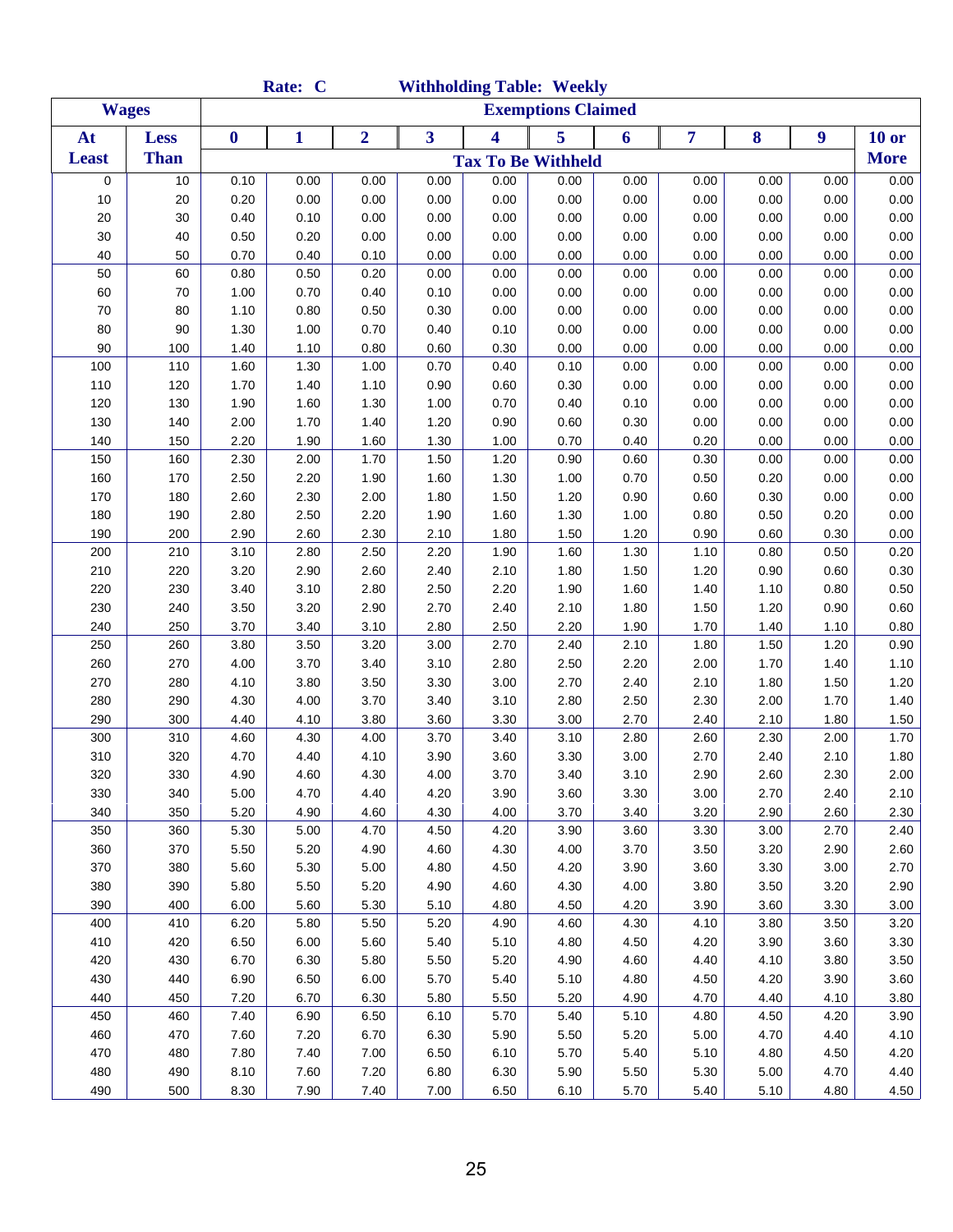|              |              |                  | Rate: C        |                |                | <b>Withholding Table: Weekly</b> |                           |                |                |                |                |                |
|--------------|--------------|------------------|----------------|----------------|----------------|----------------------------------|---------------------------|----------------|----------------|----------------|----------------|----------------|
|              | <b>Wages</b> |                  |                |                |                |                                  | <b>Exemptions Claimed</b> |                |                |                |                |                |
| At           | <b>Less</b>  | $\boldsymbol{0}$ | 1              | $\overline{2}$ | 3              | $\overline{\mathbf{4}}$          | 5                         | 6              | 7              | 8              | 9              | $10$ or        |
| <b>Least</b> | <b>Than</b>  |                  |                |                |                | <b>Tax To Be Withheld</b>        |                           |                |                |                |                | <b>More</b>    |
| 500          | 510          | 8.50             | 8.10           | 7.70           | 7.20           | 6.80                             | 6.30                      | 5.90           | 5.60           | 5.30           | 5.00           | 4.70           |
| 510          | 520          | 8.80             | 8.30           | 7.90           | 7.40           | 7.00                             | 6.60                      | 6.10           | 5.70           | 5.40           | 5.10           | 4.80           |
| 520          | 530          | 9.00             | 8.60           | 8.10           | 7.70           | 7.20                             | 6.80                      | 6.30           | 5.90           | 5.60           | 5.30           | 5.00           |
| 530          | 540          | 9.20             | 8.80           | 8.30           | 7.90           | 7.50                             | 7.00                      | 6.60           | 6.10           | 5.70           | 5.40           | 5.10           |
| 540          | 550          | 9.50             | 9.00           | 8.60           | 8.10           | 7.70                             | 7.30                      | 6.80           | 6.40           | 5.90           | 5.60           | 5.30           |
| 550          | 560          | 9.70             | 9.20           | 8.80           | 8.40           | 7.90                             | 7.50                      | 7.00           | 6.60           | 6.20           | 5.70           | 5.40           |
| 560          | 570          | 9.90             | 9.50           | 9.00           | 8.60           | 8.20                             | 7.70                      | 7.30           | 6.80           | 6.40           | 5.90           | 5.60           |
| 570          | 580          | 10.10            | 9.70           | 9.30           | 8.80           | 8.40                             | 7.90                      | 7.50           | 7.10           | 6.60           | 6.20           | 5.70           |
| 580          | 590          | 10.40            | 9.90           | 9.50           | 9.10           | 8.60                             | 8.20                      | 7.70           | 7.30           | 6.80           | 6.40           | 6.00           |
| 590          | 600          | 10.60            | 10.20          | 9.70           | 9.30           | 8.80                             | 8.40                      | 8.00           | 7.50           | 7.10           | 6.60           | 6.20           |
| 600          | 610          | 10.80            | 10.40          | 10.00          | 9.50           | 9.10                             | 8.60                      | 8.20           | 7.70           | 7.30           | 6.90           | 6.40           |
| 610          | 620          | 11.10            | 10.60          | 10.20          | 9.70           | 9.30                             | 8.90                      | 8.40           | 8.00           | 7.50           | 7.10           | 6.70           |
| 620          | 630          | 11.30            | 10.90          | 10.40          | 10.00          | 9.50                             | 9.10                      | 8.60           | 8.20           | 7.80           | 7.30           | 6.90           |
| 630          | 640          | 11.50            | 11.10          | 10.60          | 10.20          | 9.80                             | 9.30                      | 8.90           | 8.40           | 8.00           | 7.60           | 7.10           |
| 640          | 650          | 11.80            | 11.30          | 10.90          | 10.40          | 10.00                            | 9.60                      | 9.10           | 8.70           | 8.20           | 7.80           | 7.30           |
| 650          | 660          | 12.00            | 11.50          | 11.10          | 10.70          | 10.20                            | 9.80                      | 9.30           | 8.90           | 8.50           | 8.00           | 7.60           |
| 660          | 670          | 12.20            | 11.80          | 11.30          | 10.90          | 10.50                            | 10.00                     | 9.60           | 9.10           | 8.70           | 8.20           | 7.80           |
| 670          | 680          | 12.40            | 12.00          | 11.60          | 11.10          | 10.70                            | 10.20                     | 9.80           | 9.40           | 8.90           | 8.50           | 8.00           |
| 680          | 690          | 12.70            | 12.20          | 11.80          | 11.40          | 10.90                            | 10.50                     | 10.00          | 9.60           | 9.10           | 8.70           | 8.30           |
| 690          | 700          | 12.90            | 12.50          | 12.00          | 11.60          | 11.10                            | 10.70                     | 10.30          | 9.80           | 9.40           | 8.90           | 8.50           |
| 700          | 710          | 13.10            | 12.70          | 12.30          | 11.80          | 11.40                            | 10.90                     | 10.50          | 10.00          | 9.60           | 9.20           | 8.70           |
| 710          | 720          | 13.40            | 12.90          | 12.50          | 12.00          | 11.60                            | 11.20                     | 10.70          | 10.30          | 9.80           | 9.40           | 9.00           |
| 720          | 730          | 13.60            | 13.20          | 12.70          | 12.30          | 11.80                            | 11.40                     | 10.90          | 10.50          | 10.10          | 9.60           | 9.20           |
| 730          | 740          | 13.80            | 13.40          | 12.90          | 12.50          | 12.10                            | 11.60                     | 11.20          | 10.70          | 10.30          | 9.90           | 9.40           |
| 740          | 750          | 14.10            | 13.60          | 13.20          | 12.70          | 12.30                            | 11.90                     | 11.40          | 11.00          | 10.50          | 10.10          | 9.60           |
| 750          | 760          | 14.30            | 13.80          | 13.40          | 13.00          | 12.50                            | 12.10                     | 11.60          | 11.20          | 10.80          | 10.30          | 9.90           |
| 760          | 770          | 14.50            | 14.10          | 13.60          | 13.20          | 12.80                            | 12.30                     | 11.90          | 11.40          | 11.00          | 10.50          | 10.10          |
| 770          | 780          | 14.80            | 14.30          | 13.90          | 13.40          | 13.00                            | 12.50                     | 12.10          | 11.70          | 11.20          | 10.80          | 10.30          |
| 780          | 790          | 15.10            | 14.50          | 14.10          | 13.70          | 13.20                            | 12.80                     | 12.30          | 11.90          | 11.40          | 11.00          | 10.60          |
| 790          | 800          | 15.30            | 14.80          | 14.30          | 13.90          | 13.40                            | 13.00                     | 12.60          | 12.10          | 11.70          | 11.20          | 10.80          |
| 800          | 810          | 15.60            | 15.10          | 14.60          | 14.10          | 13.70                            | 13.20                     | 12.80          | 12.30          | 11.90          | 11.50          | 11.00          |
| 810          | 820          | 15.90            | 15.40          | 14.80          | 14.30          | 13.90                            | 13.50                     | 13.00          | 12.60          | 12.10          | 11.70          | 11.30          |
| 820          | 830          | 16.20            | 15.60          | 15.10          | 14.60          | 14.10                            | 13.70                     | 13.20          | 12.80          | 12.40          | 11.90          | 11.50          |
| 830          | 840          | 16.50            | 15.90          | 15.40          | 14.80          | 14.40                            | 13.90                     | 13.50          | 13.00          | 12.60          | 12.20          | 11.70          |
| 840          | 850          | 16.70            | 16.20          | 15.70          | 15.10          | 14.60                            | 14.20                     | 13.70          | 13.30          | 12.80          | 12.40          | 11.90          |
| 850          | 860          | 17.00            | 16.50          | 15.90          | 15.40          | 14.90                            | 14.40                     | 13.90          | 13.50          | 13.10          | 12.60          | 12.20          |
| 860          | 870          | 17.30            | 16.80          | 16.20          | 15.70          | 15.10                            | 14.60                     | 14.20          | 13.70          | 13.30          | 12.80          | 12.40          |
| 870          | 880          | 17.60            | 17.00          | 16.50          | 16.00          | 15.40                            | 14.90                     | 14.40          | 14.00          | 13.50          | 13.10          | 12.60          |
| 880          | 890          | 17.90            | 17.30          | 16.80          | 16.20          | 15.70                            | 15.20                     | 14.60          | 14.20          | 13.70          | 13.30          | 12.90          |
| 890          | 900          | 18.10            | 17.60          | 17.10          | 16.50          | 16.00                            | 15.40                     | 14.90          | 14.40          | 14.00          | 13.50          | 13.10          |
| 900          | 910          | 18.40            | 17.90          | 17.30          | 16.80          | 16.30                            | 15.70                     | 15.20          | 14.70          | 14.20          | 13.80          | 13.30          |
| 910          | 920          | 18.70            | 18.20          | 17.60          | 17.10          | 16.50                            | 16.00                     | 15.50          | 14.90          | 14.40          | 14.00          | 13.60          |
| 920          | 930          | 19.00            | 18.40          | 17.90          | 17.40          | 16.80                            | 16.30                     | 15.80          | 15.20          | 14.70          | 14.20          | 13.80          |
| 930          | 940          | 19.30            | 18.70          | 18.20          | 17.60          | 17.10                            | 16.60                     | 16.00          | 15.50          | 15.00          | 14.50          | 14.00          |
| 940          | 950          | 19.50            | 19.00          | 18.50          | 17.90          | 17.40                            | 16.80                     | 16.30          | 15.80          | 15.20          | 14.70          | 14.20          |
| 950<br>960   | 960<br>970   | 19.80            | 19.30<br>19.60 | 18.70<br>19.00 | 18.20<br>18.50 | 17.70<br>17.90                   | 17.10                     | 16.60          | 16.10          | 15.50          | 15.00<br>15.30 | 14.50<br>14.70 |
| 970          | 980          | 20.10<br>20.50   | 19.80          | 19.30          | 18.80          | 18.20                            | 17.40<br>17.70            | 16.90<br>17.20 | 16.30<br>16.60 | 15.80<br>16.10 | 15.50          | 15.00          |
| 980          | 990          | 20.80            | 20.10          | 19.60          | 19.00          | 18.50                            | 18.00                     | 17.40          | 16.90          | 16.40          | 15.80          | 15.30          |
| 990          | 1,000        | 21.20            | 20.50          | 19.90          | 19.30          | 18.80                            | 18.20                     | 17.70          | 17.20          | 16.60          | 16.10          | 15.60          |
|              |              |                  |                |                |                |                                  |                           |                |                |                |                |                |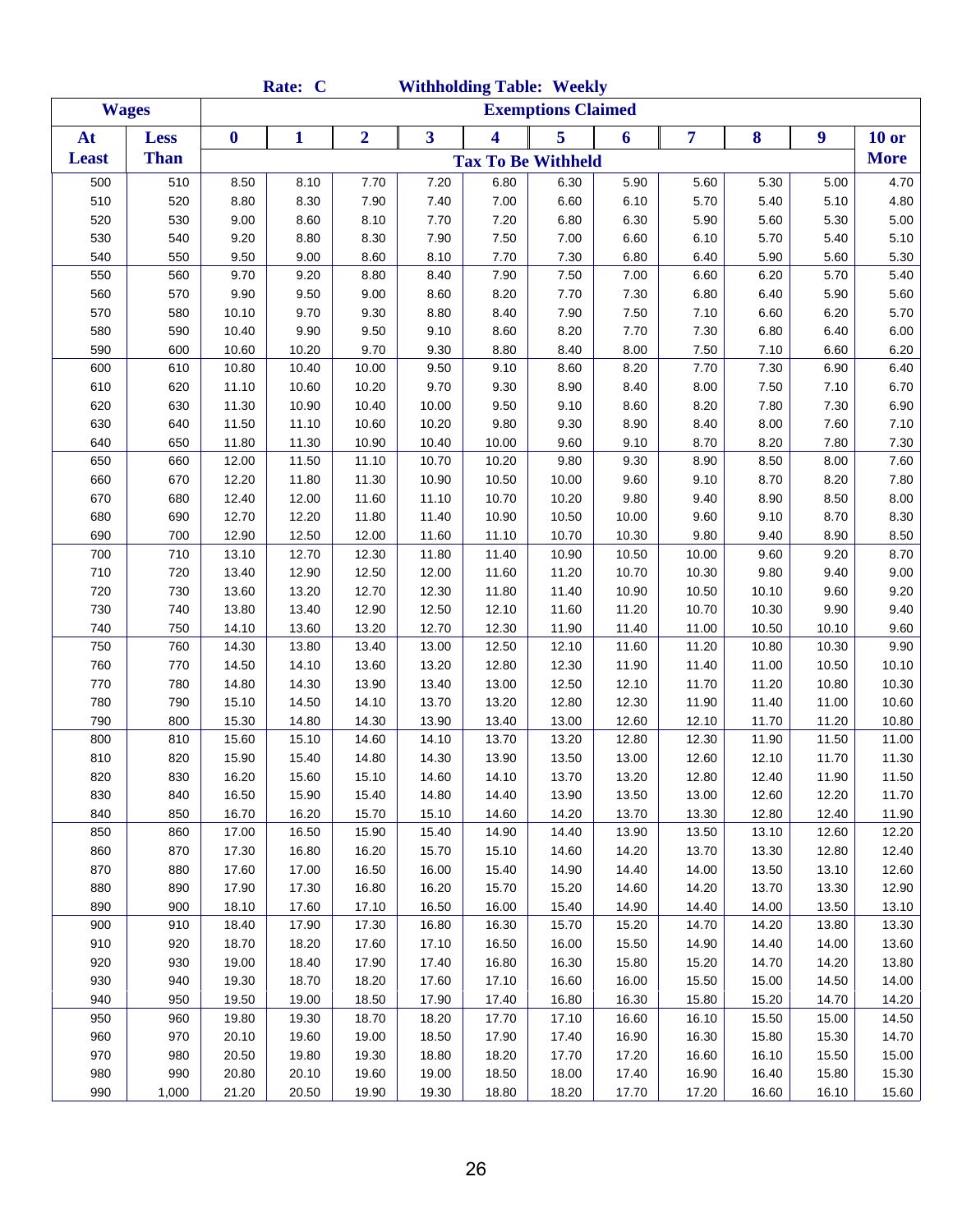|                |              |                |                  | Rate: C        |                |                         | <b>Withholding Table: Weekly</b> |                           |                |                |                |                |                |
|----------------|--------------|----------------|------------------|----------------|----------------|-------------------------|----------------------------------|---------------------------|----------------|----------------|----------------|----------------|----------------|
|                | <b>Wages</b> |                |                  |                |                |                         |                                  | <b>Exemptions Claimed</b> |                |                |                |                |                |
| At             | <b>Less</b>  |                | $\boldsymbol{0}$ | $\mathbf{1}$   | $\overline{2}$ | $\overline{\mathbf{3}}$ | 4                                | 5                         | 6              | 7              | 8              | 9              | $10$ or        |
| <b>Least</b>   | <b>Than</b>  |                |                  |                |                |                         | <b>Tax To Be Withheld</b>        |                           |                |                |                |                | <b>More</b>    |
| 1,000          |              | 1,010          | 21.50            | 20.80          | 20.20          | 19.60                   | 19.10                            | 18.50                     | 18.00          | 17.50          | 16.90          | 16.40          | 15.80          |
| 1,010          |              | 1,020          | 21.90            | 21.20          | 20.50          | 19.90                   | 19.30                            | 18.80                     | 18.30          | 17.70          | 17.20          | 16.70          | 16.10          |
| 1,020          |              | 1,030          | 22.20            | 21.50          | 20.90          | 20.20                   | 19.60                            | 19.10                     | 18.60          | 18.00          | 17.50          | 16.90          | 16.40          |
| 1,030          |              | 1,040          | 22.60            | 21.90          | 21.20          | 20.60                   | 19.90                            | 19.40                     | 18.80          | 18.30          | 17.80          | 17.20          | 16.70          |
| 1,040          |              | 1,050          | 22.90            | 22.20          | 21.60          | 20.90                   | 20.20                            | 19.60                     | 19.10          | 18.60          | 18.00          | 17.50          | 17.00          |
| 1,050          |              | 1,060          | 23.30            | 22.60          | 21.90          | 21.30                   | 20.60                            | 19.90                     | 19.40          | 18.90          | 18.30          | 17.80          | 17.20          |
| 1,060          |              | 1,070          | 23.60            | 22.90          | 22.30          | 21.60                   | 20.90                            | 20.30                     | 19.70          | 19.10          | 18.60          | 18.10          | 17.50          |
| 1,070          |              | 1,080          | 24.00            | 23.30          | 22.60          | 22.00                   | 21.30                            | 20.60                     | 20.00          | 19.40          | 18.90          | 18.30          | 17.80          |
| 1,080          |              | 1,090          | 24.30            | 23.60          | 23.00          | 22.30                   | 21.60                            | 21.00                     | 20.30          | 19.70          | 19.20          | 18.60          | 18.10          |
| 1,090          |              | 1,100          | 24.70            | 24.00          | 23.30          | 22.70                   | 22.00                            | 21.30                     | 20.60          | 20.00          | 19.40          | 18.90          | 18.40          |
| 1,100          |              | 1,110          | 25.00            | 24.30          | 23.70          | 23.00                   | 22.30                            | 21.70                     | 21.00          | 20.30          | 19.70          | 19.20          | 18.60          |
| 1,110          |              | 1,120          | 25.40            | 24.70          | 24.00          | 23.40                   | 22.70                            | 22.00                     | 21.30          | 20.70          | 20.00          | 19.50          | 18.90          |
| 1,120          |              | 1,130          | 25.70            | 25.00          | 24.40          | 23.70                   | 23.00                            | 22.40                     | 21.70          | 21.00          | 20.30          | 19.70          | 19.20          |
| 1,130          |              | 1,140          | 26.10            | 25.40          | 24.70          | 24.10                   | 23.40                            | 22.70                     | 22.00          | 21.40          | 20.70          | 20.00          | 19.50          |
| 1,140          |              | 1,150          | 26.40            | 25.70          | 25.10          | 24.40                   | 23.70                            | 23.10                     | 22.40          | 21.70          | 21.00          | 20.40          | 19.80          |
| 1,150          |              | 1,160          | 26.80            | 26.10          | 25.40          | 24.80                   | 24.10                            | 23.40                     | 22.70          | 22.10          | 21.40          | 20.70          | 20.10          |
| 1,160          |              | 1,170          | 27.40            | 26.40          | 25.80          | 25.10                   | 24.40                            | 23.80                     | 23.10          | 22.40          | 21.70          | 21.10          | 20.40          |
| 1,170          |              | 1,180          | 27.90            | 26.80          | 26.10          | 25.50                   | 24.80                            | 24.10                     | 23.40          | 22.80          | 22.10          | 21.40          | 20.80          |
| 1,180          |              | 1,190          | 28.50            | 27.40          | 26.50          | 25.80                   | 25.10                            | 24.50                     | 23.80          | 23.10          | 22.40          | 21.80          | 21.10          |
| 1,190          |              | 1,200          | 29.00            | 28.00          | 26.90          | 26.20                   | 25.50                            | 24.80                     | 24.10          | 23.50          | 22.80          | 22.10          | 21.50          |
| 1,200          |              | 1,210          | 29.60            | 28.50          | 27.40          | 26.50                   | 25.80                            | 25.20                     | 24.50          | 23.80          | 23.10          | 22.50          | 21.80          |
| 1,210          |              | 1,220          | 30.20            | 29.10          | 28.00          | 26.90                   | 26.20                            | 25.50                     | 24.80          | 24.20          | 23.50          | 22.80          | 22.20          |
| 1,220          |              | 1,230          | 30.70            | 29.60          | 28.60          | 27.50                   | 26.50                            | 25.90                     | 25.20          | 24.50          | 23.80          | 23.20          | 22.50          |
| 1,230          |              | 1,240          | 31.30            | 30.20          | 29.10          | 28.00                   | 27.00                            | 26.20                     | 25.50          | 24.90          | 24.20          | 23.50          | 22.90          |
| 1,240          |              | 1,250          | 31.80            | 30.80          | 29.70          | 28.60                   | 27.50                            | 26.60                     | 25.90          | 25.20          | 24.50          | 23.90          | 23.20          |
| 1,250          |              | 1,260          | 32.40            | 31.30          | 30.20          | 29.20                   | 28.10                            | 27.00                     | 26.20          | 25.60          | 24.90          | 24.20          | 23.60          |
| 1,260          |              | 1,270          | 33.00            | 31.90          | 30.80          | 29.70                   | 28.70                            | 27.60                     | 26.60          | 25.90          | 25.20          | 24.60          | 23.90          |
| 1,270          |              | 1,280          | 33.50            | 32.40          | 31.40          | 30.30                   | 29.20                            | 28.10                     | 27.10          | 26.30          | 25.60          | 24.90          | 24.30          |
| 1,280          |              | 1,290          | 34.10            | 33.00          | 31.90          | 30.80                   | 29.80                            | 28.70                     | 27.60          | 26.60          | 25.90          | 25.30          | 24.60          |
| 1,290          |              | 1,300          | 34.60            | 33.60          | 32.50          | 31.40                   | 30.30                            | 29.30                     | 28.20          | 27.10          | 26.30          | 25.60          | 25.00          |
| 1,300          |              | 1,310          | 35.20            | 34.10          | 33.00          | 32.00                   | 30.90                            | 29.80                     | 28.70          | 27.70          | 26.60          | 26.00          | 25.30          |
| 1,310          |              | 1,320          | 35.80            | 34.70          | 33.60          | 32.50                   | 31.50                            | 30.40                     | 29.30          | 28.20          | 27.20          | 26.30          | 25.70          |
| 1,320          |              | 1,330          | 36.30            | 35.20          | 34.20          | 33.10                   | 32.00                            | 30.90                     | 29.90          | 28.80          | 27.70          | 26.70          | 26.00          |
| 1,330          |              | 1,340          | 36.90            | 35.80          | 34.70          | 33.60                   | 32.60                            | 31.50                     | 30.40          | 29.30          | 28.30          | 27.20          | 26.40          |
| 1,340          |              | 1,350          | 37.40            | 36.40          | 35.30          | 34.20                   | 33.10                            | 32.10                     | 31.00          | 29.90          | 28.80          | 27.80          | 26.70          |
| 1,350          |              | 1,360          | 38.00            | 36.90          | 35.80          | 34.80                   | 33.70                            | 32.60                     | 31.50          | 30.50          | 29.40          | 28.30          | 27.20          |
| 1,360          |              | 1,370          | 38.60            | 37.50          | 36.40          | 35.30                   | 34.30                            | 33.20                     | 32.10          | 31.00          | 30.00          | 28.90          | 27.80          |
| 1,370          |              | 1,380          | 39.10            | 38.00          | 37.00          | 35.90                   | 34.80                            | 33.70                     | 32.70          | 31.60          | 30.50          | 29.40          | 28.40          |
| 1,380          |              | 1,390          | 39.70            | 38.60          | 37.50          | 36.40                   | 35.40                            | 34.30                     | 33.20          | 32.10          | 31.10          | 30.00          | 28.90          |
| 1,390          |              | 1,400          | 40.20            | 39.20          | 38.10          | 37.00                   | 35.90                            | 34.90                     | 33.80          | 32.70          | 31.60          | 30.60          | 29.50          |
| 1,400          |              | 1,410          | 40.80            | 39.70          | 38.60          | 37.60                   | 36.50                            | 35.40                     | 34.30          | 33.30          | 32.20          | 31.10          | 30.00          |
| 1,410          |              | 1,420          | 41.40            | 40.30          | 39.20          | 38.10                   | 37.10                            | 36.00                     | 34.90          | 33.80          | 32.80          | 31.70          | 30.60          |
| 1,420          |              | 1,430          | 41.90            | 40.80          | 39.80          | 38.70                   | 37.60                            | 36.50                     | 35.50          | 34.40          | 33.30          | 32.20          | 31.20          |
| 1,430          |              | 1,440          | 42.50            | 41.40          | 40.30          | 39.20                   | 38.20                            | 37.10                     | 36.00          | 34.90          | 33.90          | 32.80          | 31.70          |
| 1,440          |              | 1,450          | 43.00            | 42.00          | 40.90          | 39.80                   | 38.70                            | 37.70                     | 36.60          | 35.50          | 34.40          | 33.40          | 32.30          |
| 1,450          |              | 1,460          | 43.60            | 42.50<br>43.10 | 41.40          | 40.40<br>40.90          | 39.30<br>39.90                   | 38.20<br>38.80            | 37.10          | 36.10          | 35.00          | 33.90          | 32.80<br>33.40 |
| 1,460<br>1,470 |              | 1,470<br>1,480 | 44.20<br>44.70   | 43.60          | 42.00<br>42.60 | 41.50                   | 40.40                            | 39.30                     | 37.70<br>38.30 | 36.60<br>37.20 | 35.60<br>36.10 | 34.50<br>35.00 | 34.00          |
| 1,480          |              | 1,490          | 45.30            | 44.20          | 43.10          | 42.00                   | 41.00                            | 39.90                     | 38.80          | 37.70          | 36.70          | 35.60          | 34.50          |
| 1,490          |              | 1,500          | 45.80            | 44.80          | 43.70          | 42.60                   | 41.50                            | 40.50                     | 39.40          | 38.30          | 37.20          | 36.20          | 35.10          |
|                |              |                |                  |                |                |                         |                                  |                           |                |                |                |                |                |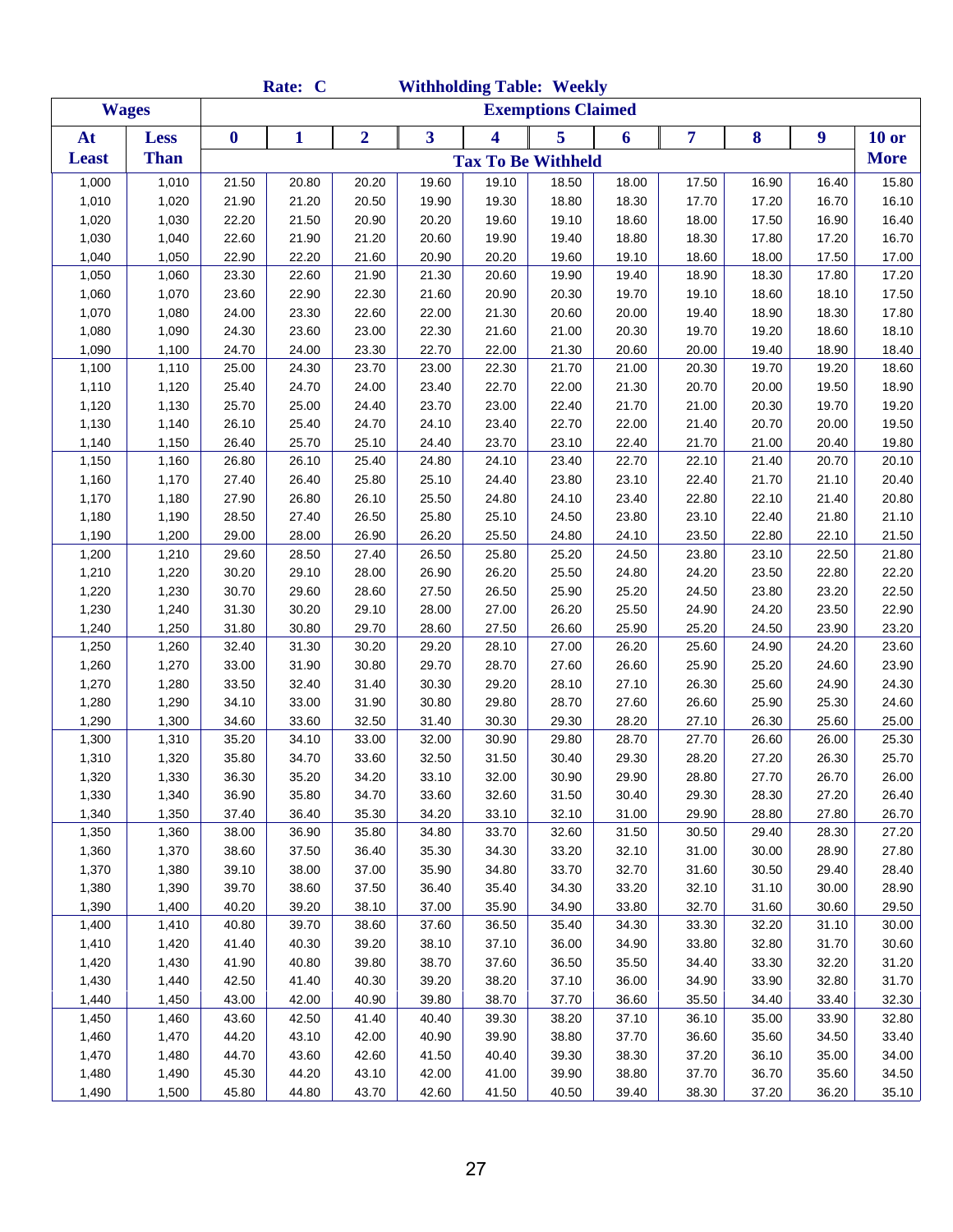|                |                |                  | Rate: C        |                |                |                | <b>Withholding Table: Weekly</b> |                |                |                |                |                |
|----------------|----------------|------------------|----------------|----------------|----------------|----------------|----------------------------------|----------------|----------------|----------------|----------------|----------------|
|                | <b>Wages</b>   |                  |                |                |                |                | <b>Exemptions Claimed</b>        |                |                |                |                |                |
| At             | <b>Less</b>    | $\bf{0}$         | 1              | $\overline{2}$ | 3              | 4              | 5                                | 6              | 7              | 8              | 9              | $10$ or        |
| <b>Least</b>   | <b>Than</b>    |                  |                |                |                |                | <b>Tax To Be Withheld</b>        |                |                |                |                | <b>More</b>    |
| 1,500          | 1,525          | 46.80            | 45.70          | 44.60          | 43.60          | 42.50          | 41.40                            | 40.30          | 39.30          | 38.20          | 37.10          | 36.00          |
| 1,525          | 1,550          | 48.20            | 47.20          | 46.10          | 45.00          | 43.90          | 42.90                            | 41.80          | 40.70          | 39.60          | 38.60          | 37.50          |
| 1,550          | 1,575          | 49.60            | 48.50          | 47.40          | 46.40          | 45.30          | 44.20                            | 43.10          | 42.10          | 41.00          | 39.90          | 38.80          |
| 1,575          | 1,600          | 51.00            | 50.00          | 48.90          | 47.80          | 46.70          | 45.70                            | 44.60          | 43.50          | 42.40          | 41.40          | 40.30          |
| 1,600          | 1,625          | 52.40            | 51.30          | 50.20          | 49.20          | 48.10          | 47.00                            | 45.90          | 44.90          | 43.80          | 42.70          | 41.60          |
| 1,625          | 1,650          | 53.80            | 52.80          | 51.70          | 50.60          | 49.50          | 48.50                            | 47.40          | 46.30          | 45.20          | 44.20          | 43.10          |
| 1,650          | 1,675          | 55.20            | 54.10          | 53.00          | 52.00          | 50.90          | 49.80                            | 48.70          | 47.70          | 46.60          | 45.50          | 44.40          |
| 1,675          | 1,700          | 56.60            | 55.60          | 54.50          | 53.40          | 52.30          | 51.30                            | 50.20          | 49.10          | 48.00          | 47.00          | 45.90          |
| 1,700          | 1,725          | 58.00            | 56.90          | 55.80          | 54.80          | 53.70          | 52.60                            | 51.50          | 50.50          | 49.40          | 48.30          | 47.20          |
| 1,725          | 1,750          | 59.40            | 58.40          | 57.30          | 56.20          | 55.10          | 54.10                            | 53.00          | 51.90          | 50.80          | 49.80          | 48.70          |
| 1,750          | 1,775          | 60.80            | 59.70          | 58.60          | 57.60          | 56.50          | 55.40                            | 54.30          | 53.30          | 52.20          | 51.10          | 50.00          |
| 1,775          | 1,800          | 62.20            | 61.20          | 60.10          | 59.00          | 57.90          | 56.90                            | 55.80          | 54.70          | 53.60          | 52.60          | 51.50          |
| 1,800          | 1,825          | 63.60            | 62.50          | 61.40          | 60.40          | 59.30          | 58.20                            | 57.10          | 56.10          | 55.00          | 53.90          | 52.80          |
| 1,825          | 1,850          | 65.00            | 64.00          | 62.90          | 61.80          | 60.70          | 59.70                            | 58.60          | 57.50          | 56.40          | 55.40          | 54.30          |
| 1,850          | 1,875          | 66.40            | 65.30          | 64.20          | 63.20          | 62.10          | 61.00                            | 59.90          | 58.90          | 57.80          | 56.70          | 55.60          |
| 1,875          | 1,900          | 67.80            | 66.80          | 65.70          | 64.60          | 63.50          | 62.50                            | 61.40          | 60.30          | 59.20          | 58.20          | 57.10          |
| 1,900          | 1,925          | 69.20            | 68.10          | 67.00          | 66.00          | 64.90          | 63.80                            | 62.70          | 61.70          | 60.60          | 59.50          | 58.40          |
| 1,925          | 1,950          | 70.60            | 69.60          | 68.50          | 67.40          | 66.30          | 65.30                            | 64.20          | 63.10          | 62.00          | 61.00          | 59.90          |
| 1,950          | 1,975          | 72.00            | 70.90          | 69.80          | 68.80          | 67.70          | 66.60                            | 65.50          | 64.50          | 63.40          | 62.30          | 61.20          |
| 1,975          | 2,000          | 73.40            | 72.40          | 71.30          | 70.20          | 69.10          | 68.10                            | 67.00          | 65.90          | 64.80          | 63.80          | 62.70          |
| 2,000          | 2,025          | 74.80            | 73.70          | 72.60          | 71.60          | 70.50          | 69.40                            | 68.30          | 67.30          | 66.20          | 65.10          | 64.00          |
| 2,025          | 2,050          | 76.20            | 75.20          | 74.10          | 73.00          | 71.90          | 70.90                            | 69.80          | 68.70          | 67.60          | 66.60          | 65.50          |
| 2,050          | 2,075          | 77.60            | 76.50          | 75.40          | 74.40          | 73.30          | 72.20                            | 71.10          | 70.10          | 69.00          | 67.90          | 66.80          |
| 2,075          | 2,100          | 79.00            | 78.00          | 76.90          | 75.80          | 74.70          | 73.70                            | 72.60          | 71.50          | 70.40          | 69.40          | 68.30          |
| 2,100          | 2,125          | 80.40            | 79.30          | 78.20          | 77.20          | 76.10          | 75.00                            | 73.90          | 72.90          | 71.80          | 70.70          | 69.60          |
| 2,125          | 2,150          | 81.80            | 80.80          | 79.70          | 78.60          | 77.50          | 76.50                            | 75.40          | 74.30          | 73.20          | 72.20          | 71.10          |
| 2,150          | 2,175          | 83.20            | 82.10          | 81.00          | 80.00          | 78.90          | 77.80                            | 76.70          | 75.70          | 74.60          | 73.50          | 72.40          |
| 2,175          | 2,200          | 84.60            | 83.60          | 82.50          | 81.40          | 80.30          | 79.30                            | 78.20          | 77.10          | 76.00          | 75.00          | 73.90          |
| 2,200          | 2,225          | 86.00            | 84.90          | 83.80          | 82.80          | 81.70          | 80.60                            | 79.50          | 78.50          | 77.40          | 76.30          | 75.20          |
| 2,225          | 2,250          | 87.40            | 86.40          | 85.30          | 84.20          | 83.10          | 82.10                            | 81.00          | 79.90          | 78.80          | 77.80          | 76.70          |
| 2,250          | 2,300          | 89.50            | 88.40          | 87.40          | 86.30          | 85.20          | 84.10                            | 83.10          | 82.00          | 80.90          | 79.80          | 78.80          |
| 2,300          | 2,350          | 92.30            | 91.20          | 90.20          | 89.10          | 88.00          | 86.90                            | 85.90          | 84.80          | 83.70          | 82.60          | 81.60          |
| 2,350          | 2,400          | 95.10            | 94.00          | 93.00          | 91.90          | 90.80          | 89.70                            | 88.70          | 87.60          | 86.50          | 85.40          | 84.40          |
| 2,400<br>2,450 | 2,450<br>2,500 | 97.90            | 96.80<br>99.60 | 95.80<br>98.60 | 94.70<br>97.50 | 93.60          | 92.50                            | 91.50<br>94.30 | 90.40<br>93.20 | 89.30<br>92.10 | 88.20<br>91.00 | 87.20<br>90.00 |
| 2,500          | 2,550          | 100.70<br>103.50 | 102.40         | 101.40         | 100.30         | 96.40<br>99.20 | 95.30<br>98.10                   | 97.10          | 96.00          | 94.90          | 93.80          | 92.80          |
| 2,550          | 2,600          | 106.30           | 105.20         | 104.20         | 103.10         | 102.00         | 100.90                           | 99.90          | 98.80          | 97.70          | 96.60          | 95.60          |
| 2,600          | 2,650          | 109.10           | 108.00         | 107.00         | 105.90         | 104.80         | 103.70                           | 102.70         | 101.60         | 100.50         | 99.40          | 98.40          |
| 2,650          | 2,700          | 111.90           | 110.80         | 109.80         | 108.70         | 107.60         | 106.50                           | 105.50         | 104.40         | 103.30         | 102.20         | 101.20         |
| 2,700          | 2,750          | 114.70           | 113.60         | 112.60         | 111.50         | 110.40         | 109.30                           | 108.30         | 107.20         | 106.10         | 105.00         | 104.00         |
| 2,750          | 2,800          | 117.50           | 116.40         | 115.40         | 114.30         | 113.20         | 112.10                           | 111.10         | 110.00         | 108.90         | 107.80         | 106.80         |
| 2,800          | 2,850          | 120.30           | 119.20         | 118.20         | 117.10         | 116.00         | 114.90                           | 113.90         | 112.80         | 111.70         | 110.60         | 109.60         |
| 2,850          | 2,900          | 123.10           | 122.00         | 121.00         | 119.90         | 118.80         | 117.70                           | 116.70         | 115.60         | 114.50         | 113.40         | 112.40         |
| 2,900          | 2,950          | 126.30           | 125.10         | 123.80         | 122.70         | 121.60         | 120.50                           | 119.50         | 118.40         | 117.30         | 116.20         | 115.20         |
| 2,950          | 3,000          | 129.60           | 128.40         | 127.10         | 125.80         | 124.60         | 123.30                           | 122.30         | 121.20         | 120.10         | 119.00         | 118.00         |
| 3,000          | 3,050          | 132.90           | 131.70         | 130.40         | 129.10         | 127.90         | 126.60                           | 125.30         | 124.00         | 122.90         | 121.80         | 120.80         |
| 3,050          | 3,100          | 136.20           | 135.00         | 133.70         | 132.40         | 131.20         | 129.90                           | 128.60         | 127.30         | 126.10         | 124.80         | 123.60         |

**For wages in excess of \$3,100.00 use the Percentage Method found in publication NJ-WT or on our website at www.state.nj.us/treasury/taxation**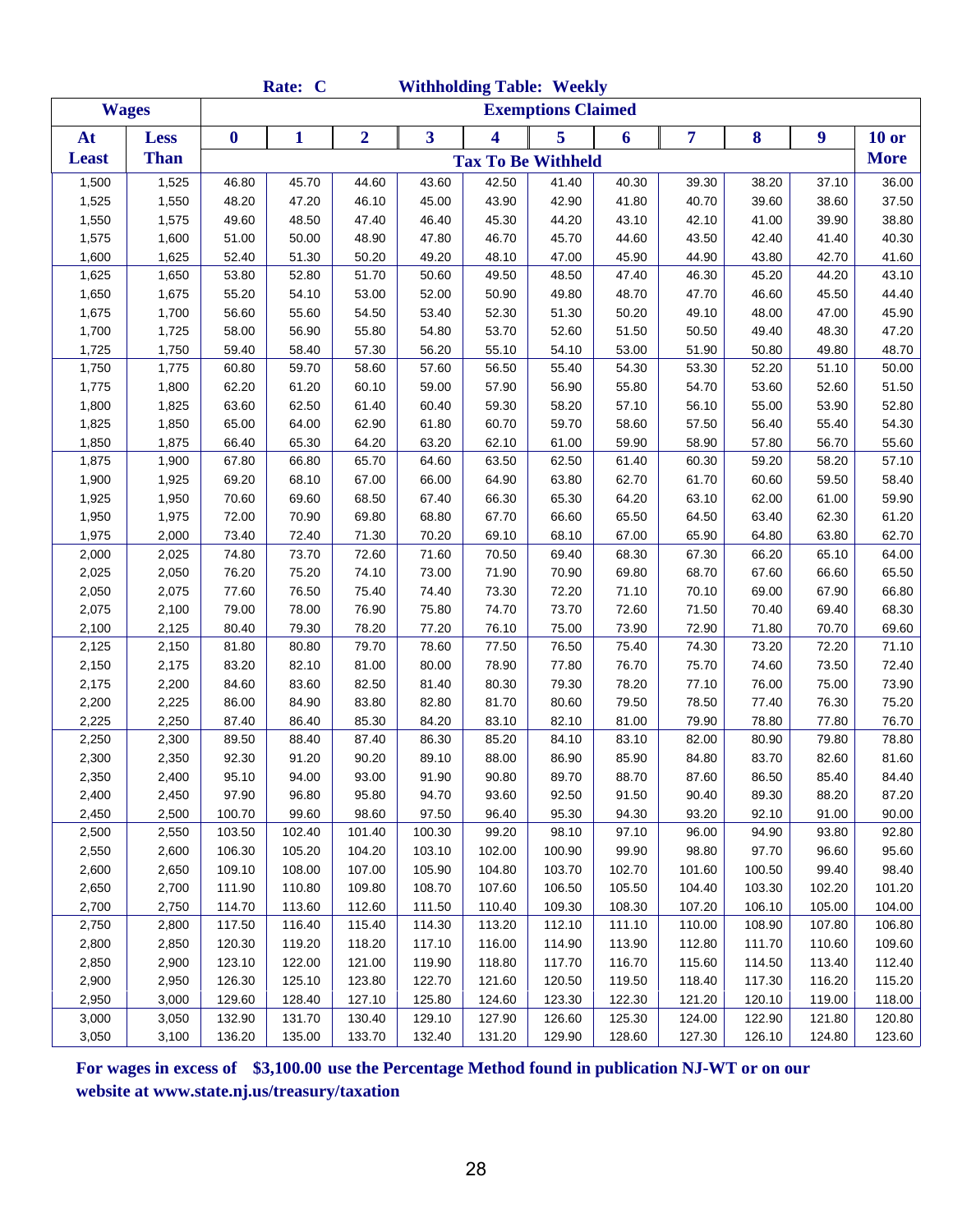|              |             |                  | Rate: C        |                |                         |                | <b>Withholding Table: Biweekly</b> |              |              |              |              |              |
|--------------|-------------|------------------|----------------|----------------|-------------------------|----------------|------------------------------------|--------------|--------------|--------------|--------------|--------------|
| <b>Wages</b> |             |                  |                |                |                         |                | <b>Exemptions Claimed</b>          |              |              |              |              |              |
| At           | <b>Less</b> | $\boldsymbol{0}$ | 1              | $\overline{2}$ | $\overline{\mathbf{3}}$ | 4              | 5                                  | 6            | 7            | 8            | 9            | <b>10 or</b> |
| <b>Least</b> | <b>Than</b> |                  |                |                |                         |                | <b>Tax To Be Withheld</b>          |              |              |              |              | <b>More</b>  |
| 0            | 20          | 0.10             | 0.00           | 0.00           | 0.00                    | 0.00           | 0.00                               | 0.00         | 0.00         | 0.00         | 0.00         | 0.00         |
| 20           | 40          | 0.40             | 0.00           | 0.00           | 0.00                    | 0.00           | 0.00                               | 0.00         | 0.00         | 0.00         | 0.00         | 0.00         |
| 40           | 60          | 0.80             | 0.20           | 0.00           | 0.00                    | 0.00           | 0.00                               | 0.00         | 0.00         | 0.00         | 0.00         | 0.00         |
| 60           | 80          | 1.00             | 0.50           | 0.00           | 0.00                    | 0.00           | 0.00                               | 0.00         | 0.00         | 0.00         | 0.00         | 0.00         |
| 80           | 100         | 1.40             | 0.80           | 0.20           | 0.00                    | 0.00           | 0.00                               | 0.00         | 0.00         | 0.00         | 0.00         | 0.00         |
| 100          | 120         | 1.60             | 1.10           | 0.50           | 0.00                    | 0.00           | 0.00                               | 0.00         | 0.00         | 0.00         | 0.00         | 0.00         |
| 120          | 140         | 2.00             | 1.40           | 0.80           | 0.20                    | 0.00           | 0.00                               | 0.00         | 0.00         | 0.00         | 0.00         | 0.00         |
| 140          | 160         | 2.20             | 1.70           | 1.10           | 0.50                    | 0.00           | 0.00                               | 0.00         | 0.00         | 0.00         | 0.00         | 0.00         |
| 160          | 180         | 2.60             | 2.00           | 1.40           | 0.80                    | 0.20           | 0.00                               | 0.00         | 0.00         | 0.00         | 0.00         | 0.00         |
| 180          | 200         | 2.80             | 2.30           | 1.70           | 1.10                    | 0.50           | 0.00                               | 0.00         | 0.00         | 0.00         | 0.00         | 0.00         |
| 200          | 220         | 3.10             | 2.60           | 2.00           | 1.40                    | 0.80           | 0.30                               | 0.00         | 0.00         | 0.00         | 0.00         | 0.00         |
| 220          | 240         | 3.40             | 2.90           | 2.30           | 1.70                    | 1.10           | 0.60                               | 0.00         | 0.00         | 0.00         | 0.00         | 0.00         |
| 240          | 260         | 3.80             | 3.20           | 2.60           | 2.00                    | 1.40           | 0.90                               | 0.30         | 0.00         | 0.00         | 0.00         | 0.00         |
| 260          | 280         | 4.00             | 3.50           | 2.90           | 2.30                    | 1.70           | 1.20                               | 0.60         | 0.00         | 0.00         | 0.00         | 0.00         |
| 280          | 300         | 4.40             | 3.80           | 3.20           | 2.60                    | 2.00           | 1.50                               | 0.90         | 0.30         | 0.00         | 0.00         | 0.00         |
| 300          | 320         | 4.60             | 4.10           | 3.50           | 2.90                    | 2.30           | 1.80                               | 1.20         | 0.60         | 0.00         | 0.00         | 0.00         |
| 320          | 340         | 5.00             | 4.40           | 3.80           | 3.20                    | 2.60           | 2.10                               | 1.50         | 0.90         | 0.30         | 0.00         | 0.00         |
| 340          | 360         | 5.20             | 4.70           | 4.10           | 3.50                    | 2.90           | 2.40                               | 1.80         | 1.20         | 0.60         | 0.10         | 0.00         |
| 360          | 380         | 5.50             | 5.00           | 4.40           | 3.80                    | 3.20           | 2.70                               | 2.10         | 1.50         | 0.90         | 0.40         | 0.00         |
| 380          | 400         | 5.80             | 5.30           | 4.70           | 4.10                    | 3.50           | 3.00                               | 2.40         | 1.80         | 1.20         | 0.70         | 0.10         |
| 400          | 420         | 6.20             | 5.60           | 5.00           | 4.40                    | 3.80           | 3.30                               | 2.70         | 2.10         | 1.50         | 1.00         | 0.40         |
| 420          | 440         | 6.40             | 5.90           | 5.30           | 4.70                    | 4.10           | 3.60                               | 3.00         | 2.40         | 1.80         | 1.30         | 0.70         |
| 440          | 460         | 6.80             | 6.20           | 5.60           | 5.00                    | 4.40           | 3.90                               | 3.30         | 2.70         | 2.10         | 1.60         | 1.00         |
| 460          | 480         | 7.00             | 6.50           | 5.90           | 5.30                    | 4.70           | 4.20                               | 3.60         | 3.00         | 2.40         | 1.90         | 1.30         |
| 480          | 500         | 7.40             | 6.80           | 6.20           | 5.60                    | 5.00           | 4.50                               | 3.90         | 3.30         | 2.70         | 2.20         | 1.60         |
| 500          | 520         | 7.60             | 7.10           | 6.50           | 5.90                    | 5.30           | 4.80                               | 4.20         | 3.60         | 3.00         | 2.50         | 1.90         |
| 520          | 540         | 8.00             | 7.40           | 6.80           | 6.20                    | 5.60           | 5.10                               | 4.50         | 3.90         | 3.30         | 2.80         | 2.20         |
| 540          | 560         | 8.20             | 7.70           | 7.10           | 6.50                    | 5.90           | 5.40                               | 4.80         | 4.20         | 3.60         | 3.10         | 2.50         |
| 560          | 580         | 8.60             | 8.00           | 7.40           | 6.80                    | 6.20           | 5.70                               | 5.10         | 4.50         | 3.90         | 3.40         | 2.80         |
| 580          | 600         | 8.80             | 8.30           | 7.70           | 7.10                    | 6.50           | 6.00                               | 5.40         | 4.80         | 4.20         | 3.70         | 3.10         |
| 600          | 620         | 9.20             | 8.60           | 8.00           | 7.40                    | 6.80           | 6.30                               | 5.70         | 5.10         | 4.50         | 4.00         | 3.40         |
| 620          | 640         | 9.40             | 8.90           | 8.30           | 7.70                    | 7.10           | 6.60                               | 6.00         | 5.40         | 4.80         | 4.30         | 3.70         |
| 640          | 660         | 9.80             | 9.20           | 8.60           | 8.00                    | 7.40           | 6.90                               | 6.30         | 5.70         | 5.10         | 4.60         | 4.00         |
| 660          | 680         | 10.00            | 9.50           | 8.90           | 8.30                    | 7.70           | 7.20                               | 6.60         | 6.00         | 5.40         | 4.90         | 4.30         |
| 680          | 700         | 10.30            | 9.80           | 9.20           | 8.60                    | 8.00           | 7.50                               | 6.90         | 6.30         | 5.70         | 5.20         | 4.60         |
| 700          | 720         | 10.60            | 10.10          | 9.50           | 8.90                    | 8.30           | 7.80                               | 7.20         | 6.60         | 6.00         | 5.50         | 4.90         |
| 720          | 740         | 11.00            | 10.40          | 9.80           | 9.20                    | 8.60           | 8.10                               | 7.50         | 6.90         | 6.30         | 5.80         | 5.20         |
| 740          | 760         | 11.20            | 10.70          | 10.10          | 9.50                    | 8.90           | 8.40                               | 7.80         | 7.20         | 6.60         | 6.10         | 5.50         |
| 760          | 780         | 11.60            | 11.00          | 10.40          | 9.80                    | 9.20           | 8.70                               | 8.10         | 7.50         | 6.90         | 6.40         | 5.80         |
| 780          | 800         | 12.00            | 11.30          | 10.70          | 10.10                   | 9.50           | 9.00                               | 8.40         | 7.80         | 7.20         | 6.70         | 6.10         |
| 800          | 820         | 12.50            | 11.60          | 11.00          | 10.40                   | 9.80           | 9.30                               | 8.70         | 8.10         | 7.50         | 7.00         | 6.40         |
| 820          | 840<br>860  | 12.90<br>13.40   | 12.10<br>12.50 | 11.30          | 10.70<br>11.00          | 10.10          | 9.60                               | 9.00<br>9.30 | 8.40<br>8.70 | 7.80         | 7.30<br>7.60 | 6.70<br>7.00 |
| 840<br>860   | 880         | 13.90            | 13.00          | 11.60<br>12.10 | 11.30                   | 10.40<br>10.70 | 9.90<br>10.20                      | 9.60         | 9.00         | 8.10<br>8.40 | 7.90         | 7.30         |
| 880          | 900         | 14.30            | 13.40          | 12.50          | 11.70                   | 11.00          | 10.50                              | 9.90         | 9.30         | 8.70         | 8.20         | 7.60         |
| 900          | 920         | 14.80            | 13.90          | 13.00          | 12.10                   | 11.30          | 10.80                              | 10.20        | 9.60         | 9.00         | 8.50         | 7.90         |
| 920          | 940         | 15.20            | 14.40          | 13.50          | 12.60                   | 11.70          | 11.10                              | 10.50        | 9.90         | 9.30         | 8.80         | 8.20         |
| 940          | 960         | 15.70            | 14.80          | 13.90          | 13.00                   | 12.20          | 11.40                              | 10.80        | 10.20        | 9.60         | 9.10         | 8.50         |
| 960          | 980         | 16.20            | 15.30          | 14.40          | 13.50                   | 12.60          | 11.70                              | 11.10        | 10.50        | 9.90         | 9.40         | 8.80         |
| 980          | 1,000       | 16.60            | 15.70          | 14.80          | 14.00                   | 13.10          | 12.20                              | 11.40        | 10.80        | 10.20        | 9.70         | 9.10         |
|              |             |                  |                |                |                         |                |                                    |              |              |              |              |              |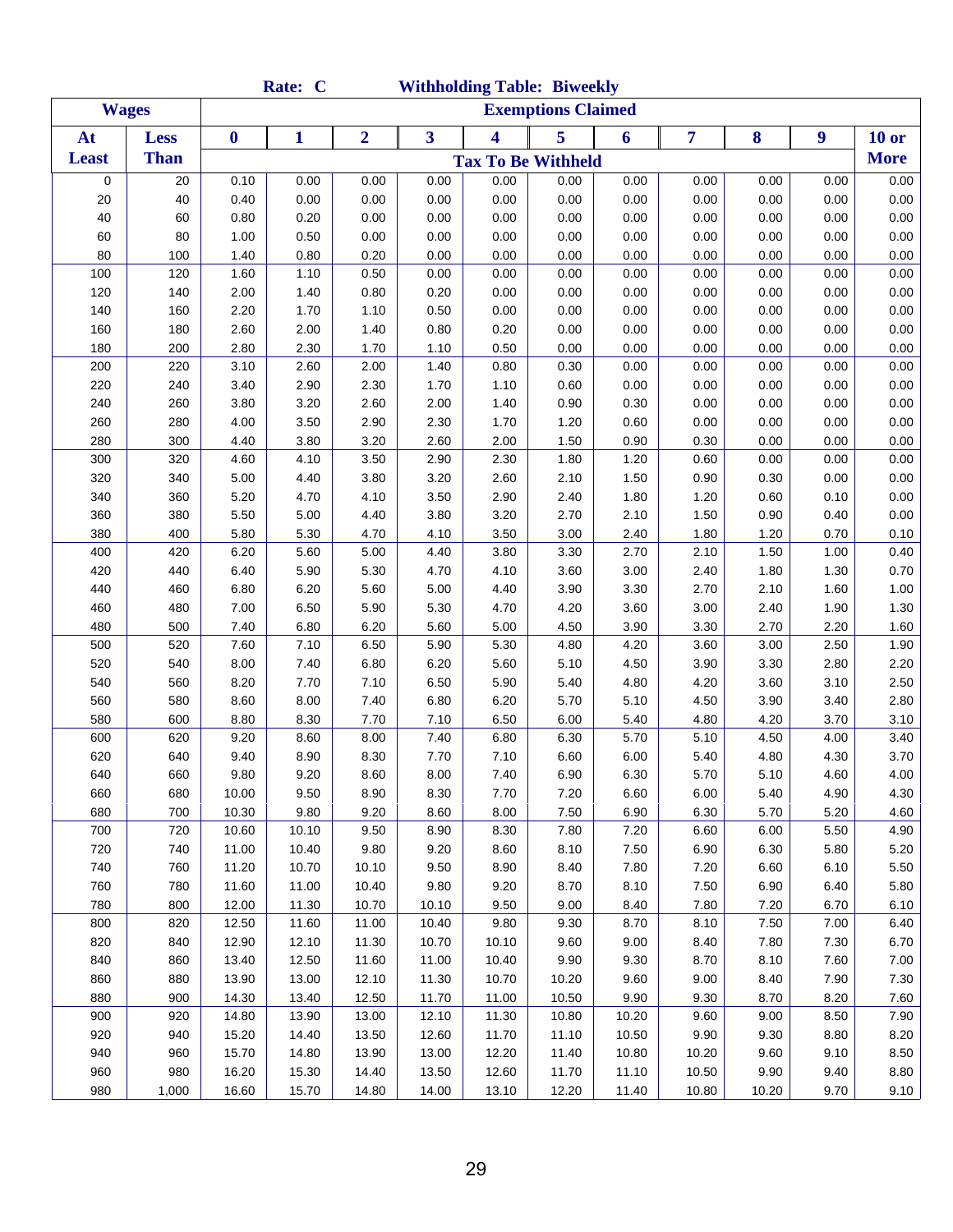|              |              |                  | Rate: C      |                |                         | <b>Withholding Table: Biweekly</b> |                           |       |       |       |       |             |
|--------------|--------------|------------------|--------------|----------------|-------------------------|------------------------------------|---------------------------|-------|-------|-------|-------|-------------|
|              | <b>Wages</b> |                  |              |                |                         |                                    | <b>Exemptions Claimed</b> |       |       |       |       |             |
| At           | <b>Less</b>  | $\boldsymbol{0}$ | $\mathbf{1}$ | $\overline{2}$ | $\overline{\mathbf{3}}$ | 4                                  | 5                         | 6     | 7     | 8     | 9     | $10$ or     |
| <b>Least</b> | <b>Than</b>  |                  |              |                |                         | <b>Tax To Be Withheld</b>          |                           |       |       |       |       | <b>More</b> |
| 1,000        | 1,020        | 17.10            | 16.20        | 15.30          | 14.40                   | 13.50                              | 12.70                     | 11.80 | 11.10 | 10.50 | 10.00 | 9.40        |
| 1,020        | 1,040        | 17.50            | 16.70        | 15.80          | 14.90                   | 14.00                              | 13.10                     | 12.20 | 11.40 | 10.80 | 10.30 | 9.70        |
| 1,040        | 1,060        | 18.00            | 17.10        | 16.20          | 15.30                   | 14.50                              | 13.60                     | 12.70 | 11.80 | 11.10 | 10.60 | 10.00       |
| 1,060        | 1,080        | 18.50            | 17.60        | 16.70          | 15.80                   | 14.90                              | 14.00                     | 13.20 | 12.30 | 11.40 | 10.90 | 10.30       |
| 1,080        | 1,100        | 18.90            | 18.00        | 17.10          | 16.30                   | 15.40                              | 14.50                     | 13.60 | 12.70 | 11.90 | 11.20 | 10.60       |
| 1,100        | 1,120        | 19.40            | 18.50        | 17.60          | 16.70                   | 15.80                              | 15.00                     | 14.10 | 13.20 | 12.30 | 11.50 | 10.90       |
| 1,120        | 1,140        | 19.80            | 19.00        | 18.10          | 17.20                   | 16.30                              | 15.40                     | 14.50 | 13.70 | 12.80 | 11.90 | 11.20       |
| 1,140        | 1,160        | 20.30            | 19.40        | 18.50          | 17.60                   | 16.80                              | 15.90                     | 15.00 | 14.10 | 13.20 | 12.30 | 11.50       |
| 1,160        | 1,180        | 20.80            | 19.90        | 19.00          | 18.10                   | 17.20                              | 16.30                     | 15.50 | 14.60 | 13.70 | 12.80 | 11.90       |
| 1,180        | 1,200        | 21.20            | 20.30        | 19.40          | 18.60                   | 17.70                              | 16.80                     | 15.90 | 15.00 | 14.20 | 13.30 | 12.40       |
| 1,200        | 1,220        | 21.70            | 20.80        | 19.90          | 19.00                   | 18.10                              | 17.30                     | 16.40 | 15.50 | 14.60 | 13.70 | 12.80       |
| 1,220        | 1,240        | 22.10            | 21.30        | 20.40          | 19.50                   | 18.60                              | 17.70                     | 16.80 | 16.00 | 15.10 | 14.20 | 13.30       |
| 1,240        | 1,260        | 22.60            | 21.70        | 20.80          | 19.90                   | 19.10                              | 18.20                     | 17.30 | 16.40 | 15.50 | 14.60 | 13.80       |
| 1,260        | 1,280        | 23.10            | 22.20        | 21.30          | 20.40                   | 19.50                              | 18.60                     | 17.80 | 16.90 | 16.00 | 15.10 | 14.20       |
| 1,280        | 1,300        | 23.50            | 22.60        | 21.70          | 20.90                   | 20.00                              | 19.10                     | 18.20 | 17.30 | 16.50 | 15.60 | 14.70       |
| 1,300        | 1,320        | 24.00            | 23.10        | 22.20          | 21.30                   | 20.40                              | 19.60                     | 18.70 | 17.80 | 16.90 | 16.00 | 15.10       |
| 1,320        | 1,340        | 24.40            | 23.60        | 22.70          | 21.80                   | 20.90                              | 20.00                     | 19.10 | 18.30 | 17.40 | 16.50 | 15.60       |
| 1,340        | 1,360        | 24.90            | 24.00        | 23.10          | 22.20                   | 21.40                              | 20.50                     | 19.60 | 18.70 | 17.80 | 16.90 | 16.10       |
| 1,360        | 1,380        | 25.40            | 24.50        | 23.60          | 22.70                   | 21.80                              | 20.90                     | 20.10 | 19.20 | 18.30 | 17.40 | 16.50       |
| 1,380        | 1,400        | 25.80            | 24.90        | 24.00          | 23.20                   | 22.30                              | 21.40                     | 20.50 | 19.60 | 18.80 | 17.90 | 17.00       |
| 1,400        | 1,420        | 26.30            | 25.40        | 24.50          | 23.60                   | 22.70                              | 21.90                     | 21.00 | 20.10 | 19.20 | 18.30 | 17.40       |
| 1,420        | 1,440        | 26.70            | 25.90        | 25.00          | 24.10                   | 23.20                              | 22.30                     | 21.40 | 20.60 | 19.70 | 18.80 | 17.90       |
| 1,440        | 1,460        | 27.20            | 26.30        | 25.40          | 24.50                   | 23.70                              | 22.80                     | 21.90 | 21.00 | 20.10 | 19.20 | 18.40       |
| 1,460        | 1,480        | 27.70            | 26.80        | 25.90          | 25.00                   | 24.10                              | 23.20                     | 22.40 | 21.50 | 20.60 | 19.70 | 18.80       |
| 1,480        | 1,500        | 28.10            | 27.20        | 26.30          | 25.50                   | 24.60                              | 23.70                     | 22.80 | 21.90 | 21.10 | 20.20 | 19.30       |
| 1,500        | 1,520        | 28.60            | 27.70        | 26.80          | 25.90                   | 25.00                              | 24.20                     | 23.30 | 22.40 | 21.50 | 20.60 | 19.70       |
| 1,520        | 1,540        | 29.00            | 28.20        | 27.30          | 26.40                   | 25.50                              | 24.60                     | 23.70 | 22.90 | 22.00 | 21.10 | 20.20       |
| 1,540        | 1,560        | 29.60            | 28.60        | 27.70          | 26.80                   | 26.00                              | 25.10                     | 24.20 | 23.30 | 22.40 | 21.50 | 20.70       |
| 1,560        | 1,580        | 30.10            | 29.10        | 28.20          | 27.30                   | 26.40                              | 25.50                     | 24.70 | 23.80 | 22.90 | 22.00 | 21.10       |
| 1,580        | 1,600        | 30.70            | 29.60        | 28.60          | 27.80                   | 26.90                              | 26.00                     | 25.10 | 24.20 | 23.40 | 22.50 | 21.60       |
| 1,600        | 1,620        | 31.20            | 30.20        | 29.10          | 28.20                   | 27.30                              | 26.50                     | 25.60 | 24.70 | 23.80 | 22.90 | 22.00       |
| 1,620        | 1,640        | 31.80            | 30.70        | 29.60          | 28.70                   | 27.80                              | 26.90                     | 26.00 | 25.20 | 24.30 | 23.40 | 22.50       |
| 1,640        | 1,660        | 32.40            | 31.30        | 30.20          | 29.10                   | 28.30                              | 27.40                     | 26.50 | 25.60 | 24.70 | 23.80 | 23.00       |
| 1,660        | 1,680        | 32.90            | 31.80        | 30.80          | 29.70                   | 28.70                              | 27.80                     | 27.00 | 26.10 | 25.20 | 24.30 | 23.40       |
| 1,680        | 1,700        | 33.50            | 32.40        | 31.30          | 30.20                   | 29.20                              | 28.30                     | 27.40 | 26.50 | 25.70 | 24.80 | 23.90       |
| 1,700        | 1,720        | 34.00            | 33.00        | 31.90          | 30.80                   | 29.70                              | 28.80                     | 27.90 | 27.00 | 26.10 | 25.20 | 24.30       |
| 1,720        | 1,740        | 34.60            | 33.50        | 32.40          | 31.40                   | 30.30                              | 29.20                     | 28.30 | 27.50 | 26.60 | 25.70 | 24.80       |
| 1,740        | 1,760        | 35.20            | 34.10        | 33.00          | 31.90                   | 30.90                              | 29.80                     | 28.80 | 27.90 | 27.00 | 26.10 | 25.30       |
| 1,760        | 1,780        | 35.70            | 34.60        | 33.60          | 32.50                   | 31.40                              | 30.30                     | 29.30 | 28.40 | 27.50 | 26.60 | 25.70       |
| 1,780        | 1,800        | 36.30            | 35.20        | 34.10          | 33.00                   | 32.00                              | 30.90                     | 29.80 | 28.80 | 28.00 | 27.10 | 26.20       |
| 1,800        | 1,820        | 36.80            | 35.80        | 34.70          | 33.60                   | 32.50                              | 31.50                     | 30.40 | 29.30 | 28.40 | 27.50 | 26.60       |
| 1,820        | 1,840        | 37.40            | 36.30        | 35.20          | 34.20                   | 33.10                              | 32.00                     | 30.90 | 29.90 | 28.90 | 28.00 | 27.10       |
| 1,840        | 1,860        | 38.00            | 36.90        | 35.80          | 34.70                   | 33.70                              | 32.60                     | 31.50 | 30.40 | 29.40 | 28.40 | 27.60       |
| 1,860        | 1,880        | 38.50            | 37.40        | 36.40          | 35.30                   | 34.20                              | 33.10                     | 32.10 | 31.00 | 29.90 | 28.90 | 28.00       |
| 1,880        | 1,900        | 39.10            | 38.00        | 36.90          | 35.80                   | 34.80                              | 33.70                     | 32.60 | 31.50 | 30.50 | 29.40 | 28.50       |
| 1,900        | 1,920        | 39.60            | 38.60        | 37.50          | 36.40                   | 35.30                              | 34.30                     | 33.20 | 32.10 | 31.00 | 30.00 | 28.90       |
| 1,920        | 1,940        | 40.20            | 39.10        | 38.00          | 37.00                   | 35.90                              | 34.80                     | 33.70 | 32.70 | 31.60 | 30.50 | 29.40       |
| 1,940        | 1,960        | 40.90            | 39.70        | 38.60          | 37.50                   | 36.50                              | 35.40                     | 34.30 | 33.20 | 32.20 | 31.10 | 30.00       |
| 1,960        | 1,980        | 41.60            | 40.30        | 39.20          | 38.10                   | 37.00                              | 35.90                     | 34.90 | 33.80 | 32.70 | 31.60 | 30.60       |
| 1,980        | 2,000        | 42.30            | 41.00        | 39.70          | 38.60                   | 37.60                              | 36.50                     | 35.40 | 34.30 | 33.30 | 32.20 | 31.10       |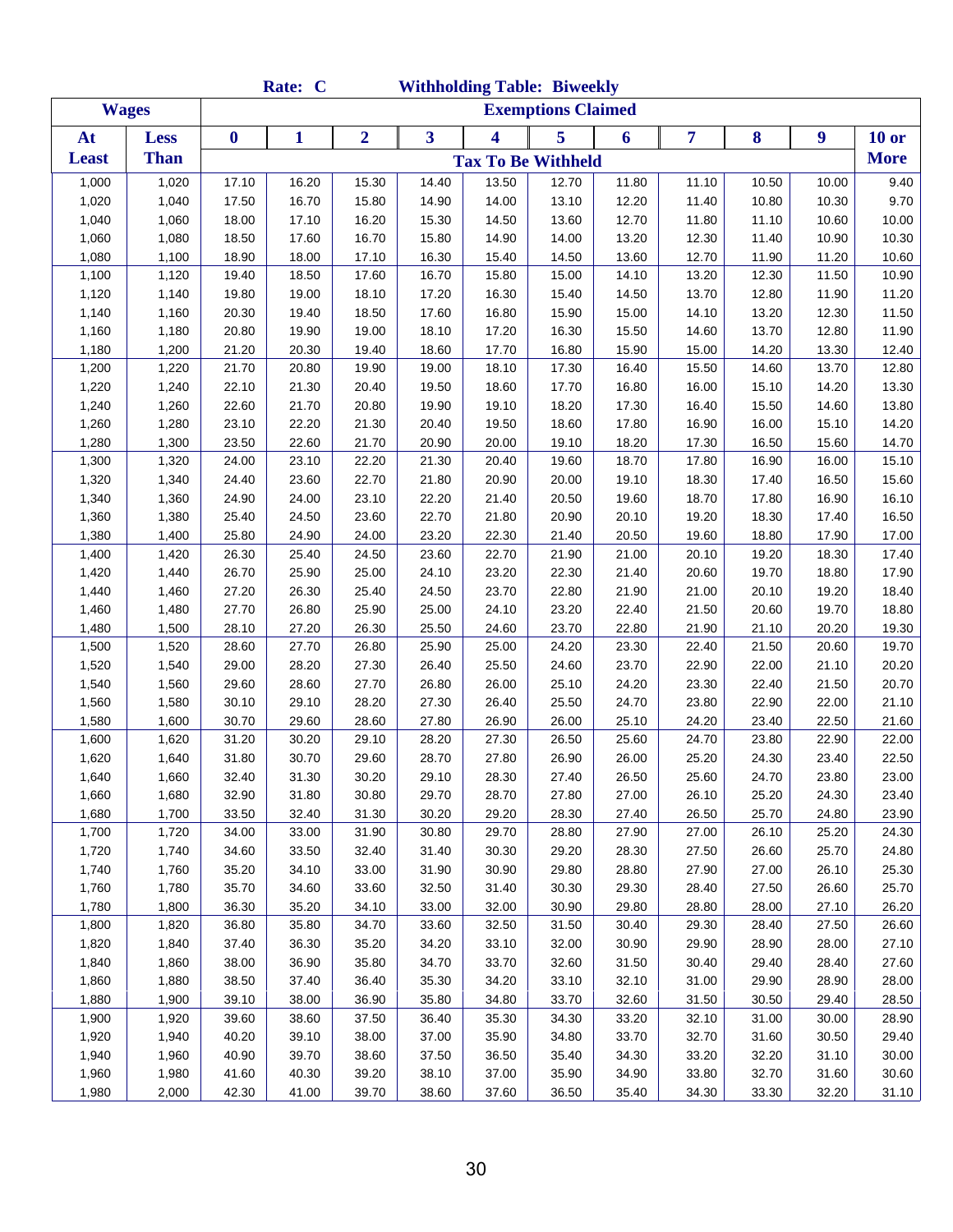|                |                |                  | Rate: C        |                |                | <b>Withholding Table: Biweekly</b> |                           |                |                |                |                |                |
|----------------|----------------|------------------|----------------|----------------|----------------|------------------------------------|---------------------------|----------------|----------------|----------------|----------------|----------------|
| <b>Wages</b>   |                |                  |                |                |                |                                    | <b>Exemptions Claimed</b> |                |                |                |                |                |
| At             | Less           | $\boldsymbol{0}$ | 1              | $\overline{2}$ | 3              | $\overline{\mathbf{4}}$            | 5                         | 6              | 7              | 8              | 9              | $10$ or        |
| <b>Least</b>   | <b>Than</b>    |                  |                |                |                | <b>Tax To Be Withheld</b>          |                           |                |                |                |                | <b>More</b>    |
| 2,000          | 2,020          | 43.00            | 41.70          | 40.40          | 39.20          | 38.10                              | 37.10                     | 36.00          | 34.90          | 33.80          | 32.80          | 31.70          |
| 2,020          | 2,040          | 43.70            | 42.40          | 41.10          | 39.80          | 38.70                              | 37.60                     | 36.50          | 35.50          | 34.40          | 33.30          | 32.20          |
| 2,040          | 2,060          | 44.40            | 43.10          | 41.80          | 40.40          | 39.30                              | 38.20                     | 37.10          | 36.00          | 35.00          | 33.90          | 32.80          |
| 2,060          | 2,080          | 45.10            | 43.80          | 42.50          | 41.10          | 39.80                              | 38.70                     | 37.70          | 36.60          | 35.50          | 34.40          | 33.40          |
| 2,080          | 2,100          | 45.80            | 44.50          | 43.20          | 41.80          | 40.50                              | 39.30                     | 38.20          | 37.10          | 36.10          | 35.00          | 33.90          |
| 2,100          | 2,120          | 46.50            | 45.20          | 43.90          | 42.50          | 41.20                              | 39.90                     | 38.80          | 37.70          | 36.60          | 35.60          | 34.50          |
| 2,120          | 2,140          | 47.20            | 45.90          | 44.60          | 43.20          | 41.90                              | 40.50                     | 39.30          | 38.30          | 37.20          | 36.10          | 35.00          |
| 2,140          | 2,160          | 47.90            | 46.60          | 45.30          | 43.90          | 42.60                              | 41.20                     | 39.90          | 38.80          | 37.80          | 36.70          | 35.60          |
| 2,160          | 2,180          | 48.60            | 47.30          | 46.00          | 44.60          | 43.30                              | 41.90                     | 40.60          | 39.40          | 38.30          | 37.20          | 36.20          |
| 2,180          | 2,200          | 49.30            | 48.00          | 46.70          | 45.30          | 44.00                              | 42.60                     | 41.30          | 39.90          | 38.90          | 37.80          | 36.70          |
| 2,200          | 2,220          | 50.00            | 48.70          | 47.40          | 46.00          | 44.70                              | 43.30                     | 42.00          | 40.60          | 39.40          | 38.40          | 37.30          |
| 2,220          | 2,240          | 50.70            | 49.40          | 48.10          | 46.70          | 45.40                              | 44.00                     | 42.70          | 41.30          | 40.00          | 38.90          | 37.80          |
| 2,240          | 2,260          | 51.40            | 50.10          | 48.80          | 47.40          | 46.10                              | 44.70                     | 43.40          | 42.00          | 40.70          | 39.50          | 38.40          |
| 2,260          | 2,280          | 52.10            | 50.80          | 49.50          | 48.10          | 46.80                              | 45.40                     | 44.10          | 42.70          | 41.40          | 40.00          | 39.00          |
| 2,280          | 2,300          | 52.80            | 51.50          | 50.20          | 48.80          | 47.50                              | 46.10                     | 44.80          | 43.40          | 42.10          | 40.70          | 39.50          |
| 2,300          | 2,320          | 53.60            | 52.20          | 50.90          | 49.50          | 48.20                              | 46.80                     | 45.50          | 44.10          | 42.80          | 41.40          | 40.10          |
| 2,320          | 2,340          | 54.70            | 52.90          | 51.60          | 50.20          | 48.90                              | 47.50                     | 46.20          | 44.80          | 43.50          | 42.10          | 40.80          |
| 2,340          | 2,360          | 55.80            | 53.70          | 52.30          | 50.90          | 49.60                              | 48.20                     | 46.90          | 45.50          | 44.20          | 42.80          | 41.50          |
| 2,360          | 2,380          | 57.00            | 54.80          | 53.00          | 51.60          | 50.30                              | 48.90                     | 47.60          | 46.20          | 44.90          | 43.50          | 42.20          |
| 2,380          | 2,400          | 58.10            | 55.90          | 53.80          | 52.30          | 51.00                              | 49.60                     | 48.30          | 46.90          | 45.60          | 44.20          | 42.90          |
| 2,400          | 2,420          | 59.20            | 57.00          | 54.90          | 53.00          | 51.70                              | 50.30                     | 49.00          | 47.60          | 46.30          | 44.90          | 43.60          |
| 2,420<br>2,440 | 2,440          | 60.30<br>61.40   | 58.20<br>59.30 | 56.00<br>57.10 | 53.90<br>55.00 | 52.40<br>53.10                     | 51.00<br>51.70            | 49.70<br>50.40 | 48.30<br>49.00 | 47.00<br>47.70 | 45.60<br>46.30 | 44.30<br>45.00 |
| 2,460          | 2,460<br>2,480 | 62.60            | 60.40          | 58.20          | 56.10          | 53.90                              | 52.40                     | 51.10          | 49.70          | 48.40          | 47.00          | 45.70          |
| 2,480          | 2,500          | 63.70            | 61.50          | 59.40          | 57.20          | 55.10                              | 53.10                     | 51.80          | 50.40          | 49.10          | 47.70          | 46.40          |
| 2,500          | 2,520          | 64.80            | 62.60          | 60.50          | 58.30          | 56.20                              | 54.00                     | 52.50          | 51.10          | 49.80          | 48.40          | 47.10          |
| 2,520          | 2,540          | 65.90            | 63.80          | 61.60          | 59.50          | 57.30                              | 55.20                     | 53.20          | 51.80          | 50.50          | 49.10          | 47.80          |
| 2,540          | 2,560          | 67.00            | 64.90          | 62.70          | 60.60          | 58.40                              | 56.30                     | 54.10          | 52.50          | 51.20          | 49.80          | 48.50          |
| 2,560          | 2,580          | 68.20            | 66.00          | 63.80          | 61.70          | 59.50                              | 57.40                     | 55.20          | 53.20          | 51.90          | 50.50          | 49.20          |
| 2,580          | 2,600          | 69.30            | 67.10          | 65.00          | 62.80          | 60.70                              | 58.50                     | 56.40          | 54.20          | 52.60          | 51.20          | 49.90          |
| 2,600          | 2,620          | 70.40            | 68.20          | 66.10          | 63.90          | 61.80                              | 59.60                     | 57.50          | 55.30          | 53.30          | 51.90          | 50.60          |
| 2,620          | 2,640          | 71.50            | 69.40          | 67.20          | 65.10          | 62.90                              | 60.80                     | 58.60          | 56.50          | 54.30          | 52.60          | 51.30          |
| 2,640          | 2,660          | 72.60            | 70.50          | 68.30          | 66.20          | 64.00                              | 61.90                     | 59.70          | 57.60          | 55.40          | 53.30          | 52.00          |
| 2,660          | 2,680          | 73.80            | 71.60          | 69.40          | 67.30          | 65.10                              | 63.00                     | 60.80          | 58.70          | 56.50          | 54.40          | 52.70          |
| 2,680          | 2,700          | 74.90            | 72.70          | 70.60          | 68.40          | 66.30                              | 64.10                     | 62.00          | 59.80          | 57.70          | 55.50          | 53.40          |
| 2,700          | 2,720          | 76.00            | 73.80          | 71.70          | 69.50          | 67.40                              | 65.20                     | 63.10          | 60.90          | 58.80          | 56.60          | 54.50          |
| 2,720          | 2,740          | 77.10            | 75.00          | 72.80          | 70.70          | 68.50                              | 66.40                     | 64.20          | 62.10          | 59.90          | 57.80          | 55.60          |
| 2,740          | 2,760          | 78.20            | 76.10          | 73.90          | 71.80          | 69.60                              | 67.50                     | 65.30          | 63.20          | 61.00          | 58.90          | 56.70          |
| 2,760          | 2,780          | 79.40            | 77.20          | 75.00          | 72.90          | 70.70                              | 68.60                     | 66.40          | 64.30          | 62.10          | 60.00          | 57.80          |
| 2,780          | 2,800          | 80.50            | 78.30          | 76.20          | 74.00          | 71.90                              | 69.70                     | 67.60          | 65.40          | 63.30          | 61.10          | 59.00          |
| 2,800          | 2,820          | 81.60            | 79.40          | 77.30          | 75.10          | 73.00                              | 70.80                     | 68.70          | 66.50          | 64.40          | 62.20          | 60.10          |
| 2,820          | 2,840          | 82.70            | 80.60          | 78.40          | 76.30          | 74.10                              | 72.00                     | 69.80          | 67.70          | 65.50          | 63.40          | 61.20          |
| 2,840          | 2,860          | 83.80            | 81.70          | 79.50          | 77.40          | 75.20                              | 73.10                     | 70.90          | 68.80          | 66.60          | 64.50          | 62.30          |
| 2,860          | 2,880<br>2,900 | 85.00            | 82.80          | 80.60          | 78.50          | 76.30<br>77.50                     | 74.20<br>75.30            | 72.00<br>73.20 | 69.90          | 67.70<br>68.90 | 65.60<br>66.70 | 63.40          |
| 2,880<br>2,900 | 2,920          | 86.10<br>87.20   | 83.90<br>85.00 | 81.80<br>82.90 | 79.60<br>80.70 | 78.60                              | 76.40                     | 74.30          | 71.00<br>72.10 | 70.00          | 67.80          | 64.60<br>65.70 |
| 2,920          | 2,940          | 88.30            | 86.20          | 84.00          | 81.90          | 79.70                              | 77.60                     | 75.40          | 73.30          | 71.10          | 69.00          | 66.80          |
| 2,940          | 2,960          | 89.40            | 87.30          | 85.10          | 83.00          | 80.80                              | 78.70                     | 76.50          | 74.40          | 72.20          | 70.10          | 67.90          |
| 2,960          | 2,980          | 90.60            | 88.40          | 86.20          | 84.10          | 81.90                              | 79.80                     | 77.60          | 75.50          | 73.30          | 71.20          | 69.00          |
| 2,980          | 3,000          | 91.70            | 89.50          | 87.40          | 85.20          | 83.10                              | 80.90                     | 78.80          | 76.60          | 74.50          | 72.30          | 70.20          |
|                |                |                  |                |                |                |                                    |                           |                |                |                |                |                |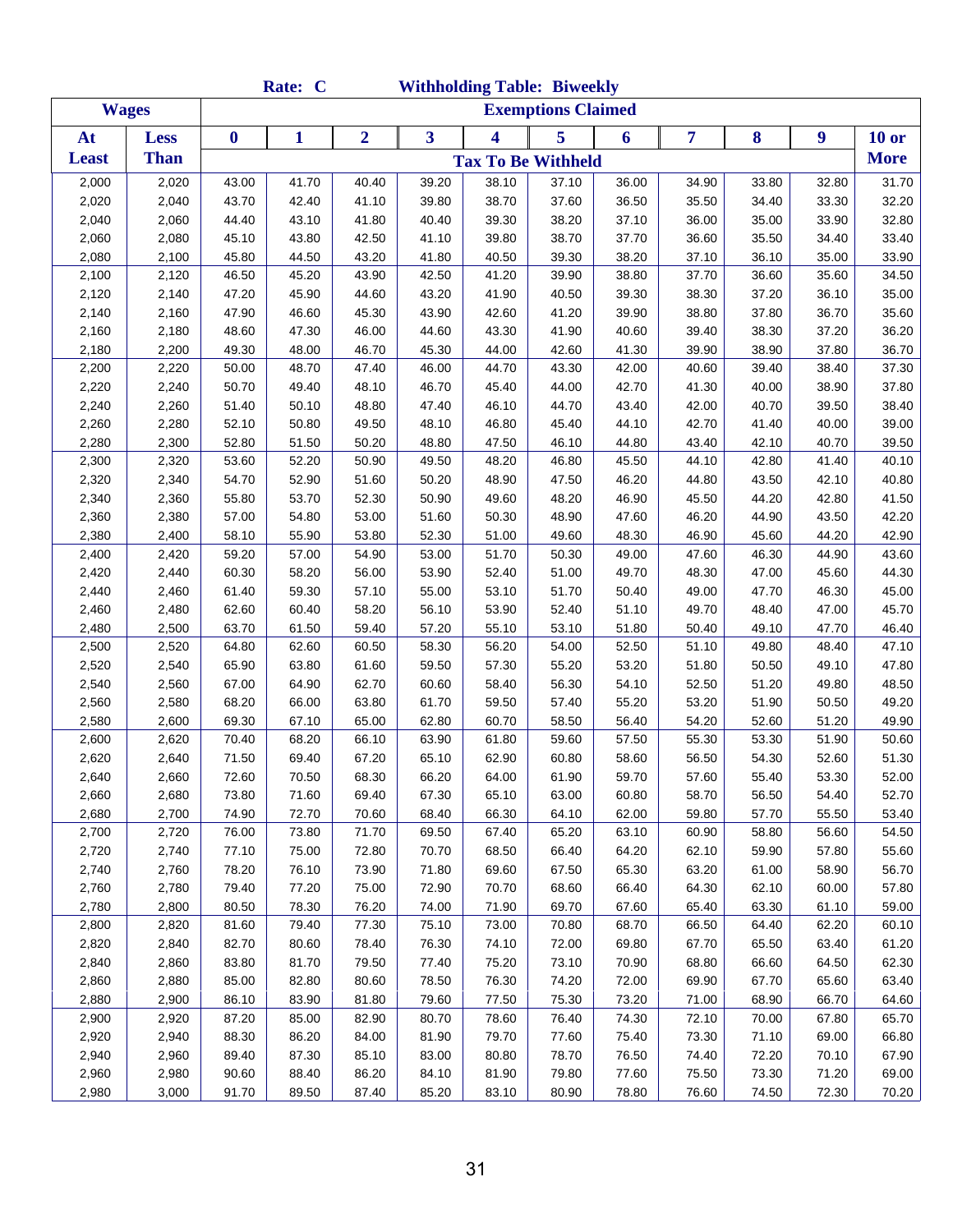|              |              |                  | Rate: C |                |        |        | <b>Withholding Table: Biweekly</b> |        |        |        |                  |              |
|--------------|--------------|------------------|---------|----------------|--------|--------|------------------------------------|--------|--------|--------|------------------|--------------|
|              | <b>Wages</b> |                  |         |                |        |        | <b>Exemptions Claimed</b>          |        |        |        |                  |              |
| At           | <b>Less</b>  | $\boldsymbol{0}$ | 1       | $\overline{2}$ | 3      | 4      | 5                                  | 6      | 7      | 8      | $\boldsymbol{9}$ | <b>10 or</b> |
| <b>Least</b> | <b>Than</b>  |                  |         |                |        |        | <b>Tax To Be Withheld</b>          |        |        |        |                  | <b>More</b>  |
| 3,000        | 3,050        | 93.60            | 91.50   | 89.30          | 87.20  | 85.00  | 82.90                              | 80.70  | 78.60  | 76.40  | 74.30            | 72.10        |
| 3,050        | 3,100        | 96.40            | 94.30   | 92.10          | 90.00  | 87.80  | 85.70                              | 83.50  | 81.40  | 79.20  | 77.10            | 74.90        |
| 3,100        | 3,150        | 99.20            | 97.10   | 94.90          | 92.80  | 90.60  | 88.50                              | 86.30  | 84.20  | 82.00  | 79.90            | 77.70        |
| 3,150        | 3,200        | 102.00           | 99.90   | 97.70          | 95.60  | 93.40  | 91.30                              | 89.10  | 87.00  | 84.80  | 82.70            | 80.50        |
| 3,200        | 3,250        | 104.80           | 102.70  | 100.50         | 98.40  | 96.20  | 94.10                              | 91.90  | 89.80  | 87.60  | 85.50            | 83.30        |
| 3,250        | 3,300        | 107.60           | 105.50  | 103.30         | 101.20 | 99.00  | 96.90                              | 94.70  | 92.60  | 90.40  | 88.30            | 86.10        |
| 3,300        | 3,350        | 110.40           | 108.30  | 106.10         | 104.00 | 101.80 | 99.70                              | 97.50  | 95.40  | 93.20  | 91.10            | 88.90        |
| 3,350        | 3,400        | 113.20           | 111.10  | 108.90         | 106.80 | 104.60 | 102.50                             | 100.30 | 98.20  | 96.00  | 93.90            | 91.70        |
| 3,400        | 3,450        | 116.00           | 113.90  | 111.70         | 109.60 | 107.40 | 105.30                             | 103.10 | 101.00 | 98.80  | 96.70            | 94.50        |
| 3,450        | 3,500        | 118.80           | 116.70  | 114.50         | 112.40 | 110.20 | 108.10                             | 105.90 | 103.80 | 101.60 | 99.50            | 97.30        |
| 3,500        | 3,550        | 121.60           | 119.50  | 117.30         | 115.20 | 113.00 | 110.90                             | 108.70 | 106.60 | 104.40 | 102.30           | 100.10       |
| 3,550        | 3,600        | 124.40           | 122.30  | 120.10         | 118.00 | 115.80 | 113.70                             | 111.50 | 109.40 | 107.20 | 105.10           | 102.90       |
| 3,600        | 3,650        | 127.20           | 125.10  | 122.90         | 120.80 | 118.60 | 116.50                             | 114.30 | 112.20 | 110.00 | 107.90           | 105.70       |
| 3,650        | 3,700        | 130.00           | 127.90  | 125.70         | 123.60 | 121.40 | 119.30                             | 117.10 | 115.00 | 112.80 | 110.70           | 108.50       |
| 3,700        | 3,750        | 132.80           | 130.70  | 128.50         | 126.40 | 124.20 | 122.10                             | 119.90 | 117.80 | 115.60 | 113.50           | 111.30       |
| 3,750        | 3,800        | 135.60           | 133.50  | 131.30         | 129.20 | 127.00 | 124.90                             | 122.70 | 120.60 | 118.40 | 116.30           | 114.10       |
| 3,800        | 3,850        | 138.40           | 136.30  | 134.10         | 132.00 | 129.80 | 127.70                             | 125.50 | 123.40 | 121.20 | 119.10           | 116.90       |
| 3,850        | 3,900        | 141.20           | 139.10  | 136.90         | 134.80 | 132.60 | 130.50                             | 128.30 | 126.20 | 124.00 | 121.90           | 119.70       |
| 3,900        | 3,950        | 144.00           | 141.90  | 139.70         | 137.60 | 135.40 | 133.30                             | 131.10 | 129.00 | 126.80 | 124.70           | 122.50       |
| 3,950        | 4,000        | 146.80           | 144.70  | 142.50         | 140.40 | 138.20 | 136.10                             | 133.90 | 131.80 | 129.60 | 127.50           | 125.30       |
| 4,000        | 4,050        | 149.60           | 147.50  | 145.30         | 143.20 | 141.00 | 138.90                             | 136.70 | 134.60 | 132.40 | 130.30           | 128.10       |
| 4,050        | 4,100        | 152.40           | 150.30  | 148.10         | 146.00 | 143.80 | 141.70                             | 139.50 | 137.40 | 135.20 | 133.10           | 130.90       |
| 4,100        | 4,150        | 155.20           | 153.10  | 150.90         | 148.80 | 146.60 | 144.50                             | 142.30 | 140.20 | 138.00 | 135.90           | 133.70       |
| 4,150        | 4,200        | 158.00           | 155.90  | 153.70         | 151.60 | 149.40 | 147.30                             | 145.10 | 143.00 | 140.80 | 138.70           | 136.50       |
| 4,200        | 4,250        | 160.80           | 158.70  | 156.50         | 154.40 | 152.20 | 150.10                             | 147.90 | 145.80 | 143.60 | 141.50           | 139.30       |
| 4,250        | 4,300        | 163.60           | 161.50  | 159.30         | 157.20 | 155.00 | 152.90                             | 150.70 | 148.60 | 146.40 | 144.30           | 142.10       |
| 4,300        | 4,350        | 166.40           | 164.30  | 162.10         | 160.00 | 157.80 | 155.70                             | 153.50 | 151.40 | 149.20 | 147.10           | 144.90       |
| 4,350        | 4,400        | 169.20           | 167.10  | 164.90         | 162.80 | 160.60 | 158.50                             | 156.30 | 154.20 | 152.00 | 149.90           | 147.70       |
| 4,400        | 4,450        | 172.00           | 169.90  | 167.70         | 165.60 | 163.40 | 161.30                             | 159.10 | 157.00 | 154.80 | 152.70           | 150.50       |
| 4,450        | 4,500        | 174.80           | 172.70  | 170.50         | 168.40 | 166.20 | 164.10                             | 161.90 | 159.80 | 157.60 | 155.50           | 153.30       |
| 4,500        | 4,600        | 179.00           | 176.90  | 174.70         | 172.60 | 170.40 | 168.30                             | 166.10 | 164.00 | 161.80 | 159.70           | 157.50       |
| 4,600        | 4,700        | 184.60           | 182.50  | 180.30         | 178.20 | 176.00 | 173.90                             | 171.70 | 169.60 | 167.40 | 165.30           | 163.10       |
| 4,700        | 4,800        | 190.20           | 188.10  | 185.90         | 183.80 | 181.60 | 179.50                             | 177.30 | 175.20 | 173.00 | 170.90           | 168.70       |
| 4,800        | 4,900        | 195.80           | 193.70  | 191.50         | 189.40 | 187.20 | 185.10                             | 182.90 | 180.80 | 178.60 | 176.50           | 174.30       |
| 4,900        | 5,000        | 201.40           | 199.30  | 197.10         | 195.00 | 192.80 | 190.70                             | 188.50 | 186.40 | 184.20 | 182.10           | 179.90       |
| 5,000        | 5,100        | 207.00           | 204.90  | 202.70         | 200.60 | 198.40 | 196.30                             | 194.10 | 192.00 | 189.80 | 187.70           | 185.50       |
| 5,100        | 5,200        | 212.60           | 210.50  | 208.30         | 206.20 | 204.00 | 201.90                             | 199.70 | 197.60 | 195.40 | 193.30           | 191.10       |
| 5,200        | 5,300        | 218.20           | 216.10  | 213.90         | 211.80 | 209.60 | 207.50                             | 205.30 | 203.20 | 201.00 | 198.90           | 196.70       |
| 5,300        | 5,400        | 223.80           | 221.70  | 219.50         | 217.40 | 215.20 | 213.10                             | 210.90 | 208.80 | 206.60 | 204.50           | 202.30       |
| 5,400        | 5,500        | 229.40           | 227.30  | 225.10         | 223.00 | 220.80 | 218.70                             | 216.50 | 214.40 | 212.20 | 210.10           | 207.90       |
| 5,500        | 5,600        | 235.00           | 232.90  | 230.70         | 228.60 | 226.40 | 224.30                             | 222.10 | 220.00 | 217.80 | 215.70           | 213.50       |
| 5,600        | 5,700        | 240.60           | 238.50  | 236.30         | 234.20 | 232.00 | 229.90                             | 227.70 | 225.60 | 223.40 | 221.30           | 219.10       |
| 5,700        | 5,800        | 246.20           | 244.10  | 241.90         | 239.80 | 237.60 | 235.50                             | 233.30 | 231.20 | 229.00 | 226.90           | 224.70       |
| 5,800        | 5,900        | 252.60           | 250.10  | 247.60         | 245.40 | 243.20 | 241.10                             | 238.90 | 236.80 | 234.60 | 232.50           | 230.30       |
| 5,900        | 6,000        | 259.20           | 256.70  | 254.20         | 251.60 | 249.10 | 246.70                             | 244.50 | 242.40 | 240.20 | 238.10           | 235.90       |
| 6,000        | 6,100        | 265.80           | 263.30  | 260.80         | 258.20 | 255.70 | 253.20                             | 250.60 | 248.10 | 245.80 | 243.70           | 241.50       |
| 6,100        | 6,200        | 272.40           | 269.90  | 267.40         | 264.80 | 262.30 | 259.80                             | 257.20 | 254.70 | 252.20 | 249.60           | 247.10       |

**For wages in excess of \$6,200.00 use the Percentage Method found in publication NJ-WT or on our website at www.state.nj.us/treasury/taxation**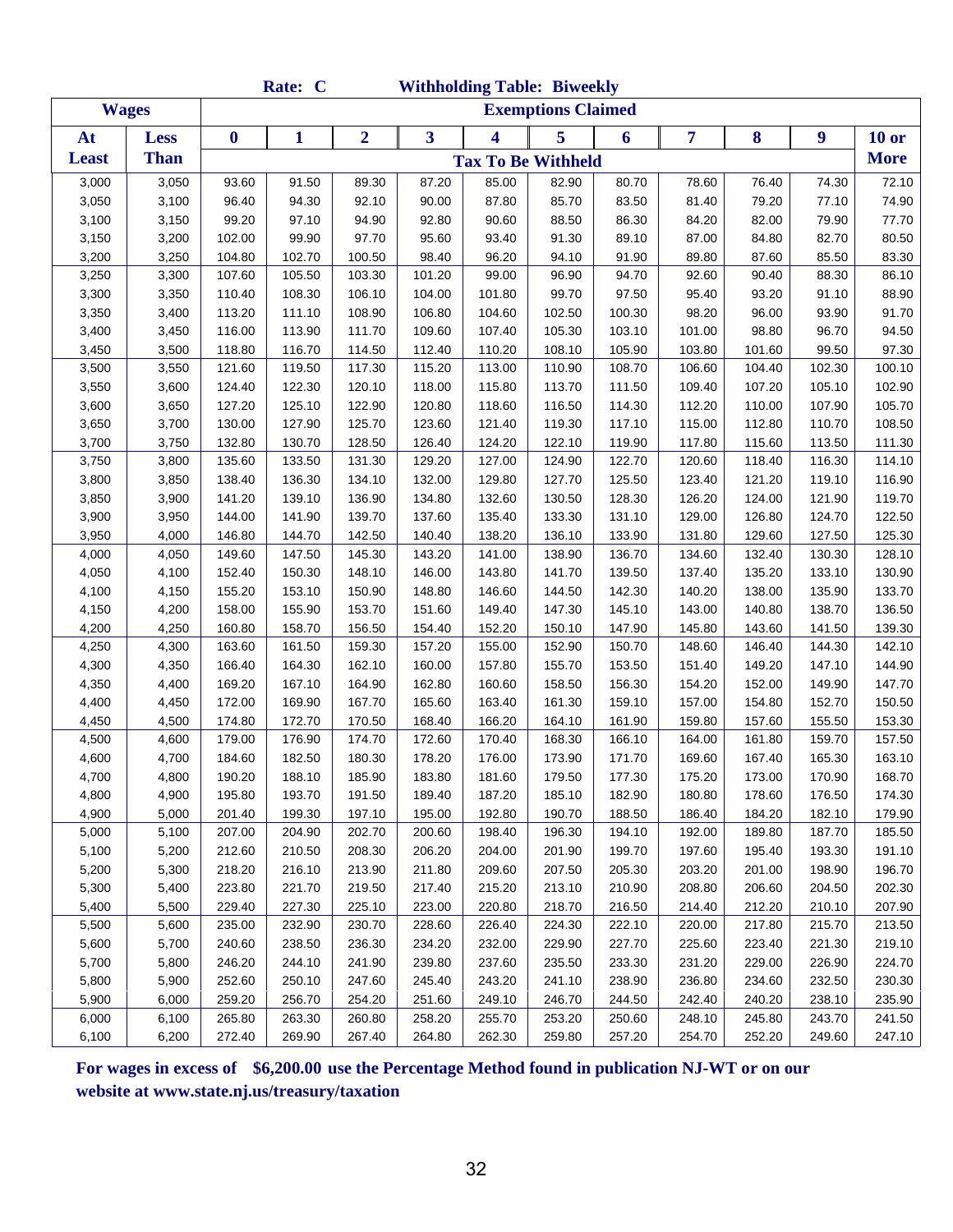|              |              |                  | Rate: C |                |                         |       | <b>Withholding Table: Semi Monthly</b> |       |       |      |      |              |
|--------------|--------------|------------------|---------|----------------|-------------------------|-------|----------------------------------------|-------|-------|------|------|--------------|
|              | <b>Wages</b> |                  |         |                |                         |       | <b>Exemptions Claimed</b>              |       |       |      |      |              |
| At           | <b>Less</b>  | $\boldsymbol{0}$ | 1       | $\overline{2}$ | $\overline{\mathbf{3}}$ | 4     | 5                                      | 6     | 7     | 8    | 9    | <b>10 or</b> |
| <b>Least</b> | <b>Than</b>  |                  |         |                |                         |       | <b>Tax To Be Withheld</b>              |       |       |      |      | <b>More</b>  |
| 0            | 20           | 0.10             | 0.00    | 0.00           | 0.00                    | 0.00  | 0.00                                   | 0.00  | 0.00  | 0.00 | 0.00 | 0.00         |
| 20           | 40           | 0.40             | 0.00    | 0.00           | 0.00                    | 0.00  | 0.00                                   | 0.00  | 0.00  | 0.00 | 0.00 | 0.00         |
| 40           | 60           | 0.80             | 0.10    | 0.00           | 0.00                    | 0.00  | 0.00                                   | 0.00  | 0.00  | 0.00 | 0.00 | 0.00         |
| 60           | 80           | 1.00             | 0.40    | 0.00           | 0.00                    | 0.00  | 0.00                                   | 0.00  | 0.00  | 0.00 | 0.00 | 0.00         |
| 80           | 100          | 1.40             | 0.70    | 0.10           | 0.00                    | 0.00  | 0.00                                   | 0.00  | 0.00  | 0.00 | 0.00 | 0.00         |
| 100          | 120          | 1.60             | 1.00    | 0.40           | 0.00                    | 0.00  | 0.00                                   | 0.00  | 0.00  | 0.00 | 0.00 | 0.00         |
| 120          | 140          | 2.00             | 1.30    | 0.70           | 0.10                    | 0.00  | 0.00                                   | 0.00  | 0.00  | 0.00 | 0.00 | 0.00         |
| 140          | 160          | 2.20             | 1.60    | 1.00           | 0.40                    | 0.00  | 0.00                                   | 0.00  | 0.00  | 0.00 | 0.00 | 0.00         |
| 160          | 180          | 2.60             | 1.90    | 1.30           | 0.70                    | 0.10  | 0.00                                   | 0.00  | 0.00  | 0.00 | 0.00 | 0.00         |
| 180          | 200          | 2.80             | 2.20    | 1.60           | 1.00                    | 0.40  | 0.00                                   | 0.00  | 0.00  | 0.00 | 0.00 | 0.00         |
| 200          | 220          | 3.10             | 2.50    | 1.90           | 1.30                    | 0.70  | 0.00                                   | 0.00  | 0.00  | 0.00 | 0.00 | 0.00         |
| 220          | 240          | 3.40             | 2.80    | 2.20           | 1.60                    | 1.00  | 0.30                                   | 0.00  | 0.00  | 0.00 | 0.00 | 0.00         |
| 240          | 260          | 3.80             | 3.10    | 2.50           | 1.90                    | 1.30  | 0.60                                   | 0.00  | 0.00  | 0.00 | 0.00 | 0.00         |
| 260          | 280          | 4.00             | 3.40    | 2.80           | 2.20                    | 1.60  | 0.90                                   | 0.30  | 0.00  | 0.00 | 0.00 | 0.00         |
| 280          | 300          | 4.40             | 3.70    | 3.10           | 2.50                    | 1.90  | 1.20                                   | 0.60  | 0.00  | 0.00 | 0.00 | 0.00         |
| 300          | 320          | 4.60             | 4.00    | 3.40           | 2.80                    | 2.20  | 1.50                                   | 0.90  | 0.30  | 0.00 | 0.00 | 0.00         |
| 320          | 340          | 5.00             | 4.30    | 3.70           | 3.10                    | 2.50  | 1.80                                   | 1.20  | 0.60  | 0.00 | 0.00 | 0.00         |
| 340          | 360          | 5.20             | 4.60    | 4.00           | 3.40                    | 2.80  | 2.10                                   | 1.50  | 0.90  | 0.30 | 0.00 | 0.00         |
| 360          | 380          | 5.50             | 4.90    | 4.30           | 3.70                    | 3.10  | 2.40                                   | 1.80  | 1.20  | 0.60 | 0.00 | 0.00         |
| 380          | 400          | 5.80             | 5.20    | 4.60           | 4.00                    | 3.40  | 2.70                                   | 2.10  | 1.50  | 0.90 | 0.20 | 0.00         |
| 400          | 420          | 6.20             | 5.50    | 4.90           | 4.30                    | 3.70  | 3.00                                   | 2.40  | 1.80  | 1.20 | 0.50 | 0.00         |
| 420          | 440          | 6.40             | 5.80    | 5.20           | 4.60                    | 4.00  | 3.30                                   | 2.70  | 2.10  | 1.50 | 0.80 | 0.20         |
| 440          | 460          | 6.80             | 6.10    | 5.50           | 4.90                    | 4.30  | 3.60                                   | 3.00  | 2.40  | 1.80 | 1.10 | 0.50         |
| 460          | 480          | 7.00             | 6.40    | 5.80           | 5.20                    | 4.60  | 3.90                                   | 3.30  | 2.70  | 2.10 | 1.40 | 0.80         |
| 480          | 500          | 7.40             | 6.70    | 6.10           | 5.50                    | 4.90  | 4.20                                   | 3.60  | 3.00  | 2.40 | 1.70 | 1.10         |
| 500          | 520          | 7.60             | 7.00    | 6.40           | 5.80                    | 5.20  | 4.50                                   | 3.90  | 3.30  | 2.70 | 2.00 | 1.40         |
| 520          | 540          | 8.00             | 7.30    | 6.70           | 6.10                    | 5.50  | 4.80                                   | 4.20  | 3.60  | 3.00 | 2.30 | 1.70         |
| 540          | 560          | 8.20             | 7.60    | 7.00           | 6.40                    | 5.80  | 5.10                                   | 4.50  | 3.90  | 3.30 | 2.60 | 2.00         |
| 560          | 580          | 8.60             | 7.90    | 7.30           | 6.70                    | 6.10  | 5.40                                   | 4.80  | 4.20  | 3.60 | 2.90 | 2.30         |
| 580          | 600          | 8.80             | 8.20    | 7.60           | 7.00                    | 6.40  | 5.70                                   | 5.10  | 4.50  | 3.90 | 3.20 | 2.60         |
| 600          | 620          | 9.20             | 8.50    | 7.90           | 7.30                    | 6.70  | 6.00                                   | 5.40  | 4.80  | 4.20 | 3.50 | 2.90         |
| 620          | 640          | 9.40             | 8.80    | 8.20           | 7.60                    | 7.00  | 6.30                                   | 5.70  | 5.10  | 4.50 | 3.80 | 3.20         |
| 640          | 660          | 9.80             | 9.10    | 8.50           | 7.90                    | 7.30  | 6.60                                   | 6.00  | 5.40  | 4.80 | 4.10 | 3.50         |
| 660          | 680          | 10.00            | 9.40    | 8.80           | 8.20                    | 7.60  | 6.90                                   | 6.30  | 5.70  | 5.10 | 4.40 | 3.80         |
| 680          | 700          | 10.30            | 9.70    | 9.10           | 8.50                    | 7.90  | 7.20                                   | 6.60  | 6.00  | 5.40 | 4.70 | 4.10         |
| 700          | 720          | 10.60            | 10.00   | 9.40           | 8.80                    | 8.20  | 7.50                                   | 6.90  | 6.30  | 5.70 | 5.00 | 4.40         |
| 720          | 740          | 11.00            | 10.30   | 9.70           | 9.10                    | 8.50  | 7.80                                   | 7.20  | 6.60  | 6.00 | 5.30 | 4.70         |
| 740          | 760          | 11.20            | 10.60   | 10.00          | 9.40                    | 8.80  | 8.10                                   | 7.50  | 6.90  | 6.30 | 5.60 | 5.00         |
| 760          | 780          | 11.60            | 10.90   | 10.30          | 9.70                    | 9.10  | 8.40                                   | 7.80  | 7.20  | 6.60 | 5.90 | 5.30         |
| 780          | 800          | 11.80            | 11.20   | 10.60          | 10.00                   | 9.40  | 8.70                                   | 8.10  | 7.50  | 6.90 | 6.20 | 5.60         |
| 800          | 820          | 12.20            | 11.50   | 10.90          | 10.30                   | 9.70  | 9.00                                   | 8.40  | 7.80  | 7.20 | 6.50 | 5.90         |
| 820          | 840          | 12.40            | 11.80   | 11.20          | 10.60                   | 10.00 | 9.30                                   | 8.70  | 8.10  | 7.50 | 6.80 | 6.20         |
| 840          | 860          | 12.90            | 12.10   | 11.50          | 10.90                   | 10.30 | 9.60                                   | 9.00  | 8.40  | 7.80 | 7.10 | 6.50         |
| 860          | 880          | 13.30            | 12.40   | 11.80          | 11.20                   | 10.60 | 9.90                                   | 9.30  | 8.70  | 8.10 | 7.40 | 6.80         |
| 880          | 900          | 13.80            | 12.80   | 12.10          | 11.50                   | 10.90 | 10.20                                  | 9.60  | 9.00  | 8.40 | 7.70 | 7.10         |
| 900          | 920          | 14.30            | 13.30   | 12.40          | 11.80                   | 11.20 | 10.50                                  | 9.90  | 9.30  | 8.70 | 8.00 | 7.40         |
| 920          | 940          | 14.70            | 13.80   | 12.80          | 12.10                   | 11.50 | 10.80                                  | 10.20 | 9.60  | 9.00 | 8.30 | 7.70         |
| 940          | 960          | 15.20            | 14.20   | 13.30          | 12.40                   | 11.80 | 11.10                                  | 10.50 | 9.90  | 9.30 | 8.60 | 8.00         |
| 960          | 980          | 15.60            | 14.70   | 13.70          | 12.80                   | 12.10 | 11.40                                  | 10.80 | 10.20 | 9.60 | 8.90 | 8.30         |
| 980          | 1,000        | 16.10            | 15.10   | 14.20          | 13.20                   | 12.40 | 11.70                                  | 11.10 | 10.50 | 9.90 | 9.20 | 8.60         |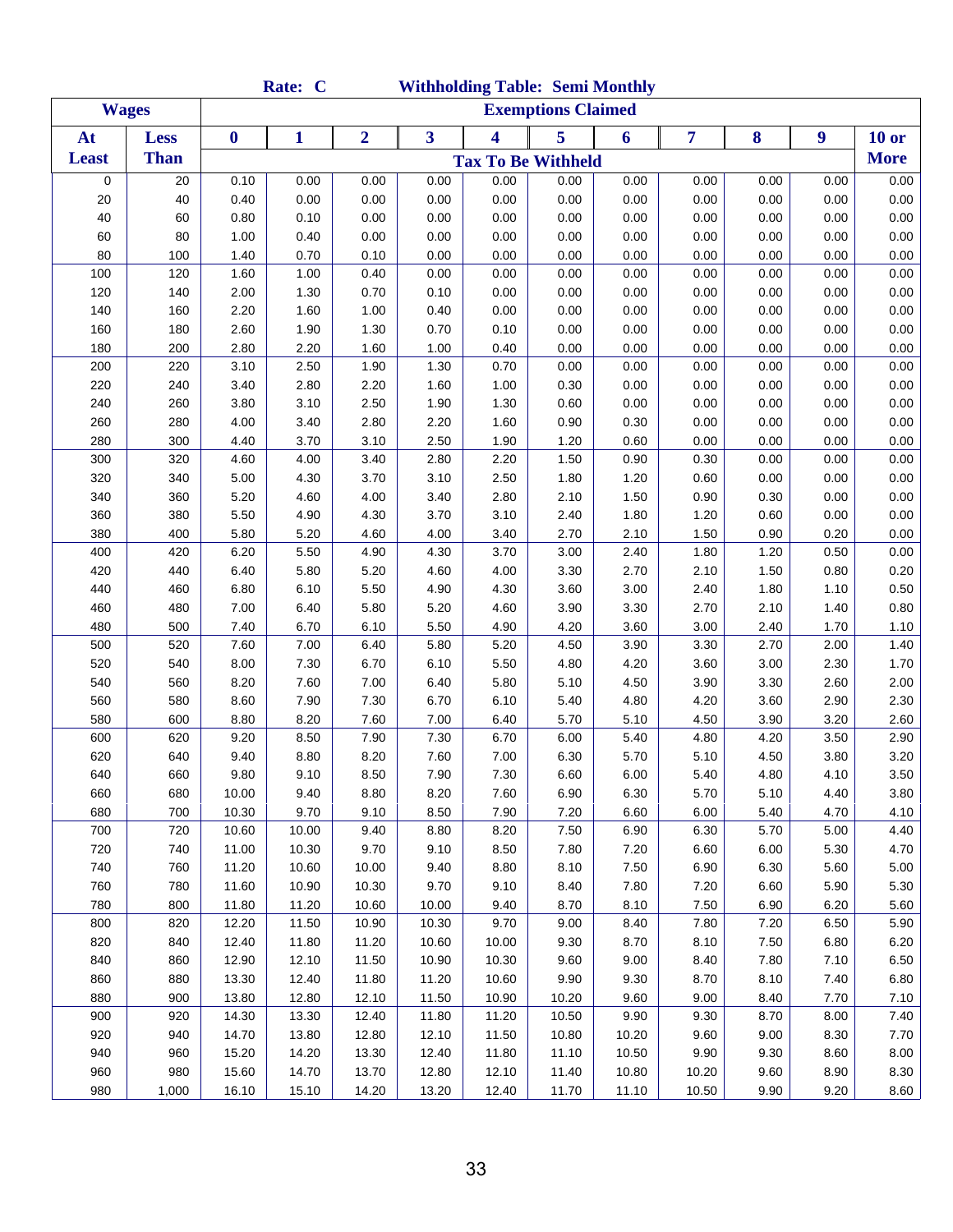|              |              |                  | Rate: C      |                |                         | <b>Withholding Table: Semi Monthly</b> |                           |       |       |       |       |             |
|--------------|--------------|------------------|--------------|----------------|-------------------------|----------------------------------------|---------------------------|-------|-------|-------|-------|-------------|
|              | <b>Wages</b> |                  |              |                |                         |                                        | <b>Exemptions Claimed</b> |       |       |       |       |             |
| At           | <b>Less</b>  | $\boldsymbol{0}$ | $\mathbf{1}$ | $\overline{2}$ | $\overline{\mathbf{3}}$ | 4                                      | 5                         | 6     | 7     | 8     | 9     | $10$ or     |
| <b>Least</b> | <b>Than</b>  |                  |              |                |                         | <b>Tax To Be Withheld</b>              |                           |       |       |       |       | <b>More</b> |
| 1,000        | 1,020        | 16.60            | 15.60        | 14.60          | 13.70                   | 12.70                                  | 12.00                     | 11.40 | 10.80 | 10.20 | 9.50  | 8.90        |
| 1,020        | 1,040        | 17.00            | 16.10        | 15.10          | 14.20                   | 13.20                                  | 12.30                     | 11.70 | 11.10 | 10.50 | 9.80  | 9.20        |
| 1,040        | 1,060        | 17.50            | 16.50        | 15.60          | 14.60                   | 13.70                                  | 12.70                     | 12.00 | 11.40 | 10.80 | 10.10 | 9.50        |
| 1,060        | 1,080        | 17.90            | 17.00        | 16.00          | 15.10                   | 14.10                                  | 13.20                     | 12.30 | 11.70 | 11.10 | 10.40 | 9.80        |
| 1,080        | 1,100        | 18.40            | 17.40        | 16.50          | 15.50                   | 14.60                                  | 13.60                     | 12.70 | 12.00 | 11.40 | 10.70 | 10.10       |
| 1,100        | 1,120        | 18.90            | 17.90        | 16.90          | 16.00                   | 15.00                                  | 14.10                     | 13.10 | 12.30 | 11.70 | 11.00 | 10.40       |
| 1,120        | 1,140        | 19.30            | 18.40        | 17.40          | 16.50                   | 15.50                                  | 14.50                     | 13.60 | 12.60 | 12.00 | 11.30 | 10.70       |
| 1,140        | 1,160        | 19.80            | 18.80        | 17.90          | 16.90                   | 16.00                                  | 15.00                     | 14.00 | 13.10 | 12.30 | 11.60 | 11.00       |
| 1,160        | 1,180        | 20.20            | 19.30        | 18.30          | 17.40                   | 16.40                                  | 15.50                     | 14.50 | 13.50 | 12.60 | 11.90 | 11.30       |
| 1,180        | 1,200        | 20.70            | 19.70        | 18.80          | 17.80                   | 16.90                                  | 15.90                     | 15.00 | 14.00 | 13.00 | 12.20 | 11.60       |
| 1,200        | 1,220        | 21.20            | 20.20        | 19.20          | 18.30                   | 17.30                                  | 16.40                     | 15.40 | 14.50 | 13.50 | 12.60 | 11.90       |
| 1,220        | 1,240        | 21.60            | 20.70        | 19.70          | 18.80                   | 17.80                                  | 16.80                     | 15.90 | 14.90 | 14.00 | 13.00 | 12.20       |
| 1,240        | 1,260        | 22.10            | 21.10        | 20.20          | 19.20                   | 18.30                                  | 17.30                     | 16.30 | 15.40 | 14.40 | 13.50 | 12.50       |
| 1,260        | 1,280        | 22.50            | 21.60        | 20.60          | 19.70                   | 18.70                                  | 17.80                     | 16.80 | 15.80 | 14.90 | 13.90 | 13.00       |
| 1,280        | 1,300        | 23.00            | 22.00        | 21.10          | 20.10                   | 19.20                                  | 18.20                     | 17.30 | 16.30 | 15.30 | 14.40 | 13.40       |
| 1,300        | 1,320        | 23.50            | 22.50        | 21.50          | 20.60                   | 19.60                                  | 18.70                     | 17.70 | 16.80 | 15.80 | 14.90 | 13.90       |
| 1,320        | 1,340        | 23.90            | 23.00        | 22.00          | 21.10                   | 20.10                                  | 19.10                     | 18.20 | 17.20 | 16.30 | 15.30 | 14.40       |
| 1,340        | 1,360        | 24.40            | 23.40        | 22.50          | 21.50                   | 20.60                                  | 19.60                     | 18.60 | 17.70 | 16.70 | 15.80 | 14.80       |
| 1,360        | 1,380        | 24.80            | 23.90        | 22.90          | 22.00                   | 21.00                                  | 20.10                     | 19.10 | 18.10 | 17.20 | 16.20 | 15.30       |
| 1,380        | 1,400        | 25.30            | 24.30        | 23.40          | 22.40                   | 21.50                                  | 20.50                     | 19.60 | 18.60 | 17.60 | 16.70 | 15.70       |
| 1,400        | 1,420        | 25.80            | 24.80        | 23.80          | 22.90                   | 21.90                                  | 21.00                     | 20.00 | 19.10 | 18.10 | 17.20 | 16.20       |
| 1,420        | 1,440        | 26.20            | 25.30        | 24.30          | 23.40                   | 22.40                                  | 21.40                     | 20.50 | 19.50 | 18.60 | 17.60 | 16.70       |
| 1,440        | 1,460        | 26.70            | 25.70        | 24.80          | 23.80                   | 22.90                                  | 21.90                     | 20.90 | 20.00 | 19.00 | 18.10 | 17.10       |
| 1,460        | 1,480        | 27.10            | 26.20        | 25.20          | 24.30                   | 23.30                                  | 22.40                     | 21.40 | 20.40 | 19.50 | 18.50 | 17.60       |
| 1,480        | 1,500        | 27.60            | 26.60        | 25.70          | 24.70                   | 23.80                                  | 22.80                     | 21.90 | 20.90 | 19.90 | 19.00 | 18.00       |
| 1,500        | 1,520        | 28.10            | 27.10        | 26.10          | 25.20                   | 24.20                                  | 23.30                     | 22.30 | 21.40 | 20.40 | 19.50 | 18.50       |
| 1,520        | 1,540        | 28.50            | 27.60        | 26.60          | 25.70                   | 24.70                                  | 23.70                     | 22.80 | 21.80 | 20.90 | 19.90 | 19.00       |
| 1,540        | 1,560        | 29.00            | 28.00        | 27.10          | 26.10                   | 25.20                                  | 24.20                     | 23.20 | 22.30 | 21.30 | 20.40 | 19.40       |
| 1,560        | 1,580        | 29.40            | 28.50        | 27.50          | 26.60                   | 25.60                                  | 24.70                     | 23.70 | 22.70 | 21.80 | 20.80 | 19.90       |
| 1,580        | 1,600        | 29.90            | 28.90        | 28.00          | 27.00                   | 26.10                                  | 25.10                     | 24.20 | 23.20 | 22.20 | 21.30 | 20.30       |
| 1,600        | 1,620        | 30.40            | 29.40        | 28.40          | 27.50                   | 26.50                                  | 25.60                     | 24.60 | 23.70 | 22.70 | 21.80 | 20.80       |
| 1,620        | 1,640        | 30.80            | 29.90        | 28.90          | 28.00                   | 27.00                                  | 26.00                     | 25.10 | 24.10 | 23.20 | 22.20 | 21.30       |
| 1,640        | 1,660        | 31.30            | 30.30        | 29.40          | 28.40                   | 27.50                                  | 26.50                     | 25.50 | 24.60 | 23.60 | 22.70 | 21.70       |
| 1,660        | 1,680        | 31.80            | 30.80        | 29.80          | 28.90                   | 27.90                                  | 27.00                     | 26.00 | 25.00 | 24.10 | 23.10 | 22.20       |
| 1,680        | 1,700        | 32.30            | 31.20        | 30.30          | 29.30                   | 28.40                                  | 27.40                     | 26.50 | 25.50 | 24.50 | 23.60 | 22.60       |
| 1,700        | 1,720        | 32.90            | 31.70        | 30.70          | 29.80                   | 28.80                                  | 27.90                     | 26.90 | 26.00 | 25.00 | 24.10 | 23.10       |
| 1,720        | 1,740        | 33.40            | 32.30        | 31.20          | 30.30                   | 29.30                                  | 28.30                     | 27.40 | 26.40 | 25.50 | 24.50 | 23.60       |
| 1,740        | 1,760        | 34.00            | 32.80        | 31.70          | 30.70                   | 29.80                                  | 28.80                     | 27.80 | 26.90 | 25.90 | 25.00 | 24.00       |
| 1,760        | 1,780        | 34.60            | 33.40        | 32.20          | 31.20                   | 30.20                                  | 29.30                     | 28.30 | 27.30 | 26.40 | 25.40 | 24.50       |
| 1,780        | 1,800        | 35.10            | 34.00        | 32.80          | 31.60                   | 30.70                                  | 29.70                     | 28.80 | 27.80 | 26.80 | 25.90 | 24.90       |
| 1,800        | 1,820        | 35.70            | 34.50        | 33.40          | 32.20                   | 31.10                                  | 30.20                     | 29.20 | 28.30 | 27.30 | 26.40 | 25.40       |
| 1,820        | 1,840        | 36.20            | 35.10        | 33.90          | 32.70                   | 31.60                                  | 30.60                     | 29.70 | 28.70 | 27.80 | 26.80 | 25.90       |
| 1,840        | 1,860        | 36.80            | 35.60        | 34.50          | 33.30                   | 32.10                                  | 31.10                     | 30.10 | 29.20 | 28.20 | 27.30 | 26.30       |
| 1,860        | 1,880        | 37.40            | 36.20        | 35.00          | 33.90                   | 32.70                                  | 31.60                     | 30.60 | 29.60 | 28.70 | 27.70 | 26.80       |
| 1,880        | 1,900        | 37.90            | 36.80        | 35.60          | 34.40                   | 33.30                                  | 32.10                     | 31.10 | 30.10 | 29.10 | 28.20 | 27.20       |
| 1,900        | 1,920        | 38.50            | 37.30        | 36.20          | 35.00                   | 33.80                                  | 32.70                     | 31.50 | 30.60 | 29.60 | 28.70 | 27.70       |
| 1,920        | 1,940        | 39.00            | 37.90        | 36.70          | 35.50                   | 34.40                                  | 33.20                     | 32.10 | 31.00 | 30.10 | 29.10 | 28.20       |
| 1,940        | 1,960        | 39.60            | 38.40        | 37.30          | 36.10                   | 34.90                                  | 33.80                     | 32.60 | 31.50 | 30.50 | 29.60 | 28.60       |
| 1,960        | 1,980        | 40.20            | 39.00        | 37.80          | 36.70                   | 35.50                                  | 34.30                     | 33.20 | 32.00 | 31.00 | 30.00 | 29.10       |
| 1,980        | 2,000        | 40.70            | 39.60        | 38.40          | 37.20                   | 36.10                                  | 34.90                     | 33.70 | 32.60 | 31.40 | 30.50 | 29.50       |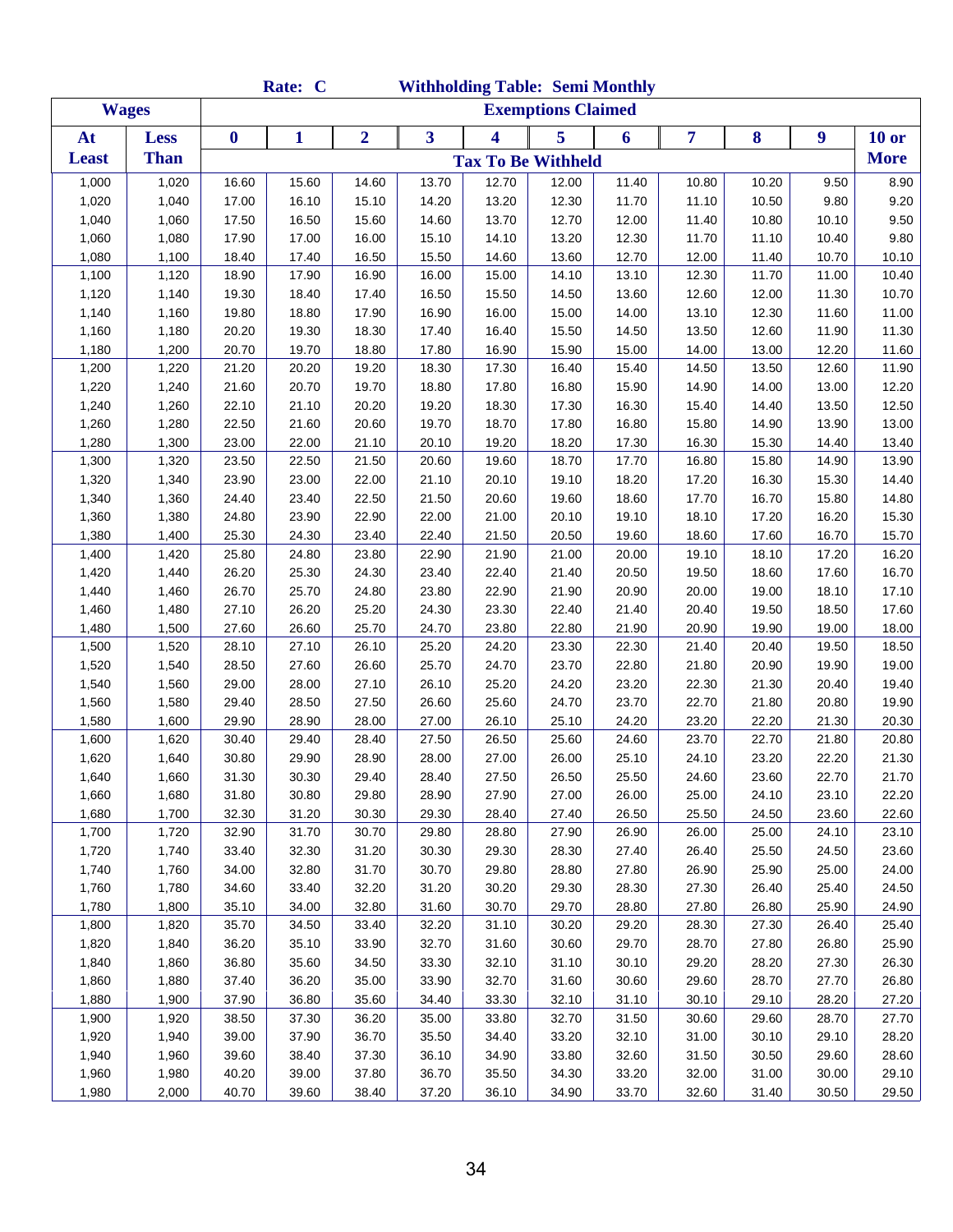|              |              |                  | Rate: C      |                |                         | <b>Withholding Table: Semi Monthly</b> |                           |       |       |       |       |             |
|--------------|--------------|------------------|--------------|----------------|-------------------------|----------------------------------------|---------------------------|-------|-------|-------|-------|-------------|
|              | <b>Wages</b> |                  |              |                |                         |                                        | <b>Exemptions Claimed</b> |       |       |       |       |             |
| At           | <b>Less</b>  | $\boldsymbol{0}$ | $\mathbf{1}$ | $\overline{2}$ | $\overline{\mathbf{3}}$ | 4                                      | 5                         | 6     | 7     | 8     | 9     | $10$ or     |
| <b>Least</b> | <b>Than</b>  |                  |              |                |                         | <b>Tax To Be Withheld</b>              |                           |       |       |       |       | <b>More</b> |
| 2,000        | 2,020        | 41.30            | 40.10        | 39.00          | 37.80                   | 36.60                                  | 35.50                     | 34.30 | 33.10 | 32.00 | 31.00 | 30.00       |
| 2,020        | 2,040        | 41.80            | 40.70        | 39.50          | 38.30                   | 37.20                                  | 36.00                     | 34.90 | 33.70 | 32.50 | 31.40 | 30.50       |
| 2,040        | 2,060        | 42.40            | 41.20        | 40.10          | 38.90                   | 37.70                                  | 36.60                     | 35.40 | 34.20 | 33.10 | 31.90 | 30.90       |
| 2,060        | 2,080        | 43.00            | 41.80        | 40.60          | 39.50                   | 38.30                                  | 37.10                     | 36.00 | 34.80 | 33.60 | 32.50 | 31.40       |
| 2,080        | 2,100        | 43.60            | 42.40        | 41.20          | 40.00                   | 38.90                                  | 37.70                     | 36.50 | 35.40 | 34.20 | 33.00 | 31.90       |
| 2,100        | 2,120        | 44.30            | 42.90        | 41.80          | 40.60                   | 39.40                                  | 38.30                     | 37.10 | 35.90 | 34.80 | 33.60 | 32.40       |
| 2,120        | 2,140        | 45.00            | 43.50        | 42.30          | 41.10                   | 40.00                                  | 38.80                     | 37.70 | 36.50 | 35.30 | 34.20 | 33.00       |
| 2,140        | 2,160        | 45.70            | 44.20        | 42.90          | 41.70                   | 40.50                                  | 39.40                     | 38.20 | 37.00 | 35.90 | 34.70 | 33.60       |
| 2,160        | 2,180        | 46.40            | 44.90        | 43.50          | 42.30                   | 41.10                                  | 39.90                     | 38.80 | 37.60 | 36.40 | 35.30 | 34.10       |
| 2,180        | 2,200        | 47.10            | 45.60        | 44.20          | 42.80                   | 41.70                                  | 40.50                     | 39.30 | 38.20 | 37.00 | 35.80 | 34.70       |
| 2,200        | 2,220        | 47.80            | 46.30        | 44.90          | 43.40                   | 42.20                                  | 41.10                     | 39.90 | 38.70 | 37.60 | 36.40 | 35.20       |
| 2,220        | 2,240        | 48.50            | 47.00        | 45.60          | 44.10                   | 42.80                                  | 41.60                     | 40.50 | 39.30 | 38.10 | 37.00 | 35.80       |
| 2,240        | 2,260        | 49.20            | 47.70        | 46.30          | 44.80                   | 43.30                                  | 42.20                     | 41.00 | 39.80 | 38.70 | 37.50 | 36.40       |
| 2,260        | 2,280        | 49.90            | 48.40        | 47.00          | 45.50                   | 44.00                                  | 42.70                     | 41.60 | 40.40 | 39.20 | 38.10 | 36.90       |
| 2,280        | 2,300        | 50.60            | 49.10        | 47.70          | 46.20                   | 44.70                                  | 43.30                     | 42.10 | 41.00 | 39.80 | 38.60 | 37.50       |
| 2,300        | 2,320        | 51.30            | 49.80        | 48.40          | 46.90                   | 45.40                                  | 44.00                     | 42.70 | 41.50 | 40.40 | 39.20 | 38.00       |
| 2,320        | 2,340        | 52.00            | 50.50        | 49.10          | 47.60                   | 46.10                                  | 44.70                     | 43.30 | 42.10 | 40.90 | 39.80 | 38.60       |
| 2,340        | 2,360        | 52.70            | 51.20        | 49.80          | 48.30                   | 46.80                                  | 45.40                     | 43.90 | 42.60 | 41.50 | 40.30 | 39.20       |
| 2,360        | 2,380        | 53.40            | 51.90        | 50.50          | 49.00                   | 47.50                                  | 46.10                     | 44.60 | 43.20 | 42.00 | 40.90 | 39.70       |
| 2,380        | 2,400        | 54.10            | 52.60        | 51.20          | 49.70                   | 48.20                                  | 46.80                     | 45.30 | 43.90 | 42.60 | 41.40 | 40.30       |
| 2,400        | 2,420        | 54.80            | 53.30        | 51.90          | 50.40                   | 48.90                                  | 47.50                     | 46.00 | 44.60 | 43.20 | 42.00 | 40.80       |
| 2,420        | 2,440        | 55.50            | 54.00        | 52.60          | 51.10                   | 49.60                                  | 48.20                     | 46.70 | 45.30 | 43.80 | 42.60 | 41.40       |
| 2,440        | 2,460        | 56.20            | 54.70        | 53.30          | 51.80                   | 50.30                                  | 48.90                     | 47.40 | 46.00 | 44.50 | 43.10 | 42.00       |
| 2,460        | 2,480        | 56.90            | 55.40        | 54.00          | 52.50                   | 51.00                                  | 49.60                     | 48.10 | 46.70 | 45.20 | 43.80 | 42.50       |
| 2,480        | 2,500        | 57.60            | 56.10        | 54.70          | 53.20                   | 51.70                                  | 50.30                     | 48.80 | 47.40 | 45.90 | 44.50 | 43.10       |
| 2,500        | 2,520        | 58.50            | 56.80        | 55.40          | 53.90                   | 52.40                                  | 51.00                     | 49.50 | 48.10 | 46.60 | 45.20 | 43.70       |
| 2,520        | 2,540        | 59.60            | 57.50        | 56.10          | 54.60                   | 53.10                                  | 51.70                     | 50.20 | 48.80 | 47.30 | 45.90 | 44.40       |
| 2,540        | 2,560        | 60.70            | 58.40        | 56.80          | 55.30                   | 53.80                                  | 52.40                     | 50.90 | 49.50 | 48.00 | 46.60 | 45.10       |
| 2,560        | 2,580        | 61.80            | 59.50        | 57.50          | 56.00                   | 54.50                                  | 53.10                     | 51.60 | 50.20 | 48.70 | 47.30 | 45.80       |
| 2,580        | 2,600        | 63.00            | 60.60        | 58.30          | 56.70                   | 55.20                                  | 53.80                     | 52.30 | 50.90 | 49.40 | 48.00 | 46.50       |
| 2,600        | 2,620        | 64.10            | 61.70        | 59.40          | 57.40                   | 55.90                                  | 54.50                     | 53.00 | 51.60 | 50.10 | 48.70 | 47.20       |
| 2,620        | 2,640        | 65.20            | 62.90        | 60.50          | 58.20                   | 56.60                                  | 55.20                     | 53.70 | 52.30 | 50.80 | 49.40 | 47.90       |
| 2,640        | 2,660        | 66.30            | 64.00        | 61.70          | 59.30                   | 57.30                                  | 55.90                     | 54.40 | 53.00 | 51.50 | 50.10 | 48.60       |
| 2,660        | 2,680        | 67.40            | 65.10        | 62.80          | 60.40                   | 58.10                                  | 56.60                     | 55.10 | 53.70 | 52.20 | 50.80 | 49.30       |
| 2,680        | 2,700        | 68.60            | 66.20        | 63.90          | 61.60                   | 59.20                                  | 57.30                     | 55.80 | 54.40 | 52.90 | 51.50 | 50.00       |
| 2,700        | 2,720        | 69.70            | 67.30        | 65.00          | 62.70                   | 60.40                                  | 58.00                     | 56.50 | 55.10 | 53.60 | 52.20 | 50.70       |
| 2,720        | 2,740        | 70.80            | 68.50        | 66.10          | 63.80                   | 61.50                                  | 59.10                     | 57.20 | 55.80 | 54.30 | 52.90 | 51.40       |
| 2,740        | 2,760        | 71.90            | 69.60        | 67.30          | 64.90                   | 62.60                                  | 60.30                     | 57.90 | 56.50 | 55.00 | 53.60 | 52.10       |
| 2,760        | 2,780        | 73.00            | 70.70        | 68.40          | 66.00                   | 63.70                                  | 61.40                     | 59.10 | 57.20 | 55.70 | 54.30 | 52.80       |
| 2,780        | 2,800        | 74.20            | 71.80        | 69.50          | 67.20                   | 64.80                                  | 62.50                     | 60.20 | 57.90 | 56.40 | 55.00 | 53.50       |
| 2,800        | 2,850        | 76.10            | 73.80        | 71.50          | 69.10                   | 66.80                                  | 64.50                     | 62.10 | 59.80 | 57.60 | 56.20 | 54.70       |
| 2,850        | 2,900        | 78.90            | 76.60        | 74.30          | 71.90                   | 69.60                                  | 67.30                     | 64.90 | 62.60 | 60.30 | 58.00 | 56.50       |
| 2,900        | 2,950        | 81.70            | 79.40        | 77.10          | 74.70                   | 72.40                                  | 70.10                     | 67.70 | 65.40 | 63.10 | 60.80 | 58.40       |
| 2,950        | 3,000        | 84.50            | 82.20        | 79.90          | 77.50                   | 75.20                                  | 72.90                     | 70.50 | 68.20 | 65.90 | 63.60 | 61.20       |
| 3,000        | 3,050        | 87.30            | 85.00        | 82.70          | 80.30                   | 78.00                                  | 75.70                     | 73.30 | 71.00 | 68.70 | 66.40 | 64.00       |
| 3,050        | 3,100        | 90.10            | 87.80        | 85.50          | 83.10                   | 80.80                                  | 78.50                     | 76.10 | 73.80 | 71.50 | 69.20 | 66.80       |
| 3,100        | 3,150        | 92.90            | 90.60        | 88.30          | 85.90                   | 83.60                                  | 81.30                     | 78.90 | 76.60 | 74.30 | 72.00 | 69.60       |
| 3,150        | 3,200        | 95.70            | 93.40        | 91.10          | 88.70                   | 86.40                                  | 84.10                     | 81.70 | 79.40 | 77.10 | 74.80 | 72.40       |
| 3,200        | 3,250        | 98.50            | 96.20        | 93.90          | 91.50                   | 89.20                                  | 86.90                     | 84.50 | 82.20 | 79.90 | 77.60 | 75.20       |
| 3,250        | 3,300        | 101.30           | 99.00        | 96.70          | 94.30                   | 92.00                                  | 89.70                     | 87.30 | 85.00 | 82.70 | 80.40 | 78.00       |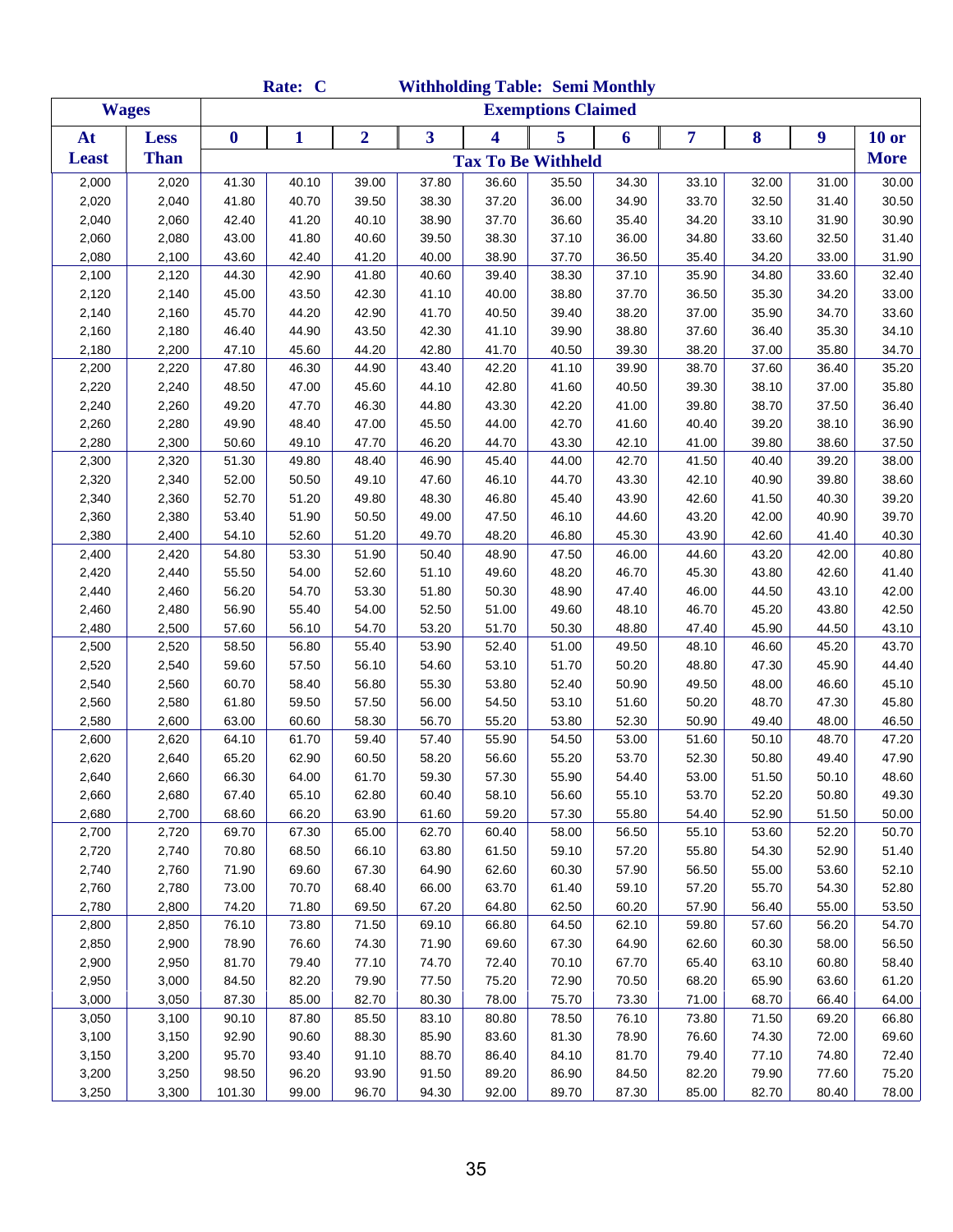|                |                |                  | Rate: C          |                  |                  |                  | <b>Withholding Table: Semi Monthly</b> |                  |                  |                  |                  |                  |
|----------------|----------------|------------------|------------------|------------------|------------------|------------------|----------------------------------------|------------------|------------------|------------------|------------------|------------------|
|                | <b>Wages</b>   |                  |                  |                  |                  |                  | <b>Exemptions Claimed</b>              |                  |                  |                  |                  |                  |
| At             | <b>Less</b>    | $\bf{0}$         | 1                | $\overline{2}$   | 3                | 4                | 5                                      | 6                | 7                | 8                | 9                | $10$ or          |
| <b>Least</b>   | <b>Than</b>    |                  |                  |                  |                  |                  | <b>Tax To Be Withheld</b>              |                  |                  |                  |                  | <b>More</b>      |
| 3,300          | 3,350          | 104.10           | 101.80           | 99.50            | 97.10            | 94.80            | 92.50                                  | 90.10            | 87.80            | 85.50            | 83.20            | 80.80            |
| 3,350          | 3,400          | 106.90           | 104.60           | 102.30           | 99.90            | 97.60            | 95.30                                  | 92.90            | 90.60            | 88.30            | 86.00            | 83.60            |
| 3,400          | 3,450          | 109.70           | 107.40           | 105.10           | 102.70           | 100.40           | 98.10                                  | 95.70            | 93.40            | 91.10            | 88.80            | 86.40            |
| 3,450          | 3,500          | 112.50           | 110.20           | 107.90           | 105.50           | 103.20           | 100.90                                 | 98.50            | 96.20            | 93.90            | 91.60            | 89.20            |
| 3,500          | 3,550          | 115.30           | 113.00           | 110.70           | 108.30           | 106.00           | 103.70                                 | 101.30           | 99.00            | 96.70            | 94.40            | 92.00            |
| 3,550          | 3,600          | 118.10           | 115.80           | 113.50           | 111.10           | 108.80           | 106.50                                 | 104.10           | 101.80           | 99.50            | 97.20            | 94.80            |
| 3,600          | 3,650          | 120.90           | 118.60           | 116.30           | 113.90           | 111.60           | 109.30                                 | 106.90           | 104.60           | 102.30           | 100.00           | 97.60            |
| 3,650          | 3,700          | 123.70           | 121.40           | 119.10           | 116.70           | 114.40           | 112.10                                 | 109.70           | 107.40           | 105.10           | 102.80           | 100.40           |
| 3,700          | 3,750          | 126.50           | 124.20           | 121.90           | 119.50           | 117.20           | 114.90                                 | 112.50           | 110.20           | 107.90           | 105.60           | 103.20           |
| 3,750          | 3,800          | 129.30           | 127.00           | 124.70           | 122.30           | 120.00           | 117.70                                 | 115.30           | 113.00           | 110.70           | 108.40           | 106.00           |
| 3,800          | 3,850          | 132.10           | 129.80           | 127.50           | 125.10           | 122.80           | 120.50                                 | 118.10           | 115.80           | 113.50           | 111.20           | 108.80           |
| 3,850          | 3,900          | 134.90           | 132.60           | 130.30           | 127.90           | 125.60           | 123.30                                 | 120.90           | 118.60           | 116.30           | 114.00           | 111.60           |
| 3,900          | 3,950          | 137.70           | 135.40           | 133.10           | 130.70           | 128.40           | 126.10                                 | 123.70           | 121.40           | 119.10           | 116.80           | 114.40           |
| 3,950          | 4,000          | 140.50           | 138.20           | 135.90           | 133.50           | 131.20           | 128.90                                 | 126.50           | 124.20           | 121.90           | 119.60           | 117.20           |
| 4,000          | 4,050          | 143.30           | 141.00           | 138.70           | 136.30           | 134.00           | 131.70                                 | 129.30           | 127.00           | 124.70           | 122.40           | 120.00           |
| 4,050          | 4,100          | 146.10           | 143.80           | 141.50           | 139.10           | 136.80           | 134.50                                 | 132.10           | 129.80           | 127.50           | 125.20           | 122.80           |
| 4,100          | 4,150          | 148.90           | 146.60           | 144.30           | 141.90           | 139.60           | 137.30                                 | 134.90           | 132.60           | 130.30           | 128.00           | 125.60           |
| 4,150          | 4,200          | 151.70           | 149.40           | 147.10           | 144.70           | 142.40           | 140.10                                 | 137.70           | 135.40           | 133.10           | 130.80           | 128.40           |
| 4,200          | 4,250          | 154.50           | 152.20           | 149.90           | 147.50           | 145.20           | 142.90                                 | 140.50           | 138.20           | 135.90           | 133.60           | 131.20           |
| 4,250          | 4,300          | 157.30           | 155.00           | 152.70           | 150.30           | 148.00           | 145.70                                 | 143.30           | 141.00           | 138.70           | 136.40           | 134.00           |
| 4,300          | 4,350          | 160.10           | 157.80           | 155.50           | 153.10           | 150.80           | 148.50                                 | 146.10           | 143.80           | 141.50           | 139.20           | 136.80           |
| 4,350          | 4,400          | 162.90           | 160.60           | 158.30           | 155.90           | 153.60           | 151.30                                 | 148.90           | 146.60           | 144.30           | 142.00           | 139.60           |
| 4,400          | 4,450          | 165.70           | 163.40           | 161.10           | 158.70           | 156.40           | 154.10                                 | 151.70           | 149.40           | 147.10           | 144.80           | 142.40           |
| 4,450          | 4,500          | 168.50           | 166.20           | 163.90           | 161.50           | 159.20           | 156.90                                 | 154.50           | 152.20           | 149.90           | 147.60           | 145.20           |
| 4,500          | 4,550          | 171.30           | 169.00           | 166.70           | 164.30           | 162.00           | 159.70                                 | 157.30           | 155.00           | 152.70           | 150.40           | 148.00           |
| 4,550          | 4,600          | 174.10           | 171.80           | 169.50           | 167.10           | 164.80           | 162.50                                 | 160.10           | 157.80           | 155.50           | 153.20           | 150.80           |
| 4,600          | 4,700          | 178.30           | 176.00           | 173.70           | 171.30           | 169.00           | 166.70                                 | 164.30           | 162.00           | 159.70           | 157.40           | 155.00           |
| 4,700          | 4,800          | 183.90           | 181.60           | 179.30           | 176.90           | 174.60           | 172.30                                 | 169.90           | 167.60           | 165.30           | 163.00           | 160.60           |
| 4,800          | 4,900          | 189.50           | 187.20           | 184.90           | 182.50           | 180.20           | 177.90                                 | 175.50           | 173.20           | 170.90           | 168.60           | 166.20           |
| 4,900          | 5,000          | 195.10           | 192.80           | 190.50           | 188.10           | 185.80           | 183.50                                 | 181.10           | 178.80           | 176.50           | 174.20           | 171.80           |
| 5,000          | 5,100          | 200.70           | 198.40           | 196.10           | 193.70           | 191.40           | 189.10                                 | 186.70           | 184.40           | 182.10           | 179.80           | 177.40           |
| 5,100          | 5,200          | 206.30           | 204.00           | 201.70           | 199.30           | 197.00           | 194.70                                 | 192.30           | 190.00           | 187.70           | 185.40           | 183.00           |
| 5,200          | 5,300          | 211.90           | 209.60           | 207.30           | 204.90           | 202.60           | 200.30                                 | 197.90           | 195.60           | 193.30           | 191.00           | 188.60           |
| 5,300          | 5,400          | 217.50           | 215.20<br>220.80 | 212.90           | 210.50           | 208.20           | 205.90                                 | 203.50           | 201.20<br>206.80 | 198.90           | 196.60           | 194.20           |
| 5,400          | 5,500          | 223.10           |                  | 218.50           | 216.10           | 213.80           | 211.50                                 | 209.10           |                  | 204.50           | 202.20           | 199.80           |
| 5,500          | 5,600          | 228.70           | 226.40           | 224.10<br>229.70 | 221.70           | 219.40           | 217.10                                 | 214.70           | 212.40           | 210.10           | 207.80           | 205.40           |
| 5,600<br>5,700 | 5,700          | 234.30           | 232.00<br>237.60 | 235.30           | 227.30           | 225.00           | 222.70                                 | 220.30<br>225.90 | 218.00<br>223.60 | 215.70           | 213.40           | 211.00<br>216.60 |
| 5,800          | 5,800<br>5,900 | 239.90           |                  | 240.90           | 232.90           | 230.60           | 228.30<br>233.90                       | 231.50           | 229.20           | 221.30<br>226.90 | 219.00<br>224.60 |                  |
| 5,900          |                | 245.50<br>251.10 | 243.20<br>248.80 | 246.50           | 238.50<br>244.10 | 236.20           |                                        | 237.10           | 234.80           | 232.50           |                  | 222.20<br>227.80 |
| 6,000          | 6,000<br>6,100 | 256.70           | 254.40           | 252.10           | 249.70           | 241.80<br>247.40 | 239.50<br>245.10                       | 242.70           | 240.40           | 238.10           | 230.20<br>235.80 | 233.40           |
| 6,100          | 6,200          | 262.30           | 260.00           | 257.70           | 255.30           | 253.00           | 250.70                                 | 248.30           | 246.00           | 243.70           | 241.40           | 239.00           |
| 6,200          | 6,300          | 267.90           | 265.60           | 263.30           | 260.90           | 258.60           | 256.30                                 | 253.90           | 251.60           | 249.30           | 247.00           | 244.60           |
| 6,300          | 6,400          | 274.50           | 271.80           | 269.00           | 266.50           | 264.20           | 261.90                                 | 259.50           | 257.20           | 254.90           | 252.60           | 250.20           |
| 6,400          | 6,500          | 281.10           | 278.40           | 275.60           | 272.90           | 270.10           | 267.50                                 | 265.10           | 262.80           | 260.50           | 258.20           | 255.80           |
| 6,500          | 6,600          | 287.70           | 285.00           | 282.20           | 279.50           | 276.70           | 274.00                                 | 271.20           | 268.50           | 266.10           | 263.80           | 261.40           |
| 6,600          | 6,700          | 294.30           | 291.60           | 288.80           | 286.10           | 283.30           | 280.60                                 | 277.80           | 275.10           | 272.40           | 269.60           | 267.00           |

**For wages in excess of \$6,700.00 use the Percentage Method found in publication NJ-WT or on our website at www.state.nj.us/treasury/taxation**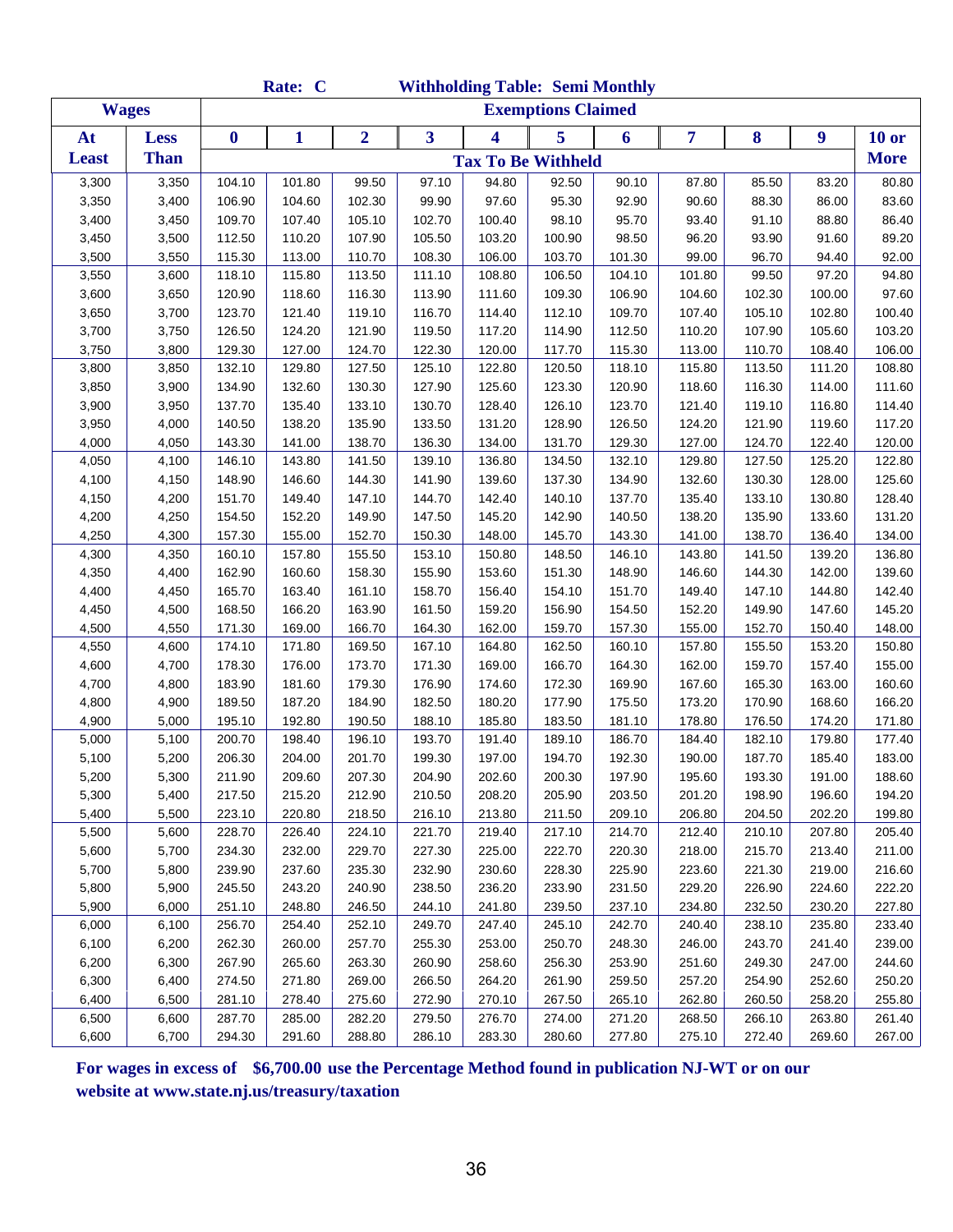|                |                |                | Rate: C        |                |                | <b>Withholding Table: Monthly</b> |                           |                |                |                |                |                |
|----------------|----------------|----------------|----------------|----------------|----------------|-----------------------------------|---------------------------|----------------|----------------|----------------|----------------|----------------|
| <b>Wages</b>   |                |                |                |                |                |                                   | <b>Exemptions Claimed</b> |                |                |                |                |                |
| At             | <b>Less</b>    | $\bf{0}$       | 1              | $\overline{2}$ | 3              | $\overline{\mathbf{4}}$           | 5                         | 6              | 7              | 8              | 9              | <b>10 or</b>   |
| <b>Least</b>   | <b>Than</b>    |                |                |                |                | <b>Tax To Be Withheld</b>         |                           |                |                |                |                | <b>More</b>    |
| 0              | 40             | 0.30           | 0.00           | 0.00           | 0.00           | 0.00                              | 0.00                      | 0.00           | 0.00           | 0.00           | 0.00           | 0.00           |
| 40             | 80             | 0.90           | 0.00           | 0.00           | 0.00           | 0.00                              | 0.00                      | 0.00           | 0.00           | 0.00           | 0.00           | 0.00           |
| 80             | 120            | 1.50           | 0.30           | 0.00           | 0.00           | 0.00                              | 0.00                      | 0.00           | 0.00           | 0.00           | 0.00           | $0.00\,$       |
| 120            | 160            | 2.10           | 0.90           | 0.00           | 0.00           | 0.00                              | 0.00                      | 0.00           | 0.00           | 0.00           | 0.00           | 0.00           |
| 160            | 200            | 2.70           | 1.50           | 0.20           | 0.00           | 0.00                              | 0.00                      | 0.00           | 0.00           | 0.00           | 0.00           | 0.00           |
| 200            | 240            | 3.30           | 2.10           | 0.80           | 0.00           | 0.00                              | 0.00                      | 0.00           | 0.00           | 0.00           | 0.00           | 0.00           |
| 240            | 280            | 3.90           | 2.70           | 1.40           | 0.20           | 0.00                              | 0.00                      | 0.00           | 0.00           | 0.00           | 0.00           | 0.00           |
| 280            | 320            | 4.50           | 3.30           | 2.00           | 0.80           | 0.00                              | 0.00                      | 0.00           | 0.00           | 0.00           | 0.00           | 0.00           |
| 320            | 360            | 5.10           | 3.90           | 2.60           | 1.40           | 0.10                              | 0.00                      | 0.00           | 0.00           | 0.00           | 0.00           | 0.00           |
| 360            | 400            | 5.70           | 4.50           | 3.20           | 2.00           | 0.70                              | 0.00                      | 0.00           | 0.00           | 0.00           | 0.00           | 0.00           |
| 400            | 440            | 6.30           | 5.10           | 3.80           | 2.60           | 1.30                              | 0.10                      | 0.00           | 0.00           | 0.00           | 0.00           | 0.00           |
| 440            | 480            | 6.90           | 5.70           | 4.40           | 3.20           | 1.90                              | 0.70                      | 0.00           | 0.00           | 0.00           | 0.00           | 0.00           |
| 480            | 520            | 7.50           | 6.30           | 5.00           | 3.80           | 2.50                              | 1.30                      | 0.00           | 0.00           | 0.00           | 0.00           | 0.00           |
| 520            | 560            | 8.10           | 6.90           | 5.60           | 4.40           | 3.10                              | 1.90                      | 0.60           | 0.00           | 0.00           | 0.00           | 0.00           |
| 560            | 600            | 8.70           | 7.50           | 6.20           | 5.00           | 3.70                              | 2.50                      | 1.20           | 0.00           | 0.00           | 0.00           | 0.00           |
| 600            | 640            | 9.30           | 8.10           | 6.80           | 5.60           | 4.30                              | 3.10                      | 1.80           | 0.60           | 0.00           | 0.00           | 0.00           |
| 640            | 680            | 9.90           | 8.70           | 7.40           | 6.20           | 4.90                              | 3.70                      | 2.40           | 1.20           | 0.00           | 0.00           | 0.00           |
| 680            | 720            | 10.50          | 9.30           | 8.00           | 6.80           | 5.50                              | 4.30                      | 3.00           | 1.80           | 0.50           | 0.00           | 0.00           |
| 720            | 760            | 11.10          | 9.90           | 8.60           | 7.40           | 6.10                              | 4.90                      | 3.60           | 2.40           | 1.10           | 0.00           | 0.00           |
| 760            | 800            | 11.70          | 10.50          | 9.20           | 8.00           | 6.70                              | 5.50                      | 4.20           | 3.00           | 1.70           | 0.50           | 0.00           |
| 800            | 840            | 12.30          | 11.10          | 9.80           | 8.60           | 7.30                              | 6.10                      | 4.80           | 3.60           | 2.30           | 1.10           | 0.00           |
| 840            | 880            | 12.90          | 11.70          | 10.40          | 9.20           | 7.90                              | 6.70                      | 5.40           | 4.20           | 2.90           | 1.70           | 0.40           |
| 880            | 920            | 13.50          | 12.30          | 11.00          | 9.80           | 8.50                              | 7.30                      | 6.00           | 4.80           | 3.50           | 2.30           | 1.00           |
| 920            | 960            | 14.10          | 12.90          | 11.60          | 10.40          | 9.10                              | 7.90                      | 6.60           | 5.40           | 4.10           | 2.90           | 1.60           |
| 960            | 1,000          | 14.70          | 13.50          | 12.20          | 11.00          | 9.70                              | 8.50                      | 7.20           | 6.00           | 4.70           | 3.50           | 2.20           |
| 1,000          | 1,040          | 15.30          | 14.10          | 12.80          | 11.60          | 10.30                             | 9.10                      | 7.80           | 6.60           | 5.30           | 4.10           | 2.80           |
| 1,040          | 1,080          | 15.90          | 14.70          | 13.40          | 12.20          | 10.90                             | 9.70                      | 8.40           | 7.20           | 5.90           | 4.70           | 3.40           |
| 1,080          | 1,120          | 16.50          | 15.30          | 14.00          | 12.80          | 11.50                             | 10.30                     | 9.00           | 7.80           | 6.50           | 5.30           | 4.00           |
| 1,120          | 1,160          | 17.10          | 15.90          | 14.60          | 13.40          | 12.10                             | 10.90                     | 9.60           | 8.40           | 7.10           | 5.90           | 4.60           |
| 1,160          | 1,200          | 17.70          | 16.50          | 15.20          | 14.00          | 12.70                             | 11.50                     | 10.20          | 9.00           | 7.70           | 6.50           | 5.20           |
| 1,200          | 1,240          | 18.30          | 17.10          | 15.80          | 14.60          | 13.30                             | 12.10                     | 10.80          | 9.60           | 8.30           | 7.10           | 5.80           |
| 1,240          | 1,280          | 18.90          | 17.70          | 16.40          | 15.20          | 13.90                             | 12.70                     | 11.40          | 10.20          | 8.90           | 7.70           | 6.40           |
| 1,280          | 1,320          | 19.50          | 18.30          | 17.00          | 15.80          | 14.50                             | 13.30                     | 12.00          | 10.80          | 9.50           | 8.30           | 7.00           |
| 1,320          | 1,360          | 20.10          | 18.90          | 17.60          | 16.40          | 15.10                             | 13.90                     | 12.60          | 11.40          | 10.10          | 8.90           | 7.60           |
| 1,360          | 1,400          | 20.70          | 19.50          | 18.20          | 17.00          | 15.70                             | 14.50                     | 13.20          | 12.00          | 10.70          | 9.50           | 8.20           |
| 1,400          | 1,440          | 21.30          | 20.10          | 18.80          | 17.60          | 16.30                             | 15.10                     | 13.80          | 12.60          | 11.30          | 10.10          | 8.80           |
| 1,440          | 1,480          | 21.90          | 20.70          | 19.40          | 18.20          | 16.90                             | 15.70                     | 14.40          | 13.20          | 11.90          | 10.70          | 9.40           |
| 1,480          | 1,520          | 22.50          | 21.30          | 20.00          | 18.80          | 17.50                             | 16.30                     | 15.00          | 13.80          | 12.50          | 11.30          | 10.00          |
| 1,520          | 1,560          | 23.10          | 21.90          | 20.60          | 19.40          | 18.10                             | 16.90                     | 15.60          | 14.40          | 13.10          | 11.90          | 10.60          |
| 1,560          | 1,600          | 23.70          | 22.50          | 21.20          | 20.00          | 18.70                             | 17.50                     | 16.20          | 15.00          | 13.70          | 12.50          | 11.20          |
| 1,600          | 1,640          | 24.30          | 23.10          | 21.80          | 20.60          | 19.30                             | 18.10                     | 16.80          | 15.60          | 14.30          | 13.10          | 11.80          |
| 1,640          | 1,680          | 24.90          | 23.70          | 22.40<br>23.00 | 21.20<br>21.80 | 19.90<br>20.50                    | 18.70                     | 17.40          | 16.20<br>16.80 | 14.90          | 13.70<br>14.30 | 12.40<br>13.00 |
| 1,680          | 1,720          | 25.80<br>26.70 | 24.30<br>24.90 | 23.60          | 22.40          | 21.10                             | 19.30                     | 18.00          |                | 15.50<br>16.10 | 14.90          |                |
| 1,720<br>1,760 | 1,760          | 27.60          | 25.70          | 24.20          | 23.00          | 21.70                             | 19.90                     | 18.60<br>19.20 | 17.40<br>18.00 | 16.70          | 15.50          | 13.60<br>14.20 |
|                | 1,800          |                |                | 24.80          |                |                                   | 20.50                     |                |                | 17.30          | 16.10          |                |
| 1,800<br>1,840 | 1,840<br>1,880 | 28.50<br>29.40 | 26.60<br>27.50 | 25.60          | 23.60<br>24.20 | 22.30<br>22.90                    | 21.10<br>21.70            | 19.80<br>20.40 | 18.60<br>19.20 | 17.90          | 16.70          | 14.80<br>15.40 |
| 1,880          | 1,920          | 30.40          | 28.50          | 26.50          | 24.80          | 23.50                             | 22.30                     | 21.00          | 19.80          | 18.50          | 17.30          | 16.00          |
| 1,920          | 1,960          | 31.30          | 29.40          | 27.50          | 25.50          | 24.10                             | 22.90                     | 21.60          | 20.40          | 19.10          | 17.90          | 16.60          |
| 1,960          | 2,000          | 32.20          | 30.30          | 28.40          | 26.50          | 24.70                             | 23.50                     | 22.20          | 21.00          | 19.70          | 18.50          | 17.20          |
|                |                |                |                |                |                |                                   |                           |                |                |                |                |                |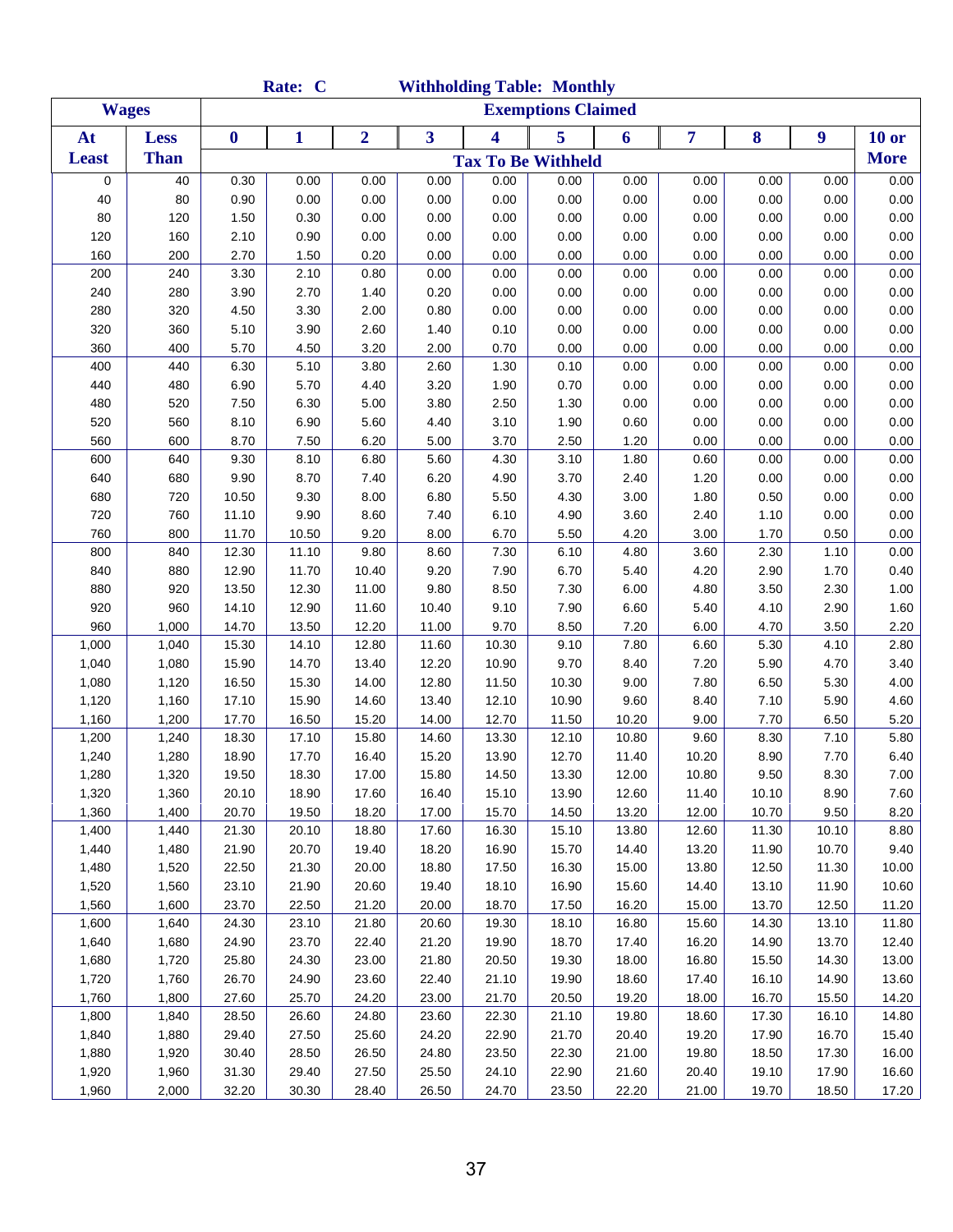| <b>Exemptions Claimed</b><br><b>Wages</b><br>$\overline{2}$<br>$\overline{\mathbf{3}}$<br>5<br>4<br>7<br>8<br>9<br>$10$ or<br>At<br><b>Less</b><br>$\boldsymbol{0}$<br>$\mathbf{1}$<br>6<br><b>Than</b><br><b>More</b><br><b>Least</b><br><b>Tax To Be Withheld</b><br>27.40<br>2,000<br>2,040<br>33.10<br>31.20<br>29.30<br>25.50<br>24.10<br>22.80<br>21.60<br>20.30<br>17.80<br>19.10<br>2,040<br>2,080<br>34.00<br>32.10<br>30.20<br>28.30<br>26.40<br>24.70<br>23.40<br>22.20<br>20.90<br>19.70<br>18.40<br>2,080<br>2,120<br>35.00<br>33.10<br>31.10<br>29.20<br>27.30<br>25.40<br>24.00<br>22.80<br>21.50<br>20.30<br>19.00<br>2,120<br>2,160<br>35.90<br>34.00<br>32.10<br>30.10<br>28.20<br>26.30<br>24.60<br>23.40<br>22.10<br>20.90<br>19.60<br>2,160<br>2,200<br>36.80<br>34.90<br>33.00<br>31.10<br>29.10<br>27.20<br>25.30<br>24.00<br>22.70<br>21.50<br>20.20<br>2,200<br>37.70<br>35.80<br>32.00<br>30.10<br>28.10<br>26.20<br>24.60<br>23.30<br>22.10<br>2,240<br>33.90<br>20.80<br>2,240<br>2,280<br>38.60<br>36.70<br>34.80<br>32.90<br>31.00<br>29.10<br>27.20<br>25.20<br>23.90<br>22.70<br>21.40<br>2,280<br>2,320<br>39.60<br>37.70<br>35.70<br>31.90<br>30.00<br>28.10<br>26.20<br>23.30<br>22.00<br>33.80<br>24.50<br>2,320<br>2,360<br>40.50<br>38.60<br>36.70<br>34.70<br>32.80<br>30.90<br>29.00<br>27.10<br>25.20<br>23.90<br>22.60<br>2,360<br>35.70<br>2,400<br>41.40<br>39.50<br>37.60<br>33.70<br>31.80<br>29.90<br>28.00<br>26.10<br>24.50<br>23.20<br>2,400<br>42.30<br>40.40<br>38.50<br>36.60<br>34.70<br>32.70<br>30.80<br>28.90<br>27.00<br>25.10<br>23.80<br>2,440<br>2,440<br>2,480<br>43.20<br>41.30<br>39.40<br>37.50<br>35.60<br>33.70<br>31.80<br>29.80<br>27.90<br>26.00<br>24.40<br>2,480<br>2,520<br>44.20<br>42.30<br>40.30<br>38.40<br>36.50<br>34.60<br>32.70<br>30.80<br>28.80<br>26.90<br>25.00<br>2,520<br>2,560<br>45.10<br>43.20<br>41.30<br>39.30<br>37.40<br>35.50<br>33.60<br>31.70<br>29.80<br>27.80<br>25.90<br>2,560<br>2,600<br>44.10<br>42.20<br>40.30<br>38.30<br>36.40<br>34.50<br>32.60<br>30.70<br>28.80<br>26.80<br>46.00<br>2,600<br>41.20<br>39.30<br>37.30<br>29.70<br>2,640<br>46.90<br>45.00<br>43.10<br>35.40<br>33.50<br>31.60<br>27.80<br>2,640<br>2,680<br>47.80<br>45.90<br>44.00<br>42.10<br>40.20<br>38.30<br>36.40<br>34.40<br>32.50<br>30.60<br>28.70<br>2,680<br>2,720<br>46.90<br>44.90<br>43.00<br>41.10<br>39.20<br>37.30<br>35.40<br>33.40<br>31.50<br>29.60<br>48.80<br>2,720<br>2,760<br>49.70<br>47.80<br>45.90<br>43.90<br>42.00<br>40.10<br>38.20<br>36.30<br>34.40<br>32.40<br>30.50<br>2,760<br>50.60<br>48.70<br>44.90<br>42.90<br>39.10<br>37.20<br>35.30<br>33.40<br>31.40<br>2,800<br>46.80<br>41.00<br>34.30<br>2,800<br>2,840<br>51.50<br>49.60<br>47.70<br>45.80<br>43.90<br>41.90<br>40.00<br>38.10<br>36.20<br>32.40<br>2,840<br>52.40<br>44.80<br>41.00<br>37.10<br>35.20<br>33.30<br>2,880<br>50.50<br>48.60<br>46.70<br>42.90<br>39.00<br>2,880<br>53.40<br>49.50<br>41.90<br>38.00<br>36.10<br>34.20<br>2,920<br>51.50<br>47.60<br>45.70<br>43.80<br>40.00<br>2,920<br>2,960<br>54.30<br>52.40<br>50.50<br>48.50<br>39.00<br>37.00<br>35.10<br>46.60<br>44.70<br>42.80<br>40.90<br>2,960<br>3,000<br>55.20<br>53.30<br>51.40<br>47.50<br>45.60<br>41.80<br>39.90<br>38.00<br>36.00<br>49.50<br>43.70<br>3,000<br>3,040<br>56.10<br>54.20<br>52.30<br>50.40<br>48.50<br>46.50<br>44.60<br>42.70<br>40.80<br>38.90<br>37.00<br>3,040<br>57.00<br>55.10<br>47.50<br>37.90<br>3,080<br>53.20<br>51.30<br>49.40<br>45.60<br>43.60<br>41.70<br>39.80<br>3,080<br>44.60<br>42.60<br>38.80<br>3,120<br>58.00<br>56.10<br>54.10<br>52.20<br>50.30<br>48.40<br>46.50<br>40.70<br>3,120<br>58.90<br>55.10<br>49.30<br>43.60<br>39.70<br>3,160<br>57.00<br>53.10<br>51.20<br>47.40<br>45.50<br>41.60<br>59.80<br>57.90<br>56.00<br>52.10<br>50.20<br>40.60<br>3,160<br>3,200<br>54.10<br>48.30<br>46.40<br>44.50<br>42.60<br>41.60<br>3,200<br>3,240<br>60.70<br>58.80<br>56.90<br>55.00<br>53.10<br>51.10<br>49.20<br>47.30<br>45.40<br>43.50<br>3,240<br>3,280<br>59.70<br>57.80<br>55.90<br>54.00<br>50.20<br>48.20<br>46.30<br>44.40<br>42.50<br>61.60<br>52.10<br>3,280<br>3,320<br>62.60<br>60.70<br>58.70<br>56.80<br>54.90<br>53.00<br>51.10<br>49.20<br>47.20<br>45.30<br>43.40<br>3,320<br>3,360<br>63.50<br>61.60<br>59.70<br>57.70<br>55.80<br>53.90<br>52.00<br>50.10<br>48.20<br>46.20<br>44.30<br>3,360<br>3,400<br>62.50<br>58.70<br>56.70<br>54.80<br>52.90<br>51.00<br>47.20<br>45.20<br>64.60<br>60.60<br>49.10<br>3,400<br>3,440<br>65.80<br>63.40<br>61.50<br>59.60<br>57.70<br>55.70<br>53.80<br>51.90<br>50.00<br>48.10<br>46.20<br>3,440<br>3,480<br>66.90<br>64.50<br>62.40<br>60.50<br>58.60<br>56.70<br>54.80<br>52.80<br>50.90<br>49.00<br>47.10<br>3,480<br>3,520<br>65.70<br>61.40<br>59.50<br>53.80<br>49.90<br>48.00<br>68.00<br>63.30<br>57.60<br>55.70<br>51.80<br>60.40<br>54.70<br>48.90<br>3,520<br>3,560<br>69.10<br>66.80<br>64.50<br>62.30<br>58.50<br>56.60<br>52.80<br>50.80<br>3,560<br>3,600<br>70.20<br>67.90<br>55.60<br>49.80<br>65.60<br>63.30<br>61.30<br>59.40<br>57.50<br>53.70<br>51.80<br>3,600<br>3,640<br>71.40<br>69.00<br>66.70<br>64.40<br>62.30<br>60.30<br>58.40<br>56.50<br>54.60<br>52.70<br>50.80<br>3,640<br>67.80<br>63.20<br>59.40<br>57.40<br>51.70<br>3,680<br>72.50<br>70.10<br>65.50<br>61.30<br>55.50<br>53.60<br>3,680<br>64.30<br>3,720<br>73.60<br>71.30<br>68.90<br>66.60<br>62.20<br>60.30<br>58.40<br>56.40<br>54.50<br>52.60<br>74.70<br>57.40<br>53.50<br>3,720<br>3,760<br>72.40<br>70.10<br>67.70<br>65.40<br>63.10<br>61.20<br>59.30<br>55.40<br>3,760<br>71.20<br>64.20<br>54.40<br>3,800<br>75.80<br>73.50<br>68.80<br>66.50<br>62.10<br>60.20<br>58.30<br>56.40<br>3,800<br>3,840<br>77.00<br>74.60<br>72.30<br>70.00<br>67.60<br>65.30<br>63.00<br>61.10<br>59.20<br>57.30<br>55.40<br>3,840<br>75.70<br>71.10<br>64.10<br>3,880<br>78.10<br>73.40<br>68.80<br>66.40<br>62.00<br>60.10<br>58.20<br>56.30<br>79.20<br>72.20<br>67.50<br>65.20<br>57.20<br>3,880<br>3,920<br>76.90<br>74.50<br>69.90<br>63.00<br>61.00<br>59.10<br>80.30<br>78.00<br>75.70<br>73.30<br>71.00<br>68.70<br>66.30<br>64.00<br>3,920<br>3,960<br>62.00<br>60.00<br>58.10<br>4,000<br>81.40<br>79.10<br>76.80<br>74.40<br>72.10<br>69.80<br>67.40<br>65.10<br>62.90<br>61.00<br>59.00<br>3,960 |  |  | Rate: C |  | <b>Withholding Table: Monthly</b> |  |  |  |
|---------------------------------------------------------------------------------------------------------------------------------------------------------------------------------------------------------------------------------------------------------------------------------------------------------------------------------------------------------------------------------------------------------------------------------------------------------------------------------------------------------------------------------------------------------------------------------------------------------------------------------------------------------------------------------------------------------------------------------------------------------------------------------------------------------------------------------------------------------------------------------------------------------------------------------------------------------------------------------------------------------------------------------------------------------------------------------------------------------------------------------------------------------------------------------------------------------------------------------------------------------------------------------------------------------------------------------------------------------------------------------------------------------------------------------------------------------------------------------------------------------------------------------------------------------------------------------------------------------------------------------------------------------------------------------------------------------------------------------------------------------------------------------------------------------------------------------------------------------------------------------------------------------------------------------------------------------------------------------------------------------------------------------------------------------------------------------------------------------------------------------------------------------------------------------------------------------------------------------------------------------------------------------------------------------------------------------------------------------------------------------------------------------------------------------------------------------------------------------------------------------------------------------------------------------------------------------------------------------------------------------------------------------------------------------------------------------------------------------------------------------------------------------------------------------------------------------------------------------------------------------------------------------------------------------------------------------------------------------------------------------------------------------------------------------------------------------------------------------------------------------------------------------------------------------------------------------------------------------------------------------------------------------------------------------------------------------------------------------------------------------------------------------------------------------------------------------------------------------------------------------------------------------------------------------------------------------------------------------------------------------------------------------------------------------------------------------------------------------------------------------------------------------------------------------------------------------------------------------------------------------------------------------------------------------------------------------------------------------------------------------------------------------------------------------------------------------------------------------------------------------------------------------------------------------------------------------------------------------------------------------------------------------------------------------------------------------------------------------------------------------------------------------------------------------------------------------------------------------------------------------------------------------------------------------------------------------------------------------------------------------------------------------------------------------------------------------------------------------------------------------------------------------------------------------------------------------------------------------------------------------------------------------------------------------------------------------------------------------------------------------------------------------------------------------------------------------------------------------------------------------------------------------------------------------------------------------------------------------------------------------------------------------------------------------------------------------------------------------------------------------------------------------------------------------------------------------------------------------------------------------------------------------------------------------------------------------------------------------------------------------------------------------------------------------------------------------------------------------------------------------------------------------------------------------------------------------------------------------------------------------------------------------------------------------------------------------------------------------------------------------------------------------------------------------------------------------------------------------------------------------------------------------------------------------------------------------------------------------------------------------------------------------------------------------------------------------------------------------------|--|--|---------|--|-----------------------------------|--|--|--|
|                                                                                                                                                                                                                                                                                                                                                                                                                                                                                                                                                                                                                                                                                                                                                                                                                                                                                                                                                                                                                                                                                                                                                                                                                                                                                                                                                                                                                                                                                                                                                                                                                                                                                                                                                                                                                                                                                                                                                                                                                                                                                                                                                                                                                                                                                                                                                                                                                                                                                                                                                                                                                                                                                                                                                                                                                                                                                                                                                                                                                                                                                                                                                                                                                                                                                                                                                                                                                                                                                                                                                                                                                                                                                                                                                                                                                                                                                                                                                                                                                                                                                                                                                                                                                                                                                                                                                                                                                                                                                                                                                                                                                                                                                                                                                                                                                                                                                                                                                                                                                                                                                                                                                                                                                                                                                                                                                                                                                                                                                                                                                                                                                                                                                                                                                                                                                                                                                                                                                                                                                                                                                                                                                                                                                                                                                                                                                               |  |  |         |  |                                   |  |  |  |
|                                                                                                                                                                                                                                                                                                                                                                                                                                                                                                                                                                                                                                                                                                                                                                                                                                                                                                                                                                                                                                                                                                                                                                                                                                                                                                                                                                                                                                                                                                                                                                                                                                                                                                                                                                                                                                                                                                                                                                                                                                                                                                                                                                                                                                                                                                                                                                                                                                                                                                                                                                                                                                                                                                                                                                                                                                                                                                                                                                                                                                                                                                                                                                                                                                                                                                                                                                                                                                                                                                                                                                                                                                                                                                                                                                                                                                                                                                                                                                                                                                                                                                                                                                                                                                                                                                                                                                                                                                                                                                                                                                                                                                                                                                                                                                                                                                                                                                                                                                                                                                                                                                                                                                                                                                                                                                                                                                                                                                                                                                                                                                                                                                                                                                                                                                                                                                                                                                                                                                                                                                                                                                                                                                                                                                                                                                                                                               |  |  |         |  |                                   |  |  |  |
|                                                                                                                                                                                                                                                                                                                                                                                                                                                                                                                                                                                                                                                                                                                                                                                                                                                                                                                                                                                                                                                                                                                                                                                                                                                                                                                                                                                                                                                                                                                                                                                                                                                                                                                                                                                                                                                                                                                                                                                                                                                                                                                                                                                                                                                                                                                                                                                                                                                                                                                                                                                                                                                                                                                                                                                                                                                                                                                                                                                                                                                                                                                                                                                                                                                                                                                                                                                                                                                                                                                                                                                                                                                                                                                                                                                                                                                                                                                                                                                                                                                                                                                                                                                                                                                                                                                                                                                                                                                                                                                                                                                                                                                                                                                                                                                                                                                                                                                                                                                                                                                                                                                                                                                                                                                                                                                                                                                                                                                                                                                                                                                                                                                                                                                                                                                                                                                                                                                                                                                                                                                                                                                                                                                                                                                                                                                                                               |  |  |         |  |                                   |  |  |  |
|                                                                                                                                                                                                                                                                                                                                                                                                                                                                                                                                                                                                                                                                                                                                                                                                                                                                                                                                                                                                                                                                                                                                                                                                                                                                                                                                                                                                                                                                                                                                                                                                                                                                                                                                                                                                                                                                                                                                                                                                                                                                                                                                                                                                                                                                                                                                                                                                                                                                                                                                                                                                                                                                                                                                                                                                                                                                                                                                                                                                                                                                                                                                                                                                                                                                                                                                                                                                                                                                                                                                                                                                                                                                                                                                                                                                                                                                                                                                                                                                                                                                                                                                                                                                                                                                                                                                                                                                                                                                                                                                                                                                                                                                                                                                                                                                                                                                                                                                                                                                                                                                                                                                                                                                                                                                                                                                                                                                                                                                                                                                                                                                                                                                                                                                                                                                                                                                                                                                                                                                                                                                                                                                                                                                                                                                                                                                                               |  |  |         |  |                                   |  |  |  |
|                                                                                                                                                                                                                                                                                                                                                                                                                                                                                                                                                                                                                                                                                                                                                                                                                                                                                                                                                                                                                                                                                                                                                                                                                                                                                                                                                                                                                                                                                                                                                                                                                                                                                                                                                                                                                                                                                                                                                                                                                                                                                                                                                                                                                                                                                                                                                                                                                                                                                                                                                                                                                                                                                                                                                                                                                                                                                                                                                                                                                                                                                                                                                                                                                                                                                                                                                                                                                                                                                                                                                                                                                                                                                                                                                                                                                                                                                                                                                                                                                                                                                                                                                                                                                                                                                                                                                                                                                                                                                                                                                                                                                                                                                                                                                                                                                                                                                                                                                                                                                                                                                                                                                                                                                                                                                                                                                                                                                                                                                                                                                                                                                                                                                                                                                                                                                                                                                                                                                                                                                                                                                                                                                                                                                                                                                                                                                               |  |  |         |  |                                   |  |  |  |
|                                                                                                                                                                                                                                                                                                                                                                                                                                                                                                                                                                                                                                                                                                                                                                                                                                                                                                                                                                                                                                                                                                                                                                                                                                                                                                                                                                                                                                                                                                                                                                                                                                                                                                                                                                                                                                                                                                                                                                                                                                                                                                                                                                                                                                                                                                                                                                                                                                                                                                                                                                                                                                                                                                                                                                                                                                                                                                                                                                                                                                                                                                                                                                                                                                                                                                                                                                                                                                                                                                                                                                                                                                                                                                                                                                                                                                                                                                                                                                                                                                                                                                                                                                                                                                                                                                                                                                                                                                                                                                                                                                                                                                                                                                                                                                                                                                                                                                                                                                                                                                                                                                                                                                                                                                                                                                                                                                                                                                                                                                                                                                                                                                                                                                                                                                                                                                                                                                                                                                                                                                                                                                                                                                                                                                                                                                                                                               |  |  |         |  |                                   |  |  |  |
|                                                                                                                                                                                                                                                                                                                                                                                                                                                                                                                                                                                                                                                                                                                                                                                                                                                                                                                                                                                                                                                                                                                                                                                                                                                                                                                                                                                                                                                                                                                                                                                                                                                                                                                                                                                                                                                                                                                                                                                                                                                                                                                                                                                                                                                                                                                                                                                                                                                                                                                                                                                                                                                                                                                                                                                                                                                                                                                                                                                                                                                                                                                                                                                                                                                                                                                                                                                                                                                                                                                                                                                                                                                                                                                                                                                                                                                                                                                                                                                                                                                                                                                                                                                                                                                                                                                                                                                                                                                                                                                                                                                                                                                                                                                                                                                                                                                                                                                                                                                                                                                                                                                                                                                                                                                                                                                                                                                                                                                                                                                                                                                                                                                                                                                                                                                                                                                                                                                                                                                                                                                                                                                                                                                                                                                                                                                                                               |  |  |         |  |                                   |  |  |  |
|                                                                                                                                                                                                                                                                                                                                                                                                                                                                                                                                                                                                                                                                                                                                                                                                                                                                                                                                                                                                                                                                                                                                                                                                                                                                                                                                                                                                                                                                                                                                                                                                                                                                                                                                                                                                                                                                                                                                                                                                                                                                                                                                                                                                                                                                                                                                                                                                                                                                                                                                                                                                                                                                                                                                                                                                                                                                                                                                                                                                                                                                                                                                                                                                                                                                                                                                                                                                                                                                                                                                                                                                                                                                                                                                                                                                                                                                                                                                                                                                                                                                                                                                                                                                                                                                                                                                                                                                                                                                                                                                                                                                                                                                                                                                                                                                                                                                                                                                                                                                                                                                                                                                                                                                                                                                                                                                                                                                                                                                                                                                                                                                                                                                                                                                                                                                                                                                                                                                                                                                                                                                                                                                                                                                                                                                                                                                                               |  |  |         |  |                                   |  |  |  |
|                                                                                                                                                                                                                                                                                                                                                                                                                                                                                                                                                                                                                                                                                                                                                                                                                                                                                                                                                                                                                                                                                                                                                                                                                                                                                                                                                                                                                                                                                                                                                                                                                                                                                                                                                                                                                                                                                                                                                                                                                                                                                                                                                                                                                                                                                                                                                                                                                                                                                                                                                                                                                                                                                                                                                                                                                                                                                                                                                                                                                                                                                                                                                                                                                                                                                                                                                                                                                                                                                                                                                                                                                                                                                                                                                                                                                                                                                                                                                                                                                                                                                                                                                                                                                                                                                                                                                                                                                                                                                                                                                                                                                                                                                                                                                                                                                                                                                                                                                                                                                                                                                                                                                                                                                                                                                                                                                                                                                                                                                                                                                                                                                                                                                                                                                                                                                                                                                                                                                                                                                                                                                                                                                                                                                                                                                                                                                               |  |  |         |  |                                   |  |  |  |
|                                                                                                                                                                                                                                                                                                                                                                                                                                                                                                                                                                                                                                                                                                                                                                                                                                                                                                                                                                                                                                                                                                                                                                                                                                                                                                                                                                                                                                                                                                                                                                                                                                                                                                                                                                                                                                                                                                                                                                                                                                                                                                                                                                                                                                                                                                                                                                                                                                                                                                                                                                                                                                                                                                                                                                                                                                                                                                                                                                                                                                                                                                                                                                                                                                                                                                                                                                                                                                                                                                                                                                                                                                                                                                                                                                                                                                                                                                                                                                                                                                                                                                                                                                                                                                                                                                                                                                                                                                                                                                                                                                                                                                                                                                                                                                                                                                                                                                                                                                                                                                                                                                                                                                                                                                                                                                                                                                                                                                                                                                                                                                                                                                                                                                                                                                                                                                                                                                                                                                                                                                                                                                                                                                                                                                                                                                                                                               |  |  |         |  |                                   |  |  |  |
|                                                                                                                                                                                                                                                                                                                                                                                                                                                                                                                                                                                                                                                                                                                                                                                                                                                                                                                                                                                                                                                                                                                                                                                                                                                                                                                                                                                                                                                                                                                                                                                                                                                                                                                                                                                                                                                                                                                                                                                                                                                                                                                                                                                                                                                                                                                                                                                                                                                                                                                                                                                                                                                                                                                                                                                                                                                                                                                                                                                                                                                                                                                                                                                                                                                                                                                                                                                                                                                                                                                                                                                                                                                                                                                                                                                                                                                                                                                                                                                                                                                                                                                                                                                                                                                                                                                                                                                                                                                                                                                                                                                                                                                                                                                                                                                                                                                                                                                                                                                                                                                                                                                                                                                                                                                                                                                                                                                                                                                                                                                                                                                                                                                                                                                                                                                                                                                                                                                                                                                                                                                                                                                                                                                                                                                                                                                                                               |  |  |         |  |                                   |  |  |  |
|                                                                                                                                                                                                                                                                                                                                                                                                                                                                                                                                                                                                                                                                                                                                                                                                                                                                                                                                                                                                                                                                                                                                                                                                                                                                                                                                                                                                                                                                                                                                                                                                                                                                                                                                                                                                                                                                                                                                                                                                                                                                                                                                                                                                                                                                                                                                                                                                                                                                                                                                                                                                                                                                                                                                                                                                                                                                                                                                                                                                                                                                                                                                                                                                                                                                                                                                                                                                                                                                                                                                                                                                                                                                                                                                                                                                                                                                                                                                                                                                                                                                                                                                                                                                                                                                                                                                                                                                                                                                                                                                                                                                                                                                                                                                                                                                                                                                                                                                                                                                                                                                                                                                                                                                                                                                                                                                                                                                                                                                                                                                                                                                                                                                                                                                                                                                                                                                                                                                                                                                                                                                                                                                                                                                                                                                                                                                                               |  |  |         |  |                                   |  |  |  |
|                                                                                                                                                                                                                                                                                                                                                                                                                                                                                                                                                                                                                                                                                                                                                                                                                                                                                                                                                                                                                                                                                                                                                                                                                                                                                                                                                                                                                                                                                                                                                                                                                                                                                                                                                                                                                                                                                                                                                                                                                                                                                                                                                                                                                                                                                                                                                                                                                                                                                                                                                                                                                                                                                                                                                                                                                                                                                                                                                                                                                                                                                                                                                                                                                                                                                                                                                                                                                                                                                                                                                                                                                                                                                                                                                                                                                                                                                                                                                                                                                                                                                                                                                                                                                                                                                                                                                                                                                                                                                                                                                                                                                                                                                                                                                                                                                                                                                                                                                                                                                                                                                                                                                                                                                                                                                                                                                                                                                                                                                                                                                                                                                                                                                                                                                                                                                                                                                                                                                                                                                                                                                                                                                                                                                                                                                                                                                               |  |  |         |  |                                   |  |  |  |
|                                                                                                                                                                                                                                                                                                                                                                                                                                                                                                                                                                                                                                                                                                                                                                                                                                                                                                                                                                                                                                                                                                                                                                                                                                                                                                                                                                                                                                                                                                                                                                                                                                                                                                                                                                                                                                                                                                                                                                                                                                                                                                                                                                                                                                                                                                                                                                                                                                                                                                                                                                                                                                                                                                                                                                                                                                                                                                                                                                                                                                                                                                                                                                                                                                                                                                                                                                                                                                                                                                                                                                                                                                                                                                                                                                                                                                                                                                                                                                                                                                                                                                                                                                                                                                                                                                                                                                                                                                                                                                                                                                                                                                                                                                                                                                                                                                                                                                                                                                                                                                                                                                                                                                                                                                                                                                                                                                                                                                                                                                                                                                                                                                                                                                                                                                                                                                                                                                                                                                                                                                                                                                                                                                                                                                                                                                                                                               |  |  |         |  |                                   |  |  |  |
|                                                                                                                                                                                                                                                                                                                                                                                                                                                                                                                                                                                                                                                                                                                                                                                                                                                                                                                                                                                                                                                                                                                                                                                                                                                                                                                                                                                                                                                                                                                                                                                                                                                                                                                                                                                                                                                                                                                                                                                                                                                                                                                                                                                                                                                                                                                                                                                                                                                                                                                                                                                                                                                                                                                                                                                                                                                                                                                                                                                                                                                                                                                                                                                                                                                                                                                                                                                                                                                                                                                                                                                                                                                                                                                                                                                                                                                                                                                                                                                                                                                                                                                                                                                                                                                                                                                                                                                                                                                                                                                                                                                                                                                                                                                                                                                                                                                                                                                                                                                                                                                                                                                                                                                                                                                                                                                                                                                                                                                                                                                                                                                                                                                                                                                                                                                                                                                                                                                                                                                                                                                                                                                                                                                                                                                                                                                                                               |  |  |         |  |                                   |  |  |  |
|                                                                                                                                                                                                                                                                                                                                                                                                                                                                                                                                                                                                                                                                                                                                                                                                                                                                                                                                                                                                                                                                                                                                                                                                                                                                                                                                                                                                                                                                                                                                                                                                                                                                                                                                                                                                                                                                                                                                                                                                                                                                                                                                                                                                                                                                                                                                                                                                                                                                                                                                                                                                                                                                                                                                                                                                                                                                                                                                                                                                                                                                                                                                                                                                                                                                                                                                                                                                                                                                                                                                                                                                                                                                                                                                                                                                                                                                                                                                                                                                                                                                                                                                                                                                                                                                                                                                                                                                                                                                                                                                                                                                                                                                                                                                                                                                                                                                                                                                                                                                                                                                                                                                                                                                                                                                                                                                                                                                                                                                                                                                                                                                                                                                                                                                                                                                                                                                                                                                                                                                                                                                                                                                                                                                                                                                                                                                                               |  |  |         |  |                                   |  |  |  |
|                                                                                                                                                                                                                                                                                                                                                                                                                                                                                                                                                                                                                                                                                                                                                                                                                                                                                                                                                                                                                                                                                                                                                                                                                                                                                                                                                                                                                                                                                                                                                                                                                                                                                                                                                                                                                                                                                                                                                                                                                                                                                                                                                                                                                                                                                                                                                                                                                                                                                                                                                                                                                                                                                                                                                                                                                                                                                                                                                                                                                                                                                                                                                                                                                                                                                                                                                                                                                                                                                                                                                                                                                                                                                                                                                                                                                                                                                                                                                                                                                                                                                                                                                                                                                                                                                                                                                                                                                                                                                                                                                                                                                                                                                                                                                                                                                                                                                                                                                                                                                                                                                                                                                                                                                                                                                                                                                                                                                                                                                                                                                                                                                                                                                                                                                                                                                                                                                                                                                                                                                                                                                                                                                                                                                                                                                                                                                               |  |  |         |  |                                   |  |  |  |
|                                                                                                                                                                                                                                                                                                                                                                                                                                                                                                                                                                                                                                                                                                                                                                                                                                                                                                                                                                                                                                                                                                                                                                                                                                                                                                                                                                                                                                                                                                                                                                                                                                                                                                                                                                                                                                                                                                                                                                                                                                                                                                                                                                                                                                                                                                                                                                                                                                                                                                                                                                                                                                                                                                                                                                                                                                                                                                                                                                                                                                                                                                                                                                                                                                                                                                                                                                                                                                                                                                                                                                                                                                                                                                                                                                                                                                                                                                                                                                                                                                                                                                                                                                                                                                                                                                                                                                                                                                                                                                                                                                                                                                                                                                                                                                                                                                                                                                                                                                                                                                                                                                                                                                                                                                                                                                                                                                                                                                                                                                                                                                                                                                                                                                                                                                                                                                                                                                                                                                                                                                                                                                                                                                                                                                                                                                                                                               |  |  |         |  |                                   |  |  |  |
|                                                                                                                                                                                                                                                                                                                                                                                                                                                                                                                                                                                                                                                                                                                                                                                                                                                                                                                                                                                                                                                                                                                                                                                                                                                                                                                                                                                                                                                                                                                                                                                                                                                                                                                                                                                                                                                                                                                                                                                                                                                                                                                                                                                                                                                                                                                                                                                                                                                                                                                                                                                                                                                                                                                                                                                                                                                                                                                                                                                                                                                                                                                                                                                                                                                                                                                                                                                                                                                                                                                                                                                                                                                                                                                                                                                                                                                                                                                                                                                                                                                                                                                                                                                                                                                                                                                                                                                                                                                                                                                                                                                                                                                                                                                                                                                                                                                                                                                                                                                                                                                                                                                                                                                                                                                                                                                                                                                                                                                                                                                                                                                                                                                                                                                                                                                                                                                                                                                                                                                                                                                                                                                                                                                                                                                                                                                                                               |  |  |         |  |                                   |  |  |  |
|                                                                                                                                                                                                                                                                                                                                                                                                                                                                                                                                                                                                                                                                                                                                                                                                                                                                                                                                                                                                                                                                                                                                                                                                                                                                                                                                                                                                                                                                                                                                                                                                                                                                                                                                                                                                                                                                                                                                                                                                                                                                                                                                                                                                                                                                                                                                                                                                                                                                                                                                                                                                                                                                                                                                                                                                                                                                                                                                                                                                                                                                                                                                                                                                                                                                                                                                                                                                                                                                                                                                                                                                                                                                                                                                                                                                                                                                                                                                                                                                                                                                                                                                                                                                                                                                                                                                                                                                                                                                                                                                                                                                                                                                                                                                                                                                                                                                                                                                                                                                                                                                                                                                                                                                                                                                                                                                                                                                                                                                                                                                                                                                                                                                                                                                                                                                                                                                                                                                                                                                                                                                                                                                                                                                                                                                                                                                                               |  |  |         |  |                                   |  |  |  |
|                                                                                                                                                                                                                                                                                                                                                                                                                                                                                                                                                                                                                                                                                                                                                                                                                                                                                                                                                                                                                                                                                                                                                                                                                                                                                                                                                                                                                                                                                                                                                                                                                                                                                                                                                                                                                                                                                                                                                                                                                                                                                                                                                                                                                                                                                                                                                                                                                                                                                                                                                                                                                                                                                                                                                                                                                                                                                                                                                                                                                                                                                                                                                                                                                                                                                                                                                                                                                                                                                                                                                                                                                                                                                                                                                                                                                                                                                                                                                                                                                                                                                                                                                                                                                                                                                                                                                                                                                                                                                                                                                                                                                                                                                                                                                                                                                                                                                                                                                                                                                                                                                                                                                                                                                                                                                                                                                                                                                                                                                                                                                                                                                                                                                                                                                                                                                                                                                                                                                                                                                                                                                                                                                                                                                                                                                                                                                               |  |  |         |  |                                   |  |  |  |
|                                                                                                                                                                                                                                                                                                                                                                                                                                                                                                                                                                                                                                                                                                                                                                                                                                                                                                                                                                                                                                                                                                                                                                                                                                                                                                                                                                                                                                                                                                                                                                                                                                                                                                                                                                                                                                                                                                                                                                                                                                                                                                                                                                                                                                                                                                                                                                                                                                                                                                                                                                                                                                                                                                                                                                                                                                                                                                                                                                                                                                                                                                                                                                                                                                                                                                                                                                                                                                                                                                                                                                                                                                                                                                                                                                                                                                                                                                                                                                                                                                                                                                                                                                                                                                                                                                                                                                                                                                                                                                                                                                                                                                                                                                                                                                                                                                                                                                                                                                                                                                                                                                                                                                                                                                                                                                                                                                                                                                                                                                                                                                                                                                                                                                                                                                                                                                                                                                                                                                                                                                                                                                                                                                                                                                                                                                                                                               |  |  |         |  |                                   |  |  |  |
|                                                                                                                                                                                                                                                                                                                                                                                                                                                                                                                                                                                                                                                                                                                                                                                                                                                                                                                                                                                                                                                                                                                                                                                                                                                                                                                                                                                                                                                                                                                                                                                                                                                                                                                                                                                                                                                                                                                                                                                                                                                                                                                                                                                                                                                                                                                                                                                                                                                                                                                                                                                                                                                                                                                                                                                                                                                                                                                                                                                                                                                                                                                                                                                                                                                                                                                                                                                                                                                                                                                                                                                                                                                                                                                                                                                                                                                                                                                                                                                                                                                                                                                                                                                                                                                                                                                                                                                                                                                                                                                                                                                                                                                                                                                                                                                                                                                                                                                                                                                                                                                                                                                                                                                                                                                                                                                                                                                                                                                                                                                                                                                                                                                                                                                                                                                                                                                                                                                                                                                                                                                                                                                                                                                                                                                                                                                                                               |  |  |         |  |                                   |  |  |  |
|                                                                                                                                                                                                                                                                                                                                                                                                                                                                                                                                                                                                                                                                                                                                                                                                                                                                                                                                                                                                                                                                                                                                                                                                                                                                                                                                                                                                                                                                                                                                                                                                                                                                                                                                                                                                                                                                                                                                                                                                                                                                                                                                                                                                                                                                                                                                                                                                                                                                                                                                                                                                                                                                                                                                                                                                                                                                                                                                                                                                                                                                                                                                                                                                                                                                                                                                                                                                                                                                                                                                                                                                                                                                                                                                                                                                                                                                                                                                                                                                                                                                                                                                                                                                                                                                                                                                                                                                                                                                                                                                                                                                                                                                                                                                                                                                                                                                                                                                                                                                                                                                                                                                                                                                                                                                                                                                                                                                                                                                                                                                                                                                                                                                                                                                                                                                                                                                                                                                                                                                                                                                                                                                                                                                                                                                                                                                                               |  |  |         |  |                                   |  |  |  |
|                                                                                                                                                                                                                                                                                                                                                                                                                                                                                                                                                                                                                                                                                                                                                                                                                                                                                                                                                                                                                                                                                                                                                                                                                                                                                                                                                                                                                                                                                                                                                                                                                                                                                                                                                                                                                                                                                                                                                                                                                                                                                                                                                                                                                                                                                                                                                                                                                                                                                                                                                                                                                                                                                                                                                                                                                                                                                                                                                                                                                                                                                                                                                                                                                                                                                                                                                                                                                                                                                                                                                                                                                                                                                                                                                                                                                                                                                                                                                                                                                                                                                                                                                                                                                                                                                                                                                                                                                                                                                                                                                                                                                                                                                                                                                                                                                                                                                                                                                                                                                                                                                                                                                                                                                                                                                                                                                                                                                                                                                                                                                                                                                                                                                                                                                                                                                                                                                                                                                                                                                                                                                                                                                                                                                                                                                                                                                               |  |  |         |  |                                   |  |  |  |
|                                                                                                                                                                                                                                                                                                                                                                                                                                                                                                                                                                                                                                                                                                                                                                                                                                                                                                                                                                                                                                                                                                                                                                                                                                                                                                                                                                                                                                                                                                                                                                                                                                                                                                                                                                                                                                                                                                                                                                                                                                                                                                                                                                                                                                                                                                                                                                                                                                                                                                                                                                                                                                                                                                                                                                                                                                                                                                                                                                                                                                                                                                                                                                                                                                                                                                                                                                                                                                                                                                                                                                                                                                                                                                                                                                                                                                                                                                                                                                                                                                                                                                                                                                                                                                                                                                                                                                                                                                                                                                                                                                                                                                                                                                                                                                                                                                                                                                                                                                                                                                                                                                                                                                                                                                                                                                                                                                                                                                                                                                                                                                                                                                                                                                                                                                                                                                                                                                                                                                                                                                                                                                                                                                                                                                                                                                                                                               |  |  |         |  |                                   |  |  |  |
|                                                                                                                                                                                                                                                                                                                                                                                                                                                                                                                                                                                                                                                                                                                                                                                                                                                                                                                                                                                                                                                                                                                                                                                                                                                                                                                                                                                                                                                                                                                                                                                                                                                                                                                                                                                                                                                                                                                                                                                                                                                                                                                                                                                                                                                                                                                                                                                                                                                                                                                                                                                                                                                                                                                                                                                                                                                                                                                                                                                                                                                                                                                                                                                                                                                                                                                                                                                                                                                                                                                                                                                                                                                                                                                                                                                                                                                                                                                                                                                                                                                                                                                                                                                                                                                                                                                                                                                                                                                                                                                                                                                                                                                                                                                                                                                                                                                                                                                                                                                                                                                                                                                                                                                                                                                                                                                                                                                                                                                                                                                                                                                                                                                                                                                                                                                                                                                                                                                                                                                                                                                                                                                                                                                                                                                                                                                                                               |  |  |         |  |                                   |  |  |  |
|                                                                                                                                                                                                                                                                                                                                                                                                                                                                                                                                                                                                                                                                                                                                                                                                                                                                                                                                                                                                                                                                                                                                                                                                                                                                                                                                                                                                                                                                                                                                                                                                                                                                                                                                                                                                                                                                                                                                                                                                                                                                                                                                                                                                                                                                                                                                                                                                                                                                                                                                                                                                                                                                                                                                                                                                                                                                                                                                                                                                                                                                                                                                                                                                                                                                                                                                                                                                                                                                                                                                                                                                                                                                                                                                                                                                                                                                                                                                                                                                                                                                                                                                                                                                                                                                                                                                                                                                                                                                                                                                                                                                                                                                                                                                                                                                                                                                                                                                                                                                                                                                                                                                                                                                                                                                                                                                                                                                                                                                                                                                                                                                                                                                                                                                                                                                                                                                                                                                                                                                                                                                                                                                                                                                                                                                                                                                                               |  |  |         |  |                                   |  |  |  |
|                                                                                                                                                                                                                                                                                                                                                                                                                                                                                                                                                                                                                                                                                                                                                                                                                                                                                                                                                                                                                                                                                                                                                                                                                                                                                                                                                                                                                                                                                                                                                                                                                                                                                                                                                                                                                                                                                                                                                                                                                                                                                                                                                                                                                                                                                                                                                                                                                                                                                                                                                                                                                                                                                                                                                                                                                                                                                                                                                                                                                                                                                                                                                                                                                                                                                                                                                                                                                                                                                                                                                                                                                                                                                                                                                                                                                                                                                                                                                                                                                                                                                                                                                                                                                                                                                                                                                                                                                                                                                                                                                                                                                                                                                                                                                                                                                                                                                                                                                                                                                                                                                                                                                                                                                                                                                                                                                                                                                                                                                                                                                                                                                                                                                                                                                                                                                                                                                                                                                                                                                                                                                                                                                                                                                                                                                                                                                               |  |  |         |  |                                   |  |  |  |
|                                                                                                                                                                                                                                                                                                                                                                                                                                                                                                                                                                                                                                                                                                                                                                                                                                                                                                                                                                                                                                                                                                                                                                                                                                                                                                                                                                                                                                                                                                                                                                                                                                                                                                                                                                                                                                                                                                                                                                                                                                                                                                                                                                                                                                                                                                                                                                                                                                                                                                                                                                                                                                                                                                                                                                                                                                                                                                                                                                                                                                                                                                                                                                                                                                                                                                                                                                                                                                                                                                                                                                                                                                                                                                                                                                                                                                                                                                                                                                                                                                                                                                                                                                                                                                                                                                                                                                                                                                                                                                                                                                                                                                                                                                                                                                                                                                                                                                                                                                                                                                                                                                                                                                                                                                                                                                                                                                                                                                                                                                                                                                                                                                                                                                                                                                                                                                                                                                                                                                                                                                                                                                                                                                                                                                                                                                                                                               |  |  |         |  |                                   |  |  |  |
|                                                                                                                                                                                                                                                                                                                                                                                                                                                                                                                                                                                                                                                                                                                                                                                                                                                                                                                                                                                                                                                                                                                                                                                                                                                                                                                                                                                                                                                                                                                                                                                                                                                                                                                                                                                                                                                                                                                                                                                                                                                                                                                                                                                                                                                                                                                                                                                                                                                                                                                                                                                                                                                                                                                                                                                                                                                                                                                                                                                                                                                                                                                                                                                                                                                                                                                                                                                                                                                                                                                                                                                                                                                                                                                                                                                                                                                                                                                                                                                                                                                                                                                                                                                                                                                                                                                                                                                                                                                                                                                                                                                                                                                                                                                                                                                                                                                                                                                                                                                                                                                                                                                                                                                                                                                                                                                                                                                                                                                                                                                                                                                                                                                                                                                                                                                                                                                                                                                                                                                                                                                                                                                                                                                                                                                                                                                                                               |  |  |         |  |                                   |  |  |  |
|                                                                                                                                                                                                                                                                                                                                                                                                                                                                                                                                                                                                                                                                                                                                                                                                                                                                                                                                                                                                                                                                                                                                                                                                                                                                                                                                                                                                                                                                                                                                                                                                                                                                                                                                                                                                                                                                                                                                                                                                                                                                                                                                                                                                                                                                                                                                                                                                                                                                                                                                                                                                                                                                                                                                                                                                                                                                                                                                                                                                                                                                                                                                                                                                                                                                                                                                                                                                                                                                                                                                                                                                                                                                                                                                                                                                                                                                                                                                                                                                                                                                                                                                                                                                                                                                                                                                                                                                                                                                                                                                                                                                                                                                                                                                                                                                                                                                                                                                                                                                                                                                                                                                                                                                                                                                                                                                                                                                                                                                                                                                                                                                                                                                                                                                                                                                                                                                                                                                                                                                                                                                                                                                                                                                                                                                                                                                                               |  |  |         |  |                                   |  |  |  |
|                                                                                                                                                                                                                                                                                                                                                                                                                                                                                                                                                                                                                                                                                                                                                                                                                                                                                                                                                                                                                                                                                                                                                                                                                                                                                                                                                                                                                                                                                                                                                                                                                                                                                                                                                                                                                                                                                                                                                                                                                                                                                                                                                                                                                                                                                                                                                                                                                                                                                                                                                                                                                                                                                                                                                                                                                                                                                                                                                                                                                                                                                                                                                                                                                                                                                                                                                                                                                                                                                                                                                                                                                                                                                                                                                                                                                                                                                                                                                                                                                                                                                                                                                                                                                                                                                                                                                                                                                                                                                                                                                                                                                                                                                                                                                                                                                                                                                                                                                                                                                                                                                                                                                                                                                                                                                                                                                                                                                                                                                                                                                                                                                                                                                                                                                                                                                                                                                                                                                                                                                                                                                                                                                                                                                                                                                                                                                               |  |  |         |  |                                   |  |  |  |
|                                                                                                                                                                                                                                                                                                                                                                                                                                                                                                                                                                                                                                                                                                                                                                                                                                                                                                                                                                                                                                                                                                                                                                                                                                                                                                                                                                                                                                                                                                                                                                                                                                                                                                                                                                                                                                                                                                                                                                                                                                                                                                                                                                                                                                                                                                                                                                                                                                                                                                                                                                                                                                                                                                                                                                                                                                                                                                                                                                                                                                                                                                                                                                                                                                                                                                                                                                                                                                                                                                                                                                                                                                                                                                                                                                                                                                                                                                                                                                                                                                                                                                                                                                                                                                                                                                                                                                                                                                                                                                                                                                                                                                                                                                                                                                                                                                                                                                                                                                                                                                                                                                                                                                                                                                                                                                                                                                                                                                                                                                                                                                                                                                                                                                                                                                                                                                                                                                                                                                                                                                                                                                                                                                                                                                                                                                                                                               |  |  |         |  |                                   |  |  |  |
|                                                                                                                                                                                                                                                                                                                                                                                                                                                                                                                                                                                                                                                                                                                                                                                                                                                                                                                                                                                                                                                                                                                                                                                                                                                                                                                                                                                                                                                                                                                                                                                                                                                                                                                                                                                                                                                                                                                                                                                                                                                                                                                                                                                                                                                                                                                                                                                                                                                                                                                                                                                                                                                                                                                                                                                                                                                                                                                                                                                                                                                                                                                                                                                                                                                                                                                                                                                                                                                                                                                                                                                                                                                                                                                                                                                                                                                                                                                                                                                                                                                                                                                                                                                                                                                                                                                                                                                                                                                                                                                                                                                                                                                                                                                                                                                                                                                                                                                                                                                                                                                                                                                                                                                                                                                                                                                                                                                                                                                                                                                                                                                                                                                                                                                                                                                                                                                                                                                                                                                                                                                                                                                                                                                                                                                                                                                                                               |  |  |         |  |                                   |  |  |  |
|                                                                                                                                                                                                                                                                                                                                                                                                                                                                                                                                                                                                                                                                                                                                                                                                                                                                                                                                                                                                                                                                                                                                                                                                                                                                                                                                                                                                                                                                                                                                                                                                                                                                                                                                                                                                                                                                                                                                                                                                                                                                                                                                                                                                                                                                                                                                                                                                                                                                                                                                                                                                                                                                                                                                                                                                                                                                                                                                                                                                                                                                                                                                                                                                                                                                                                                                                                                                                                                                                                                                                                                                                                                                                                                                                                                                                                                                                                                                                                                                                                                                                                                                                                                                                                                                                                                                                                                                                                                                                                                                                                                                                                                                                                                                                                                                                                                                                                                                                                                                                                                                                                                                                                                                                                                                                                                                                                                                                                                                                                                                                                                                                                                                                                                                                                                                                                                                                                                                                                                                                                                                                                                                                                                                                                                                                                                                                               |  |  |         |  |                                   |  |  |  |
|                                                                                                                                                                                                                                                                                                                                                                                                                                                                                                                                                                                                                                                                                                                                                                                                                                                                                                                                                                                                                                                                                                                                                                                                                                                                                                                                                                                                                                                                                                                                                                                                                                                                                                                                                                                                                                                                                                                                                                                                                                                                                                                                                                                                                                                                                                                                                                                                                                                                                                                                                                                                                                                                                                                                                                                                                                                                                                                                                                                                                                                                                                                                                                                                                                                                                                                                                                                                                                                                                                                                                                                                                                                                                                                                                                                                                                                                                                                                                                                                                                                                                                                                                                                                                                                                                                                                                                                                                                                                                                                                                                                                                                                                                                                                                                                                                                                                                                                                                                                                                                                                                                                                                                                                                                                                                                                                                                                                                                                                                                                                                                                                                                                                                                                                                                                                                                                                                                                                                                                                                                                                                                                                                                                                                                                                                                                                                               |  |  |         |  |                                   |  |  |  |
|                                                                                                                                                                                                                                                                                                                                                                                                                                                                                                                                                                                                                                                                                                                                                                                                                                                                                                                                                                                                                                                                                                                                                                                                                                                                                                                                                                                                                                                                                                                                                                                                                                                                                                                                                                                                                                                                                                                                                                                                                                                                                                                                                                                                                                                                                                                                                                                                                                                                                                                                                                                                                                                                                                                                                                                                                                                                                                                                                                                                                                                                                                                                                                                                                                                                                                                                                                                                                                                                                                                                                                                                                                                                                                                                                                                                                                                                                                                                                                                                                                                                                                                                                                                                                                                                                                                                                                                                                                                                                                                                                                                                                                                                                                                                                                                                                                                                                                                                                                                                                                                                                                                                                                                                                                                                                                                                                                                                                                                                                                                                                                                                                                                                                                                                                                                                                                                                                                                                                                                                                                                                                                                                                                                                                                                                                                                                                               |  |  |         |  |                                   |  |  |  |
|                                                                                                                                                                                                                                                                                                                                                                                                                                                                                                                                                                                                                                                                                                                                                                                                                                                                                                                                                                                                                                                                                                                                                                                                                                                                                                                                                                                                                                                                                                                                                                                                                                                                                                                                                                                                                                                                                                                                                                                                                                                                                                                                                                                                                                                                                                                                                                                                                                                                                                                                                                                                                                                                                                                                                                                                                                                                                                                                                                                                                                                                                                                                                                                                                                                                                                                                                                                                                                                                                                                                                                                                                                                                                                                                                                                                                                                                                                                                                                                                                                                                                                                                                                                                                                                                                                                                                                                                                                                                                                                                                                                                                                                                                                                                                                                                                                                                                                                                                                                                                                                                                                                                                                                                                                                                                                                                                                                                                                                                                                                                                                                                                                                                                                                                                                                                                                                                                                                                                                                                                                                                                                                                                                                                                                                                                                                                                               |  |  |         |  |                                   |  |  |  |
|                                                                                                                                                                                                                                                                                                                                                                                                                                                                                                                                                                                                                                                                                                                                                                                                                                                                                                                                                                                                                                                                                                                                                                                                                                                                                                                                                                                                                                                                                                                                                                                                                                                                                                                                                                                                                                                                                                                                                                                                                                                                                                                                                                                                                                                                                                                                                                                                                                                                                                                                                                                                                                                                                                                                                                                                                                                                                                                                                                                                                                                                                                                                                                                                                                                                                                                                                                                                                                                                                                                                                                                                                                                                                                                                                                                                                                                                                                                                                                                                                                                                                                                                                                                                                                                                                                                                                                                                                                                                                                                                                                                                                                                                                                                                                                                                                                                                                                                                                                                                                                                                                                                                                                                                                                                                                                                                                                                                                                                                                                                                                                                                                                                                                                                                                                                                                                                                                                                                                                                                                                                                                                                                                                                                                                                                                                                                                               |  |  |         |  |                                   |  |  |  |
|                                                                                                                                                                                                                                                                                                                                                                                                                                                                                                                                                                                                                                                                                                                                                                                                                                                                                                                                                                                                                                                                                                                                                                                                                                                                                                                                                                                                                                                                                                                                                                                                                                                                                                                                                                                                                                                                                                                                                                                                                                                                                                                                                                                                                                                                                                                                                                                                                                                                                                                                                                                                                                                                                                                                                                                                                                                                                                                                                                                                                                                                                                                                                                                                                                                                                                                                                                                                                                                                                                                                                                                                                                                                                                                                                                                                                                                                                                                                                                                                                                                                                                                                                                                                                                                                                                                                                                                                                                                                                                                                                                                                                                                                                                                                                                                                                                                                                                                                                                                                                                                                                                                                                                                                                                                                                                                                                                                                                                                                                                                                                                                                                                                                                                                                                                                                                                                                                                                                                                                                                                                                                                                                                                                                                                                                                                                                                               |  |  |         |  |                                   |  |  |  |
|                                                                                                                                                                                                                                                                                                                                                                                                                                                                                                                                                                                                                                                                                                                                                                                                                                                                                                                                                                                                                                                                                                                                                                                                                                                                                                                                                                                                                                                                                                                                                                                                                                                                                                                                                                                                                                                                                                                                                                                                                                                                                                                                                                                                                                                                                                                                                                                                                                                                                                                                                                                                                                                                                                                                                                                                                                                                                                                                                                                                                                                                                                                                                                                                                                                                                                                                                                                                                                                                                                                                                                                                                                                                                                                                                                                                                                                                                                                                                                                                                                                                                                                                                                                                                                                                                                                                                                                                                                                                                                                                                                                                                                                                                                                                                                                                                                                                                                                                                                                                                                                                                                                                                                                                                                                                                                                                                                                                                                                                                                                                                                                                                                                                                                                                                                                                                                                                                                                                                                                                                                                                                                                                                                                                                                                                                                                                                               |  |  |         |  |                                   |  |  |  |
|                                                                                                                                                                                                                                                                                                                                                                                                                                                                                                                                                                                                                                                                                                                                                                                                                                                                                                                                                                                                                                                                                                                                                                                                                                                                                                                                                                                                                                                                                                                                                                                                                                                                                                                                                                                                                                                                                                                                                                                                                                                                                                                                                                                                                                                                                                                                                                                                                                                                                                                                                                                                                                                                                                                                                                                                                                                                                                                                                                                                                                                                                                                                                                                                                                                                                                                                                                                                                                                                                                                                                                                                                                                                                                                                                                                                                                                                                                                                                                                                                                                                                                                                                                                                                                                                                                                                                                                                                                                                                                                                                                                                                                                                                                                                                                                                                                                                                                                                                                                                                                                                                                                                                                                                                                                                                                                                                                                                                                                                                                                                                                                                                                                                                                                                                                                                                                                                                                                                                                                                                                                                                                                                                                                                                                                                                                                                                               |  |  |         |  |                                   |  |  |  |
|                                                                                                                                                                                                                                                                                                                                                                                                                                                                                                                                                                                                                                                                                                                                                                                                                                                                                                                                                                                                                                                                                                                                                                                                                                                                                                                                                                                                                                                                                                                                                                                                                                                                                                                                                                                                                                                                                                                                                                                                                                                                                                                                                                                                                                                                                                                                                                                                                                                                                                                                                                                                                                                                                                                                                                                                                                                                                                                                                                                                                                                                                                                                                                                                                                                                                                                                                                                                                                                                                                                                                                                                                                                                                                                                                                                                                                                                                                                                                                                                                                                                                                                                                                                                                                                                                                                                                                                                                                                                                                                                                                                                                                                                                                                                                                                                                                                                                                                                                                                                                                                                                                                                                                                                                                                                                                                                                                                                                                                                                                                                                                                                                                                                                                                                                                                                                                                                                                                                                                                                                                                                                                                                                                                                                                                                                                                                                               |  |  |         |  |                                   |  |  |  |
|                                                                                                                                                                                                                                                                                                                                                                                                                                                                                                                                                                                                                                                                                                                                                                                                                                                                                                                                                                                                                                                                                                                                                                                                                                                                                                                                                                                                                                                                                                                                                                                                                                                                                                                                                                                                                                                                                                                                                                                                                                                                                                                                                                                                                                                                                                                                                                                                                                                                                                                                                                                                                                                                                                                                                                                                                                                                                                                                                                                                                                                                                                                                                                                                                                                                                                                                                                                                                                                                                                                                                                                                                                                                                                                                                                                                                                                                                                                                                                                                                                                                                                                                                                                                                                                                                                                                                                                                                                                                                                                                                                                                                                                                                                                                                                                                                                                                                                                                                                                                                                                                                                                                                                                                                                                                                                                                                                                                                                                                                                                                                                                                                                                                                                                                                                                                                                                                                                                                                                                                                                                                                                                                                                                                                                                                                                                                                               |  |  |         |  |                                   |  |  |  |
|                                                                                                                                                                                                                                                                                                                                                                                                                                                                                                                                                                                                                                                                                                                                                                                                                                                                                                                                                                                                                                                                                                                                                                                                                                                                                                                                                                                                                                                                                                                                                                                                                                                                                                                                                                                                                                                                                                                                                                                                                                                                                                                                                                                                                                                                                                                                                                                                                                                                                                                                                                                                                                                                                                                                                                                                                                                                                                                                                                                                                                                                                                                                                                                                                                                                                                                                                                                                                                                                                                                                                                                                                                                                                                                                                                                                                                                                                                                                                                                                                                                                                                                                                                                                                                                                                                                                                                                                                                                                                                                                                                                                                                                                                                                                                                                                                                                                                                                                                                                                                                                                                                                                                                                                                                                                                                                                                                                                                                                                                                                                                                                                                                                                                                                                                                                                                                                                                                                                                                                                                                                                                                                                                                                                                                                                                                                                                               |  |  |         |  |                                   |  |  |  |
|                                                                                                                                                                                                                                                                                                                                                                                                                                                                                                                                                                                                                                                                                                                                                                                                                                                                                                                                                                                                                                                                                                                                                                                                                                                                                                                                                                                                                                                                                                                                                                                                                                                                                                                                                                                                                                                                                                                                                                                                                                                                                                                                                                                                                                                                                                                                                                                                                                                                                                                                                                                                                                                                                                                                                                                                                                                                                                                                                                                                                                                                                                                                                                                                                                                                                                                                                                                                                                                                                                                                                                                                                                                                                                                                                                                                                                                                                                                                                                                                                                                                                                                                                                                                                                                                                                                                                                                                                                                                                                                                                                                                                                                                                                                                                                                                                                                                                                                                                                                                                                                                                                                                                                                                                                                                                                                                                                                                                                                                                                                                                                                                                                                                                                                                                                                                                                                                                                                                                                                                                                                                                                                                                                                                                                                                                                                                                               |  |  |         |  |                                   |  |  |  |
|                                                                                                                                                                                                                                                                                                                                                                                                                                                                                                                                                                                                                                                                                                                                                                                                                                                                                                                                                                                                                                                                                                                                                                                                                                                                                                                                                                                                                                                                                                                                                                                                                                                                                                                                                                                                                                                                                                                                                                                                                                                                                                                                                                                                                                                                                                                                                                                                                                                                                                                                                                                                                                                                                                                                                                                                                                                                                                                                                                                                                                                                                                                                                                                                                                                                                                                                                                                                                                                                                                                                                                                                                                                                                                                                                                                                                                                                                                                                                                                                                                                                                                                                                                                                                                                                                                                                                                                                                                                                                                                                                                                                                                                                                                                                                                                                                                                                                                                                                                                                                                                                                                                                                                                                                                                                                                                                                                                                                                                                                                                                                                                                                                                                                                                                                                                                                                                                                                                                                                                                                                                                                                                                                                                                                                                                                                                                                               |  |  |         |  |                                   |  |  |  |
|                                                                                                                                                                                                                                                                                                                                                                                                                                                                                                                                                                                                                                                                                                                                                                                                                                                                                                                                                                                                                                                                                                                                                                                                                                                                                                                                                                                                                                                                                                                                                                                                                                                                                                                                                                                                                                                                                                                                                                                                                                                                                                                                                                                                                                                                                                                                                                                                                                                                                                                                                                                                                                                                                                                                                                                                                                                                                                                                                                                                                                                                                                                                                                                                                                                                                                                                                                                                                                                                                                                                                                                                                                                                                                                                                                                                                                                                                                                                                                                                                                                                                                                                                                                                                                                                                                                                                                                                                                                                                                                                                                                                                                                                                                                                                                                                                                                                                                                                                                                                                                                                                                                                                                                                                                                                                                                                                                                                                                                                                                                                                                                                                                                                                                                                                                                                                                                                                                                                                                                                                                                                                                                                                                                                                                                                                                                                                               |  |  |         |  |                                   |  |  |  |
|                                                                                                                                                                                                                                                                                                                                                                                                                                                                                                                                                                                                                                                                                                                                                                                                                                                                                                                                                                                                                                                                                                                                                                                                                                                                                                                                                                                                                                                                                                                                                                                                                                                                                                                                                                                                                                                                                                                                                                                                                                                                                                                                                                                                                                                                                                                                                                                                                                                                                                                                                                                                                                                                                                                                                                                                                                                                                                                                                                                                                                                                                                                                                                                                                                                                                                                                                                                                                                                                                                                                                                                                                                                                                                                                                                                                                                                                                                                                                                                                                                                                                                                                                                                                                                                                                                                                                                                                                                                                                                                                                                                                                                                                                                                                                                                                                                                                                                                                                                                                                                                                                                                                                                                                                                                                                                                                                                                                                                                                                                                                                                                                                                                                                                                                                                                                                                                                                                                                                                                                                                                                                                                                                                                                                                                                                                                                                               |  |  |         |  |                                   |  |  |  |
|                                                                                                                                                                                                                                                                                                                                                                                                                                                                                                                                                                                                                                                                                                                                                                                                                                                                                                                                                                                                                                                                                                                                                                                                                                                                                                                                                                                                                                                                                                                                                                                                                                                                                                                                                                                                                                                                                                                                                                                                                                                                                                                                                                                                                                                                                                                                                                                                                                                                                                                                                                                                                                                                                                                                                                                                                                                                                                                                                                                                                                                                                                                                                                                                                                                                                                                                                                                                                                                                                                                                                                                                                                                                                                                                                                                                                                                                                                                                                                                                                                                                                                                                                                                                                                                                                                                                                                                                                                                                                                                                                                                                                                                                                                                                                                                                                                                                                                                                                                                                                                                                                                                                                                                                                                                                                                                                                                                                                                                                                                                                                                                                                                                                                                                                                                                                                                                                                                                                                                                                                                                                                                                                                                                                                                                                                                                                                               |  |  |         |  |                                   |  |  |  |
|                                                                                                                                                                                                                                                                                                                                                                                                                                                                                                                                                                                                                                                                                                                                                                                                                                                                                                                                                                                                                                                                                                                                                                                                                                                                                                                                                                                                                                                                                                                                                                                                                                                                                                                                                                                                                                                                                                                                                                                                                                                                                                                                                                                                                                                                                                                                                                                                                                                                                                                                                                                                                                                                                                                                                                                                                                                                                                                                                                                                                                                                                                                                                                                                                                                                                                                                                                                                                                                                                                                                                                                                                                                                                                                                                                                                                                                                                                                                                                                                                                                                                                                                                                                                                                                                                                                                                                                                                                                                                                                                                                                                                                                                                                                                                                                                                                                                                                                                                                                                                                                                                                                                                                                                                                                                                                                                                                                                                                                                                                                                                                                                                                                                                                                                                                                                                                                                                                                                                                                                                                                                                                                                                                                                                                                                                                                                                               |  |  |         |  |                                   |  |  |  |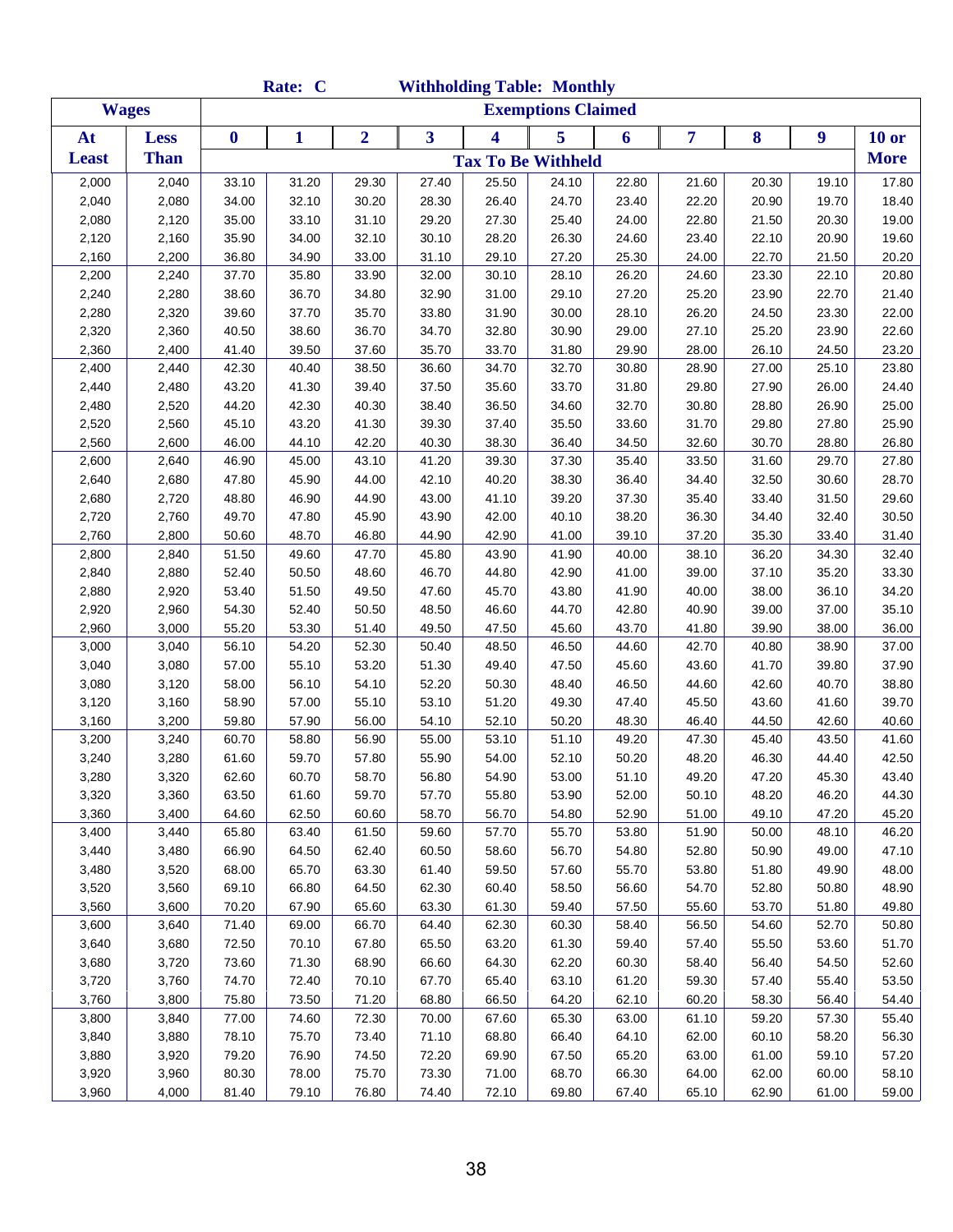|                |                |                  | Rate: C          |                  |                         |                           | <b>Withholding Table: Monthly</b> |                 |                |                |                |                |
|----------------|----------------|------------------|------------------|------------------|-------------------------|---------------------------|-----------------------------------|-----------------|----------------|----------------|----------------|----------------|
|                | <b>Wages</b>   |                  |                  |                  |                         |                           | <b>Exemptions Claimed</b>         |                 |                |                |                |                |
| At             | <b>Less</b>    | $\boldsymbol{0}$ | $\mathbf{1}$     | $\overline{2}$   | $\overline{\mathbf{3}}$ | 4                         | 5                                 | 6               | 7              | 8              | 9              | $10$ or        |
| <b>Least</b>   | <b>Than</b>    |                  |                  |                  |                         | <b>Tax To Be Withheld</b> |                                   |                 |                |                |                | <b>More</b>    |
| 4,000          | 4,040          | 82.60            | 80.20            | 77.90            | 75.60                   | 73.20                     | 70.90                             | 68.60           | 66.20          | 63.90          | 61.90          | 60.00          |
| 4,040          | 4,080          | 83.70            | 81.30            | 79.00            | 76.70                   | 74.40                     | 72.00                             | 69.70           | 67.40          | 65.00          | 62.80          | 60.90          |
| 4,080          | 4,120          | 84.80            | 82.50            | 80.10            | 77.80                   | 75.50                     | 73.10                             | 70.80           | 68.50          | 66.10          | 63.80          | 61.80          |
| 4,120          | 4,160          | 85.90            | 83.60            | 81.30            | 78.90                   | 76.60                     | 74.30                             | 71.90           | 69.60          | 67.30          | 64.90          | 62.70          |
| 4,160          | 4,200          | 87.10            | 84.70            | 82.40            | 80.00                   | 77.70                     | 75.40                             | 73.00           | 70.70          | 68.40          | 66.00          | 63.70          |
| 4,200          | 4,240          | 88.50            | 85.80            | 83.50            | 81.20                   | 78.80                     | 76.50                             | 74.20           | 71.80          | 69.50          | 67.20          | 64.80          |
| 4,240          | 4,280          | 89.90            | 87.00            | 84.60            | 82.30                   | 80.00                     | 77.60                             | 75.30           | 73.00          | 70.60          | 68.30          | 66.00          |
| 4,280          | 4,320          | 91.30            | 88.40            | 85.70            | 83.40                   | 81.10                     | 78.70                             | 76.40           | 74.10          | 71.70          | 69.40          | 67.10          |
| 4,320          | 4,360          | 92.70            | 89.80            | 86.90            | 84.50                   | 82.20                     | 79.90                             | 77.50           | 75.20          | 72.90          | 70.50          | 68.20          |
| 4,360          | 4,400          | 94.10            | 91.20            | 88.30            | 85.60                   | 83.30                     | 81.00                             | 78.60           | 76.30          | 74.00          | 71.60          | 69.30          |
| 4,400          | 4,440          | 95.50            | 92.60            | 89.70            | 86.80                   | 84.40                     | 82.10                             | 79.80           | 77.40          | 75.10          | 72.80          | 70.40          |
| 4,440          | 4,480          | 96.90            | 94.00            | 91.10            | 88.20                   | 85.60                     | 83.20                             | 80.90           | 78.60          | 76.20          | 73.90          | 71.60          |
| 4,480          | 4,520          | 98.30            | 95.40            | 92.50            | 89.60                   | 86.70                     | 84.30                             | 82.00           | 79.70          | 77.30          | 75.00          | 72.70          |
| 4,520          | 4,560          | 99.70            | 96.80            | 93.90            | 91.00                   | 88.10                     | 85.50                             | 83.10           | 80.80          | 78.50          | 76.10          | 73.80          |
| 4,560          | 4,600          | 101.10           | 98.20            | 95.30            | 92.40                   | 89.50                     | 86.60                             | 84.20           | 81.90          | 79.60          | 77.20          | 74.90          |
| 4,600          | 4,640          | 102.50           | 99.60            | 96.70            | 93.80                   | 90.90                     | 88.00                             | 85.40           | 83.00          | 80.70          | 78.40          | 76.00          |
| 4,640          | 4,680          | 103.90           | 101.00           | 98.10            | 95.20                   | 92.30                     | 89.40                             | 86.50           | 84.20          | 81.80          | 79.50          | 77.20          |
| 4,680          | 4,720          | 105.30           | 102.40           | 99.50            | 96.60                   | 93.70                     | 90.80                             | 87.80           | 85.30          | 82.90          | 80.60          | 78.30          |
| 4,720          | 4,760          | 106.70           | 103.80           | 100.90           | 98.00                   | 95.10                     | 92.20                             | 89.20           | 86.40          | 84.10          | 81.70          | 79.40          |
| 4,760          | 4,800          | 108.10           | 105.20           | 102.30           | 99.40                   | 96.50                     | 93.60                             | 90.60           | 87.70          | 85.20          | 82.80          | 80.50          |
| 4,800          | 4,840          | 109.50           | 106.60           | 103.70           | 100.80                  | 97.90                     | 95.00                             | 92.00           | 89.10          | 86.30          | 84.00          | 81.60          |
| 4,840          | 4,880          | 110.90           | 108.00           | 105.10           | 102.20                  | 99.30                     | 96.40                             | 93.40           | 90.50          | 87.60          | 85.10          | 82.80          |
| 4,880          | 4,920          | 112.30           | 109.40           | 106.50           | 103.60                  | 100.70                    | 97.80                             | 94.80           | 91.90          | 89.00          | 86.20          | 83.90          |
| 4,920          | 4,960          | 113.70           | 110.80           | 107.90           | 105.00                  | 102.10                    | 99.20                             | 96.20           | 93.30          | 90.40          | 87.50          | 85.00          |
| 4,960          | 5,000          | 115.10           | 112.20           | 109.30           | 106.40                  | 103.50                    | 100.60                            | 97.60           | 94.70          | 91.80          | 88.90          | 86.10          |
| 5,000<br>5,040 | 5,040<br>5,080 | 117.00<br>119.20 | 113.60<br>115.00 | 110.70<br>112.10 | 107.80<br>109.20        | 104.90<br>106.30          | 102.00<br>103.40                  | 99.00<br>100.40 | 96.10<br>97.50 | 93.20<br>94.60 | 90.30<br>91.70 | 87.40<br>88.80 |
| 5,080          | 5,120          | 121.40           | 116.80           | 113.50           | 110.60                  | 107.70                    | 104.80                            | 101.80          | 98.90          | 96.00          | 93.10          | 90.20          |
| 5,120          | 5,160          | 123.70           | 119.00           | 114.90           | 112.00                  | 109.10                    | 106.20                            | 103.20          | 100.30         | 97.40          | 94.50          | 91.60          |
| 5,160          | 5,200          | 125.90           | 121.20           | 116.60           | 113.40                  | 110.50                    | 107.60                            | 104.60          | 101.70         | 98.80          | 95.90          | 93.00          |
| 5,200          | 5,240          | 128.20           | 123.50           | 118.80           | 114.80                  | 111.90                    | 109.00                            | 106.00          | 103.10         | 100.20         | 97.30          | 94.40          |
| 5,240          | 5,280          | 130.40           | 125.70           | 121.10           | 116.40                  | 113.30                    | 110.40                            | 107.40          | 104.50         | 101.60         | 98.70          | 95.80          |
| 5,280          | 5,320          | 132.60           | 128.00           | 123.30           | 118.60                  | 114.70                    | 111.80                            | 108.80          | 105.90         | 103.00         | 100.10         | 97.20          |
| 5,320          | 5,360          | 134.90           | 130.20           | 125.50           | 120.90                  | 116.20                    | 113.20                            | 110.20          | 107.30         | 104.40         | 101.50         | 98.60          |
| 5,360          | 5,400          | 137.10           | 132.40           | 127.80           | 123.10                  | 118.50                    | 114.60                            | 111.60          | 108.70         | 105.80         | 102.90         | 100.00         |
| 5,400          | 5,440          | 139.40           | 134.70           | 130.00           | 125.40                  | 120.70                    | 116.00                            | 113.00          | 110.10         | 107.20         | 104.30         | 101.40         |
| 5,440          | 5,480          | 141.60           | 136.90           | 132.30           | 127.60                  | 122.90                    | 118.30                            | 114.40          | 111.50         | 108.60         | 105.70         | 102.80         |
| 5,480          | 5,520          | 143.80           | 139.20           | 134.50           | 129.80                  | 125.20                    | 120.50                            | 115.80          | 112.90         | 110.00         | 107.10         | 104.20         |
| 5,520          | 5,560          | 146.10           | 141.40           | 136.70           | 132.10                  | 127.40                    | 122.70                            | 118.10          | 114.30         | 111.40         | 108.50         | 105.60         |
| 5,560          | 5,600          | 148.30           | 143.60           | 139.00           | 134.30                  | 129.70                    | 125.00                            | 120.30          | 115.70         | 112.80         | 109.90         | 107.00         |
| 5,600          | 5,700          | 152.20           | 147.60           | 142.90           | 138.20                  | 133.60                    | 128.90                            | 124.20          | 119.60         | 115.30         | 112.30         | 109.40         |
| 5,700          | 5,800          | 157.80           | 153.20           | 148.50           | 143.80                  | 139.20                    | 134.50                            | 129.80          | 125.20         | 120.50         | 115.90         | 112.90         |
| 5,800          | 5,900          | 163.40           | 158.80           | 154.10           | 149.40                  | 144.80                    | 140.10                            | 135.40          | 130.80         | 126.10         | 121.50         | 116.80         |
| 5,900          | 6,000          | 169.00           | 164.40           | 159.70           | 155.00                  | 150.40                    | 145.70                            | 141.00          | 136.40         | 131.70         | 127.10         | 122.40         |
| 6,000          | 6,100          | 174.60           | 170.00           | 165.30           | 160.60                  | 156.00                    | 151.30                            | 146.60          | 142.00         | 137.30         | 132.70         | 128.00         |
| 6,100          | 6,200          | 180.20           | 175.60           | 170.90           | 166.20                  | 161.60                    | 156.90                            | 152.20          | 147.60         | 142.90         | 138.30         | 133.60         |
| 6,200          | 6,300          | 185.80           | 181.20           | 176.50           | 171.80                  | 167.20                    | 162.50                            | 157.80          | 153.20         | 148.50         | 143.90         | 139.20         |
| 6,300          | 6,400          | 191.40           | 186.80           | 182.10           | 177.40                  | 172.80                    | 168.10                            | 163.40          | 158.80         | 154.10         | 149.50         | 144.80         |
| 6,400          | 6,500          | 197.00           | 192.40           | 187.70           | 183.00                  | 178.40                    | 173.70                            | 169.00          | 164.40         | 159.70         | 155.10         | 150.40         |
| 6,500          | 6,600          | 202.60           | 198.00           | 193.30           | 188.60                  | 184.00                    | 179.30                            | 174.60          | 170.00         | 165.30         | 160.70         | 156.00         |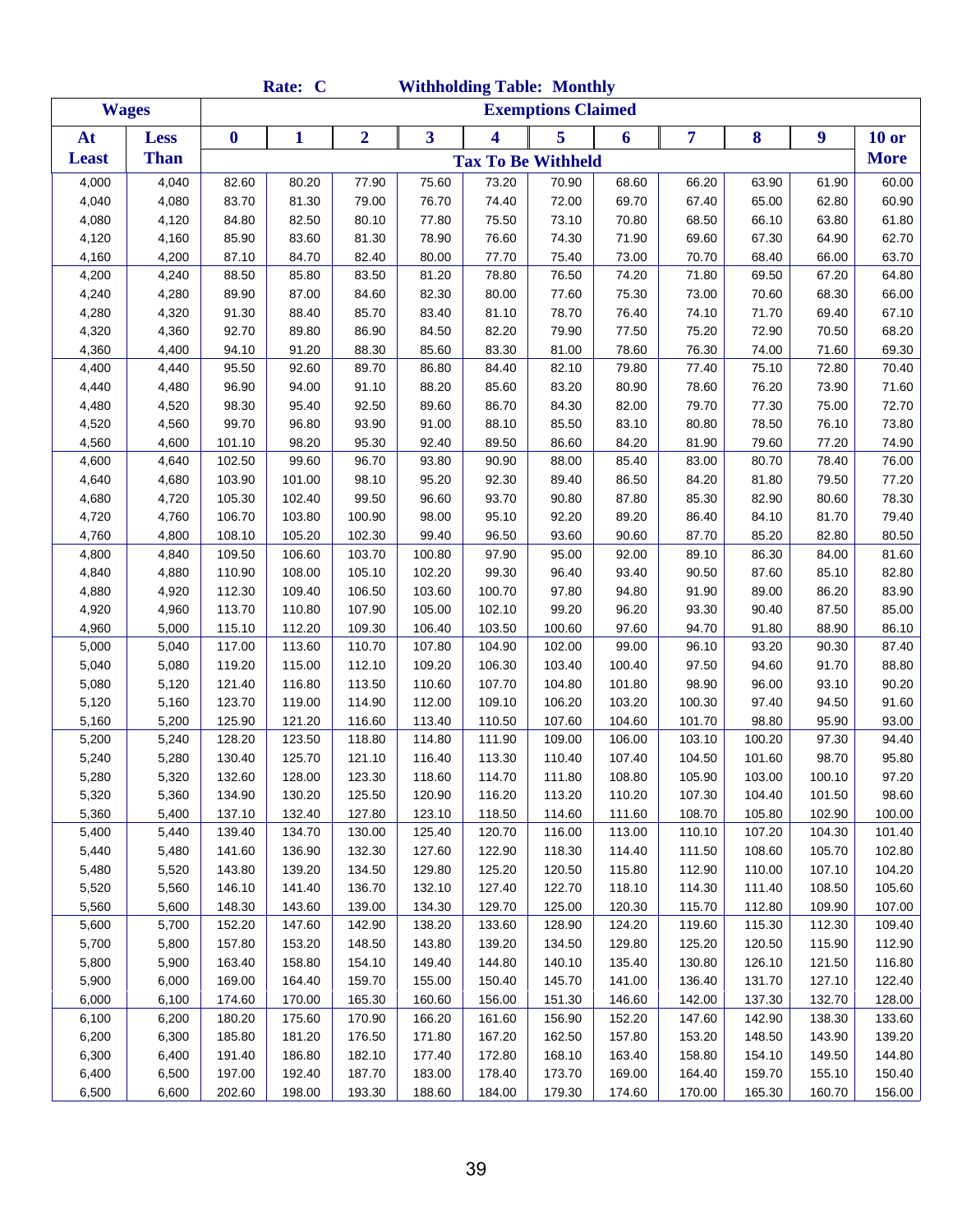|                  |                  |                  | Rate: C          |                  |                  |                  | <b>Withholding Table: Monthly</b> |                  |                  |                  |                  |                  |
|------------------|------------------|------------------|------------------|------------------|------------------|------------------|-----------------------------------|------------------|------------------|------------------|------------------|------------------|
|                  | <b>Wages</b>     |                  |                  |                  |                  |                  | <b>Exemptions Claimed</b>         |                  |                  |                  |                  |                  |
| At               | <b>Less</b>      | $\bf{0}$         | 1                | $\overline{2}$   | 3                | 4                | 5                                 | 6                | 7                | 8                | 9                | $10$ or          |
| <b>Least</b>     | <b>Than</b>      |                  |                  |                  |                  |                  | <b>Tax To Be Withheld</b>         |                  |                  |                  |                  | <b>More</b>      |
| 6,600            | 6,700            | 208.20           | 203.60           | 198.90           | 194.20           | 189.60           | 184.90                            | 180.20           | 175.60           | 170.90           | 166.30           | 161.60           |
| 6,700            | 6,800            | 213.80           | 209.20           | 204.50           | 199.80           | 195.20           | 190.50                            | 185.80           | 181.20           | 176.50           | 171.90           | 167.20           |
| 6,800            | 6,900            | 219.40           | 214.80           | 210.10           | 205.40           | 200.80           | 196.10                            | 191.40           | 186.80           | 182.10           | 177.50           | 172.80           |
| 6,900            | 7,000            | 225.00           | 220.40           | 215.70           | 211.00           | 206.40           | 201.70                            | 197.00           | 192.40           | 187.70           | 183.10           | 178.40           |
| 7,000            | 7,100            | 230.60           | 226.00           | 221.30           | 216.60           | 212.00           | 207.30                            | 202.60           | 198.00           | 193.30           | 188.70           | 184.00           |
| 7,100            | 7,200            | 236.20           | 231.60           | 226.90           | 222.20           | 217.60           | 212.90                            | 208.20           | 203.60           | 198.90           | 194.30           | 189.60           |
| 7,200            | 7,300            | 241.80           | 237.20           | 232.50           | 227.80           | 223.20           | 218.50                            | 213.80           | 209.20           | 204.50           | 199.90           | 195.20           |
| 7,300            | 7,400            | 247.40           | 242.80           | 238.10           | 233.40           | 228.80           | 224.10                            | 219.40           | 214.80           | 210.10           | 205.50           | 200.80           |
| 7,400            | 7,500            | 253.00           | 248.40           | 243.70           | 239.00           | 234.40           | 229.70                            | 225.00           | 220.40           | 215.70           | 211.10           | 206.40           |
| 7,500            | 7,600            | 258.60           | 254.00           | 249.30           | 244.60           | 240.00           | 235.30                            | 230.60           | 226.00           | 221.30           | 216.70           | 212.00           |
| 7,600            | 7,700            | 264.20           | 259.60           | 254.90           | 250.20           | 245.60           | 240.90                            | 236.20           | 231.60           | 226.90           | 222.30           | 217.60           |
| 7,700            | 7,800            | 269.80           | 265.20           | 260.50           | 255.80           | 251.20           | 246.50                            | 241.80           | 237.20           | 232.50           | 227.90           | 223.20           |
| 7,800            | 7,900            | 275.40           | 270.80           | 266.10           | 261.40           | 256.80           | 252.10                            | 247.40           | 242.80           | 238.10           | 233.50           | 228.80           |
| 7,900            | 8,000            | 281.00           | 276.40           | 271.70           | 267.00           | 262.40           | 257.70                            | 253.00           | 248.40           | 243.70           | 239.10           | 234.40           |
| 8,000            | 8,100            | 286.60           | 282.00           | 277.30           | 272.60           | 268.00           | 263.30                            | 258.60           | 254.00           | 249.30           | 244.70           | 240.00           |
| 8,100            | 8,200            | 292.20           | 287.60           | 282.90           | 278.20           | 273.60           | 268.90                            | 264.20           | 259.60           | 254.90           | 250.30           | 245.60           |
| 8,200            | 8,300            | 297.80           | 293.20           | 288.50           | 283.80           | 279.20           | 274.50                            | 269.80           | 265.20           | 260.50           | 255.90           | 251.20           |
| 8,300            | 8,400            | 303.40           | 298.80           | 294.10           | 289.40           | 284.80           | 280.10                            | 275.40           | 270.80           | 266.10           | 261.50           | 256.80           |
| 8,400            | 8,500            | 309.00           | 304.40           | 299.70           | 295.00           | 290.40           | 285.70                            | 281.00           | 276.40           | 271.70           | 267.10           | 262.40           |
| 8,500            | 8,600            | 314.60           | 310.00           | 305.30           | 300.60           | 296.00           | 291.30                            | 286.60           | 282.00           | 277.30           | 272.70           | 268.00           |
| 8,600            | 8,700            | 320.20           | 315.60           | 310.90           | 306.20           | 301.60           | 296.90                            | 292.20           | 287.60           | 282.90           | 278.30           | 273.60           |
| 8,700            | 8,800            | 325.80           | 321.20           | 316.50           | 311.80           | 307.20           | 302.50                            | 297.80           | 293.20           | 288.50           | 283.90           | 279.20           |
| 8,800            | 8,900            | 331.40           | 326.80           | 322.10           | 317.40           | 312.80           | 308.10                            | 303.40           | 298.80           | 294.10           | 289.50           | 284.80           |
| 8,900            | 9,000            | 337.00           | 332.40           | 327.70           | 323.00           | 318.40           | 313.70                            | 309.00           | 304.40           | 299.70           | 295.10           | 290.40           |
| 9,000            | 9,100            | 342.60           | 338.00           | 333.30           | 328.60           | 324.00           | 319.30                            | 314.60           | 310.00           | 305.30           | 300.70           | 296.00           |
| 9,100            | 9,200            | 348.20           | 343.60           | 338.90           | 334.20           | 329.60           | 324.90                            | 320.20           | 315.60           | 310.90           | 306.30           | 301.60           |
| 9,200            | 9,400            | 356.60           | 352.00           | 347.30           | 342.60           | 338.00           | 333.30                            | 328.60           | 324.00           | 319.30           | 314.70           | 310.00           |
| 9,400            | 9,600            | 367.80           | 363.20           | 358.50           | 353.80           | 349.20           | 344.50                            | 339.80           | 335.20           | 330.50           | 325.90           | 321.20           |
| 9,600            | 9,800            | 379.00           | 374.40           | 369.70           | 365.00           | 360.40           | 355.70                            | 351.00           | 346.40           | 341.70           | 337.10           | 332.40           |
| 9,800            | 10,000           | 390.20           | 385.60           | 380.90           | 376.20           | 371.60           | 366.90                            | 362.20           | 357.60           | 352.90           | 348.30           | 343.60           |
| 10,000           | 10,200           | 401.40           | 396.80           | 392.10           | 387.40           | 382.80           | 378.10                            | 373.40           | 368.80           | 364.10           | 359.50           | 354.80           |
| 10,200           | 10,400           | 412.60           | 408.00           | 403.30           | 398.60           | 394.00           | 389.30                            | 384.60           | 380.00           | 375.30           | 370.70           | 366.00           |
| 10,400           | 10,600           | 423.80           | 419.20           | 414.50           | 409.80           | 405.20           | 400.50                            | 395.80           | 391.20           | 386.50           | 381.90           | 377.20           |
| 10,600           | 10,800           | 435.00           | 430.40           | 425.70           | 421.00           | 416.40           | 411.70                            | 407.00           | 402.40           | 397.70           | 393.10           | 388.40           |
| 10,800           | 11,000           | 446.20           | 441.60           | 436.90           | 432.20           | 427.60           | 422.90                            | 418.20           | 413.60           | 408.90           | 404.30           | 399.60           |
| 11,000           | 11,200           | 457.40           | 452.80           | 448.10           | 443.40           | 438.80           | 434.10                            | 429.40           | 424.80           | 420.10           | 415.50           | 410.80           |
| 11,200           | 11,400           | 468.60           | 464.00           | 459.30           | 454.60           | 450.00           | 445.30                            | 440.60           | 436.00           | 431.30           | 426.70           | 422.00           |
| 11,400           | 11,600           | 479.80           | 475.20           | 470.50           | 465.80           | 461.20           | 456.50                            | 451.80           | 447.20           | 442.50           | 437.90           | 433.20           |
| 11,600           | 11,800           | 491.00           | 486.40           | 481.70           | 477.00           | 472.40           | 467.70                            | 463.00           | 458.40           | 453.70           | 449.10           | 444.40           |
| 11,800           | 12,000           | 502.20           | 497.60           | 492.90           | 488.20           | 483.60           | 478.90                            | 474.20           | 469.60           | 464.90           | 460.30           | 455.60           |
| 12,000           | 12,200           | 513.40           | 508.80           | 504.10           | 499.40           | 494.80           | 490.10                            | 485.40           | 480.80           | 476.10           | 471.50           | 466.80           |
| 12,200<br>12,400 | 12,400<br>12,600 | 524.60<br>535.80 | 520.00<br>531.20 | 515.30<br>526.50 | 510.60<br>521.80 | 506.00<br>517.20 | 501.30<br>512.50                  | 496.60<br>507.80 | 492.00<br>503.20 | 487.30<br>498.50 | 482.70<br>493.90 | 478.00<br>489.20 |
| 12,600           | 12,800           | 549.00           | 543.50           | 538.00           | 533.00           | 528.40           | 523.70                            | 519.00           | 514.40           | 509.70           | 505.10           | 500.40           |
| 12,800           | 13,000           | 562.20           | 556.70           | 551.20           | 545.70           | 540.20           | 534.90                            | 530.20           | 525.60           | 520.90           | 516.30           | 511.60           |
| 13,000           | 13,200           | 575.40           | 569.90           | 564.40           | 558.90           | 553.40           | 547.90                            | 542.40           | 536.90           | 532.10           | 527.50           | 522.80           |
| 13,200           | 13,400           | 588.60           | 583.10           | 577.60           | 572.10           | 566.60           | 561.10                            | 555.60           | 550.10           | 544.70           | 539.20           | 534.00           |
|                  |                  |                  |                  |                  |                  |                  |                                   |                  |                  |                  |                  |                  |

**For wages in excess of \$13,400.00 use the Percentage Method found in publication NJ-WT or on our website at www.state.nj.us/treasury/taxation**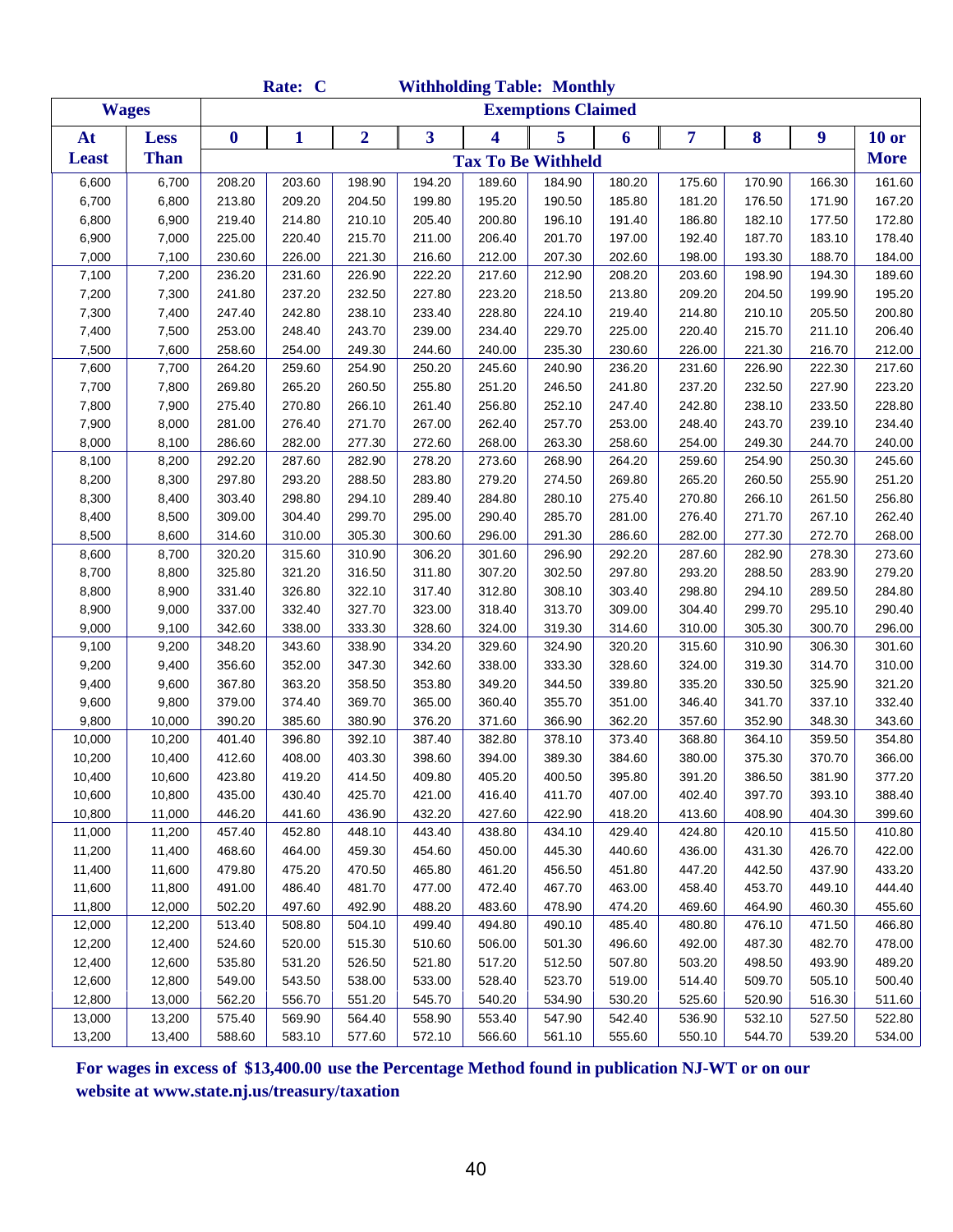|              |              |          | Rate: D      |                |      | <b>Withholding Table: Weekly</b> |                           |      |      |      |      |              |
|--------------|--------------|----------|--------------|----------------|------|----------------------------------|---------------------------|------|------|------|------|--------------|
|              | <b>Wages</b> |          |              |                |      |                                  | <b>Exemptions Claimed</b> |      |      |      |      |              |
| At           | <b>Less</b>  | $\bf{0}$ | $\mathbf{1}$ | $\overline{2}$ | 3    | $\overline{\mathbf{4}}$          | 5                         | 6    | 7    | 8    | 9    | <b>10 or</b> |
| <b>Least</b> | <b>Than</b>  |          |              |                |      | <b>Tax To Be Withheld</b>        |                           |      |      |      |      | <b>More</b>  |
| 0            | 10           | 0.10     | 0.00         | 0.00           | 0.00 | 0.00                             | 0.00                      | 0.00 | 0.00 | 0.00 | 0.00 | 0.00         |
| 10           | 20           | 0.20     | 0.00         | 0.00           | 0.00 | 0.00                             | 0.00                      | 0.00 | 0.00 | 0.00 | 0.00 | 0.00         |
| 20           | 30           | 0.40     | 0.10         | 0.00           | 0.00 | 0.00                             | 0.00                      | 0.00 | 0.00 | 0.00 | 0.00 | $0.00\,$     |
| 30           | 40           | 0.50     | 0.20         | 0.00           | 0.00 | 0.00                             | 0.00                      | 0.00 | 0.00 | 0.00 | 0.00 | 0.00         |
| 40           | 50           | 0.70     | 0.40         | 0.10           | 0.00 | 0.00                             | 0.00                      | 0.00 | 0.00 | 0.00 | 0.00 | 0.00         |
| 50           | 60           | 0.80     | 0.50         | 0.20           | 0.00 | 0.00                             | 0.00                      | 0.00 | 0.00 | 0.00 | 0.00 | 0.00         |
| 60           | 70           | 1.00     | 0.70         | 0.40           | 0.10 | 0.00                             | 0.00                      | 0.00 | 0.00 | 0.00 | 0.00 | 0.00         |
| 70           | 80           | 1.10     | 0.80         | 0.50           | 0.30 | 0.00                             | 0.00                      | 0.00 | 0.00 | 0.00 | 0.00 | 0.00         |
| 80           | 90           | 1.30     | 1.00         | 0.70           | 0.40 | 0.10                             | 0.00                      | 0.00 | 0.00 | 0.00 | 0.00 | 0.00         |
| 90           | 100          | 1.40     | 1.10         | 0.80           | 0.60 | 0.30                             | 0.00                      | 0.00 | 0.00 | 0.00 | 0.00 | 0.00         |
| 100          | 110          | 1.60     | 1.30         | 1.00           | 0.70 | 0.40                             | 0.10                      | 0.00 | 0.00 | 0.00 | 0.00 | 0.00         |
| 110          | 120          | 1.70     | 1.40         | 1.10           | 0.90 | 0.60                             | 0.30                      | 0.00 | 0.00 | 0.00 | 0.00 | 0.00         |
| 120          | 130          | 1.90     | 1.60         | 1.30           | 1.00 | 0.70                             | 0.40                      | 0.10 | 0.00 | 0.00 | 0.00 | 0.00         |
| 130          | 140          | 2.00     | 1.70         | 1.40           | 1.20 | 0.90                             | 0.60                      | 0.30 | 0.00 | 0.00 | 0.00 | 0.00         |
| 140          | 150          | 2.20     | 1.90         | 1.60           | 1.30 | 1.00                             | 0.70                      | 0.40 | 0.20 | 0.00 | 0.00 | 0.00         |
| 150          | 160          | 2.30     | 2.00         | 1.70           | 1.50 | 1.20                             | 0.90                      | 0.60 | 0.30 | 0.00 | 0.00 | 0.00         |
| 160          | 170          | 2.50     | 2.20         | 1.90           | 1.60 | 1.30                             | 1.00                      | 0.70 | 0.50 | 0.20 | 0.00 | 0.00         |
| 170          | 180          | 2.60     | 2.30         | 2.00           | 1.80 | 1.50                             | 1.20                      | 0.90 | 0.60 | 0.30 | 0.00 | 0.00         |
| 180          | 190          | 2.80     | 2.50         | 2.20           | 1.90 | 1.60                             | 1.30                      | 1.00 | 0.80 | 0.50 | 0.20 | 0.00         |
| 190          | 200          | 2.90     | 2.60         | 2.30           | 2.10 | 1.80                             | 1.50                      | 1.20 | 0.90 | 0.60 | 0.30 | 0.00         |
| 200          | 210          | 3.10     | 2.80         | 2.50           | 2.20 | 1.90                             | 1.60                      | 1.30 | 1.10 | 0.80 | 0.50 | 0.20         |
| 210          | 220          | 3.20     | 2.90         | 2.60           | 2.40 | 2.10                             | 1.80                      | 1.50 | 1.20 | 0.90 | 0.60 | 0.30         |
| 220          | 230          | 3.40     | 3.10         | 2.80           | 2.50 | 2.20                             | 1.90                      | 1.60 | 1.40 | 1.10 | 0.80 | 0.50         |
| 230          | 240          | 3.50     | 3.20         | 2.90           | 2.70 | 2.40                             | 2.10                      | 1.80 | 1.50 | 1.20 | 0.90 | 0.60         |
| 240          | 250          | 3.70     | 3.40         | 3.10           | 2.80 | 2.50                             | 2.20                      | 1.90 | 1.70 | 1.40 | 1.10 | 0.80         |
| 250          | 260          | 3.80     | 3.50         | 3.20           | 3.00 | 2.70                             | 2.40                      | 2.10 | 1.80 | 1.50 | 1.20 | 0.90         |
| 260          | 270          | 4.00     | 3.70         | 3.40           | 3.10 | 2.80                             | 2.50                      | 2.20 | 2.00 | 1.70 | 1.40 | 1.10         |
| 270          | 280          | 4.10     | 3.80         | 3.50           | 3.30 | 3.00                             | 2.70                      | 2.40 | 2.10 | 1.80 | 1.50 | 1.20         |
| 280          | 290          | 4.30     | 4.00         | 3.70           | 3.40 | 3.10                             | 2.80                      | 2.50 | 2.30 | 2.00 | 1.70 | 1.40         |
| 290          | 300          | 4.40     | 4.10         | 3.80           | 3.60 | 3.30                             | 3.00                      | 2.70 | 2.40 | 2.10 | 1.80 | 1.50         |
| 300          | 310          | 4.60     | 4.30         | 4.00           | 3.70 | 3.40                             | 3.10                      | 2.80 | 2.60 | 2.30 | 2.00 | 1.70         |
| 310          | 320          | 4.70     | 4.40         | 4.10           | 3.90 | 3.60                             | 3.30                      | 3.00 | 2.70 | 2.40 | 2.10 | 1.80         |
| 320          | 330          | 4.90     | 4.60         | 4.30           | 4.00 | 3.70                             | 3.40                      | 3.10 | 2.90 | 2.60 | 2.30 | 2.00         |
| 330          | 340          | 5.00     | 4.70         | 4.40           | 4.20 | 3.90                             | 3.60                      | 3.30 | 3.00 | 2.70 | 2.40 | 2.10         |
| 340          | 350          | 5.20     | 4.90         | 4.60           | 4.30 | 4.00                             | 3.70                      | 3.40 | 3.20 | 2.90 | 2.60 | 2.30         |
| 350          | 360          | 5.30     | 5.00         | 4.70           | 4.50 | 4.20                             | 3.90                      | 3.60 | 3.30 | 3.00 | 2.70 | 2.40         |
| 360          | 370          | 5.50     | 5.20         | 4.90           | 4.60 | 4.30                             | 4.00                      | 3.70 | 3.50 | 3.20 | 2.90 | 2.60         |
| 370          | 380          | 5.60     | 5.30         | 5.00           | 4.80 | 4.50                             | 4.20                      | 3.90 | 3.60 | 3.30 | 3.00 | 2.70         |
| 380          | 390          | 5.80     | 5.50         | 5.20           | 4.90 | 4.60                             | 4.30                      | 4.00 | 3.80 | 3.50 | 3.20 | 2.90         |
| 390          | 400          | 6.00     | 5.60         | 5.30           | 5.10 | 4.80                             | 4.50                      | 4.20 | 3.90 | 3.60 | 3.30 | 3.00         |
| 400          | 410          | 6.30     | 5.80         | 5.50           | 5.20 | 4.90                             | 4.60                      | 4.30 | 4.10 | 3.80 | 3.50 | 3.20         |
| 410          | 420          | 6.60     | 6.10         | 5.60           | 5.40 | 5.10                             | 4.80                      | 4.50 | 4.20 | 3.90 | 3.60 | 3.30         |
| 420          | 430          | 6.90     | 6.30         | 5.80           | 5.50 | 5.20                             | 4.90                      | 4.60 | 4.40 | 4.10 | 3.80 | 3.50         |
| 430          | 440          | 7.10     | 6.60         | 6.10           | 5.70 | 5.40                             | 5.10                      | 4.80 | 4.50 | 4.20 | 3.90 | 3.60         |
| 440          | 450          | 7.40     | 6.90         | 6.40           | 5.80 | 5.50                             | 5.20                      | 4.90 | 4.70 | 4.40 | 4.10 | 3.80         |
| 450          | 460          | 7.70     | 7.20         | 6.60           | 6.10 | 5.70                             | 5.40                      | 5.10 | 4.80 | 4.50 | 4.20 | 3.90         |
| 460          | 470          | 7.90     | 7.40         | 6.90           | 6.40 | 5.90                             | 5.50                      | 5.20 | 5.00 | 4.70 | 4.40 | 4.10         |
| 470          | 480          | 8.20     | 7.70         | 7.20           | 6.70 | 6.10                             | 5.70                      | 5.40 | 5.10 | 4.80 | 4.50 | 4.20         |
| 480          | 490          | 8.50     | 8.00         | 7.40           | 6.90 | 6.40                             | 5.90                      | 5.50 | 5.30 | 5.00 | 4.70 | 4.40         |
| 490          | 500          | 8.70     | 8.20         | 7.70           | 7.20 | 6.70                             | 6.20                      | 5.70 | 5.40 | 5.10 | 4.80 | 4.50         |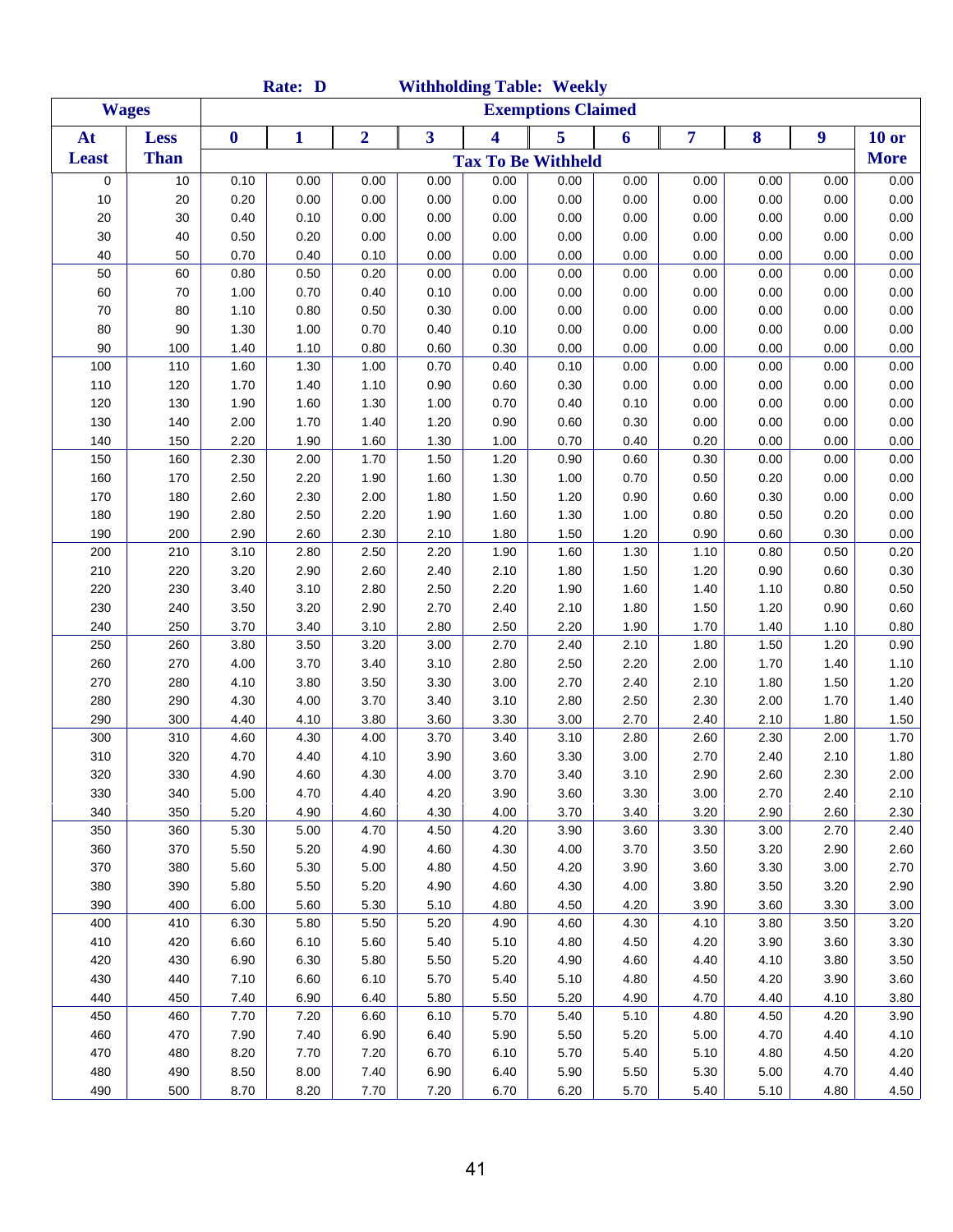|              |              |                | Rate: D        |                |                | <b>Withholding Table: Weekly</b> |                           |                |                |                |                |                |
|--------------|--------------|----------------|----------------|----------------|----------------|----------------------------------|---------------------------|----------------|----------------|----------------|----------------|----------------|
|              | <b>Wages</b> |                |                |                |                |                                  | <b>Exemptions Claimed</b> |                |                |                |                |                |
| At           | <b>Less</b>  | $\bf{0}$       | 1              | $\overline{2}$ | 3              | $\overline{\mathbf{4}}$          | 5                         | 6              | 7              | 8              | 9              | $10$ or        |
| <b>Least</b> | <b>Than</b>  |                |                |                |                | <b>Tax To Be Withheld</b>        |                           |                |                |                |                | <b>More</b>    |
| 500          | 510          | 9.00           | 8.50           | 8.00           | 7.50           | 6.90                             | 6.40                      | 5.90           | 5.60           | 5.30           | 5.00           | 4.70           |
| 510          | 520          | 9.30           | 8.80           | 8.30           | 7.70           | 7.20                             | 6.70                      | 6.20           | 5.70           | 5.40           | 5.10           | 4.80           |
| 520          | 530          | 9.60           | 9.00           | 8.50           | 8.00           | 7.50                             | 7.00                      | 6.40           | 5.90           | 5.60           | 5.30           | 5.00           |
| 530          | 540          | 9.80           | 9.30           | 8.80           | 8.30           | 7.80                             | 7.20                      | 6.70           | 6.20           | 5.70           | 5.40           | 5.10           |
| 540          | 550          | 10.10          | 9.60           | 9.10           | 8.50           | 8.00                             | 7.50                      | 7.00           | 6.50           | 6.00           | 5.60           | 5.30           |
| 550          | 560          | 10.40          | 9.90           | 9.30           | 8.80           | 8.30                             | 7.80                      | 7.30           | 6.70           | 6.20           | 5.70           | 5.40           |
| 560          | 570          | 10.60          | 10.10          | 9.60           | 9.10           | 8.60                             | 8.00                      | 7.50           | 7.00           | 6.50           | 6.00           | 5.60           |
| 570          | 580          | 10.90          | 10.40          | 9.90           | 9.40           | 8.80                             | 8.30                      | 7.80           | 7.30           | 6.80           | 6.20           | 5.70           |
| 580          | 590          | 11.20          | 10.70          | 10.10          | 9.60           | 9.10                             | 8.60                      | 8.10           | 7.60           | 7.00           | 6.50           | 6.00           |
| 590          | 600          | 11.40          | 10.90          | 10.40          | 9.90           | 9.40                             | 8.90                      | 8.30           | 7.80           | 7.30           | 6.80           | 6.30           |
| 600          | 610          | 11.70          | 11.20          | 10.70          | 10.20          | 9.60                             | 9.10                      | 8.60           | 8.10           | 7.60           | 7.10           | 6.50           |
| 610          | 620          | 12.00          | 11.50          | 11.00          | 10.40          | 9.90                             | 9.40                      | 8.90           | 8.40           | 7.80           | 7.30           | 6.80           |
| 620          | 630          | 12.30          | 11.70          | 11.20          | 10.70          | 10.20                            | 9.70                      | 9.10           | 8.60           | 8.10           | 7.60           | 7.10           |
| 630          | 640          | 12.50          | 12.00          | 11.50          | 11.00          | 10.50                            | 9.90                      | 9.40           | 8.90           | 8.40           | 7.90           | 7.30           |
| 640          | 650          | 12.80          | 12.30          | 11.80          | 11.20          | 10.70                            | 10.20                     | 9.70           | 9.20           | 8.70           | 8.10           | 7.60           |
| 650          | 660          | 13.10          | 12.60          | 12.00          | 11.50          | 11.00                            | 10.50                     | 10.00          | 9.40           | 8.90           | 8.40           | 7.90           |
| 660          | 670          | 13.30          | 12.80          | 12.30          | 11.80          | 11.30                            | 10.70                     | 10.20          | 9.70           | 9.20           | 8.70           | 8.20           |
| 670          | 680          | 13.60          | 13.10          | 12.60          | 12.10          | 11.50                            | 11.00                     | 10.50          | 10.00          | 9.50           | 8.90           | 8.40           |
| 680          | 690          | 13.90          | 13.40          | 12.80          | 12.30          | 11.80                            | 11.30                     | 10.80          | 10.30          | 9.70           | 9.20           | 8.70           |
| 690          | 700          | 14.10          | 13.60          | 13.10          | 12.60          | 12.10                            | 11.60                     | 11.00          | 10.50          | 10.00          | 9.50           | 9.00           |
| 700          | 710          | 14.40          | 13.90          | 13.40          | 12.90          | 12.30                            | 11.80                     | 11.30          | 10.80          | 10.30          | 9.80           | 9.20           |
| 710          | 720          | 14.70          | 14.20          | 13.70          | 13.10          | 12.60                            | 12.10                     | 11.60          | 11.10          | 10.50          | 10.00          | 9.50           |
| 720          | 730          | 15.00          | 14.40          | 13.90          | 13.40          | 12.90                            | 12.40                     | 11.80          | 11.30          | 10.80          | 10.30          | 9.80           |
| 730          | 740          | 15.20          | 14.70          | 14.20          | 13.70          | 13.20                            | 12.60                     | 12.10          | 11.60          | 11.10          | 10.60          | 10.00          |
| 740          | 750          | 15.50          | 15.00          | 14.50          | 13.90          | 13.40                            | 12.90                     | 12.40          | 11.90          | 11.40          | 10.80          | 10.30          |
| 750          | 760          | 15.80          | 15.30          | 14.70          | 14.20          | 13.70                            | 13.20                     | 12.70          | 12.10          | 11.60          | 11.10          | 10.60          |
| 760          | 770          | 16.00          | 15.50          | 15.00          | 14.50          | 14.00                            | 13.40                     | 12.90          | 12.40          | 11.90          | 11.40          | 10.90          |
| 770          | 780          | 16.40          | 15.80          | 15.30          | 14.80          | 14.20                            | 13.70                     | 13.20          | 12.70          | 12.20          | 11.60          | 11.10          |
| 780          | 790          | 16.70          | 16.10          | 15.50          | 15.00          | 14.50                            | 14.00                     | 13.50          | 13.00          | 12.40          | 11.90          | 11.40          |
| 790          | 800          | 17.00          | 16.40          | 15.80          | 15.30          | 14.80                            | 14.30                     | 13.70          | 13.20          | 12.70          | 12.20          | 11.70          |
| 800          | 810          | 17.40          | 16.70          | 16.10          | 15.60          | 15.00                            | 14.50                     | 14.00          | 13.50          | 13.00          | 12.50          | 11.90          |
| 810          | 820          | 17.70          | 17.10          | 16.40          | 15.80          | 15.30                            | 14.80                     | 14.30          | 13.80          | 13.20          | 12.70          | 12.20          |
| 820          | 830          | 18.10          | 17.40          | 16.70          | 16.10          | 15.60                            | 15.10                     | 14.50          | 14.00          | 13.50          | 13.00          | 12.50          |
| 830          | 840          | 18.40          | 17.70          | 17.10          | 16.40          | 15.90                            | 15.30                     | 14.80          | 14.30          | 13.80          | 13.30          | 12.70          |
| 840          | 850          | 18.70          | 18.10          | 17.40          | 16.80          | 16.10                            | 15.60                     | 15.10          | 14.60          | 14.10          | 13.50          | 13.00          |
| 850          | 860          | 19.10          | 18.40          | 17.80          | 17.10          | 16.50                            | 15.90                     | 15.40          | 14.80          | 14.30          | 13.80          | 13.30          |
| 860          | 870          | 19.40          | 18.80          | 18.10          | 17.50          | 16.80                            | 16.10                     | 15.60          | 15.10          | 14.60          | 14.10          | 13.60          |
| 870          | 880          | 19.80          | 19.10          | 18.40          | 17.80          | 17.10                            | 16.50                     | 15.90          | 15.40          | 14.90          | 14.30          | 13.80          |
| 880          | 890          | 20.10          | 19.40          | 18.80          | 18.10          | 17.50                            | 16.80                     | 16.20          | 15.70          | 15.10          | 14.60          | 14.10          |
| 890          | 900          | 20.40          | 19.80          | 19.10          | 18.50          | 17.80                            | 17.20                     | 16.50          | 15.90          | 15.40          | 14.90          | 14.40          |
| 900          | 910          | 20.80          | 20.10          | 19.50          | 18.80          | 18.20                            | 17.50                     | 16.90          | 16.20          | 15.70          | 15.20          | 14.60          |
| 910          | 920          | 21.10          | 20.50          | 19.80          | 19.20          | 18.50                            | 17.80                     | 17.20          | 16.50          | 15.90          | 15.40          | 14.90          |
| 920          | 930          | 21.40          | 20.80          | 20.10          | 19.50          | 18.80                            | 18.20                     | 17.50          | 16.90          | 16.20          | 15.70          | 15.20          |
| 930          | 940          | 21.80          | 21.10          | 20.50          | 19.80          | 19.20                            | 18.50                     | 17.90          | 17.20          | 16.60          | 16.00          | 15.40          |
| 940          | 950          | 22.10          | 21.50          | 20.80          | 20.20          | 19.50                            | 18.90                     | 18.20          | 17.60          | 16.90          | 16.30          | 15.70          |
| 950<br>960   | 960<br>970   | 22.50          | 21.80          | 21.20          | 20.50          | 19.90                            | 19.20                     | 18.60          | 17.90          | 17.20<br>17.60 | 16.60<br>16.90 | 16.00<br>16.30 |
| 970          | 980          | 22.80<br>23.30 | 22.20<br>22.50 | 21.50<br>21.80 | 20.90<br>21.20 | 20.20<br>20.50                   | 19.50<br>19.90            | 18.90<br>19.20 | 18.20<br>18.60 | 17.90          | 17.30          | 16.60          |
| 980          | 990          | 23.70          | 22.90          | 22.20          | 21.50          | 20.90                            | 20.20                     | 19.60          | 18.90          | 18.30          | 17.60          | 17.00          |
| 990          | 1,000        | 24.10          | 23.30          | 22.50          | 21.90          | 21.20                            | 20.60                     | 19.90          | 19.30          | 18.60          | 18.00          | 17.30          |
|              |              |                |                |                |                |                                  |                           |                |                |                |                |                |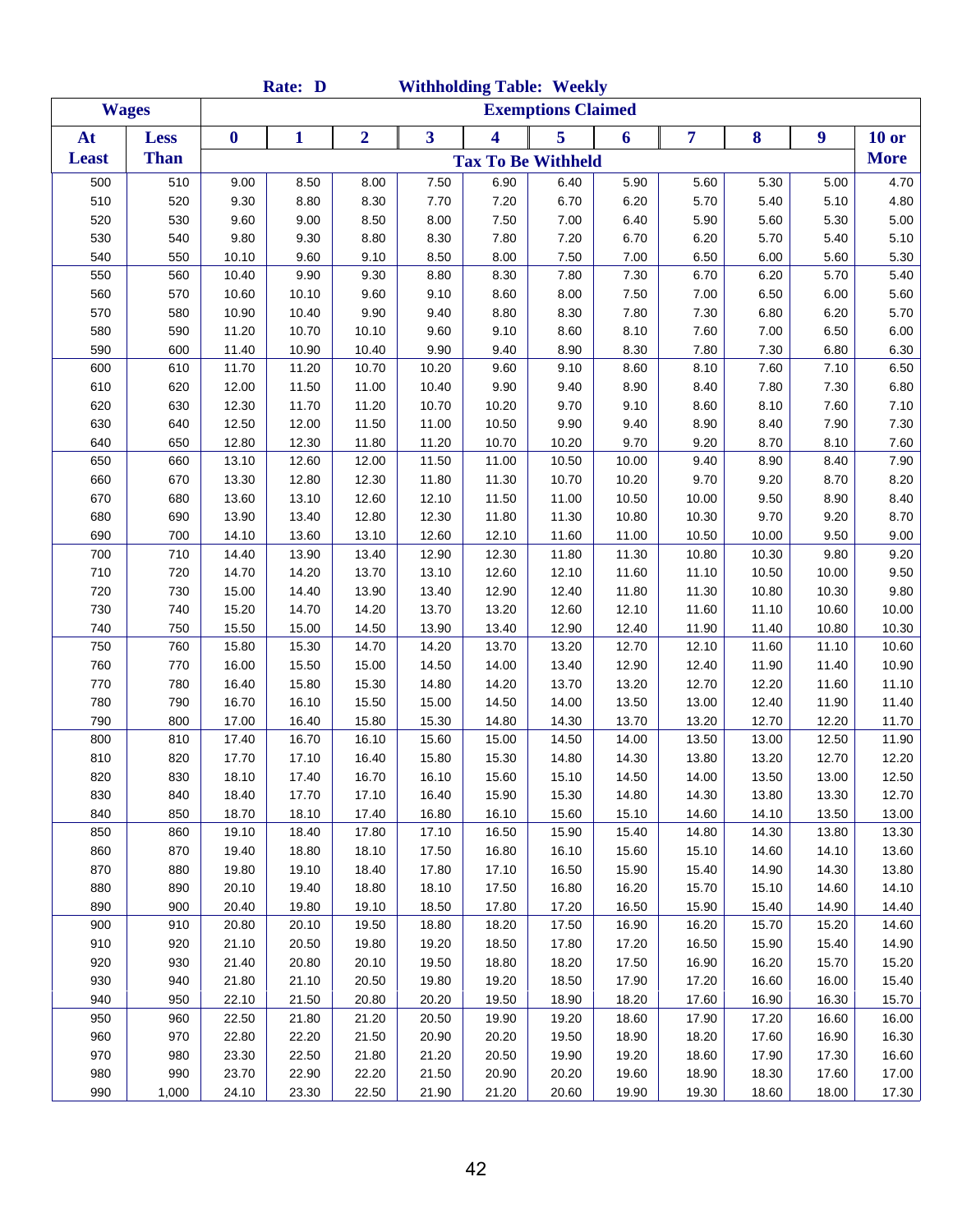|              |              |                  | Rate: D      |                |                         | <b>Withholding Table: Weekly</b> |                           |       |       |       |       |             |
|--------------|--------------|------------------|--------------|----------------|-------------------------|----------------------------------|---------------------------|-------|-------|-------|-------|-------------|
|              | <b>Wages</b> |                  |              |                |                         |                                  | <b>Exemptions Claimed</b> |       |       |       |       |             |
| At           | <b>Less</b>  | $\boldsymbol{0}$ | $\mathbf{1}$ | $\overline{2}$ | $\overline{\mathbf{3}}$ | 4                                | 5                         | 6     | 7     | 8     | 9     | $10$ or     |
| <b>Least</b> | <b>Than</b>  |                  |              |                |                         | <b>Tax To Be Withheld</b>        |                           |       |       |       |       | <b>More</b> |
| 1,000        | 1,010        | 24.60            | 23.70        | 22.90          | 22.20                   | 21.60                            | 20.90                     | 20.30 | 19.60 | 18.90 | 18.30 | 17.60       |
| 1,010        | 1,020        | 25.00            | 24.20        | 23.30          | 22.60                   | 21.90                            | 21.20                     | 20.60 | 19.90 | 19.30 | 18.60 | 18.00       |
| 1,020        | 1,030        | 25.40            | 24.60        | 23.80          | 22.90                   | 22.20                            | 21.60                     | 20.90 | 20.30 | 19.60 | 19.00 | 18.30       |
| 1,030        | 1,040        | 25.90            | 25.00        | 24.20          | 23.40                   | 22.60                            | 21.90                     | 21.30 | 20.60 | 20.00 | 19.30 | 18.70       |
| 1,040        | 1,050        | 26.30            | 25.50        | 24.60          | 23.80                   | 23.00                            | 22.30                     | 21.60 | 21.00 | 20.30 | 19.70 | 19.00       |
| 1,050        | 1,060        | 26.70            | 25.90        | 25.10          | 24.20                   | 23.40                            | 22.60                     | 22.00 | 21.30 | 20.60 | 20.00 | 19.30       |
| 1,060        | 1,070        | 27.10            | 26.30        | 25.50          | 24.70                   | 23.80                            | 23.00                     | 22.30 | 21.60 | 21.00 | 20.30 | 19.70       |
| 1,070        | 1,080        | 27.60            | 26.70        | 25.90          | 25.10                   | 24.30                            | 23.40                     | 22.60 | 22.00 | 21.30 | 20.70 | 20.00       |
| 1,080        | 1,090        | 28.00            | 27.20        | 26.30          | 25.50                   | 24.70                            | 23.90                     | 23.00 | 22.30 | 21.70 | 21.00 | 20.40       |
| 1,090        | 1,100        | 28.40            | 27.60        | 26.80          | 26.00                   | 25.10                            | 24.30                     | 23.50 | 22.70 | 22.00 | 21.40 | 20.70       |
| 1,100        | 1,110        | 28.90            | 28.00        | 27.20          | 26.40                   | 25.60                            | 24.70                     | 23.90 | 23.10 | 22.30 | 21.70 | 21.00       |
| 1,110        | 1,120        | 29.30            | 28.50        | 27.60          | 26.80                   | 26.00                            | 25.20                     | 24.30 | 23.50 | 22.70 | 22.00 | 21.40       |
| 1,120        | 1,130        | 29.70            | 28.90        | 28.10          | 27.20                   | 26.40                            | 25.60                     | 24.80 | 23.90 | 23.10 | 22.40 | 21.70       |
| 1,130        | 1,140        | 30.20            | 29.30        | 28.50          | 27.70                   | 26.80                            | 26.00                     | 25.20 | 24.40 | 23.50 | 22.70 | 22.10       |
| 1,140        | 1,150        | 30.60            | 29.80        | 28.90          | 28.10                   | 27.30                            | 26.50                     | 25.60 | 24.80 | 24.00 | 23.20 | 22.40       |
| 1,150        | 1,160        | 31.00            | 30.20        | 29.40          | 28.50                   | 27.70                            | 26.90                     | 26.10 | 25.20 | 24.40 | 23.60 | 22.80       |
| 1,160        | 1,170        | 31.60            | 30.60        | 29.80          | 29.00                   | 28.10                            | 27.30                     | 26.50 | 25.70 | 24.80 | 24.00 | 23.20       |
| 1,170        | 1,180        | 32.10            | 31.10        | 30.20          | 29.40                   | 28.60                            | 27.70                     | 26.90 | 26.10 | 25.30 | 24.40 | 23.60       |
| 1,180        | 1,190        | 32.70            | 31.60        | 30.60          | 29.80                   | 29.00                            | 28.20                     | 27.30 | 26.50 | 25.70 | 24.90 | 24.00       |
| 1,190        | 1,200        | 33.30            | 32.20        | 31.10          | 30.30                   | 29.40                            | 28.60                     | 27.80 | 27.00 | 26.10 | 25.30 | 24.50       |
| 1,200        | 1,210        | 33.80            | 32.80        | 31.70          | 30.70                   | 29.90                            | 29.00                     | 28.20 | 27.40 | 26.60 | 25.70 | 24.90       |
| 1,210        | 1,220        | 34.40            | 33.30        | 32.20          | 31.20                   | 30.30                            | 29.50                     | 28.60 | 27.80 | 27.00 | 26.20 | 25.30       |
| 1,220        | 1,230        | 34.90            | 33.90        | 32.80          | 31.70                   | 30.70                            | 29.90                     | 29.10 | 28.20 | 27.40 | 26.60 | 25.80       |
| 1,230        | 1,240        | 35.50            | 34.40        | 33.40          | 32.30                   | 31.20                            | 30.30                     | 29.50 | 28.70 | 27.80 | 27.00 | 26.20       |
| 1,240        | 1,250        | 36.10            | 35.00        | 33.90          | 32.80                   | 31.80                            | 30.80                     | 29.90 | 29.10 | 28.30 | 27.50 | 26.60       |
| 1,250        | 1,260        | 36.60            | 35.60        | 34.50          | 33.40                   | 32.30                            | 31.30                     | 30.40 | 29.50 | 28.70 | 27.90 | 27.10       |
| 1,260        | 1,270        | 37.20            | 36.10        | 35.00          | 34.00                   | 32.90                            | 31.80                     | 30.80 | 30.00 | 29.10 | 28.30 | 27.50       |
| 1,270        | 1,280        | 37.70            | 36.70        | 35.60          | 34.50                   | 33.40                            | 32.40                     | 31.30 | 30.40 | 29.60 | 28.70 | 27.90       |
| 1,280        | 1,290        | 38.30            | 37.20        | 36.20          | 35.10                   | 34.00                            | 32.90                     | 31.90 | 30.80 | 30.00 | 29.20 | 28.30       |
| 1,290        | 1,300        | 38.90            | 37.80        | 36.70          | 35.60                   | 34.60                            | 33.50                     | 32.40 | 31.30 | 30.40 | 29.60 | 28.80       |
| 1,300        | 1,310        | 39.40            | 38.40        | 37.30          | 36.20                   | 35.10                            | 34.10                     | 33.00 | 31.90 | 30.90 | 30.00 | 29.20       |
| 1,310        | 1,320        | 40.00            | 38.90        | 37.80          | 36.80                   | 35.70                            | 34.60                     | 33.50 | 32.50 | 31.40 | 30.50 | 29.60       |
| 1,320        | 1,330        | 40.50            | 39.50        | 38.40          | 37.30                   | 36.20                            | 35.20                     | 34.10 | 33.00 | 31.90 | 30.90 | 30.10       |
| 1,330        | 1,340        | 41.10            | 40.00        | 39.00          | 37.90                   | 36.80                            | 35.70                     | 34.70 | 33.60 | 32.50 | 31.40 | 30.50       |
| 1,340        | 1,350        | 41.70            | 40.60        | 39.50          | 38.40                   | 37.40                            | 36.30                     | 35.20 | 34.10 | 33.10 | 32.00 | 30.90       |
| 1,350        | 1,360        | 42.20            | 41.20        | 40.10          | 39.00                   | 37.90                            | 36.90                     | 35.80 | 34.70 | 33.60 | 32.50 | 31.50       |
| 1,360        | 1,370        | 42.80            | 41.70        | 40.60          | 39.60                   | 38.50                            | 37.40                     | 36.30 | 35.30 | 34.20 | 33.10 | 32.00       |
| 1,370        | 1,380        | 43.30            | 42.30        | 41.20          | 40.10                   | 39.00                            | 38.00                     | 36.90 | 35.80 | 34.70 | 33.70 | 32.60       |
| 1,380        | 1,390        | 43.90            | 42.80        | 41.80          | 40.70                   | 39.60                            | 38.50                     | 37.50 | 36.40 | 35.30 | 34.20 | 33.20       |
| 1,390        | 1,400        | 44.50            | 43.40        | 42.30          | 41.20                   | 40.20                            | 39.10                     | 38.00 | 36.90 | 35.90 | 34.80 | 33.70       |
| 1,400        | 1,410        | 45.00            | 44.00        | 42.90          | 41.80                   | 40.70                            | 39.70                     | 38.60 | 37.50 | 36.40 | 35.30 | 34.30       |
| 1,410        | 1,420        | 45.60            | 44.50        | 43.40          | 42.40                   | 41.30                            | 40.20                     | 39.10 | 38.10 | 37.00 | 35.90 | 34.80       |
| 1,420        | 1,430        | 46.10            | 45.10        | 44.00          | 42.90                   | 41.80                            | 40.80                     | 39.70 | 38.60 | 37.50 | 36.50 | 35.40       |
| 1,430        | 1,440        | 46.70            | 45.60        | 44.60          | 43.50                   | 42.40                            | 41.30                     | 40.30 | 39.20 | 38.10 | 37.00 | 36.00       |
| 1,440        | 1,450        | 47.30            | 46.20        | 45.10          | 44.00                   | 43.00                            | 41.90                     | 40.80 | 39.70 | 38.70 | 37.60 | 36.50       |
| 1,450        | 1,460        | 47.80            | 46.80        | 45.70          | 44.60                   | 43.50                            | 42.50                     | 41.40 | 40.30 | 39.20 | 38.10 | 37.10       |
| 1,460        | 1,470        | 48.40            | 47.30        | 46.20          | 45.20                   | 44.10                            | 43.00                     | 41.90 | 40.90 | 39.80 | 38.70 | 37.60       |
| 1,470        | 1,480        | 48.90            | 47.90        | 46.80          | 45.70                   | 44.60                            | 43.60                     | 42.50 | 41.40 | 40.30 | 39.30 | 38.20       |
| 1,480        | 1,490        | 49.50            | 48.40        | 47.40          | 46.30                   | 45.20                            | 44.10                     | 43.10 | 42.00 | 40.90 | 39.80 | 38.80       |
| 1,490        | 1,500        | 50.10            | 49.00        | 47.90          | 46.80                   | 45.80                            | 44.70                     | 43.60 | 42.50 | 41.50 | 40.40 | 39.30       |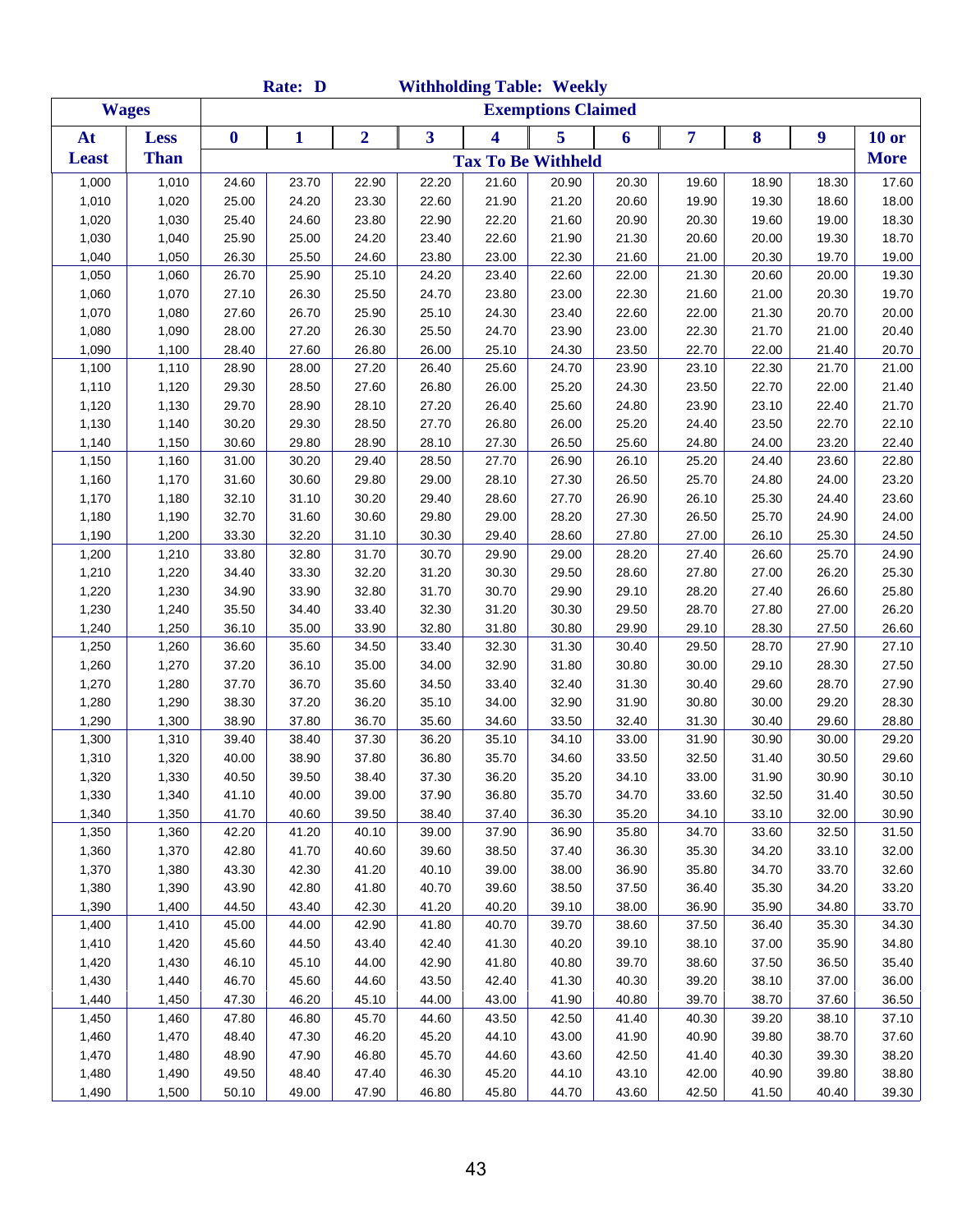|                |                |                  | Rate: D          |                  |                  |                  | <b>Withholding Table: Weekly</b> |                  |                  |                  |                  |                  |
|----------------|----------------|------------------|------------------|------------------|------------------|------------------|----------------------------------|------------------|------------------|------------------|------------------|------------------|
|                | <b>Wages</b>   |                  |                  |                  |                  |                  | <b>Exemptions Claimed</b>        |                  |                  |                  |                  |                  |
| At             | <b>Less</b>    | $\boldsymbol{0}$ | 1                | $\overline{2}$   | 3                | 4                | 5                                | 6                | 7                | 8                | $\boldsymbol{9}$ | <b>10 or</b>     |
| <b>Least</b>   | <b>Than</b>    |                  |                  |                  |                  |                  | <b>Tax To Be Withheld</b>        |                  |                  |                  |                  | <b>More</b>      |
| 1,500          | 1,525          | 51.00            | 49.90            | 48.90            | 47.80            | 46.70            | 45.60                            | 44.60            | 43.50            | 42.40            | 41.30            | 40.30            |
| 1,525          | 1,550          | 52.50            | 51.40            | 50.30            | 49.20            | 48.20            | 47.10                            | 46.00            | 44.90            | 43.90            | 42.80            | 41.70            |
| 1,550          | 1,575          | 53.80            | 52.70            | 51.70            | 50.60            | 49.50            | 48.40                            | 47.40            | 46.30            | 45.20            | 44.10            | 43.10            |
| 1,575          | 1,600          | 55.30            | 54.20            | 53.10            | 52.00            | 51.00            | 49.90                            | 48.80            | 47.70            | 46.70            | 45.60            | 44.50            |
| 1,600          | 1,625          | 56.60            | 55.50            | 54.50            | 53.40            | 52.30            | 51.20                            | 50.20            | 49.10            | 48.00            | 46.90            | 45.90            |
| 1,625          | 1,650          | 58.10            | 57.00            | 55.90            | 54.80            | 53.80            | 52.70                            | 51.60            | 50.50            | 49.50            | 48.40            | 47.30            |
| 1,650          | 1,675          | 59.40            | 58.30            | 57.30            | 56.20            | 55.10            | 54.00                            | 53.00            | 51.90            | 50.80            | 49.70            | 48.70            |
| 1,675          | 1,700          | 60.90            | 59.80            | 58.70            | 57.60            | 56.60            | 55.50                            | 54.40            | 53.30            | 52.30            | 51.20            | 50.10            |
| 1,700          | 1,725          | 62.20            | 61.10            | 60.10            | 59.00            | 57.90            | 56.80                            | 55.80            | 54.70            | 53.60            | 52.50            | 51.50            |
| 1,725          | 1,750          | 63.70            | 62.60            | 61.50            | 60.40            | 59.40            | 58.30                            | 57.20            | 56.10            | 55.10            | 54.00            | 52.90            |
| 1,750          | 1,775          | 65.00            | 63.90            | 62.90            | 61.80            | 60.70            | 59.60                            | 58.60            | 57.50            | 56.40            | 55.30            | 54.30            |
| 1,775          | 1,800          | 66.50            | 65.40            | 64.30            | 63.20            | 62.20            | 61.10                            | 60.00            | 58.90            | 57.90            | 56.80            | 55.70            |
| 1,800          | 1,825          | 67.80            | 66.70            | 65.70            | 64.60            | 63.50            | 62.40                            | 61.40            | 60.30            | 59.20            | 58.10            | 57.10            |
| 1,825          | 1,850          | 69.30            | 68.20            | 67.10            | 66.00            | 65.00            | 63.90                            | 62.80            | 61.70            | 60.70            | 59.60            | 58.50            |
| 1,850          | 1,875          | 70.60            | 69.50            | 68.50            | 67.40            | 66.30            | 65.20                            | 64.20            | 63.10            | 62.00            | 60.90            | 59.90            |
| 1,875          | 1,900          | 72.10            | 71.00            | 69.90            | 68.80            | 67.80            | 66.70                            | 65.60            | 64.50            | 63.50            | 62.40            | 61.30            |
| 1,900          | 1,925          | 73.40            | 72.30            | 71.30            | 70.20            | 69.10            | 68.00                            | 67.00            | 65.90            | 64.80            | 63.70            | 62.70            |
| 1,925          | 1,950          | 74.90            | 73.80            | 72.70            | 71.60            | 70.60            | 69.50                            | 68.40            | 67.30            | 66.30            | 65.20            | 64.10            |
| 1,950          | 1,975          | 76.20            | 75.10            | 74.10            | 73.00            | 71.90            | 70.80                            | 69.80            | 68.70            | 67.60            | 66.50            | 65.50            |
| 1,975          | 2,000          | 77.70            | 76.60            | 75.50            | 74.40            | 73.40            | 72.30                            | 71.20            | 70.10            | 69.10            | 68.00            | 66.90            |
| 2,000          | 2,025          | 79.00            | 77.90            | 76.90            | 75.80            | 74.70            | 73.60                            | 72.60            | 71.50            | 70.40            | 69.30            | 68.30            |
| 2,025          | 2,050          | 80.50            | 79.40            | 78.30            | 77.20            | 76.20            | 75.10                            | 74.00            | 72.90            | 71.90            | 70.80            | 69.70            |
| 2,050          | 2,075          | 81.80            | 80.70            | 79.70            | 78.60            | 77.50            | 76.40                            | 75.40            | 74.30            | 73.20            | 72.10            | 71.10            |
| 2,075          | 2,100          | 83.30            | 82.20            | 81.10            | 80.00            | 79.00            | 77.90                            | 76.80            | 75.70            | 74.70            | 73.60            | 72.50            |
| 2,100          | 2,125          | 84.60            | 83.50            | 82.50            | 81.40            | 80.30            | 79.20                            | 78.20            | 77.10            | 76.00            | 74.90            | 73.90            |
| 2,125          | 2,150          | 86.10            | 85.00            | 83.90            | 82.80            | 81.80            | 80.70                            | 79.60            | 78.50            | 77.50            | 76.40            | 75.30            |
| 2,150          | 2,175          | 87.40            | 86.30            | 85.30            | 84.20            | 83.10            | 82.00                            | 81.00            | 79.90            | 78.80            | 77.70            | 76.70            |
| 2,175          | 2,200          | 88.90            | 87.80            | 86.70            | 85.60            | 84.60            | 83.50                            | 82.40            | 81.30            | 80.30            | 79.20            | 78.10            |
| 2,200          | 2,225          | 90.20            | 89.10            | 88.10            | 87.00            | 85.90            | 84.80                            | 83.80            | 82.70            | 81.60            | 80.50            | 79.50            |
| 2,225          | 2,250          | 91.70            | 90.60            | 89.50            | 88.40            | 87.40            | 86.30                            | 85.20            | 84.10            | 83.10            | 82.00            | 80.90            |
| 2,250          | 2,300          | 93.70            | 92.70            | 91.60            | 90.50            | 89.40            | 88.40                            | 87.30            | 86.20            | 85.10            | 84.10            | 83.00            |
| 2,300          | 2,350          | 96.50            | 95.50            | 94.40            | 93.30            | 92.20            | 91.20                            | 90.10            | 89.00            | 87.90            | 86.90            | 85.80            |
| 2,350          | 2,400          | 99.30            | 98.30            | 97.20            | 96.10            | 95.00            | 94.00                            | 92.90            | 91.80            | 90.70            | 89.70            | 88.60            |
| 2,400          | 2,450          | 102.10           | 101.10           | 100.00           | 98.90            | 97.80<br>100.60  | 96.80                            | 95.70            | 94.60            | 93.50            | 92.50            | 91.40            |
| 2,450          | 2,500          | 104.90           | 103.90           | 102.80           | 101.70           |                  | 99.60                            | 98.50            | 97.40            | 96.30            | 95.30            | 94.20            |
| 2,500          | 2,550          | 107.70           | 106.70           | 105.60<br>108.40 | 104.50           | 103.40           | 102.40                           | 101.30           | 100.20           | 99.10            | 98.10            | 97.00<br>99.80   |
| 2,550<br>2,600 | 2,600          | 110.50           | 109.50           | 111.20           | 107.30           | 106.20           | 105.20<br>108.00                 | 104.10<br>106.90 | 103.00<br>105.80 | 101.90<br>104.70 | 100.90<br>103.70 |                  |
|                | 2,650          | 113.30           | 112.30           | 114.00           | 110.10<br>112.90 | 109.00           | 110.80                           | 109.70           | 108.60           | 107.50           | 106.50           | 102.60<br>105.40 |
| 2,650<br>2,700 | 2,700<br>2,750 | 116.10<br>118.90 | 115.10<br>117.90 | 116.80           | 115.70           | 111.80<br>114.60 | 113.60                           | 112.50           | 111.40           | 110.30           | 109.30           | 108.20           |
| 2,750          | 2,800          | 121.70           | 120.70           | 119.60           | 118.50           | 117.40           | 116.40                           | 115.30           | 114.20           | 113.10           | 112.10           | 111.00           |
| 2,800          | 2,850          | 124.50           | 123.50           | 122.40           | 121.30           | 120.20           | 119.20                           | 118.10           | 117.00           | 115.90           | 114.90           | 113.80           |
| 2,850          | 2,900          | 127.30           | 126.30           | 125.20           | 124.10           | 123.00           | 122.00                           | 120.90           | 119.80           | 118.70           | 117.70           | 116.60           |
| 2,900          | 2,950          | 130.50           | 129.30           | 128.00           | 126.90           | 125.80           | 124.80                           | 123.70           | 122.60           | 121.50           | 120.50           | 119.40           |
| 2,950          | 3,000          | 133.80           | 132.50           | 131.30           | 130.00           | 128.80           | 127.60                           | 126.50           | 125.40           | 124.30           | 123.30           | 122.20           |
| 3,000          | 3,050          | 137.00           | 135.80           | 134.50           | 133.30           | 132.00           | 130.80                           | 129.50           | 128.30           | 127.10           | 126.10           | 125.00           |
| 3,050          | 3,100          | 140.30           | 139.00           | 137.80           | 136.50           | 135.30           | 134.00                           | 132.80           | 131.50           | 130.30           | 129.00           | 127.80           |

**For wages in excess of \$3,100.00 use the Percentage Method found in publication NJ-WT or on our website at www.state.nj.us/treasury/taxation**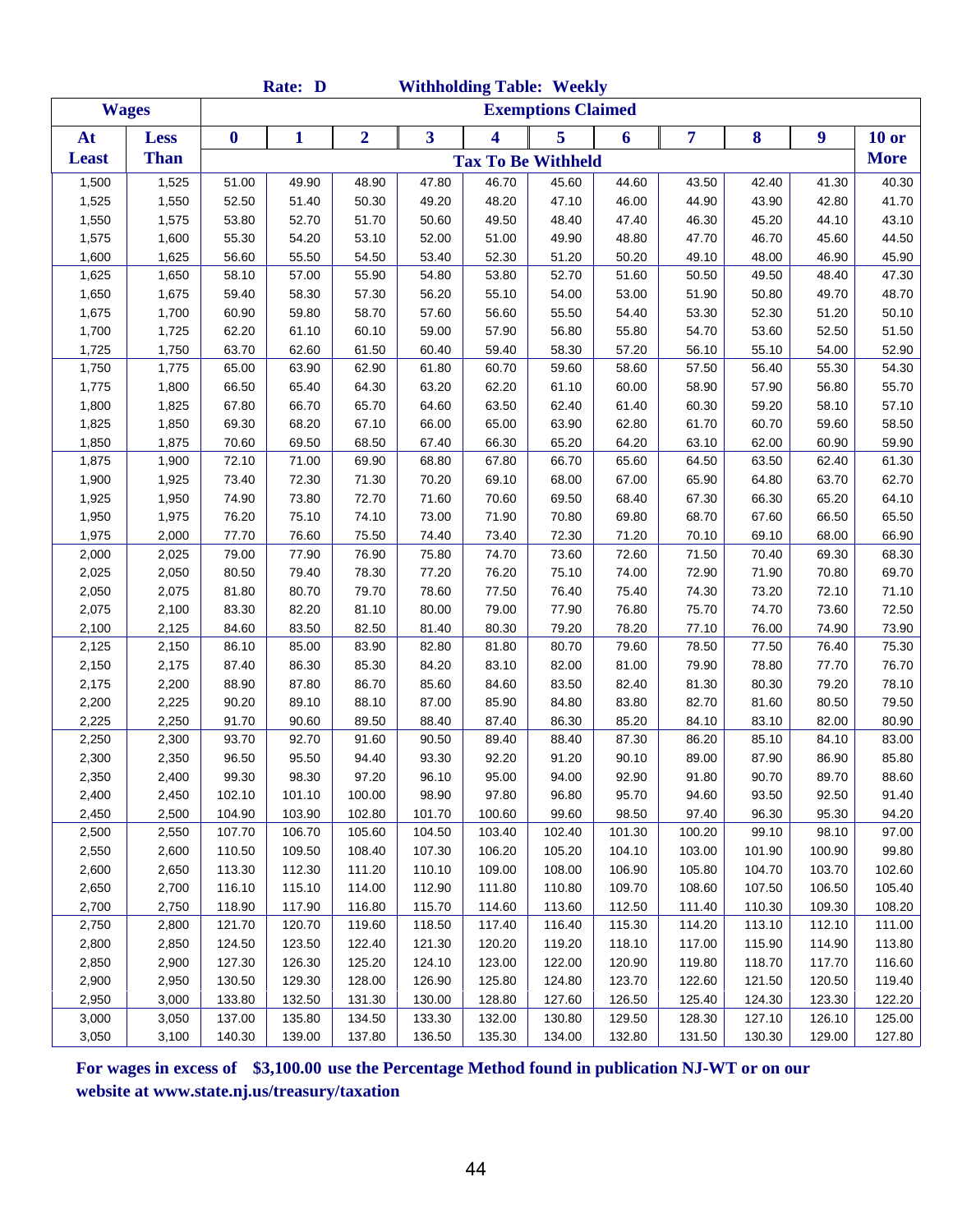|              |              |                | Rate: D        |                |                | <b>Withholding Table: Biweekly</b> |                           |                |              |              |              |              |
|--------------|--------------|----------------|----------------|----------------|----------------|------------------------------------|---------------------------|----------------|--------------|--------------|--------------|--------------|
|              | <b>Wages</b> |                |                |                |                |                                    | <b>Exemptions Claimed</b> |                |              |              |              |              |
| At           | <b>Less</b>  | $\bf{0}$       | $\mathbf{1}$   | $\overline{2}$ | 3              | $\overline{\mathbf{4}}$            | 5                         | 6              | 7            | 8            | 9            | <b>10 or</b> |
| <b>Least</b> | <b>Than</b>  |                |                |                |                | <b>Tax To Be Withheld</b>          |                           |                |              |              |              | <b>More</b>  |
| 0            | 20           | 0.10           | 0.00           | 0.00           | 0.00           | 0.00                               | 0.00                      | 0.00           | 0.00         | 0.00         | 0.00         | 0.00         |
| 20           | 40           | 0.40           | 0.00           | 0.00           | 0.00           | 0.00                               | 0.00                      | 0.00           | 0.00         | 0.00         | 0.00         | 0.00         |
| 40           | 60           | 0.80           | 0.20           | 0.00           | 0.00           | 0.00                               | 0.00                      | 0.00           | 0.00         | 0.00         | 0.00         | 0.00         |
| 60           | 80           | 1.00           | 0.50           | 0.00           | 0.00           | 0.00                               | 0.00                      | 0.00           | 0.00         | 0.00         | 0.00         | 0.00         |
| 80           | 100          | 1.40           | 0.80           | 0.20           | 0.00           | 0.00                               | 0.00                      | 0.00           | 0.00         | 0.00         | 0.00         | 0.00         |
| 100          | 120          | 1.60           | 1.10           | 0.50           | 0.00           | 0.00                               | 0.00                      | 0.00           | 0.00         | 0.00         | 0.00         | 0.00         |
| 120          | 140          | 2.00           | 1.40           | 0.80           | 0.20           | 0.00                               | 0.00                      | 0.00           | 0.00         | 0.00         | 0.00         | 0.00         |
| 140          | 160          | 2.20           | 1.70           | 1.10           | 0.50           | 0.00                               | 0.00                      | 0.00           | 0.00         | 0.00         | 0.00         | 0.00         |
| 160          | 180          | 2.60           | 2.00           | 1.40           | 0.80           | 0.20                               | 0.00                      | 0.00           | 0.00         | 0.00         | 0.00         | 0.00         |
| 180          | 200          | 2.80           | 2.30           | 1.70           | 1.10           | 0.50                               | 0.00                      | 0.00           | 0.00         | 0.00         | 0.00         | 0.00         |
| 200          | 220          | 3.10           | 2.60           | 2.00           | 1.40           | 0.80                               | 0.30                      | 0.00           | 0.00         | 0.00         | 0.00         | 0.00         |
| 220          | 240          | 3.40           | 2.90           | 2.30           | 1.70           | 1.10                               | 0.60                      | 0.00           | 0.00         | 0.00         | 0.00         | 0.00         |
| 240          | 260          | 3.80           | 3.20           | 2.60           | 2.00           | 1.40                               | 0.90                      | 0.30           | 0.00         | 0.00         | 0.00         | 0.00         |
| 260          | 280          | 4.00           | 3.50           | 2.90           | 2.30           | 1.70                               | 1.20                      | 0.60           | 0.00         | 0.00         | 0.00         | 0.00         |
| 280          | 300          | 4.40           | 3.80           | 3.20           | 2.60           | 2.00                               | 1.50                      | 0.90           | 0.30         | 0.00         | 0.00         | 0.00         |
| 300          | 320          | 4.60           | 4.10           | 3.50           | 2.90           | 2.30                               | 1.80                      | 1.20           | 0.60         | 0.00         | 0.00         | 0.00         |
| 320          | 340          | 5.00           | 4.40           | 3.80           | 3.20           | 2.60                               | 2.10                      | 1.50           | 0.90         | 0.30         | 0.00         | 0.00         |
| 340          | 360          | 5.20           | 4.70           | 4.10           | 3.50           | 2.90                               | 2.40                      | 1.80           | 1.20         | 0.60         | 0.10         | 0.00         |
| 360          | 380          | 5.50           | 5.00           | 4.40           | 3.80           | 3.20                               | 2.70                      | 2.10           | 1.50         | 0.90         | 0.40         | 0.00         |
| 380          | 400          | 5.80           | 5.30           | 4.70           | 4.10           | 3.50                               | 3.00                      | 2.40           | 1.80         | 1.20         | 0.70         | 0.10         |
| 400          | 420          | 6.20           | 5.60           | 5.00           | 4.40           | 3.80                               | 3.30                      | 2.70           | 2.10         | 1.50         | 1.00         | 0.40         |
| 420          | 440          | 6.40           | 5.90           | 5.30           | 4.70           | 4.10                               | 3.60                      | 3.00           | 2.40         | 1.80         | 1.30         | 0.70         |
| 440          | 460          | 6.80           | 6.20           | 5.60           | 5.00           | 4.40                               | 3.90                      | 3.30           | 2.70         | 2.10         | 1.60         | 1.00         |
| 460          | 480          | 7.00           | 6.50           | 5.90           | 5.30           | 4.70                               | 4.20                      | 3.60           | 3.00         | 2.40         | 1.90         | 1.30         |
| 480          | 500          | 7.40           | 6.80           | 6.20           | 5.60           | 5.00                               | 4.50                      | 3.90           | 3.30         | 2.70         | 2.20         | 1.60         |
| 500          | 520          | 7.60           | 7.10           | 6.50           | 5.90           | 5.30                               | 4.80                      | 4.20           | 3.60         | 3.00         | 2.50         | 1.90         |
| 520          | 540          | 8.00           | 7.40           | 6.80           | 6.20           | 5.60                               | 5.10                      | 4.50           | 3.90         | 3.30         | 2.80         | 2.20         |
| 540          | 560          | 8.20           | 7.70           | 7.10           | 6.50           | 5.90                               | 5.40                      | 4.80           | 4.20         | 3.60         | 3.10         | 2.50         |
| 560          | 580          | 8.60           | 8.00           | 7.40           | 6.80           | 6.20                               | 5.70                      | 5.10           | 4.50         | 3.90         | 3.40         | 2.80         |
| 580          | 600          | 8.80           | 8.30           | 7.70           | 7.10           | 6.50                               | 6.00                      | 5.40           | 4.80         | 4.20         | 3.70         | 3.10         |
| 600          | 620          | 9.20           | 8.60           | 8.00           | 7.40           | 6.80                               | 6.30                      | 5.70           | 5.10         | 4.50         | 4.00         | 3.40         |
| 620          | 640          | 9.40           | 8.90           | 8.30           | 7.70           | 7.10                               | 6.60                      | 6.00           | 5.40         | 4.80         | 4.30         | 3.70         |
| 640          | 660          | 9.80           | 9.20           | 8.60           | 8.00           | 7.40                               | 6.90                      | 6.30           | 5.70         | 5.10         | 4.60         | 4.00         |
| 660          | 680          | 10.00          | 9.50           | 8.90           | 8.30           | 7.70                               | 7.20                      | 6.60           | 6.00         | 5.40         | 4.90         | 4.30         |
| 680          | 700          | 10.30          | 9.80           | 9.20           | 8.60           | 8.00                               | 7.50                      | 6.90           | 6.30         | 5.70         | 5.20         | 4.60         |
| 700          | 720          | 10.60          | 10.10          | 9.50           | 8.90           | 8.30                               | 7.80                      | 7.20           | 6.60         | 6.00         | 5.50         | 4.90         |
| 720          | 740          | 11.00          | 10.40          | 9.80           | 9.20           | 8.60                               | 8.10                      | 7.50           | 6.90         | 6.30         | 5.80         | 5.20         |
| 740          | 760          | 11.20          | 10.70          | 10.10          | 9.50           | 8.90                               | 8.40                      | 7.80           | 7.20         | 6.60         | 6.10         | 5.50         |
| 760          | 780          | 11.60          | 11.00          | 10.40          | 9.80           | 9.20                               | 8.70                      | 8.10           | 7.50         | 6.90         | 6.40         | 5.80         |
| 780          | 800          | 12.10          | 11.30          | 10.70          | 10.10          | 9.50                               | 9.00                      | 8.40           | 7.80         | 7.20         | 6.70         | 6.10         |
| 800          | 820          | 12.60          | 11.60          | 11.00          | 10.40          | 9.80                               | 9.30                      | 8.70           | 8.10         | 7.50         | 7.00         | 6.40         |
| 820          | 840          | 13.20          | 12.10          | 11.30          | 10.70          | 10.10                              | 9.60                      | 9.00           | 8.40         | 7.80         | 7.30         | 6.70         |
| 840          | 860          | 13.70          | 12.70          | 11.60          | 11.00          | 10.40                              | 9.90                      | 9.30           | 8.70         | 8.10         | 7.60         | 7.00         |
| 860<br>880   | 880<br>900   | 14.30<br>14.80 | 13.20<br>13.80 | 12.20<br>12.70 | 11.30<br>11.70 | 10.70<br>11.00                     | 10.20                     | 9.60<br>9.90   | 9.00<br>9.30 | 8.40<br>8.70 | 7.90<br>8.20 | 7.30<br>7.60 |
| 900          | 920          |                |                | 13.30          | 12.20          |                                    | 10.50                     |                |              |              | 8.50         | 7.90         |
| 920          | 940          | 15.30          | 14.30          | 13.80          | 12.80          | 11.30                              | 10.80                     | 10.20          | 9.60<br>9.90 | 9.00<br>9.30 | 8.80         | 8.20         |
| 940          | 960          | 15.90<br>16.40 | 14.80<br>15.40 | 14.30          | 13.30          | 11.70<br>12.30                     | 11.10<br>11.40            | 10.50<br>10.80 | 10.20        | 9.60         | 9.10         | 8.50         |
| 960          | 980          | 17.00          | 15.90          | 14.90          | 13.80          | 12.80                              | 11.80                     | 11.10          | 10.50        | 9.90         | 9.40         | 8.80         |
| 980          | 1,000        | 17.50          | 16.50          | 15.40          | 14.40          | 13.40                              | 12.30                     | 11.40          | 10.80        | 10.20        | 9.70         | 9.10         |
|              |              |                |                |                |                |                                    |                           |                |              |              |              |              |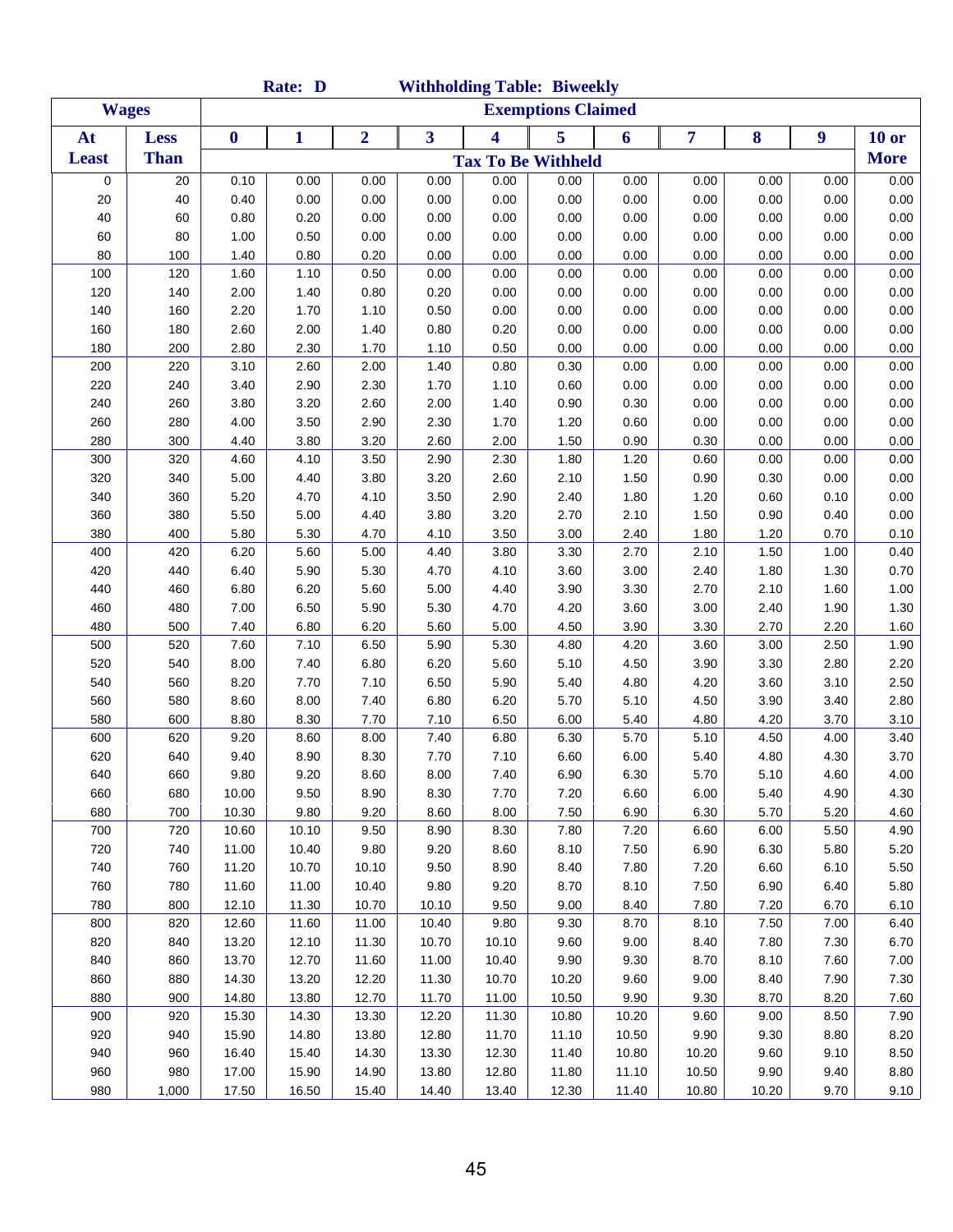|                |                |                  | Rate: D        |                |                         | <b>Withholding Table: Biweekly</b> |                           |                |                |                |                |                |
|----------------|----------------|------------------|----------------|----------------|-------------------------|------------------------------------|---------------------------|----------------|----------------|----------------|----------------|----------------|
|                | <b>Wages</b>   |                  |                |                |                         |                                    | <b>Exemptions Claimed</b> |                |                |                |                |                |
| At             | <b>Less</b>    | $\boldsymbol{0}$ | $\mathbf{1}$   | $\overline{2}$ | $\overline{\mathbf{3}}$ | 4                                  | 5                         | 6              | 7              | 8              | 9              | $10$ or        |
| <b>Least</b>   | <b>Than</b>    |                  |                |                |                         | <b>Tax To Be Withheld</b>          |                           |                |                |                |                | <b>More</b>    |
| 1,000          | 1,020          | 18.00            | 17.00          | 16.00          | 14.90                   | 13.90                              | 12.90                     | 11.80          | 11.10          | 10.50          | 10.00          | 9.40           |
| 1,020          | 1,040          | 18.60            | 17.50          | 16.50          | 15.50                   | 14.40                              | 13.40                     | 12.40          | 11.40          | 10.80          | 10.30          | 9.70           |
| 1,040          | 1,060          | 19.10            | 18.10          | 17.00          | 16.00                   | 15.00                              | 13.90                     | 12.90          | 11.90          | 11.10          | 10.60          | 10.00          |
| 1,060          | 1,080          | 19.70            | 18.60          | 17.60          | 16.50                   | 15.50                              | 14.50                     | 13.40          | 12.40          | 11.40          | 10.90          | 10.30          |
| 1,080          | 1,100          | 20.20            | 19.20          | 18.10          | 17.10                   | 16.10                              | 15.00                     | 14.00          | 12.90          | 11.90          | 11.20          | 10.60          |
| 1,100          | 1,120          | 20.70            | 19.70          | 18.70          | 17.60                   | 16.60                              | 15.60                     | 14.50          | 13.50          | 12.40          | 11.50          | 10.90          |
| 1,120          | 1,140          | 21.30            | 20.20          | 19.20          | 18.20                   | 17.10                              | 16.10                     | 15.10          | 14.00          | 13.00          | 11.90          | 11.20          |
| 1,140          | 1,160          | 21.80            | 20.80          | 19.70          | 18.70                   | 17.70                              | 16.60                     | 15.60          | 14.60          | 13.50          | 12.50          | 11.50          |
| 1,160          | 1,180          | 22.40            | 21.30          | 20.30          | 19.20                   | 18.20                              | 17.20                     | 16.10          | 15.10          | 14.10          | 13.00          | 12.00          |
| 1,180          | 1,200          | 22.90            | 21.90          | 20.80          | 19.80                   | 18.80                              | 17.70                     | 16.70          | 15.60          | 14.60          | 13.60          | 12.50          |
| 1,200          | 1,220          | 23.40            | 22.40          | 21.40          | 20.30                   | 19.30                              | 18.30                     | 17.20          | 16.20          | 15.10          | 14.10          | 13.10          |
| 1,220          | 1,240          | 24.00            | 22.90          | 21.90          | 20.90                   | 19.80                              | 18.80                     | 17.80          | 16.70          | 15.70          | 14.60          | 13.60          |
| 1,240          | 1,260          | 24.50            | 23.50          | 22.40          | 21.40                   | 20.40                              | 19.30                     | 18.30          | 17.30          | 16.20          | 15.20          | 14.20          |
| 1,260          | 1,280          | 25.10            | 24.00          | 23.00          | 21.90                   | 20.90                              | 19.90                     | 18.80          | 17.80          | 16.80          | 15.70          | 14.70          |
| 1,280          | 1,300          | 25.60            | 24.60          | 23.50          | 22.50                   | 21.50                              | 20.40                     | 19.40          | 18.30          | 17.30          | 16.30          | 15.20          |
| 1,300          | 1,320          | 26.10            | 25.10          | 24.10          | 23.00                   | 22.00                              | 21.00                     | 19.90          | 18.90          | 17.80          | 16.80          | 15.80          |
| 1,320          | 1,340          | 26.70            | 25.60          | 24.60          | 23.60                   | 22.50                              | 21.50                     | 20.50          | 19.40          | 18.40          | 17.30          | 16.30          |
| 1,340          | 1,360          | 27.20            | 26.20          | 25.10          | 24.10                   | 23.10                              | 22.00                     | 21.00          | 20.00          | 18.90          | 17.90          | 16.90          |
| 1,360          | 1,380          | 27.80            | 26.70          | 25.70          | 24.60                   | 23.60                              | 22.60                     | 21.50          | 20.50          | 19.50          | 18.40          | 17.40          |
| 1,380          | 1,400          | 28.30            | 27.30          | 26.20          | 25.20                   | 24.20                              | 23.10                     | 22.10          | 21.00          | 20.00          | 19.00          | 17.90          |
| 1,400          | 1,420          | 28.80            | 27.80          | 26.80          | 25.70                   | 24.70                              | 23.70                     | 22.60          | 21.60          | 20.50          | 19.50          | 18.50          |
| 1,420          | 1,440          | 29.40            | 28.30          | 27.30          | 26.30                   | 25.20                              | 24.20                     | 23.20          | 22.10          | 21.10          | 20.00          | 19.00          |
| 1,440          | 1,460          | 29.90            | 28.90          | 27.80          | 26.80                   | 25.80                              | 24.70                     | 23.70          | 22.70          | 21.60          | 20.60          | 19.60          |
| 1,460<br>1,480 | 1,480<br>1,500 | 30.50<br>31.00   | 29.40<br>30.00 | 28.40<br>28.90 | 27.30<br>27.90          | 26.30<br>26.90                     | 25.30<br>25.80            | 24.20<br>24.80 | 23.20<br>23.70 | 22.20<br>22.70 | 21.10<br>21.70 | 20.10<br>20.60 |
| 1,500          | 1,520          | 31.50            | 30.50          | 29.50          | 28.40                   | 27.40                              | 26.40                     | 25.30          | 24.30          | 23.20          | 22.20          | 21.20          |
| 1,520          | 1,540          | 32.10            | 31.00          | 30.00          | 29.00                   | 27.90                              | 26.90                     | 25.90          | 24.80          | 23.80          | 22.70          | 21.70          |
| 1,540          | 1,560          | 32.70            | 31.60          | 30.50          | 29.50                   | 28.50                              | 27.40                     | 26.40          | 25.40          | 24.30          | 23.30          | 22.30          |
| 1,560          | 1,580          | 33.40            | 32.10          | 31.10          | 30.00                   | 29.00                              | 28.00                     | 26.90          | 25.90          | 24.90          | 23.80          | 22.80          |
| 1,580          | 1,600          | 34.10            | 32.80          | 31.60          | 30.60                   | 29.60                              | 28.50                     | 27.50          | 26.40          | 25.40          | 24.40          | 23.30          |
| 1,600          | 1,620          | 34.70            | 33.40          | 32.20          | 31.10                   | 30.10                              | 29.10                     | 28.00          | 27.00          | 25.90          | 24.90          | 23.90          |
| 1,620          | 1,640          | 35.40            | 34.10          | 32.80          | 31.70                   | 30.60                              | 29.60                     | 28.60          | 27.50          | 26.50          | 25.40          | 24.40          |
| 1,640          | 1,660          | 36.10            | 34.80          | 33.50          | 32.20                   | 31.20                              | 30.10                     | 29.10          | 28.10          | 27.00          | 26.00          | 25.00          |
| 1,660          | 1,680          | 36.80            | 35.50          | 34.20          | 32.90                   | 31.70                              | 30.70                     | 29.60          | 28.60          | 27.60          | 26.50          | 25.50          |
| 1,680          | 1,700          | 37.50            | 36.20          | 34.80          | 33.50                   | 32.30                              | 31.20                     | 30.20          | 29.10          | 28.10          | 27.10          | 26.00          |
| 1,700          | 1,720          | 38.10            | 36.80          | 35.50          | 34.20                   | 32.90                              | 31.80                     | 30.70          | 29.70          | 28.60          | 27.60          | 26.60          |
| 1,720          | 1,740          | 38.80            | 37.50          | 36.20          | 34.90                   | 33.60                              | 32.30                     | 31.30          | 30.20          | 29.20          | 28.10          | 27.10          |
| 1,740          | 1,760          | 39.50            | 38.20          | 36.90          | 35.60                   | 34.30                              | 33.00                     | 31.80          | 30.80          | 29.70          | 28.70          | 27.70          |
| 1,760          | 1,780          | 40.20            | 38.90          | 37.60          | 36.30                   | 35.00                              | 33.70                     | 32.30          | 31.30          | 30.30          | 29.20          | 28.20          |
| 1,780          | 1,800          | 40.90            | 39.60          | 38.20          | 36.90                   | 35.60                              | 34.30                     | 33.00          | 31.80          | 30.80          | 29.80          | 28.70          |
| 1,800          | 1,820          | 41.50            | 40.20          | 38.90          | 37.60                   | 36.30                              | 35.00                     | 33.70          | 32.40          | 31.30          | 30.30          | 29.30          |
| 1,820          | 1,840          | 42.20            | 40.90          | 39.60          | 38.30                   | 37.00                              | 35.70                     | 34.40          | 33.10          | 31.90          | 30.80          | 29.80          |
| 1,840          | 1,860          | 42.90            | 41.60          | 40.30          | 39.00                   | 37.70                              | 36.40                     | 35.10          | 33.80          | 32.50          | 31.40          | 30.40          |
| 1,860          | 1,880          | 43.60            | 42.30          | 41.00          | 39.70                   | 38.40                              | 37.10                     | 35.70          | 34.40          | 33.10          | 31.90          | 30.90          |
| 1,880          | 1,900          | 44.30            | 43.00          | 41.60          | 40.30                   | 39.00                              | 37.70                     | 36.40          | 35.10          | 33.80          | 32.50          | 31.40          |
| 1,900          | 1,920          | 44.90            | 43.60          | 42.30          | 41.00                   | 39.70                              | 38.40                     | 37.10          | 35.80          | 34.50          | 33.20          | 32.00          |
| 1,920          | 1,940          | 45.70            | 44.30          | 43.00          | 41.70                   | 40.40                              | 39.10                     | 37.80          | 36.50          | 35.20          | 33.90          | 32.60          |
| 1,940          | 1,960          | 46.50            | 45.00          | 43.70          | 42.40                   | 41.10                              | 39.80                     | 38.50          | 37.20          | 35.90          | 34.50          | 33.20          |
| 1,960          | 1,980          | 47.40            | 45.80          | 44.40          | 43.10                   | 41.80                              | 40.50                     | 39.10          | 37.80          | 36.50          | 35.20          | 33.90          |
| 1,980          | 2,000          | 48.30            | 46.60          | 45.00          | 43.70                   | 42.40                              | 41.10                     | 39.80          | 38.50          | 37.20          | 35.90          | 34.60          |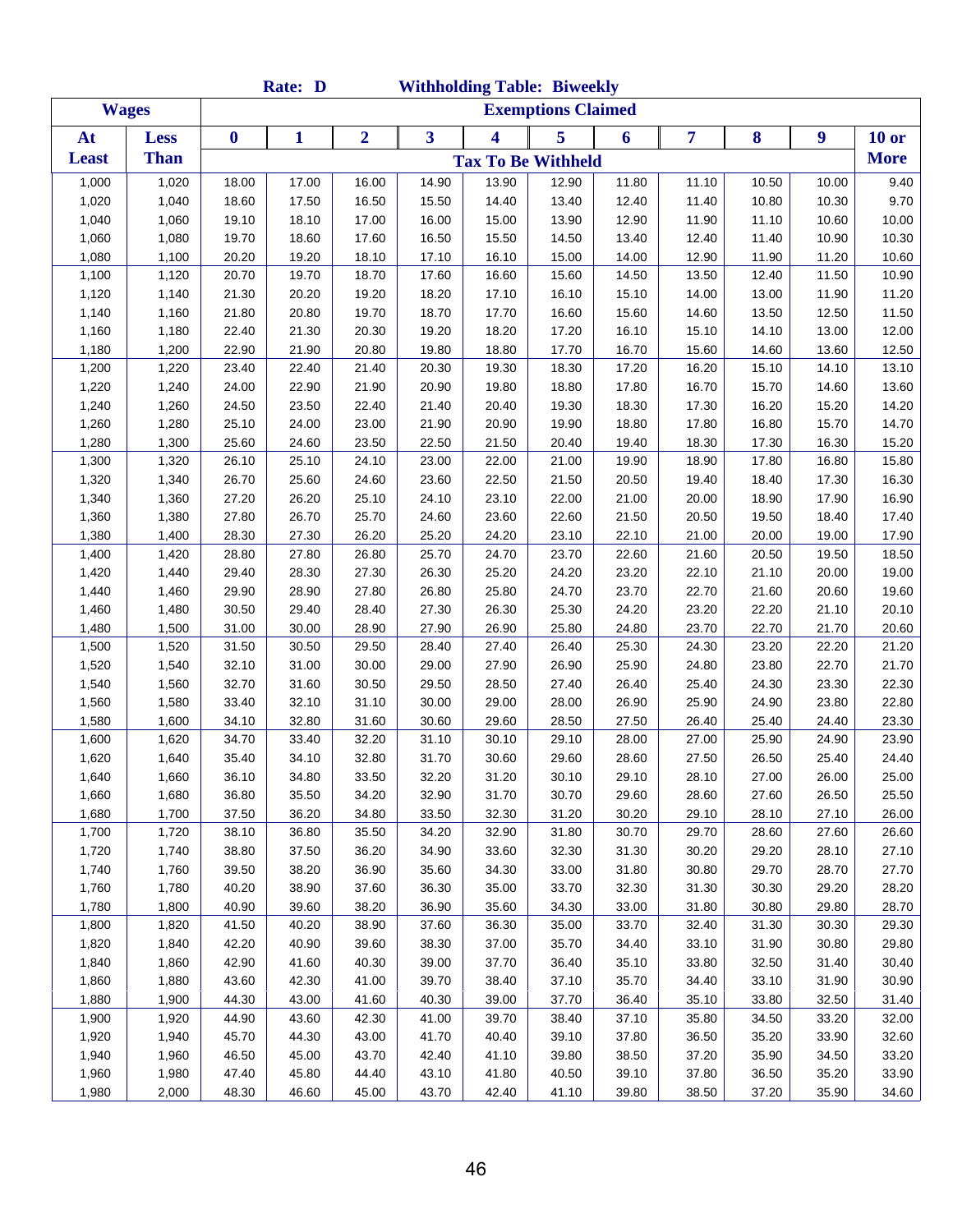|                |                |                  | Rate: D        |                |                |                         | <b>Withholding Table: Biweekly</b> |                |                |                |                |                |
|----------------|----------------|------------------|----------------|----------------|----------------|-------------------------|------------------------------------|----------------|----------------|----------------|----------------|----------------|
|                | <b>Wages</b>   |                  |                |                |                |                         | <b>Exemptions Claimed</b>          |                |                |                |                |                |
| At             | Less           | $\boldsymbol{0}$ | 1              | $\overline{2}$ | 3              | $\overline{\mathbf{4}}$ | 5                                  | 6              | 7              | 8              | 9              | $10$ or        |
| <b>Least</b>   | <b>Than</b>    |                  |                |                |                |                         | <b>Tax To Be Withheld</b>          |                |                |                |                | <b>More</b>    |
| 2,000          | 2,020          | 49.10            | 47.50          | 45.80          | 44.40          | 43.10                   | 41.80                              | 40.50          | 39.20          | 37.90          | 36.60          | 35.30          |
| 2,020          | 2,040          | 50.00            | 48.30          | 46.70          | 45.10          | 43.80                   | 42.50                              | 41.20          | 39.90          | 38.60          | 37.30          | 36.00          |
| 2,040          | 2,060          | 50.80            | 49.20          | 47.50          | 45.90          | 44.50                   | 43.20                              | 41.90          | 40.60          | 39.30          | 37.90          | 36.60          |
| 2,060          | 2,080          | 51.70            | 50.10          | 48.40          | 46.70          | 45.20                   | 43.90                              | 42.50          | 41.20          | 39.90          | 38.60          | 37.30          |
| 2,080          | 2,100          | 52.60            | 50.90          | 49.30          | 47.60          | 46.00                   | 44.50                              | 43.20          | 41.90          | 40.60          | 39.30          | 38.00          |
| 2,100          | 2,120          | 53.40            | 51.80          | 50.10          | 48.50          | 46.80                   | 45.20                              | 43.90          | 42.60          | 41.30          | 40.00          | 38.70          |
| 2,120          | 2,140          | 54.30            | 52.60          | 51.00          | 49.30          | 47.70                   | 46.00                              | 44.60          | 43.30          | 42.00          | 40.70          | 39.40          |
| 2,140          | 2,160          | 55.10            | 53.50          | 51.80          | 50.20          | 48.50                   | 46.90                              | 45.30          | 44.00          | 42.70          | 41.30          | 40.00          |
| 2,160          | 2,180          | 56.00            | 54.40          | 52.70          | 51.00          | 49.40                   | 47.70                              | 46.10          | 44.60          | 43.30          | 42.00          | 40.70          |
| 2,180          | 2,200          | 56.90            | 55.20          | 53.60          | 51.90          | 50.30                   | 48.60                              | 47.00          | 45.30          | 44.00          | 42.70          | 41.40          |
| 2,200          | 2,220          | 57.70            | 56.10          | 54.40          | 52.80          | 51.10                   | 49.50                              | 47.80          | 46.20          | 44.70          | 43.40          | 42.10          |
| 2,220          | 2,240          | 58.60            | 56.90          | 55.30          | 53.60          | 52.00                   | 50.30                              | 48.70          | 47.00          | 45.40          | 44.10          | 42.80          |
| 2,240          | 2,260          | 59.40            | 57.80          | 56.10          | 54.50          | 52.80                   | 51.20                              | 49.50          | 47.90          | 46.20          | 44.70          | 43.40          |
| 2,260          | 2,280          | 60.30            | 58.70          | 57.00          | 55.30          | 53.70                   | 52.00                              | 50.40          | 48.70          | 47.10          | 45.40          | 44.10          |
| 2,280          | 2,300          | 61.20            | 59.50          | 57.90          | 56.20          | 54.60                   | 52.90                              | 51.30          | 49.60          | 48.00          | 46.30          | 44.80          |
| 2,300          | 2,320          | 62.10            | 60.40          | 58.70          | 57.10          | 55.40                   | 53.80                              | 52.10          | 50.50          | 48.80          | 47.20          | 45.50          |
| 2,320          | 2,340          | 63.20            | 61.20          | 59.60          | 57.90          | 56.30                   | 54.60                              | 53.00          | 51.30          | 49.70          | 48.00          | 46.40          |
| 2,340          | 2,360          | 64.30            | 62.10          | 60.40          | 58.80          | 57.10                   | 55.50                              | 53.80          | 52.20          | 50.50          | 48.90          | 47.20          |
| 2,360          | 2,380          | 65.40            | 63.30          | 61.30          | 59.60          | 58.00                   | 56.30                              | 54.70          | 53.00          | 51.40          | 49.70          | 48.10          |
| 2,380          | 2,400          | 66.50            | 64.40          | 62.20          | 60.50          | 58.90                   | 57.20                              | 55.60          | 53.90          | 52.30          | 50.60          | 49.00          |
| 2,400          | 2,420          | 67.70            | 65.50          | 63.40          | 61.40          | 59.70                   | 58.10                              | 56.40          | 54.80          | 53.10          | 51.50          | 49.80          |
| 2,420          | 2,440          | 68.80            | 66.60          | 64.50          | 62.30          | 60.60                   | 58.90                              | 57.30          | 55.60          | 54.00          | 52.30          | 50.70          |
| 2,440          | 2,460          | 69.90            | 67.70          | 65.60          | 63.40          | 61.40                   | 59.80                              | 58.10          | 56.50          | 54.80          | 53.20          | 51.50          |
| 2,460          | 2,480          | 71.00            | 68.90          | 66.70          | 64.60          | 62.40                   | 60.60                              | 59.00          | 57.30          | 55.70          | 54.00          | 52.40          |
| 2,480          | 2,500          | 72.10            | 70.00          | 67.80          | 65.70          | 63.50                   | 61.50                              | 59.90          | 58.20          | 56.60          | 54.90          | 53.30          |
| 2,500          | 2,520          | 73.30            | 71.10          | 69.00          | 66.80          | 64.70                   | 62.50                              | 60.70          | 59.10          | 57.40          | 55.80          | 54.10          |
| 2,520          | 2,540          | 74.40            | 72.20          | 70.10          | 67.90          | 65.80                   | 63.60                              | 61.60          | 59.90          | 58.30          | 56.60          | 55.00          |
| 2,540          | 2,560          | 75.50            | 73.30          | 71.20          | 69.00          | 66.90                   | 64.70                              | 62.60          | 60.80          | 59.10          | 57.50          | 55.80          |
| 2,560<br>2,580 | 2,580<br>2,600 | 76.60<br>77.70   | 74.50<br>75.60 | 72.30<br>73.40 | 70.20<br>71.30 | 68.00<br>69.10          | 65.90<br>67.00                     | 63.70<br>64.80 | 61.60<br>62.70 | 60.00<br>60.90 | 58.30<br>59.20 | 56.70<br>57.60 |
| 2,600          | 2,620          | 78.90            | 76.70          | 74.60          | 72.40          | 70.30                   | 68.10                              | 65.90          | 63.80          | 61.70          | 60.10          | 58.40          |
| 2,620          | 2,640          | 80.00            | 77.80          | 75.70          | 73.50          | 71.40                   | 69.20                              | 67.10          | 64.90          | 62.80          | 60.90          | 59.30          |
| 2,640          | 2,660          | 81.10            | 78.90          | 76.80          | 74.60          | 72.50                   | 70.30                              | 68.20          | 66.00          | 63.90          | 61.80          | 60.10          |
| 2,660          | 2,680          | 82.20            | 80.10          | 77.90          | 75.80          | 73.60                   | 71.50                              | 69.30          | 67.20          | 65.00          | 62.90          | 61.00          |
| 2,680          | 2,700          | 83.30            | 81.20          | 79.00          | 76.90          | 74.70                   | 72.60                              | 70.40          | 68.30          | 66.10          | 64.00          | 61.90          |
| 2,700          | 2,720          | 84.50            | 82.30          | 80.20          | 78.00          | 75.90                   | 73.70                              | 71.50          | 69.40          | 67.20          | 65.10          | 62.90          |
| 2,720          | 2,740          | 85.60            | 83.40          | 81.30          | 79.10          | 77.00                   | 74.80                              | 72.70          | 70.50          | 68.40          | 66.20          | 64.10          |
| 2,740          | 2,760          | 86.70            | 84.50          | 82.40          | 80.20          | 78.10                   | 75.90                              | 73.80          | 71.60          | 69.50          | 67.30          | 65.20          |
| 2,760          | 2,780          | 87.80            | 85.70          | 83.50          | 81.40          | 79.20                   | 77.10                              | 74.90          | 72.80          | 70.60          | 68.50          | 66.30          |
| 2,780          | 2,800          | 88.90            | 86.80          | 84.60          | 82.50          | 80.30                   | 78.20                              | 76.00          | 73.90          | 71.70          | 69.60          | 67.40          |
| 2,800          | 2,820          | 90.10            | 87.90          | 85.80          | 83.60          | 81.50                   | 79.30                              | 77.10          | 75.00          | 72.80          | 70.70          | 68.50          |
| 2,820          | 2,840          | 91.20            | 89.00          | 86.90          | 84.70          | 82.60                   | 80.40                              | 78.30          | 76.10          | 74.00          | 71.80          | 69.70          |
| 2,840          | 2,860          | 92.30            | 90.10          | 88.00          | 85.80          | 83.70                   | 81.50                              | 79.40          | 77.20          | 75.10          | 72.90          | 70.80          |
| 2,860          | 2,880          | 93.40            | 91.30          | 89.10          | 87.00          | 84.80                   | 82.70                              | 80.50          | 78.40          | 76.20          | 74.10          | 71.90          |
| 2,880          | 2,900          | 94.50            | 92.40          | 90.20          | 88.10          | 85.90                   | 83.80                              | 81.60          | 79.50          | 77.30          | 75.20          | 73.00          |
| 2,900          | 2,920          | 95.70            | 93.50          | 91.40          | 89.20          | 87.10                   | 84.90                              | 82.70          | 80.60          | 78.40          | 76.30          | 74.10          |
| 2,920          | 2,940          | 96.80            | 94.60          | 92.50          | 90.30          | 88.20                   | 86.00                              | 83.90          | 81.70          | 79.60          | 77.40          | 75.30          |
| 2,940          | 2,960          | 97.90            | 95.70          | 93.60          | 91.40          | 89.30                   | 87.10                              | 85.00          | 82.80          | 80.70          | 78.50          | 76.40          |
| 2,960          | 2,980          | 99.00            | 96.90          | 94.70          | 92.60          | 90.40                   | 88.30                              | 86.10          | 84.00          | 81.80          | 79.70          | 77.50          |
| 2,980          | 3,000          | 100.10           | 98.00          | 95.80          | 93.70          | 91.50                   | 89.40                              | 87.20          | 85.10          | 82.90          | 80.80          | 78.60          |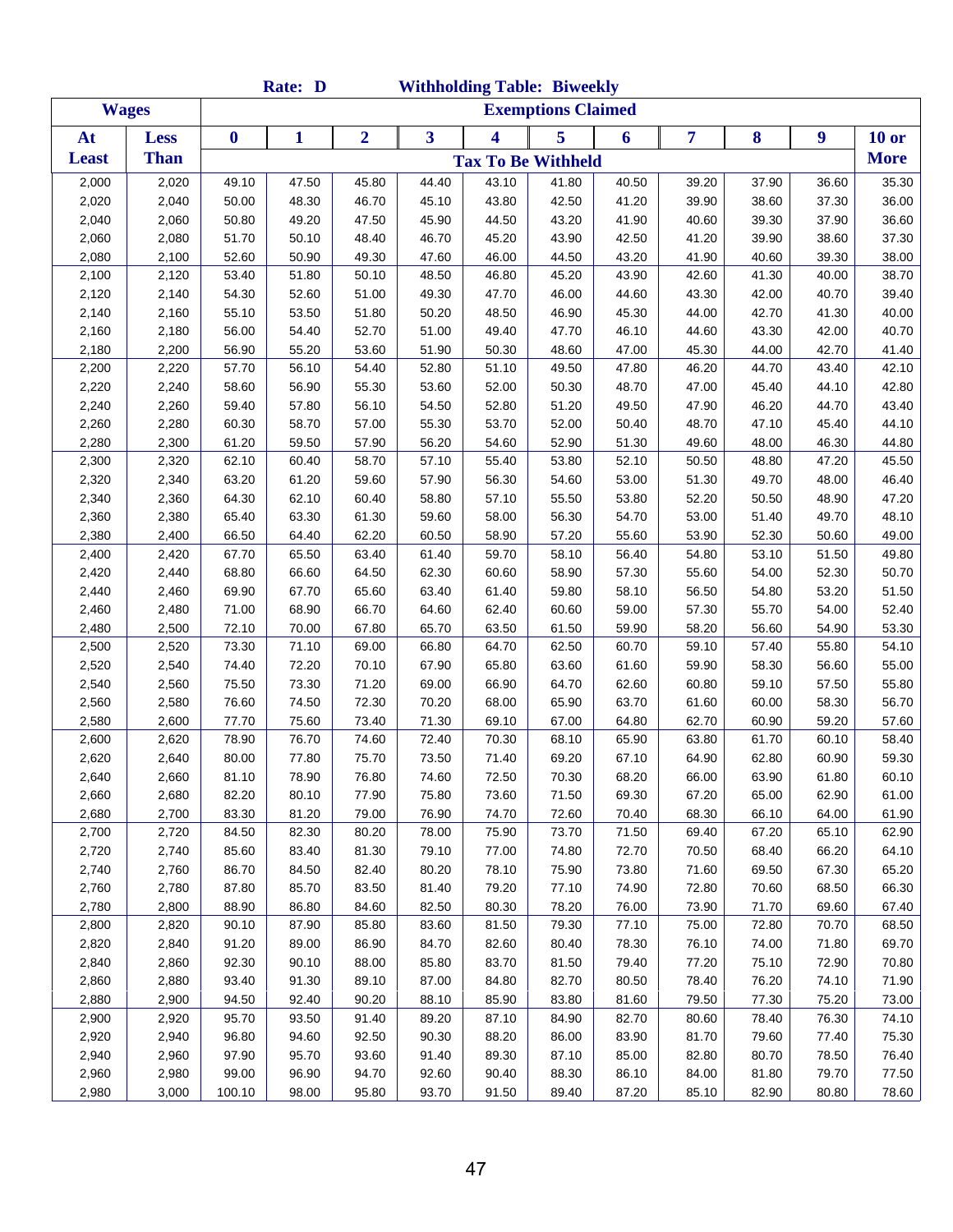|              |             |                  | Rate: D      |                |                         | <b>Withholding Table: Biweekly</b> |                           |        |        |        |        |             |
|--------------|-------------|------------------|--------------|----------------|-------------------------|------------------------------------|---------------------------|--------|--------|--------|--------|-------------|
| <b>Wages</b> |             |                  |              |                |                         |                                    | <b>Exemptions Claimed</b> |        |        |        |        |             |
| At           | <b>Less</b> | $\boldsymbol{0}$ | $\mathbf{1}$ | $\overline{2}$ | $\overline{\mathbf{3}}$ | 4                                  | 5                         | 6      | 7      | 8      | 9      | $10$ or     |
| <b>Least</b> | <b>Than</b> |                  |              |                |                         | <b>Tax To Be Withheld</b>          |                           |        |        |        |        | <b>More</b> |
| 3,000        | 3,050       | 102.10           | 99.90        | 97.80          | 95.60                   | 93.50                              | 91.30                     | 89.20  | 87.00  | 84.90  | 82.70  | 80.60       |
| 3,050        | 3,100       | 104.90           | 102.70       | 100.60         | 98.40                   | 96.30                              | 94.10                     | 92.00  | 89.80  | 87.70  | 85.50  | 83.40       |
| 3,100        | 3,150       | 107.70           | 105.50       | 103.40         | 101.20                  | 99.10                              | 96.90                     | 94.80  | 92.60  | 90.50  | 88.30  | 86.20       |
| 3,150        | 3,200       | 110.50           | 108.30       | 106.20         | 104.00                  | 101.90                             | 99.70                     | 97.60  | 95.40  | 93.30  | 91.10  | 89.00       |
| 3,200        | 3,250       | 113.30           | 111.10       | 109.00         | 106.80                  | 104.70                             | 102.50                    | 100.40 | 98.20  | 96.10  | 93.90  | 91.80       |
| 3,250        | 3,300       | 116.10           | 113.90       | 111.80         | 109.60                  | 107.50                             | 105.30                    | 103.20 | 101.00 | 98.90  | 96.70  | 94.60       |
| 3,300        | 3,350       | 118.90           | 116.70       | 114.60         | 112.40                  | 110.30                             | 108.10                    | 106.00 | 103.80 | 101.70 | 99.50  | 97.40       |
| 3,350        | 3,400       | 121.70           | 119.50       | 117.40         | 115.20                  | 113.10                             | 110.90                    | 108.80 | 106.60 | 104.50 | 102.30 | 100.20      |
| 3,400        | 3,450       | 124.50           | 122.30       | 120.20         | 118.00                  | 115.90                             | 113.70                    | 111.60 | 109.40 | 107.30 | 105.10 | 103.00      |
| 3,450        | 3,500       | 127.30           | 125.10       | 123.00         | 120.80                  | 118.70                             | 116.50                    | 114.40 | 112.20 | 110.10 | 107.90 | 105.80      |
| 3,500        | 3,550       | 130.10           | 127.90       | 125.80         | 123.60                  | 121.50                             | 119.30                    | 117.20 | 115.00 | 112.90 | 110.70 | 108.60      |
| 3,550        | 3,600       | 132.90           | 130.70       | 128.60         | 126.40                  | 124.30                             | 122.10                    | 120.00 | 117.80 | 115.70 | 113.50 | 111.40      |
| 3,600        | 3,650       | 135.70           | 133.50       | 131.40         | 129.20                  | 127.10                             | 124.90                    | 122.80 | 120.60 | 118.50 | 116.30 | 114.20      |
| 3,650        | 3,700       | 138.50           | 136.30       | 134.20         | 132.00                  | 129.90                             | 127.70                    | 125.60 | 123.40 | 121.30 | 119.10 | 117.00      |
| 3,700        | 3,750       | 141.30           | 139.10       | 137.00         | 134.80                  | 132.70                             | 130.50                    | 128.40 | 126.20 | 124.10 | 121.90 | 119.80      |
| 3,750        | 3,800       | 144.10           | 141.90       | 139.80         | 137.60                  | 135.50                             | 133.30                    | 131.20 | 129.00 | 126.90 | 124.70 | 122.60      |
| 3,800        | 3,850       | 146.90           | 144.70       | 142.60         | 140.40                  | 138.30                             | 136.10                    | 134.00 | 131.80 | 129.70 | 127.50 | 125.40      |
| 3,850        | 3,900       | 149.70           | 147.50       | 145.40         | 143.20                  | 141.10                             | 138.90                    | 136.80 | 134.60 | 132.50 | 130.30 | 128.20      |
| 3,900        | 3,950       | 152.50           | 150.30       | 148.20         | 146.00                  | 143.90                             | 141.70                    | 139.60 | 137.40 | 135.30 | 133.10 | 131.00      |
| 3,950        | 4,000       | 155.30           | 153.10       | 151.00         | 148.80                  | 146.70                             | 144.50                    | 142.40 | 140.20 | 138.10 | 135.90 | 133.80      |
| 4,000        | 4,050       | 158.10           | 155.90       | 153.80         | 151.60                  | 149.50                             | 147.30                    | 145.20 | 143.00 | 140.90 | 138.70 | 136.60      |
| 4,050        | 4,100       | 160.90           | 158.70       | 156.60         | 154.40                  | 152.30                             | 150.10                    | 148.00 | 145.80 | 143.70 | 141.50 | 139.40      |
| 4,100        | 4,150       | 163.70           | 161.50       | 159.40         | 157.20                  | 155.10                             | 152.90                    | 150.80 | 148.60 | 146.50 | 144.30 | 142.20      |
| 4,150        | 4,200       | 166.50           | 164.30       | 162.20         | 160.00                  | 157.90                             | 155.70                    | 153.60 | 151.40 | 149.30 | 147.10 | 145.00      |
| 4,200        | 4,250       | 169.30           | 167.10       | 165.00         | 162.80                  | 160.70                             | 158.50                    | 156.40 | 154.20 | 152.10 | 149.90 | 147.80      |
| 4,250        | 4,300       | 172.10           | 169.90       | 167.80         | 165.60                  | 163.50                             | 161.30                    | 159.20 | 157.00 | 154.90 | 152.70 | 150.60      |
| 4,300        | 4,350       | 174.90           | 172.70       | 170.60         | 168.40                  | 166.30                             | 164.10                    | 162.00 | 159.80 | 157.70 | 155.50 | 153.40      |
| 4,350        | 4,400       | 177.70           | 175.50       | 173.40         | 171.20                  | 169.10                             | 166.90                    | 164.80 | 162.60 | 160.50 | 158.30 | 156.20      |
| 4,400        | 4,450       | 180.50           | 178.30       | 176.20         | 174.00                  | 171.90                             | 169.70                    | 167.60 | 165.40 | 163.30 | 161.10 | 159.00      |
| 4,450        | 4,500       | 183.30           | 181.10       | 179.00         | 176.80                  | 174.70                             | 172.50                    | 170.40 | 168.20 | 166.10 | 163.90 | 161.80      |
| 4,500        | 4,600       | 187.50           | 185.30       | 183.20         | 181.00                  | 178.90                             | 176.70                    | 174.60 | 172.40 | 170.30 | 168.10 | 166.00      |
| 4,600        | 4,700       | 193.10           | 190.90       | 188.80         | 186.60                  | 184.50                             | 182.30                    | 180.20 | 178.00 | 175.90 | 173.70 | 171.60      |
| 4,700        | 4,800       | 198.70           | 196.50       | 194.40         | 192.20                  | 190.10                             | 187.90                    | 185.80 | 183.60 | 181.50 | 179.30 | 177.20      |
| 4,800        | 4,900       | 204.30           | 202.10       | 200.00         | 197.80                  | 195.70                             | 193.50                    | 191.40 | 189.20 | 187.10 | 184.90 | 182.80      |
| 4,900        | 5,000       | 209.90           | 207.70       | 205.60         | 203.40                  | 201.30                             | 199.10                    | 197.00 | 194.80 | 192.70 | 190.50 | 188.40      |
| 5,000        | 5,100       | 215.50           | 213.30       | 211.20         | 209.00                  | 206.90                             | 204.70                    | 202.60 | 200.40 | 198.30 | 196.10 | 194.00      |
| 5,100        | 5,200       | 221.10           | 218.90       | 216.80         | 214.60                  | 212.50                             | 210.30                    | 208.20 | 206.00 | 203.90 | 201.70 | 199.60      |
| 5,200        | 5,300       | 226.70           | 224.50       | 222.40         | 220.20                  | 218.10                             | 215.90                    | 213.80 | 211.60 | 209.50 | 207.30 | 205.20      |
| 5,300        | 5,400       | 232.30           | 230.10       | 228.00         | 225.80                  | 223.70                             | 221.50                    | 219.40 | 217.20 | 215.10 | 212.90 | 210.80      |
| 5,400        | 5,500       | 237.90           | 235.70       | 233.60         | 231.40                  | 229.30                             | 227.10                    | 225.00 | 222.80 | 220.70 | 218.50 | 216.40      |
| 5,500        | 5,600       | 243.50           | 241.30       | 239.20         | 237.00                  | 234.90                             | 232.70                    | 230.60 | 228.40 | 226.30 | 224.10 | 222.00      |
| 5,600        | 5,700       | 249.10           | 246.90       | 244.80         | 242.60                  | 240.50                             | 238.30                    | 236.20 | 234.00 | 231.90 | 229.70 | 227.60      |
| 5,700        | 5,800       | 254.70           | 252.50       | 250.40         | 248.20                  | 246.10                             | 243.90                    | 241.80 | 239.60 | 237.50 | 235.30 | 233.20      |
| 5,800        | 5,900       | 261.00           | 258.50       | 256.00         | 253.80                  | 251.70                             | 249.50                    | 247.40 | 245.20 | 243.10 | 240.90 | 238.80      |
| 5,900        | 6,000       | 267.50           | 265.00       | 262.50         | 260.00                  | 257.50                             | 255.10                    | 253.00 | 250.80 | 248.70 | 246.50 | 244.40      |
| 6,000        | 6,100       | 274.00           | 271.50       | 269.00         | 266.50                  | 264.00                             | 261.50                    | 259.00 | 256.50 | 254.30 | 252.10 | 250.00      |
| 6,100        | 6,200       | 280.50           | 278.00       | 275.50         | 273.00                  | 270.50                             | 268.00                    | 265.50 | 263.00 | 260.60 | 258.10 | 255.60      |

**For wages in excess of \$6,200.00 use the Percentage Method found in publication NJ-WT or on our website at www.state.nj.us/treasury/taxation**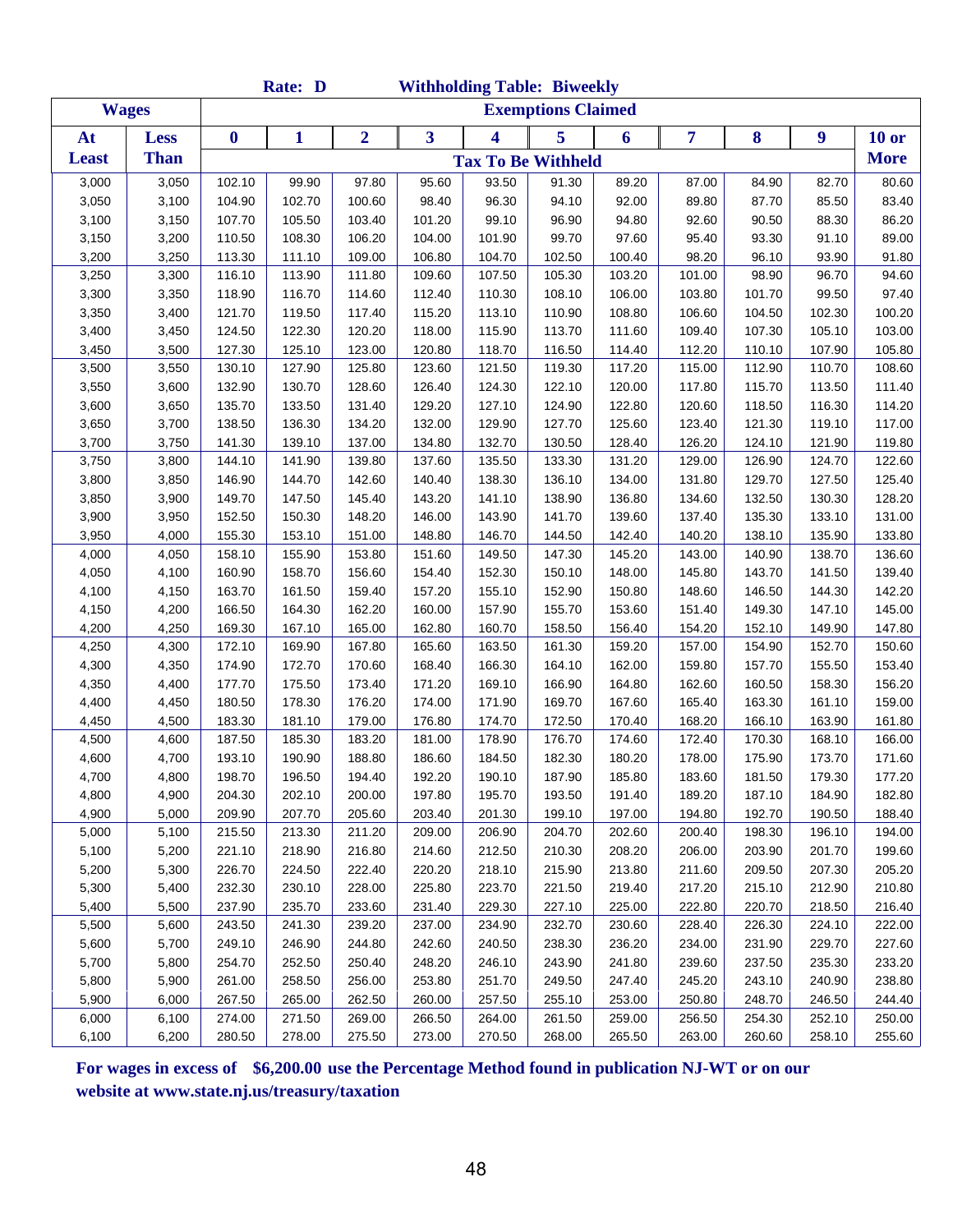|              |              |          | Rate: D      |                |       | <b>Withholding Table: Semi Monthly</b> |                           |       |       |      |      |              |
|--------------|--------------|----------|--------------|----------------|-------|----------------------------------------|---------------------------|-------|-------|------|------|--------------|
|              | <b>Wages</b> |          |              |                |       |                                        | <b>Exemptions Claimed</b> |       |       |      |      |              |
| At           | <b>Less</b>  | $\bf{0}$ | $\mathbf{1}$ | $\overline{2}$ | 3     | $\overline{\mathbf{4}}$                | 5                         | 6     | 7     | 8    | 9    | <b>10 or</b> |
| <b>Least</b> | <b>Than</b>  |          |              |                |       | <b>Tax To Be Withheld</b>              |                           |       |       |      |      | <b>More</b>  |
| 0            | 20           | 0.10     | 0.00         | 0.00           | 0.00  | 0.00                                   | 0.00                      | 0.00  | 0.00  | 0.00 | 0.00 | 0.00         |
| 20           | 40           | 0.40     | 0.00         | 0.00           | 0.00  | 0.00                                   | 0.00                      | 0.00  | 0.00  | 0.00 | 0.00 | 0.00         |
| 40           | 60           | 0.80     | 0.10         | 0.00           | 0.00  | 0.00                                   | 0.00                      | 0.00  | 0.00  | 0.00 | 0.00 | 0.00         |
| 60           | 80           | 1.00     | 0.40         | 0.00           | 0.00  | 0.00                                   | 0.00                      | 0.00  | 0.00  | 0.00 | 0.00 | 0.00         |
| 80           | 100          | 1.40     | 0.70         | 0.10           | 0.00  | 0.00                                   | 0.00                      | 0.00  | 0.00  | 0.00 | 0.00 | 0.00         |
| 100          | 120          | 1.60     | 1.00         | 0.40           | 0.00  | 0.00                                   | 0.00                      | 0.00  | 0.00  | 0.00 | 0.00 | 0.00         |
| 120          | 140          | 2.00     | 1.30         | 0.70           | 0.10  | 0.00                                   | 0.00                      | 0.00  | 0.00  | 0.00 | 0.00 | 0.00         |
| 140          | 160          | 2.20     | 1.60         | 1.00           | 0.40  | 0.00                                   | 0.00                      | 0.00  | 0.00  | 0.00 | 0.00 | 0.00         |
| 160          | 180          | 2.60     | 1.90         | 1.30           | 0.70  | 0.10                                   | 0.00                      | 0.00  | 0.00  | 0.00 | 0.00 | 0.00         |
| 180          | 200          | 2.80     | 2.20         | 1.60           | 1.00  | 0.40                                   | 0.00                      | 0.00  | 0.00  | 0.00 | 0.00 | 0.00         |
| 200          | 220          | 3.10     | 2.50         | 1.90           | 1.30  | 0.70                                   | 0.00                      | 0.00  | 0.00  | 0.00 | 0.00 | 0.00         |
| 220          | 240          | 3.40     | 2.80         | 2.20           | 1.60  | 1.00                                   | 0.30                      | 0.00  | 0.00  | 0.00 | 0.00 | 0.00         |
| 240          | 260          | 3.80     | 3.10         | 2.50           | 1.90  | 1.30                                   | 0.60                      | 0.00  | 0.00  | 0.00 | 0.00 | 0.00         |
| 260          | 280          | 4.00     | 3.40         | 2.80           | 2.20  | 1.60                                   | 0.90                      | 0.30  | 0.00  | 0.00 | 0.00 | 0.00         |
| 280          | 300          | 4.40     | 3.70         | 3.10           | 2.50  | 1.90                                   | 1.20                      | 0.60  | 0.00  | 0.00 | 0.00 | 0.00         |
| 300          | 320          | 4.60     | 4.00         | 3.40           | 2.80  | 2.20                                   | 1.50                      | 0.90  | 0.30  | 0.00 | 0.00 | 0.00         |
| 320          | 340          | 5.00     | 4.30         | 3.70           | 3.10  | 2.50                                   | 1.80                      | 1.20  | 0.60  | 0.00 | 0.00 | 0.00         |
| 340          | 360          | 5.20     | 4.60         | 4.00           | 3.40  | 2.80                                   | 2.10                      | 1.50  | 0.90  | 0.30 | 0.00 | 0.00         |
| 360          | 380          | 5.50     | 4.90         | 4.30           | 3.70  | 3.10                                   | 2.40                      | 1.80  | 1.20  | 0.60 | 0.00 | 0.00         |
| 380          | 400          | 5.80     | 5.20         | 4.60           | 4.00  | 3.40                                   | 2.70                      | 2.10  | 1.50  | 0.90 | 0.20 | 0.00         |
| 400          | 420          | 6.20     | 5.50         | 4.90           | 4.30  | 3.70                                   | 3.00                      | 2.40  | 1.80  | 1.20 | 0.50 | 0.00         |
| 420          | 440          | 6.40     | 5.80         | 5.20           | 4.60  | 4.00                                   | 3.30                      | 2.70  | 2.10  | 1.50 | 0.80 | 0.20         |
| 440          | 460          | 6.80     | 6.10         | 5.50           | 4.90  | 4.30                                   | 3.60                      | 3.00  | 2.40  | 1.80 | 1.10 | 0.50         |
| 460          | 480          | 7.00     | 6.40         | 5.80           | 5.20  | 4.60                                   | 3.90                      | 3.30  | 2.70  | 2.10 | 1.40 | 0.80         |
| 480          | 500          | 7.40     | 6.70         | 6.10           | 5.50  | 4.90                                   | 4.20                      | 3.60  | 3.00  | 2.40 | 1.70 | 1.10         |
| 500          | 520          | 7.60     | 7.00         | 6.40           | 5.80  | 5.20                                   | 4.50                      | 3.90  | 3.30  | 2.70 | 2.00 | 1.40         |
| 520          | 540          | 8.00     | 7.30         | 6.70           | 6.10  | 5.50                                   | 4.80                      | 4.20  | 3.60  | 3.00 | 2.30 | 1.70         |
| 540          | 560          | 8.20     | 7.60         | 7.00           | 6.40  | 5.80                                   | 5.10                      | 4.50  | 3.90  | 3.30 | 2.60 | 2.00         |
| 560          | 580          | 8.60     | 7.90         | 7.30           | 6.70  | 6.10                                   | 5.40                      | 4.80  | 4.20  | 3.60 | 2.90 | 2.30         |
| 580          | 600          | 8.80     | 8.20         | 7.60           | 7.00  | 6.40                                   | 5.70                      | 5.10  | 4.50  | 3.90 | 3.20 | 2.60         |
| 600          | 620          | 9.20     | 8.50         | 7.90           | 7.30  | 6.70                                   | 6.00                      | 5.40  | 4.80  | 4.20 | 3.50 | 2.90         |
| 620          | 640          | 9.40     | 8.80         | 8.20           | 7.60  | 7.00                                   | 6.30                      | 5.70  | 5.10  | 4.50 | 3.80 | 3.20         |
| 640          | 660          | 9.80     | 9.10         | 8.50           | 7.90  | 7.30                                   | 6.60                      | 6.00  | 5.40  | 4.80 | 4.10 | 3.50         |
| 660          | 680          | 10.00    | 9.40         | 8.80           | 8.20  | 7.60                                   | 6.90                      | 6.30  | 5.70  | 5.10 | 4.40 | 3.80         |
| 680          | 700          | 10.30    | 9.70         | 9.10           | 8.50  | 7.90                                   | 7.20                      | 6.60  | 6.00  | 5.40 | 4.70 | 4.10         |
| 700          | 720          | 10.60    | 10.00        | 9.40           | 8.80  | 8.20                                   | 7.50                      | 6.90  | 6.30  | 5.70 | 5.00 | 4.40         |
| 720          | 740          | 11.00    | 10.30        | 9.70           | 9.10  | 8.50                                   | 7.80                      | 7.20  | 6.60  | 6.00 | 5.30 | 4.70         |
| 740          | 760          | 11.20    | 10.60        | 10.00          | 9.40  | 8.80                                   | 8.10                      | 7.50  | 6.90  | 6.30 | 5.60 | 5.00         |
| 760          | 780          | 11.60    | 10.90        | 10.30          | 9.70  | 9.10                                   | 8.40                      | 7.80  | 7.20  | 6.60 | 5.90 | 5.30         |
| 780          | 800          | 11.80    | 11.20        | 10.60          | 10.00 | 9.40                                   | 8.70                      | 8.10  | 7.50  | 6.90 | 6.20 | 5.60         |
| 800          | 820          | 12.20    | 11.50        | 10.90          | 10.30 | 9.70                                   | 9.00                      | 8.40  | 7.80  | 7.20 | 6.50 | 5.90         |
| 820          | 840          | 12.40    | 11.80        | 11.20          | 10.60 | 10.00                                  | 9.30                      | 8.70  | 8.10  | 7.50 | 6.80 | 6.20         |
| 840          | 860          | 13.00    | 12.10        | 11.50          | 10.90 | 10.30                                  | 9.60                      | 9.00  | 8.40  | 7.80 | 7.10 | 6.50         |
| 860          | 880          | 13.50    | 12.40        | 11.80          | 11.20 | 10.60                                  | 9.90                      | 9.30  | 8.70  | 8.10 | 7.40 | 6.80         |
| 880          | 900          | 14.00    | 12.90        | 12.10          | 11.50 | 10.90                                  | 10.20                     | 9.60  | 9.00  | 8.40 | 7.70 | 7.10         |
| 900          | 920          | 14.60    | 13.40        | 12.40          | 11.80 | 11.20                                  | 10.50                     | 9.90  | 9.30  | 8.70 | 8.00 | 7.40         |
| 920          | 940          | 15.10    | 14.00        | 12.90          | 12.10 | 11.50                                  | 10.80                     | 10.20 | 9.60  | 9.00 | 8.30 | 7.70         |
| 940          | 960          | 15.60    | 14.50        | 13.40          | 12.40 | 11.80                                  | 11.10                     | 10.50 | 9.90  | 9.30 | 8.60 | 8.00         |
| 960          | 980          | 16.20    | 15.10        | 13.90          | 12.80 | 12.10                                  | 11.40                     | 10.80 | 10.20 | 9.60 | 8.90 | 8.30         |
| 980          | 1,000        | 16.70    | 15.60        | 14.50          | 13.40 | 12.40                                  | 11.70                     | 11.10 | 10.50 | 9.90 | 9.20 | 8.60         |
|              |              |          |              |                |       |                                        |                           |       |       |      |      |              |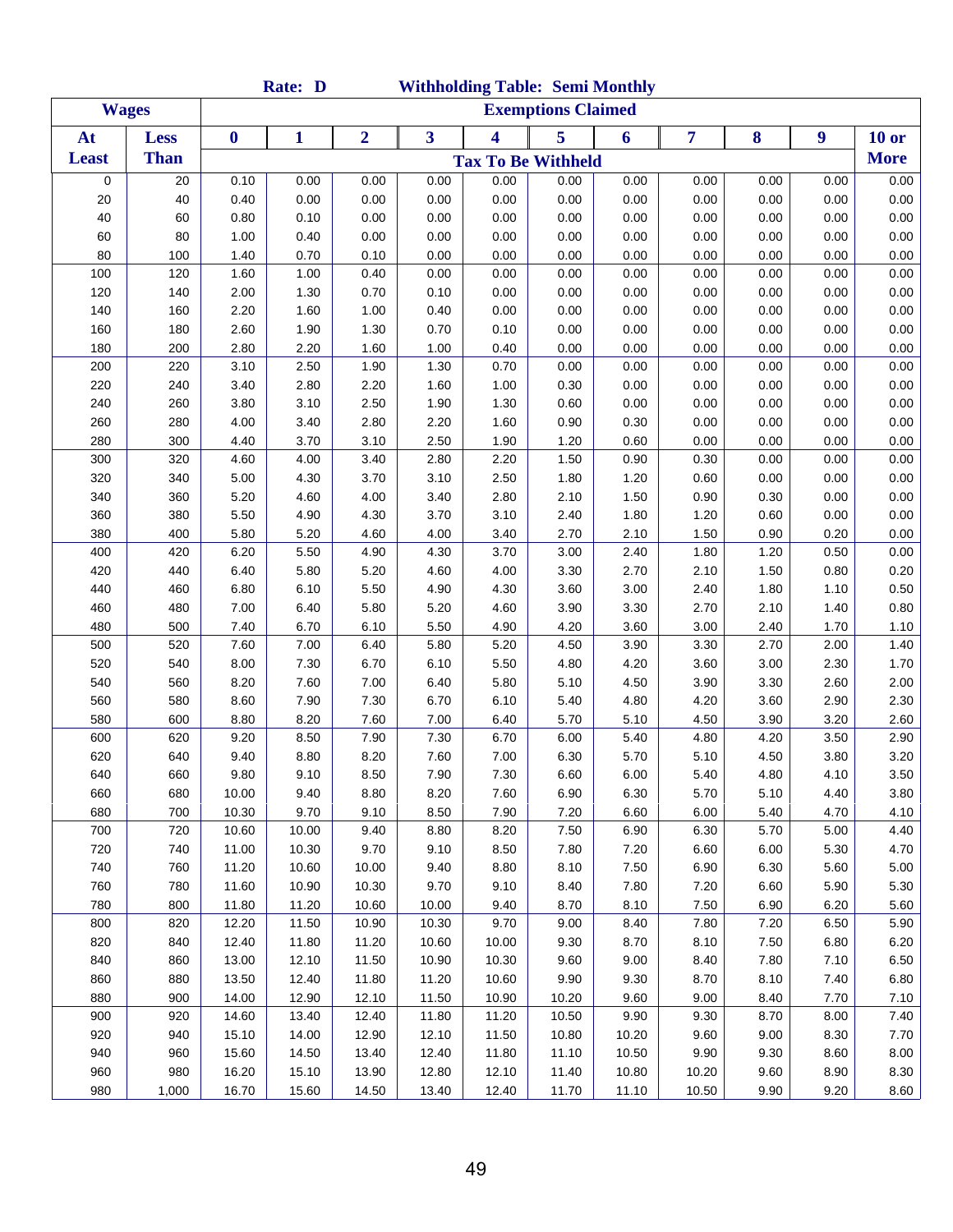|              |              |                  | Rate: D      |                |                         | <b>Withholding Table: Semi Monthly</b> |                           |       |       |       |       |             |
|--------------|--------------|------------------|--------------|----------------|-------------------------|----------------------------------------|---------------------------|-------|-------|-------|-------|-------------|
|              | <b>Wages</b> |                  |              |                |                         |                                        | <b>Exemptions Claimed</b> |       |       |       |       |             |
| At           | <b>Less</b>  | $\boldsymbol{0}$ | $\mathbf{1}$ | $\overline{2}$ | $\overline{\mathbf{3}}$ | 4                                      | 5                         | 6     | 7     | 8     | 9     | $10$ or     |
| <b>Least</b> | <b>Than</b>  |                  |              |                |                         | <b>Tax To Be Withheld</b>              |                           |       |       |       |       | <b>More</b> |
| 1,000        | 1,020        | 17.30            | 16.10        | 15.00          | 13.90                   | 12.80                                  | 12.00                     | 11.40 | 10.80 | 10.20 | 9.50  | 8.90        |
| 1,020        | 1,040        | 17.80            | 16.70        | 15.60          | 14.40                   | 13.30                                  | 12.30                     | 11.70 | 11.10 | 10.50 | 9.80  | 9.20        |
| 1,040        | 1,060        | 18.40            | 17.20        | 16.10          | 15.00                   | 13.90                                  | 12.70                     | 12.00 | 11.40 | 10.80 | 10.10 | 9.50        |
| 1,060        | 1,080        | 18.90            | 17.80        | 16.60          | 15.50                   | 14.40                                  | 13.30                     | 12.30 | 11.70 | 11.10 | 10.40 | 9.80        |
| 1,080        | 1,100        | 19.40            | 18.30        | 17.20          | 16.10                   | 14.90                                  | 13.80                     | 12.70 | 12.00 | 11.40 | 10.70 | 10.10       |
| 1,100        | 1,120        | 20.00            | 18.80        | 17.70          | 16.60                   | 15.50                                  | 14.40                     | 13.20 | 12.30 | 11.70 | 11.00 | 10.40       |
| 1,120        | 1,140        | 20.50            | 19.40        | 18.30          | 17.10                   | 16.00                                  | 14.90                     | 13.80 | 12.60 | 12.00 | 11.30 | 10.70       |
| 1,140        | 1,160        | 21.10            | 19.90        | 18.80          | 17.70                   | 16.60                                  | 15.40                     | 14.30 | 13.20 | 12.30 | 11.60 | 11.00       |
| 1,160        | 1,180        | 21.60            | 20.50        | 19.30          | 18.20                   | 17.10                                  | 16.00                     | 14.90 | 13.70 | 12.60 | 11.90 | 11.30       |
| 1,180        | 1,200        | 22.10            | 21.00        | 19.90          | 18.80                   | 17.60                                  | 16.50                     | 15.40 | 14.30 | 13.10 | 12.20 | 11.60       |
| 1,200        | 1,220        | 22.70            | 21.50        | 20.40          | 19.30                   | 18.20                                  | 17.10                     | 15.90 | 14.80 | 13.70 | 12.60 | 11.90       |
| 1,220        | 1,240        | 23.20            | 22.10        | 21.00          | 19.80                   | 18.70                                  | 17.60                     | 16.50 | 15.30 | 14.20 | 13.10 | 12.20       |
| 1,240        | 1,260        | 23.80            | 22.60        | 21.50          | 20.40                   | 19.30                                  | 18.10                     | 17.00 | 15.90 | 14.80 | 13.60 | 12.50       |
| 1,260        | 1,280        | 24.30            | 23.20        | 22.00          | 20.90                   | 19.80                                  | 18.70                     | 17.60 | 16.40 | 15.30 | 14.20 | 13.10       |
| 1,280        | 1,300        | 24.80            | 23.70        | 22.60          | 21.50                   | 20.30                                  | 19.20                     | 18.10 | 17.00 | 15.80 | 14.70 | 13.60       |
| 1,300        | 1,320        | 25.40            | 24.20        | 23.10          | 22.00                   | 20.90                                  | 19.80                     | 18.60 | 17.50 | 16.40 | 15.30 | 14.10       |
| 1,320        | 1,340        | 25.90            | 24.80        | 23.70          | 22.50                   | 21.40                                  | 20.30                     | 19.20 | 18.00 | 16.90 | 15.80 | 14.70       |
| 1,340        | 1,360        | 26.40            | 25.30        | 24.20          | 23.10                   | 22.00                                  | 20.80                     | 19.70 | 18.60 | 17.50 | 16.30 | 15.20       |
| 1,360        | 1,380        | 27.00            | 25.90        | 24.70          | 23.60                   | 22.50                                  | 21.40                     | 20.30 | 19.10 | 18.00 | 16.90 | 15.80       |
| 1,380        | 1,400        | 27.50            | 26.40        | 25.30          | 24.20                   | 23.00                                  | 21.90                     | 20.80 | 19.70 | 18.50 | 17.40 | 16.30       |
| 1,400        | 1,420        | 28.10            | 26.90        | 25.80          | 24.70                   | 23.60                                  | 22.50                     | 21.30 | 20.20 | 19.10 | 18.00 | 16.80       |
| 1,420        | 1,440        | 28.60            | 27.50        | 26.40          | 25.20                   | 24.10                                  | 23.00                     | 21.90 | 20.70 | 19.60 | 18.50 | 17.40       |
| 1,440        | 1,460        | 29.20            | 28.00        | 26.90          | 25.80                   | 24.70                                  | 23.50                     | 22.40 | 21.30 | 20.20 | 19.00 | 17.90       |
| 1,460        | 1,480        | 29.70            | 28.60        | 27.40          | 26.30                   | 25.20                                  | 24.10                     | 23.00 | 21.80 | 20.70 | 19.60 | 18.50       |
| 1,480        | 1,500        | 30.20            | 29.10        | 28.00          | 26.90                   | 25.70                                  | 24.60                     | 23.50 | 22.40 | 21.20 | 20.10 | 19.00       |
| 1,500        | 1,520        | 30.80            | 29.60        | 28.50          | 27.40                   | 26.30                                  | 25.20                     | 24.00 | 22.90 | 21.80 | 20.70 | 19.50       |
| 1,520        | 1,540        | 31.30            | 30.20        | 29.10          | 27.90                   | 26.80                                  | 25.70                     | 24.60 | 23.40 | 22.30 | 21.20 | 20.10       |
| 1,540        | 1,560        | 31.80            | 30.70        | 29.60          | 28.50                   | 27.40                                  | 26.20                     | 25.10 | 24.00 | 22.90 | 21.70 | 20.60       |
| 1,560        | 1,580        | 32.40            | 31.30        | 30.10          | 29.00                   | 27.90                                  | 26.80                     | 25.70 | 24.50 | 23.40 | 22.30 | 21.20       |
| 1,580        | 1,600        | 32.90            | 31.80        | 30.70          | 29.60                   | 28.40                                  | 27.30                     | 26.20 | 25.10 | 23.90 | 22.80 | 21.70       |
| 1,600        | 1,620        | 33.50            | 32.30        | 31.20          | 30.10                   | 29.00                                  | 27.90                     | 26.70 | 25.60 | 24.50 | 23.40 | 22.20       |
| 1,620        | 1,640        | 34.00            | 32.90        | 31.80          | 30.60                   | 29.50                                  | 28.40                     | 27.30 | 26.10 | 25.00 | 23.90 | 22.80       |
| 1,640        | 1,660        | 34.60            | 33.40        | 32.30          | 31.20                   | 30.10                                  | 28.90                     | 27.80 | 26.70 | 25.60 | 24.40 | 23.30       |
| 1,660        | 1,680        | 35.10            | 34.00        | 32.80          | 31.70                   | 30.60                                  | 29.50                     | 28.40 | 27.20 | 26.10 | 25.00 | 23.90       |
| 1,680        | 1,700        | 35.80            | 34.50        | 33.40          | 32.30                   | 31.10                                  | 30.00                     | 28.90 | 27.80 | 26.60 | 25.50 | 24.40       |
| 1,700        | 1,720        | 36.50            | 35.10        | 33.90          | 32.80                   | 31.70                                  | 30.60                     | 29.40 | 28.30 | 27.20 | 26.10 | 24.90       |
| 1,720        | 1,740        | 37.20            | 35.70        | 34.50          | 33.30                   | 32.20                                  | 31.10                     | 30.00 | 28.80 | 27.70 | 26.60 | 25.50       |
| 1,740        | 1,760        | 37.80            | 36.40        | 35.00          | 33.90                   | 32.80                                  | 31.60                     | 30.50 | 29.40 | 28.30 | 27.10 | 26.00       |
| 1,760        | 1,780        | 38.50            | 37.10        | 35.70          | 34.40                   | 33.30                                  | 32.20                     | 31.10 | 29.90 | 28.80 | 27.70 | 26.60       |
| 1,780        | 1,800        | 39.20            | 37.80        | 36.40          | 35.00                   | 33.80                                  | 32.70                     | 31.60 | 30.50 | 29.30 | 28.20 | 27.10       |
| 1,800        | 1,820        | 39.90            | 38.50        | 37.00          | 35.60                   | 34.40                                  | 33.30                     | 32.10 | 31.00 | 29.90 | 28.80 | 27.60       |
| 1,820        | 1,840        | 40.60            | 39.10        | 37.70          | 36.30                   | 34.90                                  | 33.80                     | 32.70 | 31.50 | 30.40 | 29.30 | 28.20       |
| 1,840        | 1,860        | 41.20            | 39.80        | 38.40          | 37.00                   | 35.60                                  | 34.30                     | 33.20 | 32.10 | 31.00 | 29.80 | 28.70       |
| 1,860        | 1,880        | 41.90            | 40.50        | 39.10          | 37.70                   | 36.30                                  | 34.90                     | 33.80 | 32.60 | 31.50 | 30.40 | 29.30       |
| 1,880        | 1,900        | 42.60            | 41.20        | 39.80          | 38.40                   | 36.90                                  | 35.50                     | 34.30 | 33.20 | 32.00 | 30.90 | 29.80       |
| 1,900        | 1,920        | 43.30            | 41.90        | 40.40          | 39.00                   | 37.60                                  | 36.20                     | 34.80 | 33.70 | 32.60 | 31.50 | 30.30       |
| 1,920        | 1,940        | 44.00            | 42.50        | 41.10          | 39.70                   | 38.30                                  | 36.90                     | 35.50 | 34.20 | 33.10 | 32.00 | 30.90       |
| 1,940        | 1,960        | 44.60            | 43.20        | 41.80          | 40.40                   | 39.00                                  | 37.60                     | 36.10 | 34.80 | 33.70 | 32.50 | 31.40       |
| 1,960        | 1,980        | 45.30            | 43.90        | 42.50          | 41.10                   | 39.70                                  | 38.20                     | 36.80 | 35.40 | 34.20 | 33.10 | 32.00       |
| 1,980        | 2,000        | 46.00            | 44.60        | 43.20          | 41.80                   | 40.30                                  | 38.90                     | 37.50 | 36.10 | 34.70 | 33.60 | 32.50       |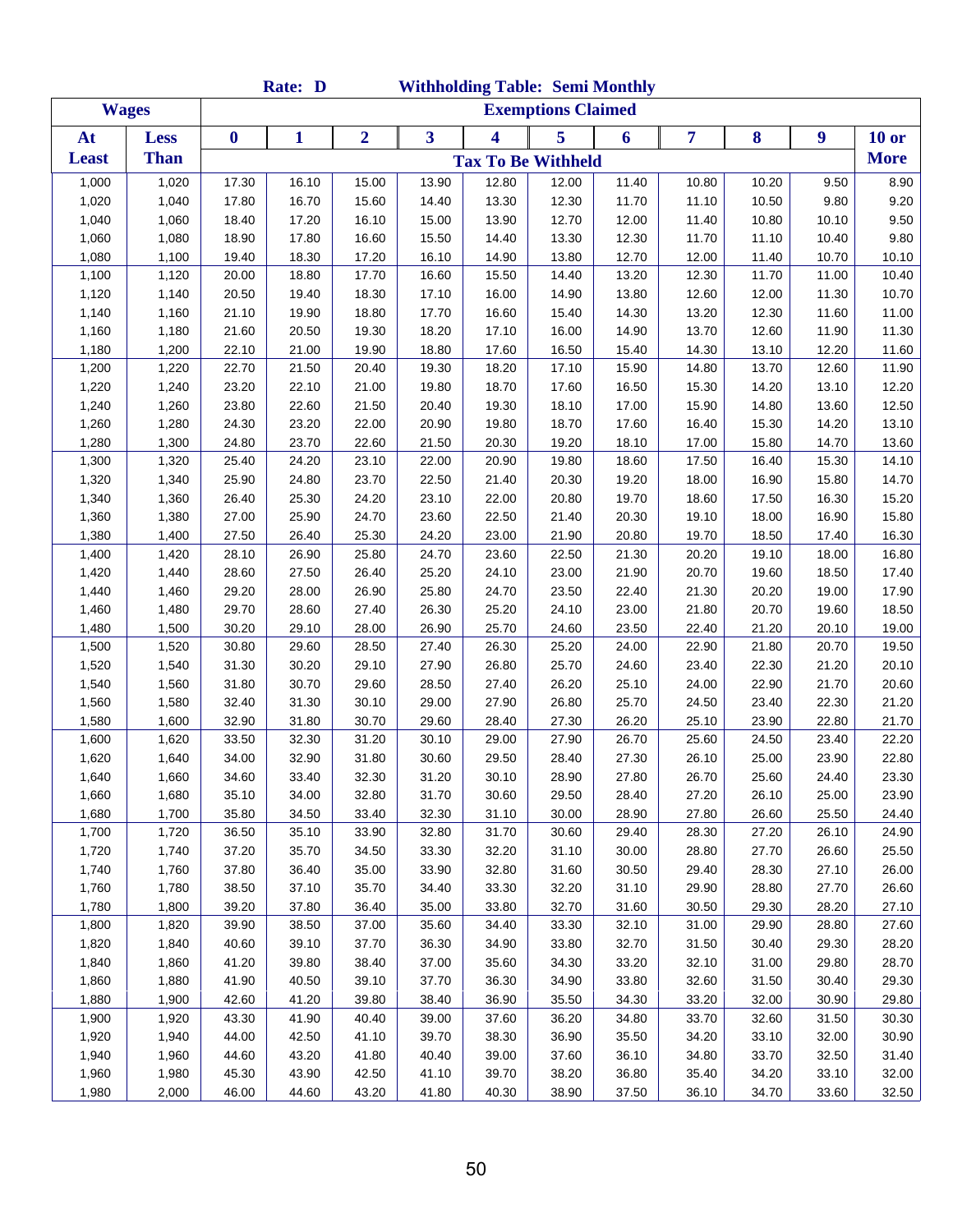|                |                |                  | Rate: D        |                |                | <b>Withholding Table: Semi Monthly</b> |                           |                |                |                |                |                |
|----------------|----------------|------------------|----------------|----------------|----------------|----------------------------------------|---------------------------|----------------|----------------|----------------|----------------|----------------|
| <b>Wages</b>   |                |                  |                |                |                |                                        | <b>Exemptions Claimed</b> |                |                |                |                |                |
| At             | Less           | $\boldsymbol{0}$ | 1              | $\overline{2}$ | 3              | $\overline{\mathbf{4}}$                | 5                         | 6              | 7              | 8              | 9              | $10$ or        |
| <b>Least</b>   | <b>Than</b>    |                  |                |                |                | <b>Tax To Be Withheld</b>              |                           |                |                |                |                | <b>More</b>    |
| 2,000          | 2,020          | 46.70            | 45.30          | 43.80          | 42.40          | 41.00                                  | 39.60                     | 38.20          | 36.80          | 35.40          | 34.20          | 33.00          |
| 2,020          | 2,040          | 47.40            | 45.90          | 44.50          | 43.10          | 41.70                                  | 40.30                     | 38.90          | 37.50          | 36.00          | 34.70          | 33.60          |
| 2,040          | 2,060          | 48.00            | 46.60          | 45.20          | 43.80          | 42.40                                  | 41.00                     | 39.50          | 38.10          | 36.70          | 35.30          | 34.10          |
| 2,060          | 2,080          | 48.70            | 47.30          | 45.90          | 44.50          | 43.10                                  | 41.60                     | 40.20          | 38.80          | 37.40          | 36.00          | 34.70          |
| 2,080          | 2,100          | 49.50            | 48.00          | 46.60          | 45.20          | 43.70                                  | 42.30                     | 40.90          | 39.50          | 38.10          | 36.70          | 35.20          |
| 2,100          | 2,120          | 50.30            | 48.70          | 47.20          | 45.80          | 44.40                                  | 43.00                     | 41.60          | 40.20          | 38.80          | 37.30          | 35.90          |
| 2,120          | 2,140          | 51.20            | 49.40          | 47.90          | 46.50          | 45.10                                  | 43.70                     | 42.30          | 40.90          | 39.40          | 38.00          | 36.60          |
| 2,140          | 2,160          | 52.00            | 50.20          | 48.60          | 47.20          | 45.80                                  | 44.40                     | 42.90          | 41.50          | 40.10          | 38.70          | 37.30          |
| 2,160          | 2,180          | 52.90            | 51.10          | 49.30          | 47.90          | 46.50                                  | 45.00                     | 43.60          | 42.20          | 40.80          | 39.40          | 38.00          |
| 2,180          | 2,200          | 53.80            | 52.00          | 50.20          | 48.60          | 47.10                                  | 45.70                     | 44.30          | 42.90          | 41.50          | 40.10          | 38.60          |
| 2,200          | 2,220          | 54.60            | 52.80          | 51.00          | 49.20          | 47.80                                  | 46.40                     | 45.00          | 43.60          | 42.20          | 40.70          | 39.30          |
| 2,220          | 2,240          | 55.50            | 53.70          | 51.90          | 50.10          | 48.50                                  | 47.10                     | 45.70          | 44.30          | 42.80          | 41.40          | 40.00          |
| 2,240          | 2,260          | 56.30            | 54.50          | 52.80          | 51.00          | 49.20                                  | 47.80                     | 46.30          | 44.90          | 43.50          | 42.10          | 40.70          |
| 2,260          | 2,280          | 57.20            | 55.40          | 53.60          | 51.80          | 50.00                                  | 48.40                     | 47.00          | 45.60          | 44.20          | 42.80          | 41.40          |
| 2,280          | 2,300          | 58.10            | 56.30          | 54.50          | 52.70          | 50.90                                  | 49.10                     | 47.70          | 46.30          | 44.90          | 43.50          | 42.00          |
| 2,300          | 2,320          | 58.90            | 57.10          | 55.30          | 53.50          | 51.80                                  | 50.00                     | 48.40          | 47.00          | 45.60          | 44.10          | 42.70          |
| 2,320          | 2,340          | 59.80            | 58.00          | 56.20          | 54.40          | 52.60                                  | 50.80                     | 49.10          | 47.70          | 46.20          | 44.80          | 43.40          |
| 2,340          | 2,360          | 60.60            | 58.80          | 57.10          | 55.30          | 53.50                                  | 51.70                     | 49.90          | 48.30          | 46.90          | 45.50          | 44.10          |
| 2,360          | 2,380          | 61.50            | 59.70          | 57.90          | 56.10          | 54.30                                  | 52.50                     | 50.80          | 49.00          | 47.60          | 46.20          | 44.80          |
| 2,380          | 2,400          | 62.40            | 60.60          | 58.80          | 57.00          | 55.20                                  | 53.40                     | 51.60          | 49.80          | 48.30          | 46.90          | 45.40          |
| 2,400          | 2,420          | 63.20            | 61.40          | 59.60          | 57.80          | 56.10                                  | 54.30                     | 52.50          | 50.70          | 49.00          | 47.50          | 46.10          |
| 2,420          | 2,440          | 64.10            | 62.30          | 60.50          | 58.70          | 56.90                                  | 55.10                     | 53.30          | 51.60          | 49.80          | 48.20          | 46.80          |
| 2,440          | 2,460          | 64.90            | 63.10          | 61.40          | 59.60          | 57.80                                  | 56.00                     | 54.20          | 52.40          | 50.60          | 48.90          | 47.50          |
| 2,460          | 2,480          | 65.80            | 64.00          | 62.20          | 60.40          | 58.60                                  | 56.80                     | 55.10          | 53.30          | 51.50          | 49.70          | 48.20          |
| 2,480          | 2,500          | 66.70            | 64.90          | 63.10          | 61.30          | 59.50                                  | 57.70                     | 55.90          | 54.10          | 52.30          | 50.60          | 48.80          |
| 2,500          | 2,520          | 67.60            | 65.70          | 63.90          | 62.10          | 60.40                                  | 58.60                     | 56.80          | 55.00          | 53.20          | 51.40          | 49.60          |
| 2,520          | 2,540          | 68.80            | 66.60          | 64.80          | 63.00          | 61.20                                  | 59.40                     | 57.60          | 55.90          | 54.10          | 52.30          | 50.50          |
| 2,540          | 2,560          | 69.90            | 67.60          | 65.70          | 63.90          | 62.10                                  | 60.30                     | 58.50          | 56.70          | 54.90          | 53.10          | 51.30          |
| 2,560          | 2,580          | 71.00            | 68.70          | 66.50          | 64.70          | 62.90                                  | 61.10                     | 59.40          | 57.60          | 55.80          | 54.00          | 52.20          |
| 2,580          | 2,600          | 72.10            | 69.80          | 67.50          | 65.60          | 63.80                                  | 62.00                     | 60.20          | 58.40          | 56.60          | 54.90          | 53.10          |
| 2,600          | 2,620          | 73.20            | 70.90          | 68.60          | 66.40          | 64.70                                  | 62.90                     | 61.10          | 59.30          | 57.50          | 55.70          | 53.90          |
| 2,620          | 2,640          | 74.40            | 72.00          | 69.70          | 67.40          | 65.50                                  | 63.70                     | 61.90          | 60.20          | 58.40          | 56.60          | 54.80          |
| 2,640          | 2,660          | 75.50            | 73.20          | 70.80          | 68.50          | 66.40                                  | 64.60                     | 62.80          | 61.00          | 59.20          | 57.40          | 55.60          |
| 2,660          | 2,680          | 76.60            | 74.30          | 71.90          | 69.60          | 67.30                                  | 65.40                     | 63.70          | 61.90          | 60.10          | 58.30          | 56.50          |
| 2,680          | 2,700          | 77.70            | 75.40          | 73.10          | 70.70          | 68.40                                  | 66.30                     | 64.50          | 62.70          | 60.90          | 59.20          | 57.40          |
| 2,700          | 2,720          | 78.80            | 76.50          | 74.20          | 71.90          | 69.50                                  | 67.20                     | 65.40          | 63.60          | 61.80          | 60.00          | 58.20          |
| 2,720          | 2,740          | 80.00            | 77.60          | 75.30          | 73.00          | 70.60                                  | 68.30                     | 66.20          | 64.50          | 62.70          | 60.90          | 59.10          |
| 2,740          | 2,760          | 81.10            | 78.80          | 76.40          | 74.10          | 71.80                                  | 69.40                     | 67.10          | 65.30          | 63.50          | 61.70          | 59.90          |
| 2,760          | 2,780          | 82.20            | 79.90          | 77.50          | 75.20          | 72.90                                  | 70.60                     | 68.20          | 66.20          | 64.40          | 62.60          | 60.80          |
| 2,780          | 2,800          | 83.30            | 81.00          | 78.70<br>80.60 | 76.30<br>78.30 | 74.00                                  | 71.70                     | 69.30          | 67.00          | 65.20<br>66.70 | 63.50<br>65.00 | 61.70          |
| 2,800<br>2,850 | 2,850<br>2,900 | 85.30<br>88.10   | 83.00<br>85.80 | 83.40          | 81.10          | 76.00<br>78.80                         | 73.60<br>76.40            | 71.30<br>74.10 | 69.00<br>71.80 | 69.40          | 67.10          | 63.20<br>65.30 |
| 2,900          | 2,950          | 90.90            | 88.60          | 86.20          | 83.90          | 81.60                                  | 79.20                     | 76.90          | 74.60          | 72.20          | 69.90          | 67.60          |
| 2,950          | 3,000          | 93.70            | 91.40          | 89.00          | 86.70          | 84.40                                  | 82.00                     | 79.70          | 77.40          | 75.00          | 72.70          | 70.40          |
| 3,000          | 3,050          | 96.50            | 94.20          | 91.80          | 89.50          | 87.20                                  | 84.80                     | 82.50          | 80.20          | 77.80          | 75.50          | 73.20          |
| 3,050          | 3,100          | 99.30            | 97.00          | 94.60          | 92.30          | 90.00                                  | 87.60                     | 85.30          | 83.00          | 80.60          | 78.30          | 76.00          |
| 3,100          | 3,150          | 102.10           | 99.80          | 97.40          | 95.10          | 92.80                                  | 90.40                     | 88.10          | 85.80          | 83.40          | 81.10          | 78.80          |
| 3,150          | 3,200          | 104.90           | 102.60         | 100.20         | 97.90          | 95.60                                  | 93.20                     | 90.90          | 88.60          | 86.20          | 83.90          | 81.60          |
| 3,200          | 3,250          | 107.70           | 105.40         | 103.00         | 100.70         | 98.40                                  | 96.00                     | 93.70          | 91.40          | 89.00          | 86.70          | 84.40          |
| 3,250          | 3,300          | 110.50           | 108.20         | 105.80         | 103.50         | 101.20                                 | 98.80                     | 96.50          | 94.20          | 91.80          | 89.50          | 87.20          |
|                |                |                  |                |                |                |                                        |                           |                |                |                |                |                |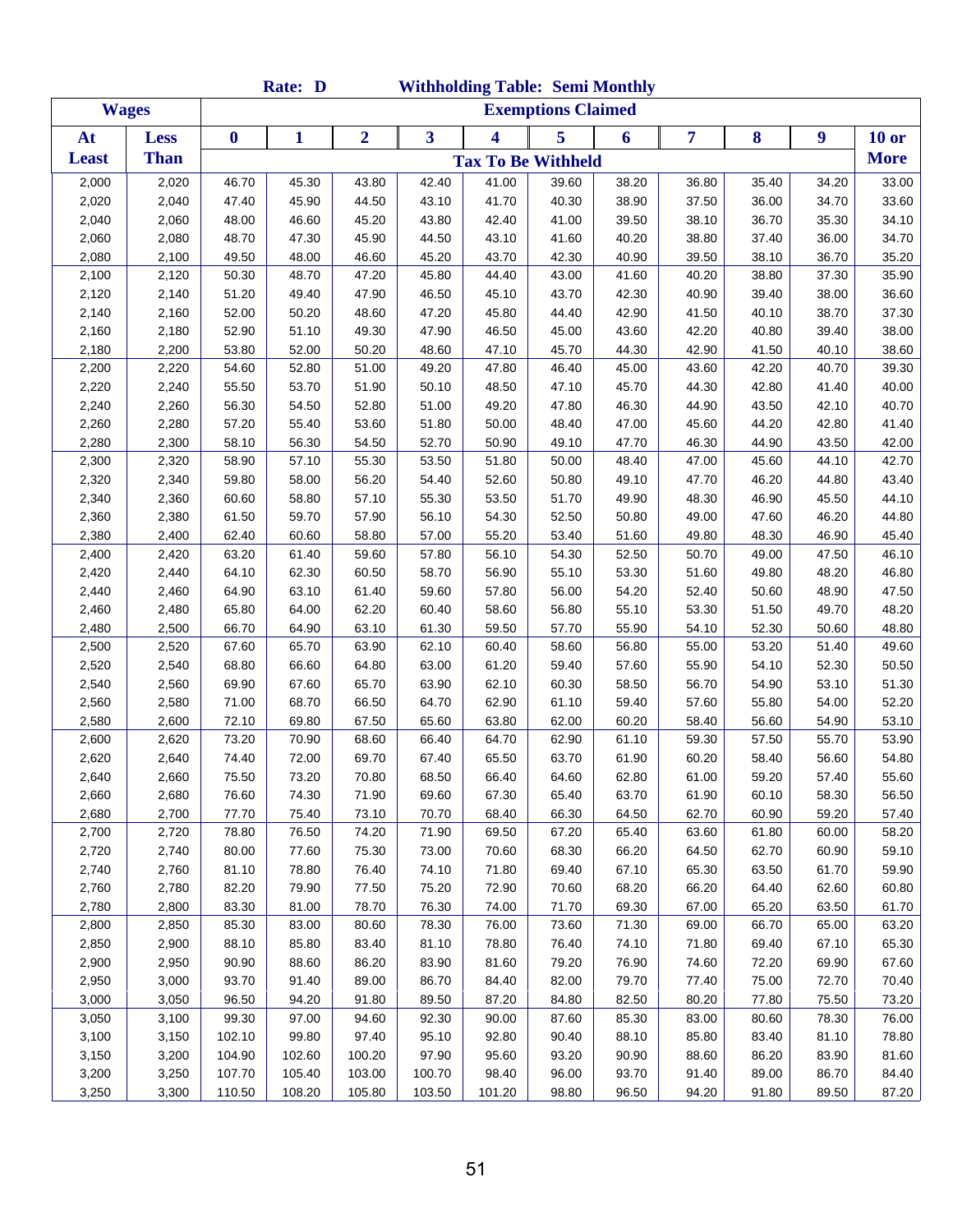|              |              |                  | Rate: D |                |        |        | <b>Withholding Table: Semi Monthly</b> |        |        |        |                  |              |
|--------------|--------------|------------------|---------|----------------|--------|--------|----------------------------------------|--------|--------|--------|------------------|--------------|
|              | <b>Wages</b> |                  |         |                |        |        | <b>Exemptions Claimed</b>              |        |        |        |                  |              |
| At           | <b>Less</b>  | $\boldsymbol{0}$ | 1       | $\overline{2}$ | 3      | 4      | 5                                      | 6      | 7      | 8      | $\boldsymbol{9}$ | <b>10 or</b> |
| <b>Least</b> | <b>Than</b>  |                  |         |                |        |        | <b>Tax To Be Withheld</b>              |        |        |        |                  | <b>More</b>  |
| 3,300        | 3,350        | 113.30           | 111.00  | 108.60         | 106.30 | 104.00 | 101.60                                 | 99.30  | 97.00  | 94.60  | 92.30            | 90.00        |
| 3,350        | 3,400        | 116.10           | 113.80  | 111.40         | 109.10 | 106.80 | 104.40                                 | 102.10 | 99.80  | 97.40  | 95.10            | 92.80        |
| 3,400        | 3,450        | 118.90           | 116.60  | 114.20         | 111.90 | 109.60 | 107.20                                 | 104.90 | 102.60 | 100.20 | 97.90            | 95.60        |
| 3,450        | 3,500        | 121.70           | 119.40  | 117.00         | 114.70 | 112.40 | 110.00                                 | 107.70 | 105.40 | 103.00 | 100.70           | 98.40        |
| 3,500        | 3,550        | 124.50           | 122.20  | 119.80         | 117.50 | 115.20 | 112.80                                 | 110.50 | 108.20 | 105.80 | 103.50           | 101.20       |
| 3,550        | 3,600        | 127.30           | 125.00  | 122.60         | 120.30 | 118.00 | 115.60                                 | 113.30 | 111.00 | 108.60 | 106.30           | 104.00       |
| 3,600        | 3,650        | 130.10           | 127.80  | 125.40         | 123.10 | 120.80 | 118.40                                 | 116.10 | 113.80 | 111.40 | 109.10           | 106.80       |
| 3,650        | 3,700        | 132.90           | 130.60  | 128.20         | 125.90 | 123.60 | 121.20                                 | 118.90 | 116.60 | 114.20 | 111.90           | 109.60       |
| 3,700        | 3,750        | 135.70           | 133.40  | 131.00         | 128.70 | 126.40 | 124.00                                 | 121.70 | 119.40 | 117.00 | 114.70           | 112.40       |
| 3,750        | 3,800        | 138.50           | 136.20  | 133.80         | 131.50 | 129.20 | 126.80                                 | 124.50 | 122.20 | 119.80 | 117.50           | 115.20       |
| 3,800        | 3,850        | 141.30           | 139.00  | 136.60         | 134.30 | 132.00 | 129.60                                 | 127.30 | 125.00 | 122.60 | 120.30           | 118.00       |
| 3,850        | 3,900        | 144.10           | 141.80  | 139.40         | 137.10 | 134.80 | 132.40                                 | 130.10 | 127.80 | 125.40 | 123.10           | 120.80       |
| 3,900        | 3,950        | 146.90           | 144.60  | 142.20         | 139.90 | 137.60 | 135.20                                 | 132.90 | 130.60 | 128.20 | 125.90           | 123.60       |
| 3,950        | 4,000        | 149.70           | 147.40  | 145.00         | 142.70 | 140.40 | 138.00                                 | 135.70 | 133.40 | 131.00 | 128.70           | 126.40       |
| 4,000        | 4,050        | 152.50           | 150.20  | 147.80         | 145.50 | 143.20 | 140.80                                 | 138.50 | 136.20 | 133.80 | 131.50           | 129.20       |
| 4,050        | 4,100        | 155.30           | 153.00  | 150.60         | 148.30 | 146.00 | 143.60                                 | 141.30 | 139.00 | 136.60 | 134.30           | 132.00       |
| 4,100        | 4,150        | 158.10           | 155.80  | 153.40         | 151.10 | 148.80 | 146.40                                 | 144.10 | 141.80 | 139.40 | 137.10           | 134.80       |
| 4,150        | 4,200        | 160.90           | 158.60  | 156.20         | 153.90 | 151.60 | 149.20                                 | 146.90 | 144.60 | 142.20 | 139.90           | 137.60       |
| 4,200        | 4,250        | 163.70           | 161.40  | 159.00         | 156.70 | 154.40 | 152.00                                 | 149.70 | 147.40 | 145.00 | 142.70           | 140.40       |
| 4,250        | 4,300        | 166.50           | 164.20  | 161.80         | 159.50 | 157.20 | 154.80                                 | 152.50 | 150.20 | 147.80 | 145.50           | 143.20       |
| 4,300        | 4,350        | 169.30           | 167.00  | 164.60         | 162.30 | 160.00 | 157.60                                 | 155.30 | 153.00 | 150.60 | 148.30           | 146.00       |
| 4,350        | 4,400        | 172.10           | 169.80  | 167.40         | 165.10 | 162.80 | 160.40                                 | 158.10 | 155.80 | 153.40 | 151.10           | 148.80       |
| 4,400        | 4,450        | 174.90           | 172.60  | 170.20         | 167.90 | 165.60 | 163.20                                 | 160.90 | 158.60 | 156.20 | 153.90           | 151.60       |
| 4,450        | 4,500        | 177.70           | 175.40  | 173.00         | 170.70 | 168.40 | 166.00                                 | 163.70 | 161.40 | 159.00 | 156.70           | 154.40       |
| 4,500        | 4,550        | 180.50           | 178.20  | 175.80         | 173.50 | 171.20 | 168.80                                 | 166.50 | 164.20 | 161.80 | 159.50           | 157.20       |
| 4,550        | 4,600        | 183.30           | 181.00  | 178.60         | 176.30 | 174.00 | 171.60                                 | 169.30 | 167.00 | 164.60 | 162.30           | 160.00       |
| 4,600        | 4,700        | 187.50           | 185.20  | 182.80         | 180.50 | 178.20 | 175.80                                 | 173.50 | 171.20 | 168.80 | 166.50           | 164.20       |
| 4,700        | 4,800        | 193.10           | 190.80  | 188.40         | 186.10 | 183.80 | 181.40                                 | 179.10 | 176.80 | 174.40 | 172.10           | 169.80       |
| 4,800        | 4,900        | 198.70           | 196.40  | 194.00         | 191.70 | 189.40 | 187.00                                 | 184.70 | 182.40 | 180.00 | 177.70           | 175.40       |
| 4,900        | 5,000        | 204.30           | 202.00  | 199.60         | 197.30 | 195.00 | 192.60                                 | 190.30 | 188.00 | 185.60 | 183.30           | 181.00       |
| 5,000        | 5,100        | 209.90           | 207.60  | 205.20         | 202.90 | 200.60 | 198.20                                 | 195.90 | 193.60 | 191.20 | 188.90           | 186.60       |
| 5,100        | 5,200        | 215.50           | 213.20  | 210.80         | 208.50 | 206.20 | 203.80                                 | 201.50 | 199.20 | 196.80 | 194.50           | 192.20       |
| 5,200        | 5,300        | 221.10           | 218.80  | 216.40         | 214.10 | 211.80 | 209.40                                 | 207.10 | 204.80 | 202.40 | 200.10           | 197.80       |
| 5,300        | 5,400        | 226.70           | 224.40  | 222.00         | 219.70 | 217.40 | 215.00                                 | 212.70 | 210.40 | 208.00 | 205.70           | 203.40       |
| 5,400        | 5,500        | 232.30           | 230.00  | 227.60         | 225.30 | 223.00 | 220.60                                 | 218.30 | 216.00 | 213.60 | 211.30           | 209.00       |
| 5,500        | 5,600        | 237.90           | 235.60  | 233.20         | 230.90 | 228.60 | 226.20                                 | 223.90 | 221.60 | 219.20 | 216.90           | 214.60       |
| 5,600        | 5,700        | 243.50           | 241.20  | 238.80         | 236.50 | 234.20 | 231.80                                 | 229.50 | 227.20 | 224.80 | 222.50           | 220.20       |
| 5,700        | 5,800        | 249.10           | 246.80  | 244.40         | 242.10 | 239.80 | 237.40                                 | 235.10 | 232.80 | 230.40 | 228.10           | 225.80       |
| 5,800        | 5,900        | 254.70           | 252.40  | 250.00         | 247.70 | 245.40 | 243.00                                 | 240.70 | 238.40 | 236.00 | 233.70           | 231.40       |
| 5,900        | 6,000        | 260.30           | 258.00  | 255.60         | 253.30 | 251.00 | 248.60                                 | 246.30 | 244.00 | 241.60 | 239.30           | 237.00       |
| 6,000        | 6,100        | 265.90           | 263.60  | 261.20         | 258.90 | 256.60 | 254.20                                 | 251.90 | 249.60 | 247.20 | 244.90           | 242.60       |
| 6,100        | 6,200        | 271.50           | 269.20  | 266.80         | 264.50 | 262.20 | 259.80                                 | 257.50 | 255.20 | 252.80 | 250.50           | 248.20       |
| 6,200        | 6,300        | 277.10           | 274.80  | 272.40         | 270.10 | 267.80 | 265.40                                 | 263.10 | 260.80 | 258.40 | 256.10           | 253.80       |
| 6,300        | 6,400        | 283.60           | 280.90  | 278.20         | 275.70 | 273.40 | 271.00                                 | 268.70 | 266.40 | 264.00 | 261.70           | 259.40       |
| 6,400        | 6,500        | 290.10           | 287.40  | 284.70         | 282.00 | 279.30 | 276.60                                 | 274.30 | 272.00 | 269.60 | 267.30           | 265.00       |
| 6,500        | 6,600        | 296.60           | 293.90  | 291.20         | 288.50 | 285.80 | 283.10                                 | 280.40 | 277.70 | 275.20 | 272.90           | 270.60       |
| 6,600        | 6,700        | 303.10           | 300.40  | 297.70         | 295.00 | 292.30 | 289.60                                 | 286.90 | 284.20 | 281.50 | 278.70           | 276.20       |

**For wages in excess of \$6,700.00 use the Percentage Method found in publication NJ-WT or on our website at www.state.nj.us/treasury/taxation**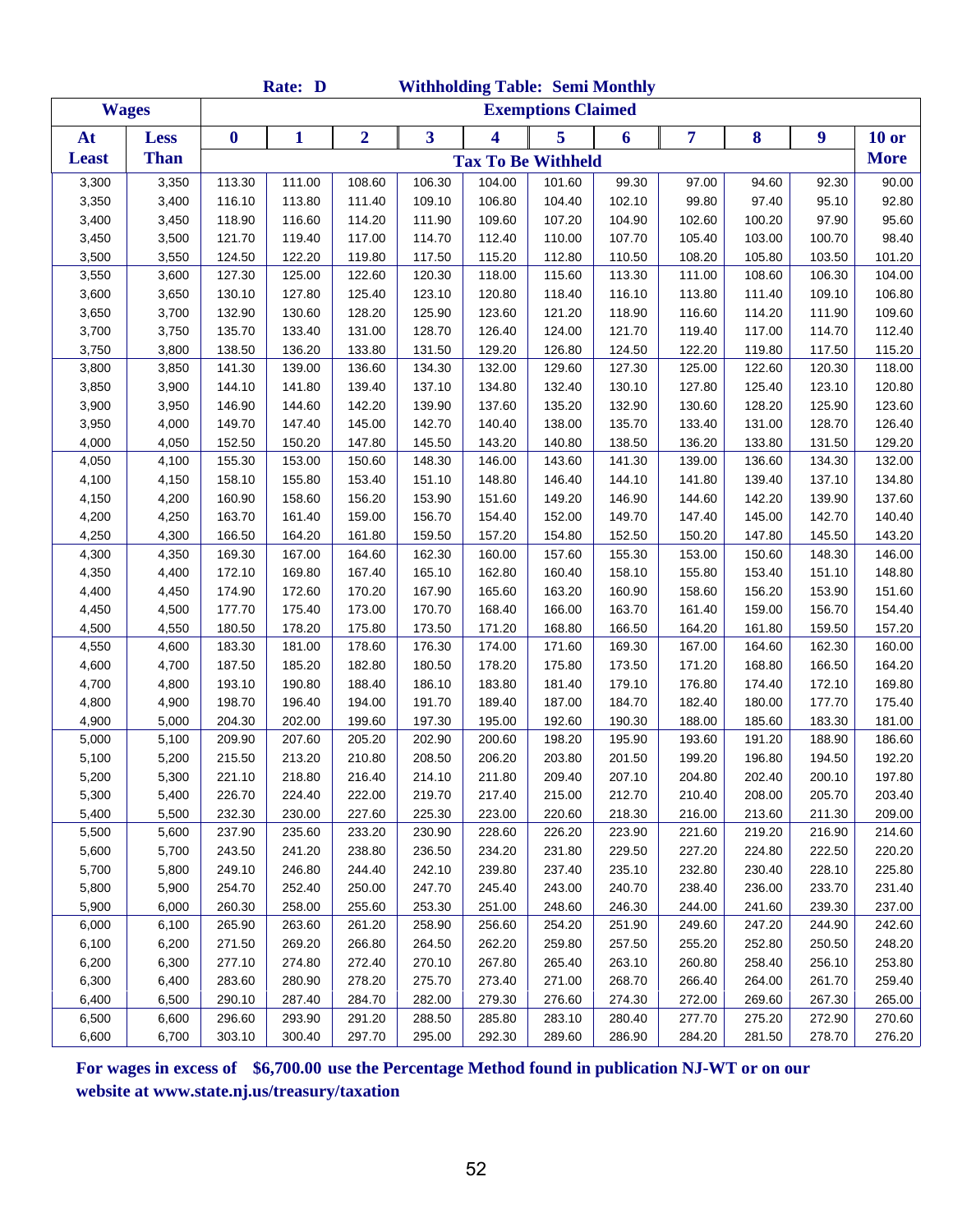|              |              |                  | Rate: D |                |       | <b>Withholding Table: Monthly</b> |                           |       |       |       |       |             |
|--------------|--------------|------------------|---------|----------------|-------|-----------------------------------|---------------------------|-------|-------|-------|-------|-------------|
|              | <b>Wages</b> |                  |         |                |       |                                   | <b>Exemptions Claimed</b> |       |       |       |       |             |
| At           | <b>Less</b>  | $\boldsymbol{0}$ | 1       | $\overline{2}$ | 3     | 4                                 | 5                         | 6     | 7     | 8     | 9     | $10$ or     |
| <b>Least</b> | <b>Than</b>  |                  |         |                |       | <b>Tax To Be Withheld</b>         |                           |       |       |       |       | <b>More</b> |
| 0            | 40           | 0.30             | 0.00    | 0.00           | 0.00  | 0.00                              | 0.00                      | 0.00  | 0.00  | 0.00  | 0.00  | 0.00        |
| 40           | 80           | 0.90             | 0.00    | 0.00           | 0.00  | 0.00                              | 0.00                      | 0.00  | 0.00  | 0.00  | 0.00  | 0.00        |
| 80           | 120          | 1.50             | 0.30    | 0.00           | 0.00  | 0.00                              | 0.00                      | 0.00  | 0.00  | 0.00  | 0.00  | 0.00        |
| 120          | 160          | 2.10             | 0.90    | 0.00           | 0.00  | 0.00                              | 0.00                      | 0.00  | 0.00  | 0.00  | 0.00  | 0.00        |
| 160          | 200          | 2.70             | 1.50    | 0.20           | 0.00  | 0.00                              | 0.00                      | 0.00  | 0.00  | 0.00  | 0.00  | 0.00        |
| 200          | 240          | 3.30             | 2.10    | 0.80           | 0.00  | 0.00                              | 0.00                      | 0.00  | 0.00  | 0.00  | 0.00  | 0.00        |
| 240          | 280          | 3.90             | 2.70    | 1.40           | 0.20  | 0.00                              | 0.00                      | 0.00  | 0.00  | 0.00  | 0.00  | 0.00        |
| 280          | 320          | 4.50             | 3.30    | 2.00           | 0.80  | 0.00                              | 0.00                      | 0.00  | 0.00  | 0.00  | 0.00  | 0.00        |
| 320          | 360          | 5.10             | 3.90    | 2.60           | 1.40  | 0.10                              | 0.00                      | 0.00  | 0.00  | 0.00  | 0.00  | 0.00        |
| 360          | 400          | 5.70             | 4.50    | 3.20           | 2.00  | 0.70                              | 0.00                      | 0.00  | 0.00  | 0.00  | 0.00  | 0.00        |
| 400          | 440          | 6.30             | 5.10    | 3.80           | 2.60  | 1.30                              | 0.10                      | 0.00  | 0.00  | 0.00  | 0.00  | 0.00        |
| 440          | 480          | 6.90             | 5.70    | 4.40           | 3.20  | 1.90                              | 0.70                      | 0.00  | 0.00  | 0.00  | 0.00  | 0.00        |
| 480          | 520          | 7.50             | 6.30    | 5.00           | 3.80  | 2.50                              | 1.30                      | 0.00  | 0.00  | 0.00  | 0.00  | 0.00        |
| 520          | 560          | 8.10             | 6.90    | 5.60           | 4.40  | 3.10                              | 1.90                      | 0.60  | 0.00  | 0.00  | 0.00  | 0.00        |
| 560          | 600          | 8.70             | 7.50    | 6.20           | 5.00  | 3.70                              | 2.50                      | 1.20  | 0.00  | 0.00  | 0.00  | 0.00        |
| 600          | 640          | 9.30             | 8.10    | 6.80           | 5.60  | 4.30                              | 3.10                      | 1.80  | 0.60  | 0.00  | 0.00  | 0.00        |
| 640          | 680          | 9.90             | 8.70    | 7.40           | 6.20  | 4.90                              | 3.70                      | 2.40  | 1.20  | 0.00  | 0.00  | 0.00        |
| 680          | 720          | 10.50            | 9.30    | 8.00           | 6.80  | 5.50                              | 4.30                      | 3.00  | 1.80  | 0.50  | 0.00  | 0.00        |
| 720          | 760          | 11.10            | 9.90    | 8.60           | 7.40  | 6.10                              | 4.90                      | 3.60  | 2.40  | 1.10  | 0.00  | 0.00        |
| 760          | 800          | 11.70            | 10.50   | 9.20           | 8.00  | 6.70                              | 5.50                      | 4.20  | 3.00  | 1.70  | 0.50  | 0.00        |
| 800          | 840          | 12.30            | 11.10   | 9.80           | 8.60  | 7.30                              | 6.10                      | 4.80  | 3.60  | 2.30  | 1.10  | 0.00        |
| 840          | 880          | 12.90            | 11.70   | 10.40          | 9.20  | 7.90                              | 6.70                      | 5.40  | 4.20  | 2.90  | 1.70  | 0.40        |
| 880          | 920          | 13.50            | 12.30   | 11.00          | 9.80  | 8.50                              | 7.30                      | 6.00  | 4.80  | 3.50  | 2.30  | 1.00        |
| 920          | 960          | 14.10            | 12.90   | 11.60          | 10.40 | 9.10                              | 7.90                      | 6.60  | 5.40  | 4.10  | 2.90  | 1.60        |
| 960          | 1,000        | 14.70            | 13.50   | 12.20          | 11.00 | 9.70                              | 8.50                      | 7.20  | 6.00  | 4.70  | 3.50  | 2.20        |
| 1,000        | 1,040        | 15.30            | 14.10   | 12.80          | 11.60 | 10.30                             | 9.10                      | 7.80  | 6.60  | 5.30  | 4.10  | 2.80        |
| 1,040        | 1,080        | 15.90            | 14.70   | 13.40          | 12.20 | 10.90                             | 9.70                      | 8.40  | 7.20  | 5.90  | 4.70  | 3.40        |
| 1,080        | 1,120        | 16.50            | 15.30   | 14.00          | 12.80 | 11.50                             | 10.30                     | 9.00  | 7.80  | 6.50  | 5.30  | 4.00        |
| 1,120        | 1,160        | 17.10            | 15.90   | 14.60          | 13.40 | 12.10                             | 10.90                     | 9.60  | 8.40  | 7.10  | 5.90  | 4.60        |
| 1,160        | 1,200        | 17.70            | 16.50   | 15.20          | 14.00 | 12.70                             | 11.50                     | 10.20 | 9.00  | 7.70  | 6.50  | 5.20        |
| 1,200        | 1,240        | 18.30            | 17.10   | 15.80          | 14.60 | 13.30                             | 12.10                     | 10.80 | 9.60  | 8.30  | 7.10  | 5.80        |
| 1,240        | 1,280        | 18.90            | 17.70   | 16.40          | 15.20 | 13.90                             | 12.70                     | 11.40 | 10.20 | 8.90  | 7.70  | 6.40        |
| 1,280        | 1,320        | 19.50            | 18.30   | 17.00          | 15.80 | 14.50                             | 13.30                     | 12.00 | 10.80 | 9.50  | 8.30  | 7.00        |
| 1,320        | 1,360        | 20.10            | 18.90   | 17.60          | 16.40 | 15.10                             | 13.90                     | 12.60 | 11.40 | 10.10 | 8.90  | 7.60        |
| 1,360        | 1,400        | 20.70            | 19.50   | 18.20          | 17.00 | 15.70                             | 14.50                     | 13.20 | 12.00 | 10.70 | 9.50  | 8.20        |
| 1,400        | 1,440        | 21.30            | 20.10   | 18.80          | 17.60 | 16.30                             | 15.10                     | 13.80 | 12.60 | 11.30 | 10.10 | 8.80        |
| 1,440        | 1,480        | 21.90            | 20.70   | 19.40          | 18.20 | 16.90                             | 15.70                     | 14.40 | 13.20 | 11.90 | 10.70 | 9.40        |
| 1,480        | 1,520        | 22.50            | 21.30   | 20.00          | 18.80 | 17.50                             | 16.30                     | 15.00 | 13.80 | 12.50 | 11.30 | 10.00       |
| 1,520        | 1,560        | 23.10            | 21.90   | 20.60          | 19.40 | 18.10                             | 16.90                     | 15.60 | 14.40 | 13.10 | 11.90 | 10.60       |
| 1,560        | 1,600        | 23.70            | 22.50   | 21.20          | 20.00 | 18.70                             | 17.50                     | 16.20 | 15.00 | 13.70 | 12.50 | 11.20       |
| 1,600        | 1,640        | 24.30            | 23.10   | 21.80          | 20.60 | 19.30                             | 18.10                     | 16.80 | 15.60 | 14.30 | 13.10 | 11.80       |
| 1,640        | 1,680        | 24.90            | 23.70   | 22.40          | 21.20 | 19.90                             | 18.70                     | 17.40 | 16.20 | 14.90 | 13.70 | 12.40       |
| 1,680        | 1,720        | 25.90            | 24.30   | 23.00          | 21.80 | 20.50                             | 19.30                     | 18.00 | 16.80 | 15.50 | 14.30 | 13.00       |
| 1,720        | 1,760        | 27.00            | 24.90   | 23.60          | 22.40 | 21.10                             | 19.90                     | 18.60 | 17.40 | 16.10 | 14.90 | 13.60       |
| 1,760        | 1,800        | 28.10            | 25.80   | 24.20          | 23.00 | 21.70                             | 20.50                     | 19.20 | 18.00 | 16.70 | 15.50 | 14.20       |
| 1,800        | 1,840        | 29.10            | 26.90   | 24.80          | 23.60 | 22.30                             | 21.10                     | 19.80 | 18.60 | 17.30 | 16.10 | 14.80       |
| 1,840        | 1,880        | 30.20            | 28.00   | 25.70          | 24.20 | 22.90                             | 21.70                     | 20.40 | 19.20 | 17.90 | 16.70 | 15.40       |
| 1,880        | 1,920        | 31.30            | 29.10   | 26.80          | 24.80 | 23.50                             | 22.30                     | 21.00 | 19.80 | 18.50 | 17.30 | 16.00       |
| 1,920        | 1,960        | 32.40            | 30.10   | 27.90          | 25.60 | 24.10                             | 22.90                     | 21.60 | 20.40 | 19.10 | 17.90 | 16.60       |
| 1,960        | 2,000        | 33.50            | 31.20   | 29.00          | 26.70 | 24.70                             | 23.50                     | 22.20 | 21.00 | 19.70 | 18.50 | 17.20       |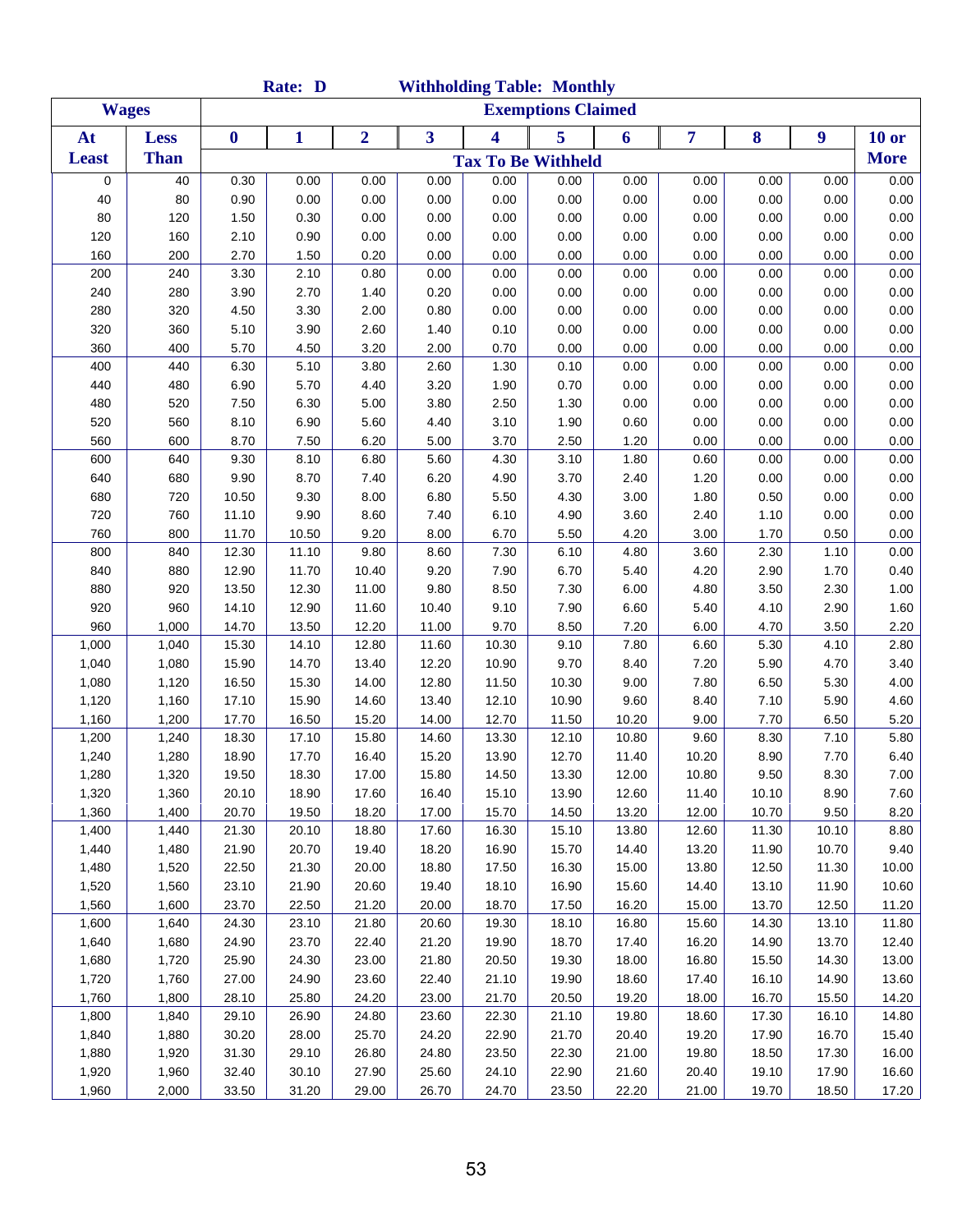|                |                |                  | Rate: D        |                |                         | <b>Withholding Table: Monthly</b> |                           |                |                |                |                |                |
|----------------|----------------|------------------|----------------|----------------|-------------------------|-----------------------------------|---------------------------|----------------|----------------|----------------|----------------|----------------|
|                | <b>Wages</b>   |                  |                |                |                         |                                   | <b>Exemptions Claimed</b> |                |                |                |                |                |
| At             | Less           | $\boldsymbol{0}$ | $\mathbf{1}$   | $\overline{2}$ | $\overline{\mathbf{3}}$ | $\overline{\mathbf{4}}$           | 5                         | 6              | 7              | 8              | 9              | $10$ or        |
| <b>Least</b>   | <b>Than</b>    |                  |                |                |                         | <b>Tax To Be Withheld</b>         |                           |                |                |                |                | <b>More</b>    |
| 2,000          | 2,040          | 34.50            | 32.30          | 30.00          | 27.80                   | 25.50                             | 24.10                     | 22.80          | 21.60          | 20.30          | 19.10          | 17.80          |
| 2,040          | 2,080          | 35.60            | 33.40          | 31.10          | 28.90                   | 26.60                             | 24.70                     | 23.40          | 22.20          | 20.90          | 19.70          | 18.40          |
| 2,080          | 2,120          | 36.70            | 34.50          | 32.20          | 30.00                   | 27.70                             | 25.50                     | 24.00          | 22.80          | 21.50          | 20.30          | 19.00          |
| 2,120          | 2,160          | 37.80            | 35.50          | 33.30          | 31.00                   | 28.80                             | 26.50                     | 24.60          | 23.40          | 22.10          | 20.90          | 19.60          |
| 2,160          | 2,200          | 38.90            | 36.60          | 34.40          | 32.10                   | 29.90                             | 27.60                     | 25.40          | 24.00          | 22.70          | 21.50          | 20.20          |
| 2,200          | 2,240          | 39.90            | 37.70          | 35.40          | 33.20                   | 30.90                             | 28.70                     | 26.40          | 24.60          | 23.30          | 22.10          | 20.80          |
| 2,240          | 2,280          | 41.00            | 38.80          | 36.50          | 34.30                   | 32.00                             | 29.80                     | 27.50          | 25.30          | 23.90          | 22.70          | 21.40          |
| 2,280          | 2,320          | 42.10            | 39.90          | 37.60          | 35.40                   | 33.10                             | 30.90                     | 28.60          | 26.40          | 24.50          | 23.30          | 22.00          |
| 2,320          | 2,360          | 43.20            | 40.90          | 38.70          | 36.40                   | 34.20                             | 31.90                     | 29.70          | 27.40          | 25.20          | 23.90          | 22.60          |
| 2,360          | 2,400          | 44.30            | 42.00          | 39.80          | 37.50                   | 35.30                             | 33.00                     | 30.80          | 28.50          | 26.30          | 24.50          | 23.20          |
| 2,400          | 2,440          | 45.30            | 43.10          | 40.80          | 38.60                   | 36.30                             | 34.10                     | 31.80          | 29.60          | 27.30          | 25.10          | 23.80          |
| 2,440          | 2,480          | 46.40            | 44.20          | 41.90          | 39.70                   | 37.40                             | 35.20                     | 32.90          | 30.70          | 28.40          | 26.20          | 24.40          |
| 2,480          | 2,520          | 47.50            | 45.30          | 43.00          | 40.80                   | 38.50                             | 36.30                     | 34.00          | 31.80          | 29.50          | 27.30          | 25.00          |
| 2,520          | 2,560          | 48.60            | 46.30          | 44.10          | 41.80                   | 39.60                             | 37.30                     | 35.10          | 32.80          | 30.60          | 28.30          | 26.10          |
| 2,560          | 2,600          | 49.70            | 47.40          | 45.20          | 42.90                   | 40.70                             | 38.40                     | 36.20          | 33.90          | 31.70          | 29.40          | 27.20          |
| 2,600          | 2,640          | 50.70            | 48.50          | 46.20          | 44.00                   | 41.70                             | 39.50                     | 37.20          | 35.00          | 32.70          | 30.50          | 28.20          |
| 2,640          | 2,680          | 51.80            | 49.60          | 47.30          | 45.10                   | 42.80                             | 40.60                     | 38.30          | 36.10          | 33.80          | 31.60          | 29.30          |
| 2,680          | 2,720          | 52.90            | 50.70          | 48.40          | 46.20                   | 43.90                             | 41.70                     | 39.40          | 37.20          | 34.90          | 32.70          | 30.40          |
| 2,720          | 2,760          | 54.00            | 51.70          | 49.50          | 47.20                   | 45.00                             | 42.70                     | 40.50          | 38.20          | 36.00          | 33.70          | 31.50          |
| 2,760          | 2,800          | 55.10            | 52.80          | 50.60          | 48.30                   | 46.10                             | 43.80                     | 41.60          | 39.30          | 37.10          | 34.80          | 32.60          |
| 2,800          | 2,840          | 56.10            | 53.90          | 51.60          | 49.40                   | 47.10                             | 44.90                     | 42.60          | 40.40          | 38.10          | 35.90          | 33.60          |
| 2,840          | 2,880          | 57.20            | 55.00          | 52.70          | 50.50                   | 48.20                             | 46.00                     | 43.70          | 41.50          | 39.20          | 37.00          | 34.70          |
| 2,880          | 2,920          | 58.30            | 56.10          | 53.80          | 51.60                   | 49.30                             | 47.10                     | 44.80          | 42.60          | 40.30          | 38.10          | 35.80          |
| 2,920          | 2,960          | 59.40            | 57.10          | 54.90          | 52.60                   | 50.40                             | 48.10                     | 45.90          | 43.60          | 41.40          | 39.10          | 36.90          |
| 2,960          | 3,000          | 60.50            | 58.20          | 56.00          | 53.70                   | 51.50                             | 49.20                     | 47.00          | 44.70          | 42.50          | 40.20          | 38.00          |
| 3,000          | 3,040          | 61.50            | 59.30          | 57.00          | 54.80                   | 52.50                             | 50.30                     | 48.00          | 45.80          | 43.50          | 41.30          | 39.00          |
| 3,040          | 3,080          | 62.60            | 60.40          | 58.10          | 55.90                   | 53.60                             | 51.40                     | 49.10          | 46.90          | 44.60          | 42.40          | 40.10          |
| 3,080          | 3,120          | 63.70            | 61.50          | 59.20          | 57.00                   | 54.70                             | 52.50                     | 50.20          | 48.00          | 45.70          | 43.50          | 41.20          |
| 3,120          | 3,160          | 64.80            | 62.50          | 60.30          | 58.00                   | 55.80                             | 53.50                     | 51.30          | 49.00          | 46.80          | 44.50          | 42.30          |
| 3,160          | 3,200          | 65.90            | 63.60          | 61.40          | 59.10                   | 56.90                             | 54.60                     | 52.40          | 50.10          | 47.90          | 45.60          | 43.40          |
| 3,200          | 3,240          | 66.90            | 64.70          | 62.40          | 60.20                   | 57.90                             | 55.70                     | 53.40          | 51.20          | 48.90          | 46.70          | 44.40          |
| 3,240          | 3,280          | 68.00            | 65.80          | 63.50          | 61.30                   | 59.00                             | 56.80                     | 54.50          | 52.30          | 50.00          | 47.80          | 45.50          |
| 3,280          | 3,320          | 69.10            | 66.90          | 64.60          | 62.40                   | 60.10                             | 57.90                     | 55.60          | 53.40          | 51.10          | 48.90          | 46.60          |
| 3,320          | 3,360          | 70.20            | 67.90          | 65.70          | 63.40                   | 61.20                             | 58.90                     | 56.70          | 54.40          | 52.20          | 49.90          | 47.70          |
| 3,360          | 3,400          | 71.60            | 69.00          | 66.80          | 64.50                   | 62.30                             | 60.00                     | 57.80          | 55.50          | 53.30          | 51.00          | 48.80          |
| 3,400          | 3,440          | 72.90            | 70.10          | 67.80          | 65.60                   | 63.30                             | 61.10                     | 58.80          | 56.60          | 54.30          | 52.10          | 49.80          |
| 3,440          | 3,480          | 74.30            | 71.50          | 68.90          | 66.70                   | 64.40                             | 62.20                     | 59.90          | 57.70          | 55.40          | 53.20          | 50.90          |
| 3,480          | 3,520          | 75.70            | 72.80          | 70.00          | 67.80                   | 65.50                             | 63.30                     | 61.00          | 58.80          | 56.50          | 54.30          | 52.00          |
| 3,520          | 3,560          | 77.00            | 74.20          | 71.40          | 68.80                   | 66.60                             | 64.30                     | 62.10          | 59.80          | 57.60          | 55.30          | 53.10          |
| 3,560          | 3,600          | 78.40            | 75.60          | 72.70          | 69.90                   | 67.70                             | 65.40                     | 63.20          | 60.90          | 58.70          | 56.40          | 54.20          |
| 3,600          | 3,640          | 79.70            | 76.90          | 74.10          | 71.30                   | 68.70                             | 66.50                     | 64.20          | 62.00          | 59.70          | 57.50          | 55.20          |
| 3,640          | 3,680          | 81.10            | 78.30          | 75.40          | 72.60                   | 69.80                             | 67.60                     | 65.30          | 63.10          | 60.80          | 58.60          | 56.30          |
| 3,680          | 3,720          | 82.50            | 79.60          | 76.80          | 74.00                   | 71.10                             | 68.70                     | 66.40          | 64.20          | 61.90          | 59.70          | 57.40          |
| 3,720          | 3,760          | 83.80            | 81.00          | 78.20          | 75.30                   | 72.50                             | 69.70                     | 67.50          | 65.20          | 63.00          | 60.70          | 58.50          |
| 3,760          | 3,800          | 85.20            | 82.40          | 79.50          | 76.70                   | 73.90                             | 71.00                     | 68.60          | 66.30          | 64.10          | 61.80          | 59.60          |
| 3,800<br>3,840 | 3,840          | 86.50            | 83.70<br>85.10 | 80.90<br>82.20 | 78.10<br>79.40          | 75.20<br>76.60                    | 72.40<br>73.70            | 69.60<br>70.90 | 67.40          | 65.10<br>66.20 | 62.90          | 60.60<br>61.70 |
| 3,880          | 3,880<br>3,920 | 87.90<br>89.30   | 86.40          | 83.60          | 80.80                   | 77.90                             | 75.10                     | 72.30          | 68.50<br>69.60 | 67.30          | 64.00<br>65.10 | 62.80          |
| 3,920          | 3,960          | 90.60            | 87.80          | 85.00          | 82.10                   | 79.30                             | 76.50                     | 73.60          | 70.80          | 68.40          | 66.10          | 63.90          |
| 3,960          | 4,000          | 92.00            | 89.20          | 86.30          | 83.50                   | 80.70                             | 77.80                     | 75.00          | 72.20          | 69.50          | 67.20          | 65.00          |
|                |                |                  |                |                |                         |                                   |                           |                |                |                |                |                |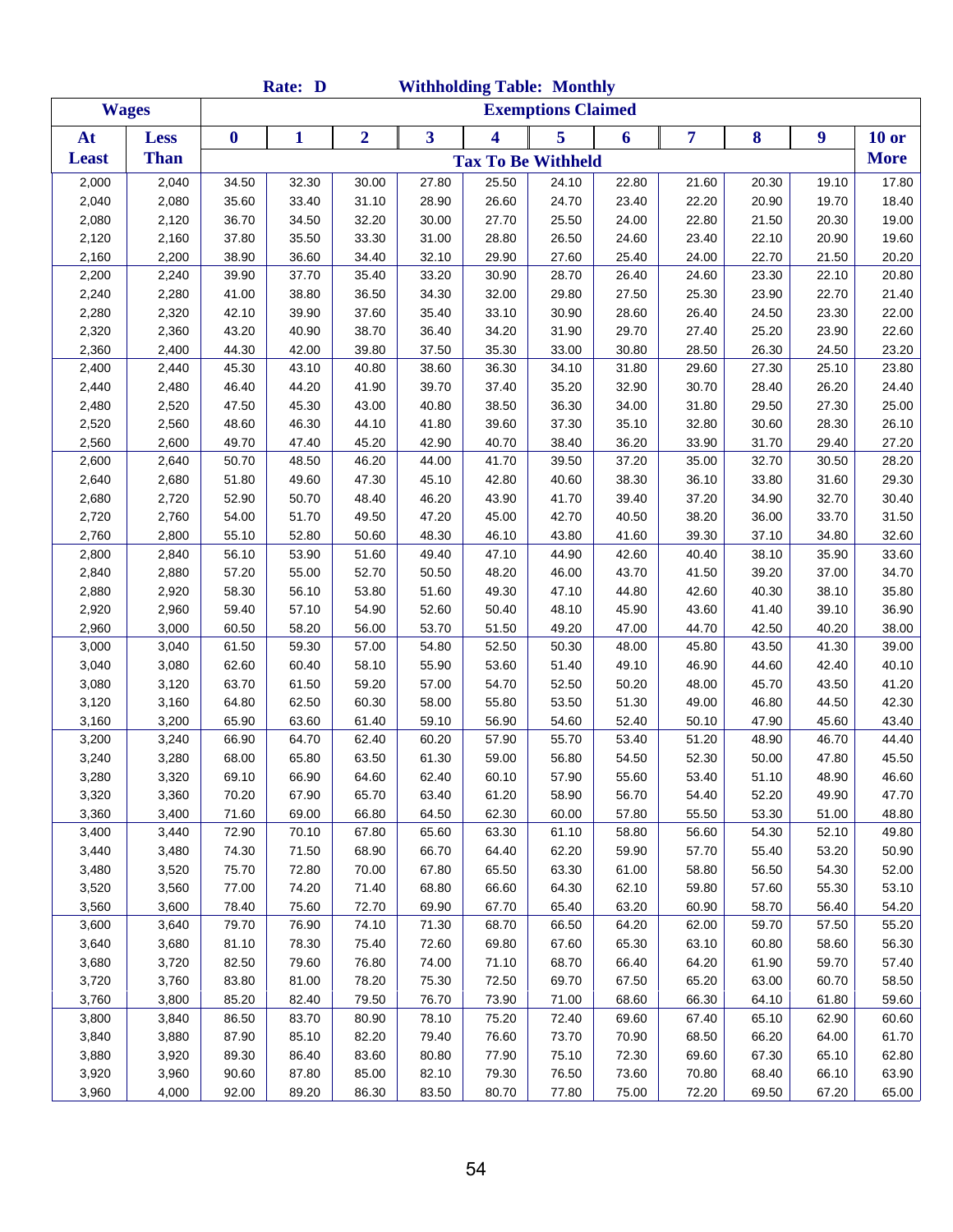|                |                |                  | Rate: D          |                  |                         | <b>Withholding Table: Monthly</b> |                           |                  |                  |                  |                  |                  |
|----------------|----------------|------------------|------------------|------------------|-------------------------|-----------------------------------|---------------------------|------------------|------------------|------------------|------------------|------------------|
| <b>Wages</b>   |                |                  |                  |                  |                         |                                   | <b>Exemptions Claimed</b> |                  |                  |                  |                  |                  |
| At             | <b>Less</b>    | $\boldsymbol{0}$ | $\mathbf{1}$     | $\overline{2}$   | $\overline{\mathbf{3}}$ | 4                                 | 5                         | 6                | 7                | 8                | 9                | $10$ or          |
| <b>Least</b>   | <b>Than</b>    |                  |                  |                  |                         | <b>Tax To Be Withheld</b>         |                           |                  |                  |                  |                  | <b>More</b>      |
| 4,000          | 4,040          | 93.30            | 90.50            | 87.70            | 84.90                   | 82.00                             | 79.20                     | 76.40            | 73.50            | 70.70            | 68.30            | 66.00            |
| 4,040          | 4,080          | 94.70            | 91.90            | 89.00            | 86.20                   | 83.40                             | 80.50                     | 77.70            | 74.90            | 72.00            | 69.40            | 67.10            |
| 4,080          | 4,120          | 96.10            | 93.20            | 90.40            | 87.60                   | 84.70                             | 81.90                     | 79.10            | 76.20            | 73.40            | 70.60            | 68.20            |
| 4,120          | 4,160          | 97.40            | 94.60            | 91.80            | 88.90                   | 86.10                             | 83.30                     | 80.40            | 77.60            | 74.80            | 71.90            | 69.30            |
| 4,160          | 4,200          | 98.90            | 96.00            | 93.10            | 90.30                   | 87.50                             | 84.60                     | 81.80            | 79.00            | 76.10            | 73.30            | 70.50            |
| 4,200          | 4,240          | 100.60           | 97.30            | 94.50            | 91.70                   | 88.80                             | 86.00                     | 83.20            | 80.30            | 77.50            | 74.70            | 71.80            |
| 4,240          | 4,280          | 102.30           | 98.80            | 95.80            | 93.00                   | 90.20                             | 87.30                     | 84.50            | 81.70            | 78.80            | 76.00            | 73.20            |
| 4,280          | 4,320          | 104.10           | 100.50           | 97.20            | 94.40                   | 91.50                             | 88.70                     | 85.90            | 83.00            | 80.20            | 77.40            | 74.50            |
| 4,320          | 4,360          | 105.80           | 102.20           | 98.60            | 95.70                   | 92.90                             | 90.10                     | 87.20            | 84.40            | 81.60            | 78.70            | 75.90            |
| 4,360          | 4,400          | 107.50           | 103.90           | 100.30           | 97.10                   | 94.30                             | 91.40                     | 88.60            | 85.80            | 82.90            | 80.10            | 77.30            |
| 4,400          | 4,440          | 109.20           | 105.60           | 102.10           | 98.50                   | 95.60                             | 92.80                     | 90.00            | 87.10            | 84.30            | 81.50            | 78.60            |
| 4,440          | 4,480          | 110.90           | 107.40           | 103.80           | 100.20                  | 97.00                             | 94.10                     | 91.30            | 88.50            | 85.60            | 82.80            | 80.00            |
| 4,480          | 4,520          | 112.70           | 109.10           | 105.50           | 101.90                  | 98.30                             | 95.50                     | 92.70            | 89.80            | 87.00            | 84.20            | 81.30            |
| 4,520          | 4,560          | 114.40           | 110.80           | 107.20           | 103.60                  | 100.10                            | 96.90                     | 94.00            | 91.20            | 88.40            | 85.50            | 82.70            |
| 4,560          | 4,600          | 116.10           | 112.50           | 108.90           | 105.40                  | 101.80                            | 98.20                     | 95.40            | 92.60            | 89.70            | 86.90            | 84.10            |
| 4,600          | 4,640          | 117.80           | 114.20           | 110.70           | 107.10                  | 103.50                            | 99.90                     | 96.80            | 93.90            | 91.10            | 88.30            | 85.40            |
| 4,640          | 4,680          | 119.50           | 116.00           | 112.40           | 108.80                  | 105.20                            | 101.60                    | 98.10            | 95.30            | 92.40            | 89.60            | 86.80            |
| 4,680          | 4,720          | 121.30           | 117.70           | 114.10           | 110.50                  | 106.90                            | 103.40                    | 99.80            | 96.60            | 93.80            | 91.00            | 88.10            |
| 4,720          | 4,760          | 123.00           | 119.40           | 115.80           | 112.20                  | 108.70                            | 105.10                    | 101.50           | 98.00            | 95.20            | 92.30            | 89.50            |
| 4,760          | 4,800          | 124.70           | 121.10           | 117.50           | 114.00                  | 110.40                            | 106.80                    | 103.20           | 99.60            | 96.50            | 93.70            | 90.90            |
| 4,800          | 4,840          | 126.40<br>128.10 | 122.80           | 119.30           | 115.70                  | 112.10                            | 108.50                    | 104.90<br>106.70 | 101.40           | 97.90            | 95.10            | 92.20            |
| 4,840          | 4,880          |                  | 124.60           | 121.00           | 117.40                  | 113.80                            | 110.20                    |                  | 103.10           | 99.50            | 96.40            | 93.60            |
| 4,880<br>4,920 | 4,920<br>4,960 | 129.90<br>131.60 | 126.30<br>128.00 | 122.70<br>124.40 | 119.10<br>120.80        | 115.50<br>117.30                  | 112.00<br>113.70          | 108.40<br>110.10 | 104.80<br>106.50 | 101.20<br>102.90 | 97.80<br>99.30   | 94.90<br>96.30   |
| 4,960          | 5,000          | 133.30           | 129.70           | 126.10           | 122.60                  | 119.00                            | 115.40                    | 111.80           | 108.20           | 104.70           | 101.10           | 97.70            |
| 5,000          | 5,040          | 135.30           | 131.40           | 127.90           | 124.30                  | 120.70                            | 117.10                    | 113.50           | 110.00           | 106.40           | 102.80           | 99.20            |
| 5,040          | 5,080          | 137.50           | 133.20           | 129.60           | 126.00                  | 122.40                            | 118.80                    | 115.30           | 111.70           | 108.10           | 104.50           | 100.90           |
| 5,080          | 5,120          | 139.80           | 135.10           | 131.30           | 127.70                  | 124.10                            | 120.60                    | 117.00           | 113.40           | 109.80           | 106.20           | 102.60           |
| 5,120          | 5,160          | 142.00           | 137.30           | 133.00           | 129.40                  | 125.90                            | 122.30                    | 118.70           | 115.10           | 111.50           | 107.90           | 104.40           |
| 5,160          | 5,200          | 144.20           | 139.60           | 134.90           | 131.20                  | 127.60                            | 124.00                    | 120.40           | 116.80           | 113.30           | 109.70           | 106.10           |
| 5,200          | 5,240          | 146.50           | 141.80           | 137.20           | 132.90                  | 129.30                            | 125.70                    | 122.10           | 118.60           | 115.00           | 111.40           | 107.80           |
| 5,240          | 5,280          | 148.70           | 144.10           | 139.40           | 134.70                  | 131.00                            | 127.40                    | 123.90           | 120.30           | 116.70           | 113.10           | 109.50           |
| 5,280          | 5,320          | 151.00           | 146.30           | 141.60           | 137.00                  | 132.70                            | 129.20                    | 125.60           | 122.00           | 118.40           | 114.80           | 111.20           |
| 5,320          | 5,360          | 153.20           | 148.50           | 143.90           | 139.20                  | 134.50                            | 130.90                    | 127.30           | 123.70           | 120.10           | 116.50           | 113.00           |
| 5,360          | 5,400          | 155.40           | 150.80           | 146.10           | 141.50                  | 136.80                            | 132.60                    | 129.00           | 125.40           | 121.90           | 118.30           | 114.70           |
| 5,400          | 5,440          | 157.70           | 153.00           | 148.40           | 143.70                  | 139.00                            | 134.40                    | 130.70           | 127.20           | 123.60           | 120.00           | 116.40           |
| 5,440          | 5,480          | 159.90           | 155.30           | 150.60           | 145.90                  | 141.30                            | 136.60                    | 132.50           | 128.90           | 125.30           | 121.70           | 118.10           |
| 5,480          | 5,520          | 162.20           | 157.50           | 152.80           | 148.20                  | 143.50                            | 138.80                    | 134.20           | 130.60           | 127.00           | 123.40           | 119.80           |
| 5,520          | 5,560          | 164.40           | 159.70           | 155.10           | 150.40                  | 145.70                            | 141.10                    | 136.40           | 132.30           | 128.70           | 125.10           | 121.60           |
| 5,560          | 5,600          | 166.60           | 162.00           | 157.30           | 152.70                  | 148.00                            | 143.30                    | 138.70           | 134.00           | 130.50           | 126.90           | 123.30           |
| 5,600          | 5,700          | 170.60           | 165.90           | 161.20           | 156.60                  | 151.90                            | 147.20                    | 142.60           | 137.90           | 133.50           | 129.90           | 126.30           |
| 5,700          | 5,800          | 176.20           | 171.50           | 166.80           | 162.20                  | 157.50                            | 152.80                    | 148.20           | 143.50           | 138.80           | 134.20           | 130.60           |
| 5,800          | 5,900          | 181.80           | 177.10           | 172.40           | 167.80                  | 163.10                            | 158.40                    | 153.80           | 149.10           | 144.40           | 139.80           | 135.10           |
| 5,900          | 6,000          | 187.40           | 182.70           | 178.00           | 173.40                  | 168.70                            | 164.00                    | 159.40           | 154.70           | 150.00           | 145.40           | 140.70           |
| 6,000          | 6,100          | 193.00           | 188.30           | 183.60           | 179.00                  | 174.30                            | 169.60                    | 165.00           | 160.30           | 155.60           | 151.00           | 146.30           |
| 6,100<br>6,200 | 6,200          | 198.60<br>204.20 | 193.90<br>199.50 | 189.20<br>194.80 | 184.60<br>190.20        | 179.90                            | 175.20<br>180.80          | 170.60<br>176.20 | 165.90<br>171.50 | 161.20           | 156.60<br>162.20 | 151.90           |
| 6,300          | 6,300<br>6,400 | 209.80           | 205.10           | 200.40           | 195.80                  | 185.50<br>191.10                  | 186.40                    | 181.80           | 177.10           | 166.80<br>172.40 | 167.80           | 157.50<br>163.10 |
| 6,400          | 6,500          | 215.40           | 210.70           | 206.00           | 201.40                  | 196.70                            | 192.00                    | 187.40           | 182.70           | 178.00           | 173.40           | 168.70           |
| 6,500          | 6,600          | 221.00           | 216.30           | 211.60           | 207.00                  | 202.30                            | 197.60                    | 193.00           | 188.30           | 183.60           | 179.00           | 174.30           |
|                |                |                  |                  |                  |                         |                                   |                           |                  |                  |                  |                  |                  |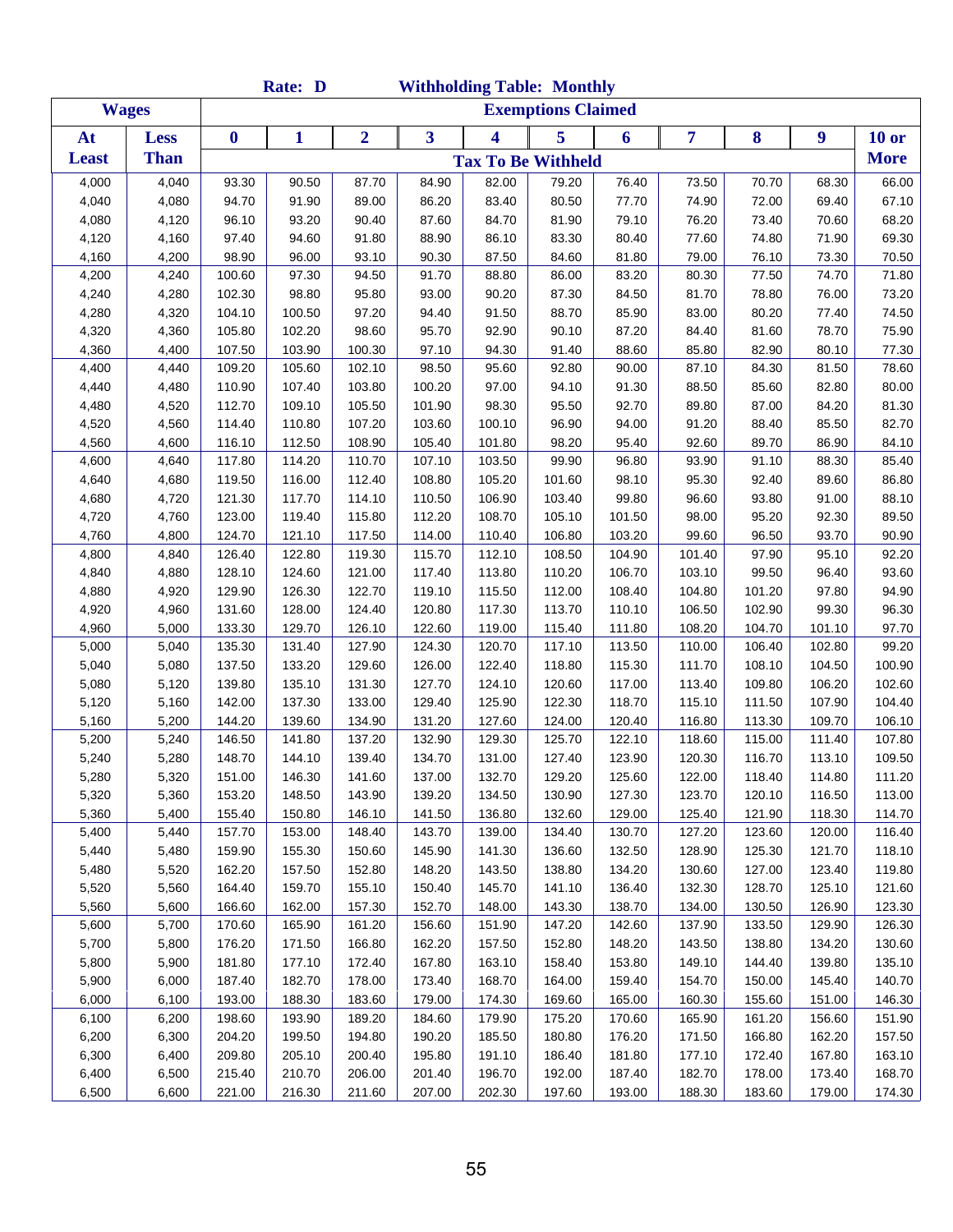|              |              |                  | Rate: D |                |        |        | <b>Withholding Table: Monthly</b> |        |        |        |                  |             |
|--------------|--------------|------------------|---------|----------------|--------|--------|-----------------------------------|--------|--------|--------|------------------|-------------|
|              | <b>Wages</b> |                  |         |                |        |        | <b>Exemptions Claimed</b>         |        |        |        |                  |             |
| At           | <b>Less</b>  | $\boldsymbol{0}$ | 1       | $\overline{2}$ | 3      | 4      | 5                                 | 6      | 7      | 8      | $\boldsymbol{9}$ | $10$ or     |
| <b>Least</b> | <b>Than</b>  |                  |         |                |        |        | <b>Tax To Be Withheld</b>         |        |        |        |                  | <b>More</b> |
| 6,600        | 6,700        | 226.60           | 221.90  | 217.20         | 212.60 | 207.90 | 203.20                            | 198.60 | 193.90 | 189.20 | 184.60           | 179.90      |
| 6,700        | 6,800        | 232.20           | 227.50  | 222.80         | 218.20 | 213.50 | 208.80                            | 204.20 | 199.50 | 194.80 | 190.20           | 185.50      |
| 6,800        | 6,900        | 237.80           | 233.10  | 228.40         | 223.80 | 219.10 | 214.40                            | 209.80 | 205.10 | 200.40 | 195.80           | 191.10      |
| 6,900        | 7,000        | 243.40           | 238.70  | 234.00         | 229.40 | 224.70 | 220.00                            | 215.40 | 210.70 | 206.00 | 201.40           | 196.70      |
| 7,000        | 7,100        | 249.00           | 244.30  | 239.60         | 235.00 | 230.30 | 225.60                            | 221.00 | 216.30 | 211.60 | 207.00           | 202.30      |
| 7,100        | 7,200        | 254.60           | 249.90  | 245.20         | 240.60 | 235.90 | 231.20                            | 226.60 | 221.90 | 217.20 | 212.60           | 207.90      |
| 7,200        | 7,300        | 260.20           | 255.50  | 250.80         | 246.20 | 241.50 | 236.80                            | 232.20 | 227.50 | 222.80 | 218.20           | 213.50      |
| 7,300        | 7,400        | 265.80           | 261.10  | 256.40         | 251.80 | 247.10 | 242.40                            | 237.80 | 233.10 | 228.40 | 223.80           | 219.10      |
| 7,400        | 7,500        | 271.40           | 266.70  | 262.00         | 257.40 | 252.70 | 248.00                            | 243.40 | 238.70 | 234.00 | 229.40           | 224.70      |
| 7,500        | 7,600        | 277.00           | 272.30  | 267.60         | 263.00 | 258.30 | 253.60                            | 249.00 | 244.30 | 239.60 | 235.00           | 230.30      |
| 7,600        | 7,700        | 282.60           | 277.90  | 273.20         | 268.60 | 263.90 | 259.20                            | 254.60 | 249.90 | 245.20 | 240.60           | 235.90      |
| 7,700        | 7,800        | 288.20           | 283.50  | 278.80         | 274.20 | 269.50 | 264.80                            | 260.20 | 255.50 | 250.80 | 246.20           | 241.50      |
| 7,800        | 7,900        | 293.80           | 289.10  | 284.40         | 279.80 | 275.10 | 270.40                            | 265.80 | 261.10 | 256.40 | 251.80           | 247.10      |
| 7,900        | 8,000        | 299.40           | 294.70  | 290.00         | 285.40 | 280.70 | 276.00                            | 271.40 | 266.70 | 262.00 | 257.40           | 252.70      |
| 8,000        | 8,100        | 305.00           | 300.30  | 295.60         | 291.00 | 286.30 | 281.60                            | 277.00 | 272.30 | 267.60 | 263.00           | 258.30      |
| 8,100        | 8,200        | 310.60           | 305.90  | 301.20         | 296.60 | 291.90 | 287.20                            | 282.60 | 277.90 | 273.20 | 268.60           | 263.90      |
| 8,200        | 8,300        | 316.20           | 311.50  | 306.80         | 302.20 | 297.50 | 292.80                            | 288.20 | 283.50 | 278.80 | 274.20           | 269.50      |
| 8,300        | 8,400        | 321.80           | 317.10  | 312.40         | 307.80 | 303.10 | 298.40                            | 293.80 | 289.10 | 284.40 | 279.80           | 275.10      |
| 8,400        | 8,500        | 327.40           | 322.70  | 318.00         | 313.40 | 308.70 | 304.00                            | 299.40 | 294.70 | 290.00 | 285.40           | 280.70      |
| 8,500        | 8,600        | 333.00           | 328.30  | 323.60         | 319.00 | 314.30 | 309.60                            | 305.00 | 300.30 | 295.60 | 291.00           | 286.30      |
| 8,600        | 8,700        | 338.60           | 333.90  | 329.20         | 324.60 | 319.90 | 315.20                            | 310.60 | 305.90 | 301.20 | 296.60           | 291.90      |
| 8,700        | 8,800        | 344.20           | 339.50  | 334.80         | 330.20 | 325.50 | 320.80                            | 316.20 | 311.50 | 306.80 | 302.20           | 297.50      |
| 8,800        | 8,900        | 349.80           | 345.10  | 340.40         | 335.80 | 331.10 | 326.40                            | 321.80 | 317.10 | 312.40 | 307.80           | 303.10      |
| 8,900        | 9,000        | 355.40           | 350.70  | 346.00         | 341.40 | 336.70 | 332.00                            | 327.40 | 322.70 | 318.00 | 313.40           | 308.70      |
| 9,000        | 9,100        | 361.00           | 356.30  | 351.60         | 347.00 | 342.30 | 337.60                            | 333.00 | 328.30 | 323.60 | 319.00           | 314.30      |
| 9,100        | 9,200        | 366.60           | 361.90  | 357.20         | 352.60 | 347.90 | 343.20                            | 338.60 | 333.90 | 329.20 | 324.60           | 319.90      |
| 9,200        | 9,400        | 375.00           | 370.30  | 365.60         | 361.00 | 356.30 | 351.60                            | 347.00 | 342.30 | 337.60 | 333.00           | 328.30      |
| 9,400        | 9,600        | 386.20           | 381.50  | 376.80         | 372.20 | 367.50 | 362.80                            | 358.20 | 353.50 | 348.80 | 344.20           | 339.50      |
| 9,600        | 9,800        | 397.40           | 392.70  | 388.00         | 383.40 | 378.70 | 374.00                            | 369.40 | 364.70 | 360.00 | 355.40           | 350.70      |
| 9,800        | 10,000       | 408.60           | 403.90  | 399.20         | 394.60 | 389.90 | 385.20                            | 380.60 | 375.90 | 371.20 | 366.60           | 361.90      |
| 10,000       | 10,200       | 419.80           | 415.10  | 410.40         | 405.80 | 401.10 | 396.40                            | 391.80 | 387.10 | 382.40 | 377.80           | 373.10      |
| 10,200       | 10,400       | 431.00           | 426.30  | 421.60         | 417.00 | 412.30 | 407.60                            | 403.00 | 398.30 | 393.60 | 389.00           | 384.30      |
| 10,400       | 10,600       | 442.20           | 437.50  | 432.80         | 428.20 | 423.50 | 418.80                            | 414.20 | 409.50 | 404.80 | 400.20           | 395.50      |
| 10,600       | 10,800       | 453.40           | 448.70  | 444.00         | 439.40 | 434.70 | 430.00                            | 425.40 | 420.70 | 416.00 | 411.40           | 406.70      |
| 10,800       | 11,000       | 464.60           | 459.90  | 455.20         | 450.60 | 445.90 | 441.20                            | 436.60 | 431.90 | 427.20 | 422.60           | 417.90      |
| 11,000       | 11,200       | 475.80           | 471.10  | 466.40         | 461.80 | 457.10 | 452.40                            | 447.80 | 443.10 | 438.40 | 433.80           | 429.10      |
| 11,200       | 11,400       | 487.00           | 482.30  | 477.60         | 473.00 | 468.30 | 463.60                            | 459.00 | 454.30 | 449.60 | 445.00           | 440.30      |
| 11,400       | 11,600       | 498.20           | 493.50  | 488.80         | 484.20 | 479.50 | 474.80                            | 470.20 | 465.50 | 460.80 | 456.20           | 451.50      |
| 11,600       | 11,800       | 509.40           | 504.70  | 500.00         | 495.40 | 490.70 | 486.00                            | 481.40 | 476.70 | 472.00 | 467.40           | 462.70      |
| 11,800       | 12,000       | 520.60           | 515.90  | 511.20         | 506.60 | 501.90 | 497.20                            | 492.60 | 487.90 | 483.20 | 478.60           | 473.90      |
| 12,000       | 12,200       | 531.80           | 527.10  | 522.40         | 517.80 | 513.10 | 508.40                            | 503.80 | 499.10 | 494.40 | 489.80           | 485.10      |
| 12,200       | 12,400       | 543.00           | 538.30  | 533.60         | 529.00 | 524.30 | 519.60                            | 515.00 | 510.30 | 505.60 | 501.00           | 496.30      |
| 12,400       | 12,600       | 554.20           | 549.50  | 544.80         | 540.20 | 535.50 | 530.80                            | 526.20 | 521.50 | 516.80 | 512.20           | 507.50      |
| 12,600       | 12,800       | 567.20           | 561.80  | 556.30         | 551.40 | 546.70 | 542.00                            | 537.40 | 532.70 | 528.00 | 523.40           | 518.70      |
| 12,800       | 13,000       | 580.20           | 574.80  | 569.30         | 563.90 | 558.50 | 553.20                            | 548.60 | 543.90 | 539.20 | 534.60           | 529.90      |
| 13,000       | 13,200       | 593.20           | 587.80  | 582.30         | 576.90 | 571.50 | 566.10                            | 560.70 | 555.30 | 550.40 | 545.80           | 541.10      |
| 13,200       | 13,400       | 606.20           | 600.80  | 595.30         | 589.90 | 584.50 | 579.10                            | 573.70 | 568.30 | 562.90 | 557.40           | 552.30      |

**For wages in excess of \$13,400.00 use the Percentage Method found in publication NJ-WT or on our website at www.state.nj.us/treasury/taxation**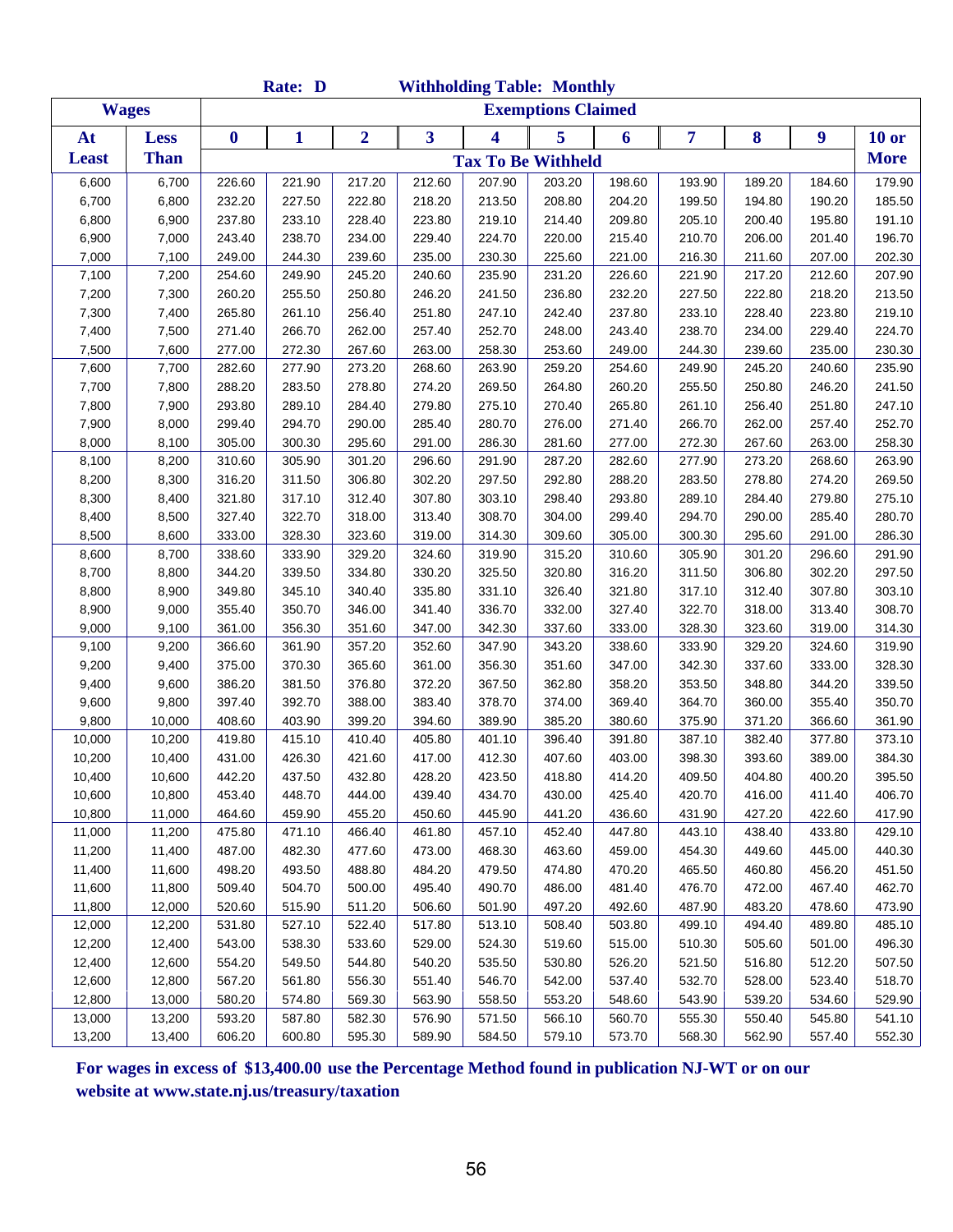|              |              |                  | Rate: E |                |                         |      | <b>Withholding Table: Weekly</b> |      |      |      |      |              |
|--------------|--------------|------------------|---------|----------------|-------------------------|------|----------------------------------|------|------|------|------|--------------|
|              | <b>Wages</b> |                  |         |                |                         |      | <b>Exemptions Claimed</b>        |      |      |      |      |              |
| At           | <b>Less</b>  | $\boldsymbol{0}$ | 1       | $\overline{2}$ | $\overline{\mathbf{3}}$ | 4    | 5                                | 6    | 7    | 8    | 9    | <b>10 or</b> |
| <b>Least</b> | <b>Than</b>  |                  |         |                |                         |      | <b>Tax To Be Withheld</b>        |      |      |      |      | <b>More</b>  |
| 0            | 10           | 0.10             | 0.00    | 0.00           | 0.00                    | 0.00 | 0.00                             | 0.00 | 0.00 | 0.00 | 0.00 | 0.00         |
| 10           | 20           | 0.20             | 0.00    | 0.00           | 0.00                    | 0.00 | 0.00                             | 0.00 | 0.00 | 0.00 | 0.00 | 0.00         |
| 20           | 30           | 0.40             | 0.10    | 0.00           | 0.00                    | 0.00 | 0.00                             | 0.00 | 0.00 | 0.00 | 0.00 | 0.00         |
| 30           | 40           | 0.50             | 0.20    | 0.00           | 0.00                    | 0.00 | 0.00                             | 0.00 | 0.00 | 0.00 | 0.00 | 0.00         |
| 40           | 50           | 0.70             | 0.40    | 0.10           | 0.00                    | 0.00 | 0.00                             | 0.00 | 0.00 | 0.00 | 0.00 | 0.00         |
| 50           | 60           | 0.80             | 0.50    | 0.20           | 0.00                    | 0.00 | 0.00                             | 0.00 | 0.00 | 0.00 | 0.00 | 0.00         |
| 60           | 70           | 1.00             | 0.70    | 0.40           | 0.10                    | 0.00 | 0.00                             | 0.00 | 0.00 | 0.00 | 0.00 | 0.00         |
| 70           | 80           | 1.10             | 0.80    | 0.50           | 0.30                    | 0.00 | 0.00                             | 0.00 | 0.00 | 0.00 | 0.00 | 0.00         |
| 80           | $90\,$       | 1.30             | 1.00    | 0.70           | 0.40                    | 0.10 | 0.00                             | 0.00 | 0.00 | 0.00 | 0.00 | 0.00         |
| 90           | 100          | 1.40             | 1.10    | 0.80           | 0.60                    | 0.30 | 0.00                             | 0.00 | 0.00 | 0.00 | 0.00 | 0.00         |
| 100          | 110          | 1.60             | 1.30    | 1.00           | 0.70                    | 0.40 | 0.10                             | 0.00 | 0.00 | 0.00 | 0.00 | 0.00         |
| 110          | 120          | 1.70             | 1.40    | 1.10           | 0.90                    | 0.60 | 0.30                             | 0.00 | 0.00 | 0.00 | 0.00 | 0.00         |
| 120          | 130          | 1.90             | 1.60    | 1.30           | 1.00                    | 0.70 | 0.40                             | 0.10 | 0.00 | 0.00 | 0.00 | 0.00         |
| 130          | 140          | 2.00             | 1.70    | 1.40           | 1.20                    | 0.90 | 0.60                             | 0.30 | 0.00 | 0.00 | 0.00 | 0.00         |
| 140          | 150          | 2.20             | 1.90    | 1.60           | 1.30                    | 1.00 | 0.70                             | 0.40 | 0.20 | 0.00 | 0.00 | 0.00         |
| 150          | 160          | 2.30             | 2.00    | 1.70           | 1.50                    | 1.20 | 0.90                             | 0.60 | 0.30 | 0.00 | 0.00 | 0.00         |
| 160          | 170          | 2.50             | 2.20    | 1.90           | 1.60                    | 1.30 | 1.00                             | 0.70 | 0.50 | 0.20 | 0.00 | 0.00         |
| 170          | 180          | 2.60             | 2.30    | 2.00           | 1.80                    | 1.50 | 1.20                             | 0.90 | 0.60 | 0.30 | 0.00 | 0.00         |
| 180          | 190          | 2.80             | 2.50    | 2.20           | 1.90                    | 1.60 | 1.30                             | 1.00 | 0.80 | 0.50 | 0.20 | 0.00         |
| 190          | 200          | 2.90             | 2.60    | 2.30           | 2.10                    | 1.80 | 1.50                             | 1.20 | 0.90 | 0.60 | 0.30 | 0.00         |
| 200          | 210          | 3.10             | 2.80    | 2.50           | 2.20                    | 1.90 | 1.60                             | 1.30 | 1.10 | 0.80 | 0.50 | 0.20         |
| 210          | 220          | 3.20             | 2.90    | 2.60           | 2.40                    | 2.10 | 1.80                             | 1.50 | 1.20 | 0.90 | 0.60 | 0.30         |
| 220          | 230          | 3.40             | 3.10    | 2.80           | 2.50                    | 2.20 | 1.90                             | 1.60 | 1.40 | 1.10 | 0.80 | $0.50\,$     |
| 230          | 240          | 3.50             | 3.20    | 2.90           | 2.70                    | 2.40 | 2.10                             | 1.80 | 1.50 | 1.20 | 0.90 | 0.60         |
| 240          | 250          | 3.70             | 3.40    | 3.10           | 2.80                    | 2.50 | 2.20                             | 1.90 | 1.70 | 1.40 | 1.10 | 0.80         |
| 250          | 260          | 3.80             | 3.50    | 3.20           | 3.00                    | 2.70 | 2.40                             | 2.10 | 1.80 | 1.50 | 1.20 | 0.90         |
| 260          | 270          | 4.00             | 3.70    | 3.40           | 3.10                    | 2.80 | 2.50                             | 2.20 | 2.00 | 1.70 | 1.40 | 1.10         |
| 270          | 280          | 4.10             | 3.80    | 3.50           | 3.30                    | 3.00 | 2.70                             | 2.40 | 2.10 | 1.80 | 1.50 | 1.20         |
| 280          | 290          | 4.30             | 4.00    | 3.70           | 3.40                    | 3.10 | 2.80                             | 2.50 | 2.30 | 2.00 | 1.70 | 1.40         |
| 290          | 300          | 4.40             | 4.10    | 3.80           | 3.60                    | 3.30 | 3.00                             | 2.70 | 2.40 | 2.10 | 1.80 | 1.50         |
| 300          | 310          | 4.60             | 4.30    | 4.00           | 3.70                    | 3.40 | 3.10                             | 2.80 | 2.60 | 2.30 | 2.00 | 1.70         |
| 310          | 320          | 4.70             | 4.40    | 4.10           | 3.90                    | 3.60 | 3.30                             | 3.00 | 2.70 | 2.40 | 2.10 | 1.80         |
| 320          | 330          | 4.90             | 4.60    | 4.30           | 4.00                    | 3.70 | 3.40                             | 3.10 | 2.90 | 2.60 | 2.30 | 2.00         |
| 330          | 340          | 5.00             | 4.70    | 4.40           | 4.20                    | 3.90 | 3.60                             | 3.30 | 3.00 | 2.70 | 2.40 | 2.10         |
| 340          | 350          | 5.20             | 4.90    | 4.60           | 4.30                    | 4.00 | 3.70                             | 3.40 | 3.20 | 2.90 | 2.60 | 2.30         |
| 350          | 360          | 5.30             | 5.00    | 4.70           | 4.50                    | 4.20 | 3.90                             | 3.60 | 3.30 | 3.00 | 2.70 | 2.40         |
| 360          | 370          | 5.50             | 5.20    | 4.90           | 4.60                    | 4.30 | 4.00                             | 3.70 | 3.50 | 3.20 | 2.90 | 2.60         |
| 370          | 380          | 5.60             | 5.30    | 5.00           | 4.80                    | 4.50 | 4.20                             | 3.90 | 3.60 | 3.30 | 3.00 | 2.70         |
| 380          | 390          | 5.80             | 5.50    | 5.20           | 4.90                    | 4.60 | 4.30                             | 4.00 | 3.80 | 3.50 | 3.20 | 2.90         |
| 390          | 400          | 6.00             | 5.60    | 5.30           | 5.10                    | 4.80 | 4.50                             | 4.20 | 3.90 | 3.60 | 3.30 | 3.00         |
| 400          | 410          | 6.20             | 5.80    | 5.50           | 5.20                    | 4.90 | 4.60                             | 4.30 | 4.10 | 3.80 | 3.50 | 3.20         |
| 410          | 420          | 6.40             | 6.00    | 5.60           | 5.40                    | 5.10 | 4.80                             | 4.50 | 4.20 | 3.90 | 3.60 | 3.30         |
| 420          | 430          | 6.60             | 6.20    | 5.80           | 5.50                    | 5.20 | 4.90                             | 4.60 | 4.40 | 4.10 | 3.80 | 3.50         |
| 430          | 440          | 6.80             | 6.40    | 6.00           | 5.70                    | 5.40 | 5.10                             | 4.80 | 4.50 | 4.20 | 3.90 | 3.60         |
| 440          | 450          | 7.00             | 6.60    | 6.20           | 5.80                    | 5.50 | 5.20                             | 4.90 | 4.70 | 4.40 | 4.10 | 3.80         |
| 450          | 475          | 7.30             | 6.90    | 6.50           | 6.20                    | 5.80 | 5.50                             | 5.20 | 4.90 | 4.60 | 4.30 | 4.00         |
| 475          | 500          | 7.80             | 7.50    | 7.10           | 6.70                    | 6.30 | 5.90                             | 5.60 | 5.30 | 5.00 | 4.70 | 4.40         |
| 500          | 525          | 8.30             | 7.90    | 7.50           | 7.20                    | 6.80 | 6.40                             | 6.00 | 5.70 | 5.40 | 5.10 | 4.80         |
| 525          | 550          | 8.80             | 8.50    | 8.10           | 7.70                    | 7.30 | 6.90                             | 6.50 | 6.10 | 5.80 | 5.50 | 5.20         |
| 550          | 575          | 9.30             | 8.90    | 8.50           | 8.20                    | 7.80 | 7.40                             | 7.00 | 6.60 | 6.20 | 5.90 | 5.50         |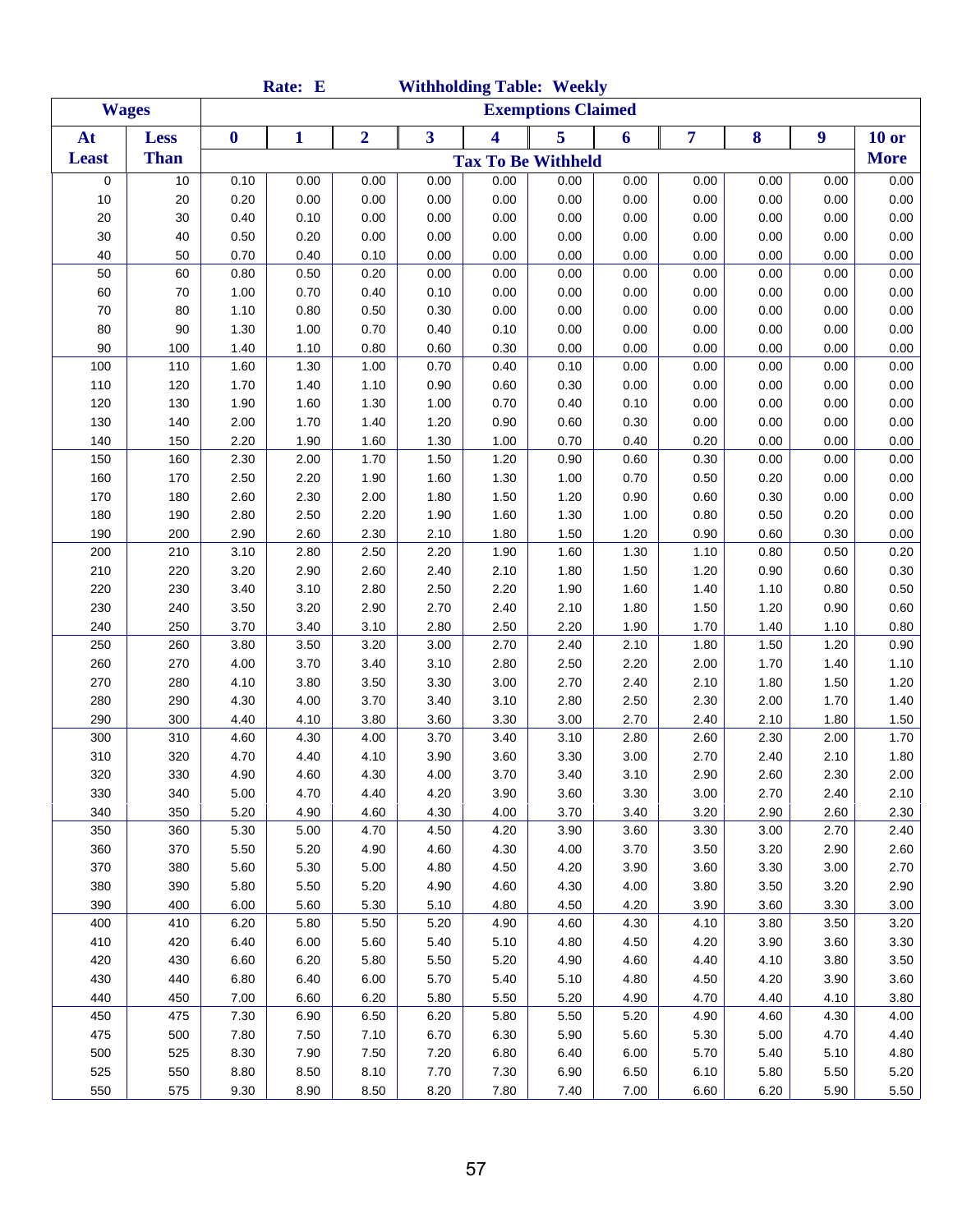|                |                |                  | Rate: E        |                         |                         | <b>Withholding Table: Weekly</b> |                           |                |                |                |                  |                |
|----------------|----------------|------------------|----------------|-------------------------|-------------------------|----------------------------------|---------------------------|----------------|----------------|----------------|------------------|----------------|
| <b>Wages</b>   |                |                  |                |                         |                         |                                  | <b>Exemptions Claimed</b> |                |                |                |                  |                |
| At             | <b>Less</b>    | $\boldsymbol{0}$ | 1              | $\overline{\mathbf{2}}$ | $\overline{\mathbf{3}}$ | 4                                | 5                         | 6              | 7              | 8              | $\boldsymbol{9}$ | <b>10 or</b>   |
| <b>Least</b>   | <b>Than</b>    |                  |                |                         |                         | <b>Tax To Be Withheld</b>        |                           |                |                |                |                  | <b>More</b>    |
| 575            | 600            | 9.80             | 9.50           | 9.10                    | 8.70                    | 8.30                             | 7.90                      | 7.50           | 7.10           | 6.80           | 6.40             | 6.00           |
| 600            | 625            | 10.30            | 9.90           | 9.50                    | 9.20                    | 8.80                             | 8.40                      | 8.00           | 7.60           | 7.20           | 6.90             | 6.50           |
| 625            | 650            | 10.80            | 10.50          | 10.10                   | 9.70                    | 9.30                             | 8.90                      | 8.50           | 8.10           | 7.80           | 7.40             | 7.00           |
| 650            | 675            | 11.30            | 10.90          | 10.50                   | 10.20                   | 9.80                             | 9.40                      | 9.00           | 8.60           | 8.20           | 7.90             | 7.50           |
| 675            | 700            | 12.40            | 11.50          | 11.10                   | 10.70                   | 10.30                            | 9.90                      | 9.50           | 9.10           | 8.80           | 8.40             | 8.00           |
| 700            | 725            | 13.80            | 12.70          | 11.60                   | 11.20                   | 10.80                            | 10.40                     | 10.00          | 9.60           | 9.20           | 8.90             | 8.50           |
| 725            | 750            | 15.30            | 14.20          | 13.10                   | 12.00                   | 11.30                            | 10.90                     | 10.50          | 10.10          | 9.80           | 9.40             | 9.00           |
| 750            | 775            | 16.70            | 15.60          | 14.50                   | 13.40                   | 12.20                            | 11.40                     | 11.00          | 10.60          | 10.20          | 9.90             | 9.50           |
| 775            | 800            | 18.20            | 17.10          | 16.00                   | 14.90                   | 13.70                            | 12.60                     | 11.50          | 11.10          | 10.80          | 10.40            | 10.00          |
| 800            | 825            | 19.60            | 18.50          | 17.40                   | 16.30                   | 15.10                            | 14.00                     | 12.90          | 11.80          | 11.20          | 10.90            | 10.50          |
| 825            | 850            | 21.10            | 20.00          | 18.90                   | 17.80                   | 16.60                            | 15.50                     | 14.40          | 13.30          | 12.20          | 11.40            | 11.00          |
| 850            | 875            | 22.50            | 21.40          | 20.30                   | 19.20                   | 18.00                            | 16.90                     | 15.80          | 14.70          | 13.60          | 12.50            | 11.50          |
| 875            | 900            | 24.00            | 22.90          | 21.80                   | 20.70                   | 19.50                            | 18.40                     | 17.30          | 16.20          | 15.10          | 14.00            | 12.90          |
| 900            | 925            | 25.40            | 24.30          | 23.20                   | 22.10                   | 20.90                            | 19.80                     | 18.70          | 17.60          | 16.50          | 15.40            | 14.30          |
| 925            | 950            | 26.90            | 25.80          | 24.70                   | 23.60                   | 22.40                            | 21.30                     | 20.20          | 19.10          | 18.00          | 16.90            | 15.80          |
| 950            | 975            | 28.30            | 27.20          | 26.10                   | 25.00                   | 23.80                            | 22.70                     | 21.60          | 20.50          | 19.40          | 18.30            | 17.20          |
| 975            | 1,000          | 29.80            | 28.70          | 27.60                   | 26.50                   | 25.30                            | 24.20                     | 23.10          | 22.00          | 20.90          | 19.80            | 18.70          |
| 1,000          | 1,025          | 31.20            | 30.10          | 29.00                   | 27.90                   | 26.70                            | 25.60                     | 24.50          | 23.40          | 22.30          | 21.20            | 20.10          |
| 1,025          | 1,050          | 32.70            | 31.60          | 30.50                   | 29.40                   | 28.20                            | 27.10                     | 26.00          | 24.90          | 23.80          | 22.70            | 21.60          |
| 1,050          | 1,075          | 34.10            | 33.00          | 31.90                   | 30.80                   | 29.60                            | 28.50                     | 27.40          | 26.30          | 25.20          | 24.10            | 23.00          |
| 1,075          | 1,100          | 35.60            | 34.50          | 33.40                   | 32.30                   | 31.10                            | 30.00                     | 28.90          | 27.80          | 26.70          | 25.60            | 24.50          |
| 1,100          | 1,125          | 37.00            | 35.90          | 34.80                   | 33.70                   | 32.50                            | 31.40                     | 30.30          | 29.20          | 28.10          | 27.00            | 25.90          |
| 1,125          | 1,150          | 38.50            | 37.40          | 36.30                   | 35.20                   | 34.00                            | 32.90                     | 31.80          | 30.70          | 29.60          | 28.50            | 27.40          |
| 1,150          | 1,175          | 39.90            | 38.80          | 37.70                   | 36.60                   | 35.40                            | 34.30                     | 33.20          | 32.10          | 31.00          | 29.90            | 28.80          |
| 1,175          | 1,200          | 41.40            | 40.30          | 39.20                   | 38.10                   | 36.90                            | 35.80                     | 34.70          | 33.60          | 32.50          | 31.40            | 30.30          |
| 1,200          | 1,225          | 42.80            | 41.70          | 40.60                   | 39.50                   | 38.30                            | 37.20                     | 36.10          | 35.00          | 33.90          | 32.80            | 31.70          |
| 1,225          | 1,250          | 44.30            | 43.20          | 42.10                   | 41.00                   | 39.80                            | 38.70                     | 37.60          | 36.50          | 35.40          | 34.30            | 33.20          |
| 1,250          | 1,275          | 45.70            | 44.60          | 43.50                   | 42.40                   | 41.20                            | 40.10                     | 39.00          | 37.90          | 36.80          | 35.70            | 34.60          |
| 1,275          | 1,300          | 47.20            | 46.10          | 45.00                   | 43.90                   | 42.70                            | 41.60                     | 40.50          | 39.40          | 38.30          | 37.20            | 36.10          |
| 1,300          | 1,325          | 48.60            | 47.50          | 46.40                   | 45.30                   | 44.10                            | 43.00                     | 41.90          | 40.80          | 39.70          | 38.60            | 37.50          |
| 1,325          | 1,350          | 50.10            | 49.00          | 47.90                   | 46.80                   | 45.60                            | 44.50                     | 43.40          | 42.30          | 41.20          | 40.10            | 39.00          |
| 1,350          | 1,400          | 52.20            | 51.10          | 50.00                   | 48.90                   | 47.80                            | 46.70                     | 45.60          | 44.50          | 43.30          | 42.20            | 41.10          |
| 1,400          | 1,450          | 55.20            | 54.00          | 52.90                   | 51.80                   | 50.70                            | 49.60                     | 48.50          | 47.40          | 46.20          | 45.10            | 44.00          |
| 1,450          | 1,500          | 58.00            | 56.90          | 55.80                   | 54.70                   | 53.60                            | 52.50                     | 51.40          | 50.30          | 49.10          | 48.00            | 46.90          |
| 1,500          | 1,550          | 61.00            | 59.80          | 58.70                   | 57.60                   | 56.50                            | 55.40                     | 54.30          | 53.20          | 52.00          | 50.90            | 49.80          |
| 1,550          | 1,600          | 63.80            | 62.70          | 61.60                   | 60.50                   | 59.40                            | 58.30                     | 57.20          | 56.10          | 54.90          | 53.80            | 52.70          |
| 1,600          | 1,650          | 66.80            | 65.60          | 64.50                   | 63.40                   | 62.30                            | 61.20                     | 60.10          | 59.00          | 57.80          | 56.70            | 55.60          |
| 1,650          | 1,700          | 69.60            | 68.50          | 67.40                   | 66.30                   | 65.20                            | 64.10                     | 63.00          | 61.90          | 60.70          | 59.60            | 58.50          |
| 1,700          | 1,750          | 72.50            | 71.40          | 70.30                   | 69.20                   | 68.10                            | 67.00                     | 65.90          | 64.80          | 63.60          | 62.50            | 61.40          |
| 1,750          | 1,800          | 75.40            | 74.30          | 73.20                   | 72.10                   | 71.00                            | 69.90                     | 68.80          | 67.70          | 66.50          | 65.40            | 64.30          |
| 1,800          | 1,850          | 78.40            | 77.20          | 76.10                   | 75.00                   | 73.90                            | 72.80                     | 71.70          | 70.60          | 69.40          | 68.30            | 67.20          |
| 1,850          | 1,900          | 81.20            | 80.10          | 79.00                   | 77.90                   | 76.80                            | 75.70                     | 74.60          | 73.50          | 72.30          | 71.20            | 70.10          |
| 1,900          | 1,950          | 84.20            | 83.00          | 81.90                   | 80.80                   | 79.70                            | 78.60                     | 77.50          | 76.40          | 75.20          | 74.10            | 73.00          |
| 1,950          | 2,000          | 87.40            | 86.20          | 84.90                   | 83.70                   | 82.60                            | 81.50                     | 80.40          | 79.30          | 78.10          | 77.00            | 75.90          |
| 2,000          | 2,050          | 90.70            | 89.40          | 88.20                   | 86.90                   | 85.70                            | 84.40                     | 83.30          | 82.20          | 81.00          | 79.90            | 78.80          |
| 2,050<br>2,100 | 2,100<br>2,150 | 93.90<br>97.20   | 92.70<br>95.90 | 91.40<br>94.70          | 90.20<br>93.40          | 88.90<br>92.20                   | 87.70<br>90.90            | 86.40<br>89.70 | 85.20<br>88.40 | 83.90<br>87.20 | 82.80<br>85.90   | 81.70<br>84.70 |
|                |                |                  |                |                         |                         |                                  |                           |                |                |                |                  |                |

**For wages in excess of \$2,150.00 use the Percentage Method found in publication NJ-WT or on our website at www.state.nj.us/treasury/taxation**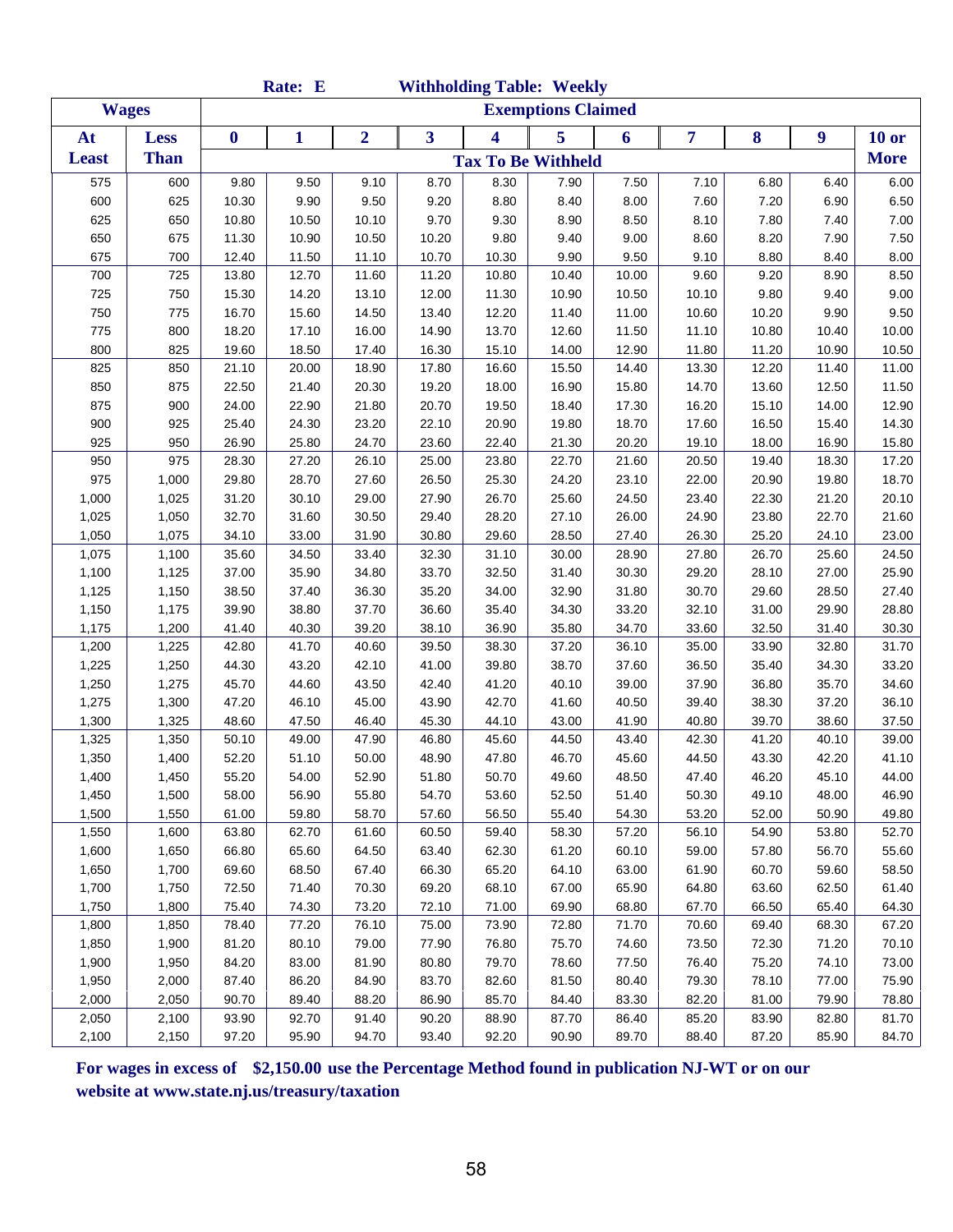|              |              |                  | Rate: E |                |                         |       | <b>Withholding Table: Biweekly</b> |       |       |       |       |              |
|--------------|--------------|------------------|---------|----------------|-------------------------|-------|------------------------------------|-------|-------|-------|-------|--------------|
|              | <b>Wages</b> |                  |         |                |                         |       | <b>Exemptions Claimed</b>          |       |       |       |       |              |
| At           | <b>Less</b>  | $\boldsymbol{0}$ | 1       | $\overline{2}$ | $\overline{\mathbf{3}}$ | 4     | 5                                  | 6     | 7     | 8     | 9     | <b>10 or</b> |
| <b>Least</b> | <b>Than</b>  |                  |         |                |                         |       | <b>Tax To Be Withheld</b>          |       |       |       |       | <b>More</b>  |
| 0            | 20           | 0.10             | 0.00    | 0.00           | 0.00                    | 0.00  | 0.00                               | 0.00  | 0.00  | 0.00  | 0.00  | 0.00         |
| 20           | 40           | 0.40             | 0.00    | 0.00           | 0.00                    | 0.00  | 0.00                               | 0.00  | 0.00  | 0.00  | 0.00  | 0.00         |
| 40           | 60           | 0.80             | 0.20    | 0.00           | 0.00                    | 0.00  | 0.00                               | 0.00  | 0.00  | 0.00  | 0.00  | 0.00         |
| 60           | 80           | 1.00             | 0.50    | 0.00           | 0.00                    | 0.00  | 0.00                               | 0.00  | 0.00  | 0.00  | 0.00  | 0.00         |
| 80           | 100          | 1.40             | 0.80    | 0.20           | 0.00                    | 0.00  | 0.00                               | 0.00  | 0.00  | 0.00  | 0.00  | 0.00         |
| 100          | 120          | 1.60             | 1.10    | 0.50           | 0.00                    | 0.00  | 0.00                               | 0.00  | 0.00  | 0.00  | 0.00  | 0.00         |
| 120          | 140          | 2.00             | 1.40    | 0.80           | 0.20                    | 0.00  | 0.00                               | 0.00  | 0.00  | 0.00  | 0.00  | 0.00         |
| 140          | 160          | 2.20             | 1.70    | 1.10           | 0.50                    | 0.00  | 0.00                               | 0.00  | 0.00  | 0.00  | 0.00  | 0.00         |
| 160          | 180          | 2.60             | 2.00    | 1.40           | 0.80                    | 0.20  | 0.00                               | 0.00  | 0.00  | 0.00  | 0.00  | 0.00         |
| 180          | 200          | 2.80             | 2.30    | 1.70           | 1.10                    | 0.50  | 0.00                               | 0.00  | 0.00  | 0.00  | 0.00  | 0.00         |
| 200          | 220          | 3.10             | 2.60    | 2.00           | 1.40                    | 0.80  | 0.30                               | 0.00  | 0.00  | 0.00  | 0.00  | 0.00         |
| 220          | 240          | 3.40             | 2.90    | 2.30           | 1.70                    | 1.10  | 0.60                               | 0.00  | 0.00  | 0.00  | 0.00  | 0.00         |
| 240          | 260          | 3.80             | 3.20    | 2.60           | 2.00                    | 1.40  | 0.90                               | 0.30  | 0.00  | 0.00  | 0.00  | 0.00         |
| 260          | 280          | 4.00             | 3.50    | 2.90           | 2.30                    | 1.70  | 1.20                               | 0.60  | 0.00  | 0.00  | 0.00  | 0.00         |
| 280          | 300          | 4.40             | 3.80    | 3.20           | 2.60                    | 2.00  | 1.50                               | 0.90  | 0.30  | 0.00  | 0.00  | 0.00         |
| 300          | 320          | 4.60             | 4.10    | 3.50           | 2.90                    | 2.30  | 1.80                               | 1.20  | 0.60  | 0.00  | 0.00  | 0.00         |
| 320          | 340          | 5.00             | 4.40    | 3.80           | 3.20                    | 2.60  | 2.10                               | 1.50  | 0.90  | 0.30  | 0.00  | 0.00         |
| 340          | 360          | 5.20             | 4.70    | 4.10           | 3.50                    | 2.90  | 2.40                               | 1.80  | 1.20  | 0.60  | 0.10  | 0.00         |
| 360          | 380          | 5.50             | 5.00    | 4.40           | 3.80                    | 3.20  | 2.70                               | 2.10  | 1.50  | 0.90  | 0.40  | 0.00         |
| 380          | 400          | 5.80             | 5.30    | 4.70           | 4.10                    | 3.50  | 3.00                               | 2.40  | 1.80  | 1.20  | 0.70  | 0.10         |
| 400          | 420          | 6.20             | 5.60    | 5.00           | 4.40                    | 3.80  | 3.30                               | 2.70  | 2.10  | 1.50  | 1.00  | 0.40         |
| 420          | 440          | 6.40             | 5.90    | 5.30           | 4.70                    | 4.10  | 3.60                               | 3.00  | 2.40  | 1.80  | 1.30  | 0.70         |
| 440          | 460          | 6.80             | 6.20    | 5.60           | 5.00                    | 4.40  | 3.90                               | 3.30  | 2.70  | 2.10  | 1.60  | 1.00         |
| 460          | 480          | 7.00             | 6.50    | 5.90           | 5.30                    | 4.70  | 4.20                               | 3.60  | 3.00  | 2.40  | 1.90  | 1.30         |
| 480          | 500          | 7.40             | 6.80    | 6.20           | 5.60                    | 5.00  | 4.50                               | 3.90  | 3.30  | 2.70  | 2.20  | 1.60         |
| 500          | 520          | 7.60             | 7.10    | 6.50           | 5.90                    | 5.30  | 4.80                               | 4.20  | 3.60  | 3.00  | 2.50  | 1.90         |
| 520          | 540          | 8.00             | 7.40    | 6.80           | 6.20                    | 5.60  | 5.10                               | 4.50  | 3.90  | 3.30  | 2.80  | 2.20         |
| 540          | 560          | 8.20             | 7.70    | 7.10           | 6.50                    | 5.90  | 5.40                               | 4.80  | 4.20  | 3.60  | 3.10  | 2.50         |
| 560          | 580          | 8.60             | 8.00    | 7.40           | 6.80                    | 6.20  | 5.70                               | 5.10  | 4.50  | 3.90  | 3.40  | 2.80         |
| 580          | 600          | 8.80             | 8.30    | 7.70           | 7.10                    | 6.50  | 6.00                               | 5.40  | 4.80  | 4.20  | 3.70  | 3.10         |
| 600          | 620          | 9.20             | 8.60    | 8.00           | 7.40                    | 6.80  | 6.30                               | 5.70  | 5.10  | 4.50  | 4.00  | 3.40         |
| 620          | 640          | 9.40             | 8.90    | 8.30           | 7.70                    | 7.10  | 6.60                               | 6.00  | 5.40  | 4.80  | 4.30  | 3.70         |
| 640          | 660          | 9.80             | 9.20    | 8.60           | 8.00                    | 7.40  | 6.90                               | 6.30  | 5.70  | 5.10  | 4.60  | 4.00         |
| 660          | 680          | 10.00            | 9.50    | 8.90           | 8.30                    | 7.70  | 7.20                               | 6.60  | 6.00  | 5.40  | 4.90  | 4.30         |
| 680          | 700          | 10.30            | 9.80    | 9.20           | 8.60                    | 8.00  | 7.50                               | 6.90  | 6.30  | 5.70  | 5.20  | 4.60         |
| 700          | 720          | 10.60            | 10.10   | 9.50           | 8.90                    | 8.30  | 7.80                               | 7.20  | 6.60  | 6.00  | 5.50  | 4.90         |
| 720          | 740          | 11.00            | 10.40   | 9.80           | 9.20                    | 8.60  | 8.10                               | 7.50  | 6.90  | 6.30  | 5.80  | 5.20         |
| 740          | 760          | 11.20            | 10.70   | 10.10          | 9.50                    | 8.90  | 8.40                               | 7.80  | 7.20  | 6.60  | 6.10  | 5.50         |
| 760          | 780          | 11.60            | 11.00   | 10.40          | 9.80                    | 9.20  | 8.70                               | 8.10  | 7.50  | 6.90  | 6.40  | 5.80         |
| 780          | 800          | 12.00            | 11.30   | 10.70          | 10.10                   | 9.50  | 9.00                               | 8.40  | 7.80  | 7.20  | 6.70  | 6.10         |
| 800          | 820          | 12.40            | 11.60   | 11.00          | 10.40                   | 9.80  | 9.30                               | 8.70  | 8.10  | 7.50  | 7.00  | 6.40         |
| 820          | 840          | 12.80            | 12.00   | 11.30          | 10.70                   | 10.10 | 9.60                               | 9.00  | 8.40  | 7.80  | 7.30  | 6.70         |
| 840          | 860          | 13.20            | 12.40   | 11.60          | 11.00                   | 10.40 | 9.90                               | 9.30  | 8.70  | 8.10  | 7.60  | 7.00         |
| 860          | 880          | 13.60            | 12.80   | 12.00          | 11.30                   | 10.70 | 10.20                              | 9.60  | 9.00  | 8.40  | 7.90  | 7.30         |
| 880          | 900          | 14.00            | 13.20   | 12.40          | 11.60                   | 11.00 | 10.50                              | 9.90  | 9.30  | 8.70  | 8.20  | 7.60         |
| 900          | 950          | 14.70            | 13.90   | 13.10          | 12.30                   | 11.60 | 11.00                              | 10.40 | 9.80  | 9.30  | 8.70  | 8.10         |
| 950          | 1,000        | 15.70            | 14.90   | 14.10          | 13.30                   | 12.60 | 11.80                              | 11.20 | 10.60 | 10.00 | 9.40  | 8.90         |
| 1,000        | 1,050        | 16.70            | 15.90   | 15.10          | 14.30                   | 13.60 | 12.80                              | 12.00 | 11.30 | 10.80 | 10.20 | 9.60         |
| 1,050        | 1,100        | 17.70            | 16.90   | 16.10          | 15.30                   | 14.60 | 13.80                              | 13.00 | 12.30 | 11.50 | 10.90 | 10.40        |
| 1,100        | 1,150        | 18.70            | 17.90   | 17.10          | 16.30                   | 15.60 | 14.80                              | 14.00 | 13.30 | 12.50 | 11.70 | 11.10        |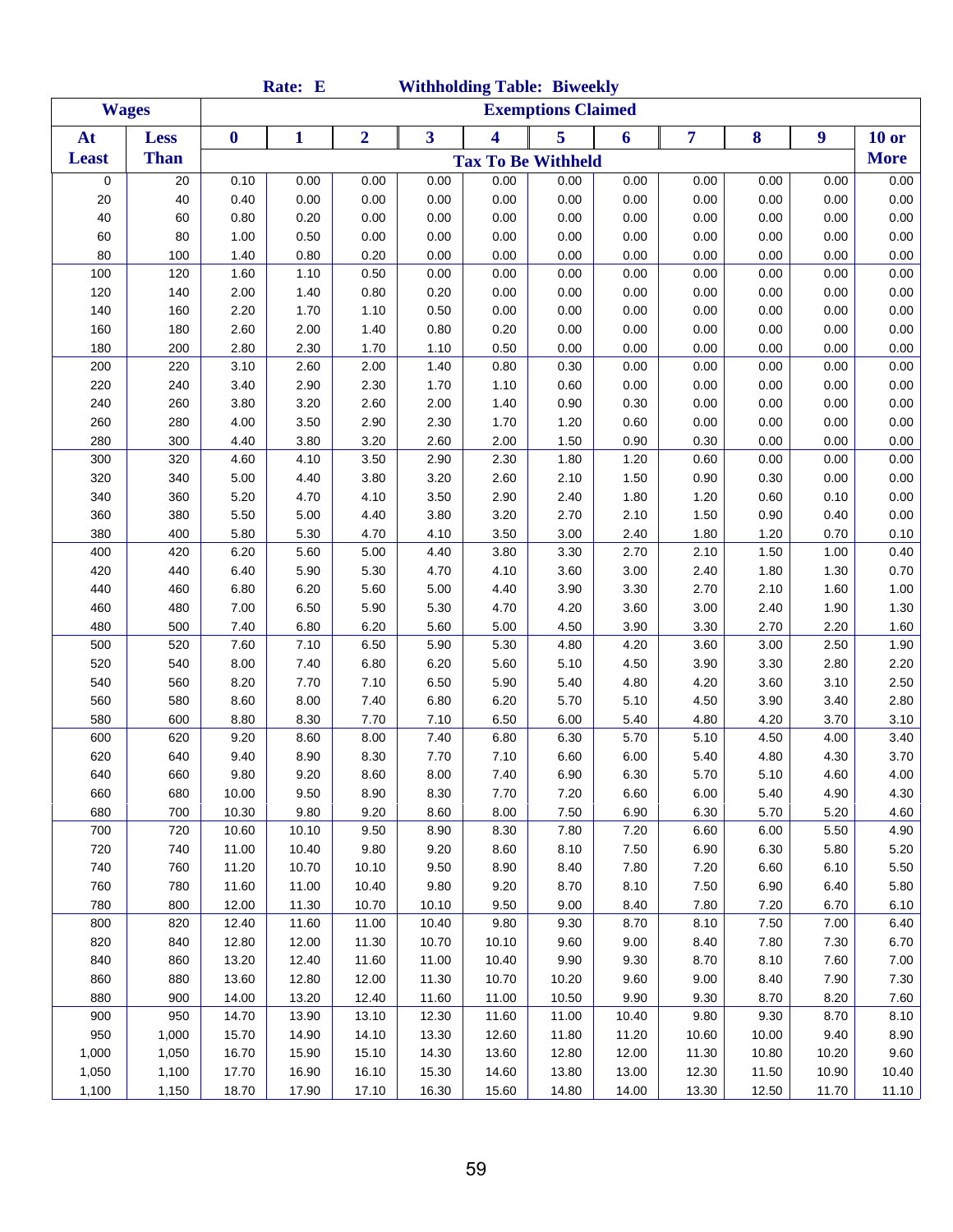|              |              |                  | Rate: E                   |                |        |        | <b>Withholding Table: Biweekly</b> |        |        |        |                  |              |  |  |
|--------------|--------------|------------------|---------------------------|----------------|--------|--------|------------------------------------|--------|--------|--------|------------------|--------------|--|--|
|              | <b>Wages</b> |                  | <b>Exemptions Claimed</b> |                |        |        |                                    |        |        |        |                  |              |  |  |
| At           | <b>Less</b>  | $\boldsymbol{0}$ | 1                         | $\overline{2}$ | 3      | 4      | 5                                  | 6      | 7      | 8      | $\boldsymbol{9}$ | <b>10 or</b> |  |  |
| <b>Least</b> | <b>Than</b>  |                  |                           |                |        |        | <b>Tax To Be Withheld</b>          |        |        |        |                  | <b>More</b>  |  |  |
| 1,150        | 1,200        | 19.70            | 18.90                     | 18.10          | 17.30  | 16.60  | 15.80                              | 15.00  | 14.30  | 13.50  | 12.70            | 12.00        |  |  |
| 1,200        | 1,250        | 20.70            | 19.90                     | 19.10          | 18.30  | 17.60  | 16.80                              | 16.00  | 15.30  | 14.50  | 13.70            | 13.00        |  |  |
| 1,250        | 1,300        | 21.70            | 20.90                     | 20.10          | 19.30  | 18.60  | 17.80                              | 17.00  | 16.30  | 15.50  | 14.70            | 14.00        |  |  |
| 1,300        | 1,350        | 22.70            | 21.90                     | 21.10          | 20.30  | 19.60  | 18.80                              | 18.00  | 17.30  | 16.50  | 15.70            | 15.00        |  |  |
| 1,350        | 1,400        | 24.80            | 22.90                     | 22.10          | 21.30  | 20.60  | 19.80                              | 19.00  | 18.30  | 17.50  | 16.70            | 16.00        |  |  |
| 1,400        | 1,450        | 27.60            | 25.40                     | 23.20          | 22.30  | 21.60  | 20.80                              | 20.00  | 19.30  | 18.50  | 17.70            | 17.00        |  |  |
| 1,450        | 1,500        | 30.60            | 28.30                     | 26.10          | 23.90  | 22.60  | 21.80                              | 21.00  | 20.30  | 19.50  | 18.70            | 18.00        |  |  |
| 1,500        | 1,550        | 33.40            | 31.20                     | 29.00          | 26.80  | 24.50  | 22.80                              | 22.00  | 21.30  | 20.50  | 19.70            | 19.00        |  |  |
| 1,550        | 1,600        | 36.40            | 34.10                     | 31.90          | 29.70  | 27.40  | 25.20                              | 23.00  | 22.30  | 21.50  | 20.70            | 20.00        |  |  |
| 1,600        | 1,650        | 39.20            | 37.00                     | 34.80          | 32.60  | 30.30  | 28.10                              | 25.90  | 23.70  | 22.50  | 21.70            | 21.00        |  |  |
| 1,650        | 1,700        | 42.20            | 39.90                     | 37.70          | 35.50  | 33.20  | 31.00                              | 28.80  | 26.60  | 24.30  | 22.70            | 22.00        |  |  |
| 1,700        | 1,750        | 45.00            | 42.80                     | 40.60          | 38.40  | 36.10  | 33.90                              | 31.70  | 29.50  | 27.20  | 25.00            | 23.00        |  |  |
| 1,750        | 1,800        | 48.00            | 45.70                     | 43.50          | 41.30  | 39.00  | 36.80                              | 34.60  | 32.40  | 30.10  | 27.90            | 25.70        |  |  |
| 1,800        | 1,850        | 50.90            | 48.60                     | 46.40          | 44.20  | 41.90  | 39.70                              | 37.50  | 35.30  | 33.00  | 30.80            | 28.60        |  |  |
| 1,850        | 1,900        | 53.80            | 51.50                     | 49.30          | 47.10  | 44.80  | 42.60                              | 40.40  | 38.20  | 35.90  | 33.70            | 31.50        |  |  |
| 1,900        | 1,950        | 56.60            | 54.40                     | 52.20          | 50.00  | 47.70  | 45.50                              | 43.30  | 41.10  | 38.80  | 36.60            | 34.40        |  |  |
| 1,950        | 2,000        | 59.60            | 57.30                     | 55.10          | 52.90  | 50.60  | 48.40                              | 46.20  | 44.00  | 41.70  | 39.50            | 37.30        |  |  |
| 2,000        | 2,050        | 62.40            | 60.20                     | 58.00          | 55.80  | 53.50  | 51.30                              | 49.10  | 46.90  | 44.60  | 42.40            | 40.20        |  |  |
| 2,050        | 2,100        | 65.40            | 63.10                     | 60.90          | 58.70  | 56.40  | 54.20                              | 52.00  | 49.80  | 47.50  | 45.30            | 43.10        |  |  |
| 2,100        | 2,150        | 68.20            | 66.00                     | 63.80          | 61.60  | 59.30  | 57.10                              | 54.90  | 52.70  | 50.40  | 48.20            | 46.00        |  |  |
| 2,150        | 2,200        | 71.20            | 68.90                     | 66.70          | 64.50  | 62.20  | 60.00                              | 57.80  | 55.60  | 53.30  | 51.10            | 48.90        |  |  |
| 2,200        | 2,250        | 74.00            | 71.80                     | 69.60          | 67.40  | 65.10  | 62.90                              | 60.70  | 58.50  | 56.20  | 54.00            | 51.80        |  |  |
| 2,250        | 2,300        | 77.00            | 74.70                     | 72.50          | 70.30  | 68.00  | 65.80                              | 63.60  | 61.40  | 59.10  | 56.90            | 54.70        |  |  |
| 2,300        | 2,350        | 79.80            | 77.60                     | 75.40          | 73.20  | 70.90  | 68.70                              | 66.50  | 64.30  | 62.00  | 59.80            | 57.60        |  |  |
| 2,350        | 2,400        | 82.80            | 80.50                     | 78.30          | 76.10  | 73.80  | 71.60                              | 69.40  | 67.20  | 64.90  | 62.70            | 60.50        |  |  |
| 2,400        | 2,450        | 85.60            | 83.40                     | 81.20          | 79.00  | 76.70  | 74.50                              | 72.30  | 70.10  | 67.80  | 65.60            | 63.40        |  |  |
| 2,450        | 2,500        | 88.50            | 86.30                     | 84.10          | 81.90  | 79.60  | 77.40                              | 75.20  | 73.00  | 70.70  | 68.50            | 66.30        |  |  |
| 2,500        | 2,550        | 91.40            | 89.20                     | 87.00          | 84.80  | 82.50  | 80.30                              | 78.10  | 75.90  | 73.60  | 71.40            | 69.20        |  |  |
| 2,550        | 2,600        | 94.40            | 92.10                     | 89.90          | 87.70  | 85.40  | 83.20                              | 81.00  | 78.80  | 76.50  | 74.30            | 72.10        |  |  |
| 2,600        | 2,650        | 97.20            | 95.00                     | 92.80          | 90.60  | 88.30  | 86.10                              | 83.90  | 81.70  | 79.40  | 77.20            | 75.00        |  |  |
| 2,650        | 2,700        | 100.20           | 97.90                     | 95.70          | 93.50  | 91.20  | 89.00                              | 86.80  | 84.60  | 82.30  | 80.10            | 77.90        |  |  |
| 2,700        | 2,800        | 104.50           | 102.30                    | 100.00         | 97.80  | 95.60  | 93.40                              | 91.10  | 88.90  | 86.70  | 84.50            | 82.20        |  |  |
| 2,800        | 2,900        | 110.30           | 108.10                    | 105.80         | 103.60 | 101.40 | 99.20                              | 96.90  | 94.70  | 92.50  | 90.30            | 88.00        |  |  |
| 2,900        | 3,000        | 116.10           | 113.90                    | 111.60         | 109.40 | 107.20 | 105.00                             | 102.70 | 100.50 | 98.30  | 96.10            | 93.80        |  |  |
| 3,000        | 3,100        | 121.90           | 119.70                    | 117.40         | 115.20 | 113.00 | 110.80                             | 108.50 | 106.30 | 104.10 | 101.90           | 99.60        |  |  |
| 3,100        | 3,200        | 127.70           | 125.50                    | 123.20         | 121.00 | 118.80 | 116.60                             | 114.30 | 112.10 | 109.90 | 107.70           | 105.40       |  |  |
| 3,200        | 3,300        | 133.50           | 131.30                    | 129.00         | 126.80 | 124.60 | 122.40                             | 120.10 | 117.90 | 115.70 | 113.50           | 111.20       |  |  |
| 3,300        | 3,400        | 139.30           | 137.10                    | 134.80         | 132.60 | 130.40 | 128.20                             | 125.90 | 123.70 | 121.50 | 119.30           | 117.00       |  |  |
| 3,400        | 3,500        | 145.10           | 142.90                    | 140.60         | 138.40 | 136.20 | 134.00                             | 131.70 | 129.50 | 127.30 | 125.10           | 122.80       |  |  |
| 3,500        | 3,600        | 150.90           | 148.70                    | 146.40         | 144.20 | 142.00 | 139.80                             | 137.50 | 135.30 | 133.10 | 130.90           | 128.60       |  |  |
| 3,600        | 3,700        | 156.70           | 154.50                    | 152.20         | 150.00 | 147.80 | 145.60                             | 143.30 | 141.10 | 138.90 | 136.70           | 134.40       |  |  |
| 3,700        | 3,800        | 162.50           | 160.30                    | 158.00         | 155.80 | 153.60 | 151.40                             | 149.10 | 146.90 | 144.70 | 142.50           | 140.20       |  |  |
| 3,800        | 3,900        | 168.30           | 166.10                    | 163.80         | 161.60 | 159.40 | 157.20                             | 154.90 | 152.70 | 150.50 | 148.30           | 146.00       |  |  |
| 3,900        | 4,000        | 174.80           | 172.30                    | 169.80         | 167.40 | 165.20 | 163.00                             | 160.70 | 158.50 | 156.30 | 154.10           | 151.80       |  |  |
| 4,000        | 4,100        | 181.30           | 178.80                    | 176.30         | 173.80 | 171.30 | 168.80                             | 166.50 | 164.30 | 162.10 | 159.90           | 157.60       |  |  |
| 4,100        | 4,200        | 187.80           | 185.30                    | 182.80         | 180.30 | 177.80 | 175.30                             | 172.90 | 170.40 | 167.90 | 165.70           | 163.40       |  |  |
| 4,200        | 4,300        | 194.30           | 191.80                    | 189.30         | 186.80 | 184.30 | 181.80                             | 179.40 | 176.90 | 174.40 | 171.90           | 169.40       |  |  |

**For wages in excess of \$4,300.00 use the Percentage Method found in publication NJ-WT or on our website at www.state.nj.us/treasury/taxation**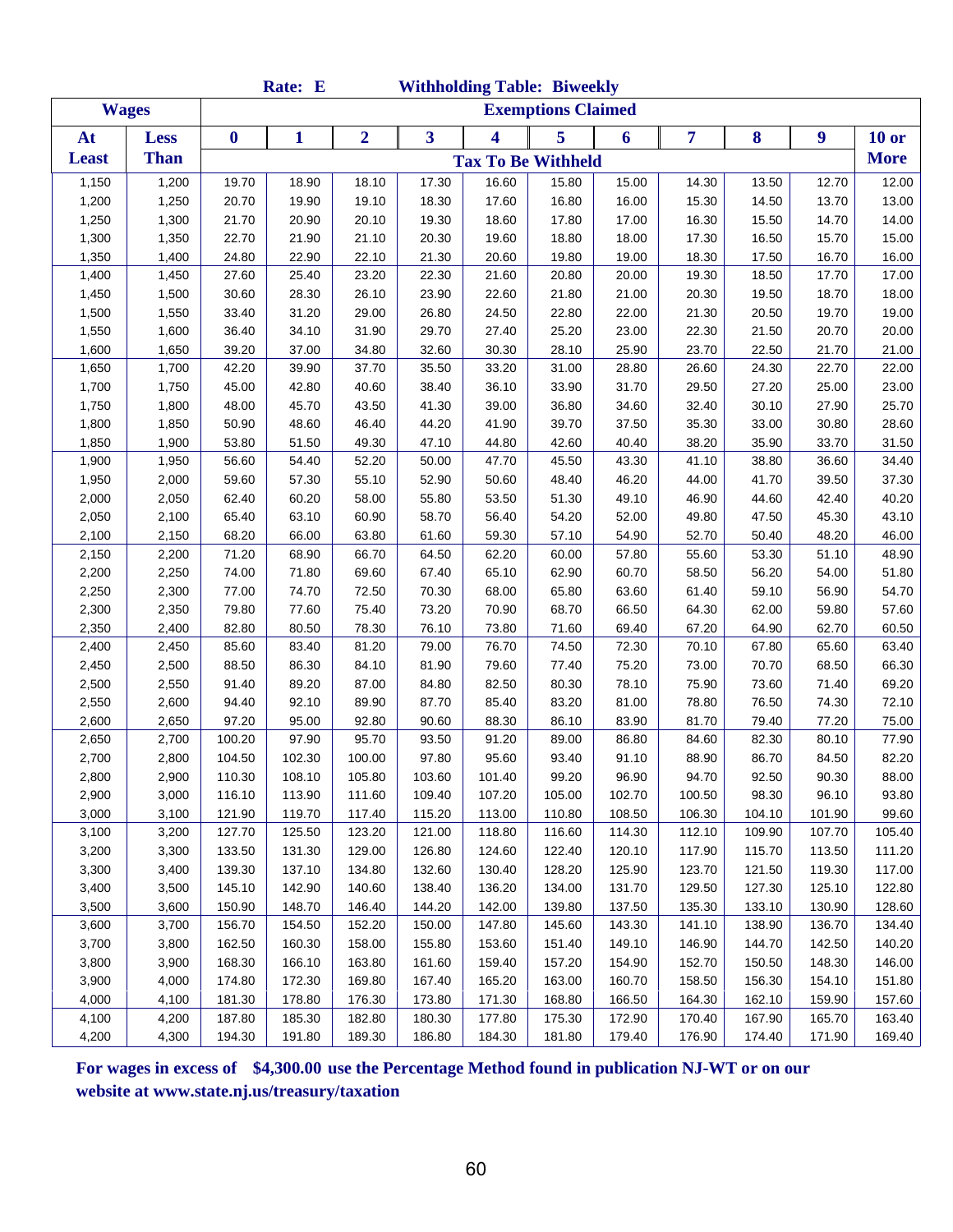| Rate: E<br><b>Withholding Table: Semi Monthly</b> |              |                           |       |                |                         |       |                           |       |       |       |       |              |
|---------------------------------------------------|--------------|---------------------------|-------|----------------|-------------------------|-------|---------------------------|-------|-------|-------|-------|--------------|
|                                                   | <b>Wages</b> | <b>Exemptions Claimed</b> |       |                |                         |       |                           |       |       |       |       |              |
| At                                                | <b>Less</b>  | $\boldsymbol{0}$          | 1     | $\overline{2}$ | $\overline{\mathbf{3}}$ | 4     | 5                         | 6     | 7     | 8     | 9     | <b>10 or</b> |
| <b>Least</b>                                      | <b>Than</b>  |                           |       |                |                         |       | <b>Tax To Be Withheld</b> |       |       |       |       | <b>More</b>  |
| 0                                                 | 20           | 0.10                      | 0.00  | 0.00           | 0.00                    | 0.00  | 0.00                      | 0.00  | 0.00  | 0.00  | 0.00  | 0.00         |
| 20                                                | 40           | 0.40                      | 0.00  | 0.00           | 0.00                    | 0.00  | 0.00                      | 0.00  | 0.00  | 0.00  | 0.00  | 0.00         |
| 40                                                | 60           | 0.80                      | 0.10  | 0.00           | 0.00                    | 0.00  | 0.00                      | 0.00  | 0.00  | 0.00  | 0.00  | 0.00         |
| 60                                                | 80           | 1.00                      | 0.40  | 0.00           | 0.00                    | 0.00  | 0.00                      | 0.00  | 0.00  | 0.00  | 0.00  | 0.00         |
| 80                                                | 100          | 1.40                      | 0.70  | 0.10           | 0.00                    | 0.00  | 0.00                      | 0.00  | 0.00  | 0.00  | 0.00  | 0.00         |
| 100                                               | 120          | 1.60                      | 1.00  | 0.40           | 0.00                    | 0.00  | 0.00                      | 0.00  | 0.00  | 0.00  | 0.00  | 0.00         |
| 120                                               | 140          | 2.00                      | 1.30  | 0.70           | 0.10                    | 0.00  | 0.00                      | 0.00  | 0.00  | 0.00  | 0.00  | 0.00         |
| 140                                               | 160          | 2.20                      | 1.60  | 1.00           | 0.40                    | 0.00  | 0.00                      | 0.00  | 0.00  | 0.00  | 0.00  | 0.00         |
| 160                                               | 180          | 2.60                      | 1.90  | 1.30           | 0.70                    | 0.10  | 0.00                      | 0.00  | 0.00  | 0.00  | 0.00  | 0.00         |
| 180                                               | 200          | 2.80                      | 2.20  | 1.60           | 1.00                    | 0.40  | 0.00                      | 0.00  | 0.00  | 0.00  | 0.00  | 0.00         |
| 200                                               | 220          | 3.10                      | 2.50  | 1.90           | 1.30                    | 0.70  | 0.00                      | 0.00  | 0.00  | 0.00  | 0.00  | 0.00         |
| 220                                               | 240          | 3.40                      | 2.80  | 2.20           | 1.60                    | 1.00  | 0.30                      | 0.00  | 0.00  | 0.00  | 0.00  | 0.00         |
| 240                                               | 260          | 3.80                      | 3.10  | 2.50           | 1.90                    | 1.30  | 0.60                      | 0.00  | 0.00  | 0.00  | 0.00  | 0.00         |
| 260                                               | 280          | 4.00                      | 3.40  | 2.80           | 2.20                    | 1.60  | 0.90                      | 0.30  | 0.00  | 0.00  | 0.00  | 0.00         |
| 280                                               | 300          | 4.40                      | 3.70  | 3.10           | 2.50                    | 1.90  | 1.20                      | 0.60  | 0.00  | 0.00  | 0.00  | 0.00         |
| 300                                               | 320          | 4.60                      | 4.00  | 3.40           | 2.80                    | 2.20  | 1.50                      | 0.90  | 0.30  | 0.00  | 0.00  | 0.00         |
| 320                                               | 340          | 5.00                      | 4.30  | 3.70           | 3.10                    | 2.50  | 1.80                      | 1.20  | 0.60  | 0.00  | 0.00  | 0.00         |
| 340                                               | 360          | 5.20                      | 4.60  | 4.00           | 3.40                    | 2.80  | 2.10                      | 1.50  | 0.90  | 0.30  | 0.00  | 0.00         |
| 360                                               | 380          | 5.50                      | 4.90  | 4.30           | 3.70                    | 3.10  | 2.40                      | 1.80  | 1.20  | 0.60  | 0.00  | 0.00         |
| 380                                               | 400          | 5.80                      | 5.20  | 4.60           | 4.00                    | 3.40  | 2.70                      | 2.10  | 1.50  | 0.90  | 0.20  | 0.00         |
| 400                                               | 420          | 6.20                      | 5.50  | 4.90           | 4.30                    | 3.70  | 3.00                      | 2.40  | 1.80  | 1.20  | 0.50  | 0.00         |
| 420                                               | 440          | 6.40                      | 5.80  | 5.20           | 4.60                    | 4.00  | 3.30                      | 2.70  | 2.10  | 1.50  | 0.80  | 0.20         |
| 440                                               | 460          | 6.80                      | 6.10  | 5.50           | 4.90                    | 4.30  | 3.60                      | 3.00  | 2.40  | 1.80  | 1.10  | 0.50         |
| 460                                               | 480          | 7.00                      | 6.40  | 5.80           | 5.20                    | 4.60  | 3.90                      | 3.30  | 2.70  | 2.10  | 1.40  | 0.80         |
| 480                                               | 500          | 7.40                      | 6.70  | 6.10           | 5.50                    | 4.90  | 4.20                      | 3.60  | 3.00  | 2.40  | 1.70  | 1.10         |
| 500                                               | 520          | 7.60                      | 7.00  | 6.40           | 5.80                    | 5.20  | 4.50                      | 3.90  | 3.30  | 2.70  | 2.00  | 1.40         |
| 520                                               | 540          | 8.00                      | 7.30  | 6.70           | 6.10                    | 5.50  | 4.80                      | 4.20  | 3.60  | 3.00  | 2.30  | 1.70         |
| 540                                               | 560          | 8.20                      | 7.60  | 7.00           | 6.40                    | 5.80  | 5.10                      | 4.50  | 3.90  | 3.30  | 2.60  | 2.00         |
| 560                                               | 580          | 8.60                      | 7.90  | 7.30           | 6.70                    | 6.10  | 5.40                      | 4.80  | 4.20  | 3.60  | 2.90  | 2.30         |
| 580                                               | 600          | 8.80                      | 8.20  | 7.60           | 7.00                    | 6.40  | 5.70                      | 5.10  | 4.50  | 3.90  | 3.20  | 2.60         |
| 600                                               | 620          | 9.20                      | 8.50  | 7.90           | 7.30                    | 6.70  | 6.00                      | 5.40  | 4.80  | 4.20  | 3.50  | 2.90         |
| 620                                               | 640          | 9.40                      | 8.80  | 8.20           | 7.60                    | 7.00  | 6.30                      | 5.70  | 5.10  | 4.50  | 3.80  | 3.20         |
| 640                                               | 660          | 9.80                      | 9.10  | 8.50           | 7.90                    | 7.30  | 6.60                      | 6.00  | 5.40  | 4.80  | 4.10  | 3.50         |
| 660                                               | 680          | 10.00                     | 9.40  | 8.80           | 8.20                    | 7.60  | 6.90                      | 6.30  | 5.70  | 5.10  | 4.40  | 3.80         |
| 680                                               | 700          | 10.30                     | 9.70  | 9.10           | 8.50                    | 7.90  | 7.20                      | 6.60  | 6.00  | 5.40  | 4.70  | 4.10         |
| 700                                               | 720          | 10.60                     | 10.00 | 9.40           | 8.80                    | 8.20  | 7.50                      | 6.90  | 6.30  | 5.70  | 5.00  | 4.40         |
| 720                                               | 740          | 11.00                     | 10.30 | 9.70           | 9.10                    | 8.50  | 7.80                      | 7.20  | 6.60  | 6.00  | 5.30  | 4.70         |
| 740                                               | 760          | 11.20                     | 10.60 | 10.00          | 9.40                    | 8.80  | 8.10                      | 7.50  | 6.90  | 6.30  | 5.60  | 5.00         |
| 760                                               | 780          | 11.60                     | 10.90 | 10.30          | 9.70                    | 9.10  | 8.40                      | 7.80  | 7.20  | 6.60  | 5.90  | 5.30         |
| 780                                               | 800          | 11.80                     | 11.20 | 10.60          | 10.00                   | 9.40  | 8.70                      | 8.10  | 7.50  | 6.90  | 6.20  | 5.60         |
| 800                                               | 820          | 12.20                     | 11.50 | 10.90          | 10.30                   | 9.70  | 9.00                      | 8.40  | 7.80  | 7.20  | 6.50  | 5.90         |
| 820                                               | 840          | 12.40                     | 11.80 | 11.20          | 10.60                   | 10.00 | 9.30                      | 8.70  | 8.10  | 7.50  | 6.80  | 6.20         |
| 840                                               | 860          | 12.80                     | 12.10 | 11.50          | 10.90                   | 10.30 | 9.60                      | 9.00  | 8.40  | 7.80  | 7.10  | 6.50         |
| 860                                               | 880          | 13.20                     | 12.40 | 11.80          | 11.20                   | 10.60 | 9.90                      | 9.30  | 8.70  | 8.10  | 7.40  | 6.80         |
| 880                                               | 900          | 13.60                     | 12.80 | 12.10          | 11.50                   | 10.90 | 10.20                     | 9.60  | 9.00  | 8.40  | 7.70  | 7.10         |
| 900                                               | 950          | 14.30                     | 13.50 | 12.70          | 12.00                   | 11.40 | 10.80                     | 10.10 | 9.50  | 8.90  | 8.30  | 7.60         |
| 950                                               | 1,000        | 15.30                     | 14.50 | 13.70          | 12.80                   | 12.10 | 11.50                     | 10.90 | 10.30 | 9.60  | 9.00  | 8.40         |
| 1,000                                             | 1,050        | 16.30                     | 15.50 | 14.70          | 13.80                   | 13.00 | 12.30                     | 11.60 | 11.00 | 10.40 | 9.80  | 9.10         |
| 1,050                                             | 1,100        | 17.30                     | 16.50 | 15.70          | 14.80                   | 14.00 | 13.20                     | 12.40 | 11.80 | 11.10 | 10.50 | 9.90         |
| 1,100                                             | 1,150        | 18.30                     | 17.50 | 16.70          | 15.80                   | 15.00 | 14.20                     | 13.30 | 12.50 | 11.90 | 11.30 | 10.60        |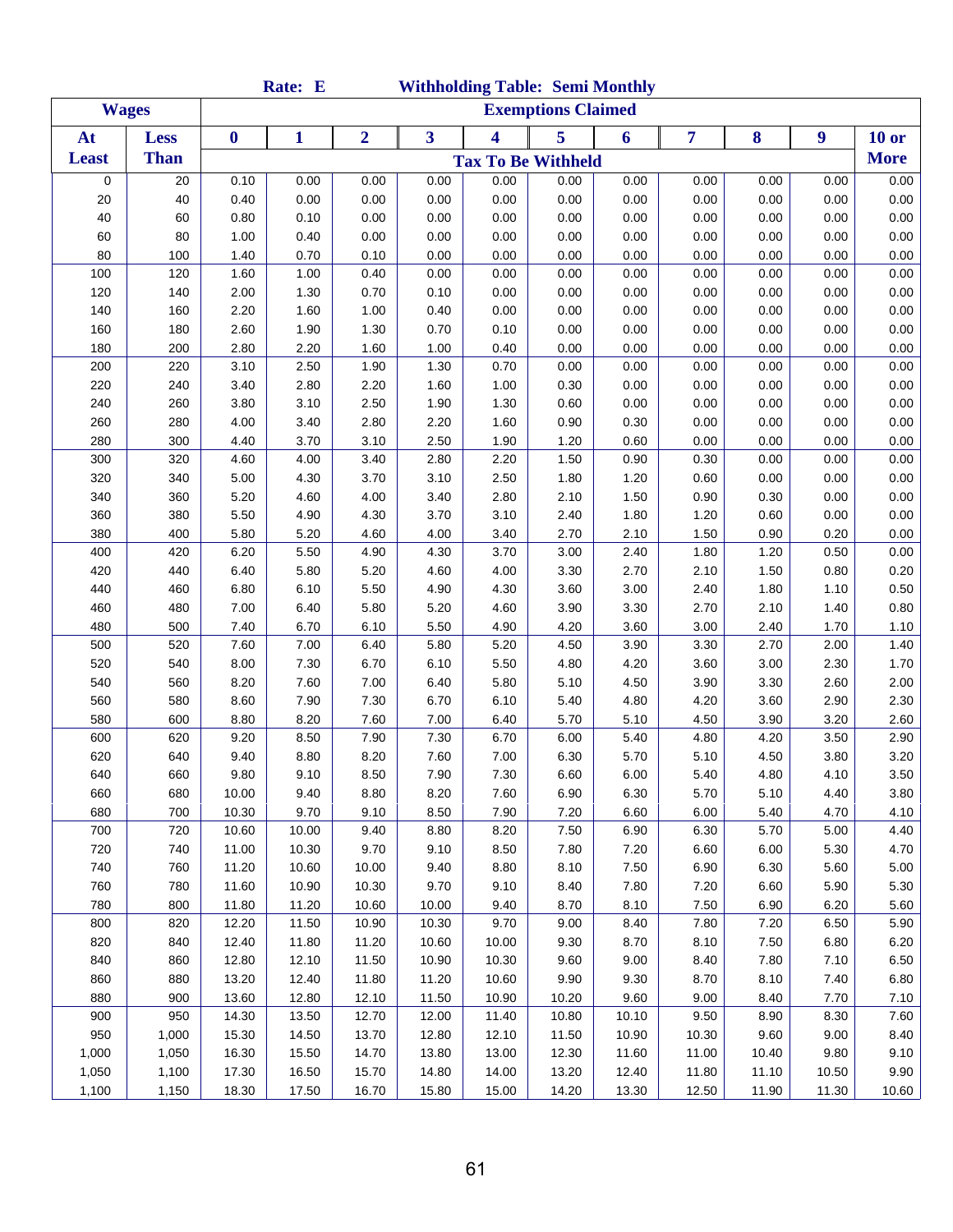|                |                |                           | Rate: E          |                  |                  |                  | <b>Withholding Table: Semi Monthly</b> |                  |                  |                  |                  |                  |  |
|----------------|----------------|---------------------------|------------------|------------------|------------------|------------------|----------------------------------------|------------------|------------------|------------------|------------------|------------------|--|
|                | <b>Wages</b>   | <b>Exemptions Claimed</b> |                  |                  |                  |                  |                                        |                  |                  |                  |                  |                  |  |
| At             | <b>Less</b>    | $\bf{0}$                  | 1                | $\overline{2}$   | 3                | 4                | 5                                      | 6                | 7                | 8                | 9                | $10$ or          |  |
| <b>Least</b>   | <b>Than</b>    |                           |                  |                  |                  |                  | <b>Tax To Be Withheld</b>              |                  |                  |                  |                  | <b>More</b>      |  |
| 1,150          | 1,200          | 19.30                     | 18.50            | 17.70            | 16.80            | 16.00            | 15.20                                  | 14.30            | 13.50            | 12.70            | 12.00            | 11.40            |  |
| 1,200          | 1,250          | 20.30                     | 19.50            | 18.70            | 17.80            | 17.00            | 16.20                                  | 15.30            | 14.50            | 13.70            | 12.80            | 12.10            |  |
| 1,250          | 1,300          | 21.30                     | 20.50            | 19.70            | 18.80            | 18.00            | 17.20                                  | 16.30            | 15.50            | 14.70            | 13.80            | 13.00            |  |
| 1,300          | 1,350          | 22.30                     | 21.50            | 20.70            | 19.80            | 19.00            | 18.20                                  | 17.30            | 16.50            | 15.70            | 14.80            | 14.00            |  |
| 1,350          | 1,400          | 23.30                     | 22.50            | 21.70            | 20.80            | 20.00            | 19.20                                  | 18.30            | 17.50            | 16.70            | 15.80            | 15.00            |  |
| 1,400          | 1,450          | 24.30                     | 23.50            | 22.70            | 21.80            | 21.00            | 20.20                                  | 19.30            | 18.50            | 17.70            | 16.80            | 16.00            |  |
| 1,450          | 1,500          | 26.00                     | 24.50            | 23.70            | 22.80            | 22.00            | 21.20                                  | 20.30            | 19.50            | 18.70            | 17.80            | 17.00            |  |
| 1,500          | 1,550          | 28.90                     | 26.50            | 24.70            | 23.80            | 23.00            | 22.20                                  | 21.30            | 20.50            | 19.70            | 18.80            | 18.00            |  |
| 1,550          | 1,600          | 31.80                     | 29.40            | 26.90            | 24.80            | 24.00            | 23.20                                  | 22.30            | 21.50            | 20.70            | 19.80            | 19.00            |  |
| 1,600          | 1,650          | 34.70                     | 32.30            | 29.80            | 27.40            | 25.00            | 24.20                                  | 23.30            | 22.50            | 21.70            | 20.80            | 20.00            |  |
| 1,650          | 1,700          | 37.60                     | 35.20            | 32.70            | 30.30            | 27.90            | 25.50                                  | 24.30            | 23.50            | 22.70            | 21.80            | 21.00            |  |
| 1,700          | 1,750          | 40.50                     | 38.10            | 35.60            | 33.20            | 30.80            | 28.40                                  | 26.00            | 24.50            | 23.70            | 22.80            | 22.00            |  |
| 1,750          | 1,800          | 43.40                     | 41.00            | 38.50            | 36.10            | 33.70            | 31.30                                  | 28.90            | 26.50            | 24.70            | 23.80            | 23.00            |  |
| 1,800          | 1,850          | 46.30                     | 43.90            | 41.40            | 39.00            | 36.60            | 34.20                                  | 31.80            | 29.40            | 27.00            | 24.80            | 24.00            |  |
| 1,850          | 1,900          | 49.20                     | 46.80            | 44.30            | 41.90            | 39.50            | 37.10                                  | 34.70            | 32.30            | 29.90            | 27.50            | 25.00            |  |
| 1,900          | 1,950          | 52.10                     | 49.70            | 47.20            | 44.80            | 42.40            | 40.00                                  | 37.60            | 35.20            | 32.80            | 30.40            | 27.90            |  |
| 1,950          | 2,000          | 55.00                     | 52.60            | 50.10            | 47.70            | 45.30            | 42.90                                  | 40.50            | 38.10            | 35.70            | 33.30            | 30.80            |  |
| 2,000          | 2,050          | 57.90                     | 55.50            | 53.00            | 50.60            | 48.20            | 45.80                                  | 43.40            | 41.00            | 38.60            | 36.20            | 33.70            |  |
| 2,050          | 2,100          | 60.80                     | 58.40            | 55.90            | 53.50            | 51.10            | 48.70                                  | 46.30            | 43.90            | 41.50            | 39.10            | 36.60            |  |
| 2,100          | 2,150          | 63.70                     | 61.30            | 58.80            | 56.40            | 54.00            | 51.60                                  | 49.20            | 46.80            | 44.40            | 42.00            | 39.50            |  |
| 2,150          | 2,200          | 66.60                     | 64.20            | 61.70            | 59.30            | 56.90            | 54.50                                  | 52.10            | 49.70            | 47.30            | 44.90            | 42.40            |  |
| 2,200          | 2,250          | 69.50                     | 67.10            | 64.60            | 62.20            | 59.80            | 57.40                                  | 55.00            | 52.60            | 50.20            | 47.80            | 45.30            |  |
| 2,250          | 2,300          | 72.40                     | 70.00            | 67.50            | 65.10            | 62.70            | 60.30                                  | 57.90            | 55.50            | 53.10            | 50.70            | 48.20            |  |
| 2,300          | 2,350          | 75.30                     | 72.90            | 70.40            | 68.00            | 65.60            | 63.20                                  | 60.80            | 58.40            | 56.00            | 53.60            | 51.10            |  |
| 2,350          | 2,400          | 78.20                     | 75.80            | 73.30            | 70.90            | 68.50            | 66.10                                  | 63.70            | 61.30            | 58.90            | 56.50            | 54.00            |  |
| 2,400          | 2,500          | 82.50                     | 80.10            | 77.70            | 75.30            | 72.90            | 70.50                                  | 68.00            | 65.60            | 63.20            | 60.80            | 58.40            |  |
| 2,500          | 2,600          | 88.30                     | 85.90            | 83.50            | 81.10            | 78.70            | 76.30                                  | 73.80            | 71.40            | 69.00            | 66.60            | 64.20            |  |
| 2,600          | 2,700          | 94.10                     | 91.70            | 89.30            | 86.90            | 84.50            | 82.10                                  | 79.60            | 77.20            | 74.80            | 72.40            | 70.00            |  |
| 2,700          | 2,800          | 99.90                     | 97.50            | 95.10            | 92.70            | 90.30            | 87.90                                  | 85.40            | 83.00            | 80.60            | 78.20            | 75.80            |  |
| 2,800          | 2,900          | 105.70                    | 103.30           | 100.90           | 98.50            | 96.10            | 93.70                                  | 91.20            | 88.80            | 86.40            | 84.00            | 81.60            |  |
| 2,900          | 3,000          | 111.50                    | 109.10           | 106.70           | 104.30           | 101.90           | 99.50                                  | 97.00            | 94.60            | 92.20            | 89.80            | 87.40            |  |
| 3,000          | 3,100          | 117.30                    | 114.90           | 112.50           | 110.10           | 107.70           | 105.30                                 | 102.80           | 100.40           | 98.00            | 95.60            | 93.20            |  |
| 3,100          | 3,200          | 123.10                    | 120.70           | 118.30           | 115.90           | 113.50           | 111.10                                 | 108.60           | 106.20           | 103.80           | 101.40           | 99.00            |  |
| 3,200          | 3,300          | 128.90                    | 126.50           | 124.10           | 121.70           | 119.30           | 116.90                                 | 114.40           | 112.00           | 109.60           | 107.20           | 104.80           |  |
| 3,300          | 3,400          | 134.70                    | 132.30           | 129.90           | 127.50           | 125.10           | 122.70                                 | 120.20           | 117.80<br>123.60 | 115.40           | 113.00           | 110.60           |  |
| 3,400          | 3,500          | 140.50                    | 138.10           | 135.70           | 133.30           | 130.90           | 128.50                                 | 126.00           | 129.40           | 121.20<br>127.00 | 118.80           | 116.40           |  |
| 3,500          | 3,600          | 146.30                    | 143.90<br>149.70 | 141.50           | 139.10<br>144.90 | 136.70           | 134.30                                 | 131.80<br>137.60 | 135.20           | 132.80           | 124.60<br>130.40 | 122.20           |  |
| 3,600<br>3,700 | 3,700<br>3,800 | 152.10<br>157.90          | 155.50           | 147.30<br>153.10 | 150.70           | 142.50<br>148.30 | 140.10<br>145.90                       | 143.40           | 141.00           | 138.60           | 136.20           | 128.00<br>133.80 |  |
| 3,800          |                |                           |                  | 158.90           |                  |                  |                                        | 149.20           | 146.80           | 144.40           |                  |                  |  |
| 3,900          | 3,900<br>4,000 | 163.70<br>169.50          | 161.30<br>167.10 | 164.70           | 156.50<br>162.30 | 154.10<br>159.90 | 151.70<br>157.50                       | 155.00           | 152.60           | 150.20           | 142.00<br>147.80 | 139.60<br>145.40 |  |
| 4,000          | 4,100          | 175.30                    | 172.90           | 170.50           | 168.10           | 165.70           | 163.30                                 | 160.80           | 158.40           | 156.00           | 153.60           | 151.20           |  |
| 4,100          | 4,200          | 181.10                    | 178.70           | 176.30           | 173.90           | 171.50           | 169.10                                 | 166.60           | 164.20           | 161.80           | 159.40           | 157.00           |  |
| 4,200          | 4,300          | 187.50                    | 184.80           | 182.10           | 179.70           | 177.30           | 174.90                                 | 172.40           | 170.00           | 167.60           | 165.20           | 162.80           |  |
| 4,300          | 4,400          | 194.00                    | 191.30           | 188.60           | 185.90           | 183.20           | 180.70                                 | 178.20           | 175.80           | 173.40           | 171.00           | 168.60           |  |
| 4,400          | 4,500          | 200.50                    | 197.80           | 195.10           | 192.40           | 189.70           | 187.00                                 | 184.30           | 181.60           | 179.20           | 176.80           | 174.40           |  |
| 4,500          | 4,600          | 207.00                    | 204.30           | 201.60           | 198.90           | 196.20           | 193.50                                 | 190.80           | 188.10           | 185.40           | 182.70           | 180.20           |  |

**For wages in excess of \$4,600.00 use the Percentage Method found in publication NJ-WT or on our website at www.state.nj.us/treasury/taxation**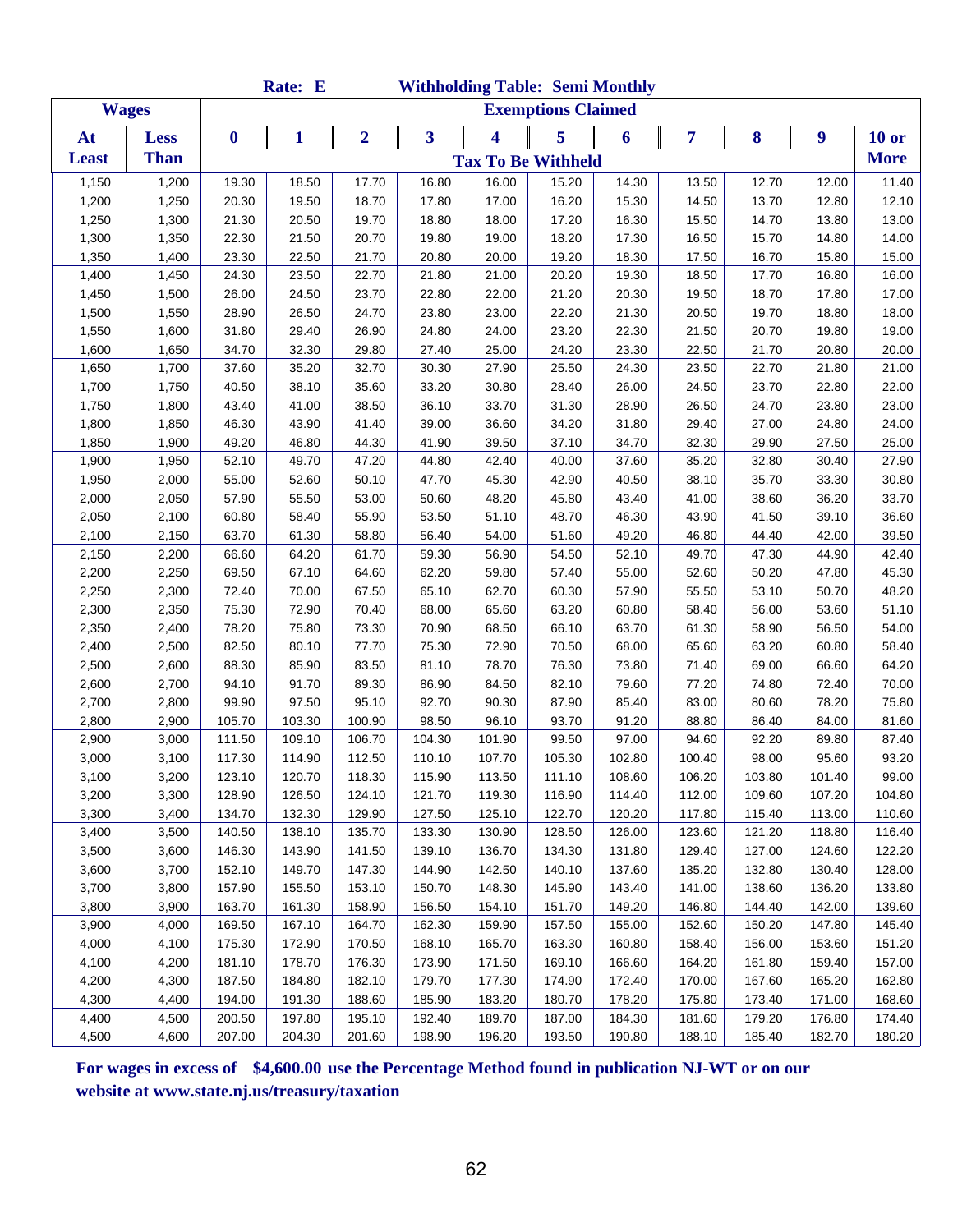| <b>Exemptions Claimed</b><br><b>Wages</b><br>$\overline{2}$<br>3<br>4<br>5<br>8<br>7<br>9<br>At<br><b>Less</b><br>$\boldsymbol{0}$<br>1<br>6<br><b>Least</b><br><b>Than</b><br><b>Tax To Be Withheld</b><br>0.00<br>0<br>40<br>0.30<br>0.00<br>0.00<br>0.00<br>0.00<br>0.00<br>0.00<br>0.00<br>0.00<br>80<br>0.00<br>40<br>0.90<br>0.00<br>0.00<br>0.00<br>0.00<br>0.00<br>0.00<br>0.00<br>0.00<br>80<br>120<br>1.50<br>0.30<br>0.00<br>0.00<br>0.00<br>0.00<br>0.00<br>0.00<br>0.00<br>0.00<br>160<br>2.10<br>0.90<br>0.00<br>0.00<br>0.00<br>0.00<br>0.00<br>0.00<br>0.00<br>120<br>0.00 | $10$ or<br><b>More</b><br>0.00<br>0.00<br>0.00<br>0.00<br>0.00<br>0.00<br>0.00<br>0.00<br>0.00 |
|--------------------------------------------------------------------------------------------------------------------------------------------------------------------------------------------------------------------------------------------------------------------------------------------------------------------------------------------------------------------------------------------------------------------------------------------------------------------------------------------------------------------------------------------------------------------------------------------|------------------------------------------------------------------------------------------------|
|                                                                                                                                                                                                                                                                                                                                                                                                                                                                                                                                                                                            |                                                                                                |
|                                                                                                                                                                                                                                                                                                                                                                                                                                                                                                                                                                                            |                                                                                                |
|                                                                                                                                                                                                                                                                                                                                                                                                                                                                                                                                                                                            |                                                                                                |
|                                                                                                                                                                                                                                                                                                                                                                                                                                                                                                                                                                                            |                                                                                                |
|                                                                                                                                                                                                                                                                                                                                                                                                                                                                                                                                                                                            |                                                                                                |
|                                                                                                                                                                                                                                                                                                                                                                                                                                                                                                                                                                                            |                                                                                                |
|                                                                                                                                                                                                                                                                                                                                                                                                                                                                                                                                                                                            |                                                                                                |
| 160<br>200<br>2.70<br>1.50<br>0.20<br>0.00<br>0.00<br>0.00<br>0.00<br>0.00<br>0.00<br>0.00                                                                                                                                                                                                                                                                                                                                                                                                                                                                                                 |                                                                                                |
| 3.30<br>0.00<br>200<br>240<br>2.10<br>0.80<br>0.00<br>0.00<br>0.00<br>0.00<br>0.00<br>0.00                                                                                                                                                                                                                                                                                                                                                                                                                                                                                                 |                                                                                                |
| 240<br>280<br>3.90<br>2.70<br>1.40<br>0.20<br>0.00<br>0.00<br>0.00<br>0.00<br>0.00<br>0.00                                                                                                                                                                                                                                                                                                                                                                                                                                                                                                 |                                                                                                |
| 280<br>320<br>4.50<br>3.30<br>2.00<br>0.80<br>0.00<br>0.00<br>0.00<br>0.00<br>0.00<br>0.00                                                                                                                                                                                                                                                                                                                                                                                                                                                                                                 |                                                                                                |
| 320<br>360<br>5.10<br>3.90<br>2.60<br>1.40<br>0.10<br>0.00<br>0.00<br>0.00<br>0.00<br>0.00                                                                                                                                                                                                                                                                                                                                                                                                                                                                                                 |                                                                                                |
| 360<br>400<br>5.70<br>3.20<br>0.70<br>0.00<br>0.00<br>0.00<br>0.00<br>0.00<br>4.50<br>2.00                                                                                                                                                                                                                                                                                                                                                                                                                                                                                                 | 0.00                                                                                           |
| 400<br>440<br>5.10<br>3.80<br>2.60<br>0.10<br>0.00<br>0.00<br>0.00<br>0.00<br>6.30<br>1.30                                                                                                                                                                                                                                                                                                                                                                                                                                                                                                 | 0.00                                                                                           |
| 440<br>480<br>6.90<br>5.70<br>4.40<br>3.20<br>1.90<br>0.70<br>0.00<br>0.00<br>0.00<br>0.00                                                                                                                                                                                                                                                                                                                                                                                                                                                                                                 | 0.00                                                                                           |
| 480<br>520<br>7.50<br>6.30<br>5.00<br>3.80<br>2.50<br>0.00<br>0.00<br>0.00<br>0.00<br>1.30                                                                                                                                                                                                                                                                                                                                                                                                                                                                                                 | 0.00                                                                                           |
| 520<br>560<br>8.10<br>6.90<br>5.60<br>4.40<br>3.10<br>0.60<br>0.00<br>0.00<br>0.00<br>1.90                                                                                                                                                                                                                                                                                                                                                                                                                                                                                                 | 0.00                                                                                           |
| 560<br>600<br>8.70<br>7.50<br>6.20<br>5.00<br>3.70<br>2.50<br>1.20<br>0.00<br>0.00<br>0.00                                                                                                                                                                                                                                                                                                                                                                                                                                                                                                 | 0.00                                                                                           |
| 600<br>640<br>9.30<br>8.10<br>6.80<br>5.60<br>4.30<br>3.10<br>1.80<br>0.60<br>0.00<br>0.00                                                                                                                                                                                                                                                                                                                                                                                                                                                                                                 | 0.00                                                                                           |
| 4.90<br>640<br>680<br>9.90<br>8.70<br>7.40<br>6.20<br>3.70<br>2.40<br>1.20<br>0.00<br>0.00                                                                                                                                                                                                                                                                                                                                                                                                                                                                                                 | 0.00                                                                                           |
| 5.50<br>680<br>720<br>10.50<br>9.30<br>8.00<br>6.80<br>4.30<br>3.00<br>1.80<br>0.50<br>0.00                                                                                                                                                                                                                                                                                                                                                                                                                                                                                                | 0.00                                                                                           |
| 720<br>760<br>9.90<br>6.10<br>11.10<br>8.60<br>7.40<br>4.90<br>3.60<br>2.40<br>1.10<br>0.00                                                                                                                                                                                                                                                                                                                                                                                                                                                                                                | 0.00                                                                                           |
| 760<br>800<br>10.50<br>9.20<br>8.00<br>6.70<br>5.50<br>4.20<br>3.00<br>1.70<br>0.50<br>11.70                                                                                                                                                                                                                                                                                                                                                                                                                                                                                               | 0.00                                                                                           |
| 800<br>840<br>12.30<br>11.10<br>9.80<br>8.60<br>7.30<br>6.10<br>4.80<br>3.60<br>2.30<br>1.10                                                                                                                                                                                                                                                                                                                                                                                                                                                                                               | 0.00                                                                                           |
| 840<br>880<br>12.90<br>11.70<br>10.40<br>9.20<br>7.90<br>6.70<br>5.40<br>4.20<br>2.90<br>1.70                                                                                                                                                                                                                                                                                                                                                                                                                                                                                              | 0.40                                                                                           |
| 880<br>920<br>13.50<br>12.30<br>11.00<br>9.80<br>8.50<br>7.30<br>6.00<br>4.80<br>3.50<br>2.30                                                                                                                                                                                                                                                                                                                                                                                                                                                                                              | 1.00                                                                                           |
| 960<br>9.10<br>920<br>14.10<br>12.90<br>11.60<br>10.40<br>7.90<br>6.60<br>5.40<br>4.10<br>2.90                                                                                                                                                                                                                                                                                                                                                                                                                                                                                             | 1.60                                                                                           |
| 960<br>1,000<br>14.70<br>13.50<br>12.20<br>11.00<br>9.70<br>8.50<br>7.20<br>6.00<br>4.70<br>3.50                                                                                                                                                                                                                                                                                                                                                                                                                                                                                           | 2.20                                                                                           |
| 5.30<br>1,000<br>1,040<br>15.30<br>14.10<br>12.80<br>11.60<br>10.30<br>9.10<br>7.80<br>6.60<br>4.10                                                                                                                                                                                                                                                                                                                                                                                                                                                                                        | 2.80                                                                                           |
| 1,040<br>1,080<br>15.90<br>14.70<br>13.40<br>12.20<br>10.90<br>9.70<br>8.40<br>7.20<br>5.90<br>4.70                                                                                                                                                                                                                                                                                                                                                                                                                                                                                        | 3.40                                                                                           |
| 1,080<br>1,120<br>16.50<br>15.30<br>14.00<br>12.80<br>11.50<br>10.30<br>9.00<br>7.80<br>6.50<br>5.30                                                                                                                                                                                                                                                                                                                                                                                                                                                                                       | 4.00                                                                                           |
| 5.90<br>1,120<br>1,160<br>17.10<br>15.90<br>14.60<br>13.40<br>12.10<br>10.90<br>9.60<br>8.40<br>7.10                                                                                                                                                                                                                                                                                                                                                                                                                                                                                       | 4.60                                                                                           |
| 1,200<br>17.70<br>16.50<br>15.20<br>14.00<br>12.70<br>10.20<br>9.00<br>6.50<br>1,160<br>11.50<br>7.70                                                                                                                                                                                                                                                                                                                                                                                                                                                                                      | 5.20                                                                                           |
| 1,240<br>18.30<br>17.10<br>15.80<br>14.60<br>13.30<br>12.10<br>9.60<br>8.30<br>7.10<br>1,200<br>10.80                                                                                                                                                                                                                                                                                                                                                                                                                                                                                      | 5.80                                                                                           |
| 17.70<br>15.20<br>13.90<br>7.70<br>1,240<br>1,280<br>18.90<br>16.40<br>12.70<br>11.40<br>10.20<br>8.90                                                                                                                                                                                                                                                                                                                                                                                                                                                                                     | 6.40                                                                                           |
| 9.50<br>8.30<br>1,280<br>1,320<br>19.50<br>18.30<br>17.00<br>15.80<br>14.50<br>13.30<br>12.00<br>10.80                                                                                                                                                                                                                                                                                                                                                                                                                                                                                     | 7.00                                                                                           |
| 20.10<br>18.90<br>12.60<br>11.40<br>8.90<br>1,320<br>1,360<br>17.60<br>16.40<br>15.10<br>13.90<br>10.10                                                                                                                                                                                                                                                                                                                                                                                                                                                                                    | 7.60                                                                                           |
| 20.70<br>15.70<br>13.20<br>1,360<br>1,400<br>19.50<br>18.20<br>17.00<br>14.50<br>12.00<br>10.70<br>9.50                                                                                                                                                                                                                                                                                                                                                                                                                                                                                    | 8.20                                                                                           |
| 1,400<br>1,440<br>21.30<br>20.10<br>18.80<br>17.60<br>16.30<br>15.10<br>13.80<br>12.60<br>11.30<br>10.10                                                                                                                                                                                                                                                                                                                                                                                                                                                                                   | 8.80                                                                                           |
| 20.70<br>18.20<br>16.90<br>13.20<br>1,440<br>1,480<br>21.90<br>19.40<br>15.70<br>14.40<br>11.90<br>10.70                                                                                                                                                                                                                                                                                                                                                                                                                                                                                   | 9.40                                                                                           |
| 1,520<br>18.80<br>17.50<br>13.80<br>11.30<br>1,480<br>22.50<br>21.30<br>20.00<br>16.30<br>15.00<br>12.50                                                                                                                                                                                                                                                                                                                                                                                                                                                                                   | 10.00                                                                                          |
| 21.90<br>19.40<br>18.10<br>11.90<br>1,520<br>1,560<br>23.10<br>20.60<br>16.90<br>15.60<br>14.40<br>13.10                                                                                                                                                                                                                                                                                                                                                                                                                                                                                   | 10.60                                                                                          |
| 1,560<br>1,600<br>23.70<br>22.50<br>21.20<br>20.00<br>18.70<br>17.50<br>16.20<br>15.00<br>12.50<br>13.70                                                                                                                                                                                                                                                                                                                                                                                                                                                                                   | 11.20                                                                                          |
| 1,600<br>1,640<br>24.30<br>23.10<br>21.80<br>20.60<br>19.30<br>18.10<br>16.80<br>15.60<br>14.30<br>13.10                                                                                                                                                                                                                                                                                                                                                                                                                                                                                   | 11.80                                                                                          |
| 1,640<br>1,680<br>23.70<br>21.20<br>19.90<br>17.40<br>16.20<br>13.70<br>24.90<br>22.40<br>18.70<br>14.90                                                                                                                                                                                                                                                                                                                                                                                                                                                                                   | 12.40                                                                                          |
| 21.80<br>20.50<br>16.80<br>1,680<br>1,720<br>25.70<br>24.30<br>23.00<br>19.30<br>18.00<br>15.50<br>14.30                                                                                                                                                                                                                                                                                                                                                                                                                                                                                   | 13.00                                                                                          |
| 26.50<br>24.90<br>23.60<br>22.40<br>21.10<br>17.40<br>14.90<br>1,720<br>1,760<br>19.90<br>18.60<br>16.10                                                                                                                                                                                                                                                                                                                                                                                                                                                                                   | 13.60                                                                                          |
| 27.30<br>24.20<br>23.00<br>21.70<br>19.20<br>1,760<br>1,800<br>25.60<br>20.50<br>18.00<br>16.70<br>15.50                                                                                                                                                                                                                                                                                                                                                                                                                                                                                   | 14.20                                                                                          |
| 1,900<br>22.80<br>1,800<br>28.70<br>27.00<br>25.30<br>24.00<br>21.50<br>20.30<br>19.00<br>17.80<br>16.50                                                                                                                                                                                                                                                                                                                                                                                                                                                                                   | 15.30                                                                                          |
| 1,900<br>30.70<br>27.30<br>25.70<br>24.30<br>21.80<br>19.30<br>2,000<br>29.00<br>23.00<br>20.50<br>18.00                                                                                                                                                                                                                                                                                                                                                                                                                                                                                   | 16.80                                                                                          |
| 27.70<br>2,000<br>2,100<br>32.70<br>31.00<br>29.30<br>26.00<br>24.50<br>23.30<br>22.00<br>20.80<br>19.50                                                                                                                                                                                                                                                                                                                                                                                                                                                                                   | 18.30                                                                                          |
| 2,100<br>34.70<br>31.30<br>29.70<br>28.00<br>26.30<br>24.80<br>23.50<br>22.30<br>21.00<br>2,200<br>33.00                                                                                                                                                                                                                                                                                                                                                                                                                                                                                   | 19.80                                                                                          |
| 2,300<br>36.70<br>35.00<br>33.30<br>31.70<br>30.00<br>28.30<br>26.70<br>25.00<br>23.80<br>22.50<br>2,200                                                                                                                                                                                                                                                                                                                                                                                                                                                                                   | 21.30                                                                                          |